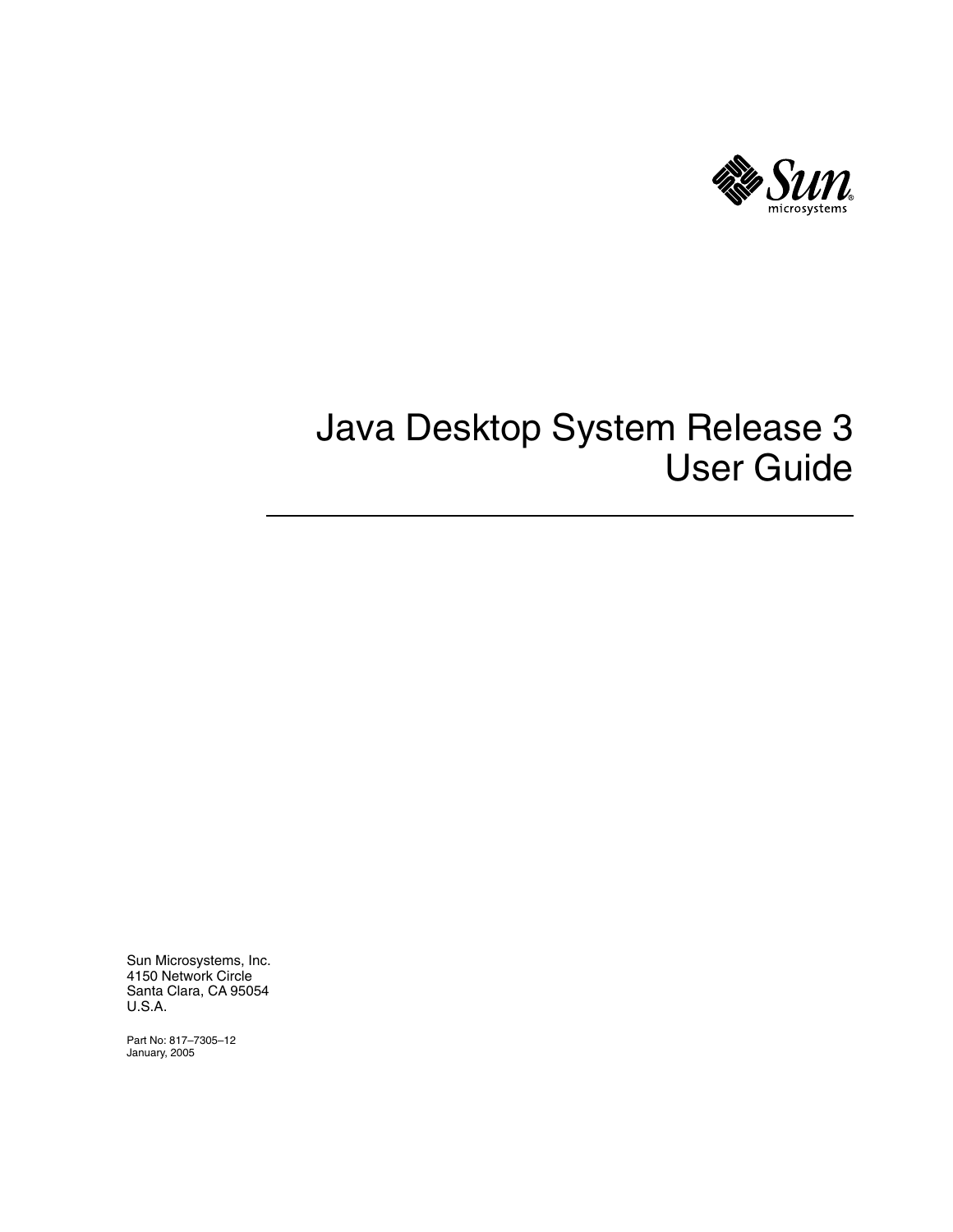Copyright 2005 Sun Microsystems, Inc. 4150 Network Circle, Santa Clara, CA 95054 U.S.A. All rights reserved.

This product or document is protected by copyright and distributed under licenses restricting its use, copying, distribution, and decompilation. No part of this product or document may be reproduced in any form by any means without prior written authorization of Sun and its licensors, if any.<br>Third-party software, including font technology, is copyrighted and licensed

Parts of the product may be derived from Berkeley BSD systems, licensed from the University of California. UNIX is a registered trademark in the U.S. and other countries, exclusively licensed through X/Open Company, Ltd.

Sun, Sun Microsystems, the Sun logo, docs.sun.com, AnswerBook, AnswerBook2, Java, and Solaris are trademarks, registered trademarks, or service<br>marks of Sun Microsystems, Inc. in the U.S. and other countries. All SPARC tr rights reserved. Macromedia, Flash and Macromedia Flash are trademarks or registered trademarks of Macromedia, Inc. in the United States and internationally.

The OPEN LOOK and Sun™ Graphical User Interface was developed by Sun Microsystems, Inc. for its users and licensees. Sun acknowledges the pioneering efforts of Xerox in researching and developing the concept of visual or graphical user interfaces for the computer industry. Sun holds a<br>non-exclusive license from Xerox to the Xerox Graphical User Interface, wh and otherwise comply with Sun's written license agreements.

Federal Acquisitions: Commercial Software–Government Users Subject to Standard License Terms and Conditions.

DOCUMENTATION IS PROVIDED "AS IS" AND ALL EXPRESS OR IMPLIED CONDITIONS, REPRESENTATIONS AND WARRANTIES, INCLUDING ANY IMPLIED WARRANTY OF MERCHANTABILITY, FITNESS FOR A PARTICULAR PURPOSE OR NON-INFRINGEMENT, ARE DISCLAIMED, EXCEPT TO THE EXTENT THAT SUCH DISCLAIMERS ARE HELD TO BE LEGALLY INVALID.

Copyright 2005 Sun Microsystems, Inc. 4150 Network Circle, Santa Clara, CA 95054 U.S.A. Tous droits réservés.

Ce produit ou document est protégé par un copyright et distribué avec des licences qui en restreignent l'utilisation, la copie, la distribution, et la décompilation. Aucune partie de ce produit ou document ne peut être reproduite sous aucune forme, par quelque moyen que ce soit, sans<br>l'autorisation préalable et écrite de Sun et de ses bailleurs de licence, s'il y en a. L aux polices de caractères, est protégé par un copyright et licencié par des fournisseurs de Sun.

Des parties de ce produit pourront être dérivées du système Berkeley BSD licenciés par l'Université de Californie. UNIX est une marque déposée aux Etats-Unis et dans d'autres pays et licenciée exclusivement par X/Open Company, Ltd.

Sun, Sun Microsystems, le logo Sun, docs.sun.com, AnswerBook, AnswerBook2, Java et Solaris sont des marques de fabrique ou des marques déposées, ou marques de service, de Sun Microsystems, Inc. aux Etats-Unis et dans d'autres pays. Toutes les marques SPARC sont utilisées sous licence et sont des marques de fabrique ou des marques déposées de SPARC International, Inc. aux Etats-Unis et dans d'autres pays. Les produits portant les marques SPARC sont basés sur une architecture développée par Sun Microsystems, Inc. Inclue la technologie Macromedia Flash Player de<br>Macromedia, Inc., Copyright© 1995-2002 Macromedia, Inc. Tous droits réservés fabrique ou des marques déposées de Macromedia, Inc. aux Etats-Unis et dans d'autres pays.

L'interface d'utilisation graphique OPEN LOOK et Sun™a été développée par Sun Microsystems, Inc. pour ses utilisateurs et licenciés. Sun reconnaît<br>les efforts de pionniers de Xerox pour la recherche et le développement du licenciés de Sun qui mettent en place l'interface d'utilisation graphique OPEN LOOK et qui en outre se conforment aux licences écrites de Sun.

CETTE PUBLICATION EST FOURNIE "EN L'ETAT" ET AUCUNE GARANTIE, EXPRESSE OU IMPLICITE, N'EST ACCORDEE, Y COMPRIS DES GARANTIES CONCERNANT LA VALEUR MARCHANDE, L'APTITUDE DE LA PUBLICATION A REPONDRE A UNE UTILISATION PARTICULIERE, OU LE FAIT QU'ELLE NE SOIT PAS CONTREFAISANTE DE PRODUIT DE TIERS. CE DENI DE GARANTIE NE S'APPLIQUERAIT PAS, DANS LA MESURE OU IL SERAIT TENU JURIDIQUEMENT NUL ET NON AVENU.





041201@10536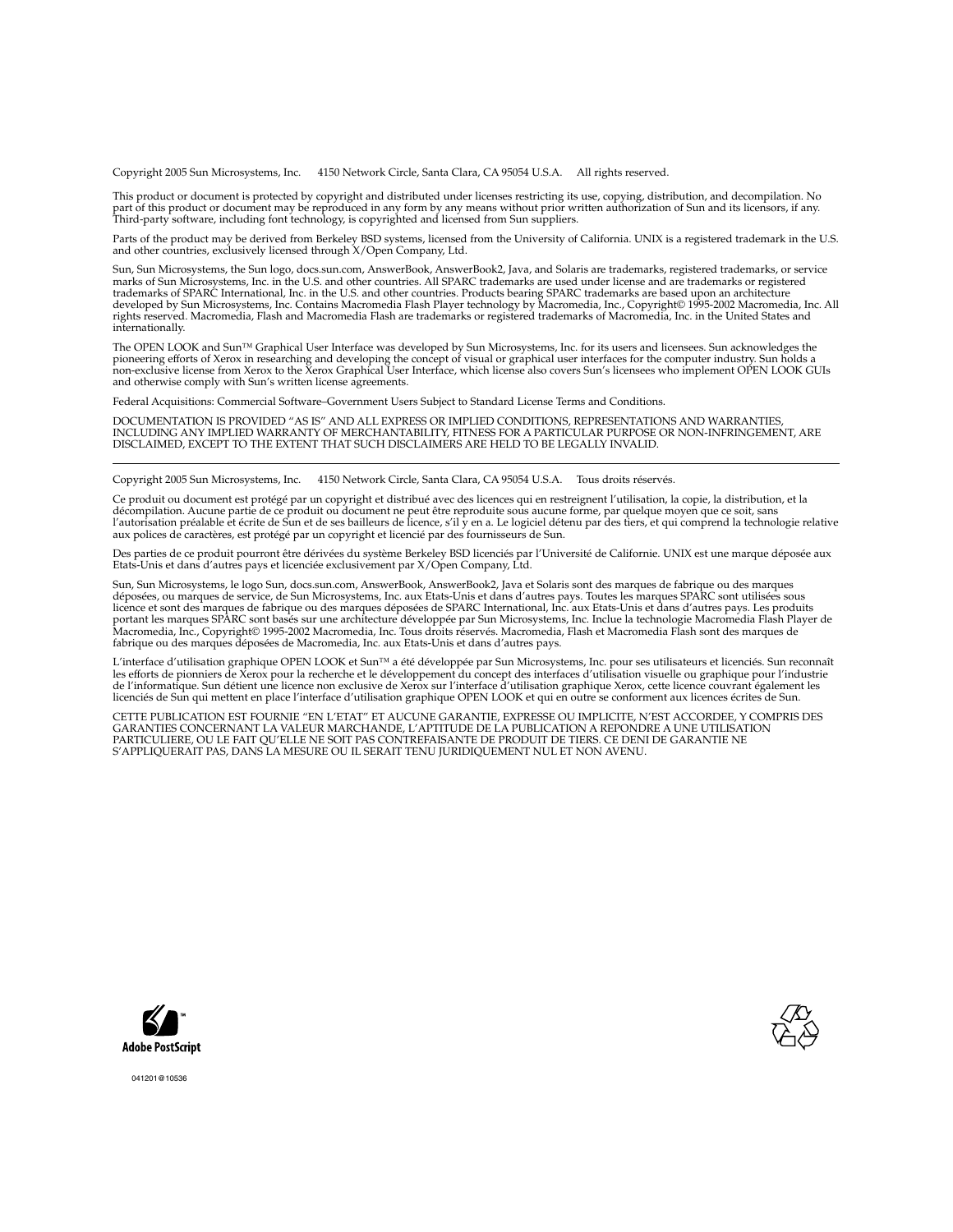### **Contents**

#### **[Preface 11](#page-10-0)**

**[1 Getting Started 17](#page-16-0)** [Logging In to Your Desktop 17](#page-16-0) [To Log In to the Desktop on Linux 17](#page-16-0) [To Log In to a Different Language on Linux 18](#page-17-0) [To Log In to the Desktop on the Solaris Operating System 18](#page-17-0) [To Log In to a Different Language on the Solaris Operating System 19](#page-18-0) [When You Log In for the First Time 19](#page-18-0) [Initial Desktop Configuration 19](#page-18-0) [To Lock Your Screen 21](#page-20-0) [Managing Your Desktop Session 22](#page-21-0) [To Define Log In and Log Out Behavior 22](#page-21-0) [To Use Startup Applications 22](#page-21-0) [To Browse Applications 22](#page-21-0) [To Save Your Settings 23](#page-22-0) [Logging Out 23](#page-22-0) **[2 Working With Panels 25](#page-24-0)**

[Introducing Panels 25](#page-24-0) [Bottom Edge Panel 25](#page-24-0) [Managing Your Panels 26](#page-25-0) [To Add a New Panel 26](#page-25-0) [To Interact With a Panel 26](#page-25-0) [To Move a Panel 27](#page-26-0) [To Hide a Panel 27](#page-26-0)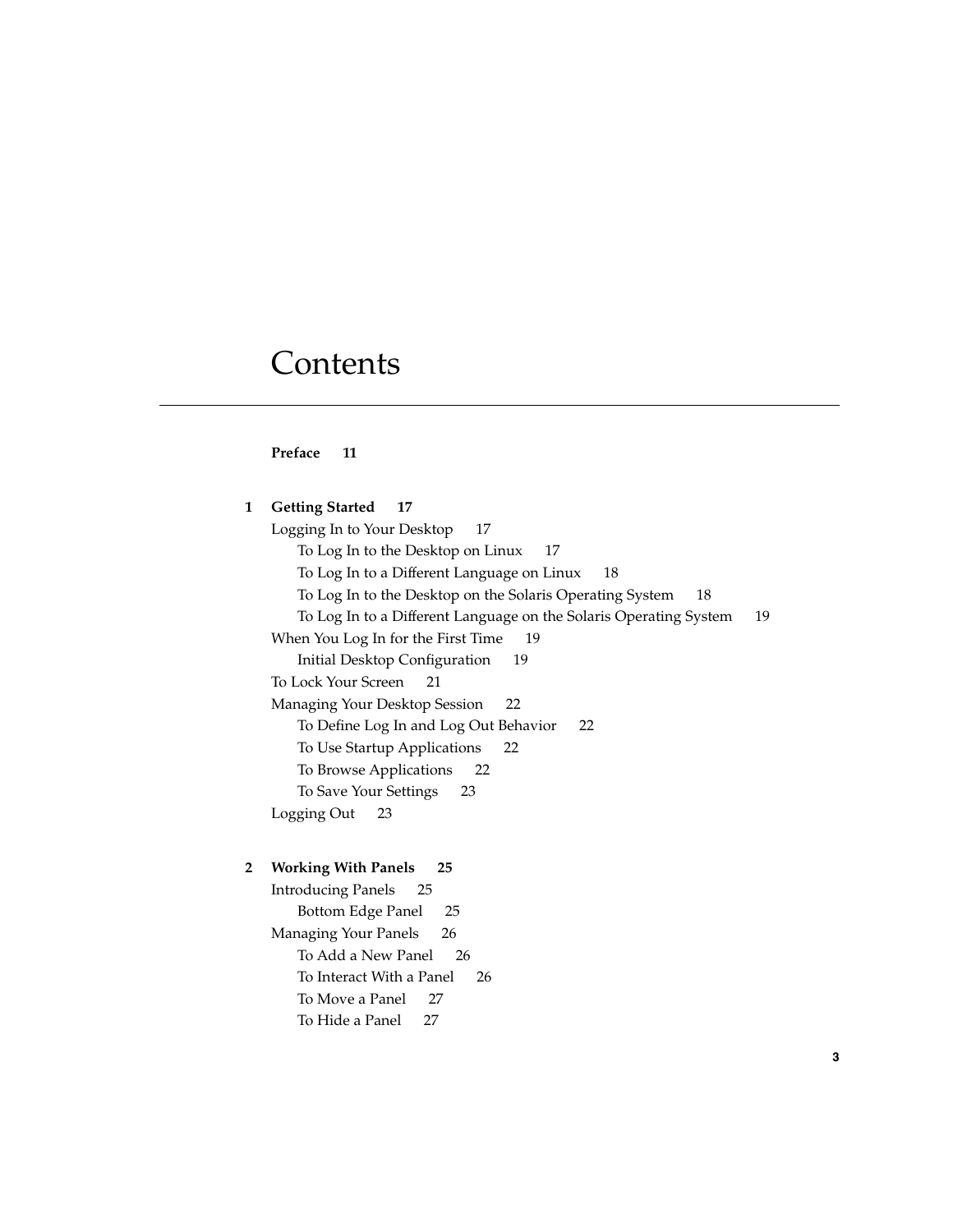[To Modify Panel Properties 27](#page-26-0) [To Delete a Panel 29](#page-28-0) [Panel Objects 29](#page-28-0) [Interacting With Panel Objects 29](#page-28-0) [To Add an Object to a Panel 30](#page-29-0) [To Modify the Properties of an Object 30](#page-29-0) [To Move a Panel Object 31](#page-30-0) [To Lock a Panel Object 32](#page-31-0) [To Remove a Panel Object 32](#page-31-0) [Panel Applications 32](#page-31-0) [To Add an Application to a Panel 33](#page-32-0) [To Select a Panel Application 33](#page-32-0) [To Modify Preferences for a Panel Application 33](#page-32-0) [Launchers 34](#page-33-0) [To Add a Launcher to a Panel 34](#page-33-0) [To Modify the Properties of a Launcher 37](#page-36-0) [Buttons 38](#page-37-0) [Find Files Button 38](#page-37-0) [Force Quit Button 38](#page-37-0) [Lock Screen Button 38](#page-37-0) [Log Out Button 39](#page-38-0) [Run Applications Button 39](#page-38-0) [Screenshot Button 39](#page-38-0) [Show Desktop Button 40](#page-39-0) [Notification Area 40](#page-39-0) [Menus 40](#page-39-0) [Drawers 41](#page-40-0) [To Open and Close a Drawer 41](#page-40-0) [To Add a Drawer to a Panel 42](#page-41-0) [To Add an Object to a Drawer 42](#page-41-0) [To Modify Drawer Properties 42](#page-41-0) **[3 Working With Menus 45](#page-44-0)** [Introduction to Menus 45](#page-44-0) [Menu Features 46](#page-45-0) [Menu Item Popup Menu 46](#page-45-0) [Applications Menu 47](#page-46-0) [Actions Menu 48](#page-47-0)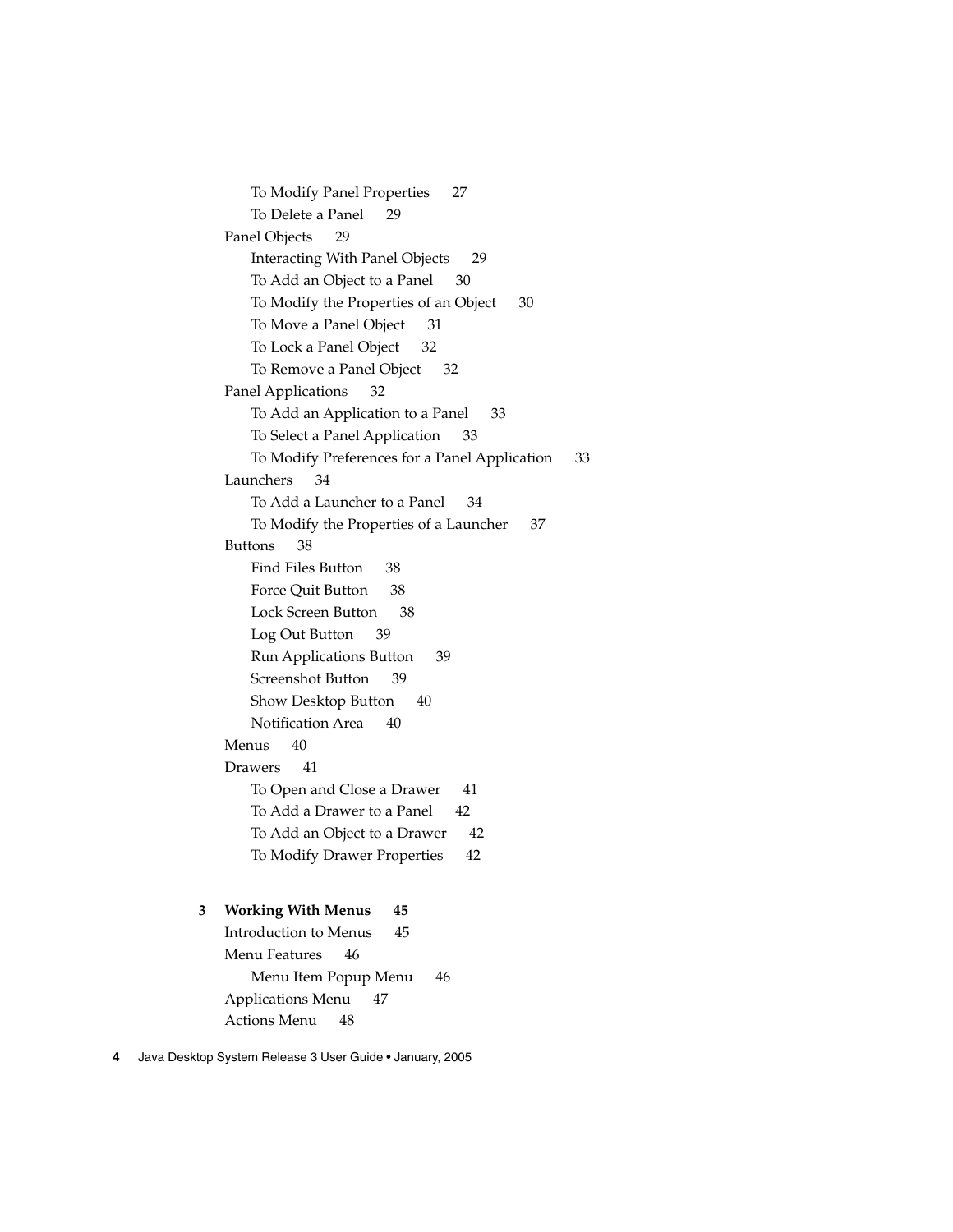|   | Using the Run Application Dialog<br>48                               |
|---|----------------------------------------------------------------------|
|   | To Take a Screenshot<br>49                                           |
|   | Launch Button<br>51                                                  |
|   | To Access the Launch Button<br>51                                    |
|   | To Add a Launch Button to a Panel<br>51                              |
|   | Menu Bar<br>51                                                       |
|   | To Add a Menu Bar to a Panel<br>52                                   |
|   | <b>Customizing Your Menus</b><br>52                                  |
|   | To Add a Menu<br>53                                                  |
|   | To Add a Launcher to a Menu<br>53                                    |
|   | To Add a Launcher to an Empty Menu<br>53                             |
|   | To Copy a Launcher to a Menu<br>53                                   |
|   | To Edit the Properties of a Menu<br>54                               |
|   | To Edit a Menu Item<br>54                                            |
|   | To Delete an Item from a Menu<br>54                                  |
|   |                                                                      |
| 4 | <b>Working With Windows</b><br>55                                    |
|   | Windows and Workspaces<br>55                                         |
|   | Window Manager Behavior<br>56                                        |
|   | Types of Window<br>56                                                |
|   | <b>Window Frames</b><br>57                                           |
|   | Using Menus and Panel Applications With Windows and Workspaces<br>59 |
|   | Window Menu<br>59                                                    |
|   | Window List<br>60                                                    |
|   | Workspace Switcher<br>62                                             |
|   | Window Selector<br>- 62                                              |
|   | Manipulating Windows<br>63                                           |
|   | To Give Focus to a Window<br>63                                      |
|   | To Minimize a Window<br>64                                           |
|   | To Maximize a Window<br>64                                           |
|   | To Restore a Window 64                                               |
|   | To Place a Window on Top of Other Windows<br>64                      |
|   | 65<br>To Close a Window                                              |
|   | 65<br>To Resize a Window                                             |
|   | 65<br>To Move a Window                                               |
|   | To Roll Up a Window<br>66                                            |
|   | To Put a Window on All Workspaces<br>66                              |
|   |                                                                      |

[To Move a Window to Another Workspace 66](#page-65-0)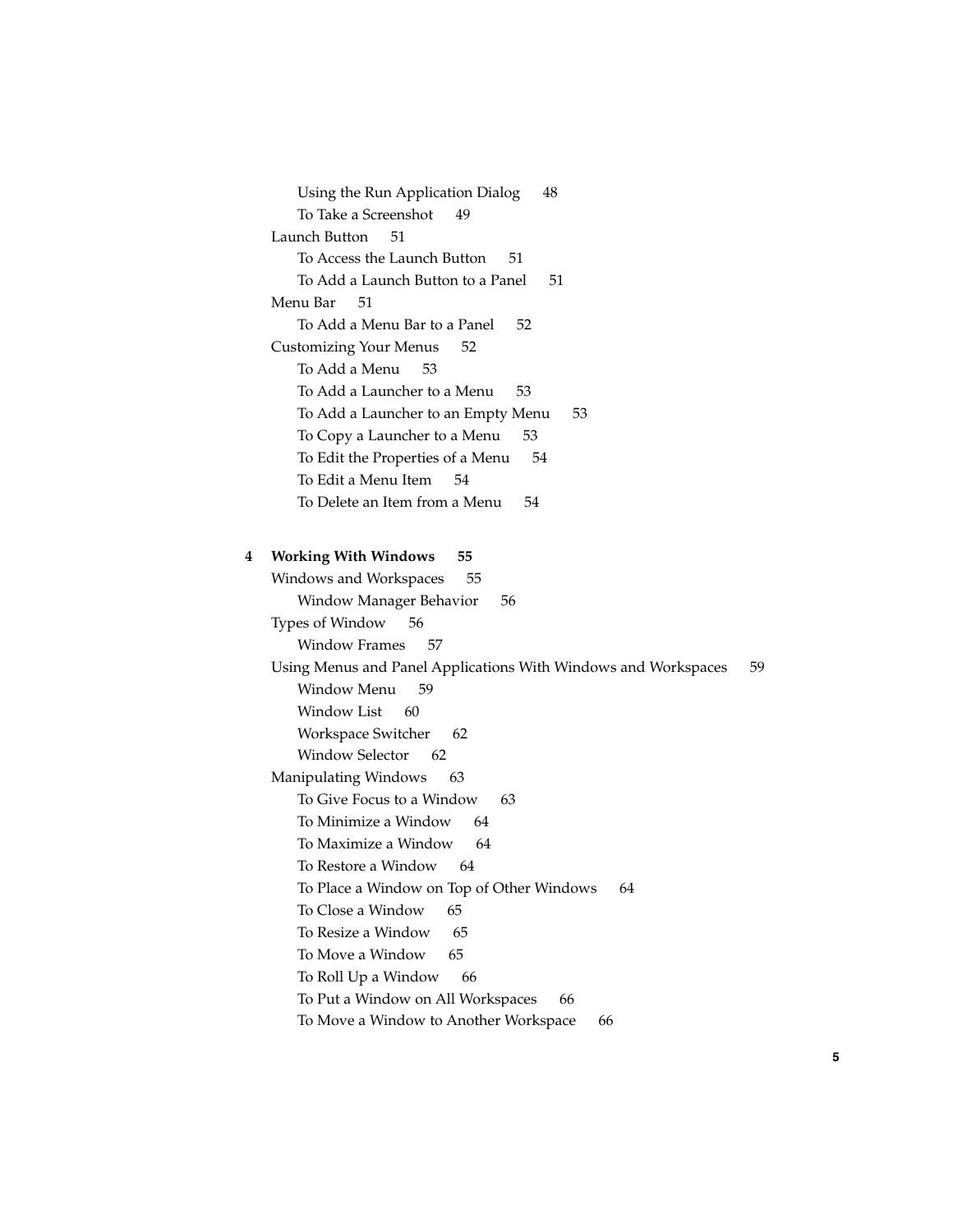[To Resize Panes 66](#page-65-0) [Using Tables 67](#page-66-0) [Manipulating Workspaces 67](#page-66-0) [To Switch Between Workspaces 67](#page-66-0) [To Add Workspaces 68](#page-67-0) [To Name Workspaces 68](#page-67-0) [To Delete Workspaces 68](#page-67-0)

#### **[5 Using Your File Manager 69](#page-68-0)**

[Introduction to File Manager 69](#page-68-0) [File Manager Windows 70](#page-69-0) [View Pane 71](#page-70-0) [Side Pane 72](#page-71-0) [Icons and Emblems 73](#page-72-0) [Navigating Your Computer 74](#page-73-0) [To Display a Folder 74](#page-73-0) [Using the Tree From the Side Pane 75](#page-74-0) [Opening Files 76](#page-75-0) [To Open Locations 77](#page-76-0) [To Connect to a Server 78](#page-77-0) [Using the This Computer Location 78](#page-77-0) [To Access FTP Sites 79](#page-78-0) [To Access Network Places 79](#page-78-0) [To Access Network Servers 80](#page-79-0) [Accessing Special URI Locations 81](#page-80-0) [Using Your Navigation History 81](#page-80-0) [To Bookmark Your Favorite Locations 82](#page-81-0) [Managing Your Files and Folders 83](#page-82-0) [Drag-and-Drop in the File Manager 83](#page-82-0) [To Select Files and Folders 84](#page-83-0) [To Move a File or Folder 85](#page-84-0) [To Copy a File or Folder 85](#page-84-0) [To Duplicate a File or Folder 86](#page-85-0) [To Create a Folder 86](#page-85-0) [To Rename a File or Folder 87](#page-86-0) [Templates and Documents 87](#page-86-0) [To Create a Document 87](#page-86-0) [To Move a File or Folder to Trash 88](#page-87-0)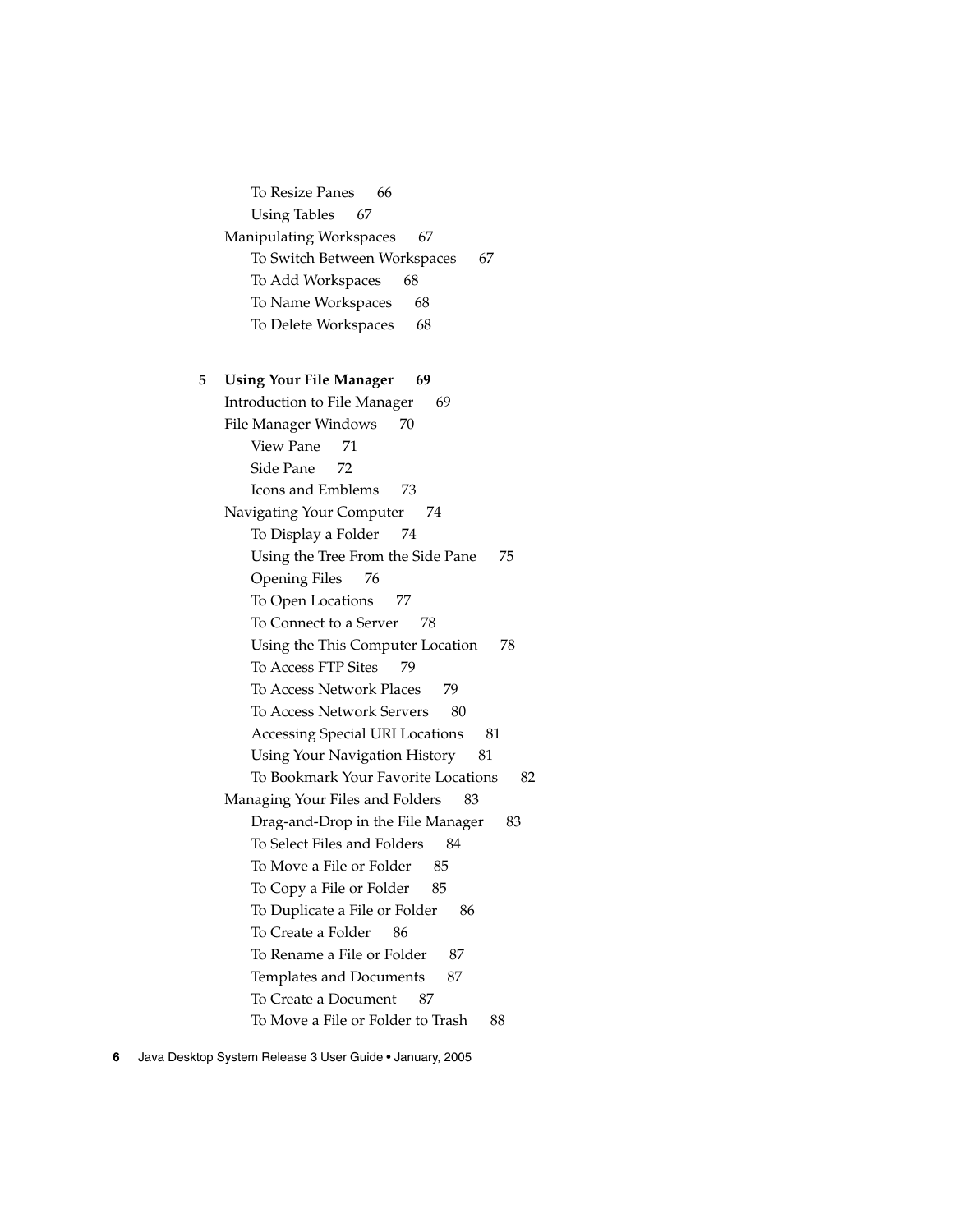| To Delete a File or Folder<br>88                                   |
|--------------------------------------------------------------------|
| To Create a Symbolic Link to a File or Folder<br>88                |
| To View the Properties of a File or Folder<br>89                   |
| To Change Permissions<br>89                                        |
| Adding Notes to Files and Folders<br>90                            |
| Using Trash 91                                                     |
| Modifying the Appearance of Files and Folders<br>92                |
| To Add an Emblem to a File or Folder<br>92                         |
| To Add a New Emblem<br>92                                          |
| To Change the Icon for a File or Folder<br>93                      |
| To Change the Size of Items in a View<br>93                        |
| Using Views to Display Your Files and Folders<br>94                |
| Assigning Actions to Files 97                                      |
| To Modify Actions 98                                               |
| Writing CDs<br>99                                                  |
| Using Removable Media on the Solaris Operating System<br>100       |
| 101<br>To Display Media Contents on the Solaris Operating System   |
| 101<br>To Display Media Properties on the Solaris Operating System |
| To Format Media on the Solaris Operating System<br>102             |
| To Eject Media on the Solaris Operating System<br>103              |
|                                                                    |

#### **[6 Using Your Desktop Background 105](#page-104-0)**

[Introduction to the Desktop Background 105](#page-104-0) [Desktop Background Objects 106](#page-105-0) [To Select Objects on the Desktop Background 107](#page-106-0) [To Open an Object from the Desktop Background 107](#page-106-0) [To Add a Launcher to the Desktop Background 108](#page-107-0) [To Add a Symbolic Link to the Desktop Background 108](#page-107-0) [Adding a File or Folder to the Desktop Background 108](#page-107-0) [To Rename a Desktop Background Object 109](#page-108-0) [To Remove an Object from the Desktop Background 109](#page-108-0) [To Delete an Object from the Desktop Background 110](#page-109-0) [To View the Properties of a Desktop Background Object 110](#page-109-0) [To Change the Permissions of a Desktop Background Object 110](#page-109-0) [To Add an Emblem to a Desktop Background Object 111](#page-110-0) [To Add a Note to a Desktop Background Object 111](#page-110-0) [To Change the Icon for a Desktop Background Object 111](#page-110-0) [To Resize a Desktop Background Object Icon 112](#page-111-0)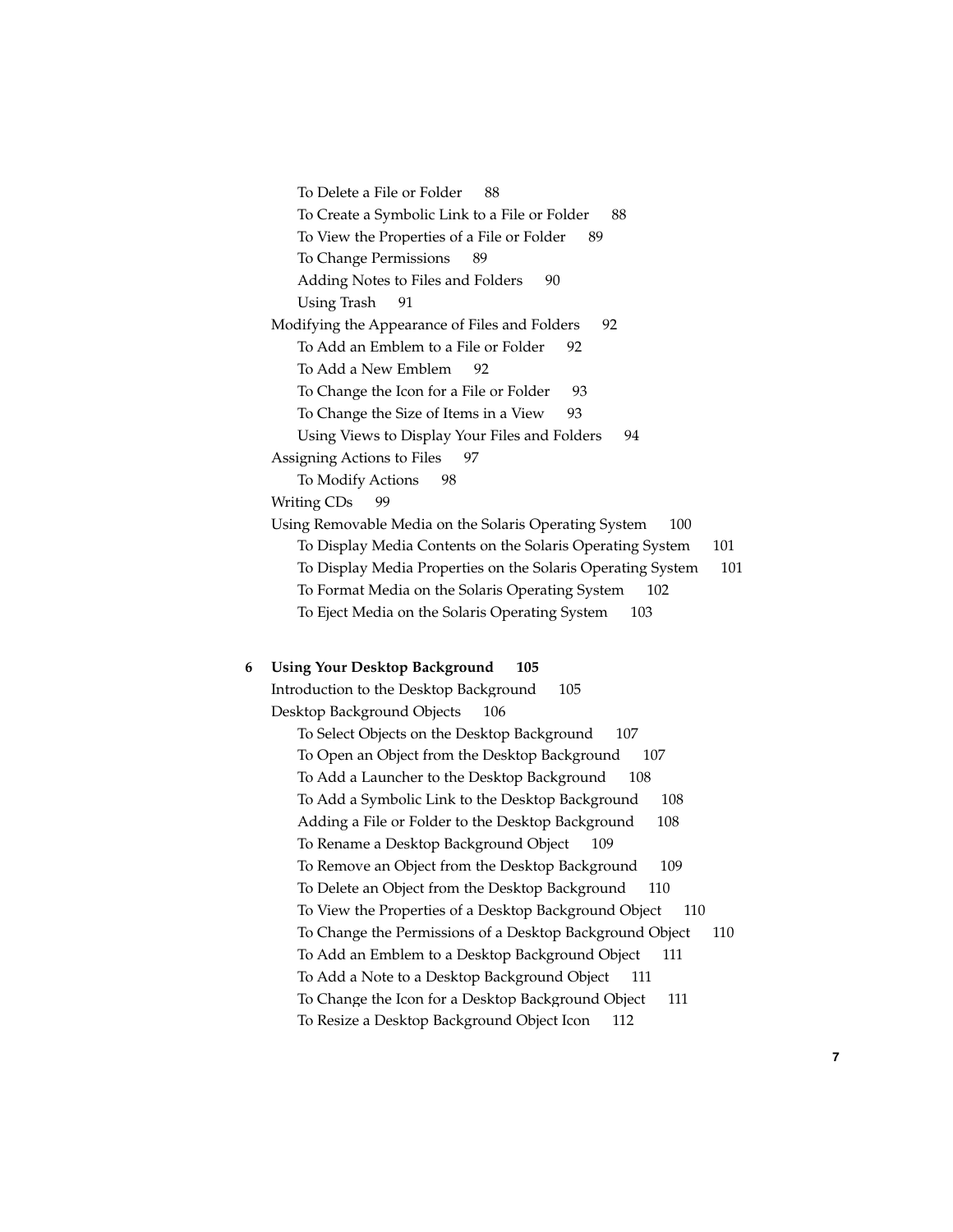[Using Trash on the Desktop Background 112](#page-111-0) [To Display Trash 112](#page-111-0) [To Empty Trash 112](#page-111-0) [Using the Desktop Background Menu 113](#page-112-0) [Changing the Pattern or Color of the Desktop Background 114](#page-113-0)

**[7 Using Your Preference Tools 115](#page-114-0)** [Starting a Preference Tool 115](#page-114-0) [Setting Assistive Technology Preferences 115](#page-114-0) [Customizing the Desktop Background 116](#page-115-0) [Configuring a CD Database Server 118](#page-117-0) [Configuring File Associations 119](#page-118-0) [To Add a File Type 120](#page-119-0) [To Add a Service 121](#page-120-0) [Setting Folder Preferences 122](#page-121-0) [Setting Your Preferences 122](#page-121-0) [Changing Backgrounds 127](#page-126-0) [Choosing Default Fonts 128](#page-127-0) [Configuring Your Proxy Connection 129](#page-128-0) [Configuring Keyboard Accessibility Options 131](#page-130-0) [Basic Preferences 131](#page-130-0) [Filter Preferences 132](#page-131-0) [Mouse Preferences 133](#page-132-0) [Configuring Keyboard Behavior Preferences 134](#page-133-0) [Keyboard Preferences 134](#page-133-0) [Typing Break Preferences 135](#page-134-0) [Keyboard Layout 136](#page-135-0) [Keyboard Layout Options 136](#page-135-0) [Customizing Menus and Toolbars in Applications 136](#page-135-0) [Setting Mouse Preferences 137](#page-136-0) [Buttons Preferences 137](#page-136-0) [Pointer Preferences 138](#page-137-0) [Motion Preferences 138](#page-137-0) [Customizing Your Panels 139](#page-138-0) [Choosing Your Preferred Applications 139](#page-138-0) [Web Browser Preferences 140](#page-139-0) [Email Client Preferences 140](#page-139-0) [Text Editor Preferences 141](#page-140-0)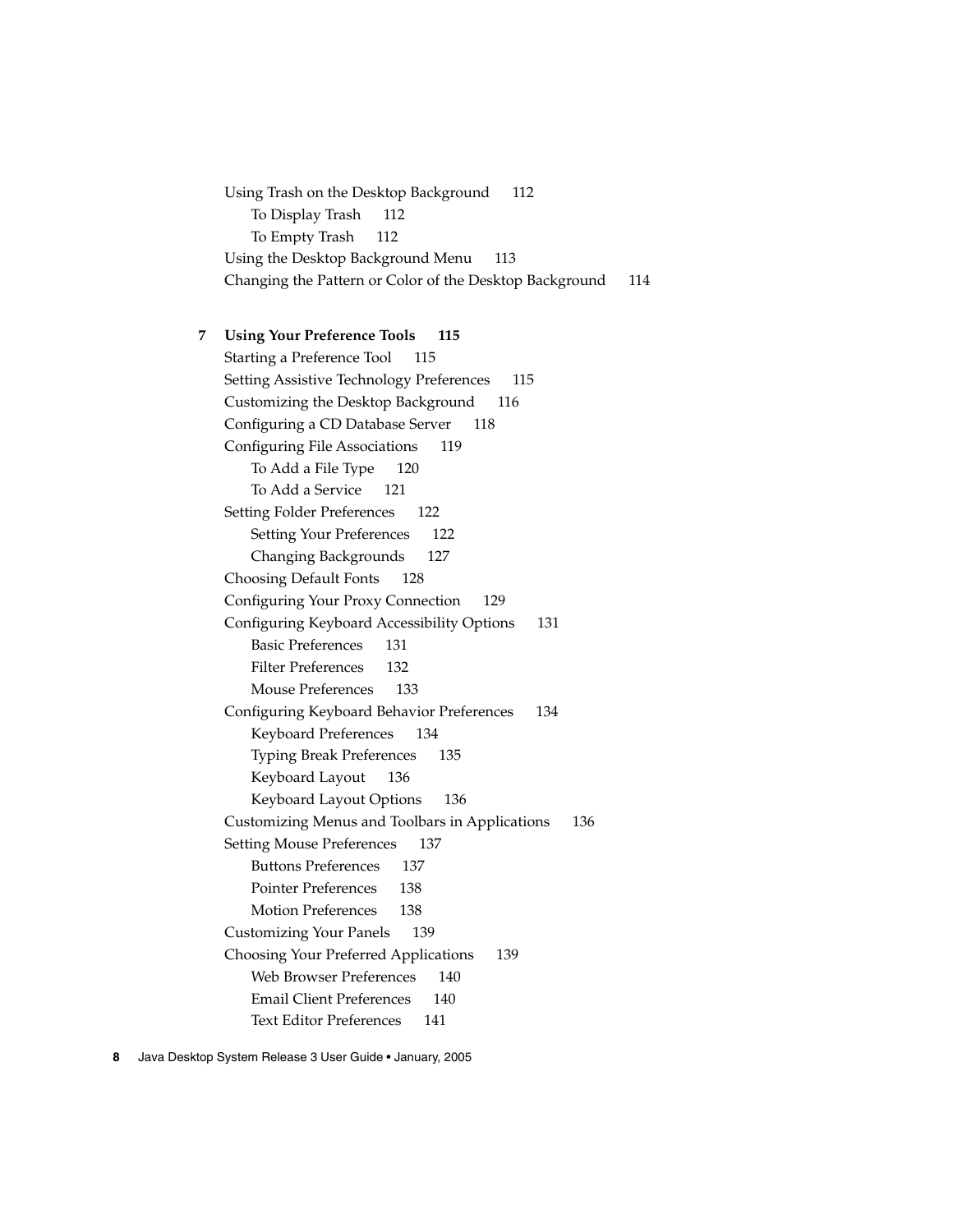[Terminal Preferences 142](#page-141-0) [Setting Screen Resolution Preferences 142](#page-141-0) [Setting Screensaver Preferences 143](#page-142-0) [Display Modes Preferences 143](#page-142-0) [Advanced Preferences 144](#page-143-0) [Configuring Sessions 145](#page-144-0) [Setting Session Preferences 146](#page-145-0) [Setting Session Properties 146](#page-145-0) [Configuring Startup Applications 147](#page-146-0) [Customizing Keyboard Shortcuts 148](#page-147-0) [Setting Sound Preferences 151](#page-150-0) [General Sound Preferences 151](#page-150-0) [Sound Event Preferences 151](#page-150-0) [System Bell Settings 152](#page-151-0) [Customizing Themes 153](#page-152-0) [To Create a Custom Theme 153](#page-152-0) [To Install a New Theme 154](#page-153-0) [To Install a New Theme Option 154](#page-153-0) [To Delete a Theme Option 155](#page-154-0) [Customizing Windows 155](#page-154-0)

#### **[A Mouse and Keyboard Functionality 157](#page-156-0)**

[Mouse Functionality 157](#page-156-0) [Mouse Button Conventions 157](#page-156-0) [Mouse Actions 158](#page-157-0) [Mouse Pointers 158](#page-157-0) [Keyboard Functionality 160](#page-159-0) [General Shortcut Keys 160](#page-159-0) [Window Shortcut Keys 161](#page-160-0) [Panel Shortcut Keys 162](#page-161-0) [Application Shortcut Keys 162](#page-161-0) [Access Keys 163](#page-162-0)

**[Glossary 165](#page-164-0)**

**[Index 169](#page-168-0)**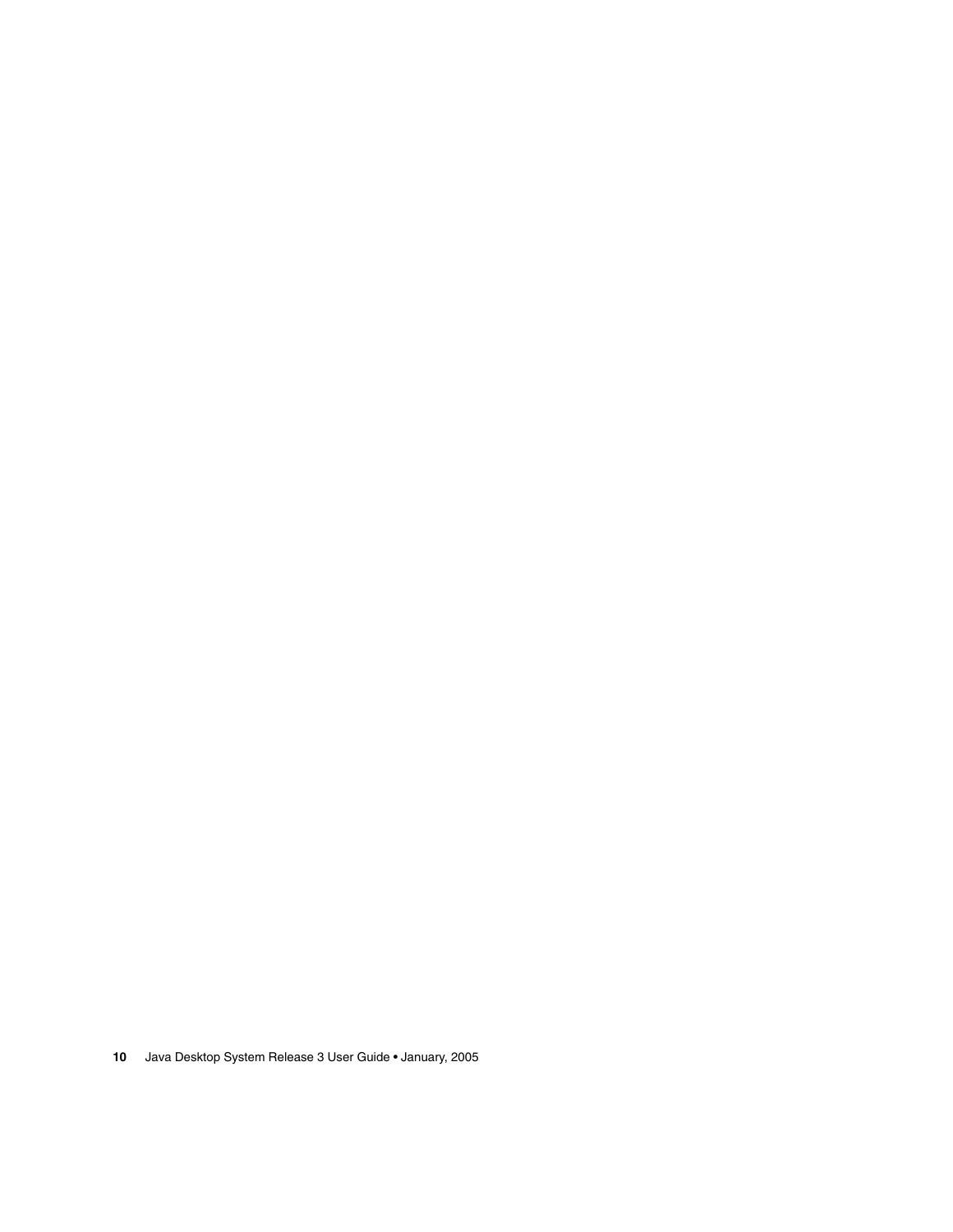### <span id="page-10-0"></span>Preface

The *Java Desktop System Release 3 User Guide* provides information for the following releases:

- Sun™ Java™ Desktop System Release 3 for the Solaris™ 10 Operating System on SPARC® platforms.
- Java Desktop System Release 3 for the Solaris 10 Operating System on x86 platforms.

Most of the information in the manual is generic to all releases of the Java Desktop System. Where the information is not generic, the platform is indicated.

### Who Should Use This Book

This book is for users who plan to use the Java Desktop System as the default desktop environment. Use this book if you need to do the following:

- Work with applications in the desktop.
- Customize the look and feel of your personal desktop.
- Find out more about specific functionality.

### How This Book Is Organized

This book is organized as follows:

■ [Chapter 1](#page-16-0)

This chapter provides information about how to start, manage, and end Java Desktop System sessions.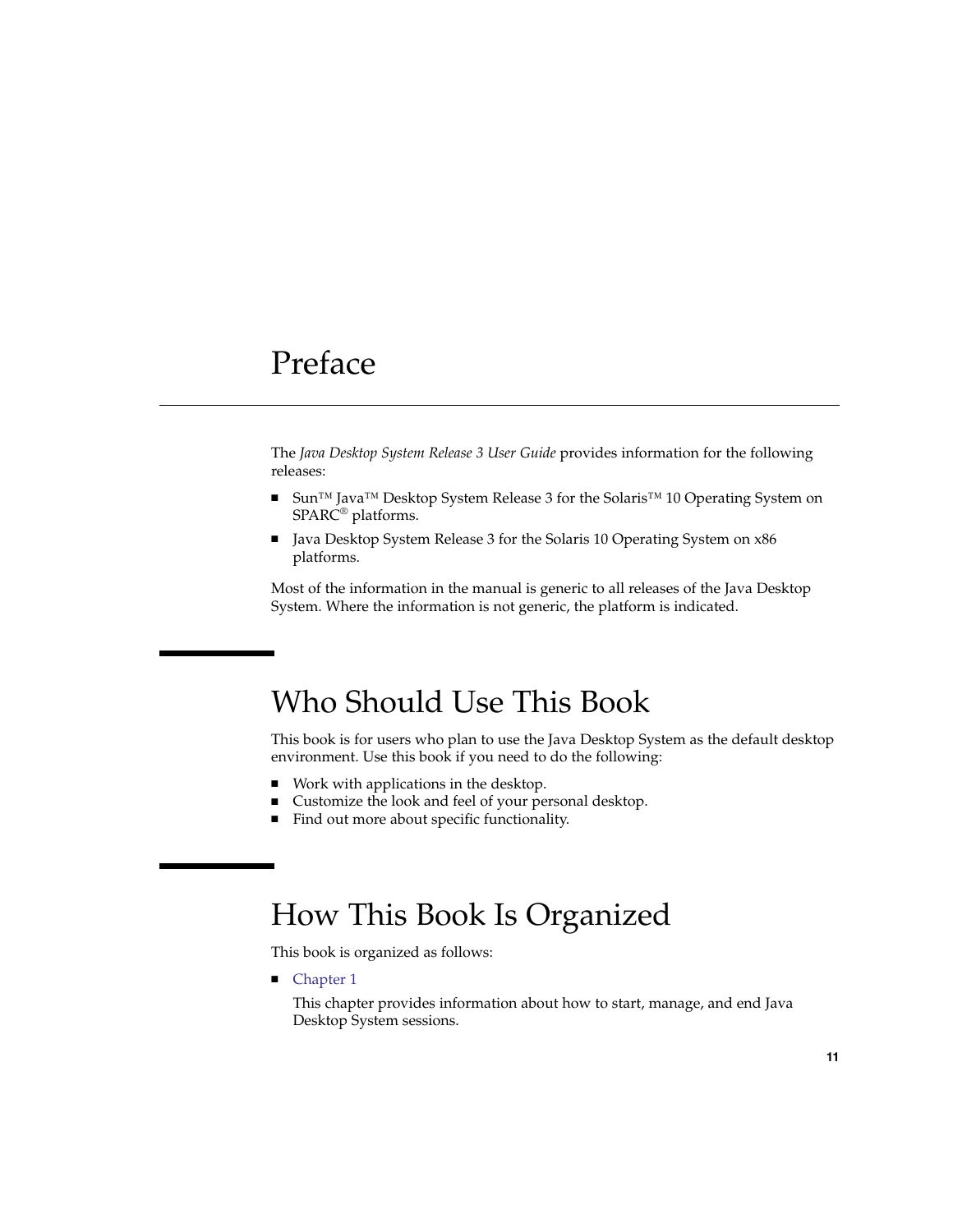#### ■ [Chapter 2](#page-24-0)

Panels are a key component of the Java Desktop System. This chapter tells you how to use the different parts of your panels, and how to invoke the available functions of the Java Desktop System using panels.

■ [Chapter 3](#page-44-0)

This chapter provides information about how to use and customize the menus in the Java Desktop System.

■ [Chapter 4](#page-54-0)

This chapter describes basic windows functions such as moving and resizing. This chapter also describes the controls that you use with windows.

■ [Chapter 5](#page-68-0)

This chapter describes how to use the file manager to work with your file system.

■ [Chapter 6](#page-104-0)

This chapter describes how to use the *desktop background* to start applications, and open your files and folders. The chapter also describes how to use Trash from the desktop background, how to use the desktop background menu, and how to customize the desktop background.

■ [Chapter 7](#page-114-0)

This chapter describes how to use the preference tools to customize the Java Desktop System.

■ [Appendix A](#page-156-0)

This appendix provides information about mouse usage, shortcut keys, basic window skills, and basic dialog skills.

**[Glossary](#page-164-0)** 

The glossary contains a list of terms used in this guide, and definitions of the terms.

### Before You Read This Book

Before you read this book, click on the **Learn About The Java™ Desktop System** icon on the desktop background. This launches a help browser from where you can access overview information about the Java Desktop System.

You should also ensure that you have some familiarity with the following topics:

- Three-button mouse devices
- Graphical user interfaces
- Command line interfaces

See [Appendix A](#page-156-0) for information about mouse usage, shortcut keys, basic window skills, and basic dialog skills.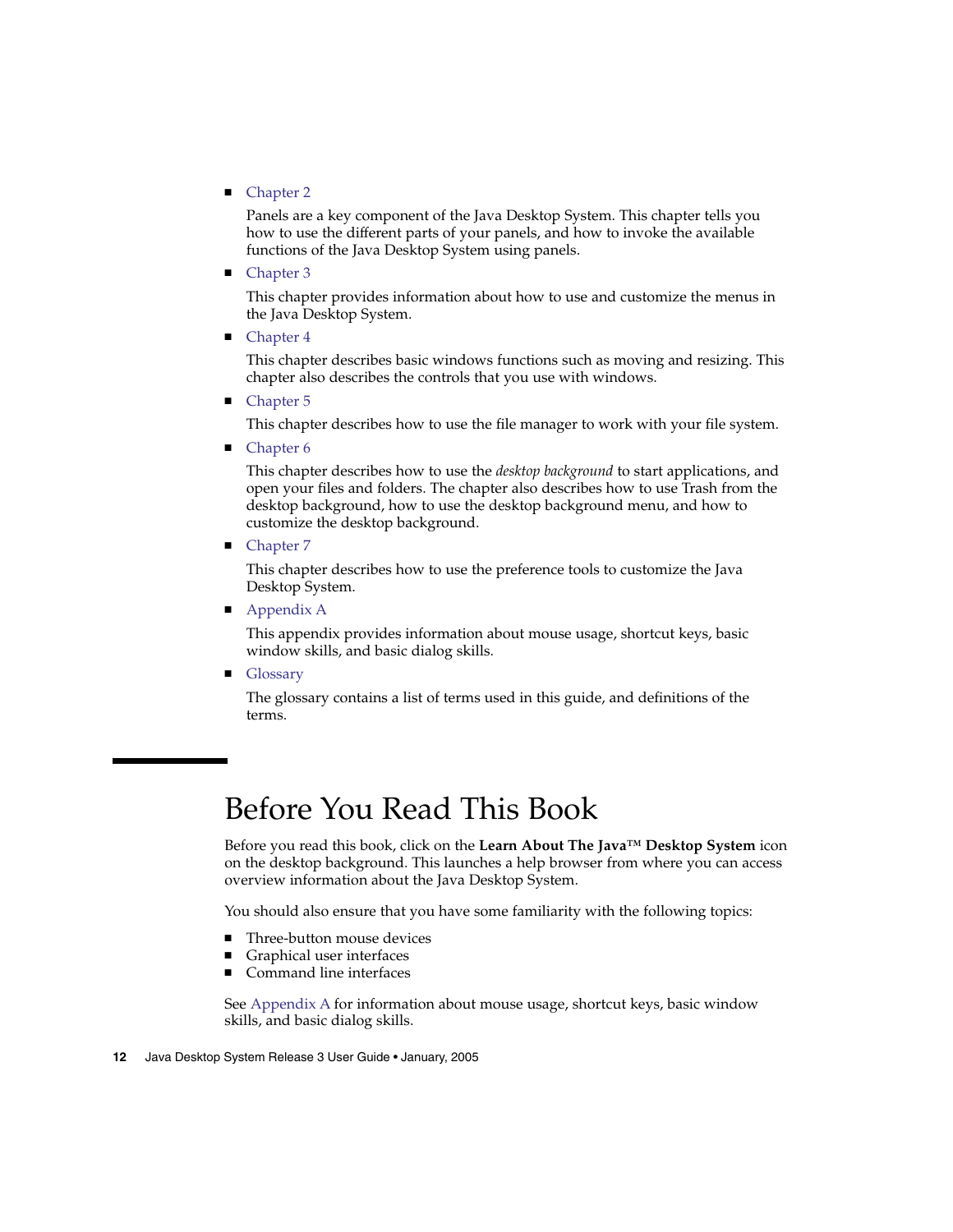### Related Documentation

The following manuals are related to this guide:

- *Java Desktop System Release 3 Accessibility Guide*
- *Java Desktop System Release 3 Administration Guide*
- *Java Desktop System Release 3 Installation Guide*
- *Java Desktop System Release 3 Release Notes*
- *Java Desktop System Release 3 Troubleshooting Guide*

You can access these manuals on the accompanying software media, and at [http://docs.sun.com.](http://docs.sun.com)

### Associated Documentation

The following manuals are associated with this guide:

- *Java Desktop System Email and Calendar User Guide*
- *StarOffice 7 Office Suite Administration Guide*
- *StarOffice 7 Office Suite Basic Guide*
- *StarOffice 7 Office Suite Setup Guide*
- *StarOffice 7 Office Suite User's Guide*
- *System Configuration Manager, Release 1*

You can access these manuals on the accompanying software media, or at [http://docs.sun.com.](http://docs.sun.com)

### Accessing Sun Documentation Online

The docs.sun.com<sup>SM</sup> Web site enables you to access Sun technical documentation online. You can browse the docs.sun.com archive or search for a specific book title or subject. The URL is <http://docs.sun.com>.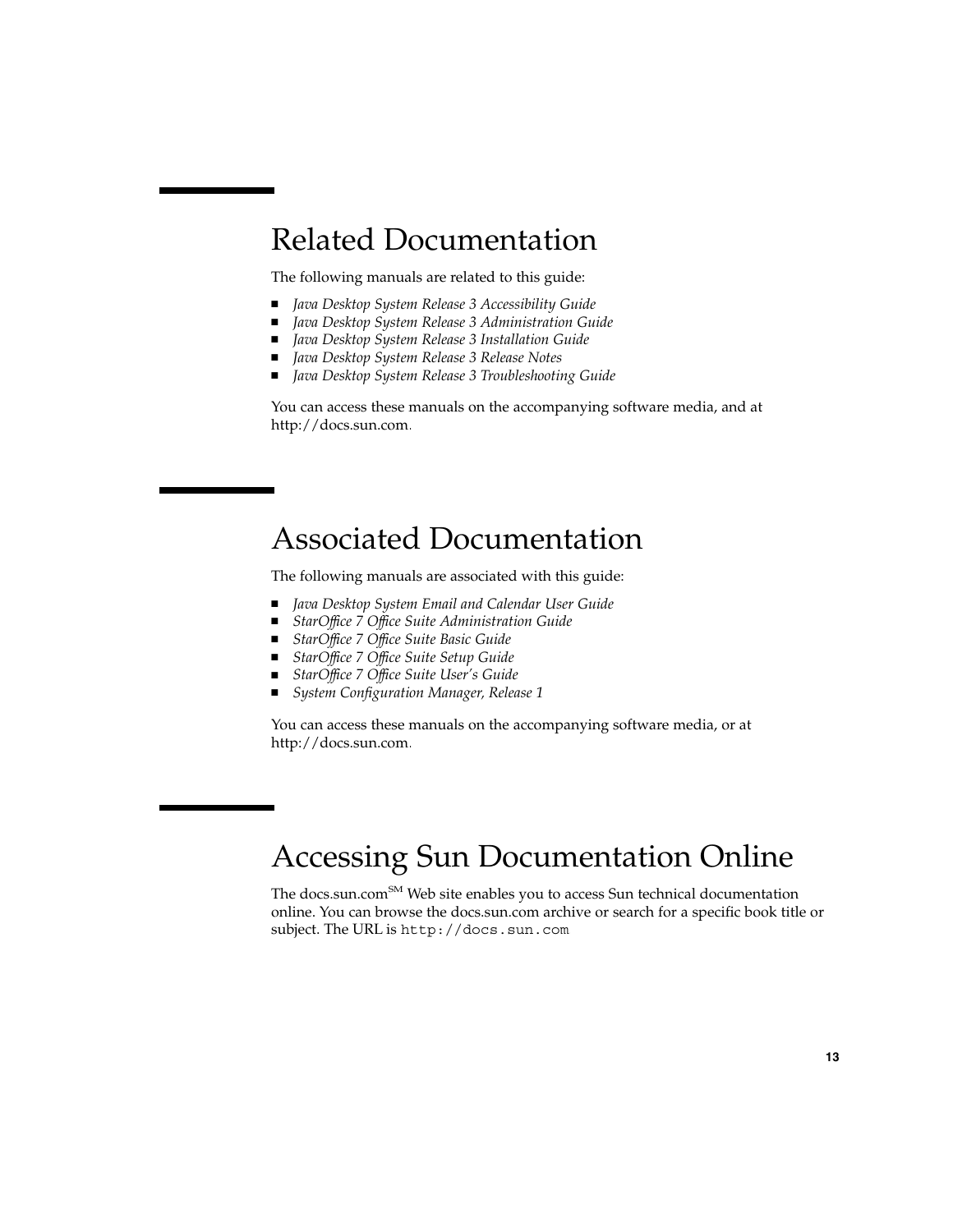## Ordering Sun Documentation

Sun Microsystems offers select product documentation in print. For a list of documents and how to order them, see "Buy printed documentation" at [http://docs.sun.com.](http://docs.sun.com)

## Typographic Conventions

The following table describes the typographic changes used in this book.

| <b>TABLE P–1</b> Typographic Conventions |  |
|------------------------------------------|--|
|------------------------------------------|--|

| <b>Typeface or Symbol</b> | <b>Meaning</b>                                                  | Example                                  |
|---------------------------|-----------------------------------------------------------------|------------------------------------------|
| AaBbCc123                 | The names of commands, files, and                               | Edit your . login file.                  |
|                           | directories; on-screen computer output                          | Use $1s$ -a to list all files.           |
|                           |                                                                 | machine name% you have<br>mail.          |
| AaBbCc123                 | What you type, contrasted with<br>on-screen computer output     | machine name% su                         |
|                           |                                                                 | Password:                                |
| AaBbCc123                 | Command-line placeholder: replace with<br>a real name or value  | To delete a file, type $rm$<br>filename. |
| AaBbCc123                 | Book titles, new words, or terms, or<br>words to be emphasized. | Read Chapter 6 in User's Guide.          |
|                           |                                                                 | These are called <i>class</i> options.   |
|                           |                                                                 | You must be <i>root</i> to do this.      |

### Shell Prompts in Command Examples

The following table shows the default system prompt and superuser prompt for the C shell, Bourne shell, and Korn shell.

**<sup>14</sup>** Java Desktop System Release 3 User Guide • January, 2005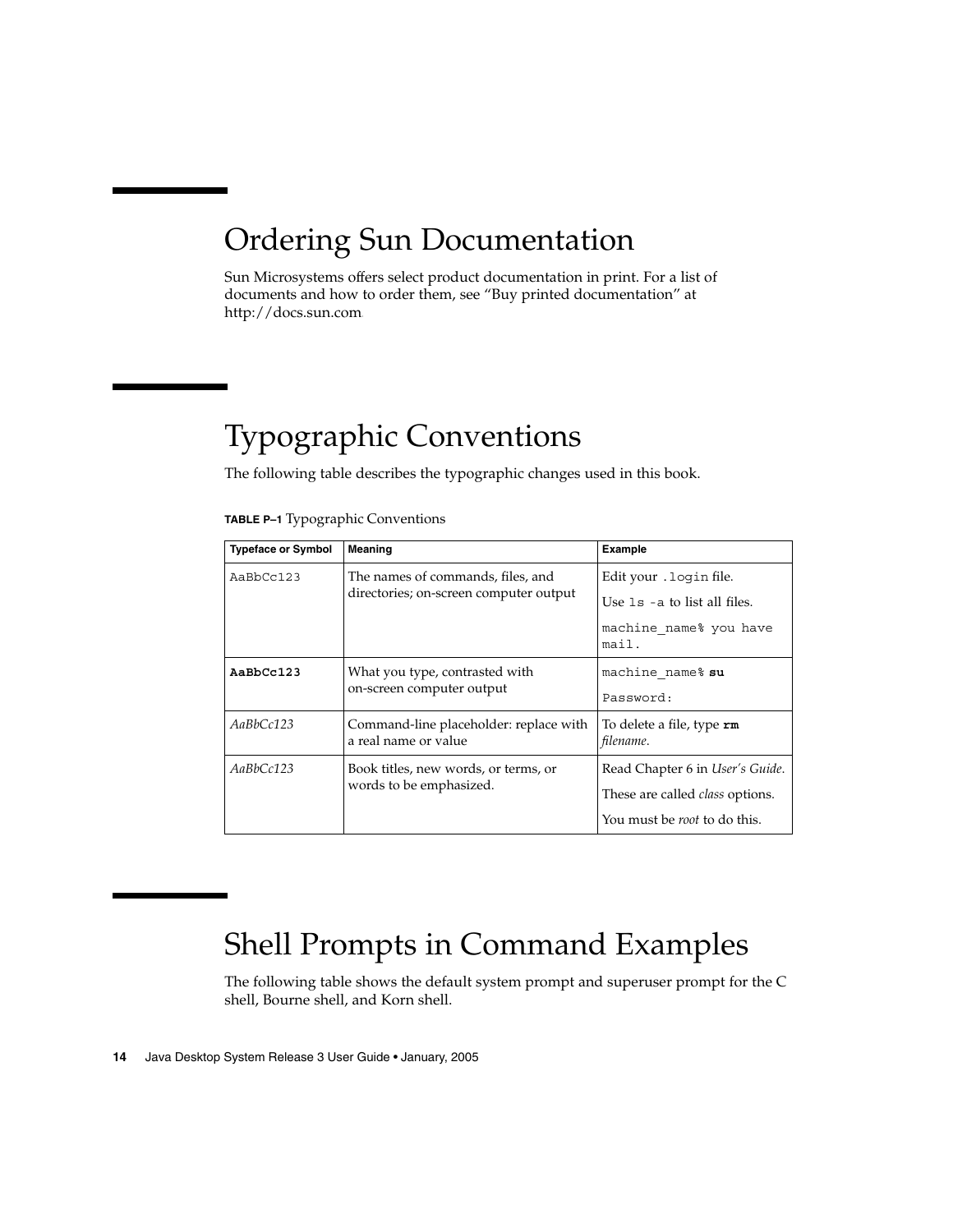#### **TABLE P–2** Shell Prompts

| <b>Shell</b>                                     | Prompt        |
|--------------------------------------------------|---------------|
| C shell prompt                                   | machine name% |
| C shell superuser prompt                         | machine name# |
| Bourne shell and Korn shell prompt               | \$            |
| Bourne shell and Korn shell superuser prompt   # |               |

## Mouse Usage Conventions

The following table lists the conventions for mouse usage in documentation for the Java Desktop System.

| <b>Action</b>  | <b>Definition</b>                                                                                                                                                                    |
|----------------|--------------------------------------------------------------------------------------------------------------------------------------------------------------------------------------|
| Click          | Press and release the left mouse button, without moving<br>the mouse.                                                                                                                |
| Click-and-hold | Press and do not release the left mouse button.                                                                                                                                      |
| Left-click     | Same as <i>click</i> . Left-click clarifies the action when there<br>might be confusion with right-click.                                                                            |
| Middle-click   | Press and release the middle mouse button, without<br>moving the mouse.                                                                                                              |
| Right-click    | Press and release the right mouse button, without moving<br>the mouse.                                                                                                               |
| Double-click   | Press and release the left mouse button twice in rapid<br>succession without moving the mouse.                                                                                       |
| Drag           | Click-and-hold a mouse button, then move an object. For<br>example, you can drag a window or an icon. The left and<br>middle mouse buttons can perform drag actions.                 |
| Drag-and-drop  | Click-and-hold a mouse button, then move an object. For<br>example, you can drag-and-drop a window or an icon.<br>Release the mouse button to place the object in a new<br>location. |
| Grab           | Point to an item that you can move, and click-and-hold on<br>the mouse button. For example, you can grab the titlebar of<br>a window, then drag the window to a new location.        |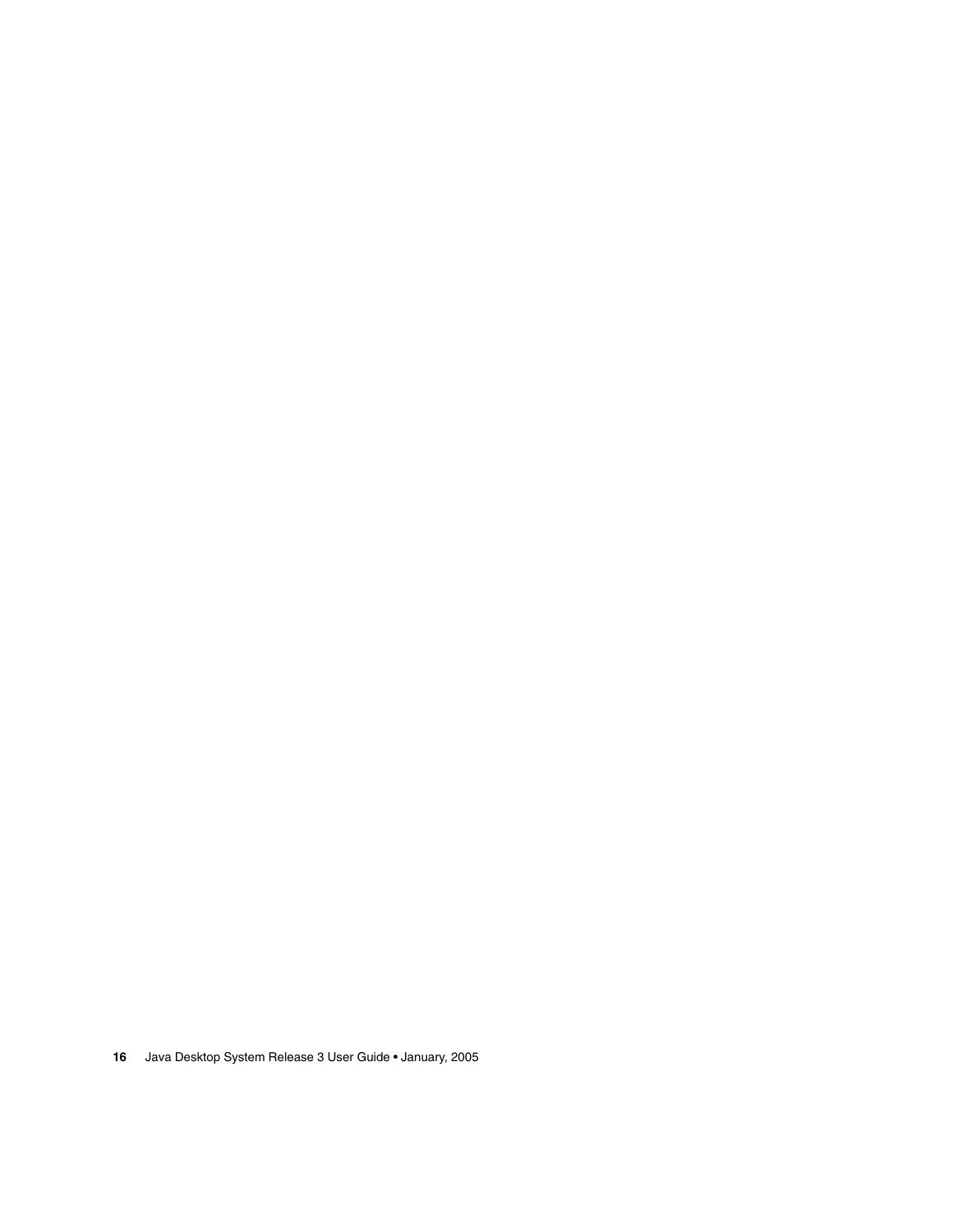#### <span id="page-16-0"></span>CHAPTER **1**

### Getting Started

This chapter provides the information you need to start, manage, and end a Java Desktop System session.

### Logging In to Your Desktop

A session occurs between the time that you log in to the Java Desktop System and the time that you log out. The login screen is your gateway to the Java Desktop System. The login screen provides fields for you to enter your username and password. The login screen enables you to select login options, for example you can select the language of your session.

You start a session when you log in. The session manager starts after your username and password are authenticated. The session manager enables you to manage the session. For example, you can save the state of your most recent session and return to that session the next time that you log in. The session manager saves and restores the following:

- The appearance and behavior settings, for example fonts, colors, and mouse settings.
- The applications that you were running, for example file manager and text editor windows. You cannot save and restore applications that the session manager does not manage. For example, if you start the vi editor from the command line in a terminal window, session manager cannot restore your editing session.

#### To Log In to the Desktop on Linux

To log in to the desktop, perform the following steps: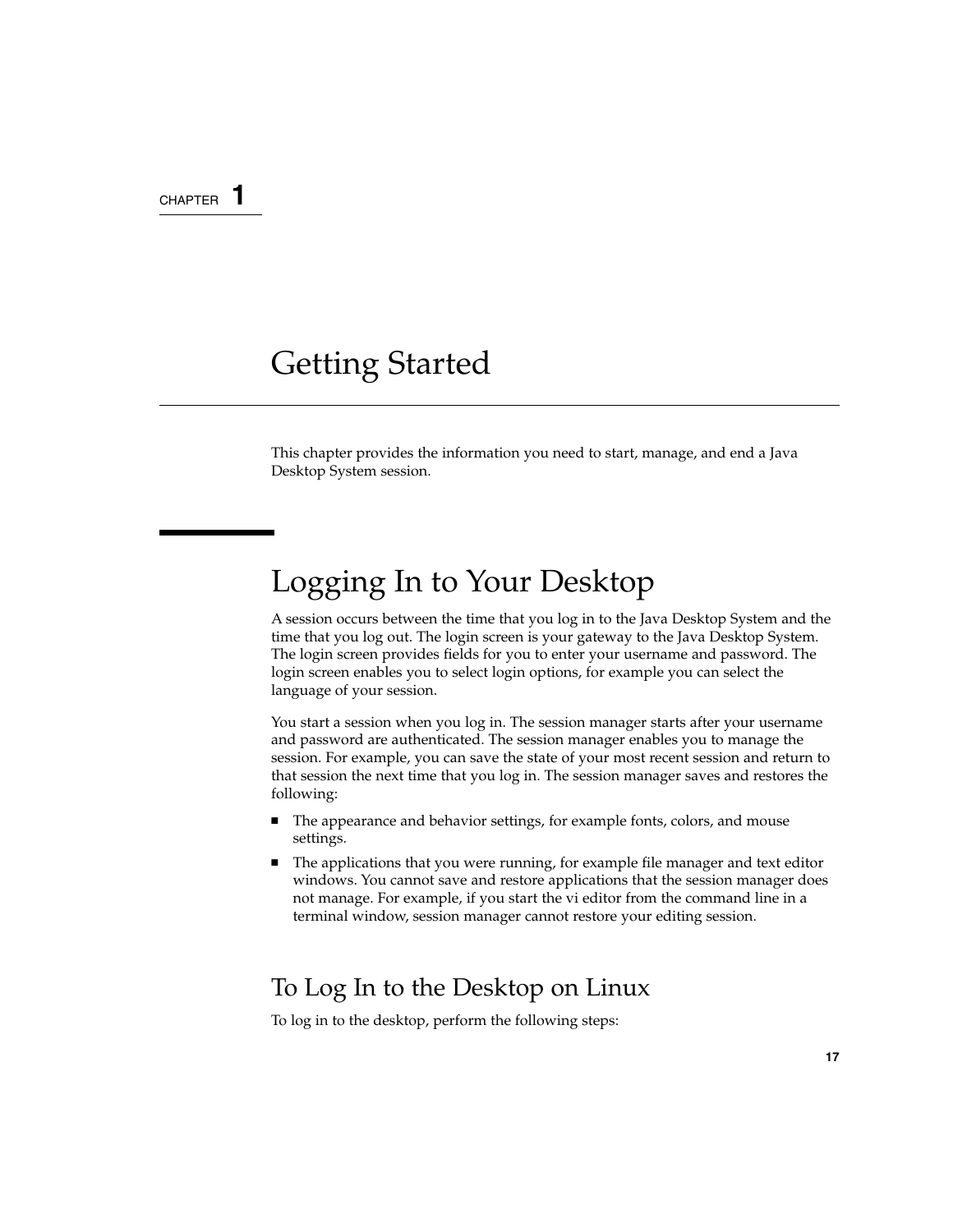- <span id="page-17-0"></span>1. On the login screen, click on the **Session** icon. Choose the Java Desktop System from the list of available desktop environments.
- 2. Enter your username in the **Username** field on the login screen, then press Return.
- 3. Enter your password in the **Password** field on the login screen, then press Return.

When you log in successfully, the session manager starts a session. If this is the first time you log in, then the session manager starts a new session. If you have logged in before, then the session manager restores your previous session, if you saved the settings for the previous session when you logged out.

If you want to shut down or restart the system before you log in, click on the **Actions** icon on the login screen. A dialog is displayed. Select the option that you require, then click OK.

#### To Log In to a Different Language on Linux

To log in to the desktop in a different language, perform the following actions:

- 1. On the login screen, click on the **Language** icon. Choose the language you require from the list of available languages.
- 2. Enter your username in the **Username** field on the login screen, then press Return.
- 3. Enter your password in the **Password** field on the login screen, then press Return.

**Note –** When you log in to a session in a different language, you choose the language for the user interface. You do not specify a keyboard layout for the session. To specify a keyboard layout, use the Keyboard Layout Switcher panel application.

*Panel applications* are small, interactive applications that reside within a panel, for example CD Player. Each panel application has a simple user interface that you can operate with the mouse or keyboard.

#### To Log In to the Desktop on the Solaris Operating System

To log in to the desktop, perform the following steps:

- 1. Choose Options  $\rightarrow$  Session. Choose the Java Desktop System from the list of available desktop environments.
- 2. Enter your login name in the field on the **Login Manager** dialog, then click OK.
- 3. Enter your password in the field on the **Login Manager** dialog, then click OK.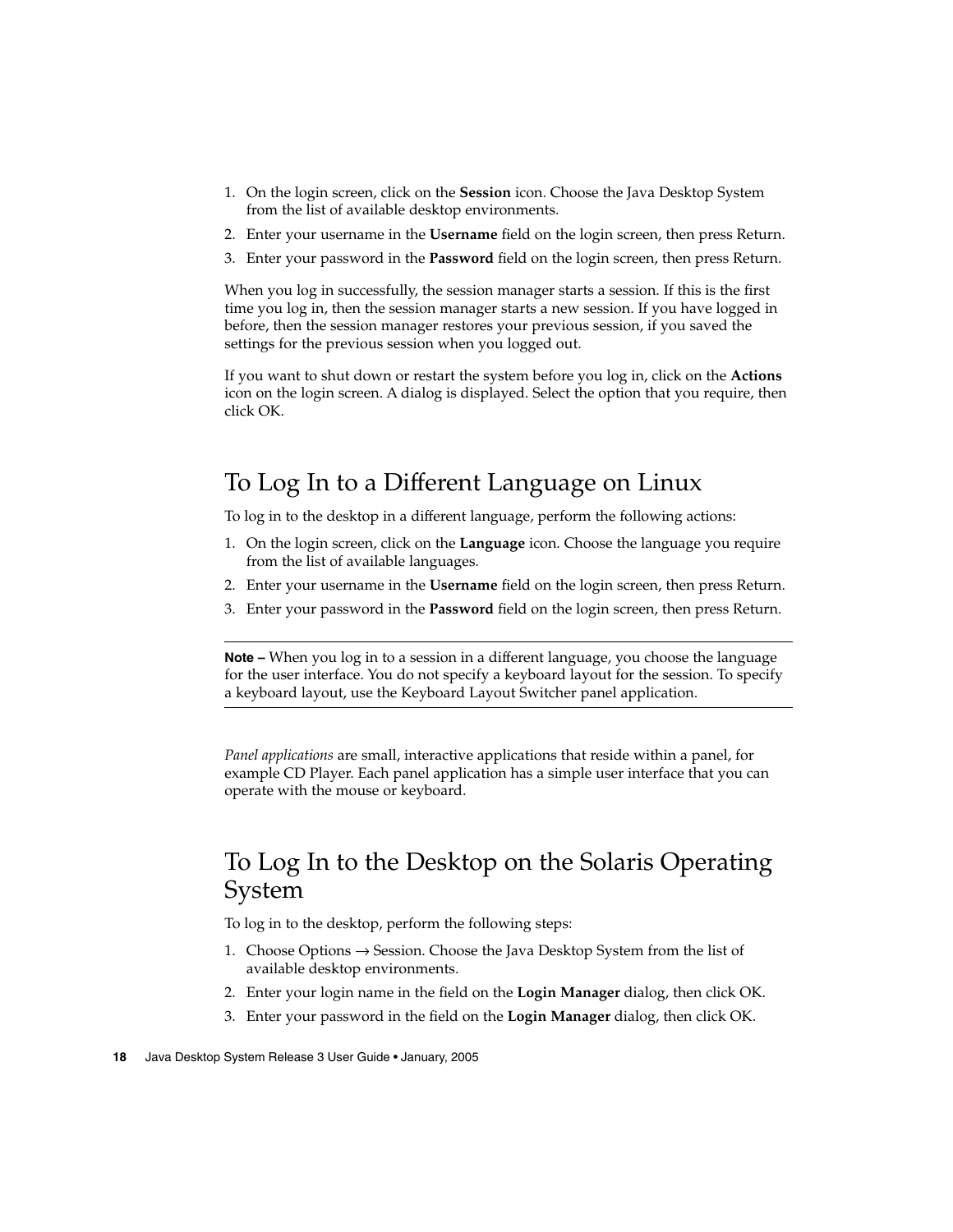<span id="page-18-0"></span>When you log in successfully, the session manager starts a session. If this is the first time you log in, then the session manager starts a new session. If you have logged in before, then the session manager restores your previous session.

#### To Log In to a Different Language on the Solaris Operating System

To log in to the desktop in a different language, perform the following actions:

- 1. On the login dialog, choose Options  $\rightarrow$  Session. Choose the Java Desktop System from the list of available desktop environments.
- 2. On the login dialog, choose Options  $\rightarrow$  Language.
- 3. Choose the language group that includes the language that you want.
- 4. Choose a language.
- 5. Log in.

Your system administrator sets the default language for your system. The Options menu on the **Login Manager** dialog enables you to access other languages. When you choose a language in the Options menu, your system sets the LANG variable for your session. The system restores the default language at the end of the session.

### When You Log In for the First Time

When you start a session for the first time, you should see a startup screen, with a panel at the bottom of the screen and various icons on the desktop background.

#### Initial Desktop Configuration

This section describes what you see when you start a session for the first time. Your system administrator might have set your default bottom edge panel according to your local requirements, so you might see a slightly different bottom edge panel.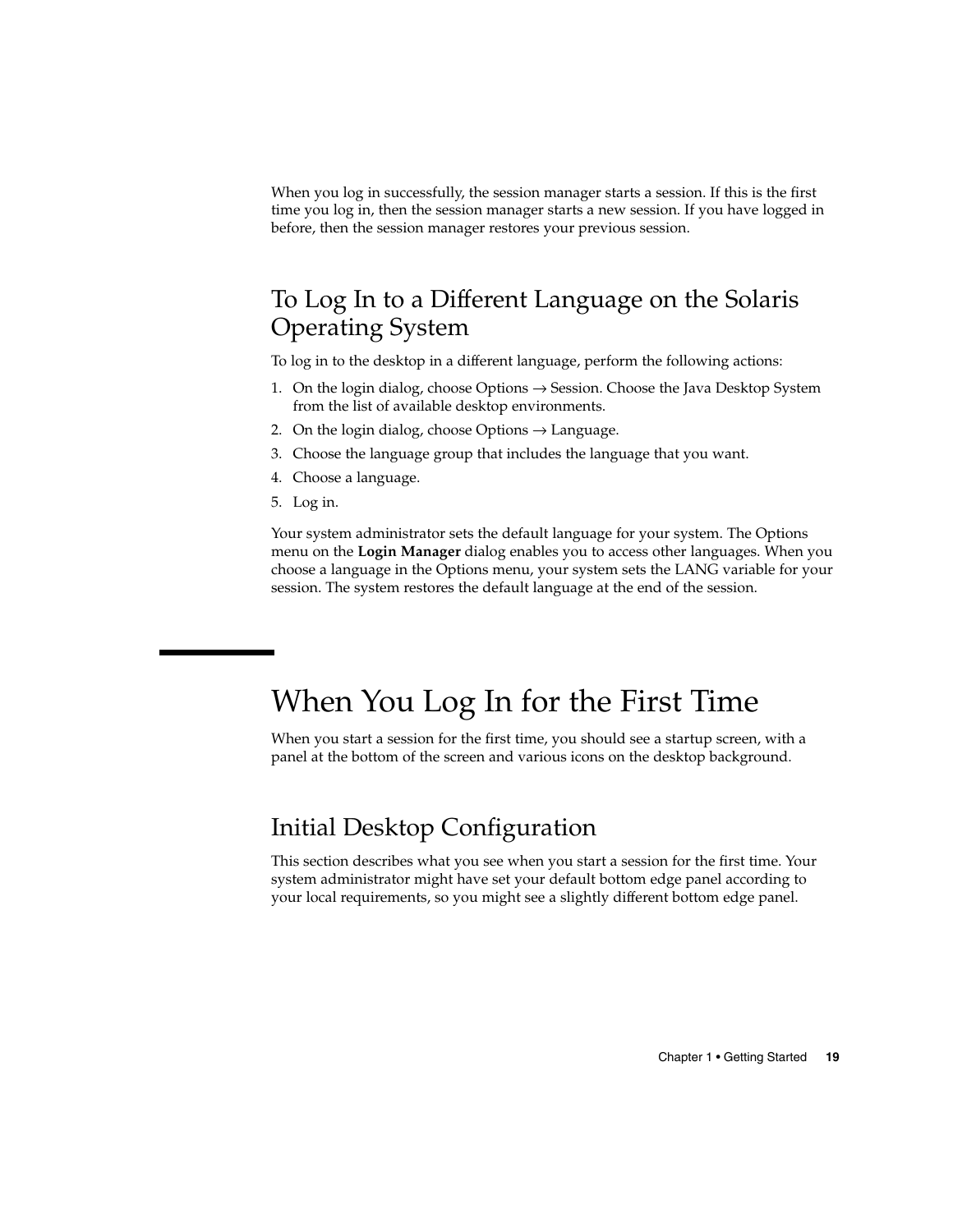

The Java Desktop System startup screen typically consists of the following:

■ **This Computer**

Enables you to access media and configuration details about your system.

■ **Documents** 

Enables direct access to files stored in your default directory.

■ **Network Places**

Provides access to networked computers from a single directory.

■ **Trash**

Provides a temporary holding area for files, folders or desktop objects that you can later retrieve or permanently delete.

■ **StarOffice 7**

Launches the StarOffice application.

■ **Learn About The Java™ Desktop System**

Launches a help browser from where you can access overview information about the Java Desktop System.

- Bottom edge panel
- **20** Java Desktop System Release 3 User Guide January, 2005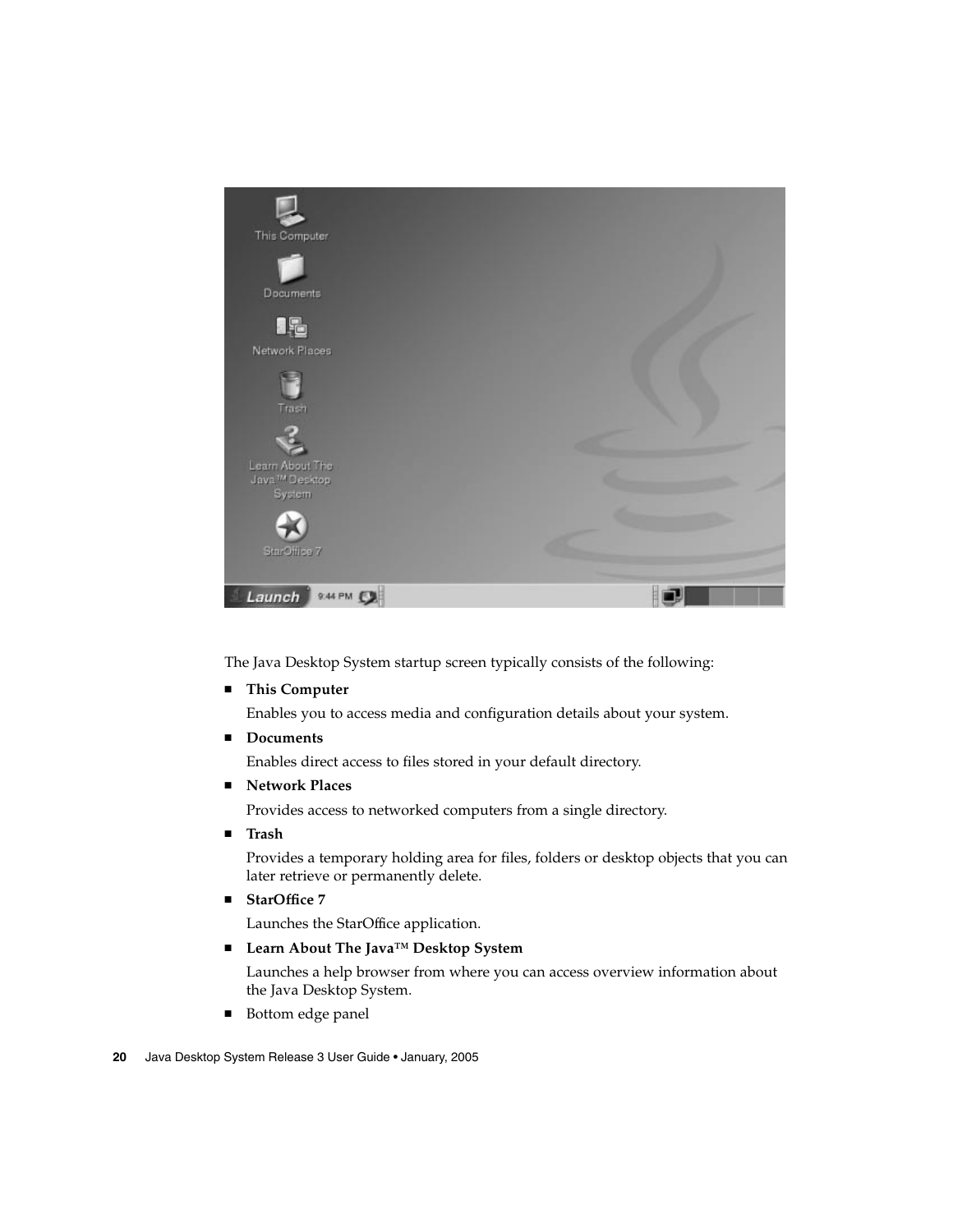<span id="page-20-0"></span>The following panel objects appear in your bottom edge panel by default:

- Launch button: Provides menus for applications and configuration tools on the Java Desktop System.
- Clock: Displays the time and date in a panel.
- Show Desktop: Displays a button that you can click to minimize all open windows.
- Window List: Displays a button for each window that is open. You can click on a window list button to minimize and restore windows.
- Notification Area: Displays icons from various applications to indicate activity in the application. For example, when you use the CD Player application to play a CD, a CD icon is displayed in the Notification Area.
- Workspace Switcher: Displays a visual representation of your workspaces. You can use Workspace Switcher to switch between workspaces.
- Volume Control: Displays a button that enables you to control and set the sound level for your system.
- Network Monitor: Displays a dialog that enables you to monitor the activities of your network.
- Desktop Background

The desktop background lies behind all of the other components on the Java Desktop System. The desktop background is an active component of the user interface. You can place objects on the desktop background to quickly access your files and directories, or to start applications that you use often. You can also right-click on the desktop background to open a menu.

### To Lock Your Screen

To lock the screen, perform one of the following actions:

- Click Launch, then choose Lock Screen.
- If the Lock button is present on a panel, click on the Lock button.

To add the Lock button to a panel, right-click on the panel. Choose Add to Panel  $\rightarrow$ Actions  $\rightarrow$  Lock.

When you lock your screen, the screensaver starts. To unlock the screen, move your mouse to display the locked screen dialog. Enter your username and password in the locked screen dialog, then press Return.

**Note –** To lock your screen correctly, you must have a screensaver enabled.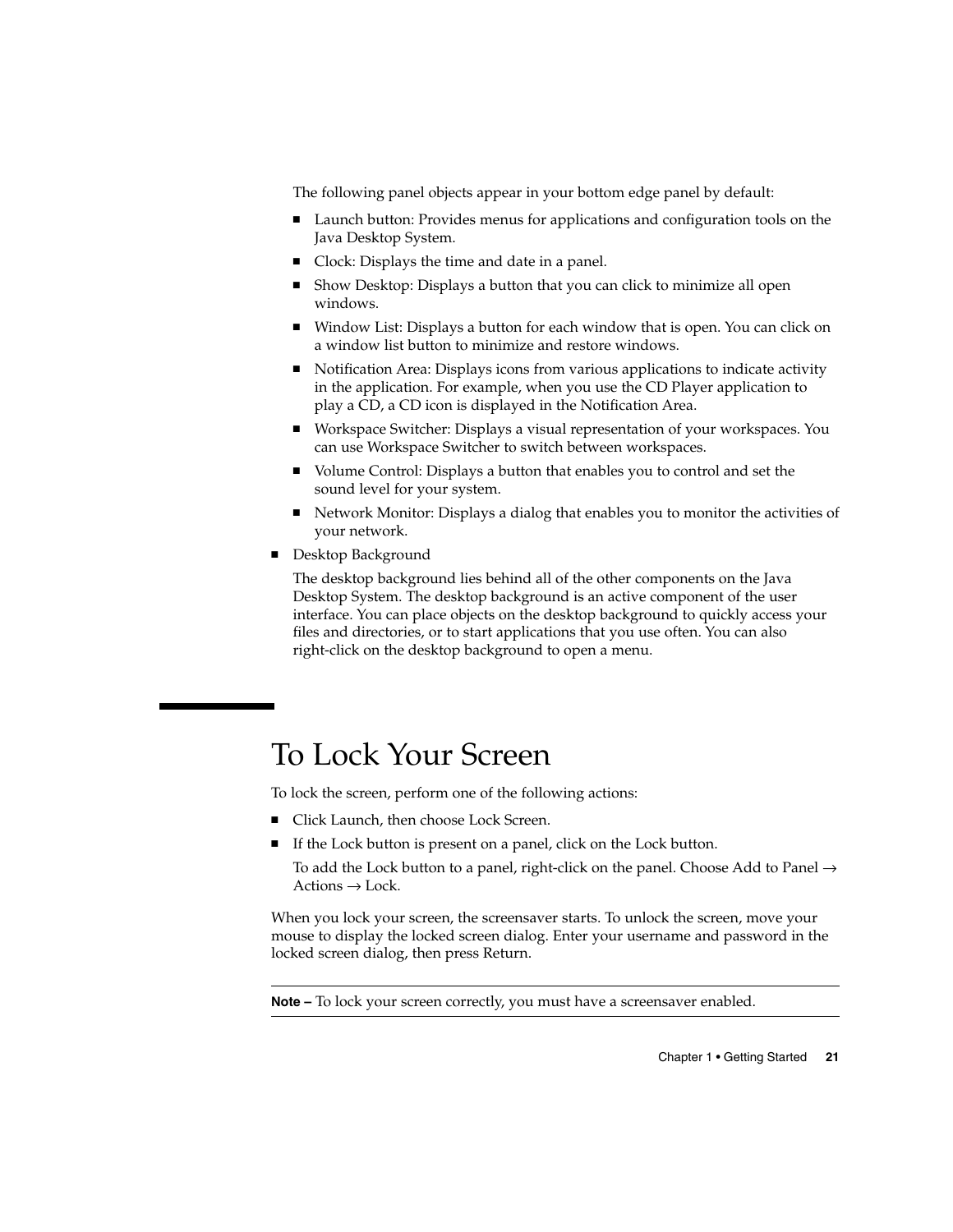## <span id="page-21-0"></span>Managing Your Desktop Session

To configure your desktop session, use the Sessions preference tool. The Sessions preference tool recognizes the following types of application:

- Applications that are session-managed. When you save the settings for your session, the session manager saves all of the session-managed applications. If you log out, then log in again, the session manager automatically starts the session-managed applications.
- Applications that are not session-managed. When you save the settings for your session, the session manager does not save any applications that are not session-managed. If you log out, then log in again, the session manager does not start non-session-managed applications. You must start the application manually. Alternatively, you can use the Sessions preference tool to specify non-session-managed applications that you want to automatically start.

### To Define Log In and Log Out Behavior

To set how a session behaves when you log in and log out, use Sessions preference tool. Make the changes you require in the **Session Options** tabbed section. For example, you can select to display a splash screen when you log in.

### To Use Startup Applications

You can configure your sessions to start with applications that are not session-managed. To configure non-session-managed startup applications, use the Sessions preference tool. Use the **Startup Programs** tabbed section to add, edit, and delete applications. If you save your settings and log out, the next time that you log in, the startup applications start automatically.

### To Browse Applications

To browse the applications in the current session, use the Sessions preference tool. The **Current Session** tabbed section lists the following:

- All Java Desktop System applications that are currently running, that can connect to the session manager, and that can save the state of the application.
- All preference tools that can connect to the session manager, and that can save the state of the tool.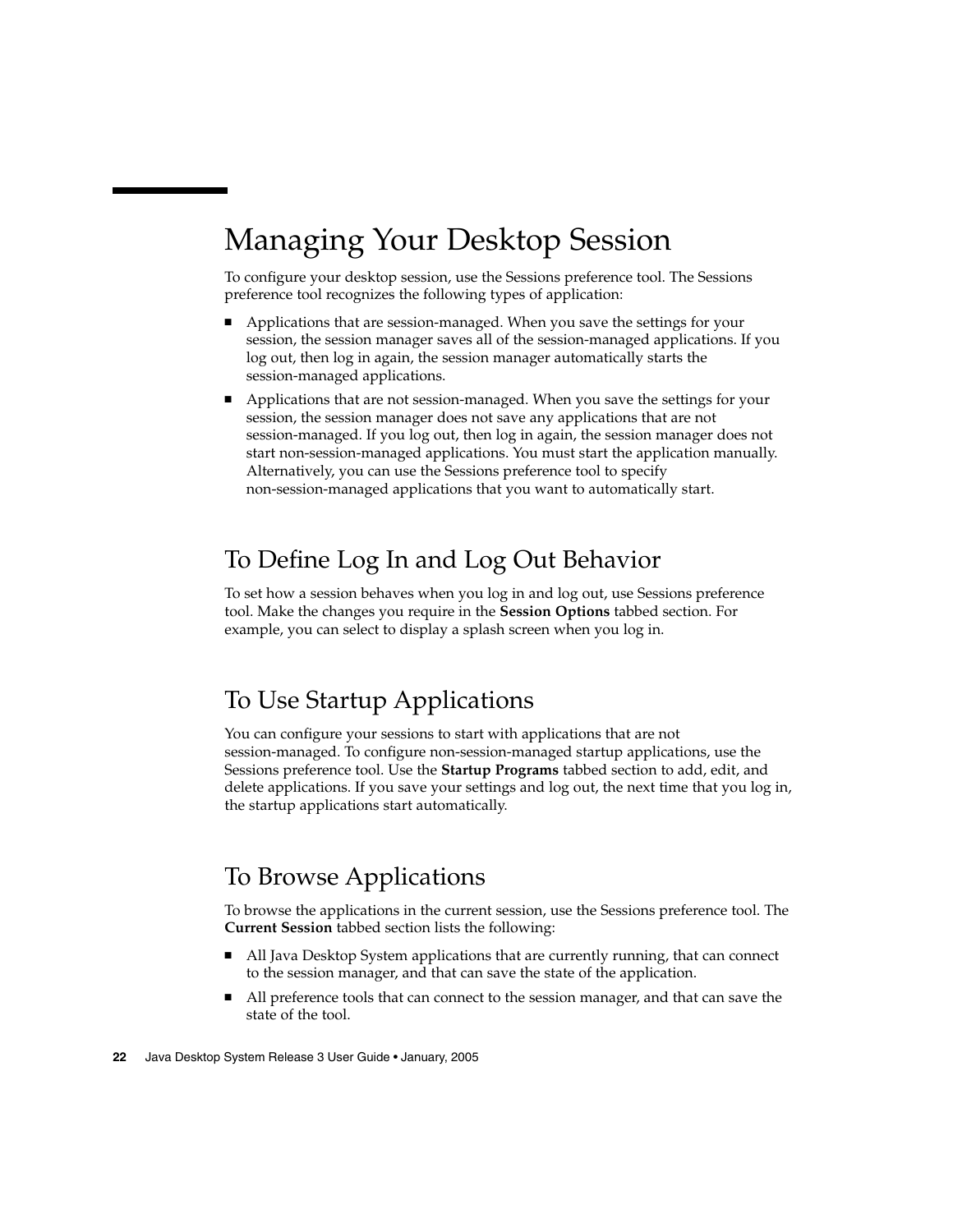<span id="page-22-0"></span>You can use the **Current Session** tabbed section to perform a limited number of actions on the session properties of an application or preference tool. For example, you can edit the startup order, and restart style of any Java Desktop System application or preference tool that is in the list.

#### To Save Your Settings

To save your session settings, perform the following steps:

- 1. Configure your session to automatically save settings when you end the session. To configure your session, use the Sessions preference tool. The Sessions preference tool starts. Select the **Automatically save changes to session** option on the **Session Options** tabbed section.
- 2. End your session.

If you do not select the **Automatically save changes to session** option, when you log out, a dialog asks if you want to save your current settings. To save your settings, select the option, then continue to log out.

## Logging Out

To end your session, close all your currently active processes, then perform one of the following actions:

- Click Launch, then choose Log Out *name*.
- If the Log Out button is present on a panel, click on the Log Out button.

To add the Log Out button to a panel, right-click on the panel. Choose Add to Panel  $\rightarrow$  Actions  $\rightarrow$  Log Out.

Before you end a session, you might want to save your current settings so that you can restore the session later. During the logout process, a dialog asks if you want to save your current settings. In the Sessions preference tool, you can select an option to automatically save your current settings.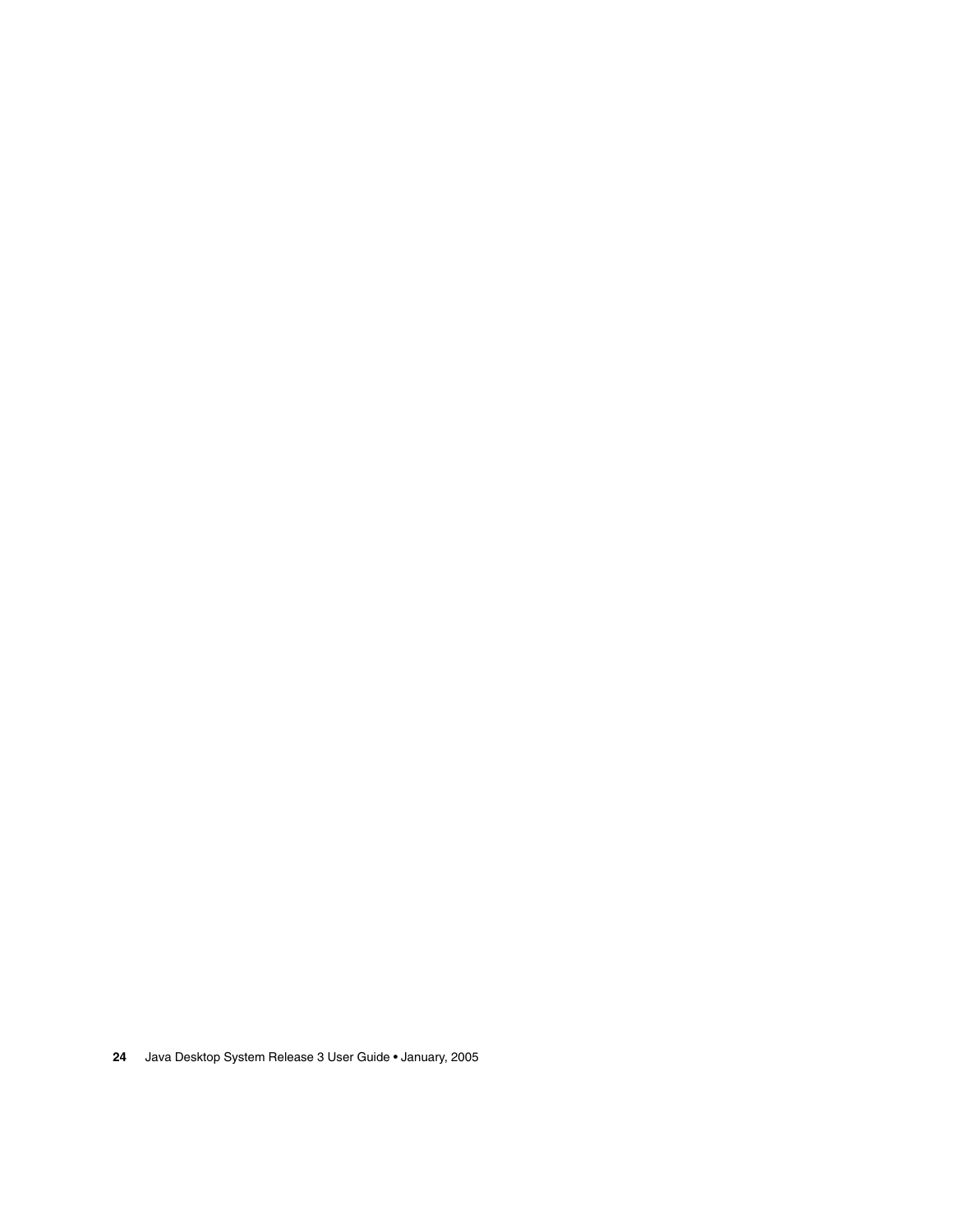### <span id="page-24-0"></span>CHAPTER **2**

## Working With Panels

The information in this chapter describes how to use panels. A panel is an area in the Java Desktop System from which you can run applications and perform other tasks.

## Introducing Panels

When you start a session for the first time, the Java Desktop System contains at least one panel. Your system administrator might have set your default panels according to your local requirements, so you might see slightly different default panels.

You can change the behavior and appearance of your panels to suit your requirements. You can also add or remove objects from your panels. You can create multiple panels, and choose different properties, objects, and backgrounds for each panel. You can also hide panels.

Typically, the Java Desktop System contains a preconfigured panel displayed at the bottom edge of the screen.

#### Bottom Edge Panel

The bottom edge panel contains the following items:

| <b>Object</b> | <b>Description</b>                                                                                                      |
|---------------|-------------------------------------------------------------------------------------------------------------------------|
| Launch        | The Launch button contains menus and menu items for<br>applications and configuration tools on the Java Desktop System. |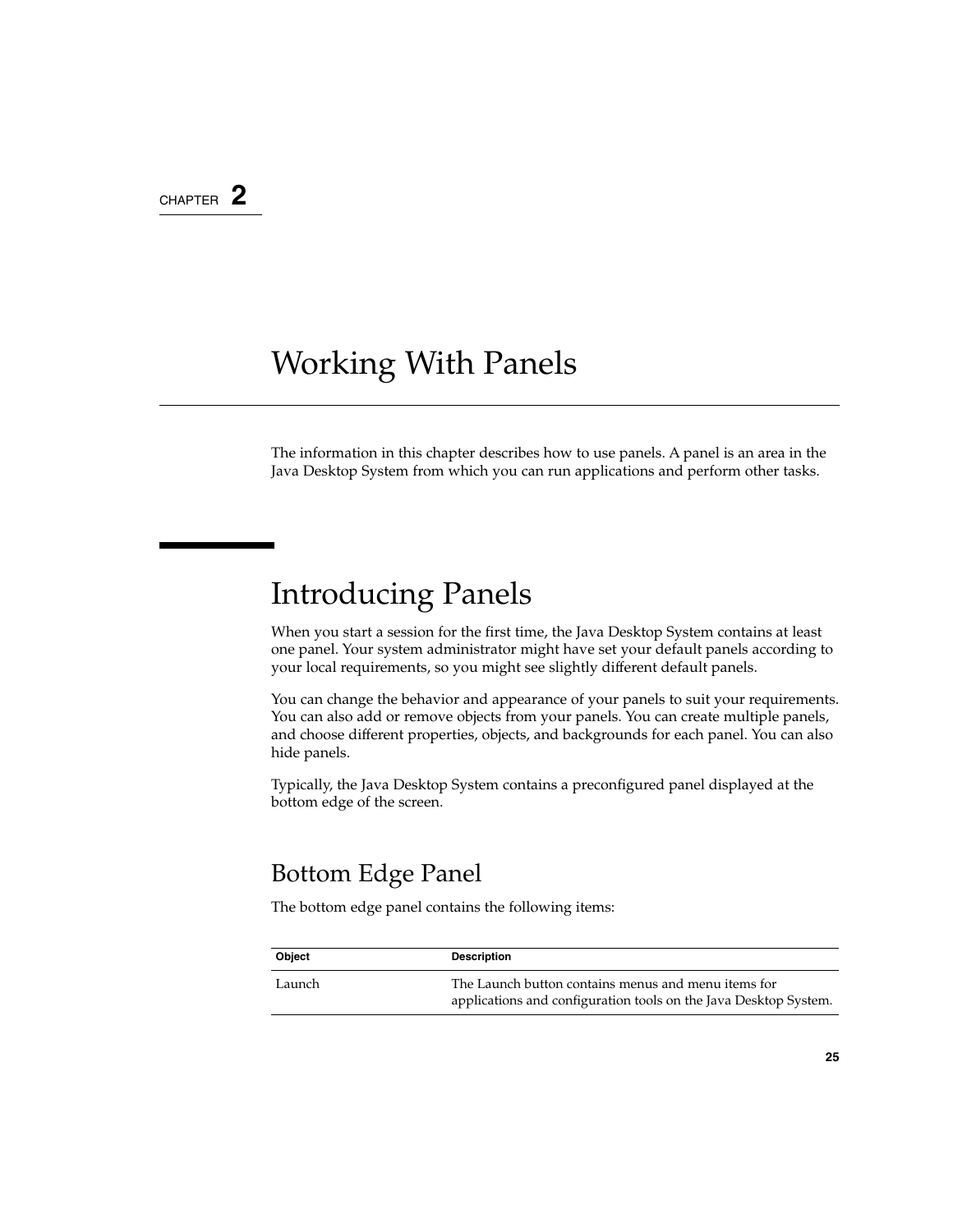<span id="page-25-0"></span>

| <b>Object</b>      | <b>Description</b>                                                                                                        |
|--------------------|---------------------------------------------------------------------------------------------------------------------------|
| Clock              | Displays the time and date in a panel.                                                                                    |
| Show Desktop       | Displays a button that you can click to minimize all open<br>windows.                                                     |
| Window List        | Displays a button for each window that is open. You can click on<br>a window list button to minimize and restore windows. |
| Notification Area  | Displays icons from various applications to indicate activity in<br>the application.                                      |
| Workspace Switcher | Displays a visual representation of your workspaces. You can use<br>Workspace Switcher to switch between workspaces.      |
| Volume Control     | Displays a button that enables you to control and set the sound<br>level for your system.                                 |
| Network Monitor    | Displays the status of a network device.                                                                                  |

## Managing Your Panels

The following sections describe how to manage your panels.

### To Add a New Panel

To add a panel, right-click on a vacant space on any panel, then choose New Panel. The new panel is added to the Java Desktop System. The new panel contains no objects. You can customize the new panel to suit your preferences.

#### To Interact With a Panel

To interact with a panel, you must left-click, middle-click, or right-click on a vacant space on the panel. You can also middle-click or right-click on one of the hide buttons to select the panel, if the panel has no vacant space. If the hide buttons are not visible on a panel, modify the properties of the panel so that the hide buttons are visible.

You use the mouse buttons to interact with a panel in the following ways:

Middle-click Enables you to grab a panel, then drag the panel to a new location.

Right-click Opens the panel popup menu.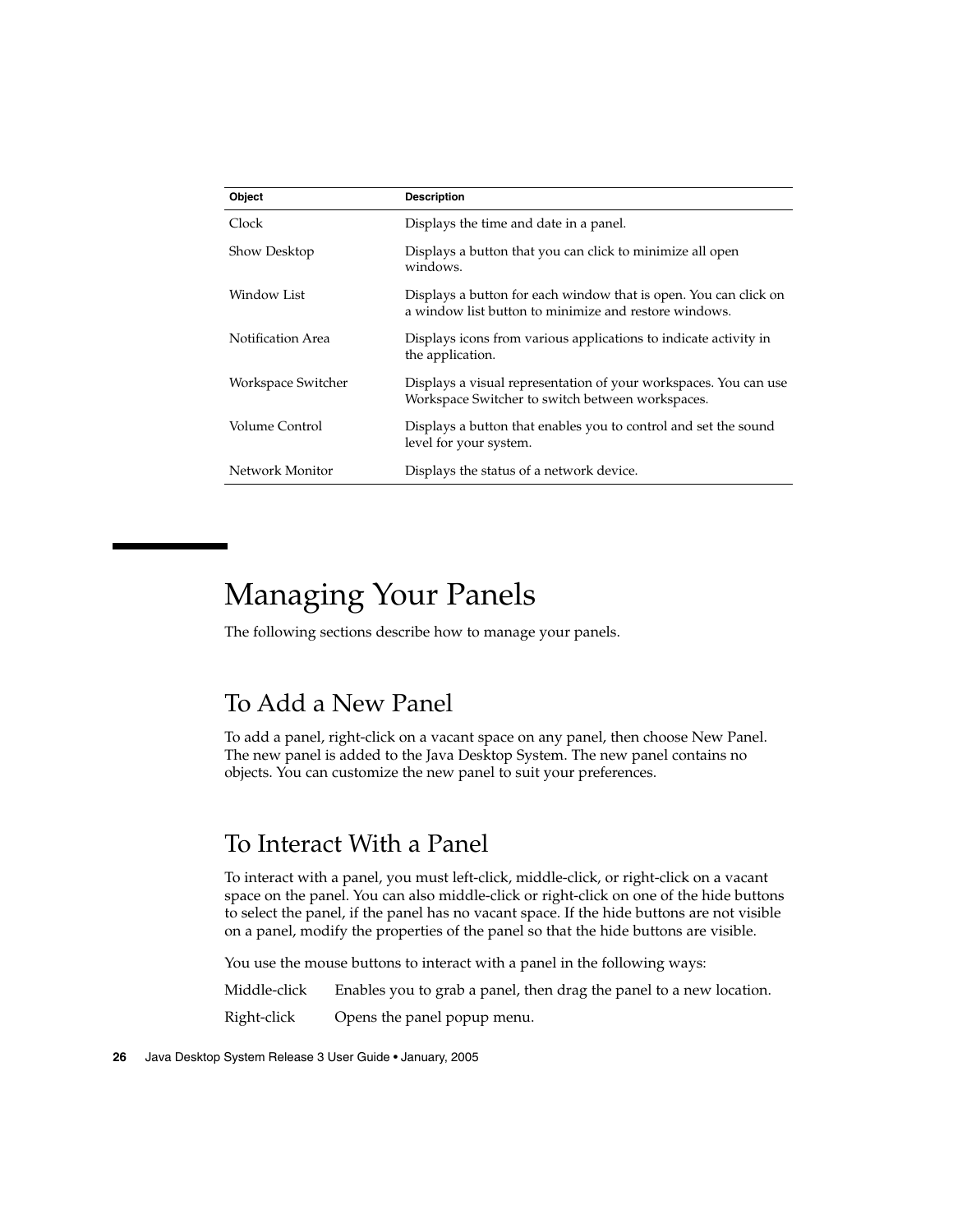### <span id="page-26-0"></span>To Move a Panel

You can move panels to different locations. To move a panel, middle-click and hold on any vacant space on the panel, then drag the panel to the new location.

#### To Hide a Panel

You can hide or show panels. To hide a panel, use a hide button. If the hide buttons are not visible on a panel, modify the panel properties so that the hide buttons are visible.

Hide buttons are at either end of a panel. The hide buttons contain an optional arrow icon. The following illustration shows hide buttons.



To hide a panel, click on one of the hide buttons. The panel reduces in the direction of the arrow on the hide button. The hide button at the other end of the panel remains visible.

To show a hidden panel again, click on the visible hide button. The panel expands in the direction of the arrow on the hide button. Both hide buttons are now visible.

You can set a panel to autohide. When you set autohide, the panel hides automatically when the mouse is not pointing to the panel. The panel reappears when you point to the part of the screen where the panel resides. To set your panel to autohide, modify the properties of the panel.

### To Modify Panel Properties

To modify preferences for all panels, use the **Panel** preference tool to make the changes that you require. For example, you can modify animation preferences for panels.

You can also modify properties for each individual panel. You can change the features for each panel, such as the position of the panel, the hide behavior, and the visual appearance.

To modify the properties of a panel perform the following steps: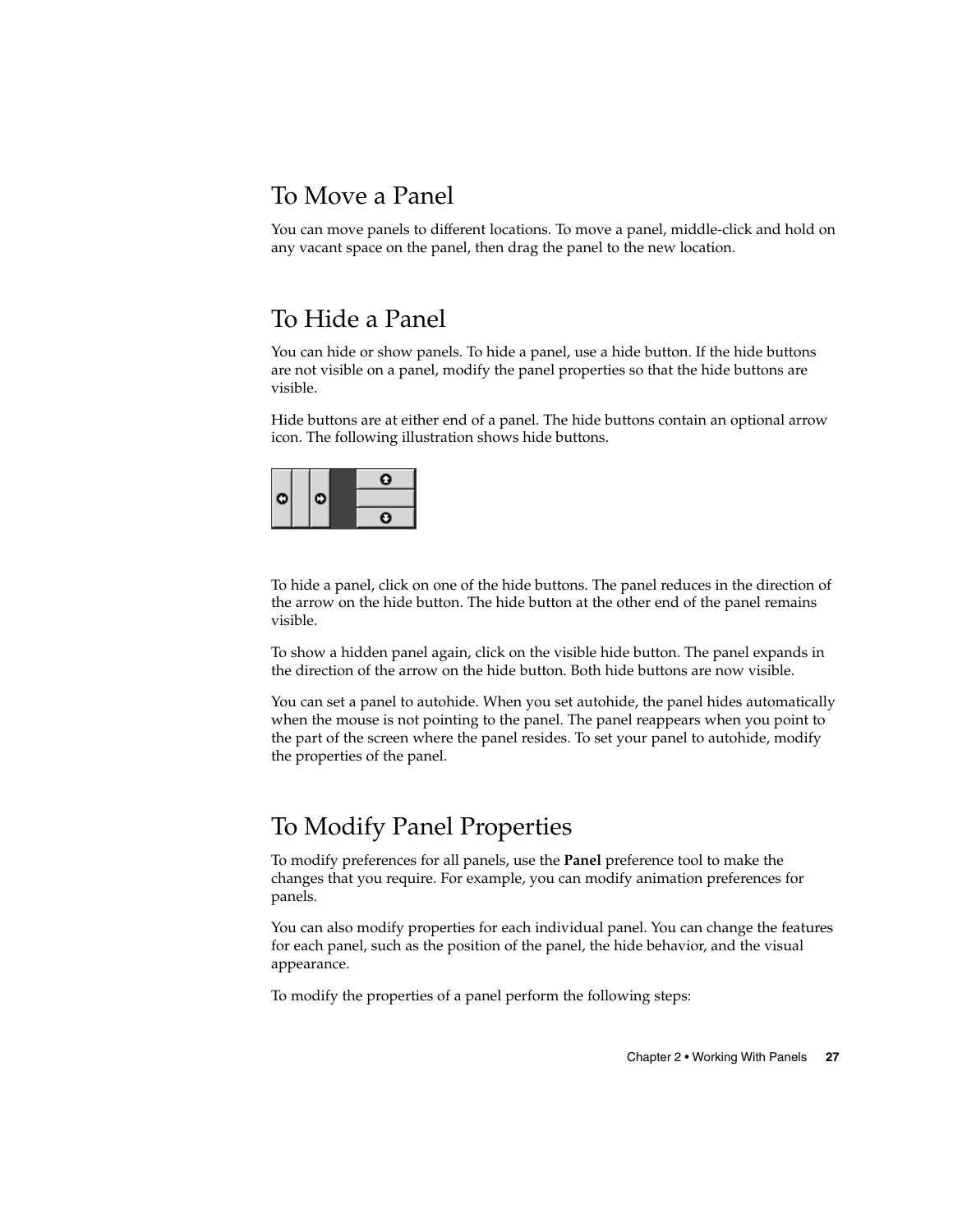- 1. Right-click on a vacant space on the panel, then choose Properties to display the **Panel Properties** dialog. The **Panel Properties** dialog contains the following tabbed sections:
	- **General**
	- **Background**
- 2. To modify panel size, position, and hiding properties, click on the **General** tab. The following table describes the dialog elements on the **General** tabbed section:

| <b>Dialog Element</b>    | <b>Description</b>                                                                                                                       |
|--------------------------|------------------------------------------------------------------------------------------------------------------------------------------|
| Name                     | Type a name for the panel. When you use shortcut keys to<br>switch between your panels and the desktop, this panel name is<br>displayed. |
| Orientation              | Select the position of the panel on your screen. Click on the<br>required position for the panel.                                        |
| <b>Size</b>              | Use the spin box to specify the size of the panel.                                                                                       |
| Expand                   | Select this option if you want the panel to expand to the full<br>length of the edge of the screen where the panel is located.           |
| Autohide                 | Select this option to enable autohide.                                                                                                   |
| <b>Show hide buttons</b> | Select this option to display hide buttons on your panel.                                                                                |
| Arrows on hide button    | Select this option to display arrows on the hide buttons, if the<br>hide button is enabled.                                              |

3. To modify the panel background, click on the **Background** tab. Choose the type of background for the panel. The choices are as follows:

| <b>Dialog Element</b>   | <b>Description</b>                                                                                                                                                                                                |
|-------------------------|-------------------------------------------------------------------------------------------------------------------------------------------------------------------------------------------------------------------|
| None (use system theme) | Select this option to use the default panel background. The<br>default panel background depends on the settings in the<br>Theme preference tool.                                                                  |
| Solid color             | Select this option to specify a single color for the panel<br>background. Click on the Color button to display the color<br>selector dialog. Choose the color that you require from the<br>color selector dialog. |
|                         | Use the <b>Style</b> slider to specify the degree of transparency or<br>opaqueness for the color. For example, to make the panel<br>transparent, move the slider towards the Transparent end.                     |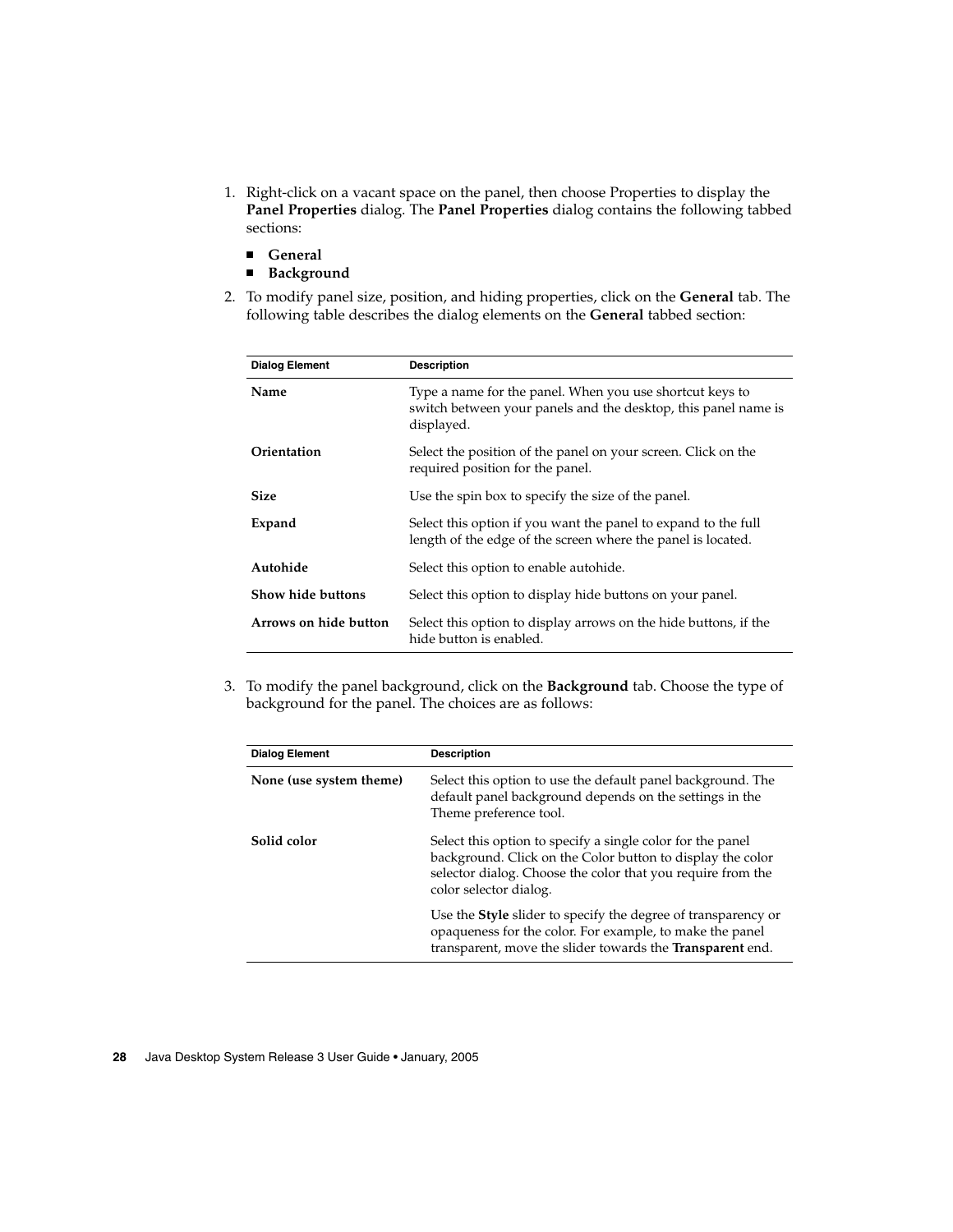<span id="page-28-0"></span>

| <b>Dialog Element</b> | <b>Description</b>                                                                                                                                                                                                                                                  |
|-----------------------|---------------------------------------------------------------------------------------------------------------------------------------------------------------------------------------------------------------------------------------------------------------------|
| Background image      | Select this option to specify an image for the panel<br>background. Enter the filename of the image to use in the<br>drop-down combination box. Alternatively, to browse for the<br>file, click on the Browse button. When you have selected the<br>file, click OK. |

You can also drag a color or image on to a panel to set the color or image as the background of the panel. For more information, see "To Drag a Color or Image to the Background of a Panel" on page 29.

4. Click Close to close the **Panel Properties** dialog.

#### To Drag a Color or Image to the Background of a Panel

You can drag a color or image on to a panel to set the color or image as the background of the panel. You can drag a color or image from many applications. For example, you can drag a color from the file manager to a panel to set the color as the background of the panel. You can also drag a color from any color selector dialog.

You can drag an image to a panel to set the image as the background of the panel. You can also drag pattern images from the file manager to set the background of the panel.

#### To Delete a Panel

To delete a panel from the Java Desktop System, right-click on the panel that you want to delete, then choose Delete This Panel.

**Note –** You must always have at least one panel in the Java Desktop System. If you have only one panel in the Java Desktop System, you cannot delete that panel.

### Panel Objects

This section describes the objects that you can add to your panels, and use from your panels.

### Interacting With Panel Objects

You use the mouse buttons to interact with a panel object in the following ways: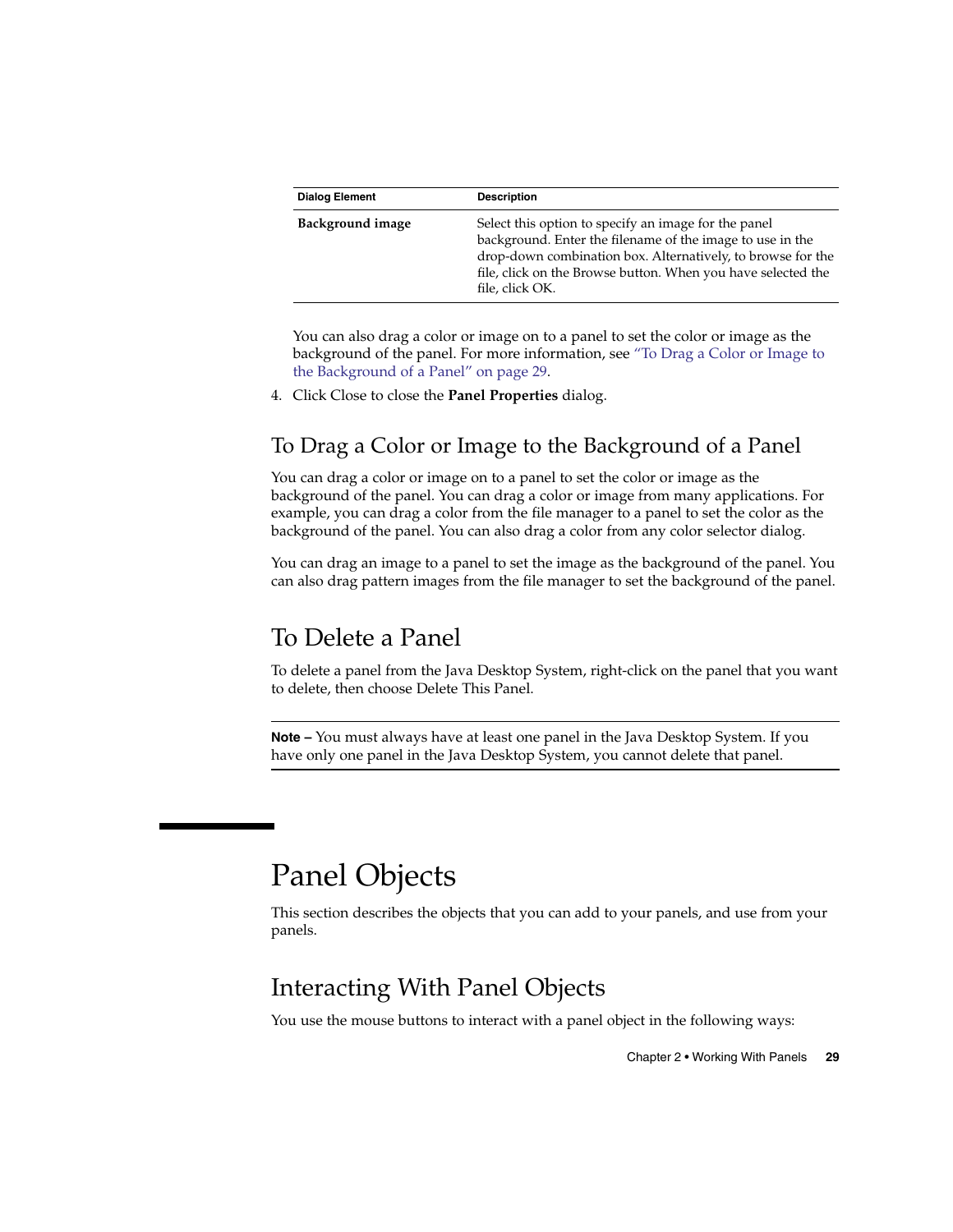<span id="page-29-0"></span>

| Left-click   | Launches the panel object.                                             |
|--------------|------------------------------------------------------------------------|
| Middle-click | Enables you to grab an object, then drag the object to a new location. |
| Right-click  | Opens the panel object popup menu.                                     |

You interact with panel objects in a different way. For more information, see ["To Select](#page-32-0) [a Panel Application"](#page-32-0) on page 33.

#### To Add an Object to a Panel

You can add an object to a panel in several ways, as follows:

■ From the panel popup menu

Right-click on a vacant space on a panel to open the panel popup menu. The panel popup menu contains an Add to Panel submenu. The Add to Panel submenu enables you to add the following objects to your panels:

- Panel applications in the following categories: **Accessories**, **Amusements**, **Internet**, **Multimedia**, **Utility**.
- Buttons for quick access to common actions: Find Files button, Force Quit button, Lock Screen button, Log Out button, Run Applications button, Screenshot button, Show Desktop button.
- Launchers
- Launchers from menus
- Main Menu
- Menu Bar
- Drawers
- From any menu

When you right-click on a launcher in any menu, a popup menu for the launcher opens. You can use this popup menu to add the launcher to a panel.

You can also drag menus, launchers, and panel applications from menus to panels.

■ From the file manager

Each launcher corresponds to a .desktop file. You can drag the .desktop file on to your panels to add the launcher to the panel.

### To Modify the Properties of an Object

Some panel objects, such as launchers and drawers, have a set of associated properties. The properties are different for each type of object. The properties specify details such as the following: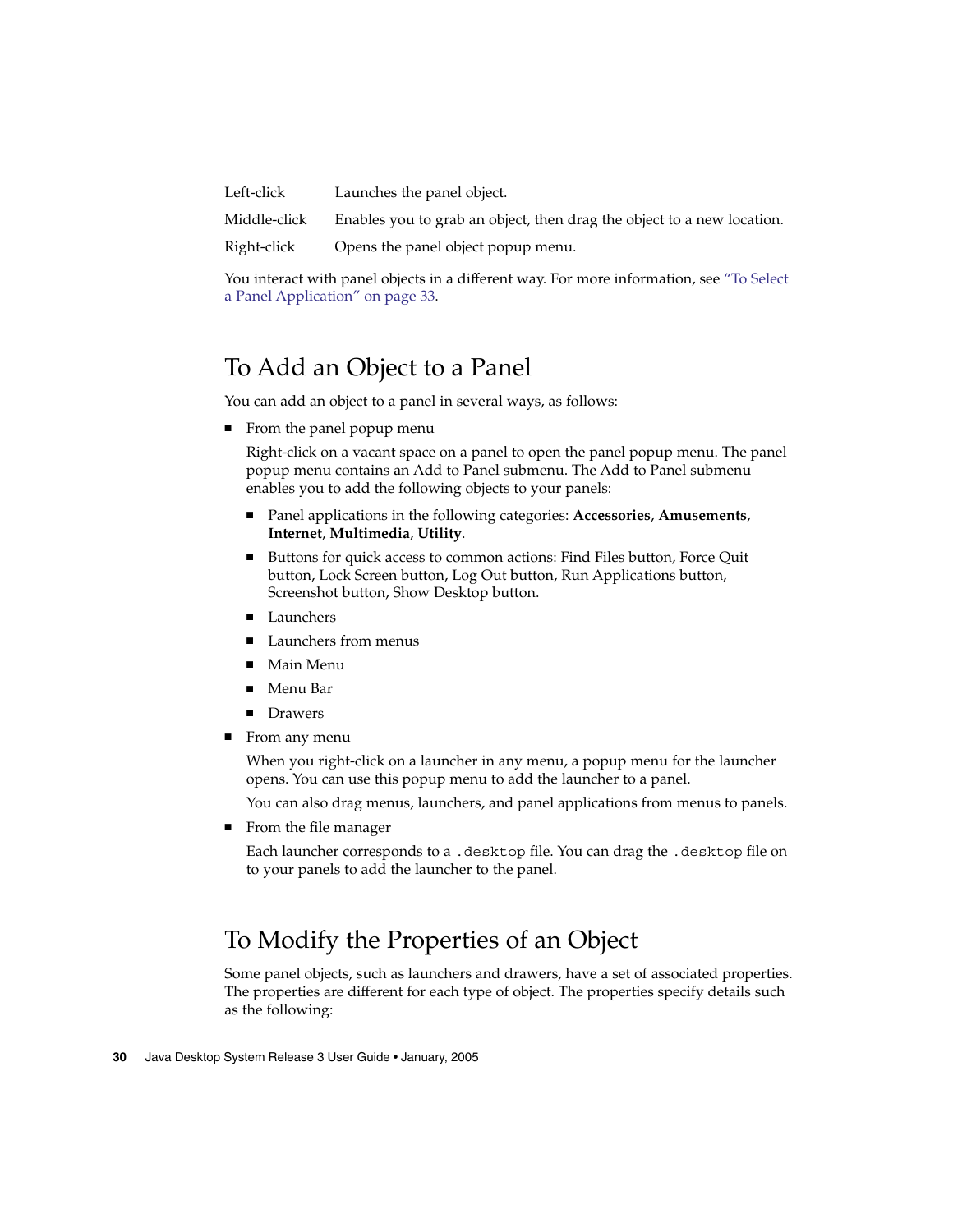- <span id="page-30-0"></span>■ The command that starts an application.
- The location of the source files for a menu.
- The icon that represents the object.

To modify the properties of an object perform the following steps:

1. Right-click on the object to open the panel object popup menu, as shown in Figure 2–1.

| <b>XI</b> Properties |  |
|----------------------|--|
| Remove From Panel    |  |
| Lock                 |  |
| Move                 |  |

**FIGURE 2–1** Panel Object Popup Menu

- 2. Choose Properties. Use the **Properties** dialog to modify the properties as required. The properties in the **Properties** dialog depend on which object you select in step 1.
- 3. Click OK to apply the changes, then close the **Properties** dialog.

#### To Move a Panel Object

You can move panel objects within a panel, and from one panel to another panel. You can also move objects between panels and drawers.

To move a panel object, middle-click and hold on the object and drag the object to a new location. When you release the middle mouse button, the object anchors at the new location.

Alternatively, you can use the panel object popup menu to move an object, as follows:

- 1. Right-click on the object, then choose Move.
- 2. Point to the new location for the object, then click any mouse button to anchor the object to the new location. This location can be on any panel that is currently in the Java Desktop System.

Movement of a panel object affects the position of other objects on the panel. To control how objects move on a panel, you can specify a movement mode. To specify the movement mode, press one of the following keys as you move the panel object:

| Key    | <b>Movement Mode</b> | <b>Description</b>                                                                                      |
|--------|----------------------|---------------------------------------------------------------------------------------------------------|
| No key | Switched movement    | The object swaps places with other panel objects.<br>Switched movement is the default movement<br>mode. |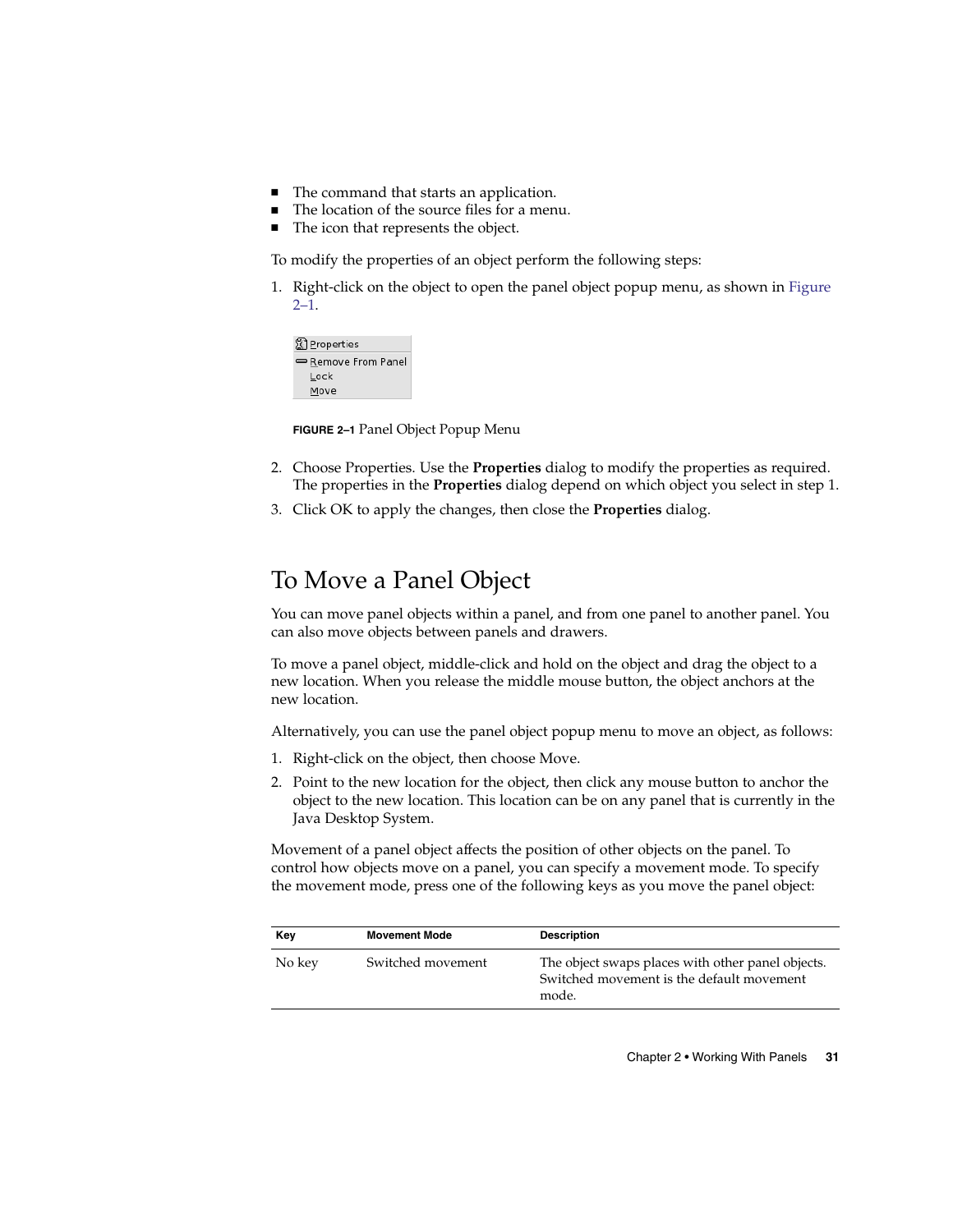<span id="page-31-0"></span>

| Key       | <b>Movement Mode</b> | <b>Description</b>                                                                    |
|-----------|----------------------|---------------------------------------------------------------------------------------|
| Alt key   | Free movement        | The object jumps over other panel objects into the<br>next vacant space on the panel. |
| Shift key | Push movement        | The object pushes other panel objects further<br>along the panel.                     |

#### To Lock a Panel Object

You can lock panel objects so that the objects stay in the same position on the panel. This feature is useful if you do not want some panel objects to change position when you move other panel objects.

To lock an object to the current location of the object in the panel, right-click on the object to open the panel object popup menu, then choose Lock. To unlock the object, right-click on the object, then choose Unlock.

#### To Remove a Panel Object

To remove an object from a panel right-click on the object to open the panel object popup menu, then choose Remove From Panel.

## Panel Applications

A panel application is a small application whose user interface resides within a panel. For example, the following figure shows the following panel applications, from left to right:

- Window List: Displays the windows currently open on your system.
- CD Player: Enables you to control the compact disc player on your system.
- Volume Control: Enables you to control the volume of the speaker on your system.

|  | erminal |                                                 |  |
|--|---------|-------------------------------------------------|--|
|  |         | $\triangle$ $\parallel$ $\parallel$ $\parallel$ |  |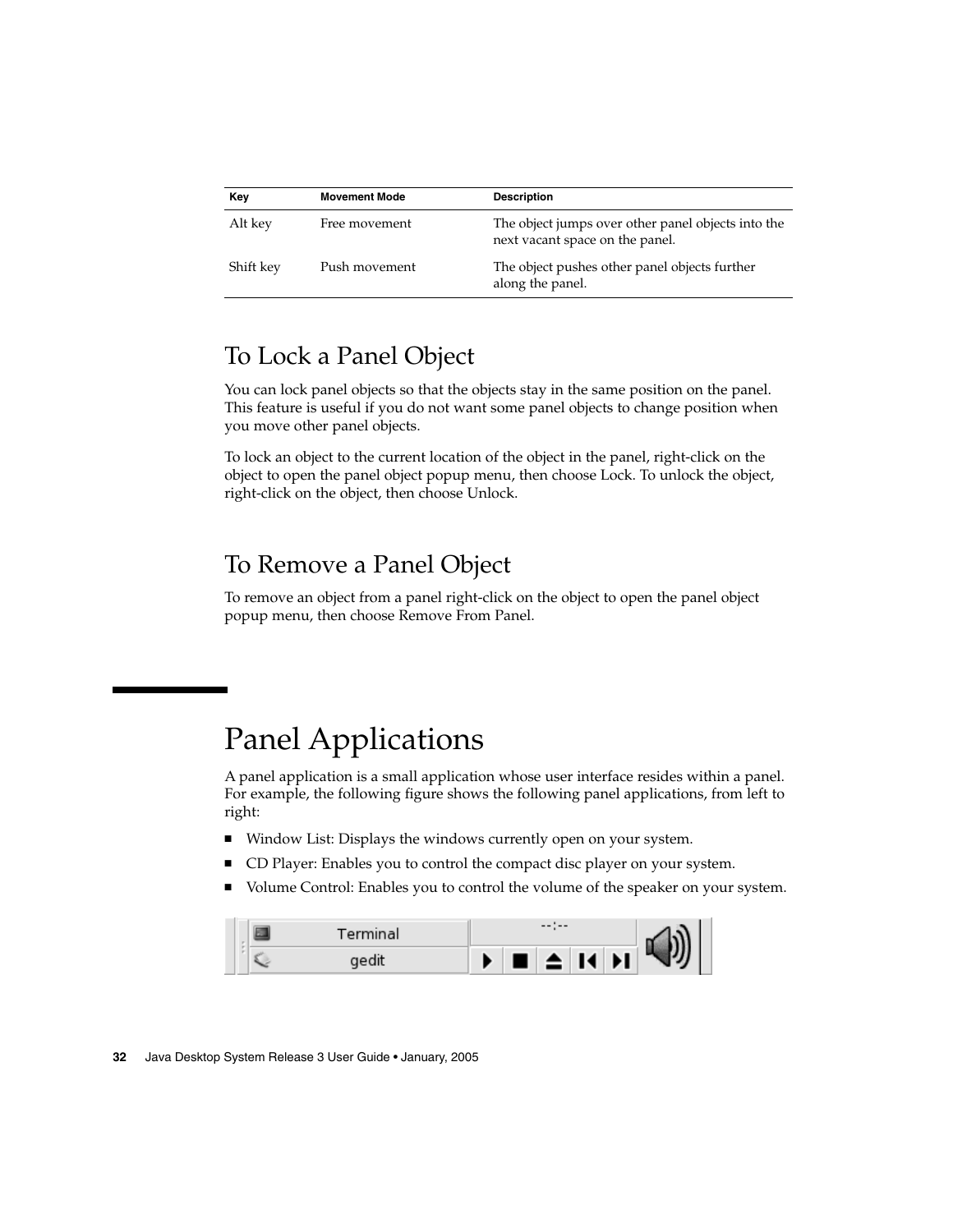### <span id="page-32-0"></span>To Add an Application to a Panel

You can add an application to a panel from the panel popup menu. Right-click on any vacant space on the panel to open the panel popup menu. Choose Add to Panel, then choose the panel application that you want to add from one of the following submenus:

- **Accessories**
- Amusements
- Internet
- Multimedia
- Utility

Alternatively, drag the panel application from the submenu on to the panel.

#### To Select a Panel Application

To modify the properties of a panel application, you must first right-click on the panel application to display the panel object popup menu. To move a panel application, you must middle-click on the panel application.

Some restrictions apply on where you can click on a panel application in order to display the panel object popup menu, or to move the panel application, as follows:

- Some panel applications have popup menus of panel application-specific commands that open when you right-click on particular parts of the panel application. For example, the Window List panel application has a vertical handle on the left side, and buttons that represent your windows on the right side. To open the panel object popup menu for the Window List panel application, you must right-click on the handle. If you right-click on a button on the right side, a popup menu for the button opens.
- Some panel applications have areas that you cannot use to select the panel application. For example, the Command Line application has a field in which you enter commands. You cannot middle-click or right-click on this field to select the panel application. Instead, middle-click or right-click on another part of the panel application.

#### To Modify Preferences for a Panel Application

To modify the preferences for a panel application perform the following steps:

- 1. Right-click on the panel application, then choose Preferences. Use the **Preferences** dialog to modify the preferences as required. The preferences for panel applications vary depending on the panel application.
- 2. Click Close to close the **Preferences** dialog.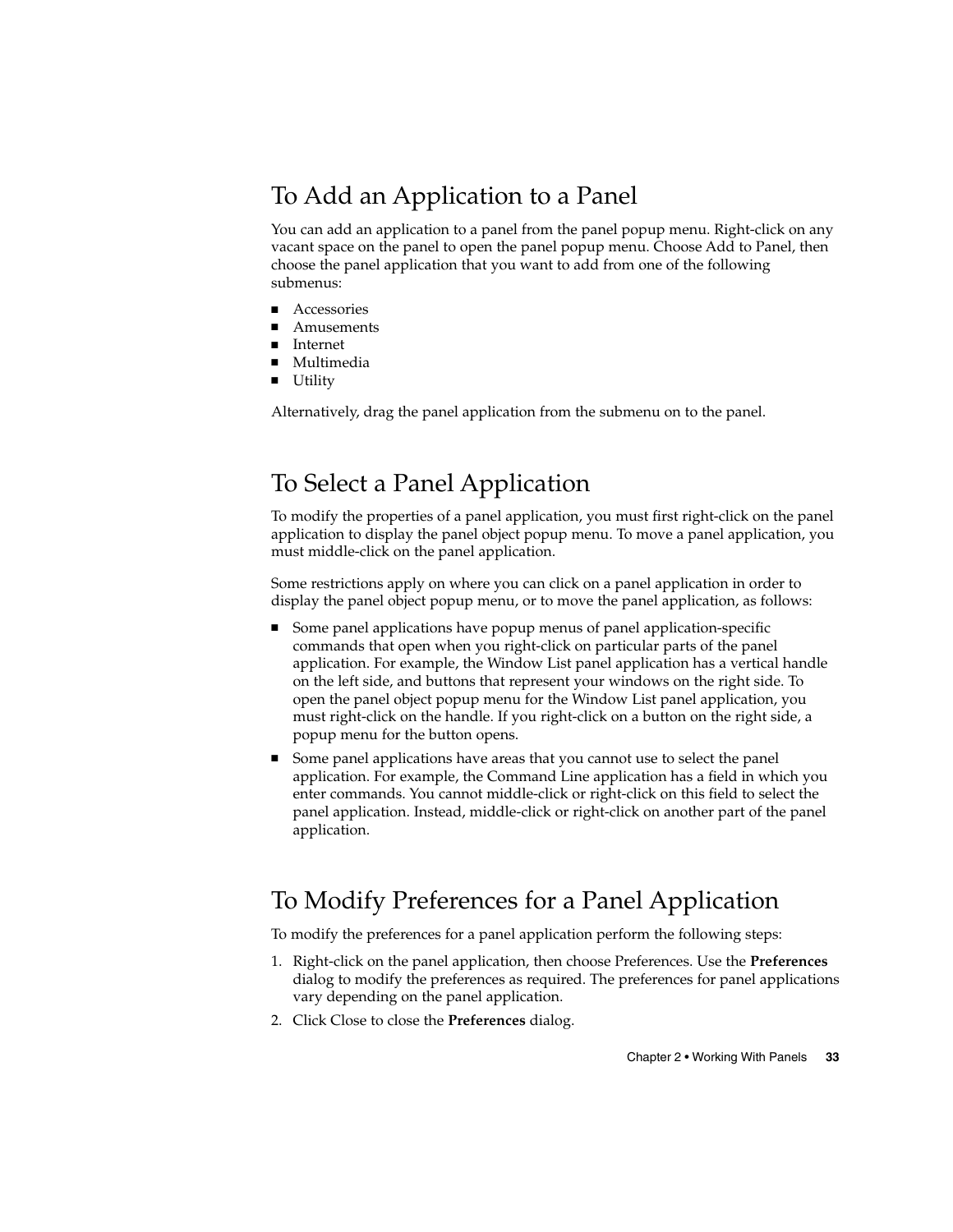### <span id="page-33-0"></span>Launchers

When you click on a launcher, you initiate one of the following actions:

- Start a particular application.
- Execute a command.
- Open a folder in a file manager window.
- Open a browser at a particular *Uniform Resource Locator* (URL). A URL is the address of a particular location on the Web.
- Open special *Uniform Resource Identifiers* (URIs). The Java Desktop System contains special URIs that enable you to access particular functions from the file manager.

You can find launchers in the following places in the Java Desktop System:

- Panels: On panels, launchers are represented by icons.
- Menus: On menus, launchers are represented by menu items. The menu items usually have an icon beside the menu item.
- Desktop: On the desktop, launchers are represented by icons.

You can modify the properties of a launcher. For example, the properties of a launcher include the name of the launcher, the icon that represents the launcher, and how the launcher runs.

#### To Add a Launcher to a Panel

You can add a launcher to a panel in one of the following ways:

■ From the panel popup menu

To create a new launcher, right-click on any vacant space on the panel, then choose Add to Panel → Launcher. A **Create Launcher** dialog is displayed. For more information on how to complete this dialog, see ["To Create a Launcher With the](#page-34-0) [Create Launcher Dialog"](#page-34-0) on page 35.

Alternatively, to add an existing launcher to the panel, choose Add to Panel  $\rightarrow$ Launcher from menu from the panel popup menu. Choose the launcher that you want to add from the menu.

■ From any menu

To add a launcher to a panel from any menu, perform one of the following steps:

- Open a menu that contains the launcher. Drag the launcher on to the panel.
- Open the menu that contains the launcher from the panel where you want the launcher to reside. Right-click on the title of the launcher. Choose Add this launcher to panel.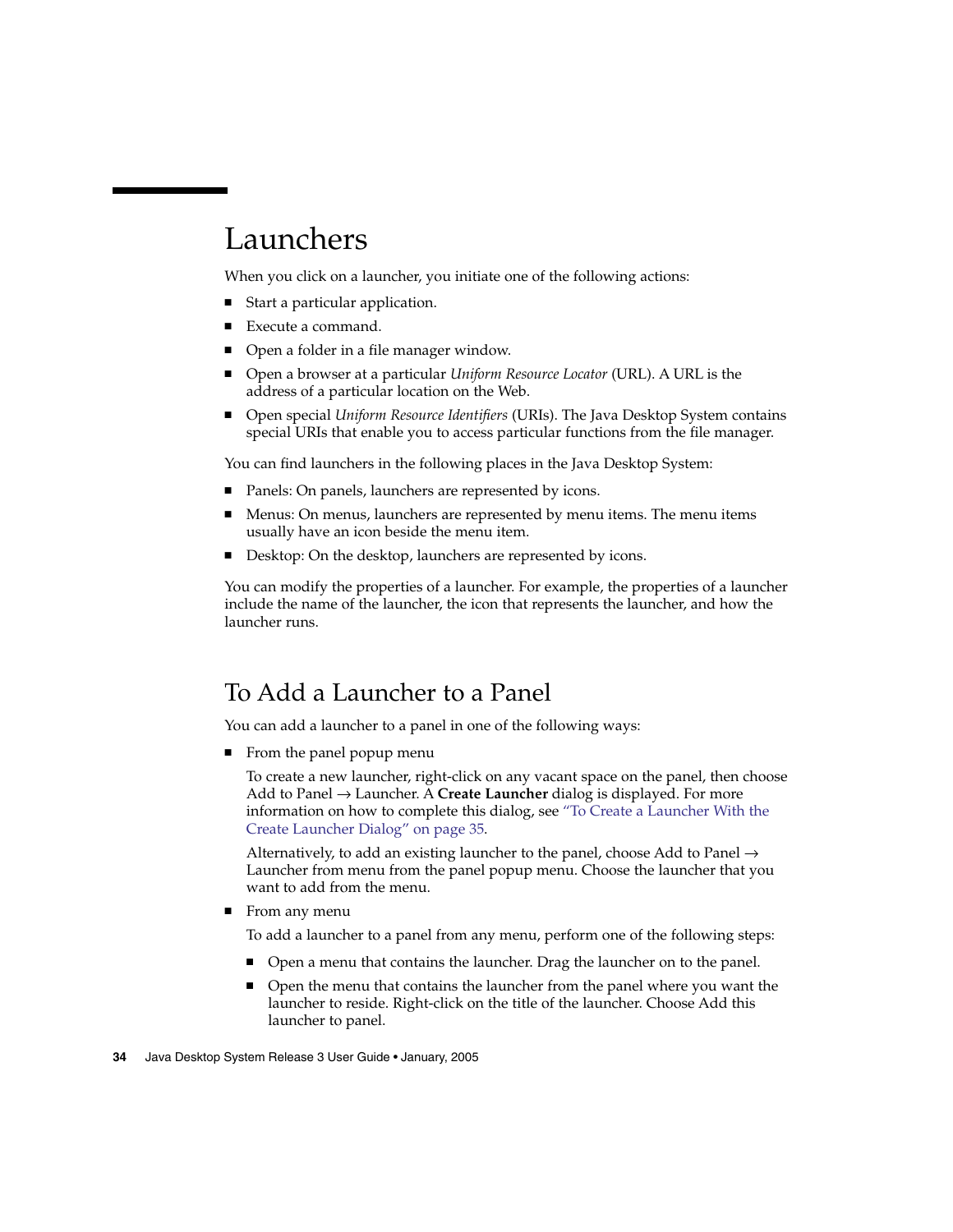<span id="page-34-0"></span>■ From the file manager

To add a launcher to a panel from the file manager, find the .desktop file for the launcher in your file system. To add the launcher, drag the .desktop file to the panel.

#### To Create a Launcher With the Create Launcher Dialog

To create a launcher with the **Create Launcher** dialog perform the following steps:

- 1. Right-click on any part of a panel to open the panel popup menu. Choose Add to Panel → Launcher to display the **Create Launcher** dialog.
- 2. Enter the properties of the launcher in the **Basic** tabbed section. The following table describes the dialog elements on the **Basic** tabbed section:

| <b>Dialog Element</b>  | <b>Description</b>                                                                                                                                                                                                                                                                    |
|------------------------|---------------------------------------------------------------------------------------------------------------------------------------------------------------------------------------------------------------------------------------------------------------------------------------|
| Name                   | Use this text box to specify the name of the launcher. You can use<br>the <b>Advanced</b> tab to add translations of the name. This name is<br>the name that appears when you add the launcher to a menu or to<br>the desktop.                                                        |
| Generic name           | Use this text box to specify the class of application to which the<br>launcher belongs. For example, you might type Text Editor in<br>this text box for a gedit launcher. You can use the <b>Advanced</b> tab to<br>add translations of the generic name.                             |
| Comment                | Use this text box to specify a short description of the launcher.<br>The comment is displayed as a tooltip when you point to the<br>launcher icon on the panel. You can use the Advanced tabbed<br>section to add translations of the comment.                                        |
| Command                | Use this field to specify a command to execute when you click on<br>the launcher. For sample commands, see the next section.                                                                                                                                                          |
| <b>Type</b>            | Use this drop-down combination box to specify the type of<br>launcher. Select from the following:<br>Application: Select this option to create a launcher that starts<br>an application.<br>Link: Select this option to create a launcher that links to a URI.                        |
| Icon                   | Choose an icon to represent the launcher. To choose an icon, click<br>on the No Icon button. An icon selector dialog is displayed.<br>Choose an icon from the dialog. Alternatively, to choose an icon<br>from another directory, click Browse. When you choose an icon,<br>click OK. |
| <b>Run in Terminal</b> | Select this option to run the application or command in a terminal<br>window. Choose this option for an application or command that<br>does not create a window in which to run.                                                                                                      |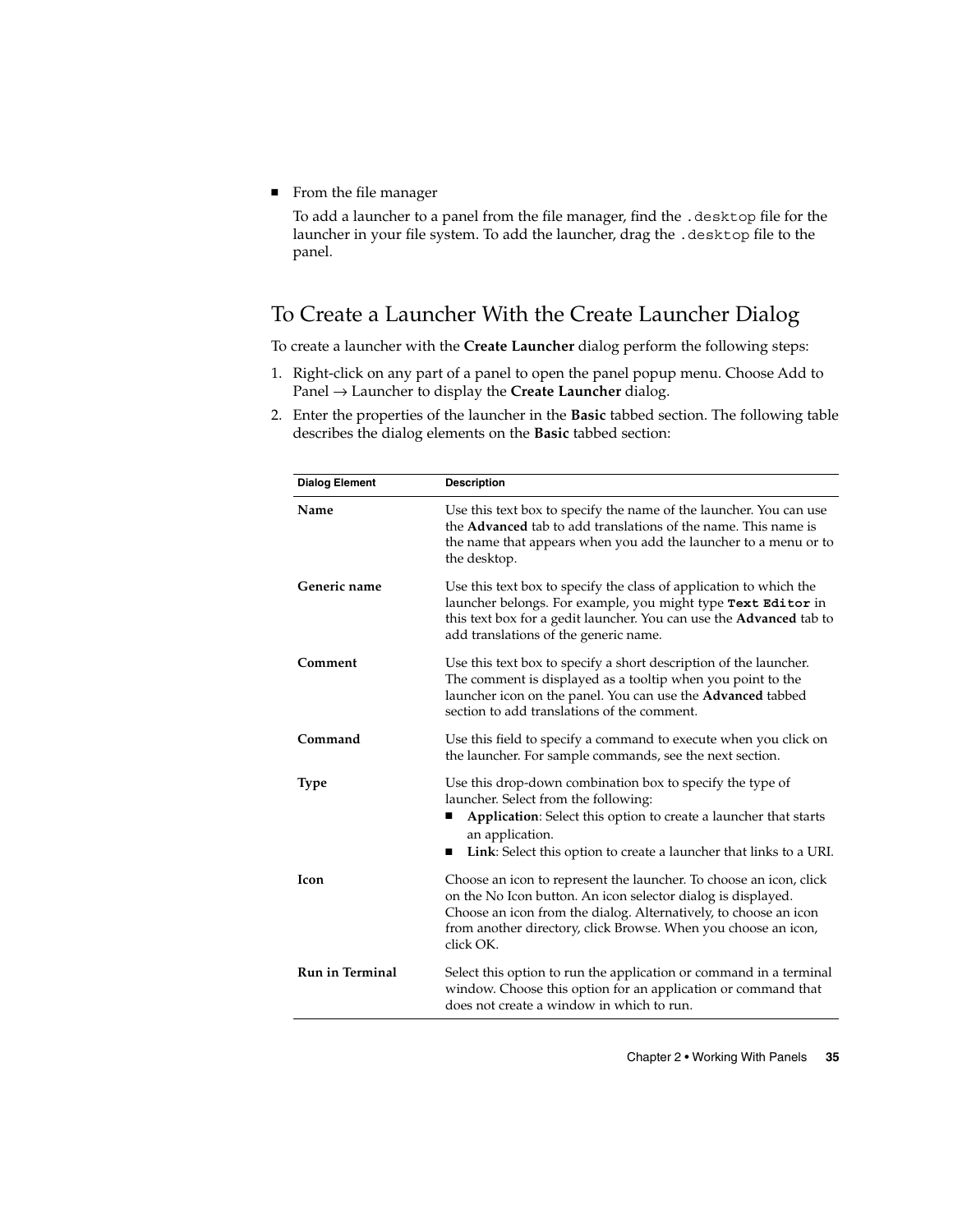- 3. To set advanced properties for the launcher, click on the **Advanced** tab.
- 4. Enter the advanced properties of the launcher in the **Advanced** tabbed section. The following table describes the dialog elements on the top part of the **Advanced** tabbed section:

| <b>Dialog Element</b> | <b>Description</b>                                                                                                                                                                        |
|-----------------------|-------------------------------------------------------------------------------------------------------------------------------------------------------------------------------------------|
| Try this before using | Enter a command here to check before starting the launcher.<br>If the command is executable and is in your path, the<br>launcher appears on the panel.                                    |
| Documentation         | Enter the path to the help file for the launcher. If you enter a<br>path in this field, a Help on launcher-name Application menu<br>item is displayed on the popup menu for the launcher. |

5. You can also add a translation of the **Name**, **Generic name**, and **Comment** fields from the **Basic** tabbed section. To add a translation, enter the details of the translation in the **Name/Comment translations** table as follows:

| Field        | <b>Description</b>                                                                     |
|--------------|----------------------------------------------------------------------------------------|
| First field  | Enter the two-letter code for the language for which you want to add a<br>translation. |
| Second field | Enter the translation of the Name of the launcher.                                     |
| Third field  | Enter the translation of the Generic name of the launcher.                             |
| Fourth field | Enter the translation for the <b>Comment</b> for the launcher.                         |

Then click on the Add/Set button.

To edit a translation, select the translation. The translated text appears in the lower part of this dialog. Edit the fields as required, then click on the Add/Set button.

To remove a translation, select the translation, then click on the Remove button.

6. To create the launcher and close the **Launcher Properties** dialog, click OK.

#### Launcher Commands

The type of commands that you can enter in the **Command** field depend on the option that you choose from the **Type** drop-down combination box. If you choose **Application** from the **Type** drop-down combination box, you can enter a normal command. The following table shows some sample commands and the actions that the commands perform: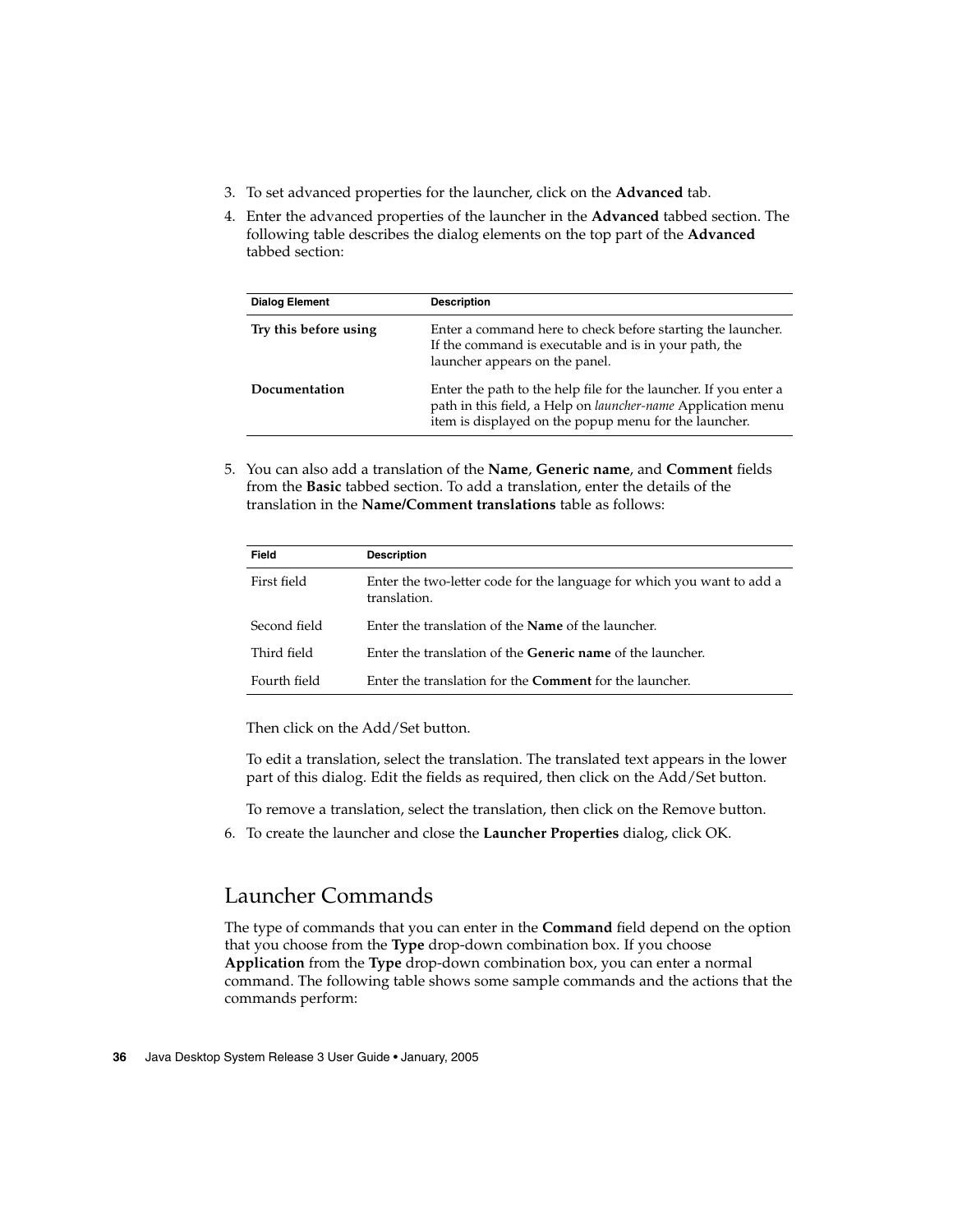| <b>Sample Application Command</b> | Action                                                                          |
|-----------------------------------|---------------------------------------------------------------------------------|
| gedit                             | Starts the gedit text editor application.                                       |
| qedit /user123/loremipsum.txt     | Opens the file /user123/loremipsum.txt in<br>the gedit text editor application. |
| nautilus /user123/Projects        | Opens the folder /user123/Projects in a file<br>manager window.                 |

If you choose **Link** from the **Type** drop-down combination box, you can enter a link command. The following table shows some sample link commands and the actions that the commands perform:

| <b>Sample Link Command</b> | <b>Action</b>                                                                                                                         |
|----------------------------|---------------------------------------------------------------------------------------------------------------------------------------|
| http://www.sun.com         | Opens the Sun Microsystems website in your<br>default browser.                                                                        |
| ftp://ftp.qnome.org        | Opens the GNOME FTP site in your default<br>browser.                                                                                  |
| applications:///           | Opens the Applications location in a file<br>manager window. Double-click on an<br>application to start the application.              |
| preferences:///            | Opens the <b>Preferences</b> location in a file manager<br>window. Double-click on a preference tool to<br>start the preference tool. |

## To Modify the Properties of a Launcher

To modify the properties of a launcher perform the following steps:

- 1. Right-click on the launcher to open the panel object popup menu.
- 2. Choose Properties. Use the **Launcher Properties** dialog to modify the properties as required. For more information on the **Launcher Properties** dialog, see ["To Create](#page-34-0) [a Launcher With the Create Launcher Dialog"](#page-34-0) on page 35.
- 3. Click Close to close the **Launcher Properties** dialog.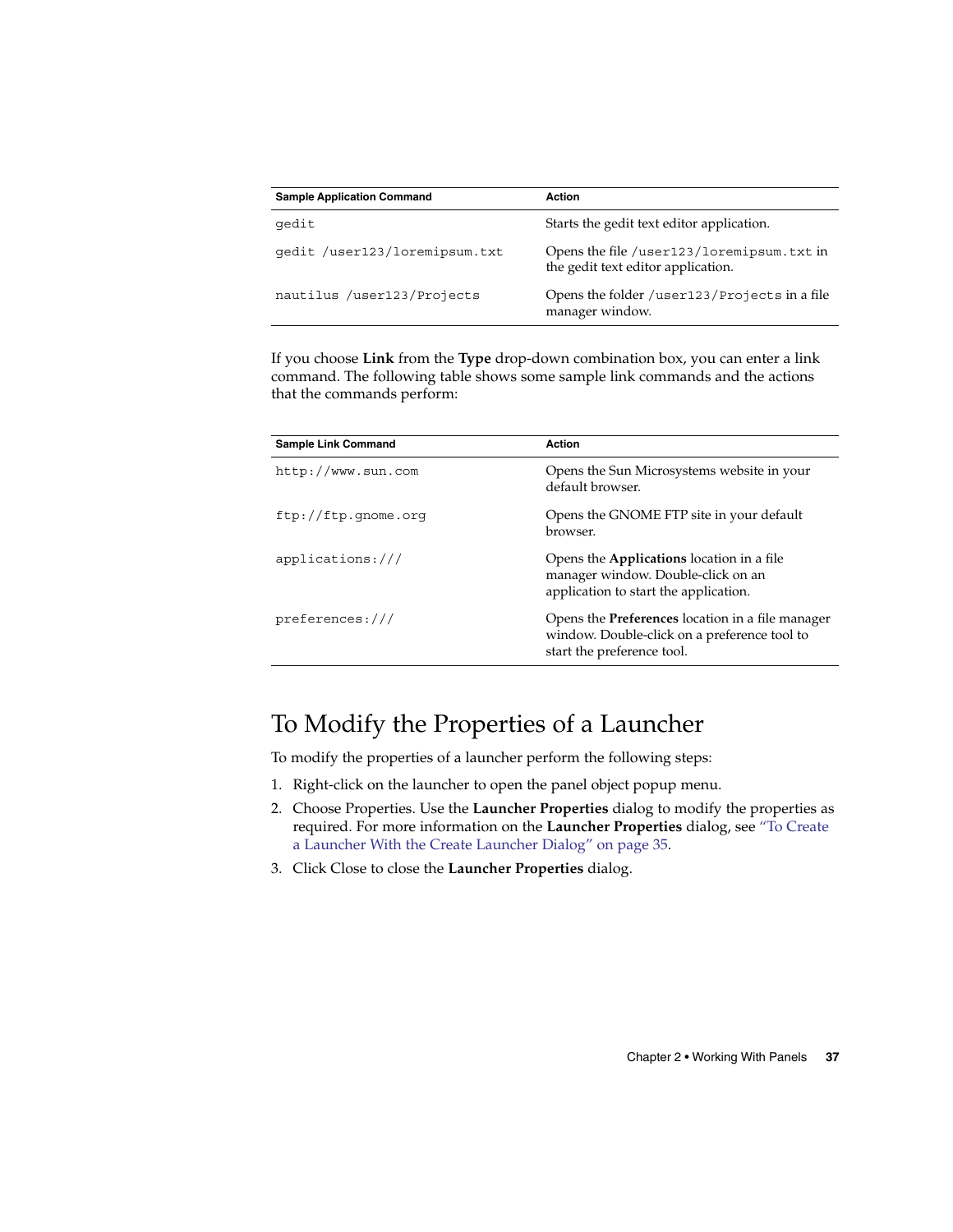# Buttons

You can add buttons to your panels to provide quick access to common actions and functions.

### Find Files Button

You can use the Find Files button to open the Search for Files dialog.

To add a Find Files button to a panel, right-click on any vacant space on the panel. Choose Add to Panel  $\rightarrow$  Actions  $\rightarrow$  Find Files. To open the Search for Files dialog, click on the Find Files button.

### Force Quit Button

The Force Quit button enables you to select a window to terminate an application. This button is useful if you want to terminate an application that does not respond to your commands.

To terminate an application, click on the Force Quit button, then click on a window from the application that you want to terminate. If you do not want to terminate an application after you click on the Force Quit button, press Esc.

## Lock Screen Button

The Lock Screen button locks your screen and activates your screensaver. To access your session again, you must enter your password. To lock your screen correctly, you must have a screensaver enabled.

To add a Lock Screen button to a panel, right-click on any vacant space on the panel. Choose Add to Panel  $\rightarrow$  Actions  $\rightarrow$  Lock Screen.

Right-click on the Lock Screen button to open a menu of screensaver-related commands. [Table 2–1](#page-38-0) describes the commands that are available from the menu.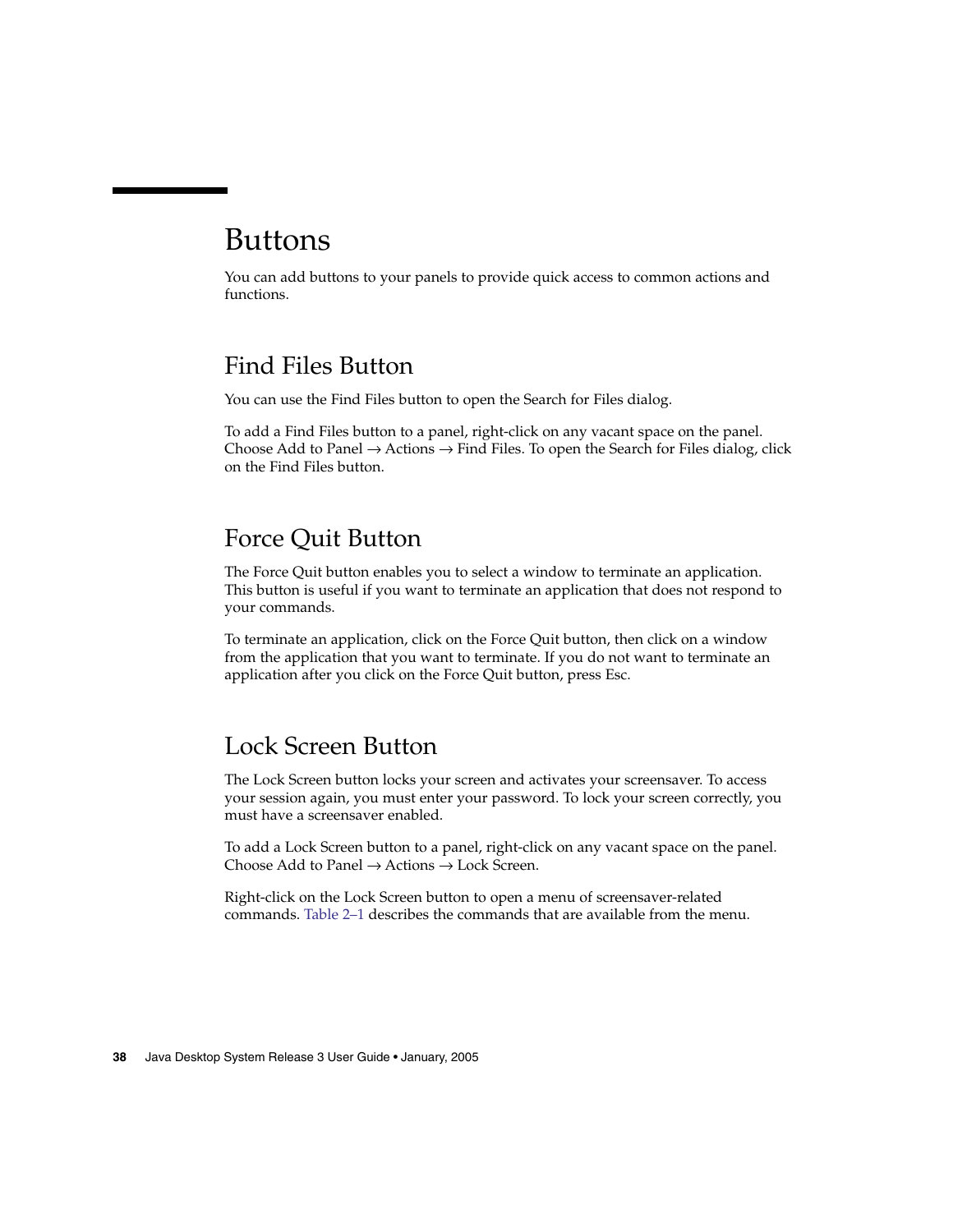<span id="page-38-0"></span>**TABLE 2–1** Lock Screen Menu Items

| <b>Menu Item</b>           | <b>Function</b>                                                                                                                                                                                  |
|----------------------------|--------------------------------------------------------------------------------------------------------------------------------------------------------------------------------------------------|
| Activate Screensaver       | Activates the screensaver immediately, but does not<br>lock the screen.                                                                                                                          |
| Lock Screen                | Locks the screen immediately. This command<br>performs the same function as when you click on the<br>Lock button.                                                                                |
| Kill Screensaver Daemon    | Terminates the screensaver process. After you<br>terminate the screensaver process, you cannot lock<br>your screen.                                                                              |
| Restart Screensaver Daemon | Terminates and restarts the screensaver process. Use<br>this command after you change your password.<br>When you restart the screensaver process, use your<br>new password with the screensaver. |
| Properties                 | Displays the XScreenSaver preference tool.                                                                                                                                                       |

## Log Out Button

The Log Out button begins the process to log out of a Java Desktop System session.

To add a Log Out button to a panel, right-click on any vacant space on the panel. Choose Add to Panel  $\rightarrow$  Actions  $\rightarrow$  Log Out. To log out of your session or shut down your system, click on the Log Out button.

### Run Applications Button

You can use the Run Applications button to open the **Run Application** dialog.

To add a Run Applications button to a panel, right-click on any vacant space on the panel. Choose Add to Panel → Actions → Run Applications. To open the **Run Application** dialog, click on the Run Applications button.

### Screenshot Button

You can use the Screenshot button to take a screenshot of your screen.

To add a Screenshot button to a panel, right-click on any vacant space on the panel. Choose Add to Panel  $\rightarrow$  Actions  $\rightarrow$  Screenshot. To take a screenshot of your screen, click on the Screenshot button.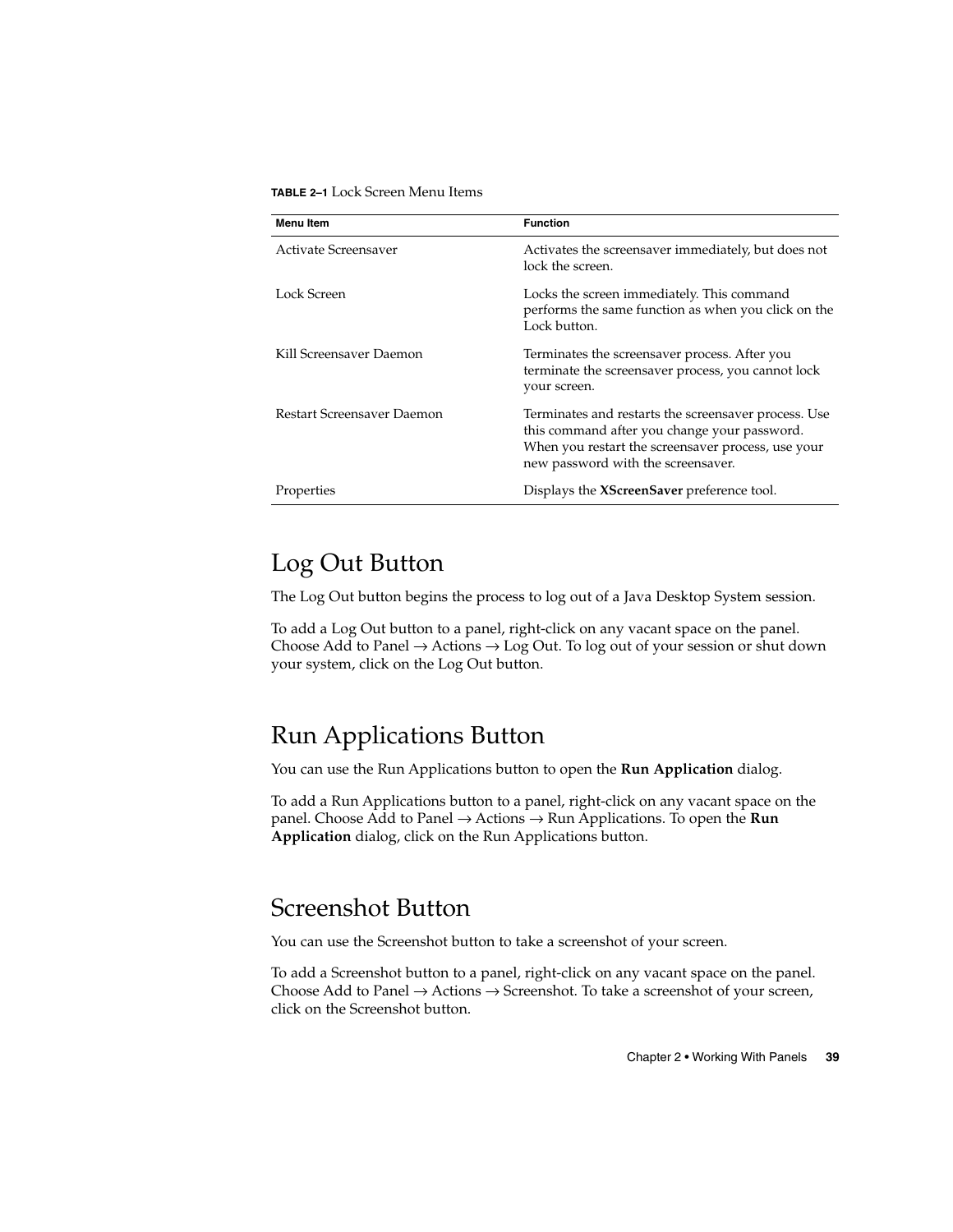### Show Desktop Button

You can use the Show Desktop button to minimize all open windows and show the desktop.

To add a Show Desktop button to a panel, right-click on any vacant space on the panel. Choose Add to Panel  $\rightarrow$  Actions  $\rightarrow$  Show Desktop. To minimize all windows and show the desktop, click on the Show Desktop button.

### Notification Area

The Notification Area displays icons from various applications to indicate activity in the application. For example, when you use the CD Player application to play a CD, a CD icon is displayed in the Notification Area. The graphic above illustrates the CD icon in the Notification Area.

To add a Notification Area to a panel, right-click on any vacant space on the panel. Choose Add to Panel  $\rightarrow$  Utility  $\rightarrow$  Notification Area.

# Menus

You can add the following types of menu to your panels:

- Launch: You can access almost all of the standard applications, commands, and configuration options from the Launch button. To add a Launch button to a panel, right-click on any vacant space on the panel, then choose Add to Panel  $\rightarrow$  Main Menu. You can add as many Launch buttons to your panels as you want.
- Menu Bar: You can access almost all of the standard applications, commands, and configuration options from the menus in the Menu Bar. The Menu Bar contains the Applications menu and the Actions menu. To add a Menu Bar to a panel, right-click on any vacant space on the panel, then choose Add to Panel  $\rightarrow$  Menu Bar. You can add as many Menu Bar objects to your panels as you want.
- System menus: System menus contain the standard applications and tools that you can use in the Java Desktop System. The Applications menu and Actions menu are system menus. To add a system menu to a panel, right-click on a launcher in the menu, then choose Entire menu  $\rightarrow$  Add this as menu to panel.

Menus that you add to your panels are represented by an icon with an arrow. The arrow indicates that the icon represents a menu or drawer. [Figure 2–2](#page-40-0) shows how menus typically appear on panels.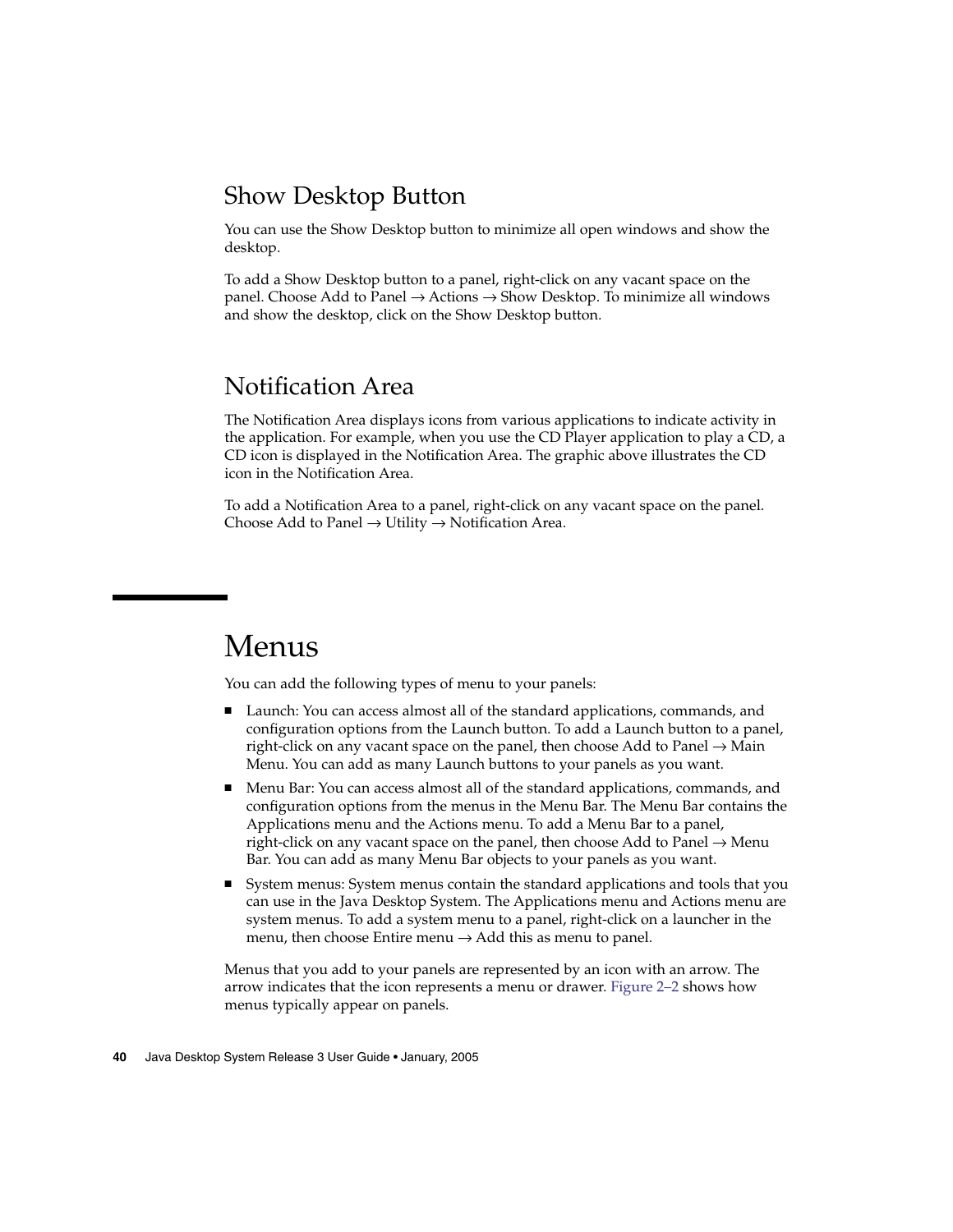<span id="page-40-0"></span>

**FIGURE 2–2** Typical Menu Objects on a Panel

# Drawers

A drawer is an extension of a panel. You can open and close a drawer in the same way that you can show and hide a panel. A drawer can contain all panel objects, including launchers, menus, other panel objects, and other drawers. When you open a drawer, you can use the objects in the same way that you use objects on a panel.

The following figure shows an open drawer that contains two panel objects.



The arrow on the drawer icon indicates that the icon represents a drawer or menu.

You can add, move, and remove objects from drawers in the same way that you add, move, and remove objects from panels.

# To Open and Close a Drawer

To open a drawer, click on the drawer object in a panel. You can close a drawer in the following ways:

■ Click on the drawer.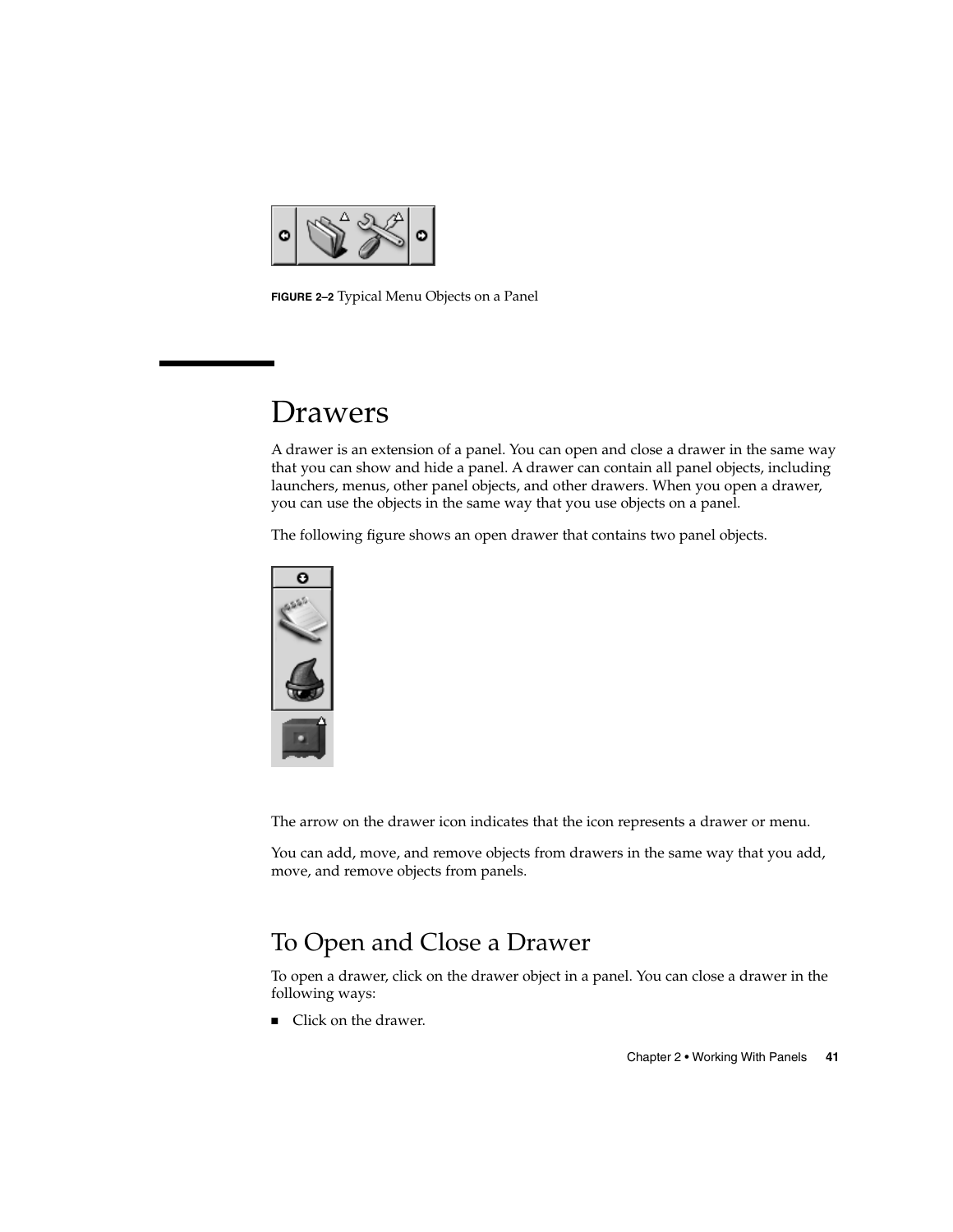■ Click on the drawer hide button.

### To Add a Drawer to a Panel

You can add a drawer to a panel in the following ways:

■ From the panel popup menu

Right-click on any vacant space on the panel, then choose Add to Panel  $\rightarrow$  Drawer.

■ From any menu

You can add a menu as a drawer object to a panel.

To add a menu as a drawer to a panel, open the menu from the panel. Right-click on any launcher in the menu, then choose Entire menu  $\rightarrow$  Add this as drawer to panel.

### To Add an Object to a Drawer

You add an object to a drawer in the same way that you add objects to panels. For more information, see ["To Add an Object to a Panel"](#page-29-0) on page 30.

### To Modify Drawer Properties

To modify preferences for all panels and drawers, use the Panel preference tool. For example, you can select various options related to the appearance and behavior of objects on panels and drawers. You can also select options that relate to drawers only. For example, you can select an option to close your drawers when you click on a launcher in the drawer.

You can also modify other properties for each individual drawer. You can change features for each drawer, such as the visual appearance of the drawer and whether the drawer has hide buttons.

To modify properties for a drawer perform the following steps:

- 1. Right-click on the drawer, then choose Properties to display the **Panel Properties** dialog. The dialog displays the **General** tabbed section.
- 2. Select the properties for the drawer in the dialog. The following table describes the elements on the **General** tabbed section: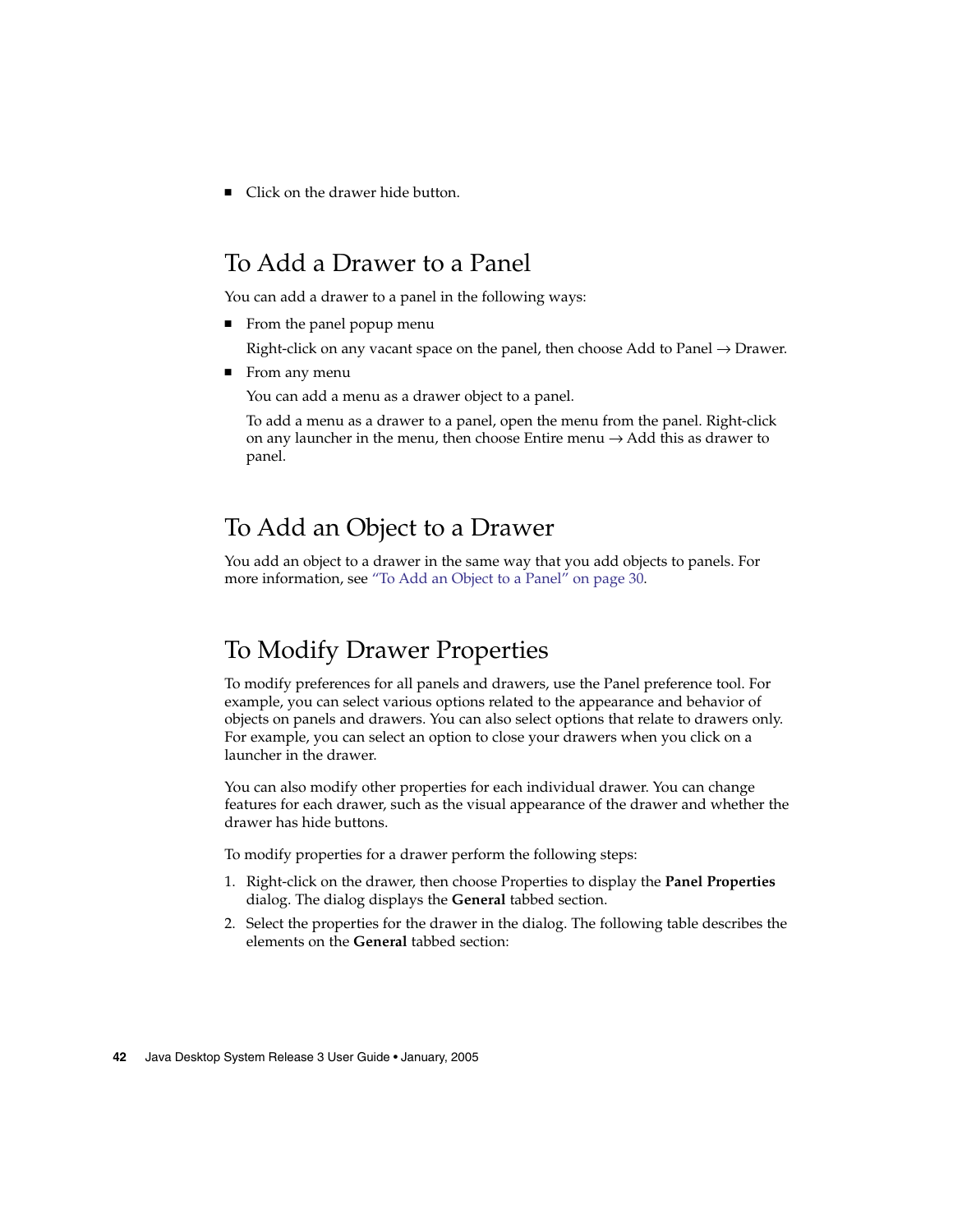| <b>Dialog Element</b>    | <b>Description</b>                                                                                                                                                                                                                                     |
|--------------------------|--------------------------------------------------------------------------------------------------------------------------------------------------------------------------------------------------------------------------------------------------------|
| Name                     | Type a name for the panel. When you use shortcut keys to<br>switch between your panels and the desktop, this panel name is<br>displayed.                                                                                                               |
| <b>Size</b>              | Select the size of the panel.                                                                                                                                                                                                                          |
| <b>Icon</b>              | Choose an icon to represent the drawer. Click on the Icon button<br>to display an icon selector dialog. Choose an icon from the<br>dialog. Alternatively, click Browse to choose an icon from<br>another directory. When you choose an icon, click OK. |
| <b>Show hide buttons</b> | Select this option to display hide buttons on your panel.                                                                                                                                                                                              |
| Arrows on hide button    | Select this option to display arrows on the hide buttons, if the<br>hide button is enabled.                                                                                                                                                            |

- 3. You can use the **Background** tabbed section to set the background for the drawer. For information on how to complete the **Background** tabbed section, see the step on this topic in ["To Modify Panel Properties"](#page-26-0) on page 27. You can also drag a color or image on to a drawer to set the color or image as the background of the drawer. For more information, see ["To Drag a Color or Image to the Background of a](#page-28-0) Panel" [on page 29.](#page-28-0)
- 4. Click Close to close the **Panel Properties** dialog.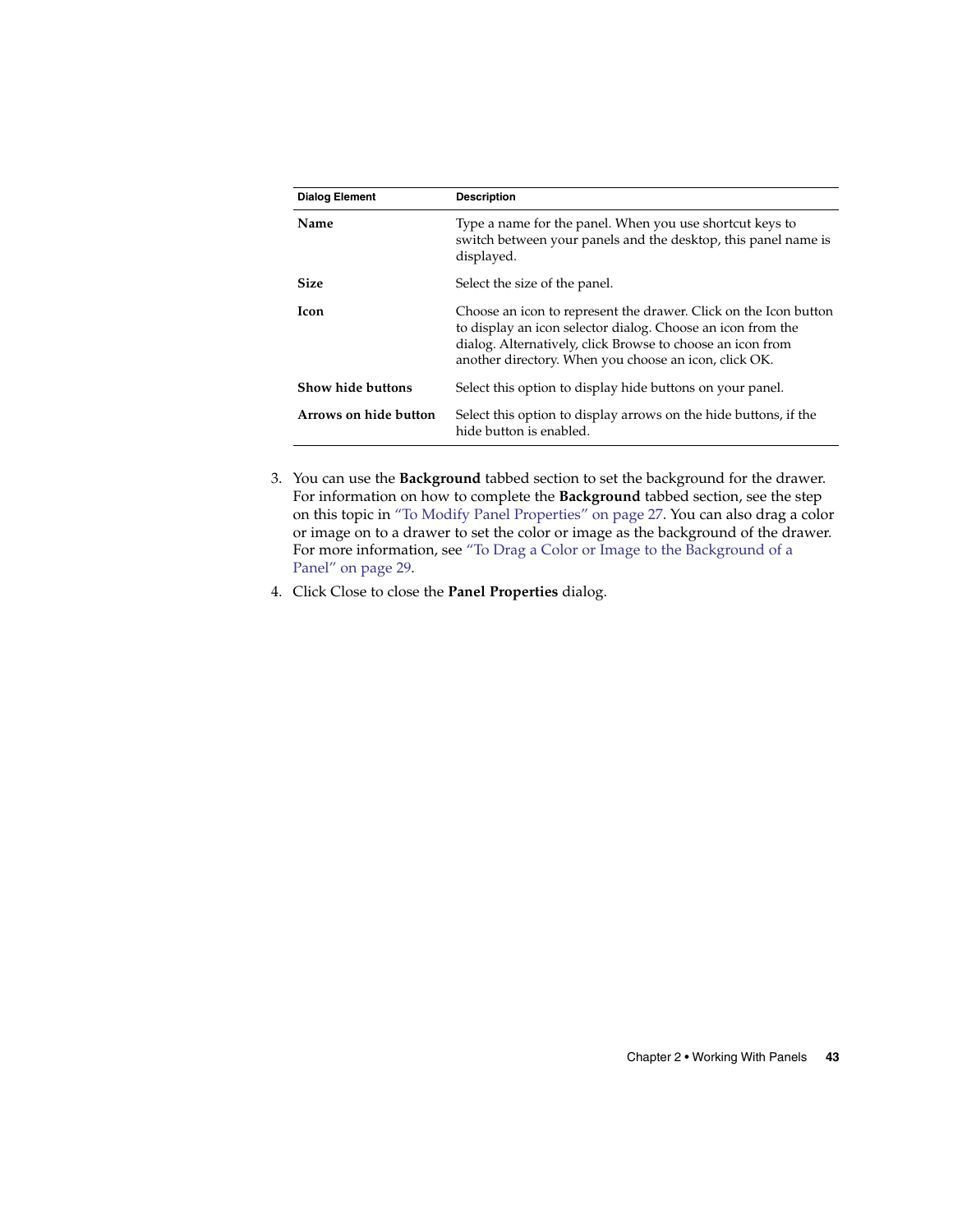Java Desktop System Release 3 User Guide • January, 2005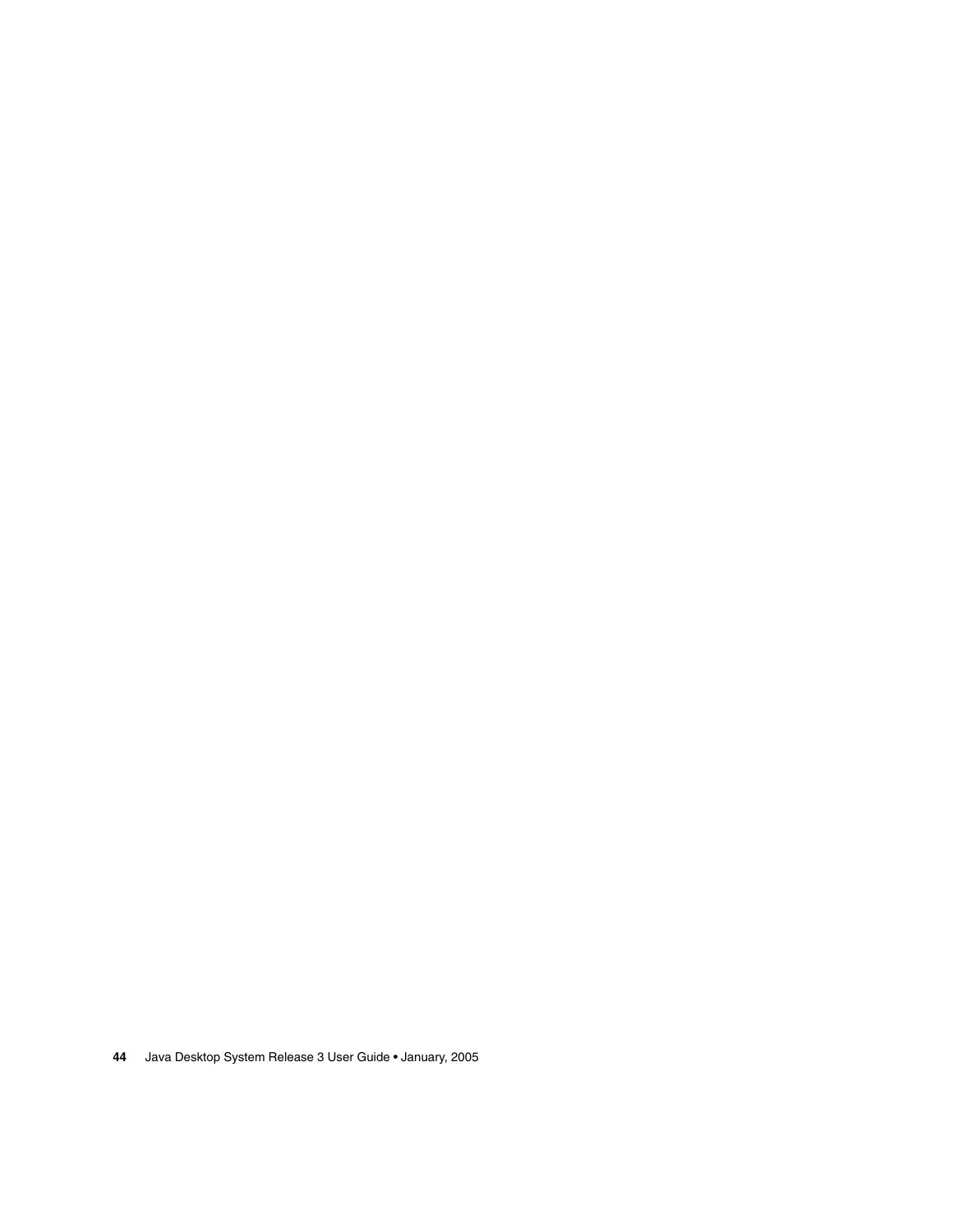#### CHAPTER **3**

# Working With Menus

This chapter describes how to use menus in the Java Desktop System.

## Introduction to Menus

You can access all Java Desktop System functions through menus. You can add menus to panels and you can use a combination of menus and panels to perform your tasks. You can perform various actions on your menus, such as copy menu items to panels.

You can access the following menus in the Java Desktop System:

- Launch button: You can access the items in the Applications menu from the Launch button. You can have many Launch buttons in your panels.
- Menu Bar: You can access the items in the Applications and Actions menus from Menu Bar. You can have many Menu Bar panel applications in your panels.
- Applications menu: You can access many of your applications, commands, and configuration options from the Applications menu.
- Actions menu: You can access commands that enable you to perform various tasks from the Actions menu. For example, you can start the Search Tool application, or log out of the Java Desktop System.

You can also right-click on the desktop to open the Desktop menu. The Desktop menu enables you to perform desktop-related tasks.

All of these menus provide you with multiple ways to perform your tasks, and enable you to work in the way that you prefer.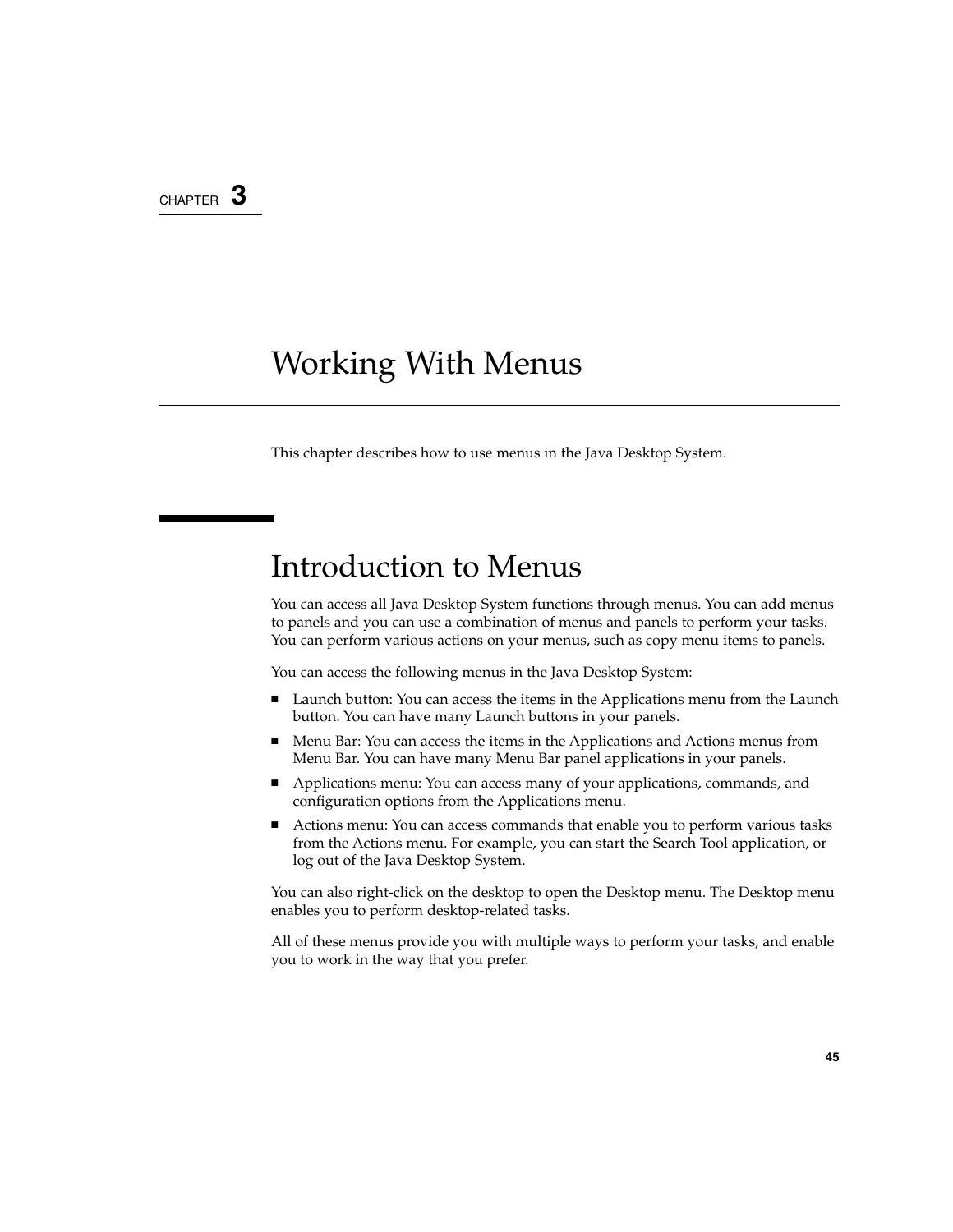# <span id="page-45-0"></span>Menu Features

Menus can contain the following items:

- **Submenus**
- Launchers or menu items

An arrow to the right of an item in a menu indicates that the item is a submenu. When you point to the submenu, the submenu opens. You can choose items from the submenu.

When you choose a launcher, the launcher starts an application or runs a command. You can also right-click on a launcher to open a popup menu. The popup menu enables you to add the item to a panel, and perform other tasks. For more information on the popup menu, see the next section.

You can change the theme for your session to change how all your menus look. To change the theme, use the Theme preference tool.

### Menu Item Popup Menu

Items in menus have an associated popup menu that enables you to perform tasks related to the item. When you right-click on an item in a menu, the popup menu for the item opens. The popup menu also contains a submenu that enables you to perform menu-related tasks.

You can use the menu item popup menu to perform the following tasks:

- Add menu items as launchers to panels.
- Remove items from menus.
- Open the **Run Application** dialog with the menu item command in the dialog.
- Add menus to panels. You can add a menu as a menu object or as a drawer object.
- Add new items to menus.
- Change the properties of submenus and menu items.

[Figure 3–1](#page-46-0) shows the popup menu.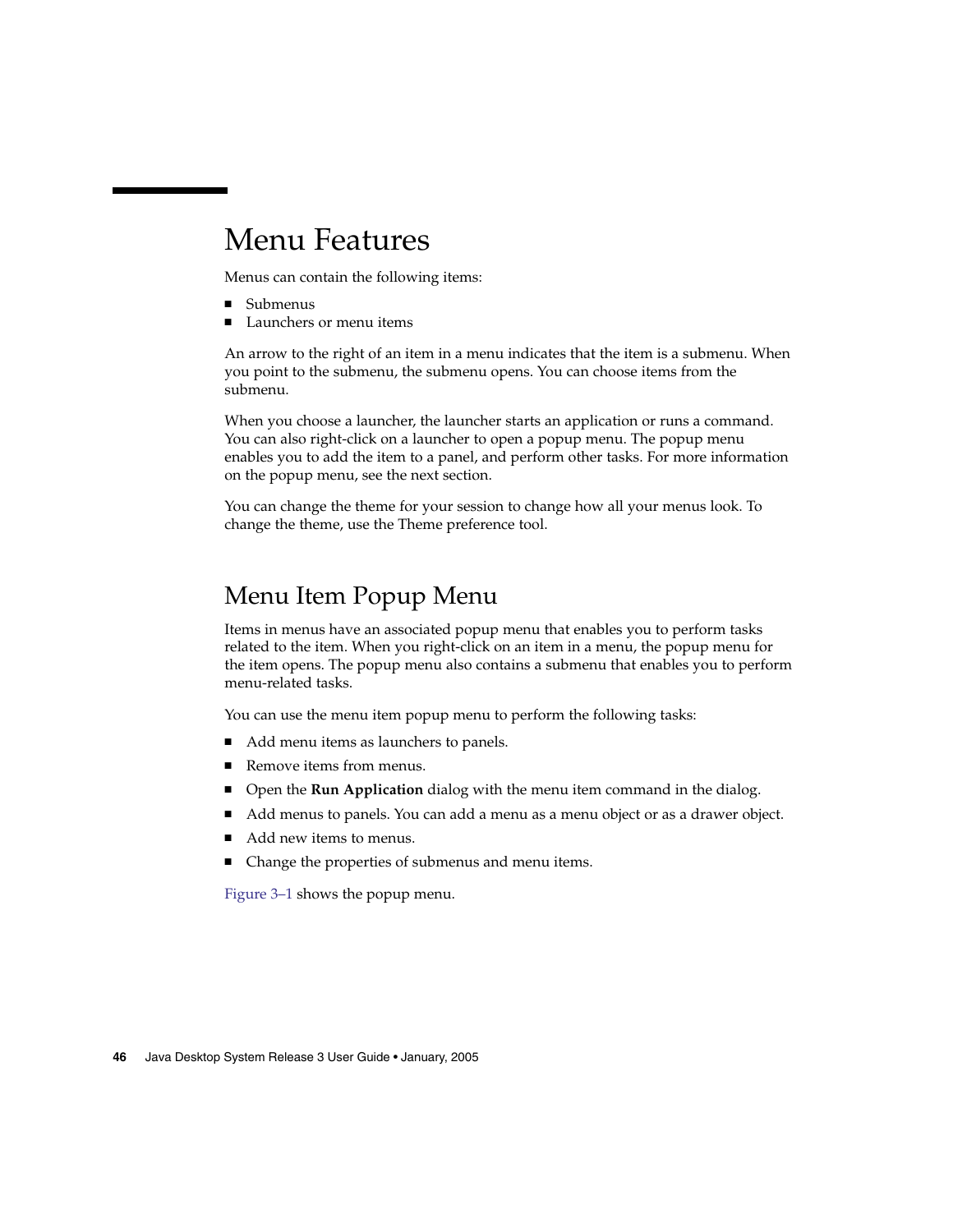<span id="page-46-0"></span>

| Add this launcher to panel<br>Remove this item<br>Put into run dialog<br>Help on Text Editor<br>Properties |                                                                                                     |
|------------------------------------------------------------------------------------------------------------|-----------------------------------------------------------------------------------------------------|
| Entire menu                                                                                                | Add this as drawer to panel<br>Add this as menu to panel<br>Add new item to this menu<br>Properties |

**FIGURE 3–1** Menu Item Popup Menu

Table 3–1 describes menu item popup menus.

**TABLE 3–1** Menu Item Popup Menus

| Item                                                     | <b>Description</b>                                                                                                                                                         |  |
|----------------------------------------------------------|----------------------------------------------------------------------------------------------------------------------------------------------------------------------------|--|
| Add this launcher to panel                               | Adds the launcher to the panel from which you open<br>the menu.                                                                                                            |  |
| Remove this item                                         | Removes the launcher from the menu.                                                                                                                                        |  |
| Put into run dialog                                      | Displays the <b>Run Application</b> dialog with the<br>command from the <b>Command</b> field of the launcher in<br>the command field on the <b>Run Application</b> dialog. |  |
| Help on <i>application-name</i>                          | Opens the online help for the application.                                                                                                                                 |  |
| Properties                                               | Displays a dialog that enables you to edit the<br>properties of the launcher.                                                                                              |  |
| Entire menu $\rightarrow$ Add this as drawer to<br>panel | Adds the submenu as a drawer to the panel from<br>which you open the menu.                                                                                                 |  |
| Entire menu $\rightarrow$ Add this as menu to<br>panel   | Adds the submenu as a menu object to the panel<br>from which you open the menu.                                                                                            |  |
| Entire menu $\rightarrow$ Add new item to this<br>menu   | Enables you to add an item to the submenu.                                                                                                                                 |  |
| Entire menu $\rightarrow$ Properties                     | Displays a dialog that enables you to edit the<br>properties of the submenu.                                                                                               |  |

# Applications Menu

The Applications menu contains a hierarchy of submenus, from which you can start the standard Java Desktop System applications and preference tools.

You can access the Applications menu from the following places: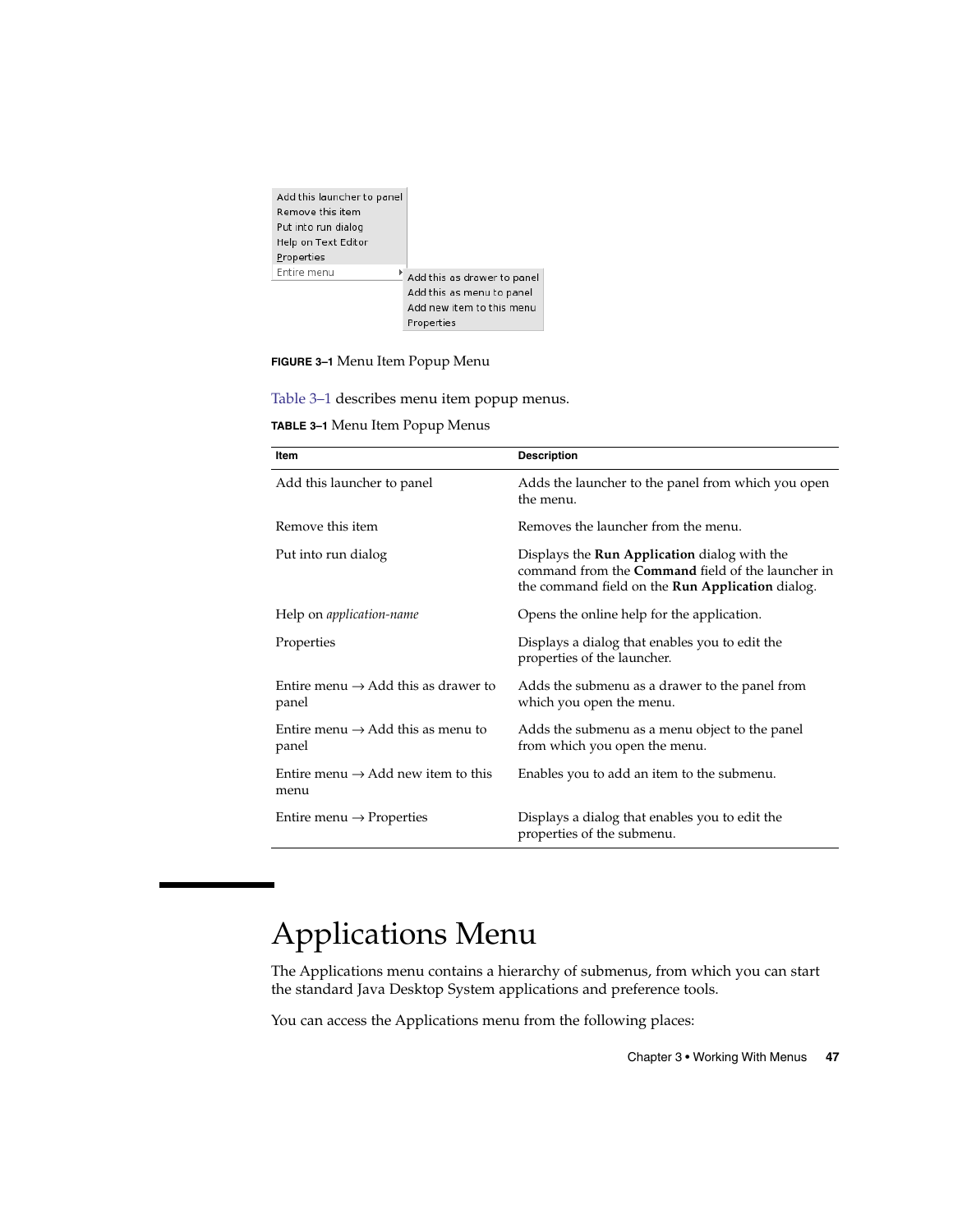- Launch button
- Menu Bar

# Actions Menu

The Actions menu contains commands that enable you to perform various tasks in the Java Desktop System. Table 3–2 describes the commands in the Actions menu.

| <b>TABLE 3-2 Actions Menu Commands</b> |
|----------------------------------------|
|----------------------------------------|

| Menu Item       | <b>Function</b>                                                                                                                                                                   |
|-----------------|-----------------------------------------------------------------------------------------------------------------------------------------------------------------------------------|
| Run Application | Opens the <b>Run Application</b> dialog. Use the <b>Run</b><br>Application dialog to run commands. For more<br>information, see "Using the Run Application Dialog"<br>on page 48. |
| Open Recent     | Displays a submenu of the last ten files which you saved.                                                                                                                         |
| Take Screenshot | Takes a screenshot of the screen, and opens the <b>Save</b><br>Screenshot dialog. Use the Save Screenshot dialog to<br>save the screenshot.                                       |
| Find Files      | Starts the Search Tool application.                                                                                                                                               |
| Lock Screen     | Locks your screen.                                                                                                                                                                |
| Log Out         | Logs you out of the current session.                                                                                                                                              |

You can access the Actions menu items from the following places:

- Launch button
- Menu Bar

## Using the Run Application Dialog

The **Run Application** dialog gives you access to the command line. When you run a command in the **Run Application** dialog, you cannot receive output from the command.

To run a command from the command line, perform the following steps:

- 1. Display the **Run Application** dialog. You can display the **Run Application** dialog in any of the following ways:
	- From any panel
- **48** Java Desktop System Release 3 User Guide January, 2005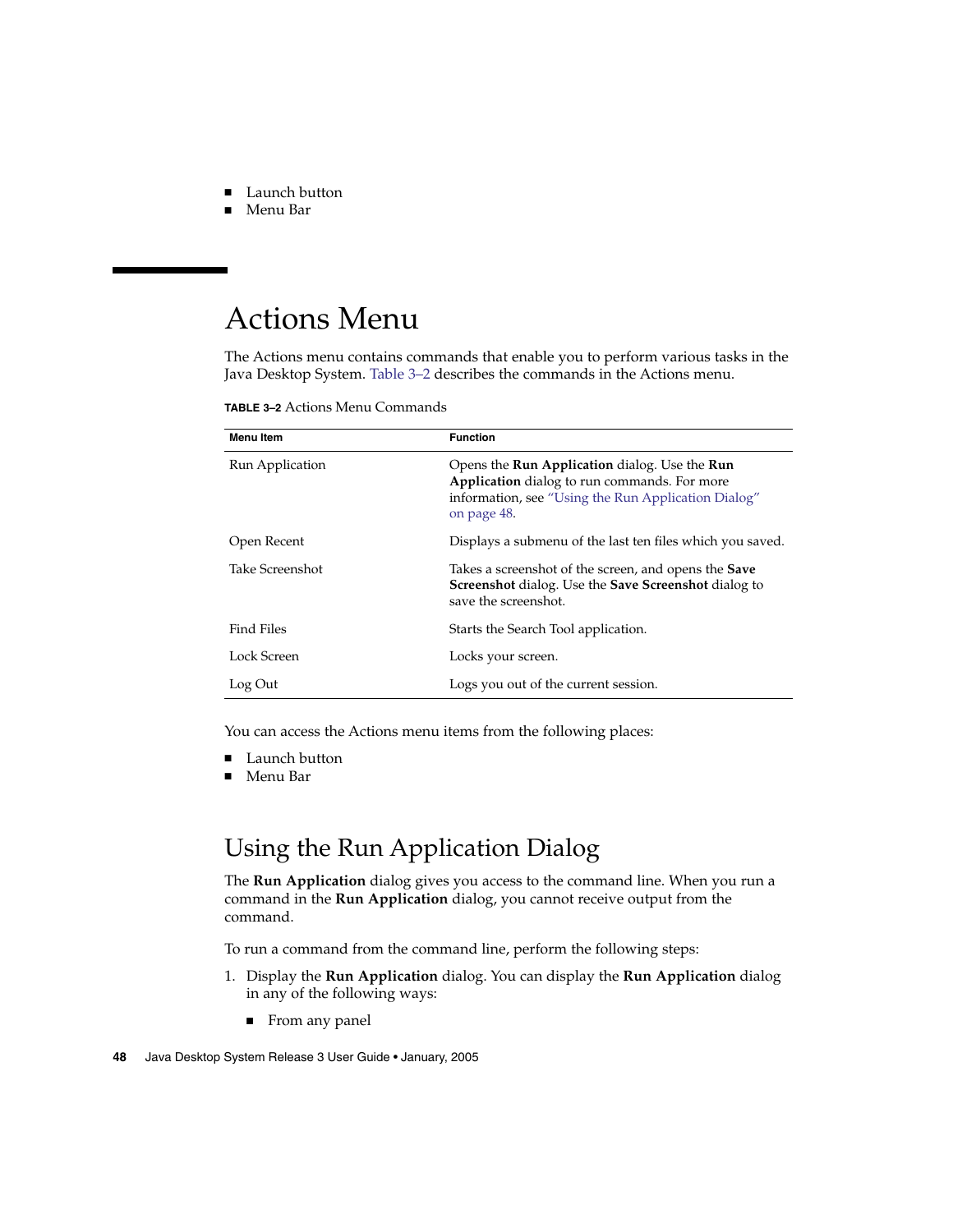Add the Run button to a panel. Right-click on the panel, then choose Add to Panel  $\rightarrow$  Actions  $\rightarrow$  Run. Click on the Run button.

- From the Launch button
	- Click Launch, then choose Run Application.
- From the Menu Bar
	- Choose Actions  $\rightarrow$  Run Application.
- Use shortcut keys

The default shortcut keys to display the **Run Application** dialog are Super + R. You can change the shortcut keys that display the **Run Application** dialog in the Keyboard Shortcuts preference tool.

■ From a menu item popup menu

Right-click on an item in a menu, then choose **Put into run dialog** from the popup menu. The **Run Application** dialog opens with the command from the menu in the command field.

2. Enter the command that you want to run in the blank field. Alternatively, to choose a command that you ran previously, click the down arrow button beside the command field, then choose the command to run.

Alternatively, select the Show list of known applications option to display a list of available applications.

You can also use the Run with file button to choose a file to append to the command line. For example, you can enter emacs as the command, then choose a file to edit.

Select the **Run in terminal** option to run the application or command in a terminal window. Choose this option for an application or command that does not create a window in which to run.

3. Click on the Run button on the **Run Application** dialog.

### To Take a Screenshot

You can take a screenshot in any of the following ways:

- From any panel
	- 1. Add the Screenshot button to a panel.
	- 2. Right-click on the panel, then choose Add to Panel  $\rightarrow$  Actions  $\rightarrow$  Screenshot.
	- 3. Click on the Screenshot button to take a screenshot of the entire screen.
	- 4. Use the **Save Screenshot** dialog to save the screenshot.
- Use shortcut keys

To take a screenshot, use the following shortcut keys: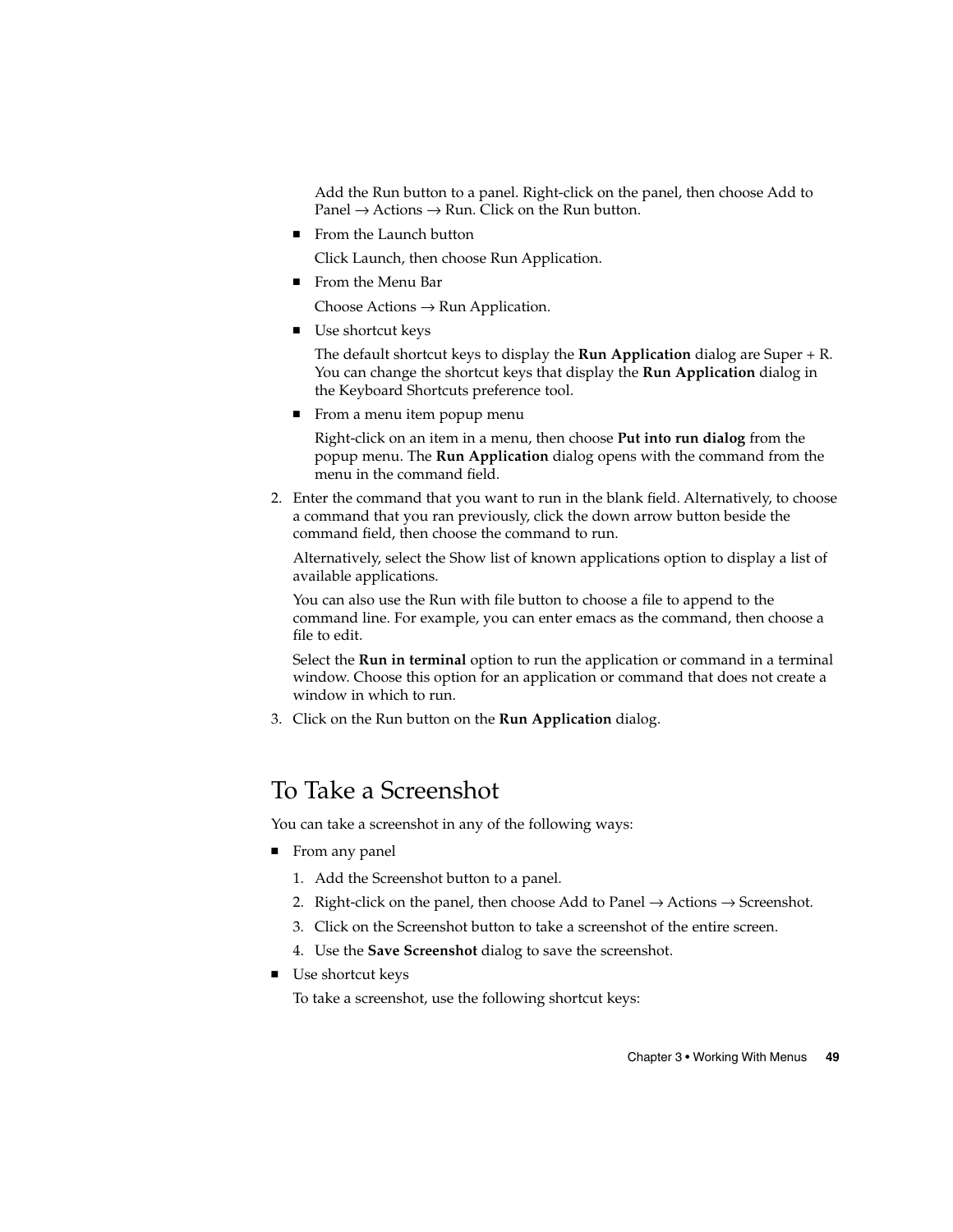| <b>Default Shortcut Keys</b> | <b>Function</b>                                                                                                                                                   |
|------------------------------|-------------------------------------------------------------------------------------------------------------------------------------------------------------------|
| <b>Print Screen</b>          | Takes a screenshot of the entire screen, and displays the<br>Save Screenshot dialog. Use the Save Screenshot dialog<br>to save the screenshot.                    |
| $Alt + Print Screen$         | Takes a screenshot of the window to which the mouse<br>points, and displays the Save Screenshot dialog. Use the<br>Save Screenshot dialog to save the screenshot. |

You can use the Keyboard Shortcuts preference tool to modify the default shortcut keys.

■ From Menu Bar

To take a screenshot of the entire screen, choose Actions → Take Screenshot. A **Save Screenshot** dialog is displayed. To save the screenshot, select the **Save screenshot to file** option. Enter the path and filename for the screenshot in the drop-down combination box. Alternatively, to save the screenshot to another directory, click Browse. When you select a directory, click OK.

You can also save the screenshot to the desktop. To save the screenshot to the desktop, select the **Save screenshot to desktop** option.

■ Use a command

You can use the gnome-panel-screenshot command to take a screenshot. The gnome-panel-screenshot command takes a screenshot of the entire screen, and displays the **Save Screenshot** dialog. Use the **Save Screenshot** dialog to save the screenshot.

You can also use options on the gnome-panel-screenshot command as follows:

| Option          | <b>Function</b>                                                                                                                                                 |
|-----------------|-----------------------------------------------------------------------------------------------------------------------------------------------------------------|
| --window        | Takes a screenshot of the window that has focus, and<br>displays the Save Screenshot dialog. Use the Save<br>Screenshot dialog to save the screenshot.          |
| --delay=seconds | Takes a screenshot after the specified number of seconds,<br>and displays the Save Screenshot dialog. Use the Save<br>Screenshot dialog to save the screenshot. |
| --help          | Displays the options for the command.                                                                                                                           |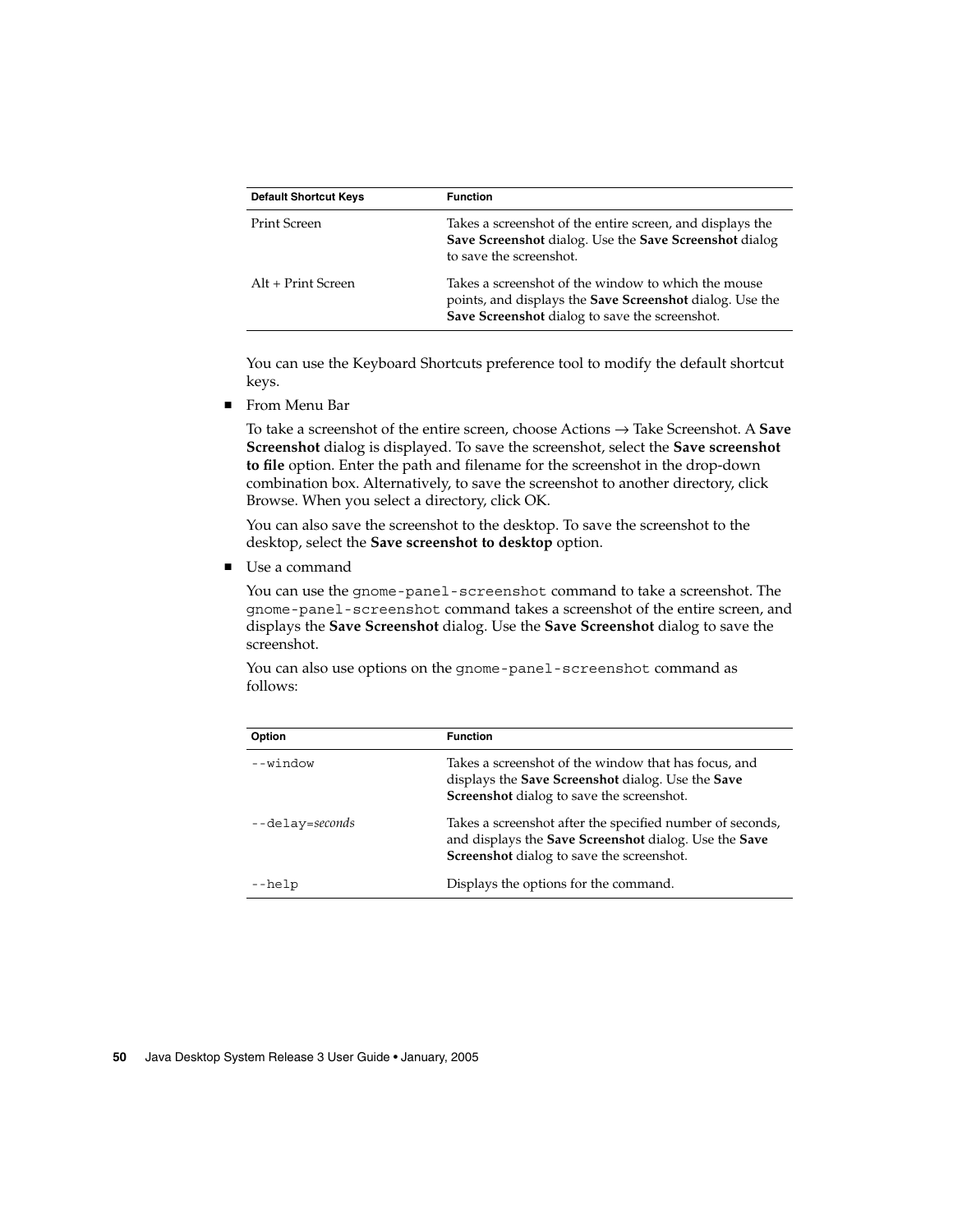# Launch Button



The Launch button provides access to the Applications menu and many of the items in the Actions menu. You can access almost all of the standard applications, commands, and configuration options from the Launch button.

You can add Launch buttons to your panels.

### To Access the Launch Button

You can access the Launch button in the following ways:

- From a panel with a Launch button. Click Launch.
- Use shortcut keys.

You can use shortcut keys to open Launch.

The default shortcut keys to open Launch are Ctrl + Esc. To change the shortcut keys that open Launch, use the Keyboard Shortcuts preference tool.

## To Add a Launch Button to a Panel

You can add as many Launch buttons as you want to your panels. To add a Launch button to a panel, right-click on any vacant space on the panel. Choose Add to Panel  $\rightarrow$  Main Menu.

# Menu Bar

Chapter 3 • Working With Menus **51**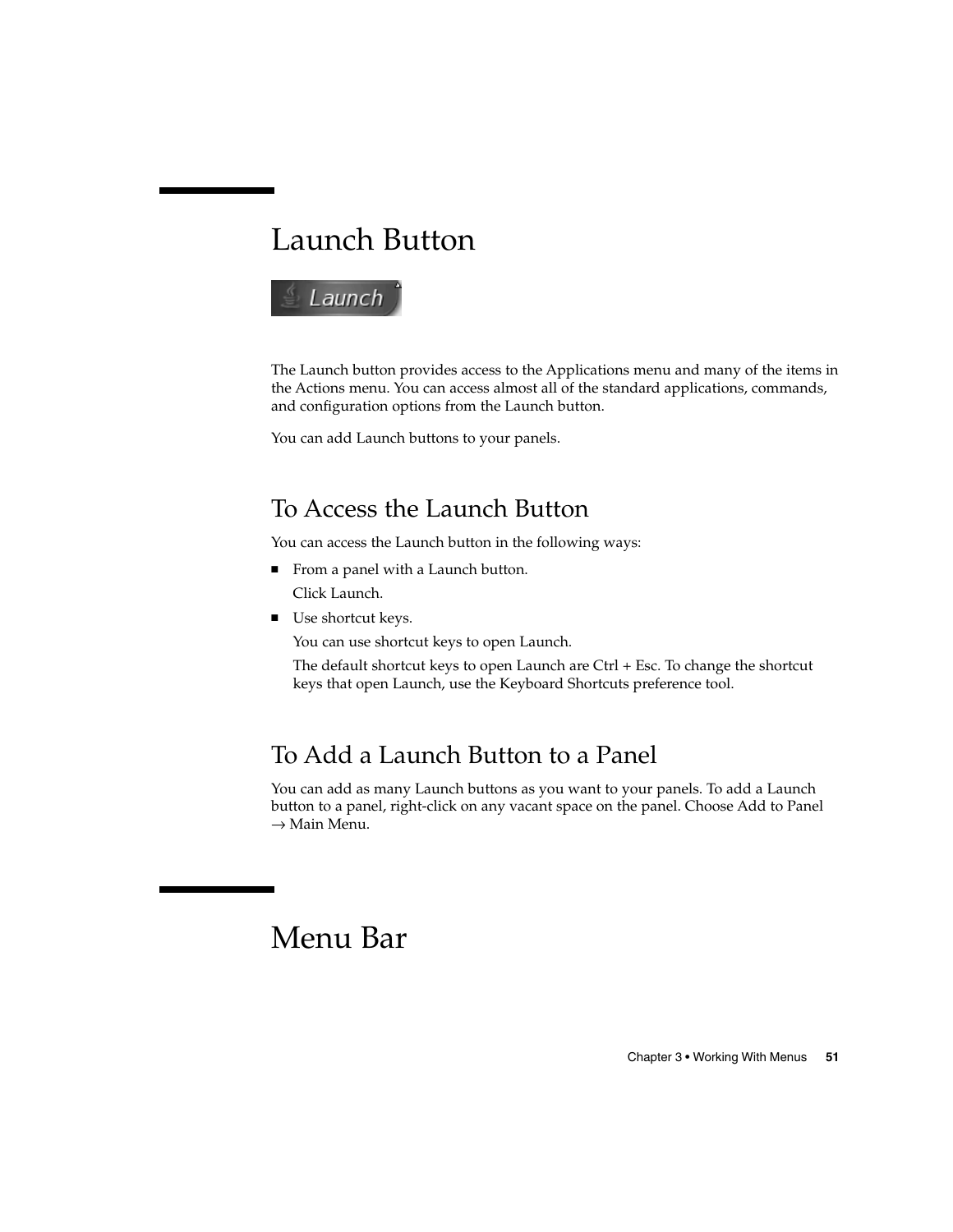Applications Actions

The Menu Bar provides access to the Applications and Actions menus. You can access almost all of the standard applications, commands, and configuration options from the Menu Bar.

### To Add a Menu Bar to a Panel

You can add as many Menu Bar panel applications as you want to your panels. To add a Menu Bar to a panel, right-click on any vacant space on the panel. Choose Add to Panel → Menu Bar.

# Customizing Your Menus

You can modify the contents of the following menus:

- Applications menu
- Preferences menu

You use the following Java Desktop System components to customize menus:

- Menus on panels
- File manager

When you use panels to customize your menus, you use the menu item popup menu. For more information, see ["Menu Item Popup Menu"](#page-45-0) on page 46.

When you use the file manager to customize your menus, you must access the Applications menu or the Preferences menu from within the file manager. To access the Applications menu or the Preferences menu, open a file manager window.

To access menus in the file manager, enter one of the following URIs in the field on the location bar:

| Menu<br><b>Enter this URI</b> |                  |
|-------------------------------|------------------|
| Applications menu             | applications:/// |
| Preferences menu              | preferences:///  |

**52** Java Desktop System Release 3 User Guide • January, 2005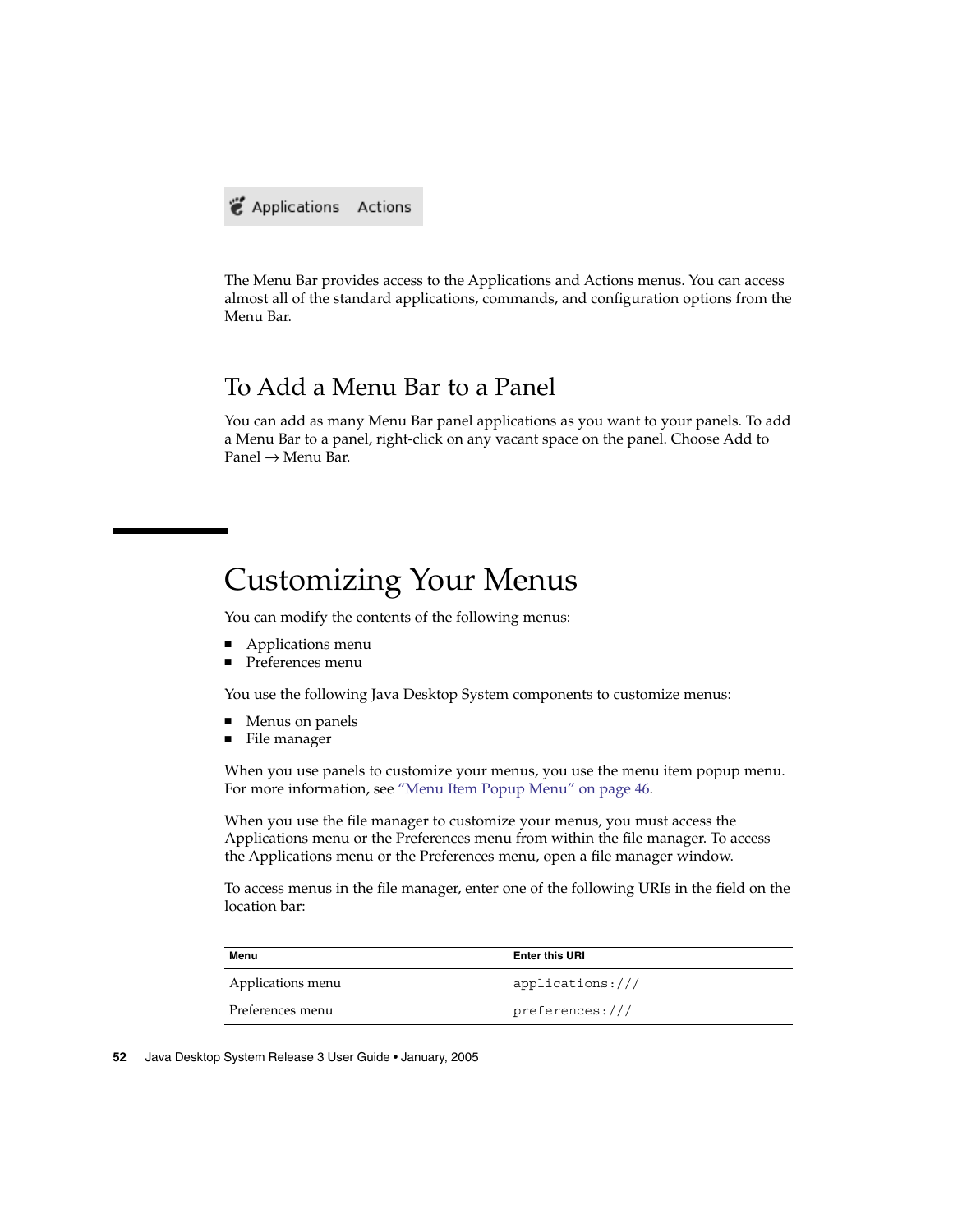## To Add a Menu

To add a menu, perform the following steps:

- 1. In a file manager window, access the location where you want to add the menu. For example, if you want to add a menu to the Applications menu, enter applications:/// in the field on the location bar.
- 2. Choose File  $\rightarrow$  Create Folder. An untitled folder is added to the view pane. The name of the folder is selected.
- 3. Type a name for the folder, then press Return.

The next time that you log out then log in again, the menu is in the assigned location.

### To Add a Launcher to a Menu

To add a launcher to a menu, perform the following steps:

- 1. Right-click on any item in the menu to which you want to add the launcher.
- 2. Choose Entire menu  $\rightarrow$  Add new item to this menu.
- 3. Enter the properties of the launcher in the **Create Launcher** dialog.
- 4. Click OK.

### To Add a Launcher to an Empty Menu

To add a launcher to an empty menu, perform the following steps:

- 1. In a file manager window, access the menu where you want to add the launcher.
- 2. Choose File  $\rightarrow$  Create Launcher.
- 3. Enter the properties of the launcher in the **Create Launcher** dialog.
- 4. Click OK.

### To Copy a Launcher to a Menu

To copy an existing launcher to a menu, perform the following steps:

- 1. In a file manager window, access the location from which you want to copy the launcher. For example, if you want to copy a launcher from the Applications menu, enter applications:/// in the field on the location bar.
- 2. Select the launcher that you want to copy, then choose Edit  $\rightarrow$  Copy File.
- 3. In a file manager window, access the location to which you want to copy the launcher.
- 4. Choose Edit  $\rightarrow$  Paste Files. The launcher is added to the new location.

Alternatively, you can drag the launcher from one location to another.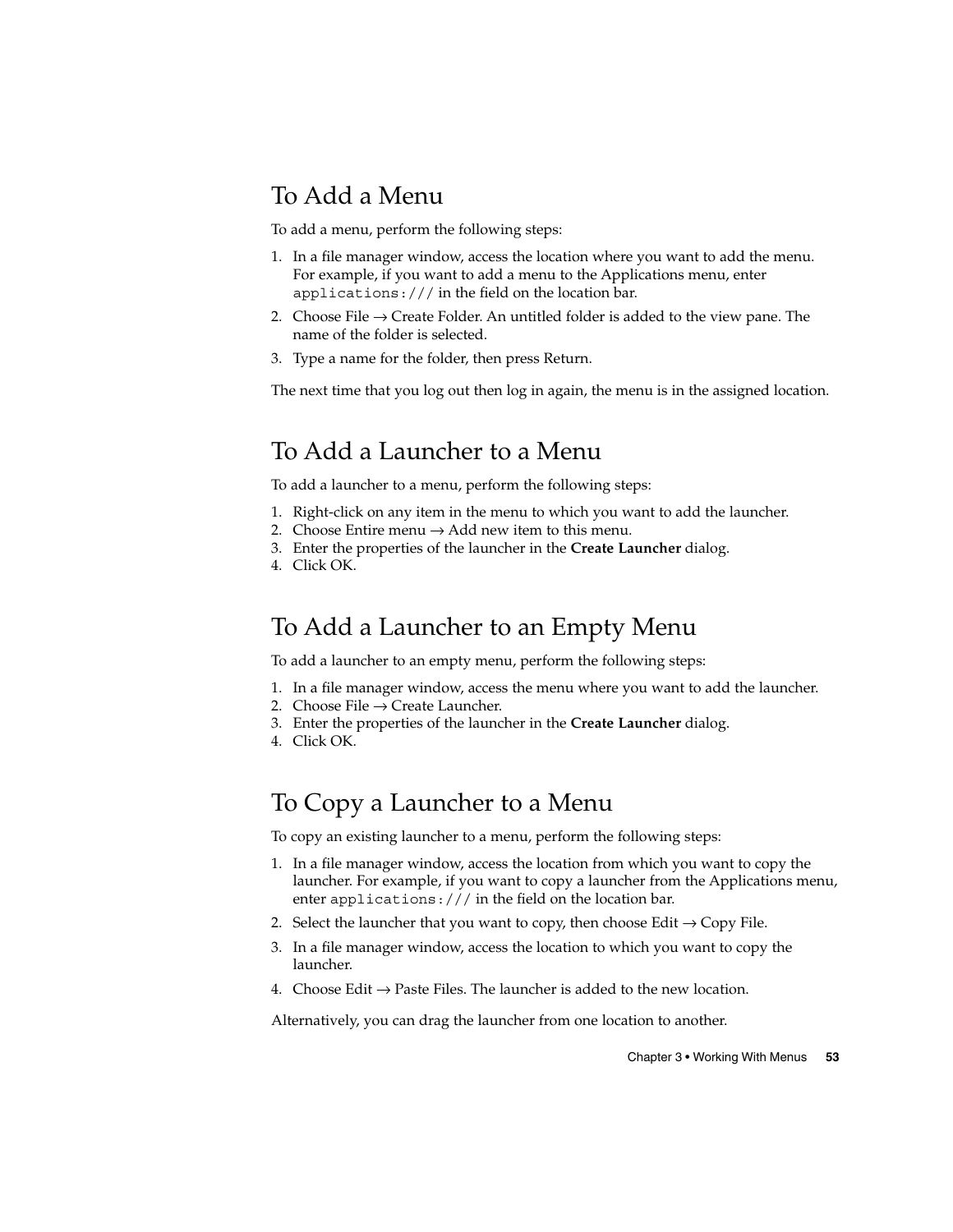The next time that you log out then log in again, the launcher is in the new menu location.

### To Edit the Properties of a Menu

To edit the properties of a menu, perform the following steps:

- 1. Right-click on any item in the menu that you want to edit.
- 2. Choose Entire menu  $\rightarrow$  Properties.
- 3. Modify the properties of the menu in the **Launcher Properties** dialog.
- 4. Click OK.

### To Edit a Menu Item

To edit a menu item, perform the following steps:

- 1. Right-click on the item that you want to edit.
- 2. Choose Properties.
- 3. Modify the properties of the launcher in the **Launcher Properties** dialog.
- 4. Click OK.

### To Delete an Item from a Menu

To delete an item from a menu, use the menu item popup menu. To delete an item from a menu, perform the following steps:

- 1. Right-click on the item that you want to delete.
- 2. Choose Remove this item.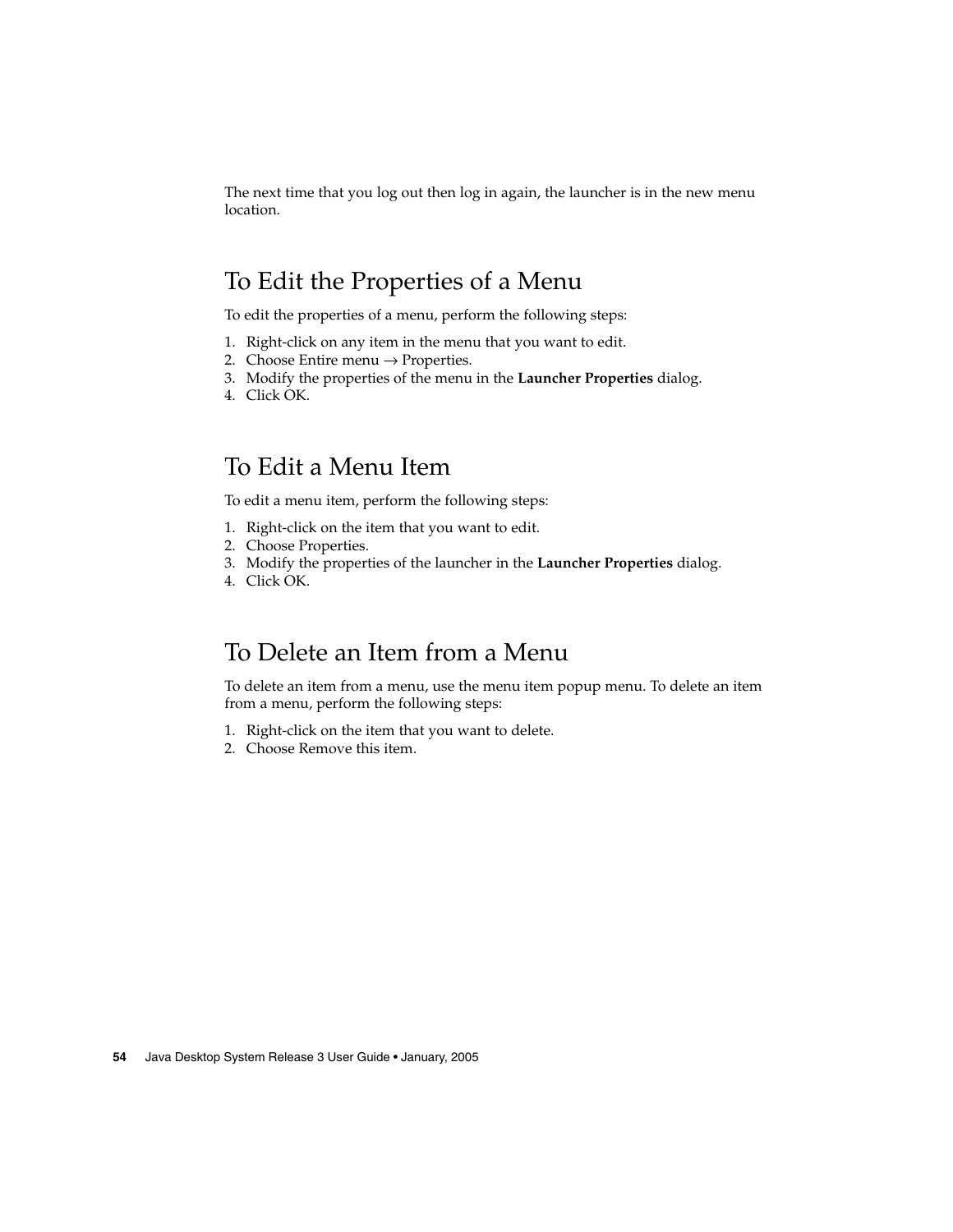#### CHAPTER **4**

# Working With Windows

The information in this chapter describes how to use windows in the Java Desktop System. You can use Metacity window manager with the Java Desktop System.This chapter describes the functions that are associated with the Metacity window manager.

# Windows and Workspaces

Windows are displayed in subdivisions of the Java Desktop System that are called workspaces. Every workspace contains the same desktop, the same panels, and the same menus. However, you can run different applications, and open different windows in each workspace. You can display only one workspace at a time, but you can have windows open in other workspaces.

The Workspace Switcher panel application displays a visual representation of your windows and workspaces, as shown in Figure 4–1.



**FIGURE 4–1** Workspace Switcher Panel Application

You can add workspaces at any time. To add workspaces to the Java Desktop System, right-click on the Workspace Switcher panel application, then choose Preferences. The **Workspace Switcher Preferences** dialog is displayed. Use the **Number of workspaces** spin box to specify the number of workspaces you require.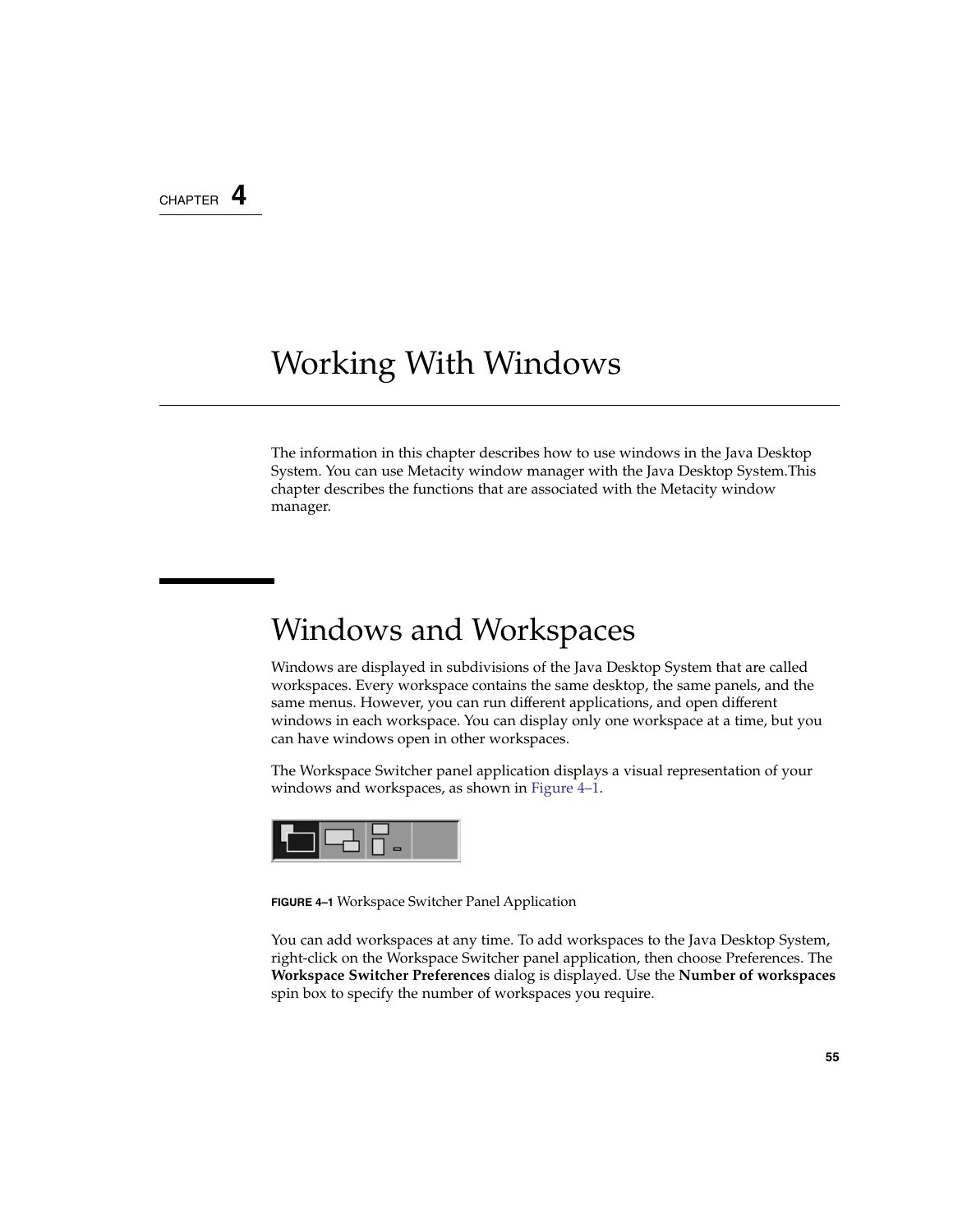## Window Manager Behavior

A window manager controls how windows appear and behave. The window manager manages where your windows are located, and which window has focus. The window frame contains buttons that enable you to perform standard actions such as moving, closing, and resizing windows.

You can set some window manager preferences in the Window Behavior preference tool. This manual describes the functions that are associated with the default configuration of the Metacity window manager. The default configuration is specified in the Window Behavior preference tool.

# Types of Window

The Java Desktop System features the following types of windows:

■ Application windows

When you start an application, an application window opens. The window manager applies a frame to the application window. By default, the top edge of the application window contains a titlebar. The titlebar contains buttons that you can use to work with the window. The buttons in an application window frame enable you to perform actions such as open the Window Menu, or close the window. The Window Menu provides a number of actions that you can perform on the window.

The following figure shows a typical application window.



- Dialog windows
- **56** Java Desktop System Release 3 User Guide January, 2005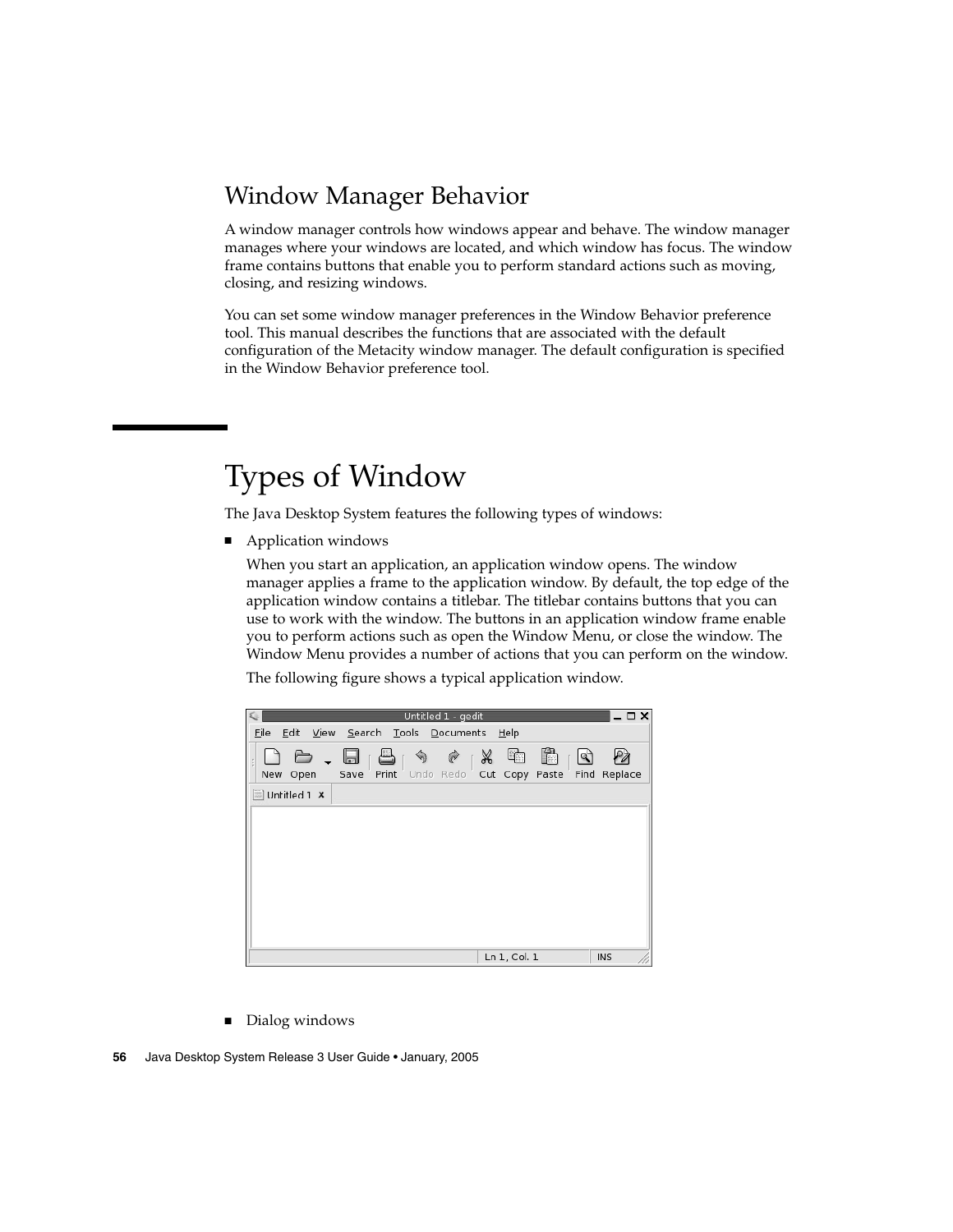A dialog window is a popup window in which you enter information or commands. The dialog appears within a window frame.

You can use the top edge of the frame to work with the window. For example, you can use the titlebar to move the dialog. The frame also contains buttons that enable you to do the following:

- Open the Window Menu
- Close the dialog window

Typically, you open a dialog window from an application window. When you open a dialog window, the window is usually raised and has focus. Some dialog windows do not allow you to use the application until you close the dialog.

The following figure shows a typical dialog window.

|                               | Find    |      | $\mathbf{x}$ |
|-------------------------------|---------|------|--------------|
| Search for:                   |         |      |              |
| □ Match case                  |         |      |              |
| $\Box$ Match entire word only |         |      |              |
| ☑ Wrap around                 |         |      |              |
|                               | X Close | Find |              |

## Window Frames

A window frame is a border around a window. The window frame contains a titlebar. The titlebar contains buttons that you can use to work with the window.

#### Themes

You can apply several themes to your window frames. The theme determines how the frame looks. To choose a theme for all your window frames, use the Theme preference tool.

#### Control Elements

You can use the window frame to perform various actions with the window. In particular, the titlebar contains various buttons. The following figure shows the titlebar of an application window: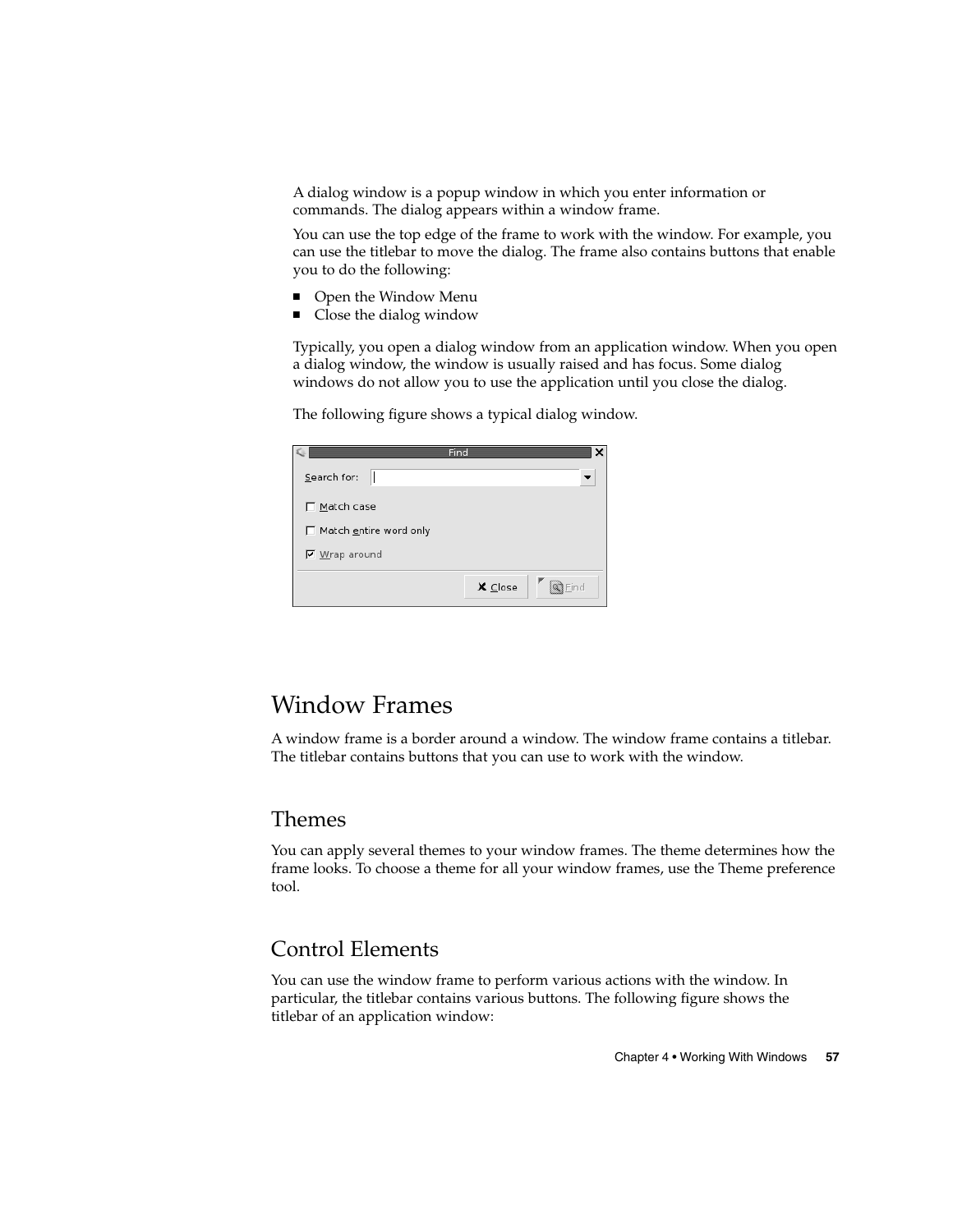

Dialog windows also contain some of the window frame control elements. Table 4–1 describes the active control elements on window frames, from left to right.

| <b>TABLE 4-1 Window Frame Control Elements</b> |  |
|------------------------------------------------|--|
|                                                |  |

| <b>Control Element</b> | <b>Description</b>                                                                                                                                                                                                                                                                                                             |  |
|------------------------|--------------------------------------------------------------------------------------------------------------------------------------------------------------------------------------------------------------------------------------------------------------------------------------------------------------------------------|--|
| Window Menu button     | Click on the button to open the Window Menu.                                                                                                                                                                                                                                                                                   |  |
| Titlebar               | You can use the titlebar to perform the following<br>actions:<br>To give focus to the window click on the titlebar.<br>To move the window grab the titlebar and drag the<br>window to the new location.<br>To shade the window, double-click on the titlebar.<br>To unshade the window, double-click on the<br>titlebar again. |  |
| Minimize button        | Click on the Minimize button to minimize the<br>window.                                                                                                                                                                                                                                                                        |  |
| Maximize button        | Click on the Maximize button to maximize the<br>window.                                                                                                                                                                                                                                                                        |  |
| Close Window button    | Click on the Close Window button to close the<br>window.                                                                                                                                                                                                                                                                       |  |
| Border                 | The border around the window. Use the border to<br>perform the following actions:<br>To resize the window grab the border and drag the<br>■<br>border to the new size.<br>To open the Window Menu, right-click on the<br>■<br>border.                                                                                          |  |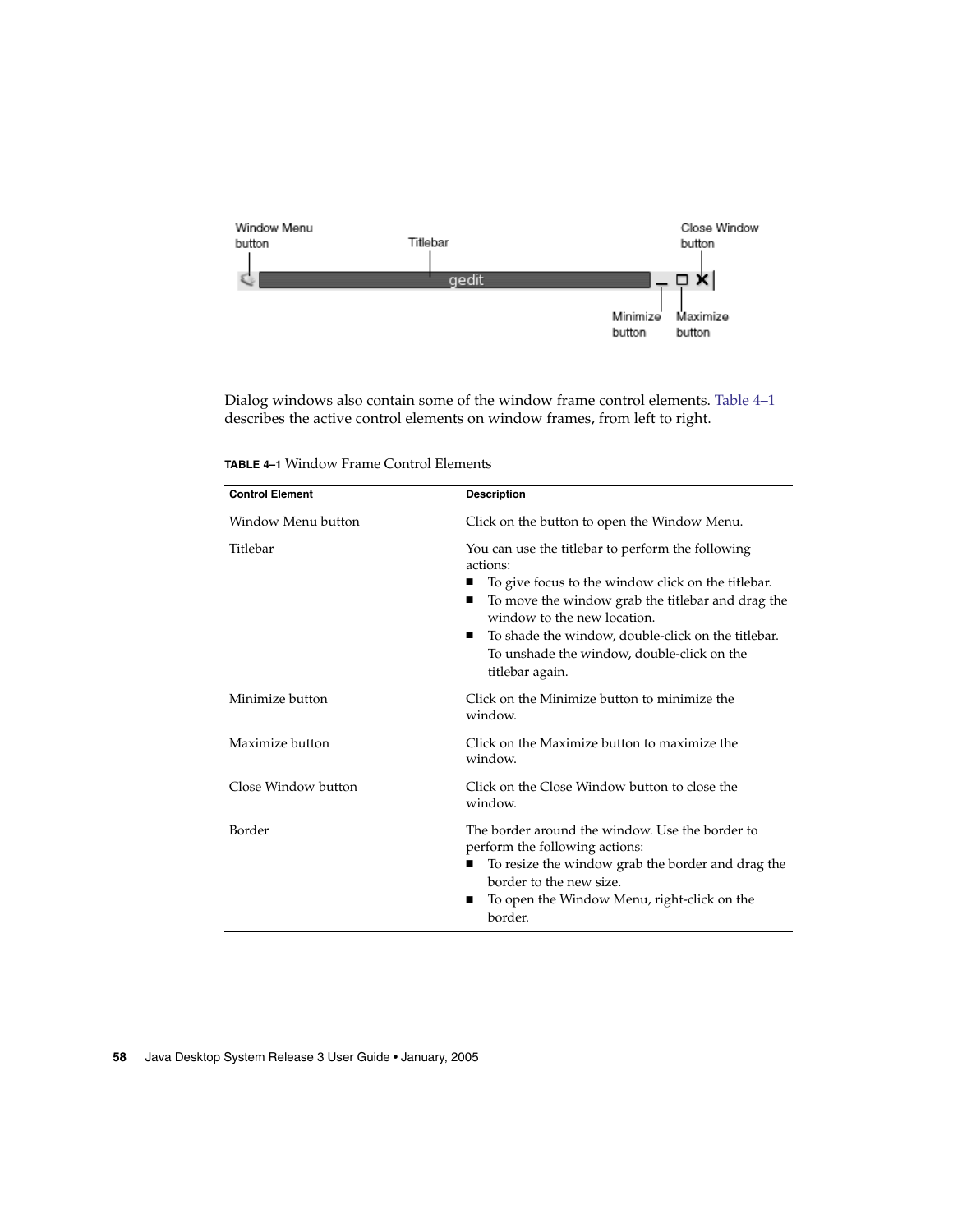| <b>Control Element</b> | <b>Description</b>                                                                                                                                                                                                                                                                                                                                                                                                                                                                                        |
|------------------------|-----------------------------------------------------------------------------------------------------------------------------------------------------------------------------------------------------------------------------------------------------------------------------------------------------------------------------------------------------------------------------------------------------------------------------------------------------------------------------------------------------------|
| Window contents        | The area inside the window frame. Use the window<br>contents to perform the following actions:<br>To move a window, press-and-hold Alt, click in the<br>window contents, then drag the window to the<br>new location.<br>To resize a window, press-and-hold Alt, then<br>middle-click near the corner you want to resize. To<br>resize the window, drag from the corner on which<br>you middle-clicked.<br>To open the Window Menu, press-and-hold Alt,<br>п.<br>then right-click in the window contents. |

<span id="page-58-0"></span>**TABLE 4–1** Window Frame Control Elements *(Continued)*

# Using Menus and Panel Applications With Windows and Workspaces

This section describes the menus and panel applications that you can use to work with windows and workspaces.

## Window Menu

The Window Menu is a menu of commands that you can use to perform actions on your windows. To open the Window Menu perform one of the following actions:

- Click on the Window Menu button on the window that you want to work with.
- Press Alt + spacebar.
- Press-and-hold Alt, then right-click on any part of the window that you want to work with.

Table 4–2 describes the commands and submenus in the Window Menu.

**TABLE 4–2** Window Menu Commands and Submenus

| Menu Item              | <b>Function</b>                                                                                                            |
|------------------------|----------------------------------------------------------------------------------------------------------------------------|
| Minimize               | Minimizes the window.                                                                                                      |
| Maximize or Unmaximize | Maximizes the window. If the window is already maximized,<br>choose Unmaximize to restore the window to its previous size. |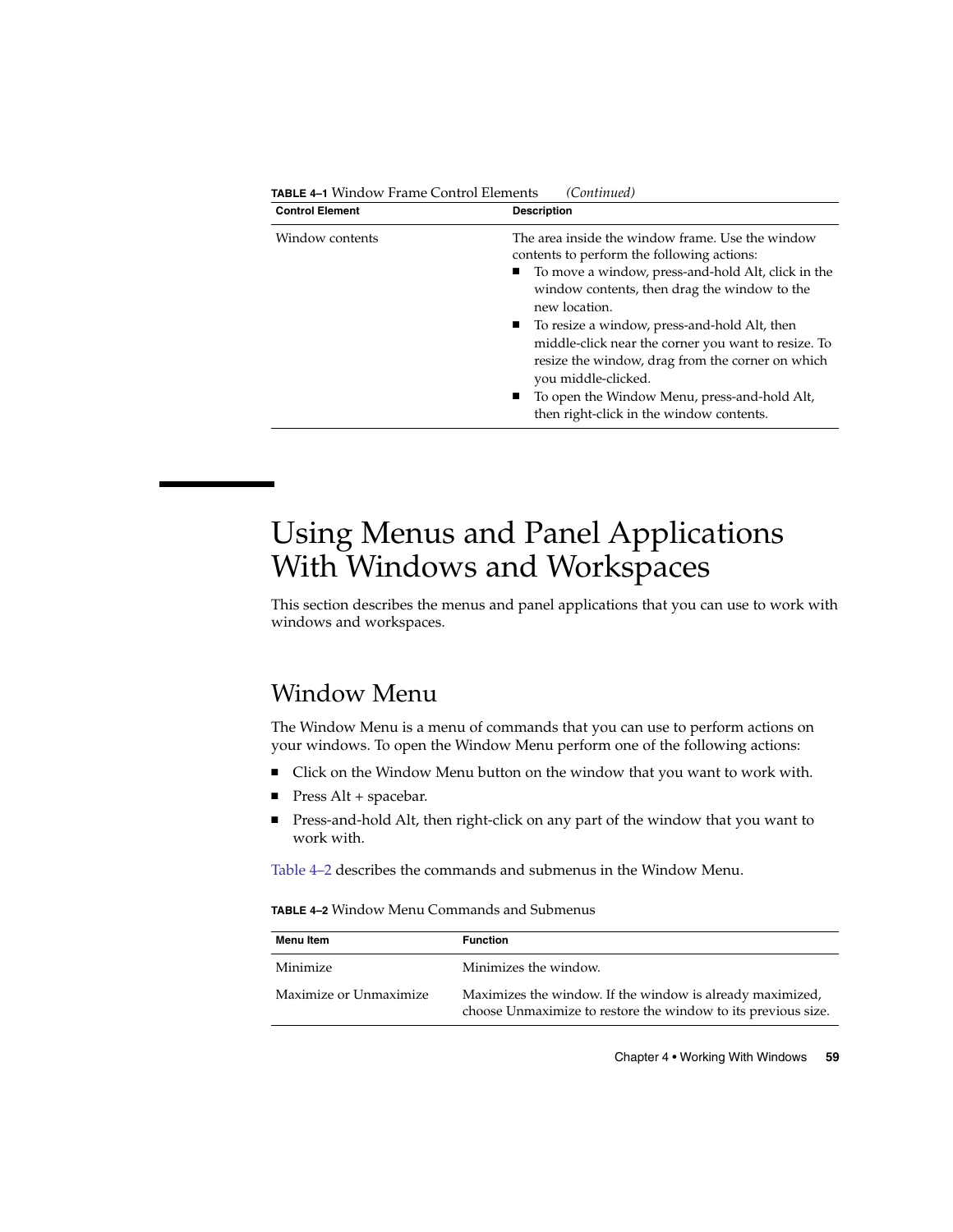| <b>Menu Item</b>                                     | <b>Function</b>                                                                                                                                                                                                                                                                    |
|------------------------------------------------------|------------------------------------------------------------------------------------------------------------------------------------------------------------------------------------------------------------------------------------------------------------------------------------|
| On Top                                               | Places the window above any other open windows on the<br>desktop background.                                                                                                                                                                                                       |
| Move                                                 | Enables you to use the arrow keys to move the window.                                                                                                                                                                                                                              |
| Resize                                               | Enables you to use the arrow keys to resize the window.                                                                                                                                                                                                                            |
| Close                                                | Closes the window.                                                                                                                                                                                                                                                                 |
| Put on All Workspaces or<br>Only on This Workspace   | Puts the window on all of your workspaces. If the window is<br>already on all of your workspaces, choose Only on This<br>Workspace to put the window on the current workspace only.                                                                                                |
| Move to Workspace Right or<br>Move to Workspace Left | Move the window to the workspace to the right of the current<br>workspace. If the window is already in the last workspace at<br>the right of the Workspace Switcher, choose Move to<br>Workspace Left to move the window to the workspace to the<br>left of the current workspace. |
| Move to Another Workspace                            | Moves the window to another workspace. Select the<br>workspace to which you want to move the window from the<br>submenu.                                                                                                                                                           |

**TABLE 4–2** Window Menu Commands and Submenus *(Continued)*

### Window List

The Window List displays a button for each application window that is open. You can use the Window List to perform the following tasks:

■ To minimize a window

Click on the button that represents the window.

- To restore a minimized window Click on the button that represents the window.
- To give focus to a window

Click on the button that represents the window.

When you open an application window, Window List displays a button that represents the window. The window list buttons show which application windows are open. You can view which windows are open even if some windows are minimized, or other windows overlap a window. Window List can display buttons for the windows in your current workspace, or in all workspaces. To select this option, you must change the preferences of Window List.

You can also right-click on a window list button to open the Window Menu for the window that the button represents. When you open the Window Menu from Window List, the Window Menu does not contain the workspace commands. For more information on the Window Menu commands, see ["Window Menu"](#page-58-0) on page 59.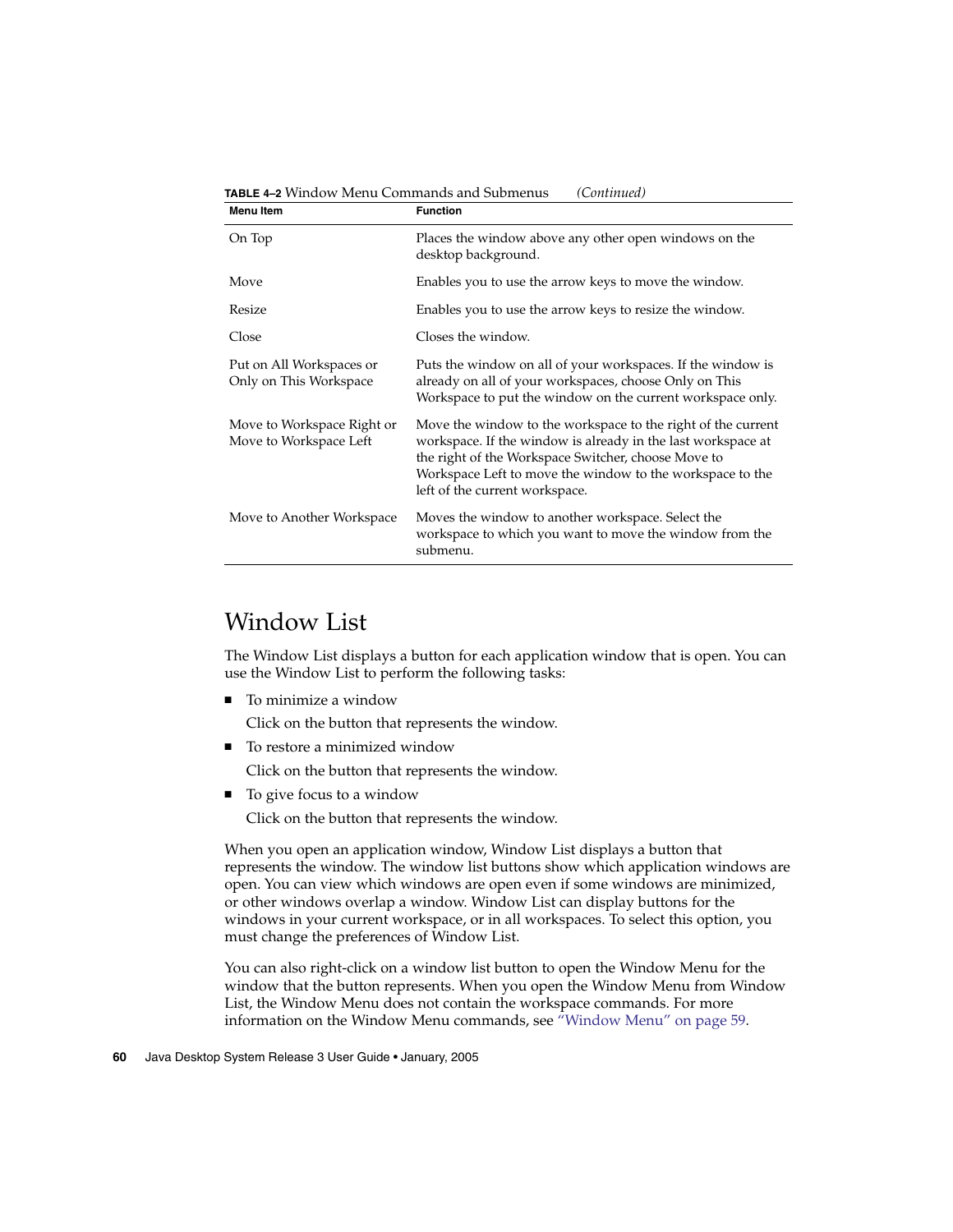Figure 4–2 shows Window List when the following windows are open:

- gedit
- Dictionary
- GHex
- GNOME Terminal

|  | Dictionary |  | Gnome=terminal (3) |
|--|------------|--|--------------------|
|--|------------|--|--------------------|

**FIGURE 4–2** Window List Panel Application

The buttons in the panel application show the status of your windows. Table 4–3 explains the information that the window list buttons provide about the window. The examples in Table 4–3 refer to Figure 4–2.

**TABLE 4–3** Window Status Information on Window List Buttons

| <b>State</b>                                                  | Indicates                                                              | <b>Example</b> |
|---------------------------------------------------------------|------------------------------------------------------------------------|----------------|
| Button is pressed in.                                         | The window has focus.                                                  | gedit          |
| Square brackets around<br>window title.                       | The window is minimized.                                               | [Dictionary]   |
| Button is not pressed in, no<br>square brackets around title. | The window is displayed, and <b>ghex</b><br>is not minimized.          |                |
| Numeral on button, in<br>parentheses.                         | The button represents a group <b>Gnome-terminal</b> (3)<br>of buttons. |                |

#### Grouping Buttons

Window List can group the buttons that represent windows in the same class under one window list button. The Gnome-terminal button in Figure 4–2 is an example of a button that represents a group of buttons. The following figure shows an example of Window List with a button group open:

|       |              |      | Home Directory                   |  |
|-------|--------------|------|----------------------------------|--|
|       |              |      | Project Directory                |  |
|       |              |      | ∥ Mail Directory                 |  |
| aedit | [Dictionary] | ahex | Gnome-terminal (3) <sup>16</sup> |  |

To open a list of the windows in a group, click on the window list button that represents the group. You can click on the items in the list to give focus to windows, minimize windows, and restore windows.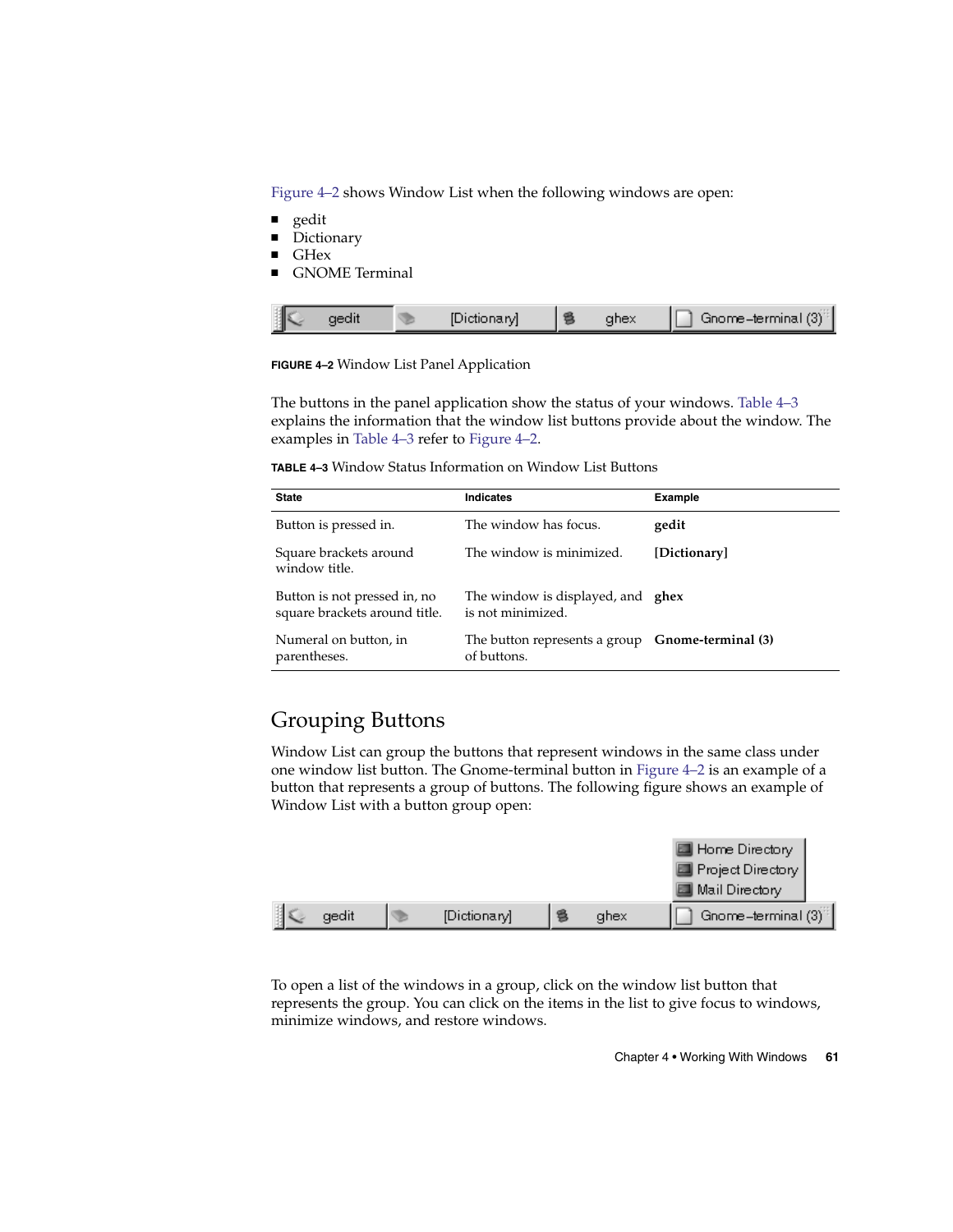To open the Window Menu for a window in a button group, right-click on the window list button that represents the group. A list of the windows in the group is displayed. To open the Window Menu for a window in the group, click on the item in the list. When you open the Window Menu from the Window List, the Window Menu does not contain the workspace commands. For more information on the Window Menu commands, see ["Window Menu"](#page-58-0) on page 59.

### Workspace Switcher

Workspace Switcher displays a visual representation of your workspaces, as shown in Figure 4–3. Figure 4–3 shows the Workspace Switcher when the Java Desktop System session contains four workspaces. Your workspaces appear as buttons on the panel application. The background of the button in the Workspace Switcher that represents the current workspace is highlighted. The current workspace in Figure 4–3 is the workspace at the left of the panel application. To switch to another workspace, click on the workspace in the panel application.



**FIGURE 4–3** Workspace Switcher Panel Application

Workspace Switcher also displays the application windows and dialogs that are open in your workspaces.

The panel application displays the workspaces in order from left to right across the rows of the panel application. In Figure 4–3, the panel application is set up to display the workspaces in one row. You can specify the number of rows in which your workspaces are displayed in Workspace Switcher. You can also change the default behavior of the Workspace Switcher to display the names of your workspaces in the panel application.

### Window Selector

You can view a list of all windows that are currently open. You can also choose a window to give focus to. To view the window list, click on the Window Selector panel application. The following figure shows an example of the Window Selector panel application: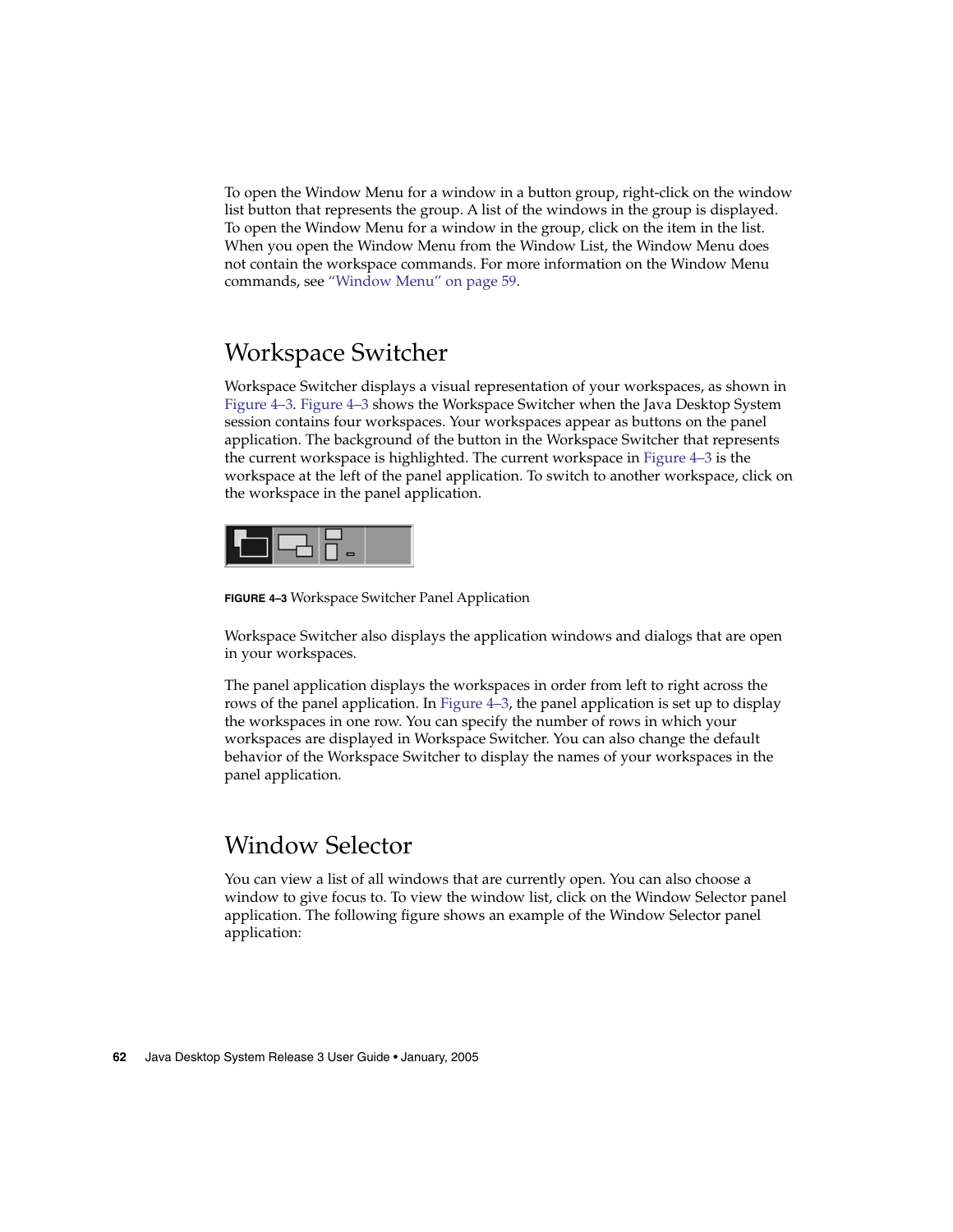

To give focus to a window, select the window from the Window Selector panel application.

The Window Selector lists the windows in all workspaces. The windows in all workspaces other than the current workspace, are listed under a separator line.

# Manipulating Windows

This section describes how to manipulate windows.

### To Give Focus to a Window

A window that has focus can receive input from the mouse and the keyboard. Only one window can have focus at a time. The window that has focus has a different appearance than other windows.

You can use the following elements to give focus to a window:

| Element       | Action                                                                                                                                                                               |
|---------------|--------------------------------------------------------------------------------------------------------------------------------------------------------------------------------------|
| Mouse         | Click on the window, if the window is visible.                                                                                                                                       |
| Shortcut keys | Use shortcut keys to switch between the windows that are<br>open. To give focus to a window, release the keys. The default<br>shortcut keys to switch between windows are Alt + Tab. |
| Window List   | Click on the button that represents the window in Window<br>List.                                                                                                                    |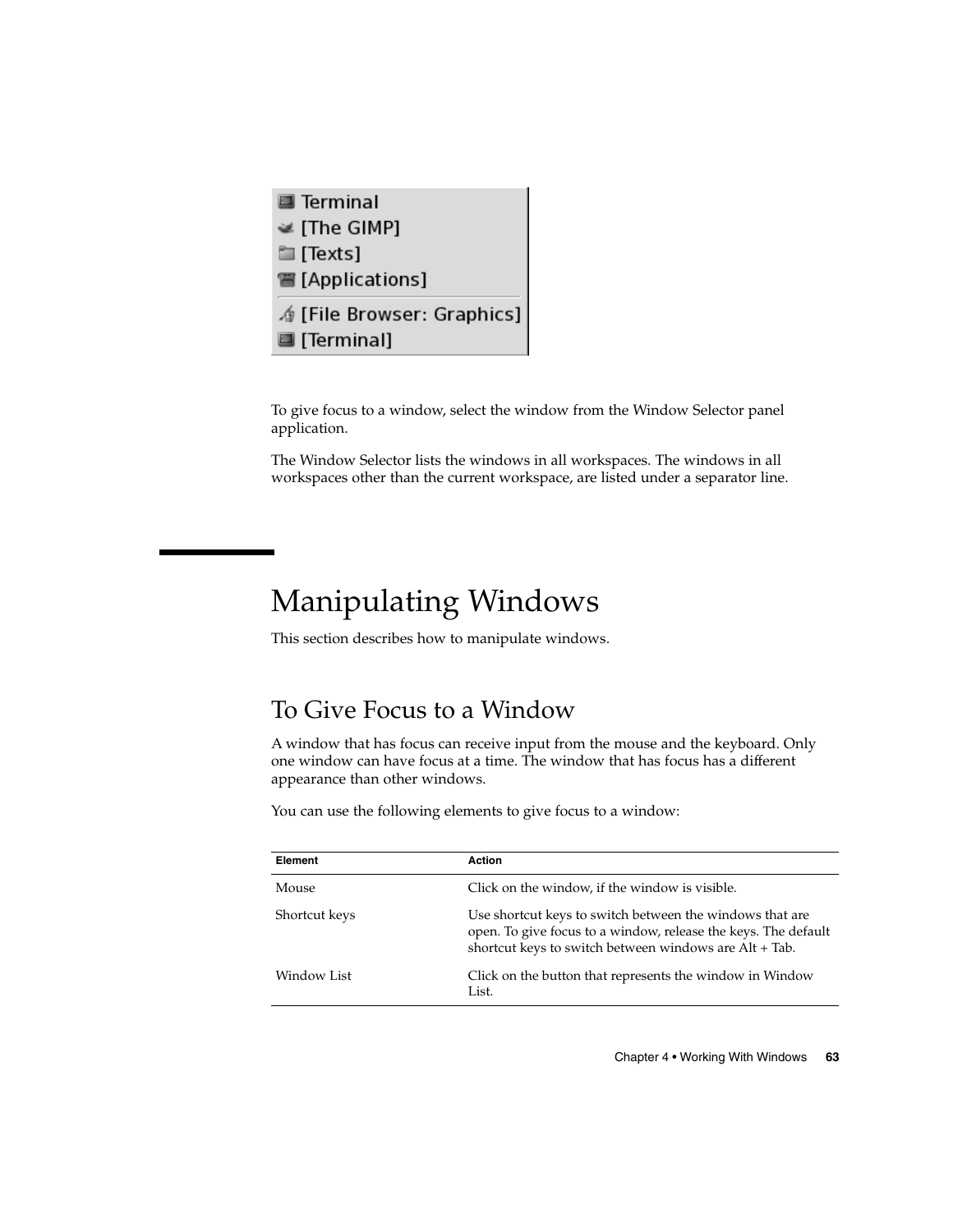| Element            | <b>Action</b>                                                                                                                                                                                                                  |
|--------------------|--------------------------------------------------------------------------------------------------------------------------------------------------------------------------------------------------------------------------------|
| Workspace Switcher | Click on the window that you want to give focus to in the<br>Workspace Switcher display. If you click on a window in<br>another workspace, Workspace Switcher switches to the new<br>workspace, and gives focus to the window. |

### To Minimize a Window

To minimize a window perform one of the following actions:

- Click on the Minimize button on the window frame.
- Open the Window Menu, then choose Minimize.
- If the window has focus, click on the button that represents the window in Window List. If the window does not have focus, click twice on the button that represents the window.
- Right-click on the button that represents the window in Window List, then choose Minimize from the popup menu.

## To Maximize a Window

When you maximize a window, the window expands as much as possible. To maximize a window perform one of the following actions:

- Click on the Maximize button on the window frame. Alternatively, open the Window Menu, then choose Maximize.
- Right-click on the button that represents the window in Window List, then choose Maximize from the Window Menu.

## To Restore a Window

To restore a maximized window perform one of the following actions:

- Click on the Maximize button on the window frame.
- Open the Window Menu. Choose Unmaximize.
- Right-click on the button that represents the window in Window List to open the Window Menu. Choose Unmaximize.

To restore a minimized window, click on the button that represents the window in Window List.

# To Place a Window on Top of Other Windows

To place a window on top of other windows, open the Window Menu, then choose On Top.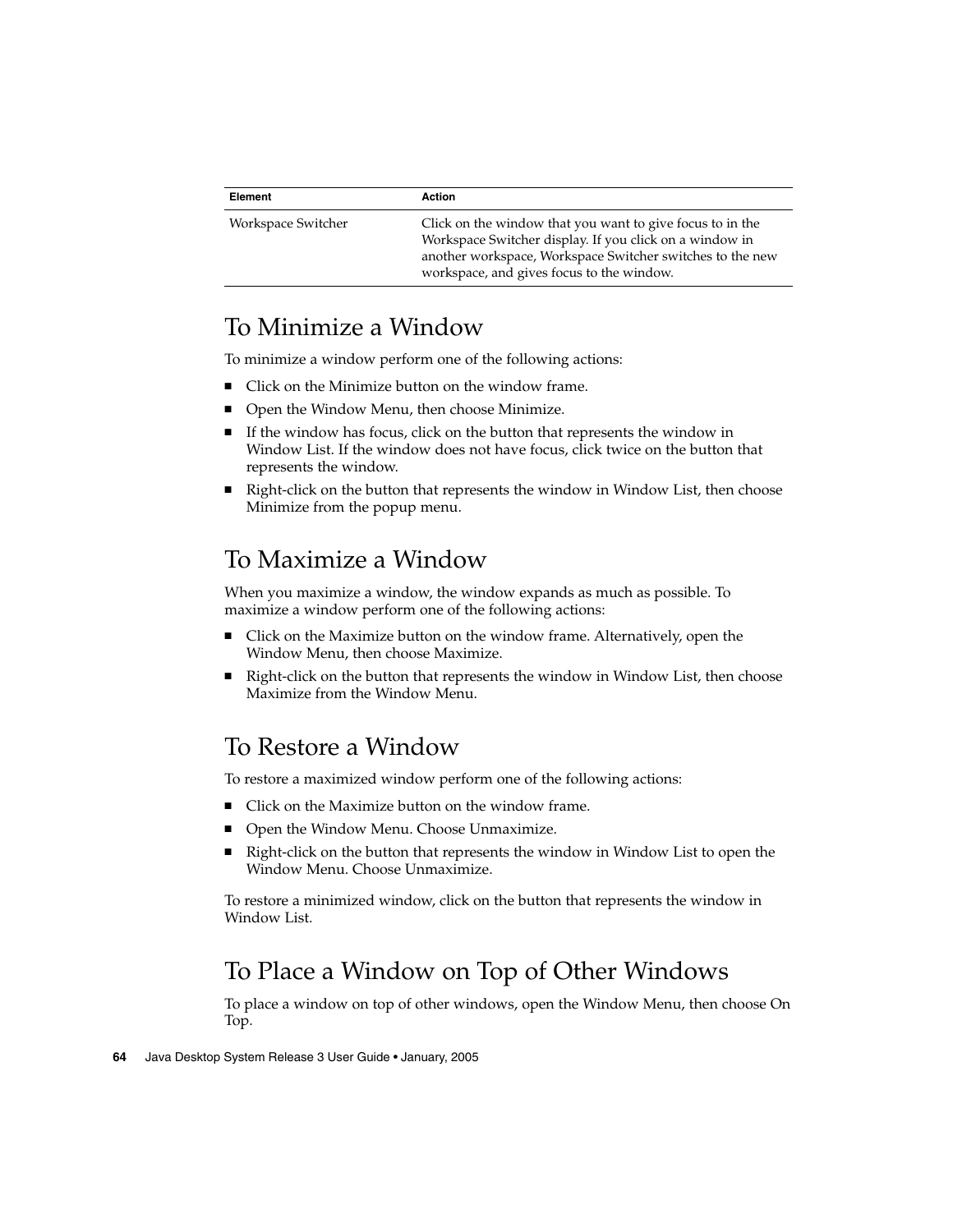### To Close a Window

To close a window perform one of the following actions:

- Click on the Close Window button on the window frame.
- Open the Window Menu. Choose Close.
- Right-click on the button that represents the window in Window List, then choose Close from the Window Menu.

If you have unsaved data in the window, you are prompted to save your data.

### To Resize a Window

To resize a window perform one of the following actions:

- Point to a corner of the window. The mouse pointer changes to indicate that you can resize the window. Grab the corner and drag the window to the new size.
- Right-click on the button that represents the window in Window List. Choose Resize from the Window Menu. Use the arrow keys to resize the window.
- Press-and-hold Alt, then middle-click near the corner that you want to resize. The mouse pointer changes to indicate that you can resize from the corner. To resize the window, drag from the corner on which you middle-clicked.
- To resize a window horizontally point to one of the vertical edges of the window. The mouse pointer changes to indicate that you can resize the window. Grab the edge and drag the window to the new size.
- To resize a window vertically point to the bottom edge of the window. The mouse pointer changes to indicate that you can resize the window. Grab the edge and drag the window to the new size.

**Note –** You cannot resize some dialog windows. Also, some application windows have a minimum size below which you cannot reduce the window.

### To Move a Window

To move a window perform one of the following actions:

- Grab the titlebar of the window and drag the window to the new location.
- Press-and-hold Alt, then drag the window to the new location.
- Open the Window Menu, then choose Move. Use the arrow keys to move the window to the new location.
- Right-click on the button that represents the window in Window List, then choose Move from the Window Menu. Use the arrow keys to move the window to the new location.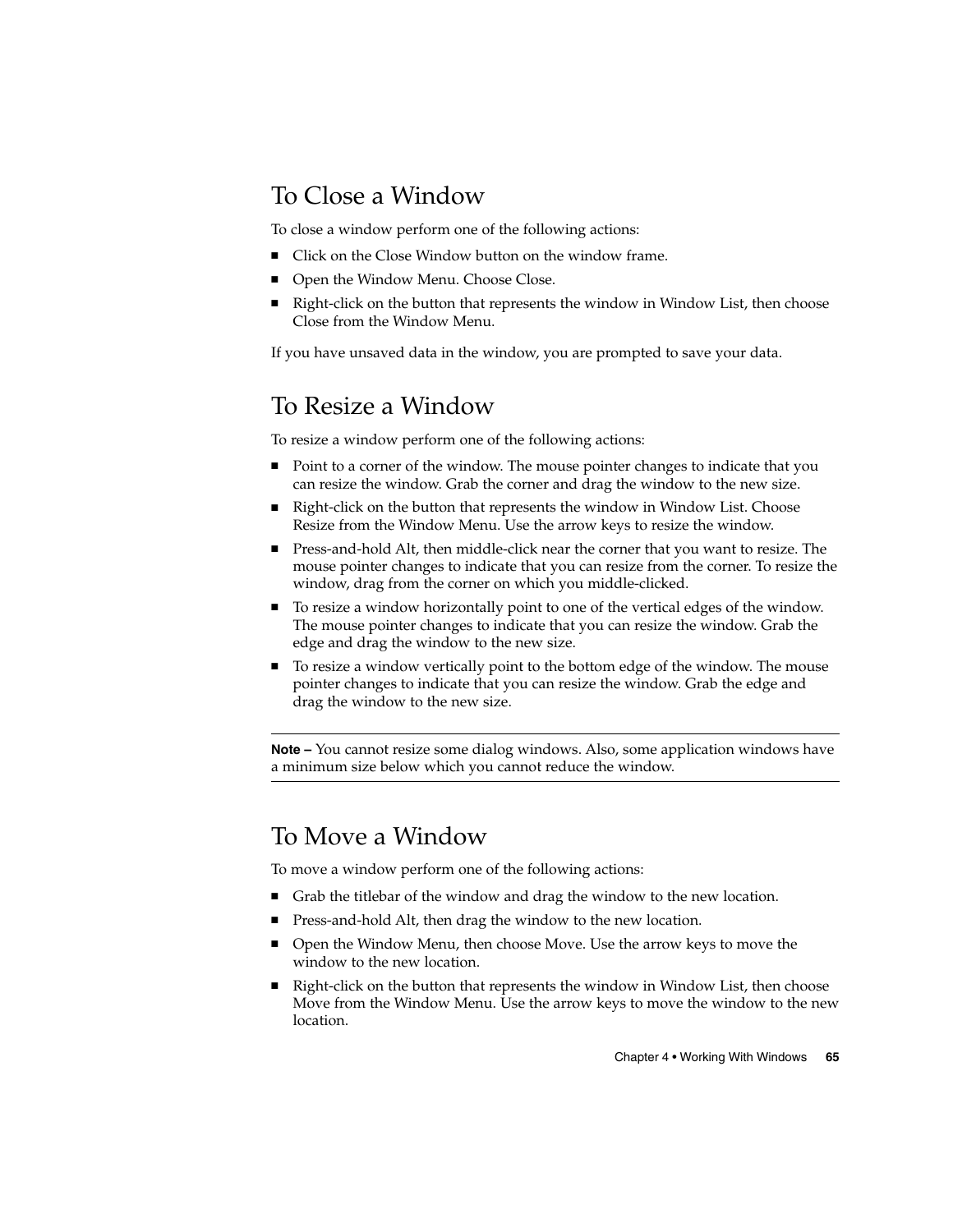## To Roll Up a Window

You can roll up and roll down windows, as follows:

Roll up Reduce the window so that only the titlebar is visible.

Roll down Switch a window from a rolled-up state so that the full window is displayed.

To roll up a window perform one of the following actions:

- Double-click on the titlebar of the window. To roll down the window, double-click on the titlebar again.
- Right-click on the button that represents the window in Window List, then choose Roll Up from the Window Menu. To roll down the window, choose Unroll.

### To Put a Window on All Workspaces

To put a window in all workspaces, open the Window Menu. Choose Put on All Workspaces. To set the window to appear only in the current workspace, choose Only on This Workspace.

### To Move a Window to Another Workspace

You can move a window to another workspace in either of the following ways:

Use Workspace Switcher

In the Workspace Switcher display, drag the window to the workspace you require.

■ Use the Window Menu

Open the Window Menu. To move the window to the next workspace choose Move to *workspace-name*.

### To Resize Panes

Some windows contain more than one *pane*. A pane is a subdivision of a window. For example, the file manager window contains a side pane and a view pane. A window that contains panes has a resize handle on the edge between the panes. To resize the pane, grab the resize handle, then drag the edge to the size you require.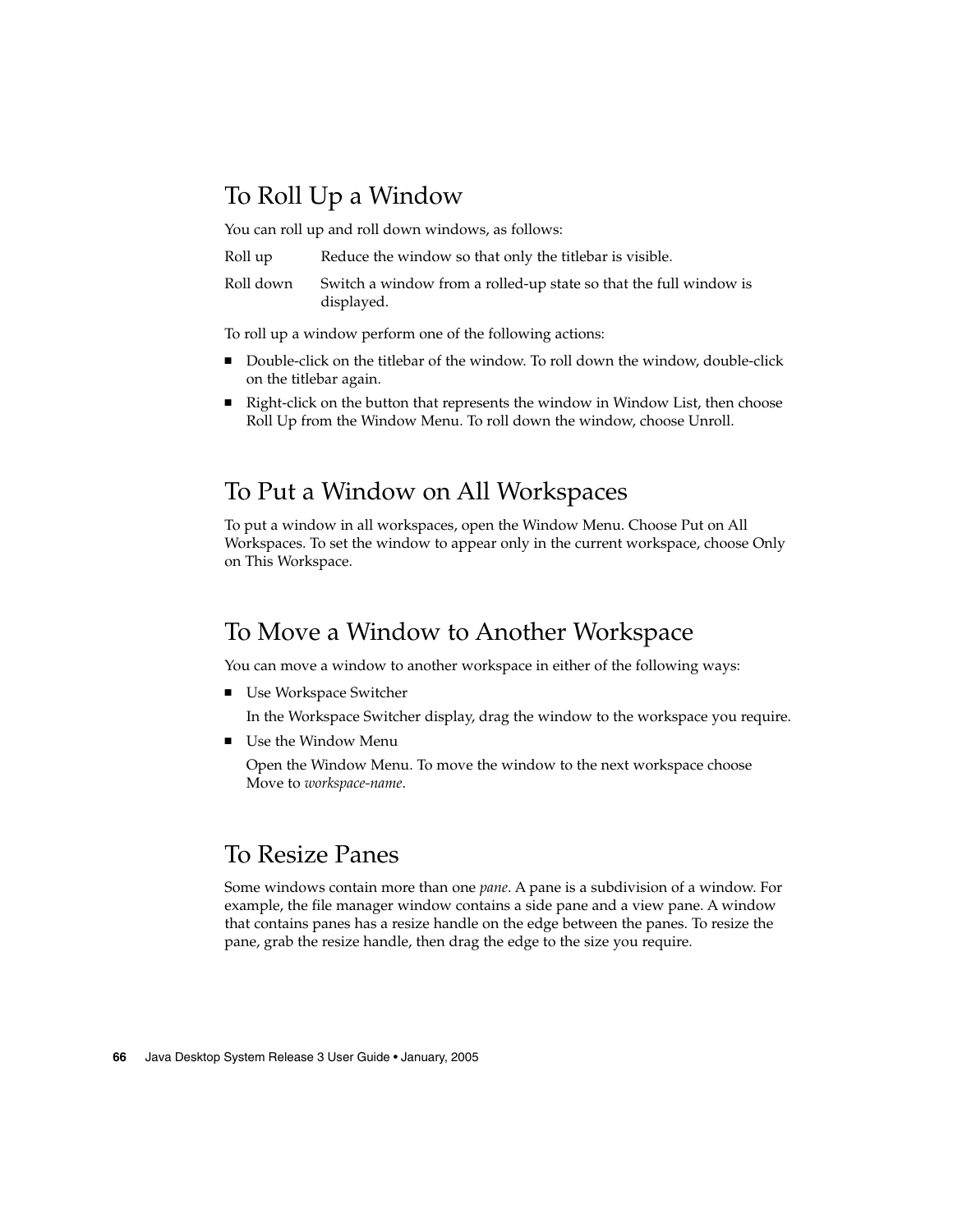## Using Tables

Some windows contain information that is organized in a table. This section describes how to work with tables in windows.

To change the width of a column, drag one of the vertical edges of the column.

In some tables, you can sort the information by a particular column. To sort information in a table, click on the heading on top of the column by which you want to sort the information. An up arrow is displayed in the column heading by which the table is sorted. The following figure shows the up arrow.



To reverse the sort order, click on the column heading again. The up arrow changes to a down arrow. The down arrow indicates that the information in the column is sorted in reverse order.

In some tables, you can select multiple items. The following table describes how to select items in tables.

| Task                                  | <b>Action</b>                                                                                            |
|---------------------------------------|----------------------------------------------------------------------------------------------------------|
| Select an item                        | Click on the item.                                                                                       |
| Select a group of contiguous<br>items | Press-and-hold Shift. Click on the first item in the group,<br>then click on the last item in the group. |
| Select multiple items                 | Press-and-hold Ctrl. Click on the items that you want to<br>select.                                      |

# Manipulating Workspaces

This section describes how to manipulate workspaces.

### To Switch Between Workspaces

You can switch between workspaces in any of the following ways:

■ Use Workspace Switcher Click on the workspace that you want to switch to in Workspace Switcher.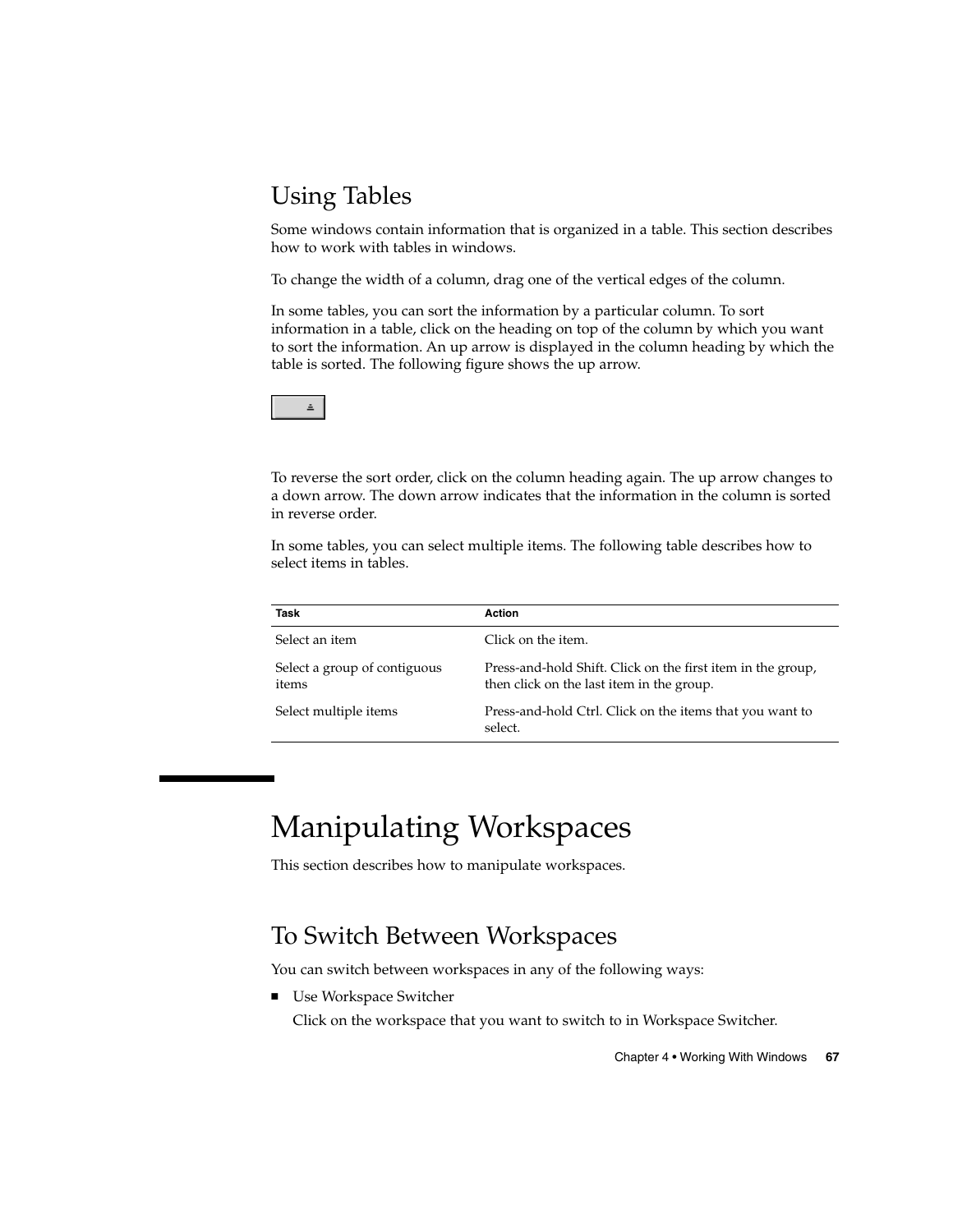■ Use shortcut keys

The default shortcut keys to switch between the workspaces are as follows:

| <b>Default Shortcut Keys</b> | <b>Function</b>                     |
|------------------------------|-------------------------------------|
| $Ctrl + Alt + right arrow$   | Selects the workspace to the right. |
| $Ctrl + Alt + left arrow$    | Selects the workspace to the left.  |

### To Add Workspaces

To add workspaces to the Java Desktop System, right-click on Workspace Switcher, then choose Preferences. The **Workspace Switcher Preferences** dialog is displayed. Use the **Number of workspaces** spin box to specify the number of workspaces you require. Workspace Switcher adds new workspaces at the end of the workspace list.

### To Name Workspaces

The default names of your workspaces are Workspace 1, Workspace 2, Workspace 3, and so on. To assign names to your workspaces, right-click on Workspace Switcher, then choose Preferences. The **Workspace Switcher Preferences** dialog is displayed. Use the **Workspaces names** list box to specify the names of your workspaces. Select a workspace, then type the new name for the workspace.

### To Delete Workspaces

When you delete a workspace the windows in the workspace are moved to another workspace, and the empty workspace is deleted.

To delete workspaces from the Java Desktop System, right-click on Workspace Switcher, then choose Preferences. The **Workspace Switcher Preferences** dialog is displayed. Use the **Number of workspaces** spin box to specify the number of workspaces you require. Workspace Switcher deletes workspaces from the end of the workspace list.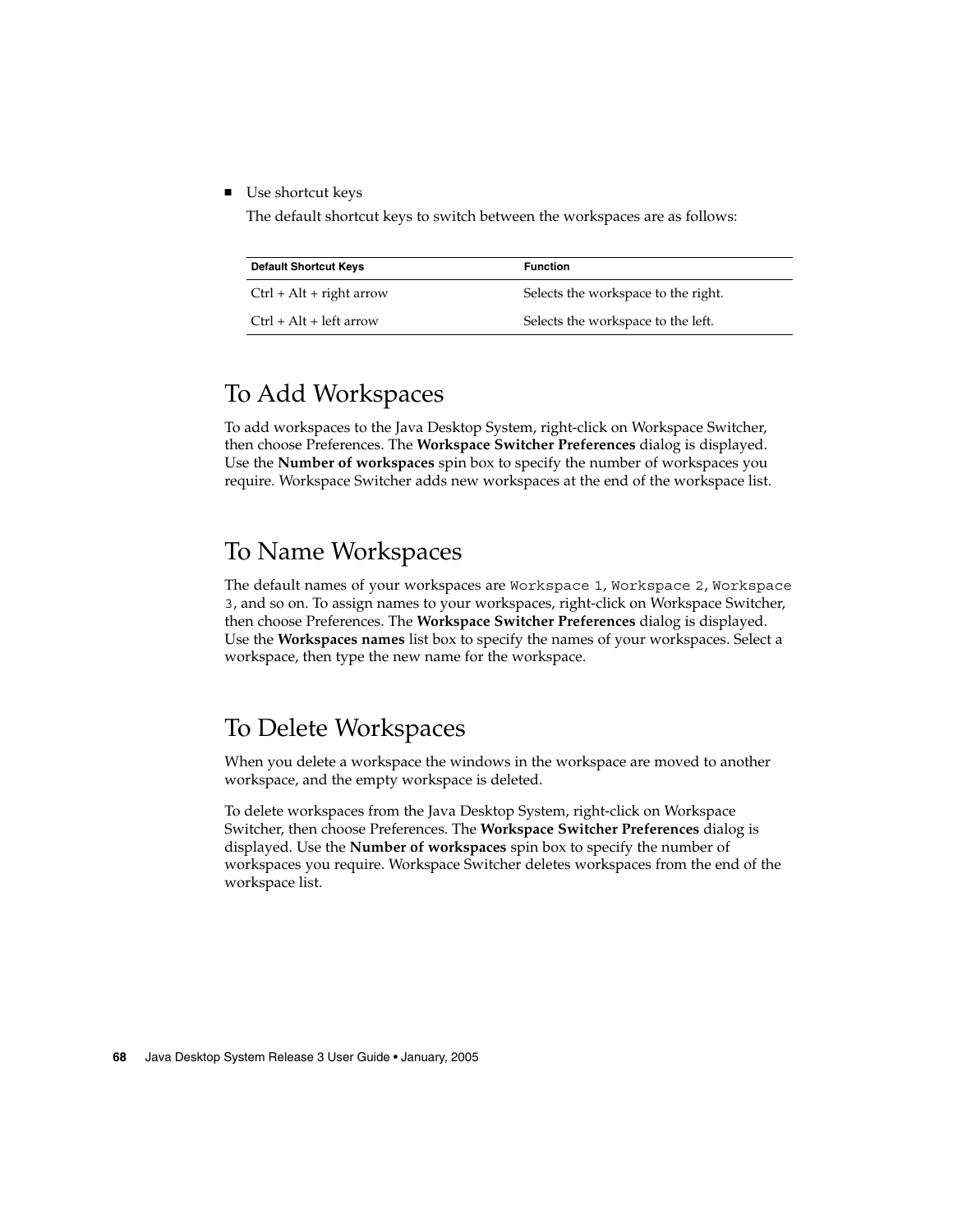### CHAPTER **5**

# Using Your File Manager

Nautilus is the name of the Java Desktop System file manager that provides an integrated access point to your files and applications.

This chapter describes how to use the file manager.

# Introduction to File Manager

The file manager provides an integrated access point to your files and applications. The file manager enables you to do the following:

- Create folders and documents.
- Display your files and folders.
- Manage your files and folders.
- Customize your files and folders.
- Open special URI locations.
- Write data to a CD.
- Use removable media.

The file manager also manages the desktop background. The desktop background lies behind all of the other components on your visible desktop. The desktop background is an active component of the user interface.

To open a file manager window, double-click on the **Documents** object on the desktop background. The file manager window displays the contents of your default documents location in the view pane.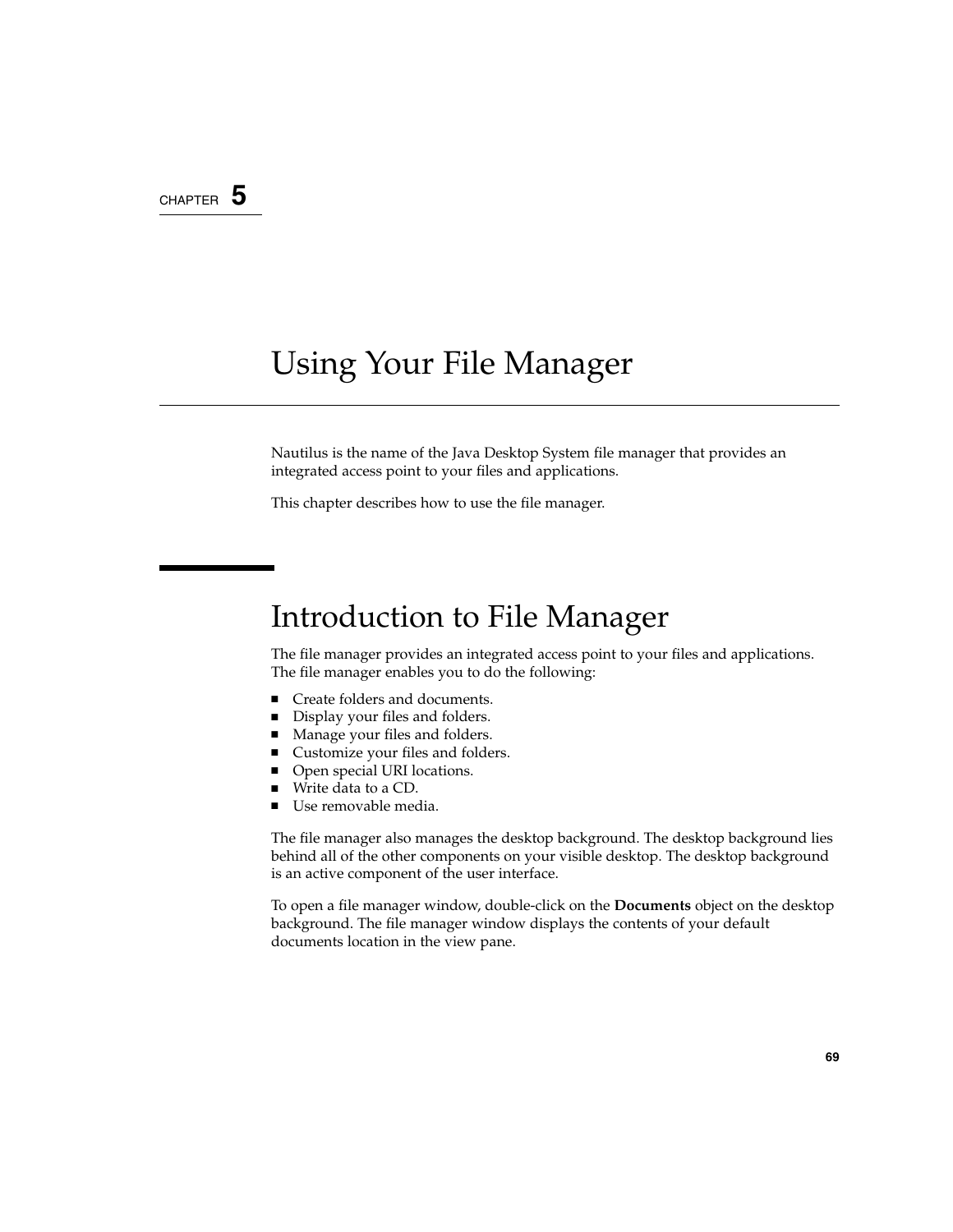# File Manager Windows

File manager windows enable you to display and manage your files and folders. Figure 5–1 shows a file manager window that displays the contents of a folder.

|                                          |                                  | File Browser: /         |              | $ \Box$ $\times$     |
|------------------------------------------|----------------------------------|-------------------------|--------------|----------------------|
| Eile Edit View Go Bookmarks Help         |                                  |                         |              |                      |
| Forward<br><b>Back</b>                   | ⊗<br>Up<br>Stop<br><b>Reload</b> | Documents This Computer |              | 邕                    |
| Location: $ /$                           |                                  |                         | $Q$ 100% $Q$ | View as Icons $\div$ |
| Information $\sim$ X                     | bin                              | boot                    | dev          | etc                  |
| Folder, 16 items<br>today at 10:08:05 AM | home                             | lib                     | media        | mnt                  |
| m                                        | opt                              | proc                    | root         | sbin                 |
| Open with gedit<br>Open with             | srv                              | tmp                     | usr          | var                  |
|                                          |                                  |                         |              |                      |
| 16 items, Free space: 6.4 GB             |                                  |                         |              |                      |

**FIGURE 5–1** Contents of a Folder in a File Manager Window

Table 5–1 describes the components of file manager windows.

**TABLE 5–1** File Manager Window Components

| Component | <b>Description</b>                                                     |
|-----------|------------------------------------------------------------------------|
| Menubar   | Contains menus that you use to perform tasks in the file manager.      |
| Toolbar   | Contains buttons that you use to perform tasks in the file<br>manager. |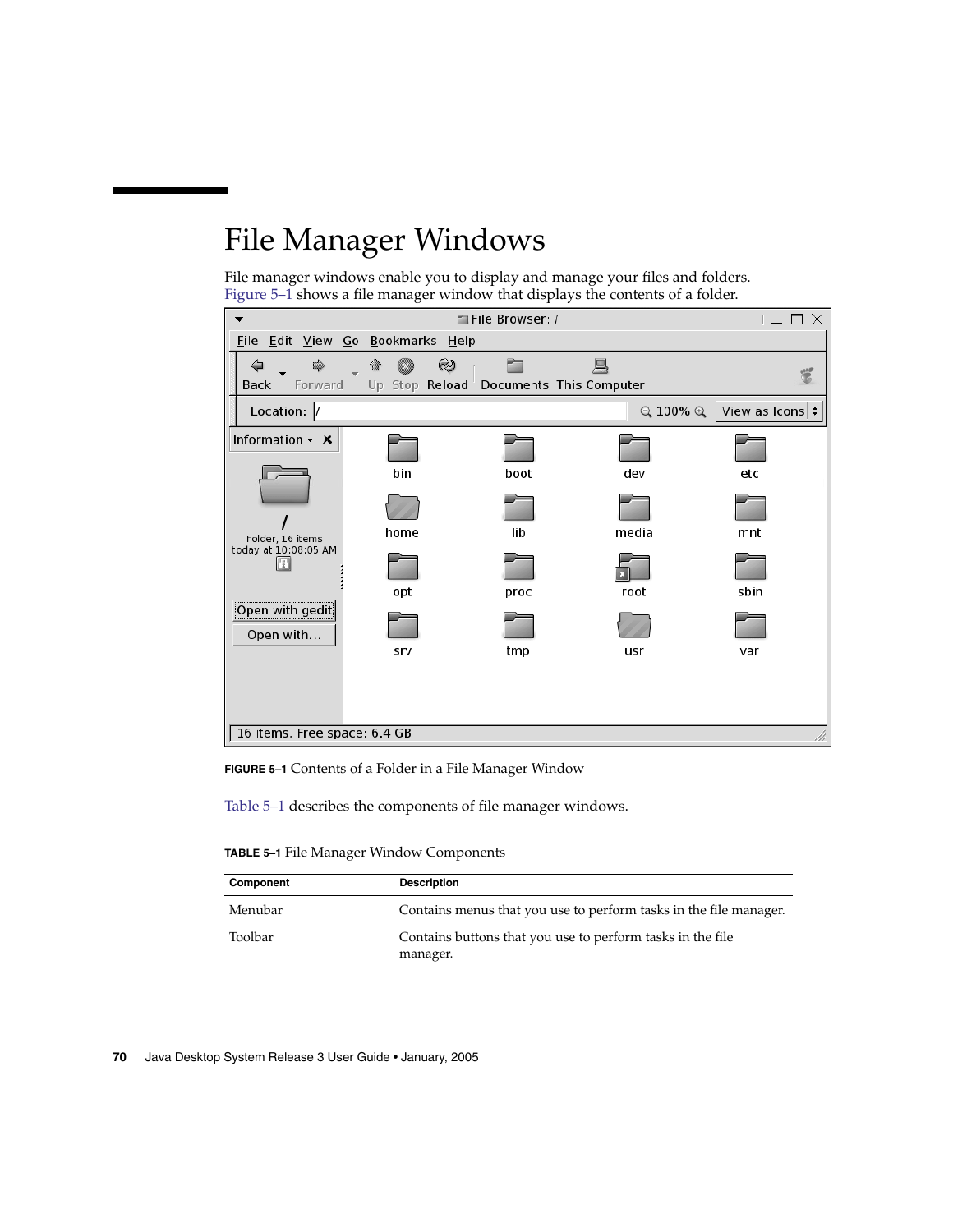| Component    | <b>HOLL 5-1</b> THE IVIDING POLICIPORTIES<br><b>Description</b>                                                                                                                                                                                                                                                                                                                                   |  |
|--------------|---------------------------------------------------------------------------------------------------------------------------------------------------------------------------------------------------------------------------------------------------------------------------------------------------------------------------------------------------------------------------------------------------|--|
| Location bar | Contains the following elements:<br>Location field or Go To field: Enables you to specify a file,<br>■<br>folder, or URI that you want to view.<br>Zoom buttons: Enable you to change the size of items in the<br>■<br>view pane.<br>View as drop-down list: Enables you to choose how to show<br>ш<br>items in your view pane.                                                                   |  |
| Side pane    | Performs the following functions:<br>Shows information about the current file or folder.<br>Enables you to navigate through your files.<br>The side pane contains a drop-down list that enables you to<br>choose what to show in the side pane. You can choose from the<br>following options:<br>Information<br>■<br>Emblems<br>■<br><b>History</b><br>п<br><b>Notes</b><br>■<br><b>Tree</b><br>п |  |
| View pane    | To display the side pane, choose View $\rightarrow$ Side Pane.<br>Shows the contents of the following:<br>Particular types of files<br>ш<br>Folders<br>■<br>FTP sites<br>п<br>Locations that correspond to special URIs<br>ш                                                                                                                                                                      |  |
| Statusbar    | Displays status information.                                                                                                                                                                                                                                                                                                                                                                      |  |

**TABLE 5–1** File Manager Window Components *(Continued)*

You can also open a popup menu from file manager windows. To open this popup menu right-click in a file manager window. The items in this menu depend on where you right-click. For example, when you right-click on a file or folder, you can choose items related to the file or folder. When you right-click on the background of a view pane, you can choose items related to the display of items in the view pane.

## View Pane

The view pane can display the contents of the following:

- Particular types of files
- Folders
- FTP sites
- Locations that correspond to special URIs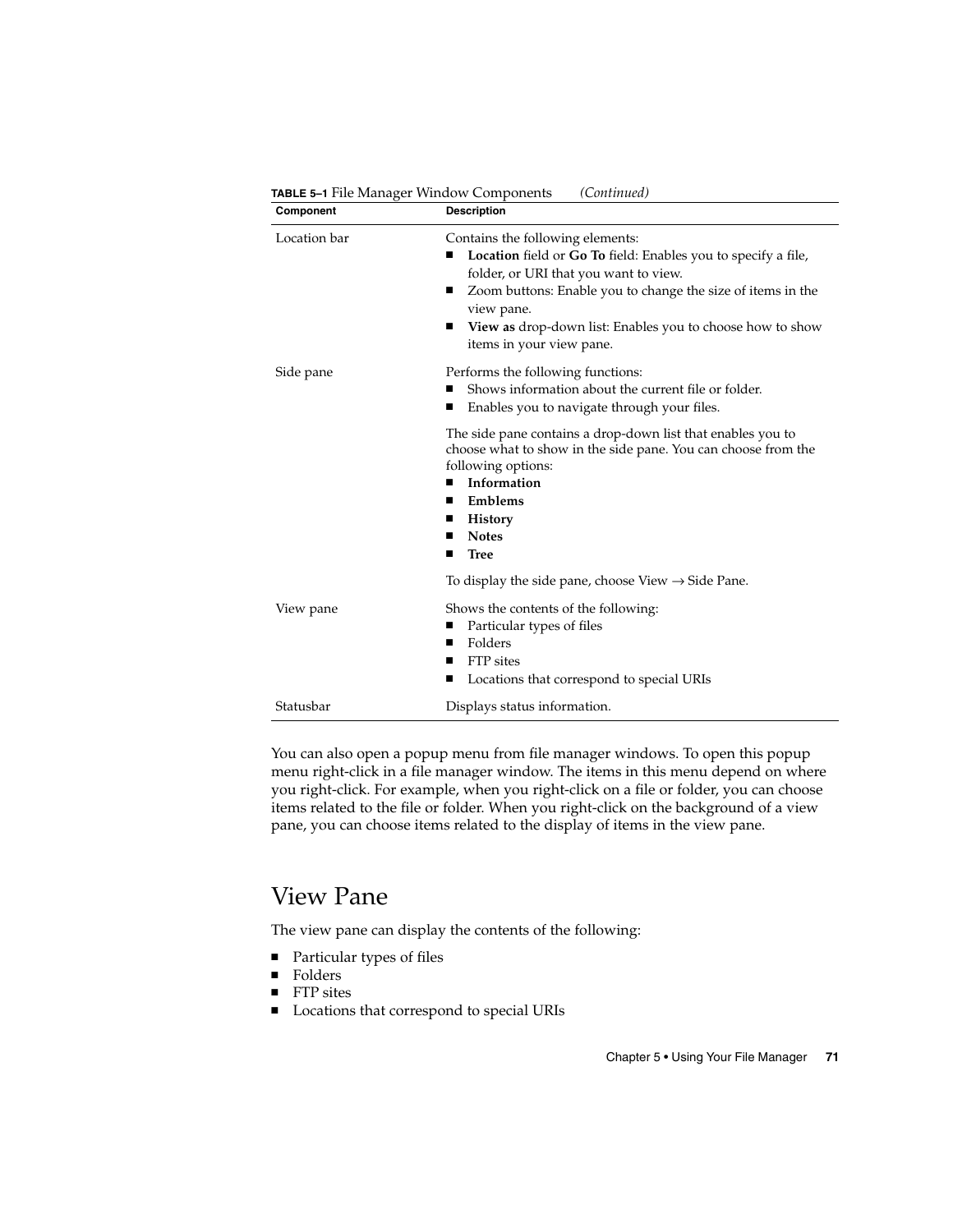The file manager contains *viewer components* that enable you to display particular types of file in the view pane. For example, you can use a text viewer to display text files in the view pane.

Displaying a file in the view pane provides the following benefits:

- Uses less system resources than when you launch an application.
- Takes less time than when you launch an application.

However, you cannot edit a file in the view pane.

The file manager also includes *views* that enable you to display the contents of your folders in different ways. For example, you can display the contents of a folder in the following types of view:

- Icon view: Shows the items in the folder as icons.
- List view: Shows the items in the folder as a list.
- Audio view: Shows only the audio items in the folder.

Use the View menu to choose how to display a folder. For more information on views, see ["Using Views to Display Your Files and Folders"](#page-93-0) on page 94.

### Side Pane

To display the side pane, choose View  $\rightarrow$  Side Pane. You can choose what information you want to view in the side pane. You can choose to display one of the following:

■ **Information**

Displays an icon that represents the current file or current folder. Also displays information about the current file or current folder. If a file is displayed in the view pane, buttons appear in the side pane. The buttons enable you to perform actions on a file, other than the default action.

■ **Emblems**

Contains emblems that you can add to a file or folder.

■ **History**

Contains a history list of files, folders, FTP sites, and URIs that you have recently visited.

■ **Notes**

Enables you to add notes to your files and folders.

■ **Tree**

Displays a hierarchical representation of your file system. You can use the **Tree** to navigate through your files.

To close the side pane, click on the X button at the top right of the side pane.

**72** Java Desktop System Release 3 User Guide • January, 2005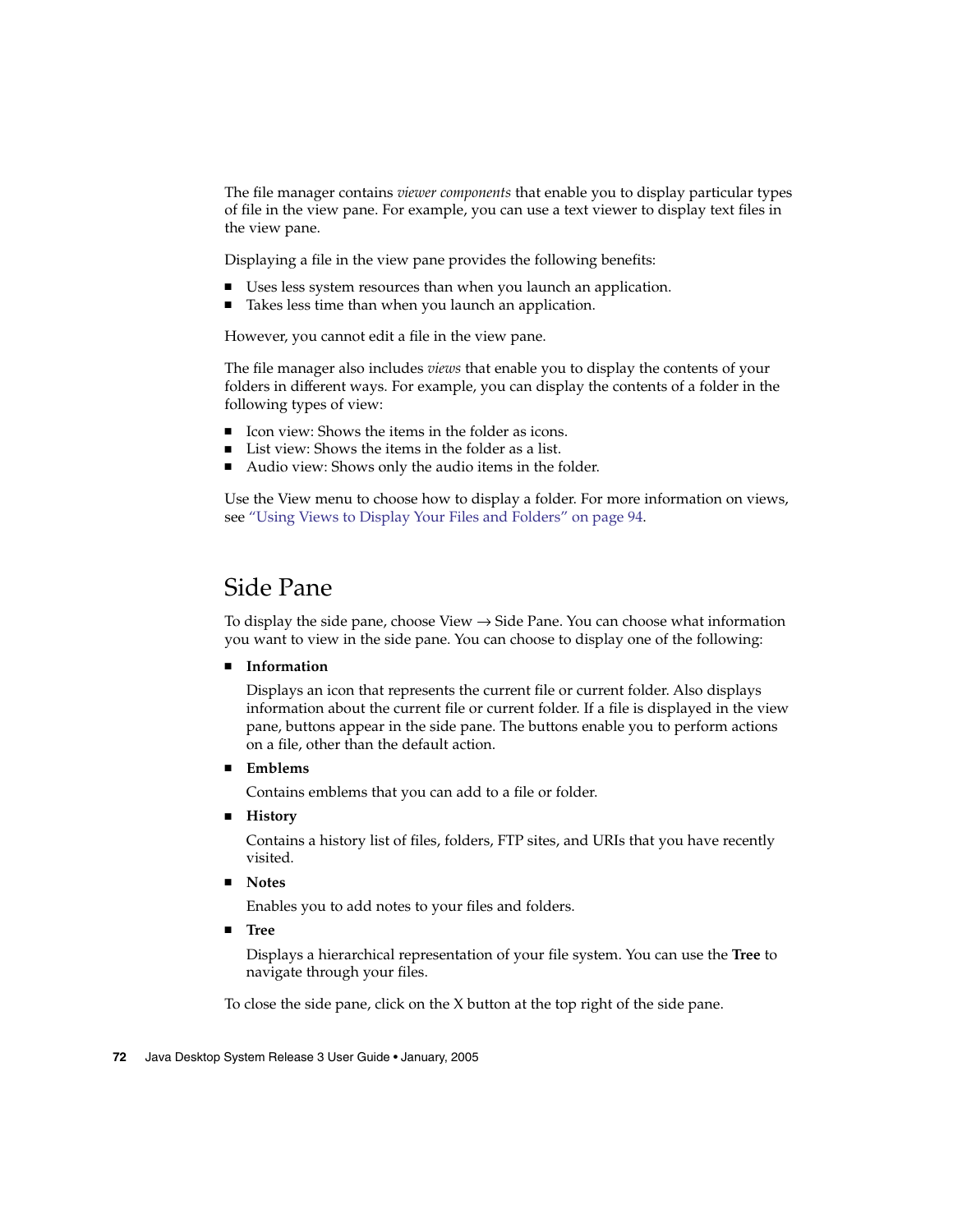## Icons and Emblems

In icon view, the file manager displays your files and folders as icons. You can add emblems to your file icons and folder icons. An emblem is a small icon that you can add to an item to visually mark the item. For example, to mark a file as important, you can add an **Important** emblem to the file icon to create the following visual effect:



For more information on how to add an emblem to an icon, see ["To Add an Emblem](#page-91-0) [to a File or Folder"](#page-91-0) on page 92.

The following table describes the structure of the file icon:

| <b>Component</b>       | <b>Description</b>                                                                               |
|------------------------|--------------------------------------------------------------------------------------------------|
|                        | Emblem. This emblem is the <b>Important</b> emblem.                                              |
|                        | Icon that represents the file. This icon might contain a<br>preview of the contents of the file. |
| loremipsum.txt<br>2.7K | Icon caption. You can modify what items of information are<br>displayed in the icon caption.     |

The file manager includes default emblems for the following types of item:

- Symbolic links
- Items for which you have the following permissions:
	- Read permission only
	- No read permission and no write permission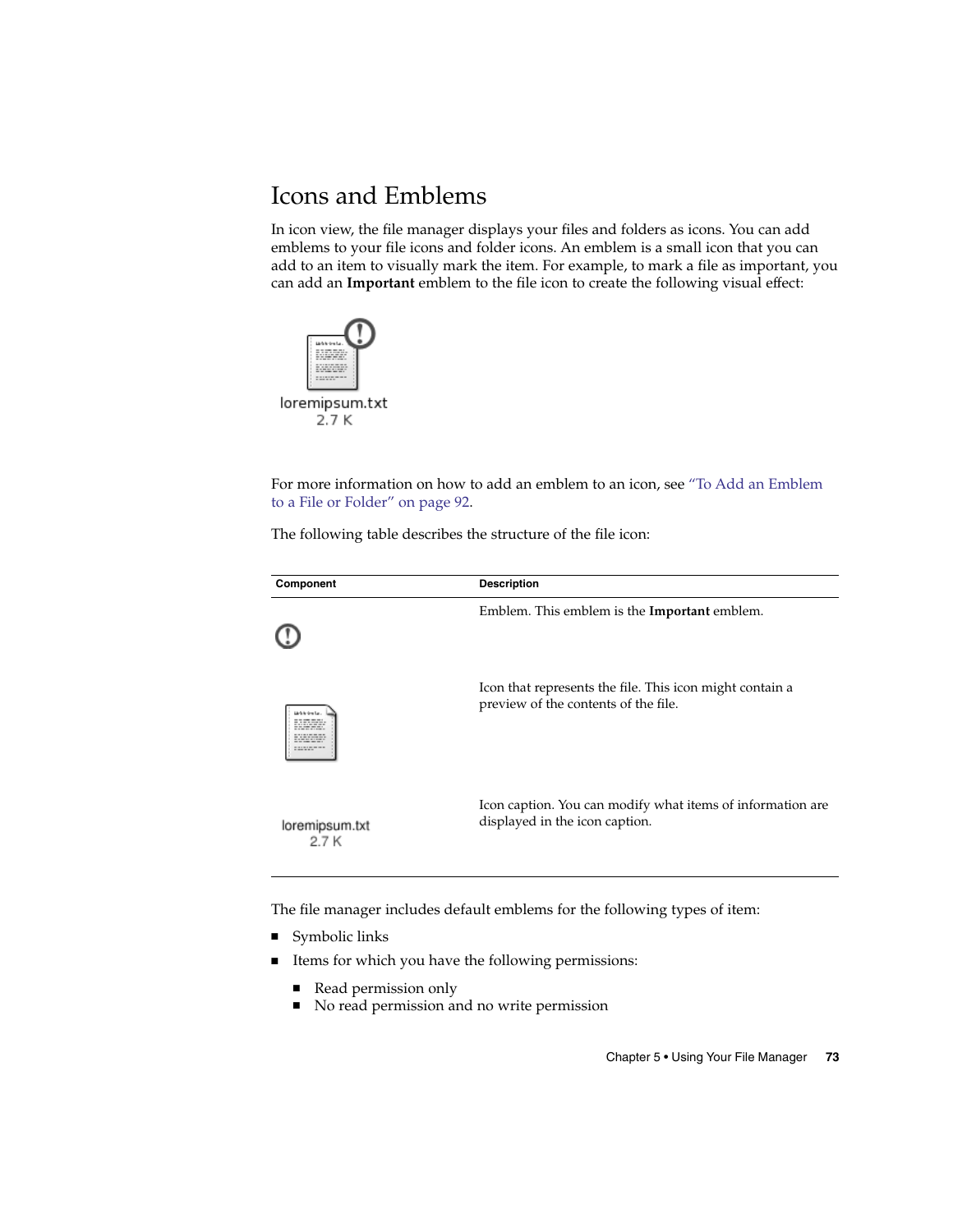The following table shows the default emblems:

| <b>Default Emblem</b> | <b>Description</b>                         |
|-----------------------|--------------------------------------------|
|                       | Symbolic link                              |
|                       | Read permission only                       |
| $\mathbf{\omega}$     | No read permission and no write permission |

# Navigating Your Computer

The file manager provides an integrated access point to your files, applications, FTP sites, and URIs.

This section describes the following:

- How to display items in file manager windows.
- How to open files from file manager windows.
- How to navigate the files and folders in your file system.
- How to open locations on your file system.
- How to connect to a server.
- How to navigate to FTP sites.
- How to access special URI locations.

### To Display a Folder

You can display the contents of a folder in any of the following ways:

- Double-click on the folder in the view pane.
- In the **Location** field, type the path of the folder that you want to display, then press Return. The **Location** field includes an autocomplete feature. As you type a path, the file manager reads your file system. When you type enough characters to uniquely identify a directory, the file manager completes the name of the directory

**74** Java Desktop System Release 3 User Guide • January, 2005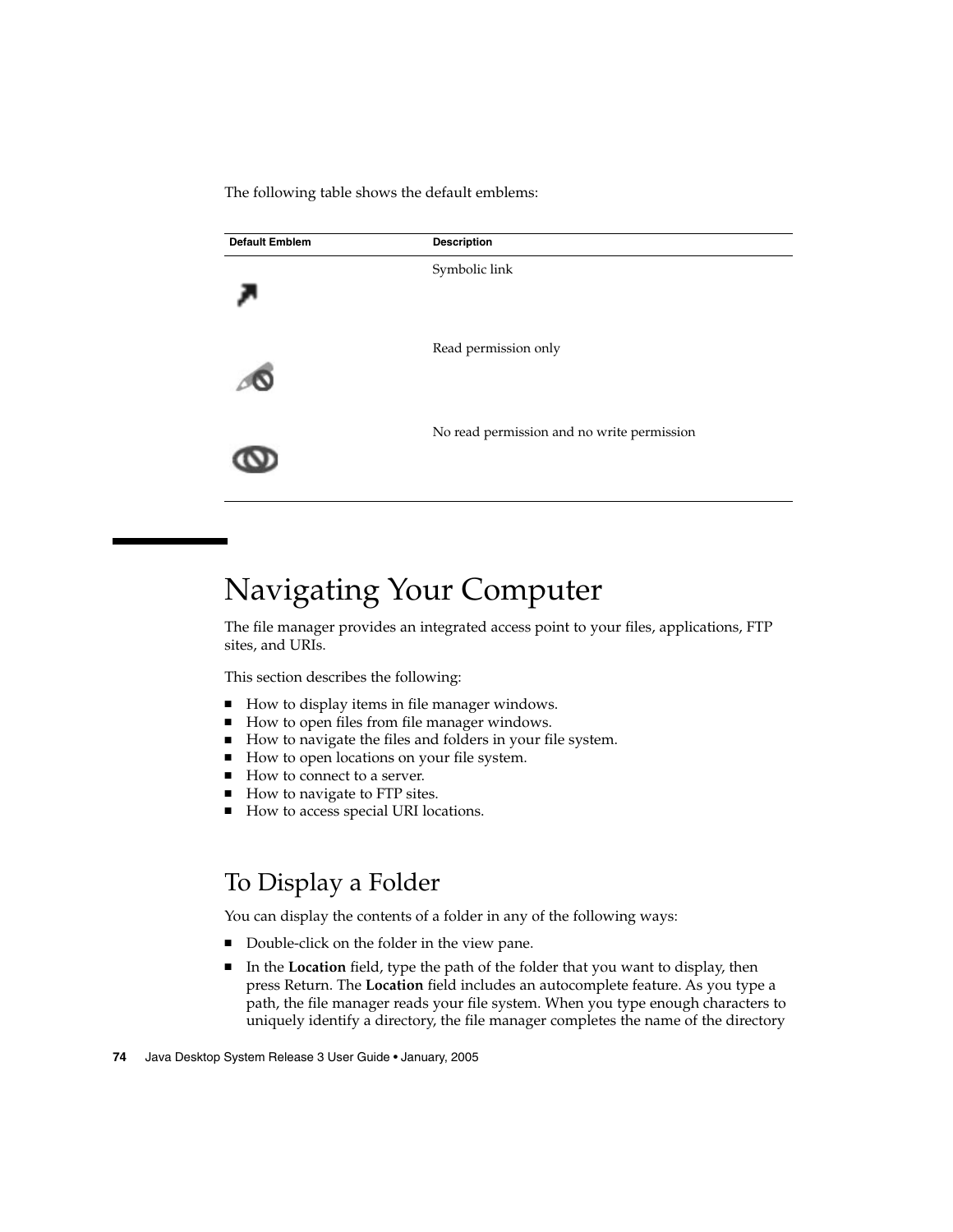in the **Location** field.

- Use the **Tree** in the side pane. For more information, see "Using the Tree From the Side Pane" on page 75.
- Use the Back toolbar button and the Forward toolbar button to browse through your navigation history.

To change to the folder that is one level above the current folder, choose  $Go \rightarrow Up$ . Alternatively, click on the Up toolbar button.

To reload the display, click on the Reload button.

If you cannot find the folder that you want to display, you can use Search Tool. To start the Search Tool, click Launch, then choose Find Files.

## Using the Tree From the Side Pane

The **Tree** displays a hierarchical representation of your file system. The **Tree** provides a convenient way to navigate your file system. To display the **Tree** in the side pane, choose Tree from the drop-down list at the top of the side pane.

In the **Tree**, folders are represented as follows:

| <b>Folder State</b> | <b>Graphic Representation</b> |
|---------------------|-------------------------------|
| Closed folder       | Right arrow                   |
| Open folder         | Down arrow                    |

Table 5–2 describes the tasks that you can perform with the **Tree**, and how to perform the tasks.

**TABLE 5–2** Tree Tasks

| Task                                | <b>Action</b>                                                               |
|-------------------------------------|-----------------------------------------------------------------------------|
| Open the <b>Tree</b> .              | Choose <b>Tree</b> from the drop-down list at the<br>top of the side pane.  |
| Close the <b>Tree</b> .             | Choose another item from the drop-down list<br>at the top of the side pane. |
| Open a folder in the <b>Tree</b> .  | Click on the arrow next to the folder in the<br>Tree.                       |
| Close a folder in the <b>Tree</b> . | Click on the arrow next to the folder in the<br>Tree.                       |

Chapter 5 • Using Your File Manager **75**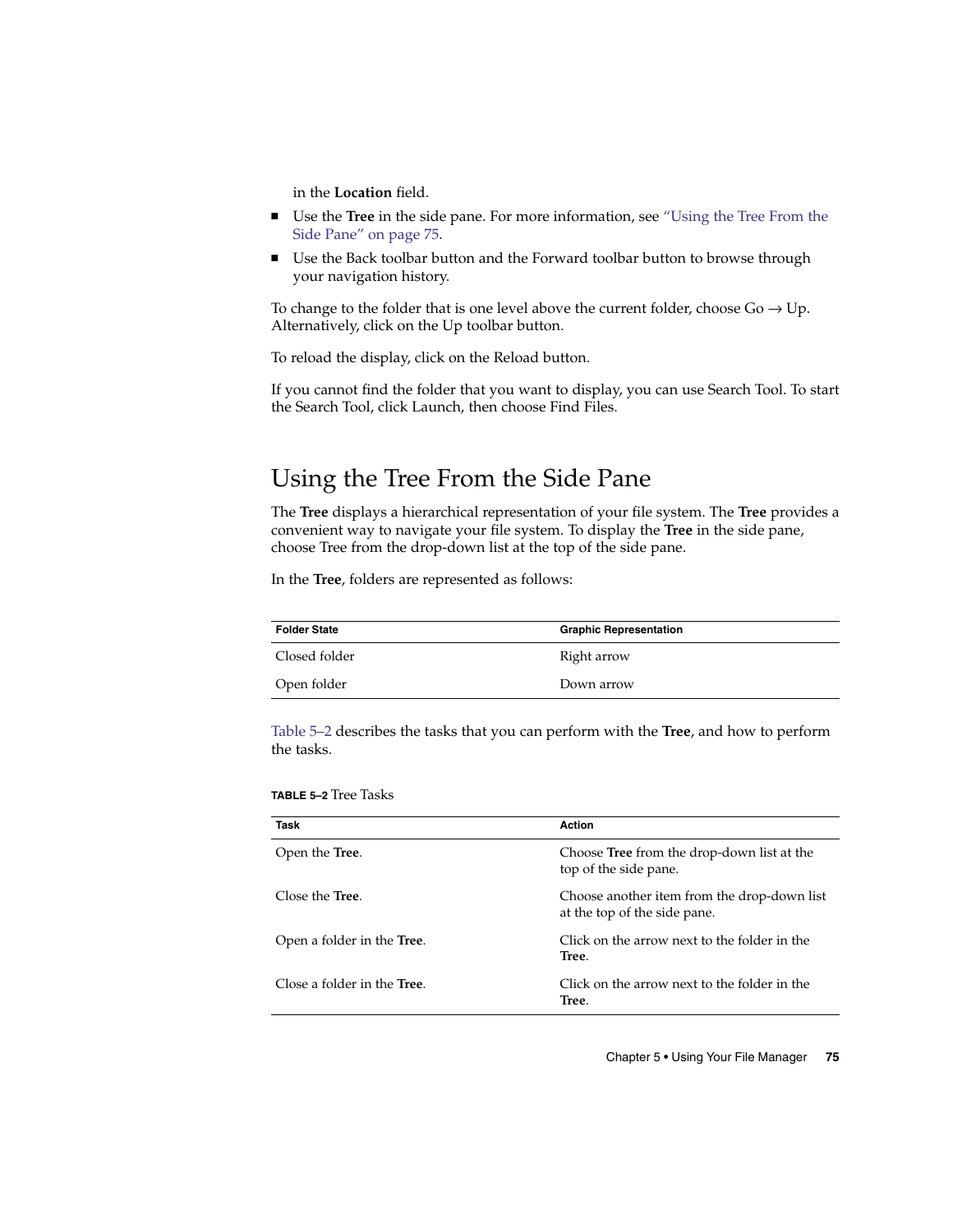<span id="page-75-0"></span>

| <b>TABLE 5-2 Tree Tasks</b><br>(Continued)                                    |                                        |
|-------------------------------------------------------------------------------|----------------------------------------|
| Task                                                                          | Action                                 |
| Display the contents of a folder in the view<br>pane.                         | Select the folder in the <b>Tree</b> . |
| Display the contents of a file in the view pane. Select the file in the Tree. |                                        |

You can set your preferences so that the **Tree** does not display files.

## Opening Files

When you open a file, the file manager performs the default action for that file type. The default action can be one of the following:

- Use a viewer component to display the file in the view pane.
- Launch an application that opens the file.

The file manager checks the contents of a file to determine the type of a file. If the first lines do not determine the type of the file, then the file manager checks the file extension.

If you cannot find the file that you want to open, you can use Search Tool. To start the Search Tool, click Launch, then choose Find Files.

#### Viewing Files in the View Pane

The file manager contains viewer components that enable you to display particular types of file in the view pane. For example, you can display the following types of files in the view pane:

- Plain text files
- PNG files
- Joint Photographic Experts Group (JPEG) files

To reload the contents of the view pane, choose View  $\rightarrow$  Reload. To stop loading an item in the view pane, choose View  $\rightarrow$  Stop.

When you display a file in the view pane, the viewer component might add menu items to the file manager menus. The menu items relate to the file type that is displayed. For example, when you display a PNG file, the Edit menu contains flip and rotate menu items.

Also, when you display some types of file in the view pane, you can use the file manager zoom buttons to change the size of the item.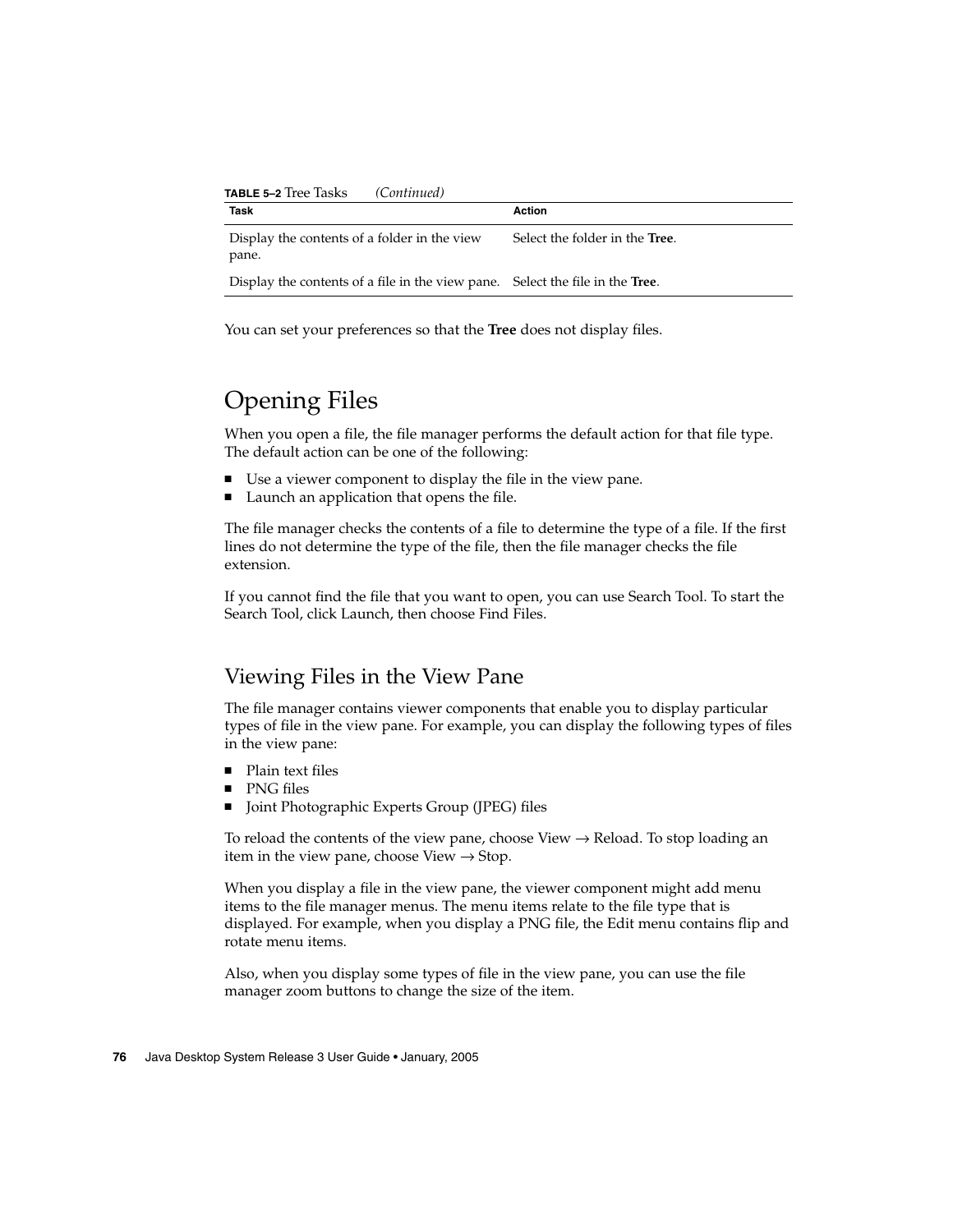#### To Execute the Default Action

To execute the default action for a file, double-click on the file. For example, if the default action for plain text documents is to display the file in a text viewer. In this case, you can double-click on the file to display the file in a text viewer.

You can set your file manager preferences so that you click once on a file to execute the default action.

#### To Execute Non-Default Actions Using the Open With Submenu

To execute actions other than the default action for a file, perform the following steps:

- 1. In the view pane, select the file that you want to perform an action on. Choose File  $\rightarrow$  Open With. The Open With submenu opens. The items in this submenu correspond to the contents of the following parts of the File Associations preference tool:
	- **Default action** drop-down list in the **Edit file type** dialog
	- **Viewer component** drop-down list in the **Edit file type** dialog
- 2. Choose an action from the Open With submenu.

#### To Execute Other Actions When Displaying a File

When you display a file in the view pane, the side pane might contain buttons.

The buttons represent any actions that are defined in the File Associations preference tool. The actions are defined in the **Default action** drop-down list in the **Edit file type** dialog in the File Associations preference tool. Click on a button to execute an action. For example, if an action defined for plain text documents is to open the file in the gedit text editor. If this action is defined, an Open with gedit button is displayed in the side pane. To open the file in the gedit application, click on the Open with gedit button.

**Note –** A button that represents the action does not appear in the side pane if the actions are excluded in either of the following dialogs:

- **Open with Other Application**
- **Open with Other Viewer**

# To Open Locations

The file manager provides an integrated access point to your files, applications, FTP sites, and URIs.

Chapter 5 • Using Your File Manager **77**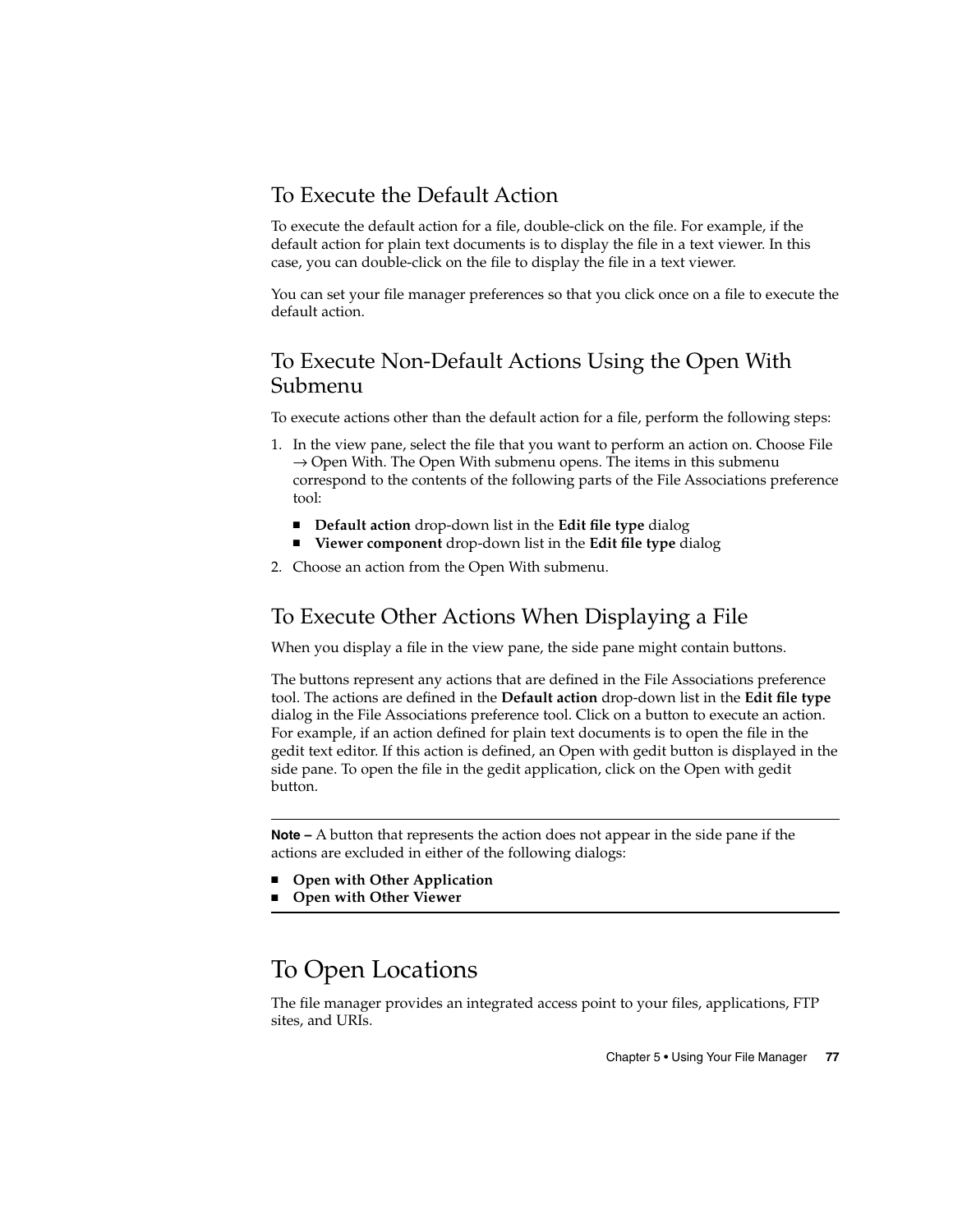You can use the file manager to quickly access different locations on your file system. To open a location, perform the following steps:

- 1. Choose  $Go \rightarrow Location$ .
- 2. In the **Location** field, type the path of the folder that you want to display
- 3. Press Return.

The **Location** field includes an autocomplete feature. As you type a path, the file manager reads your file system. When you type enough characters to uniquely identify a directory, the file manager autocompletes the name of the directory in the **Location** field.

## To Connect to a Server

If your Java Desktop System environment is configured to access servers on a network, you can use the **Connect to Server** menu to connect to servers.

To connect to a server, perform the following steps:

- 1. Choose File  $\rightarrow$  Connect to Server.
- 2. Enter the name of a server in the **Link name** field of the **Connect to Server** dialog.
- 3. Enter the URL location, for example ftp:///ftp.gnome.org in the **Location (URL)** field.
- 4. Click on the Connect button.

### Using the This Computer Location



The **This Computer** location enables you to access the following functions:

■ **Applications**

Double-click **Applications** to access your key Java Desktop Systems applications. You can also access the Applications menu through the Launch menu and the Menu Bar.

■ **Preferences**

Double-click on **Preferences** to customize the Java Desktop System. You can also access the preference tools through the Launch menu

- **File System**
- **78** Java Desktop System Release 3 User Guide January, 2005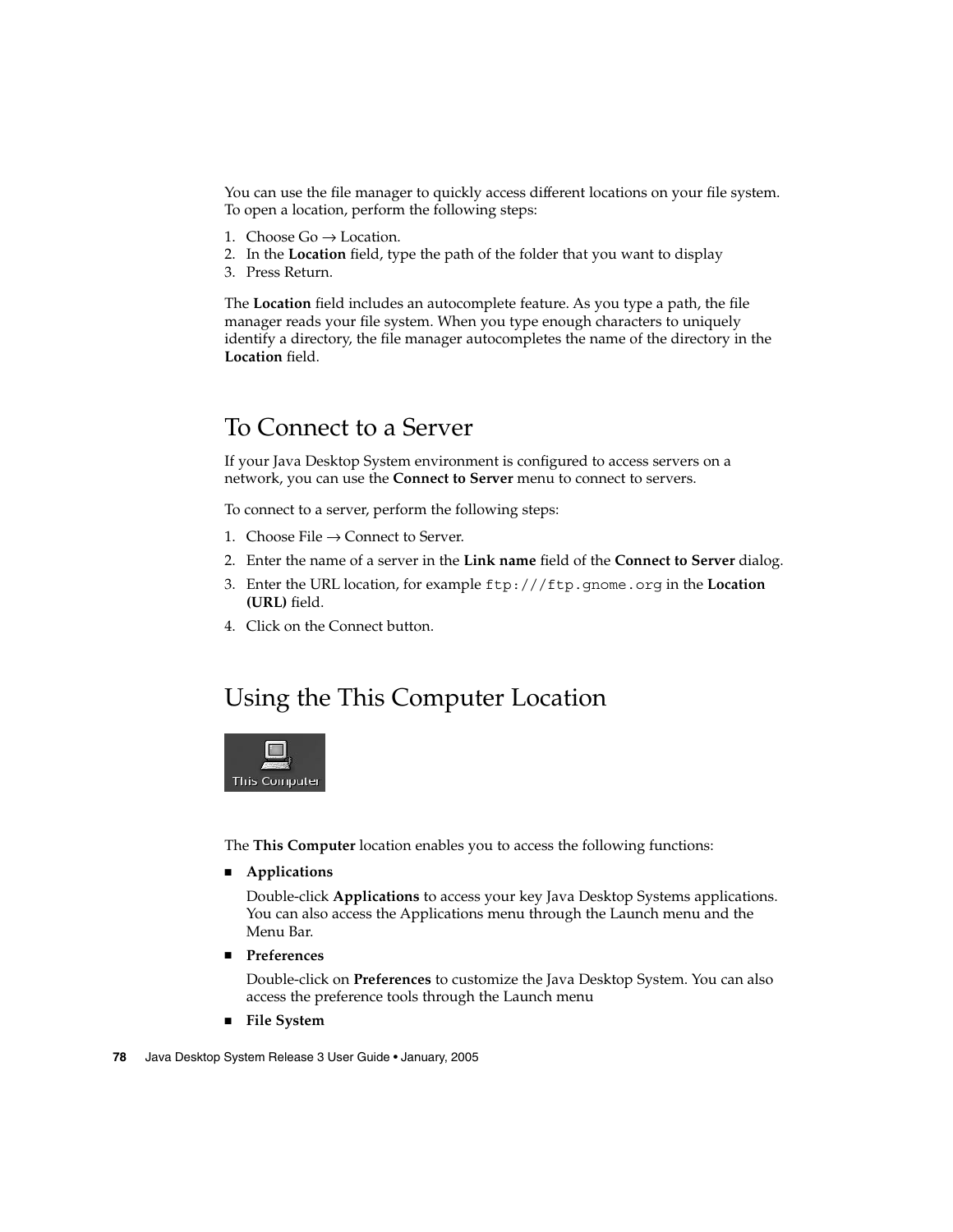Double-click on **File System** to access the top level folder of the Java Desktop System.

You can access the **This Computer** location in the following ways:

■ From the desktop background

Double-click on the **This Computer** object on the desktop background. The contents of the **This Computer** location are displayed in a file browser window.

■ From a file browser window, access the computer:  $///$  URI.

### To Access FTP Sites

You can use the file manager to access FTP sites. To access an FTP site, enter the URL for the site in the field on the location bar, then press Return. The contents of the site are displayed in the view pane. To copy a file from the FTP site, drag the file to the new location.

To access an FTP site that requires a username and password, you can enter the URL in the following form:

#### ftp://*username*:*password*@*hostname*.*domain*

To reload the FTP site in the view pane, choose View  $\rightarrow$  Reload. To stop loading the FTP site, choose View  $\rightarrow$  Stop.

#### To Access Network Places

If your system is configured to access places on a network, you can use the file manager to access the network places.

To access network places, open the file manager and choose  $Go \rightarrow$  Network Places. Alternatively, double-click on the **Network Places** object on the desktop background. Double-click on the **Network** object. A file manager window is displayed. The window displays the network places that you can access. Double-click on the network that you want to access.

To access UNIX shares, double-click on the **Unix Network (NFS)** object. A list of the UNIX shares available to you is displayed in the file manager window.

To access Windows shares, double-click on the **Windows Network (SMB)** object. A list of the Windows shares available to you is displayed in the file manager window.

#### To Add a Network Place

To add a network place, perform the following steps: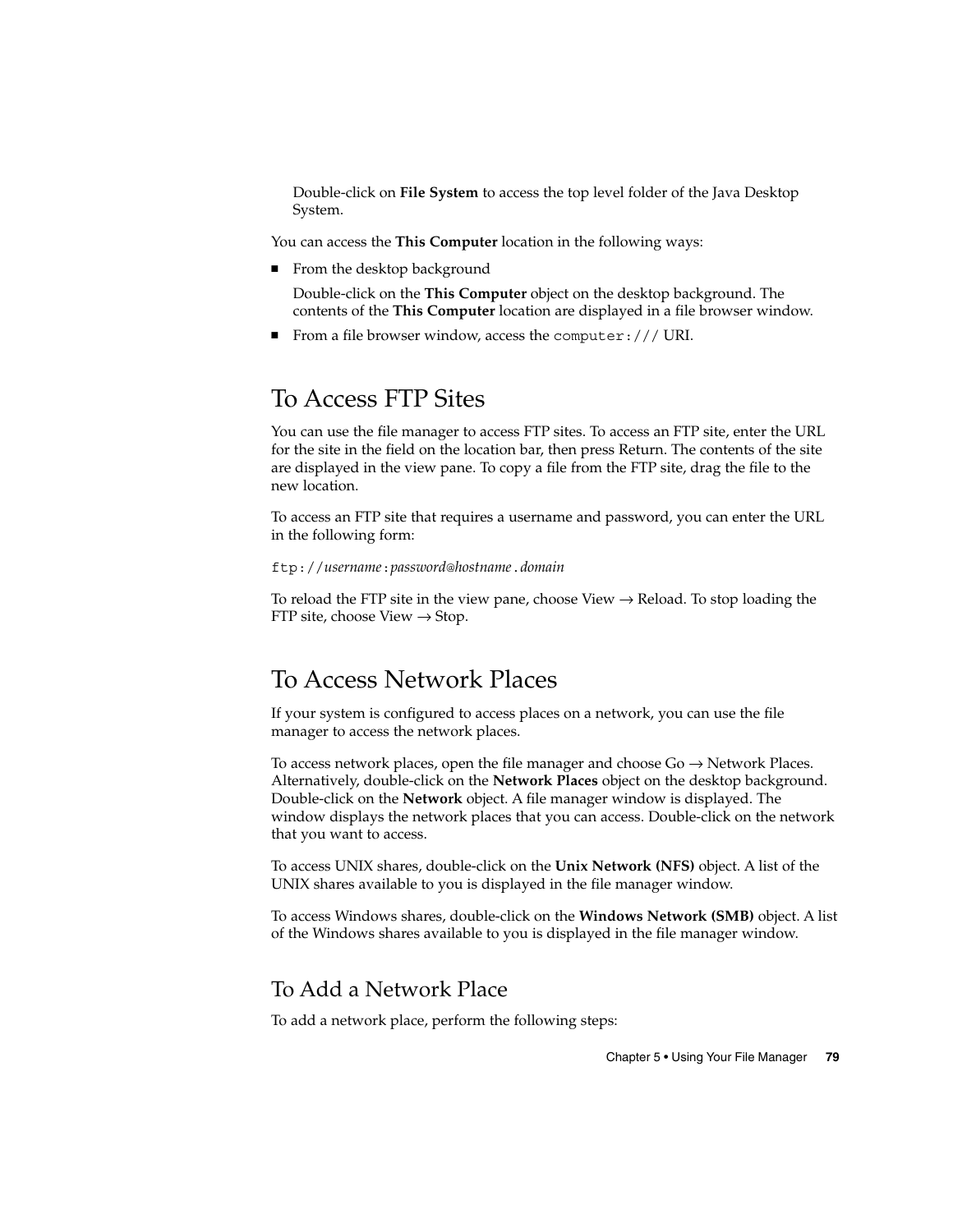- 1. Open the file manager and choose  $Go \rightarrow$  Network Places. Alternatively, double-click on the **Network Places** object on the desktop background.
- 2. Double-click on the **Add Network Place** object. The **Add Network Place** dialog is displayed. Enter the details of the server in the dialog, as follows:

| <b>Dialog Element</b> | <b>Description</b>                                                                                                                                                                                                                                       |
|-----------------------|----------------------------------------------------------------------------------------------------------------------------------------------------------------------------------------------------------------------------------------------------------|
| Location              | Use this text box to specify the location that you want to add.<br>Alternatively, select one of the following locations from the<br>drop-down list:<br><b>FTP Server</b><br>Web Folder<br>■<br><b>Windows Network (SMB)</b><br><b>Unix Network (NFS)</b> |
| <b>Shortcut name</b>  | Use this text box to specify a shortcut name for the network<br>place.                                                                                                                                                                                   |
| Anonymous login       | FTP Server option only. Select this option to log in to the FTP<br>server as an anonymous user.                                                                                                                                                          |
| No login required     | Web Folder, Windows Network (SMB), and Unix Network (NFS)<br>options only. Select this option if you do not need to log in to the<br>web folder, Windows share, or UNIX share.                                                                           |
| <b>Username</b>       | Use this text box to specify a username when you connect to the<br>specified network place.                                                                                                                                                              |
|                       | When you connect to the network place, you must enter your<br>password.                                                                                                                                                                                  |
| Go there now          | Select this option if you want to access the network place<br>immediately.                                                                                                                                                                               |

3. Click OK to add your network place.

## To Access Network Servers

If your GNOME desktop environment is configured to access servers on a network, you can use the **Applications** menu to access the network servers.

To access network servers, choose Applications  $\rightarrow$  Network Servers. A file object window is displayed. The window displays the network servers that you can access. Double-click on the network server that you want to access.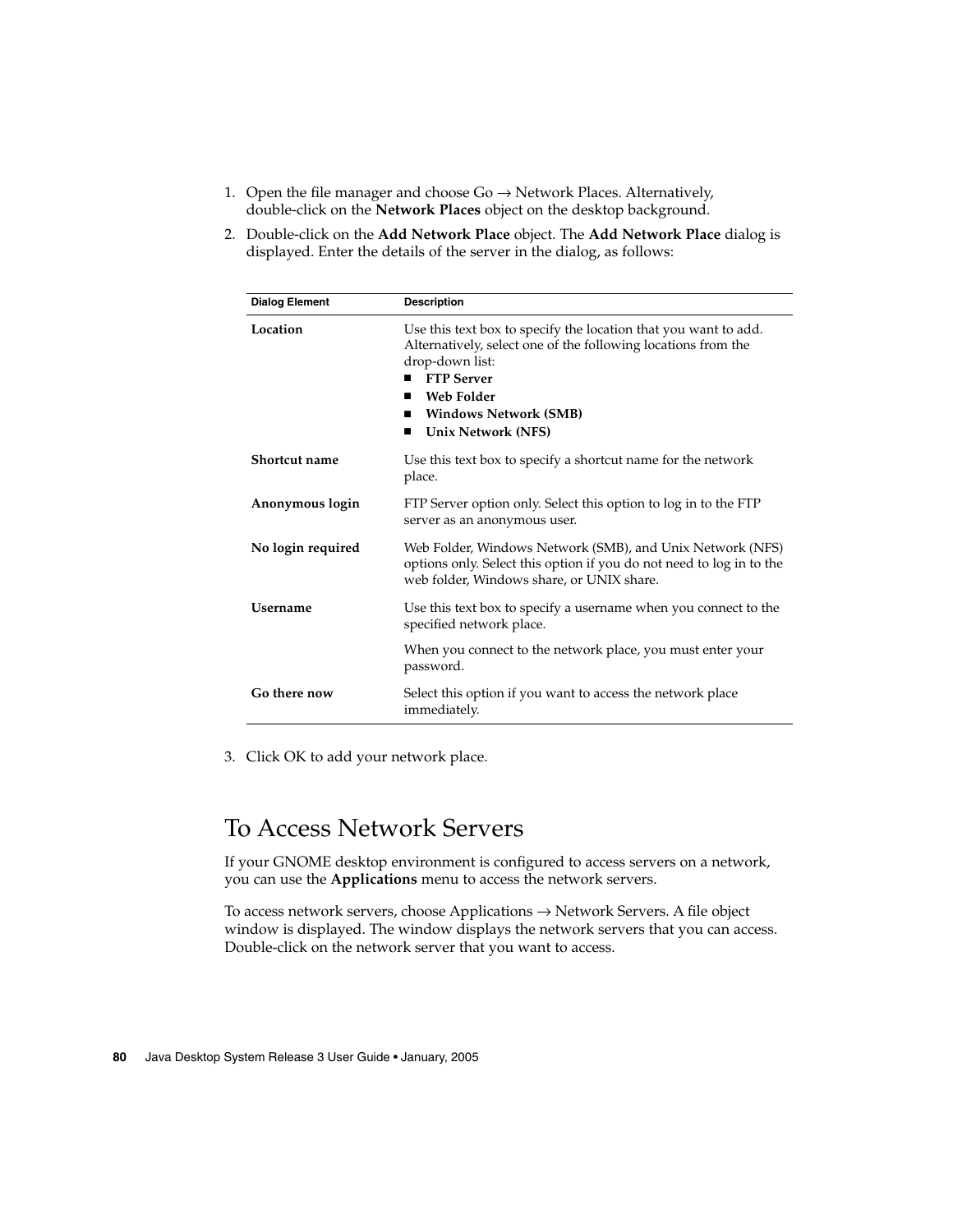#### To Add a Network Server

To add a network server, choose Applications → Network Servers. A file object window is displayed. Double-click on the **New Server** object. A **New Server** dialog is displayed. Enter the name of the server in the dialog, then click OK.

## Accessing Special URI Locations

The Java Desktop System contains special URI locations that enable you to access particular functions from the file manager. For example, to access the preference tools, you can access the preferences:/// URI in a file manager window. Table 5–3 lists the special URI locations that you can use with the file manager.

**TABLE 5–3** Special URI Locations

| <b>URI Location</b>          | <b>Description</b>                                                                                                                                                                                                                                                     |
|------------------------------|------------------------------------------------------------------------------------------------------------------------------------------------------------------------------------------------------------------------------------------------------------------------|
| applications:///             | Displays a list of the applications in the Java Desktop System.<br>The applications are the same as the applications in the<br>Applications menu. To open an application, double-click on<br>the application.                                                          |
| computer:///                 | Displays a list of applications and preference tools in the Java<br>Desktop System. Also displays icons to access your file<br>system, CD-ROM, and floppy drives.                                                                                                      |
| network:///                  | Displays network locations to which you can connect, if your<br>system is configured to access locations on a network. To<br>access a network location, double-click on the network<br>location. You can also use this URI to add network locations to<br>your system. |
| preferences:///              | Displays a list of the preference tools in the Java Desktop<br>System. The preference tools are the same as the preference<br>tools in the Preferences menu. To open a preference tool,<br>double-click on the preference tool.                                        |
| server-settings:///          | Displays a list of applications that you can use to configure<br>your system as a server.                                                                                                                                                                              |
| $system\text{-}settings:///$ | Displays a list of applications that you can use to modify your<br>system settings.                                                                                                                                                                                    |

## Using Your Navigation History

The file manager maintains a history list of files, folders, FTP sites, and URI locations. You can use the history list to navigate to files, folders, FTP sites, and URI locations that you have recently visited. Your history list contains the last ten items that you viewed. The following sections describe how to navigate your history list.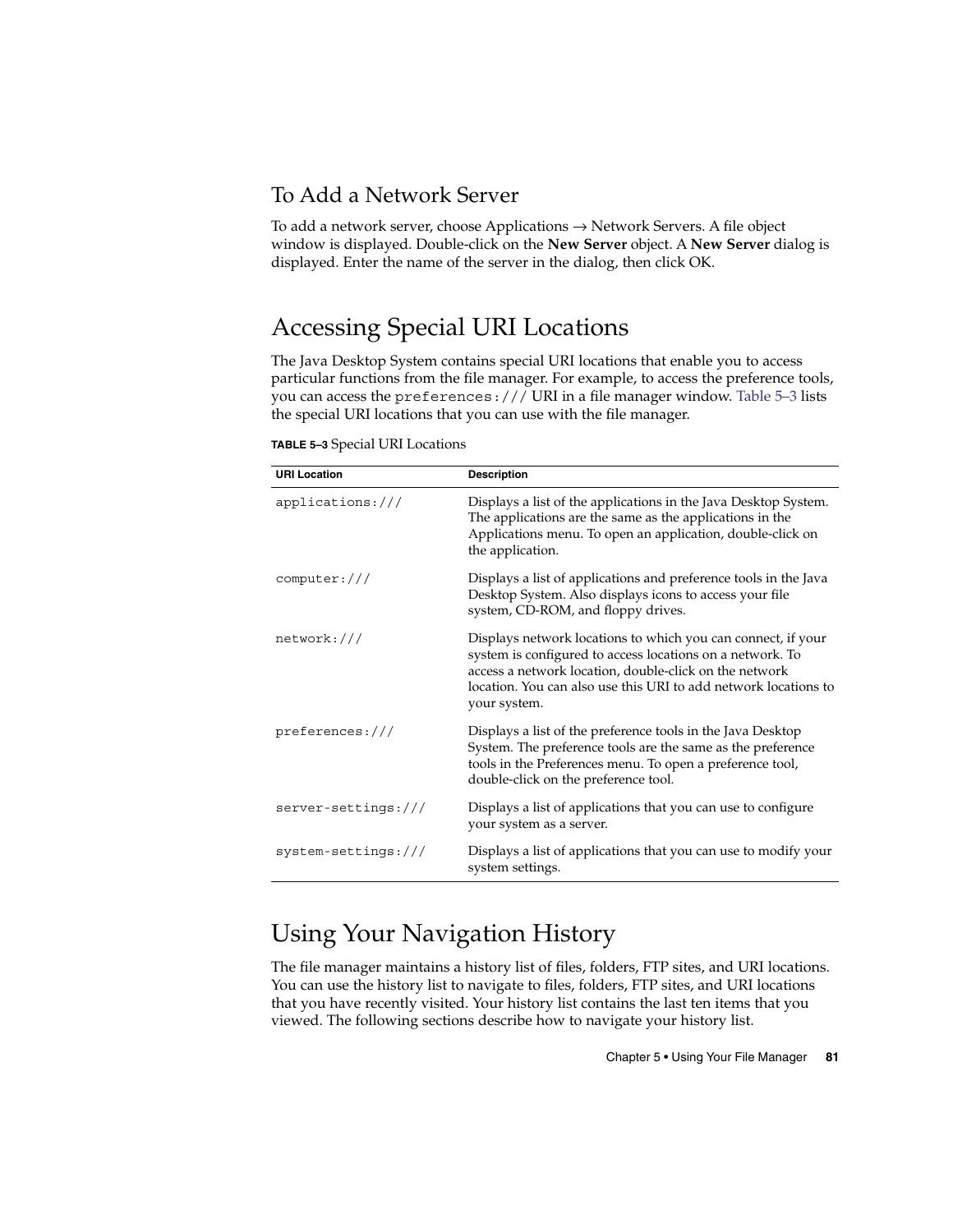To clear your history list choose  $Go \rightarrow Clear$  History.

#### To Navigate Your History List Using the Go Menu

To display a list of previously-viewed items, choose the Go menu. Your history list is displayed in the lower part of the Go menu. To open an item in your history list, choose the item from the Go menu.

#### To Navigate Your History List Using the Toolbar

To use the toolbar to navigate your history list, perform one of the following actions:

- To open the previous file, folder, or URI in your history list, click on the Back toolbar button.
- To open the next file, folder, or URI in your history list, click on the Forward toolbar button.
- To display a list of previously-viewed items, click on the down arrow to the right of the Back toolbar button. To open an item from this list, click on the item.
- To display a list of items that you viewed after you viewed the current item, click on the down arrow to the right of the Forward toolbar button. To open an item from this list, click on the item.

#### To Navigate Your History List Using History in the Side Pane

To display the **History** list in the side pane, choose **History** from the drop-down list at the top of the side pane. The **History** list in the side pane displays a list of your previously-viewed items.

To display an item from your history list in the view pane, click on the item in the **History** list.

## To Bookmark Your Favorite Locations

To access an item in your bookmarks, choose the item from the Bookmarks menu. You can add your favorite locations to your Bookmarks menu. You can add bookmarks to files and folders in your file system, to FTP sites, or to URI locations.

#### To Add a Bookmark

To add a bookmark, display the item that you want to bookmark in the view pane. Choose Bookmarks → Add Bookmark.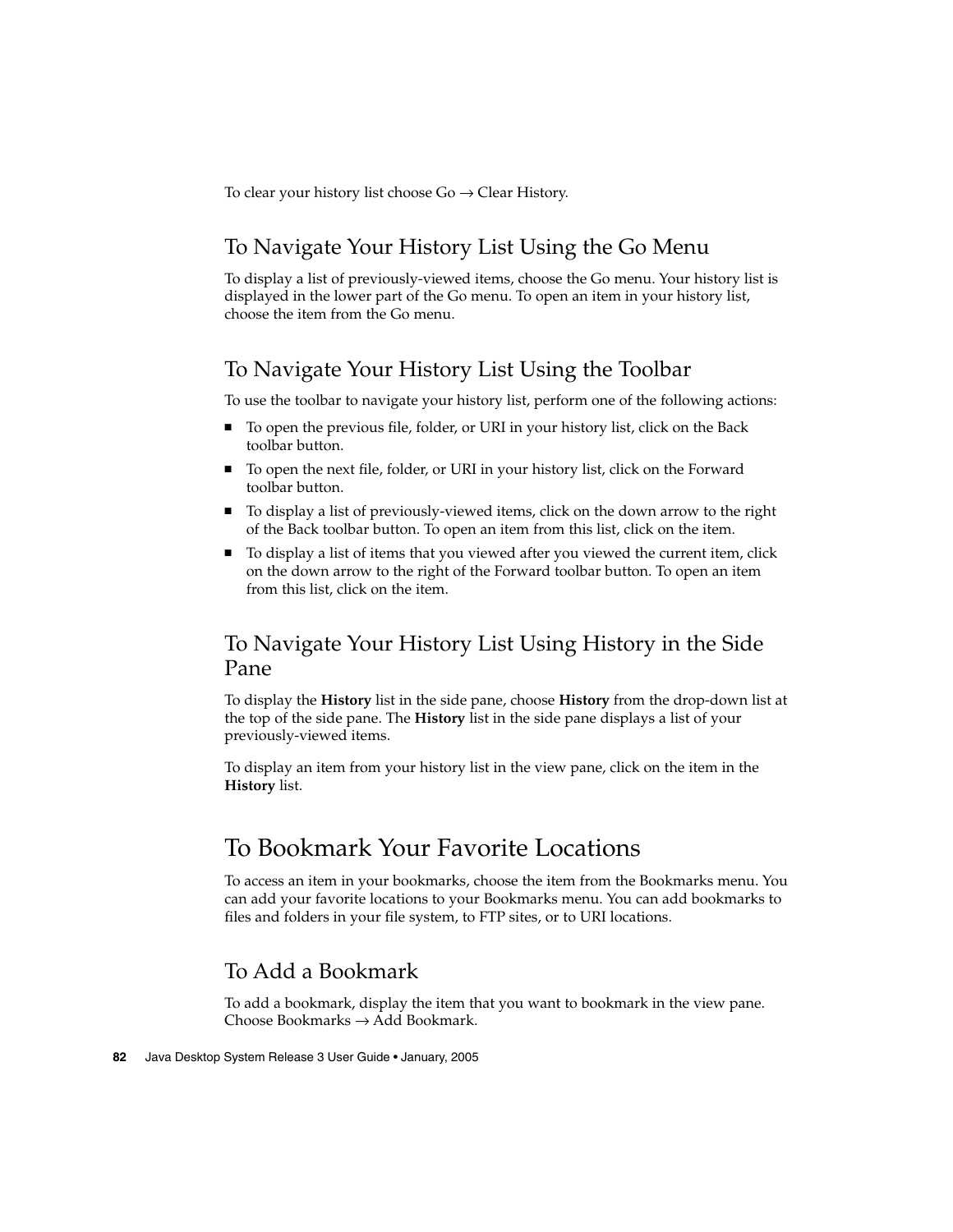#### To Edit a Bookmark

To edit your bookmarks perform the following steps:

- 1. Choose Bookmarks  $\rightarrow$  Edit Bookmarks.
- 2. To edit a bookmark, select the bookmark on the left side of the **Edit Bookmarks** dialog. Edit the details for the bookmark on the right side of the **Edit Bookmarks** dialog, as follows:

| <b>Dialog Element</b> | <b>Description</b>                                                                           |
|-----------------------|----------------------------------------------------------------------------------------------|
| Name                  | Use this text box to specify the name that identifies the bookmark<br>in the Bookmarks menu. |
| Location              | Use this field to specify the location of the bookmark.                                      |

3. To delete a bookmark, select the bookmark on the left side of the dialog. Click **Delete**.

# Managing Your Files and Folders

This section describes how to work with your files and folders.

# Drag-and-Drop in the File Manager

You can use drag-and-drop to perform several tasks in the file manager. When you drag-and-drop, the mouse pointer provides feedback about the task that you perform. Table 5–4 describes the tasks that you can perform with drag-and-drop. The table also shows the mouse pointers that appear when you drag-and-drop.

**TABLE 5–4** Drag-and-Drop in the File Manager

| <b>Task</b>  | <b>Action</b>                      | <b>Mouse Pointer</b> |
|--------------|------------------------------------|----------------------|
| Move an item | Drag the item to the new location. |                      |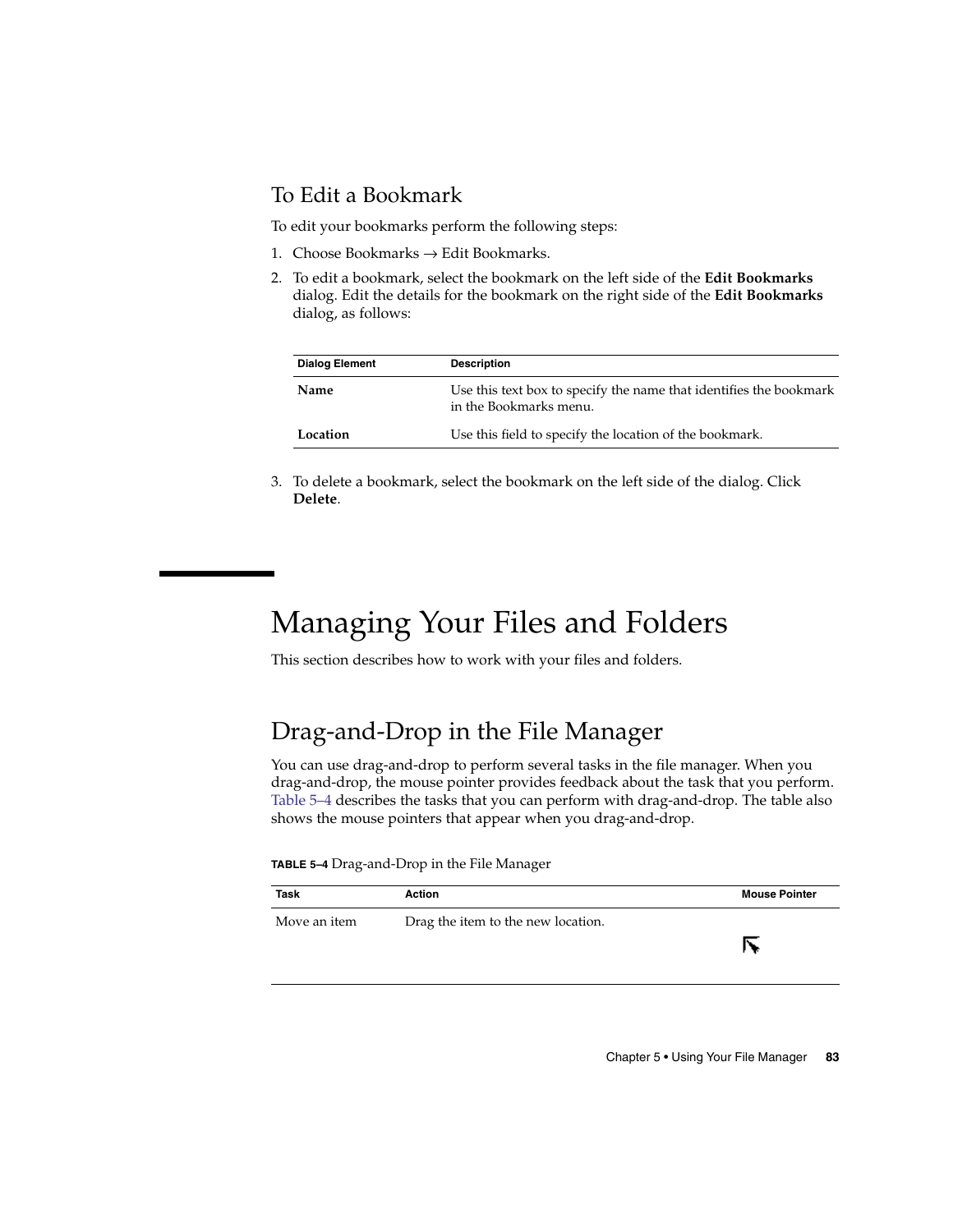| <b>Task</b>                                 | <b>Action</b>                                                                                                                                                                                                      | <b>Mouse Pointer</b> |
|---------------------------------------------|--------------------------------------------------------------------------------------------------------------------------------------------------------------------------------------------------------------------|----------------------|
| Copy an item                                | Grab the item, then press-and-hold Ctrl. Drag the item<br>to the new location.                                                                                                                                     | 厈                    |
| Create a symbolic<br>link to an item        | Grab the item, then press-and-hold Ctrl + Shift. Drag<br>the item to the location where you want the symbolic<br>link to reside.                                                                                   | ि                    |
| Ask what to do<br>with the item you<br>drag | Grab the item, then press-and-hold Alt. Drag the item<br>to the location where you want the item to reside.<br>Release the mouse button. A popup menu appears.<br>Choose one of the following items from the popup | 13                   |
|                                             | menu:<br>Move here<br>■                                                                                                                                                                                            |                      |
|                                             | Moves the item to the location.                                                                                                                                                                                    |                      |
|                                             | Copy here<br>ш                                                                                                                                                                                                     |                      |
|                                             | Copies the item to the location.                                                                                                                                                                                   |                      |
|                                             | Link here<br>■                                                                                                                                                                                                     |                      |
|                                             | Creates a symbolic link to the item at the location.                                                                                                                                                               |                      |
|                                             | Set as Background<br>п                                                                                                                                                                                             |                      |
|                                             | If the item is an image, sets the image to be the                                                                                                                                                                  |                      |
|                                             | desktop background. You can use this command to                                                                                                                                                                    |                      |
|                                             | set the desktop background and the view pane                                                                                                                                                                       |                      |
|                                             | background.                                                                                                                                                                                                        |                      |
|                                             | Cancel<br>■<br>Cancels the drag-and-drop operation.                                                                                                                                                                |                      |
|                                             |                                                                                                                                                                                                                    |                      |

**TABLE 5–4** Drag-and-Drop in the File Manager *(Continued)*

# To Select Files and Folders

You can select files and folders in several ways in the file manager. Table 5–5 describes how to select items in file manager windows and from the desktop background.

| Task                         | <b>Action</b>                                                                                                             |
|------------------------------|---------------------------------------------------------------------------------------------------------------------------|
| Select an item               | Click on the item.                                                                                                        |
| Select a group of contiguous | In icon view, drag around the files that you want to select.                                                              |
| items                        | In list view, click on the first item in the group.<br>Press-and-hold Shift, then click on the last item in the<br>group. |

**TABLE 5–5** Selecting Items in the File Manager

**<sup>84</sup>** Java Desktop System Release 3 User Guide • January, 2005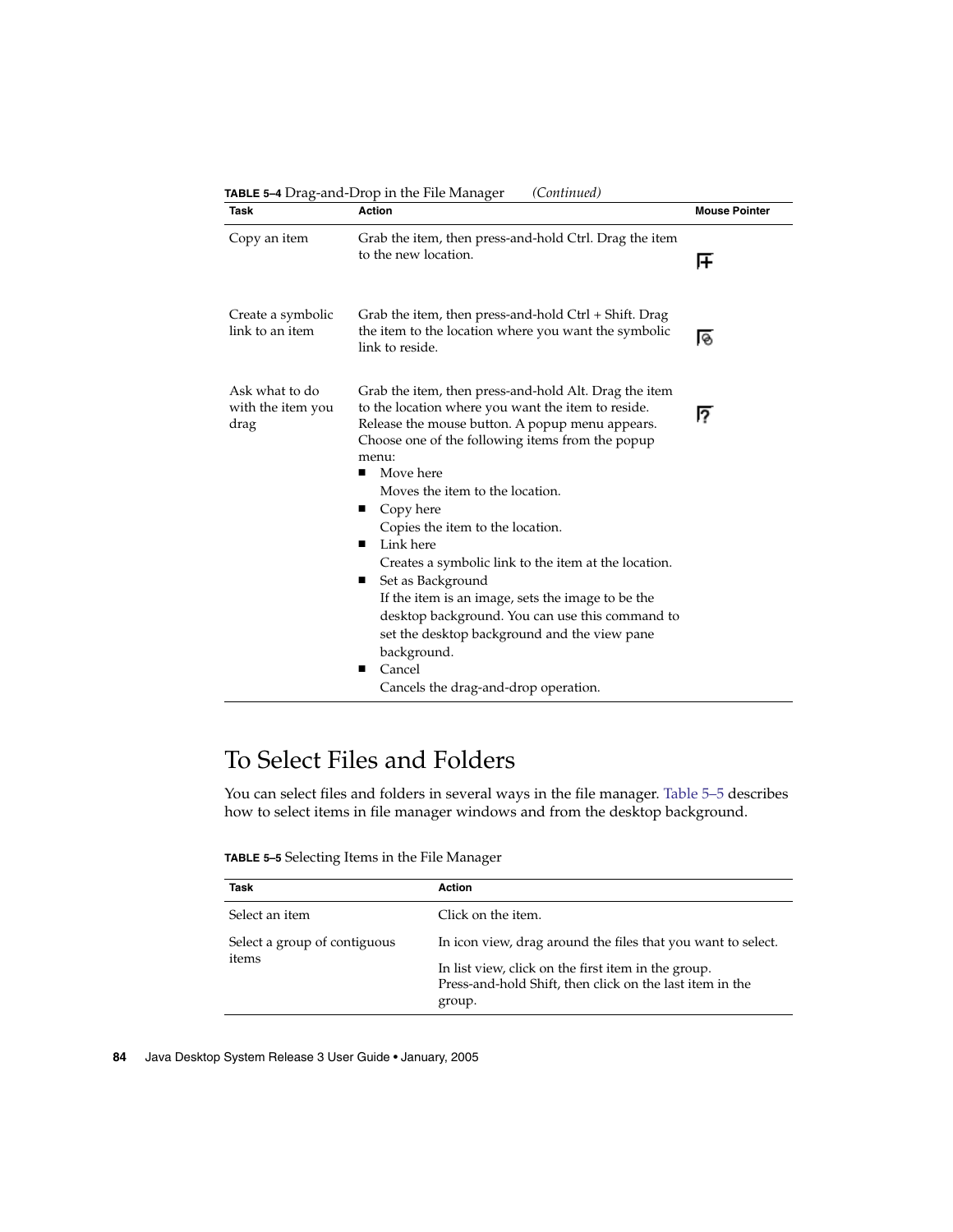| Task                         | <b>Action</b>                                                                              |
|------------------------------|--------------------------------------------------------------------------------------------|
| Select multiple items        | Press-and-hold Ctrl. Click on the items that you want to<br>select.                        |
|                              | Alternatively, press-and-hold Ctrl, then drag around the<br>files that you want to select. |
| Select all items in a folder | Choose Edit $\rightarrow$ Select All Files.                                                |

**TABLE 5–5** Selecting Items in the File Manager *(Continued)*

To perform the default action on an item, double-click on the item. You can set your file manager preferences so that you click once on a file to execute the default action.

## To Move a File or Folder

The following sections describe the ways that you can move a file or folder.

#### Drag to the New Location in a View Pane

To drag a file or folder to a new location in a view pane, perform the following steps:

- 1. Open a file manager window. Choose File  $\rightarrow$  New Window to open a second file manager window.
- 2. In one window, select the folder from which you want to move the file or folder. In the other window, select the folder to which you want to move the file or folder.
- 3. Drag the file or folder that you want to move to the new location in the other window.

To move the file or folder to a folder that is one level below the current location, do not open a new window. Instead, drag the file or folder to the new location in the same window.

#### Cut and Paste to the New Location

You can cut a file or folder and paste the file or folder into another folder, as follows:

- 1. Select the file or folder that you want to move, then choose Edit  $\rightarrow$  Cut File.
- 2. Open the folder to which you want to move the file or folder, then choose Edit  $\rightarrow$ Paste Files.

## To Copy a File or Folder

The following sections describe the ways you can copy a file or folder.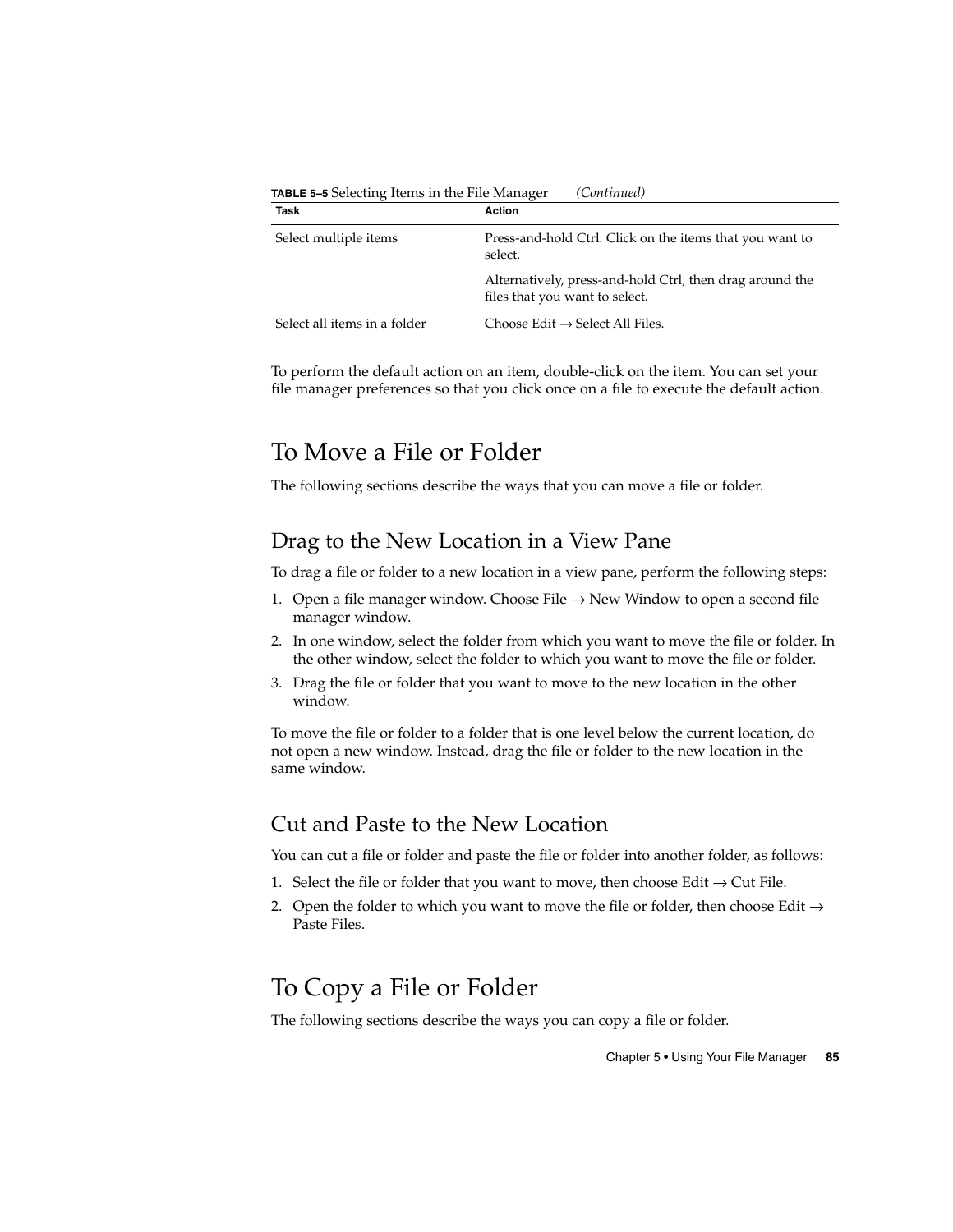#### Drag to the New Location in a View Pane

To copy a file or folder perform the following steps:

- 1. Open a file manager window. Choose File  $\rightarrow$  New Window to open a second file manager window.
- 2. In one window, select the folder from which you want to copy the file or folder. In the other window, select the folder to which you want to copy the file or folder.
- 3. Grab the file or folder, then press-and-hold Ctrl. Drag the file or folder to the new location in the other window.

To copy the file or folder to a folder that is one level below the current location, do not open a new window. Instead, grab the file or folder, then press-and-hold Ctrl. Drag the file or folder to the new location in the same window.

#### Copy and Paste to the New Location

You can copy a file or folder and paste the file or folder into another folder, as follows:

- 1. Select the file or folder that you want to copy, then choose Edit  $\rightarrow$  Copy File.
- 2. Open the folder to which you want to copy the file or folder, then choose Edit  $\rightarrow$ Paste Files.

### To Duplicate a File or Folder

To create a copy of a file or folder in the current folder perform the following steps:

- 1. Select the file or folder that you want to duplicate in the view pane.
- 2. Choose Edit  $\rightarrow$  Duplicate. Alternatively, right-click on the file or folder in the view pane, then choose Duplicate.

A copy of the file or folder appears in the current folder.

#### To Create a Folder

To create a folder perform the following steps:

- 1. Select the folder where you want to create the new folder.
- 2. Choose File  $\rightarrow$  Create Folder. Alternatively, right-click on the background of the view pane, then choose Create Folder.

An **untitled** folder is added to the view pane. The name of the folder is selected.

3. Type a name for the folder, then press Return.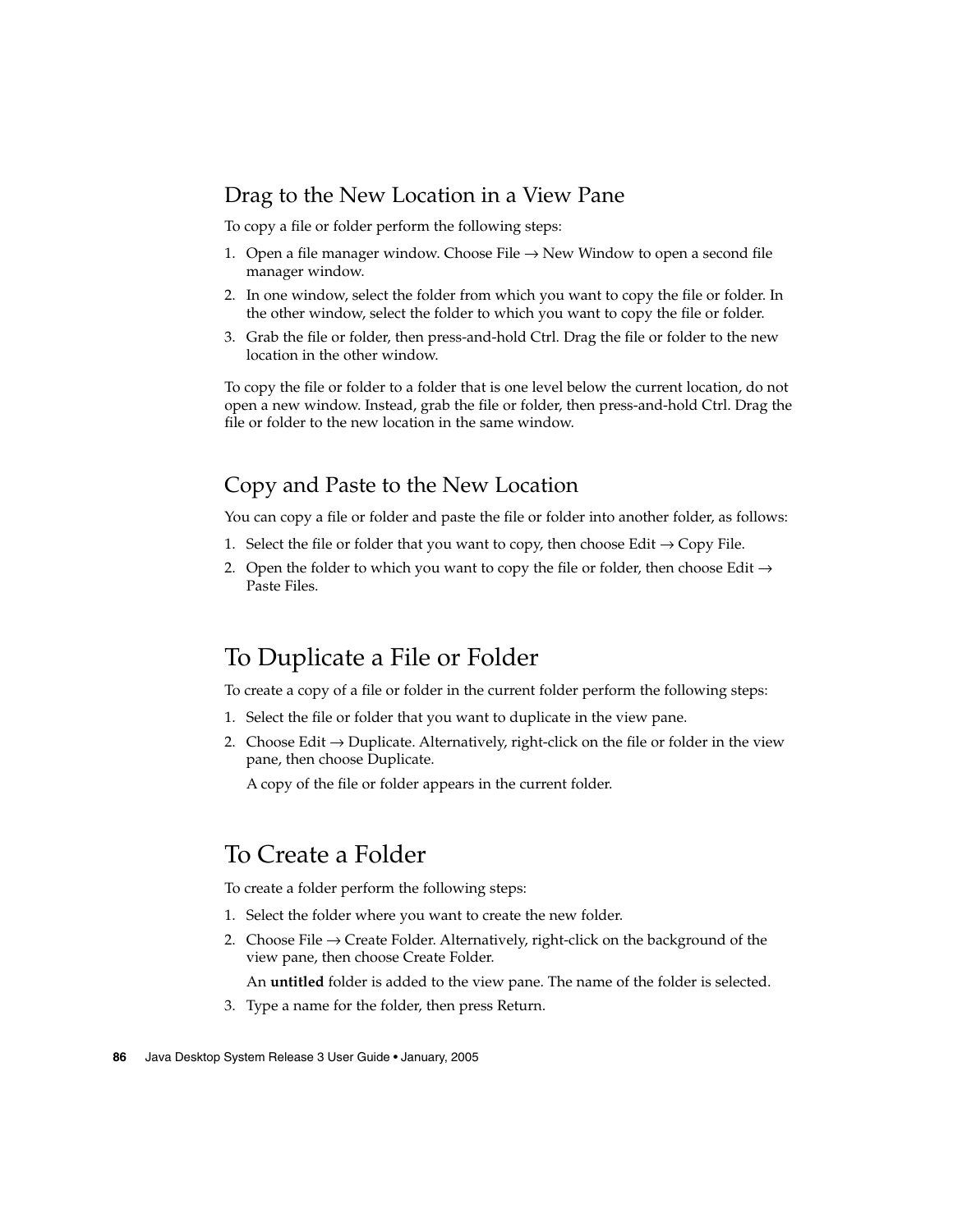### To Rename a File or Folder

To rename a file or folder perform the following steps:

- 1. Select the file or folder that you want to rename in the view pane.
- 2. Choose Edit  $\rightarrow$  Rename. Alternatively, right-click on the file or folder in the view pane, then choose Rename.

The name of the file or folder is selected.

3. Type a new name for the file or folder, then press Return.

## Templates and Documents

You can create templates from documents that you frequently create. For example, if you often create invoices, you can create an empty invoice document and save the document as invoice.doc in the \$HOME/Templates folder.

You can also access the templates folder from a file browser window. Choose Go  $\rightarrow$ Templates.

The template name is displayed as a submenu item in the **Create Document** menu.

You can also create subfolders in the template folder. Subfolders display as submenus in the menu.

You can also share templates. Create a symbolic link from the template folder to the folder that contains the shared templates.

### To Create a Document

If you have document templates, you can choose to create a document from one of the installed templates.

To create a document perform the following steps:

- 1. Select the folder where you want to create the new document.
- 2. Choose File  $\rightarrow$  Create Document. Alternatively, right-click on the background of the view pane, then choose Create Document.

The names of any available templates are displayed as submenu items from the **Create Document** menu.

- 3. Double-click on the template name for the document that you want to create.
- 4. Rename the document and save to the appropriate folder.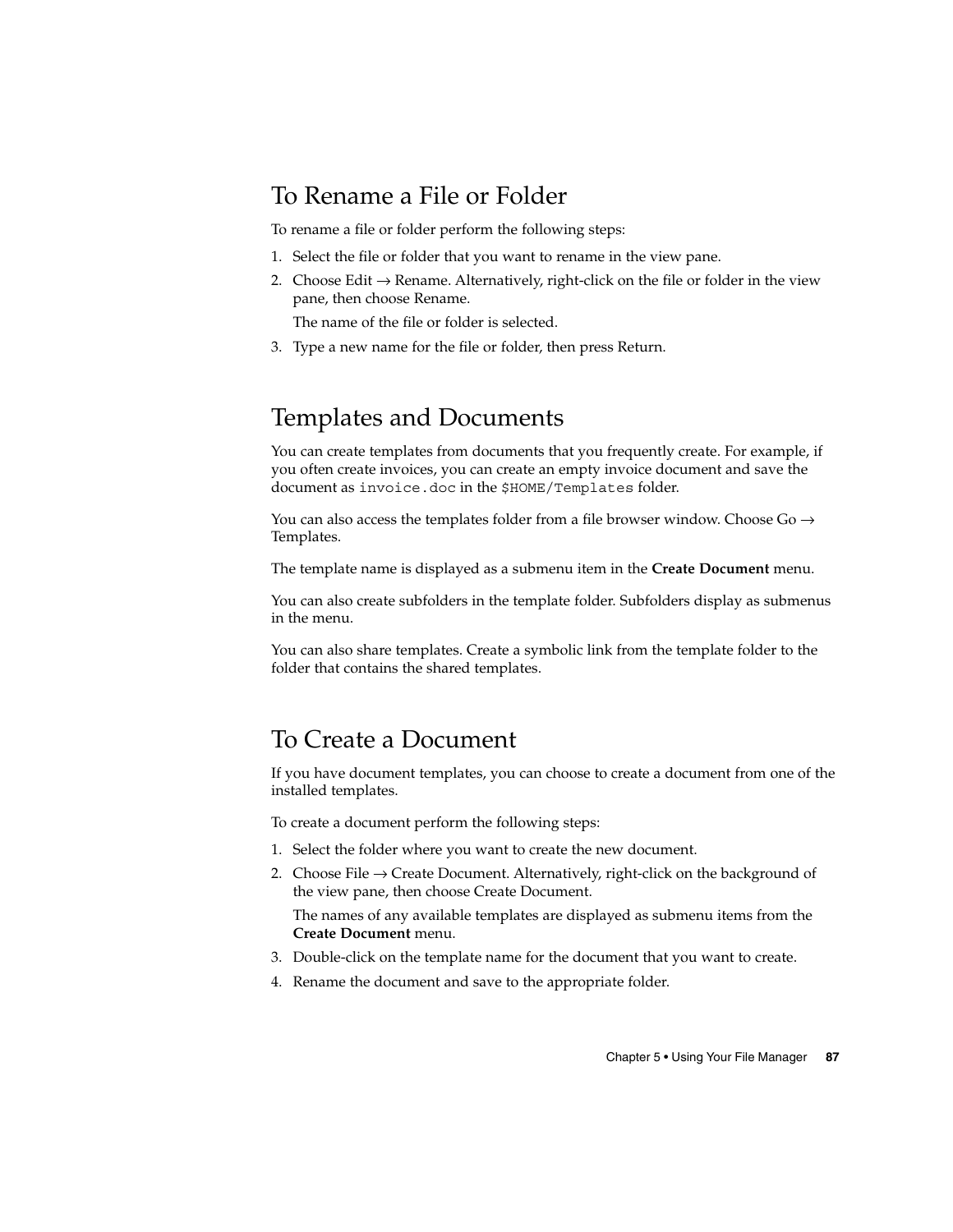#### To Move a File or Folder to Trash

To move a file or folder to **Trash** perform the following steps:

- 1. Select the file or folder that you want to move to **Trash** in the view pane.
- 2. Choose Edit  $\rightarrow$  Move to Trash. Alternatively, right-click on the file or folder in the view pane, then choose Move to Trash.

Alternatively, you can drag the file or folder from the view pane to the **Trash** object on the desktop background.

**Note –** When you move a file or folder from a removable media to **Trash**, the file or folder is stored in a **Trash** location on the removable media. To remove the file or folder permanently from the removable media, you must empty **Trash**.

## To Delete a File or Folder

When you delete a file or folder, the file or folder is not moved to **Trash**, but is deleted from your file system immediately. The Delete menu item is only available if you select the **Include a Delete command that bypasses Trash** option in the **Folders Preferences** dialog.

To delete a file or folder perform the following steps:

- 1. Select the file or folder that you want to delete in the view pane.
- 2. Choose Edit  $\rightarrow$  Delete. Alternatively, right-click on the file or folder in the view pane, then choose Delete.

#### To Create a Symbolic Link to a File or Folder

A symbolic link is a special type of file that points to another file or folder. When you perform an action on a symbolic link, the action is performed on the file or folder to which the symbolic link points. However, when you delete a symbolic link, you delete the link file, not the file to which the symbolic link points.

To create a symbolic link to a file or folder, select the file or folder to which you want to create a link. Choose Edit  $\rightarrow$  Make Link. A link to the file or folder is added to the current folder.

Alternatively, grab the item to which you want to create a link, then press-and-hold Ctrl + Shift. Drag the item to the location where you want to place the link.

By default, the file manager adds an emblem to symbolic links.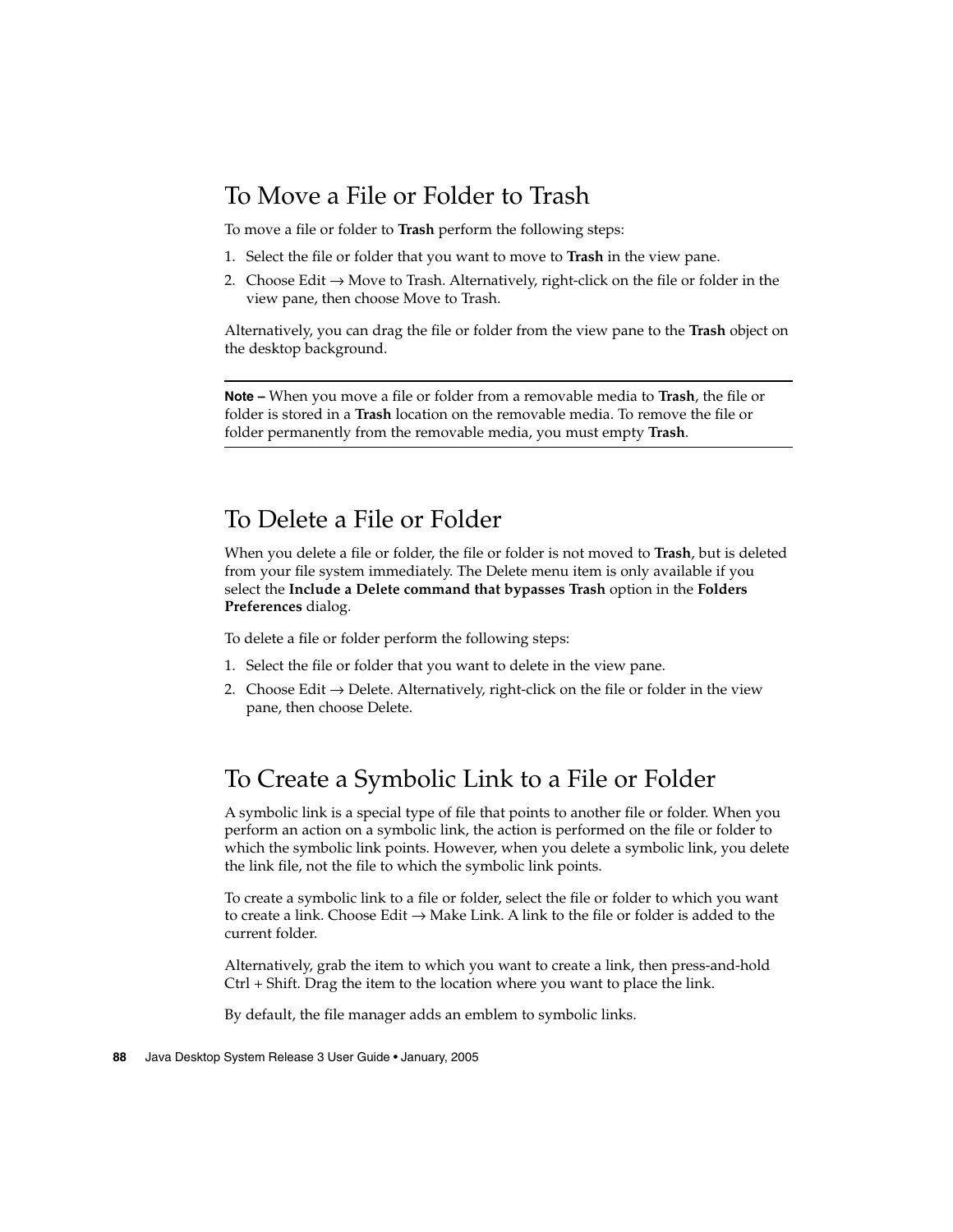**Note –** The permissions of a symbolic link are determined by the file or folder to which a symbolic link points.

### To View the Properties of a File or Folder

To view the properties of a file or folder, perform the following steps:

- 1. Select the file or folder whose properties you want to view.
- 2. Choose File  $\rightarrow$  Properties.
- 3. Use the properties dialog to view the properties of the file or folder.
- 4. Click Close to close the properties dialog.

## To Change Permissions

Permissions are settings assigned to each file and folder that determine what type of access users can have to the file or folder. The following table lists the permissions that you can set for files and folders, and the effect of the permission on files and folders:

| Permission | <b>File</b>                                                                                              | Folder                                                  |
|------------|----------------------------------------------------------------------------------------------------------|---------------------------------------------------------|
| Read       | Permission to read the file.                                                                             | Permission to list the contents of the<br>folder.       |
| Write      | Permission to make changes to the<br>file.                                                               | Permission to create and delete files in<br>the folder. |
| Execute    | Permission to run the file as a<br>program. This is only relevant if the<br>file is a program or script. | Permission to access files in the<br>directory.         |

You can set permissions for different types of user. The following table lists the types of user that you can set for which you can set permissions:

| <b>User Category</b> | <b>Description</b>                                                      |
|----------------------|-------------------------------------------------------------------------|
| Owner                | The user that created the file or folder.                               |
| Group                | The group to which the owner belongs.                                   |
| Others               | All other users who are not in the group to which the owner<br>belongs. |

To change the permissions on a file or folder perform the following steps: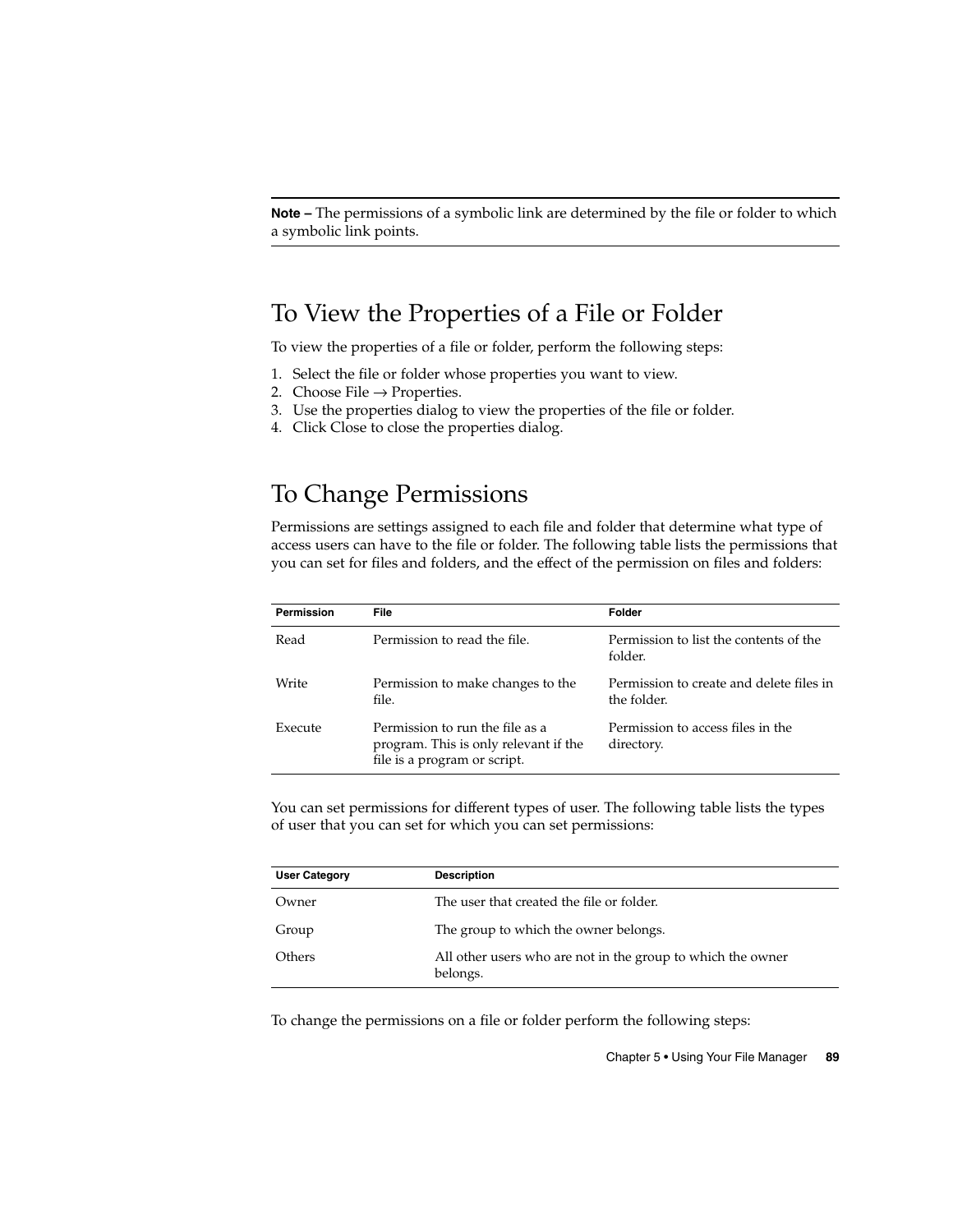- 1. Select the file or folder that you want to change.
- 2. Choose File  $\rightarrow$  Properties.
- 3. Click on the **Permissions** tab. In the **Permissions** tabbed section, use the drop-down lists and check boxes to change the permissions for the file or folder. The following table describes the dialog elements on the **Permissions** tabbed section:

| Element          | <b>Description</b>                                                                                                          |
|------------------|-----------------------------------------------------------------------------------------------------------------------------|
| File owner       | To change the owner of the file or folder, select the<br>owner from the drop-down list.                                     |
| File group       | To change the group to which a file or folder belongs,<br>select the group from the drop-down list.                         |
| Owner            | Select the permissions that you want to apply to the<br>owner of the file or folder.                                        |
| Group            | Select the permissions that you want to apply to the<br>group to which the owner of the file or folder belongs.             |
| <b>Others</b>    | Select the permissions that you want to apply to all<br>other users who are not in the group to which the<br>owner belongs. |
| <b>Text view</b> | Displays the permissions that you select from the <b>Read</b> ,<br>Write, and Execute options, in text format.              |
| Number view      | Displays the permissions that you select from the <b>Read</b> ,<br>Write, and Execute options, in text format.              |
| Last changed     | Displays the date and time that the file or folder was<br>last modified.                                                    |

4. Click Close to close the properties dialog.

## Adding Notes to Files and Folders

You can add notes to files or folders. You can add notes to files or folders in the following ways:

- From the Properties dialog
- From **Notes** in the side pane

#### To Add a Note Using the Properties Dialog

To add a note to a file or folder, perform the following steps:

1. Select the file or folder to which you want to add a note.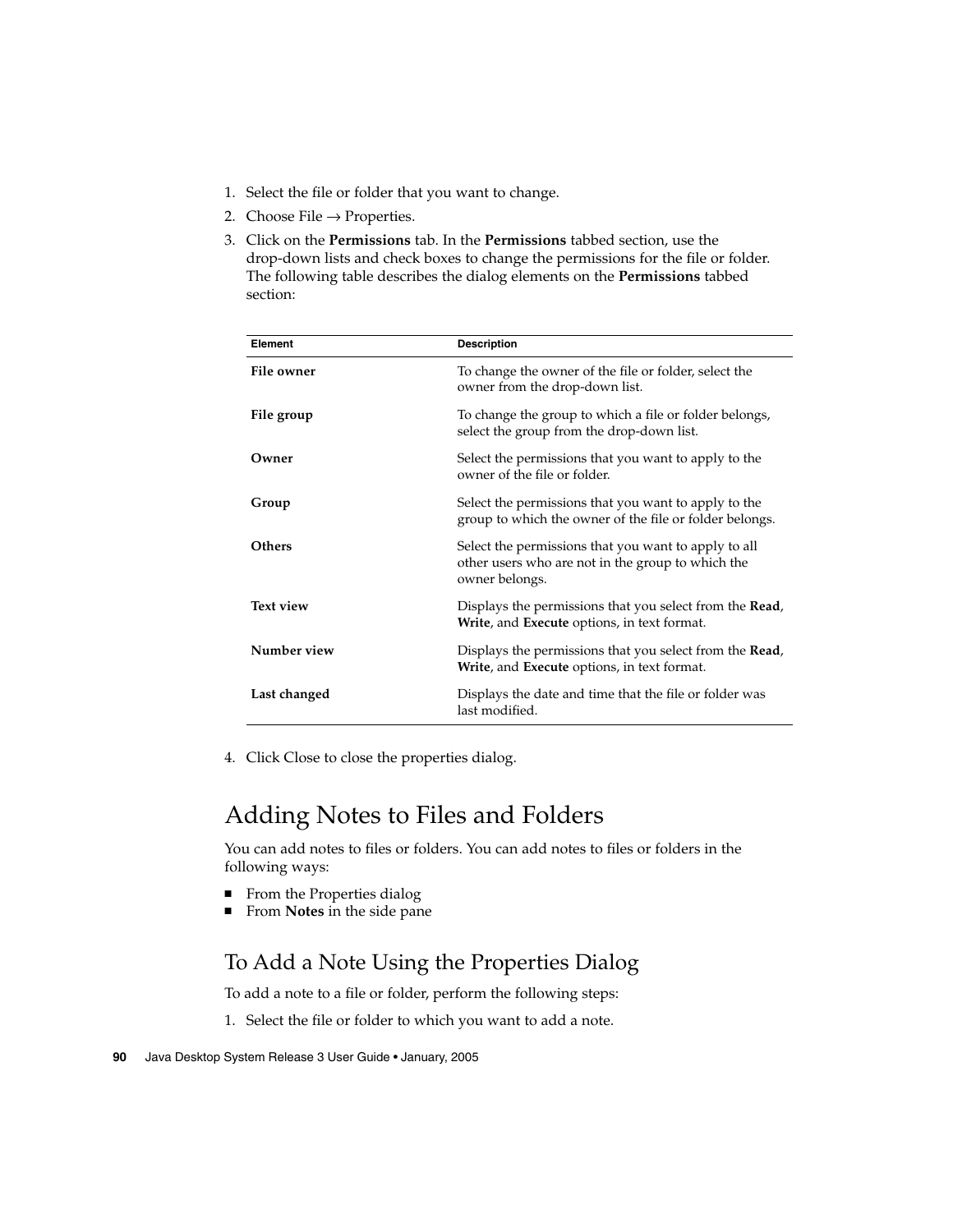- 2. Choose File  $\rightarrow$  Properties.
- 3. Click on the **Notes** tab in the properties dialog. In the **Notes** tabbed section, type the note.
- 4. Click Close to close the properties dialog. A note emblem is added to the file or folder.

To delete a note, delete the note text from the **Notes** tabbed section.

#### To Add a Note Using Notes in the Side Pane

To add a note to a file or folder, perform the following steps:

- 1. Open the file or folder to which you want to add a note in the view pane.
- 2. Choose **Notes** from the drop-down list at the top of the side pane. To display the side pane, choose View  $\rightarrow$  Side Pane.
- 3. Type the note in the side pane. A note emblem is added to the file or folder in the view pane, and a note icon is added to the side pane. You can click on this icon to display the note.

To delete a note, delete the note text from **Notes** in the side pane.

## Using Trash

You can move the following items to **Trash**:

- Files
- Folders
- Desktop background objects

If you need to retrieve a file from **Trash**, you can display **Trash** and move the file out of **Trash**. When you empty **Trash**, you delete the contents of **Trash** permanently.

#### To Display Trash

You can display the contents of **Trash** in the following ways:

- From a file manager window Choose Go → Trash. The contents of **Trash** are displayed in the window.
- From the desktop background

Double-click on the **Trash** object on the desktop background.

#### To Empty Trash

You can empty the contents of **Trash** in the following ways:

■ From a file manager window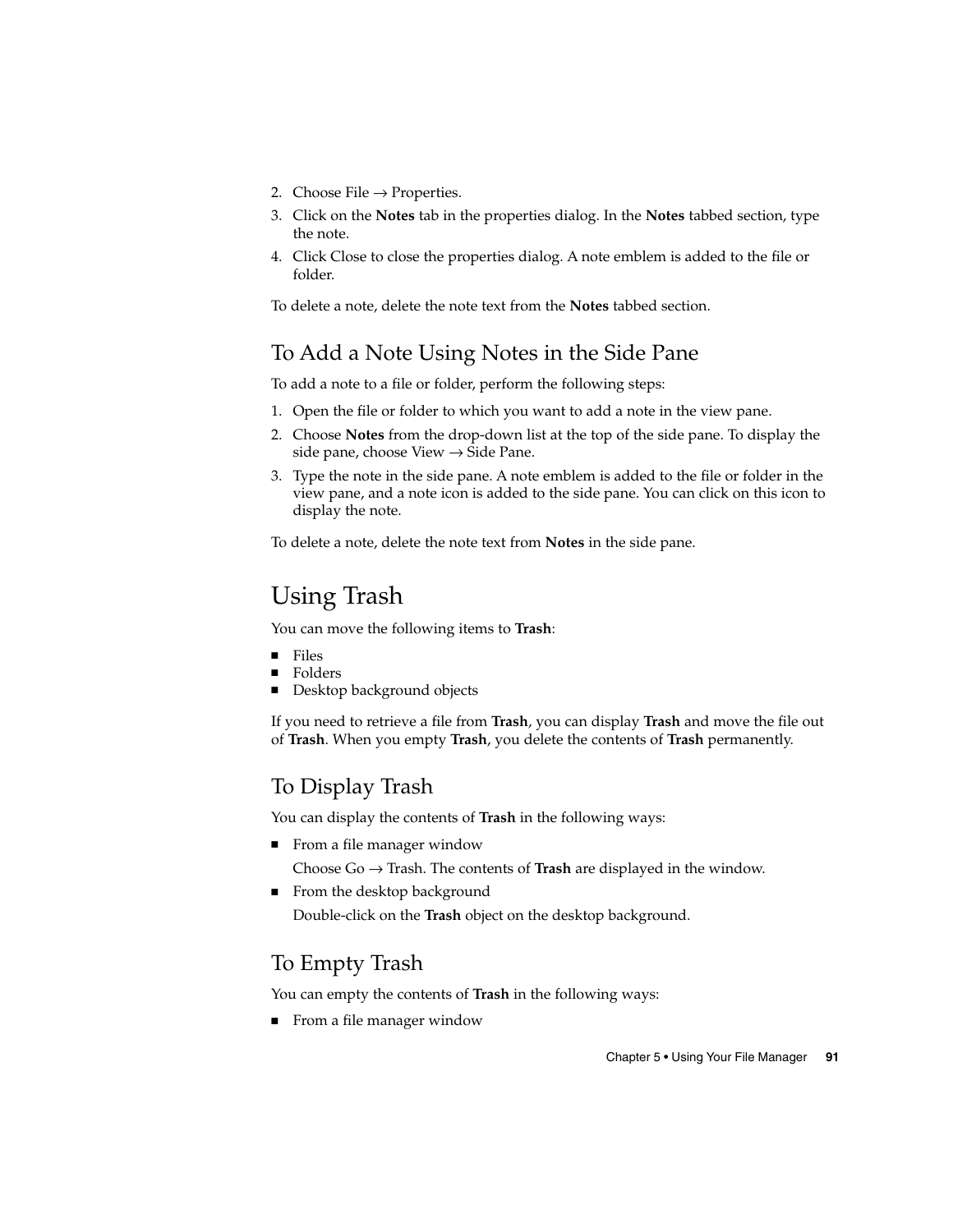Choose File  $\rightarrow$  Empty Trash.

<span id="page-91-0"></span>■ From the desktop background Right-click on the **Trash** object, then choose Empty Trash.

# Modifying the Appearance of Files and Folders

The file manager enables you to modify the appearance of your files and folders in several ways, as described in the following sections.

## To Add an Emblem to a File or Folder

To add an emblem to an item perform the following steps:

- 1. Select the item to which you want to add an emblem.
- 2. Right-click on the item, then choose Properties.
- 3. Click on the **Emblems** tab in the properties dialog to display the **Emblems** tabbed section.
- 4. Select the emblem to add to the item.
- 5. Click Close to close the properties dialog.

## To Add a New Emblem

To add a new emblem, perform the following steps:

- 1. Choose Edit  $\rightarrow$  Backgrounds and Emblems.
- 2. Click on the Emblem button, then click on the Add a New Emblem button in the **Backgrounds and Emblems** dialog.
- 3. Type a name for the emblem in the **Keyword** text box of the **Create a New Emblem** dialog.
- 4. Click on the **Image** button.
- 5. Click Browse in the **Select an image file for the new emblem** dialog. When you choose an emblem, click OK.
- 6. Click OK in the **Create a New Emblem** dialog.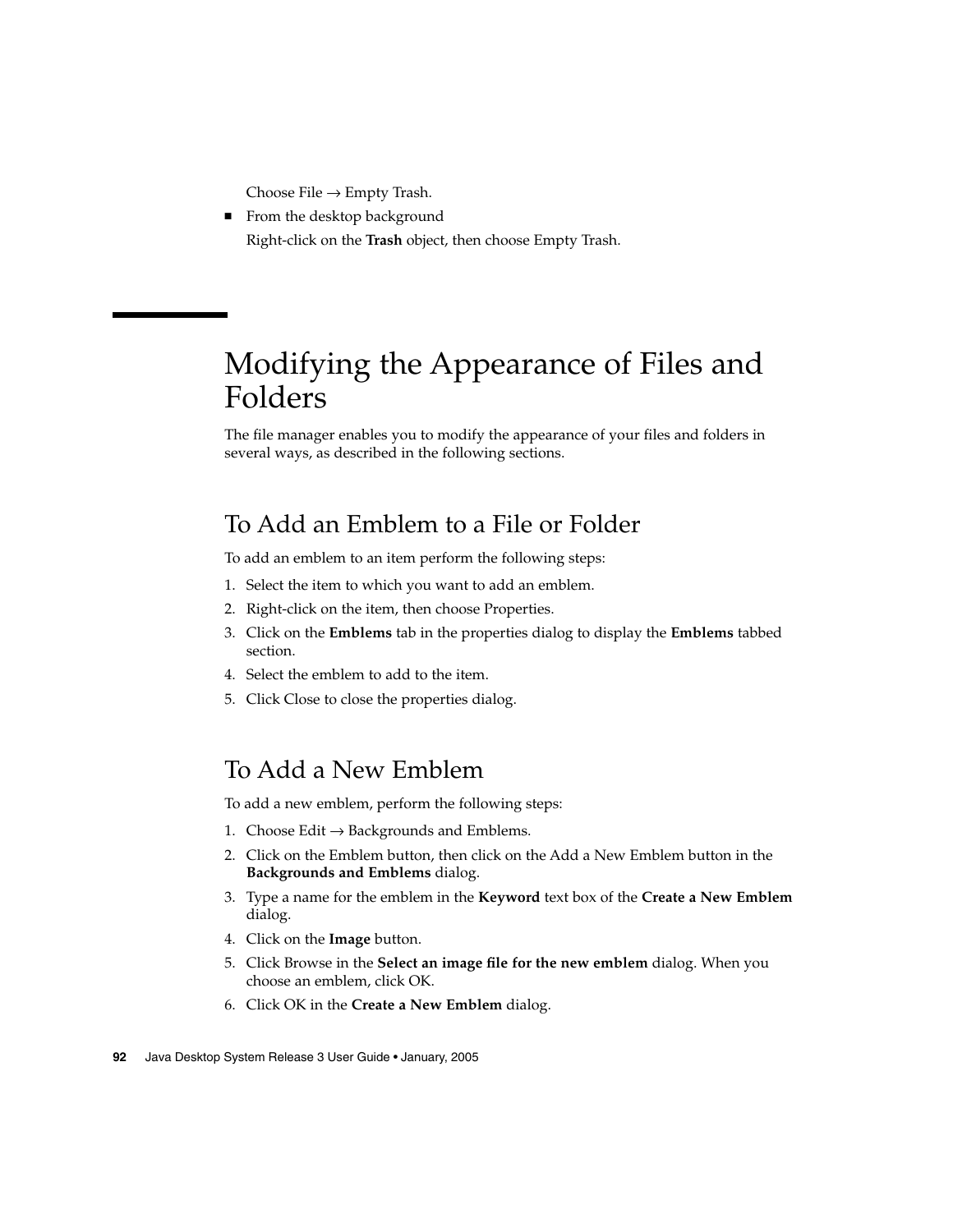# To Change the Icon for a File or Folder

To change the icon that represents an individual file or folder, perform the following steps:

- 1. Select a file or folder.
- 2. Choose File  $\rightarrow$  Properties.
- 3. On the **Basic** tabbed section in the properties dialog, click on the Select Custom Icon button.
- 4. Use the **Select an icon** dialog to choose the icon to represent the file or folder. Click Ok.
- 5. Click Close to close the properties dialog.

To restore an icon from a custom icon to the default icon specified in the File Associations preference tool, right-click on the icon then choose Remove Custom Icon. Alternatively, click on the **Remove Custom Icon** button on the properties dialog.

To change the icon that represents a file type, use the File Associations preference tool.

# To Change the Size of Items in a View

You can change the size of items in a view. You can change the size if the view displays a file or a folder. You can change the size of items in a view in the following ways:

- To enlarge the size of items in a view, choose View  $\rightarrow$  Zoom In.
- To reduce the size of items in a view, choose View  $\rightarrow$  Zoom Out.
- To return items in a view to the normal size, choose View  $\rightarrow$  Normal Size.

You can also use the zoom buttons on the location bar to change the size of items in a view. Table 5–6 describes how to use the zoom buttons.

**TABLE 5–6** Zoom Buttons

| <b>Button</b> | <b>Button Name</b> | <b>Description</b>                                                |
|---------------|--------------------|-------------------------------------------------------------------|
|               | Zoom Out button    | Click on this button to reduce the size of<br>items in a view.    |
|               | Normal Size button | Click on this button to return items in a<br>view to normal size. |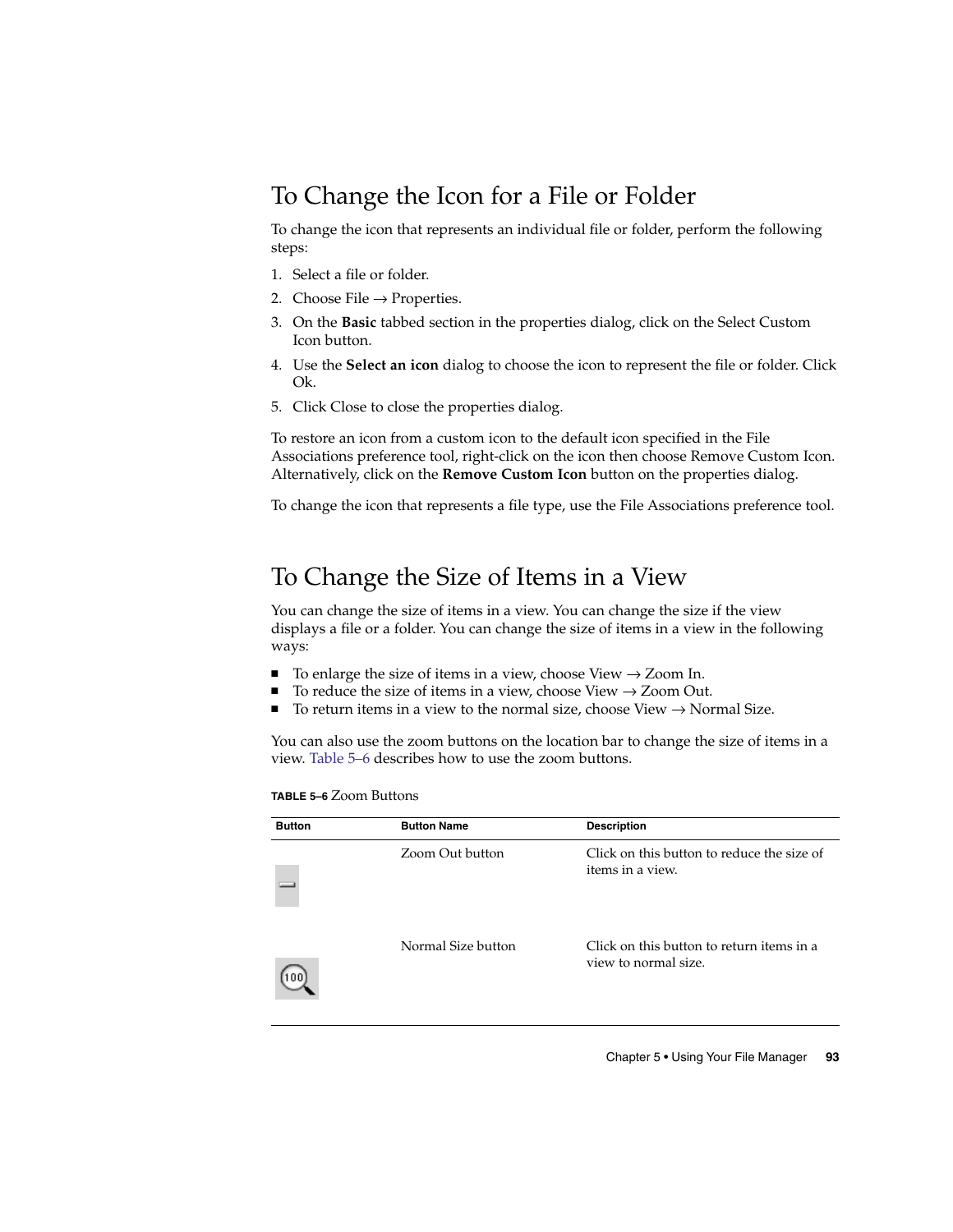| <b>Button</b> | <b>Button Name</b> | <b>Description</b>                                              |
|---------------|--------------------|-----------------------------------------------------------------|
| ÷             | Zoom In button     | Click on this button to enlarge the size of<br>items in a view. |

The file manager remembers the size of items in a particular folder. The next time that you display the folder, the items are displayed in the size that you selected. In other words, when you change the size of items in a folder, you customize the folder to display the items at that size. To return the size of the items to the default size specified in your preferences, choose View  $\rightarrow$  Reset View to Defaults.

# Using Views to Display Your Files and Folders

The file manager provides several ways to display the contents of your files. The file manager includes viewer components that enable you to display particular types of file in the view pane. For example, you can use a web page viewer to display HTML files in the view pane. You can use a text viewer to view plain text files in the view pane.

You can also use the file manager to open a file in an appropriate application. For more information, see ["Opening Files"](#page-75-0) on page 76.

The file manager includes views that enable you to show the contents of your folders in different ways. For example, you can show the contents of a folder in the following types of view:

■ Icon view

Shows the items in the folder as icons.

■ List view

Shows the items in the folder as a list.

Use the **View** menu to choose how to display a file or folder. You can also use the **View as** drop-down list to choose how to display a file or folder. When you display a folder, you can specify how you want to arrange or sort items in the folder. You can modify the size of the items in the view pane. The following sections describe how to work with icon view, list view, and views of files.

#### To Choose a View in Which to Display a File or Folder

Choose the type of view in which to display the contents of a file or folder from the **View** menu.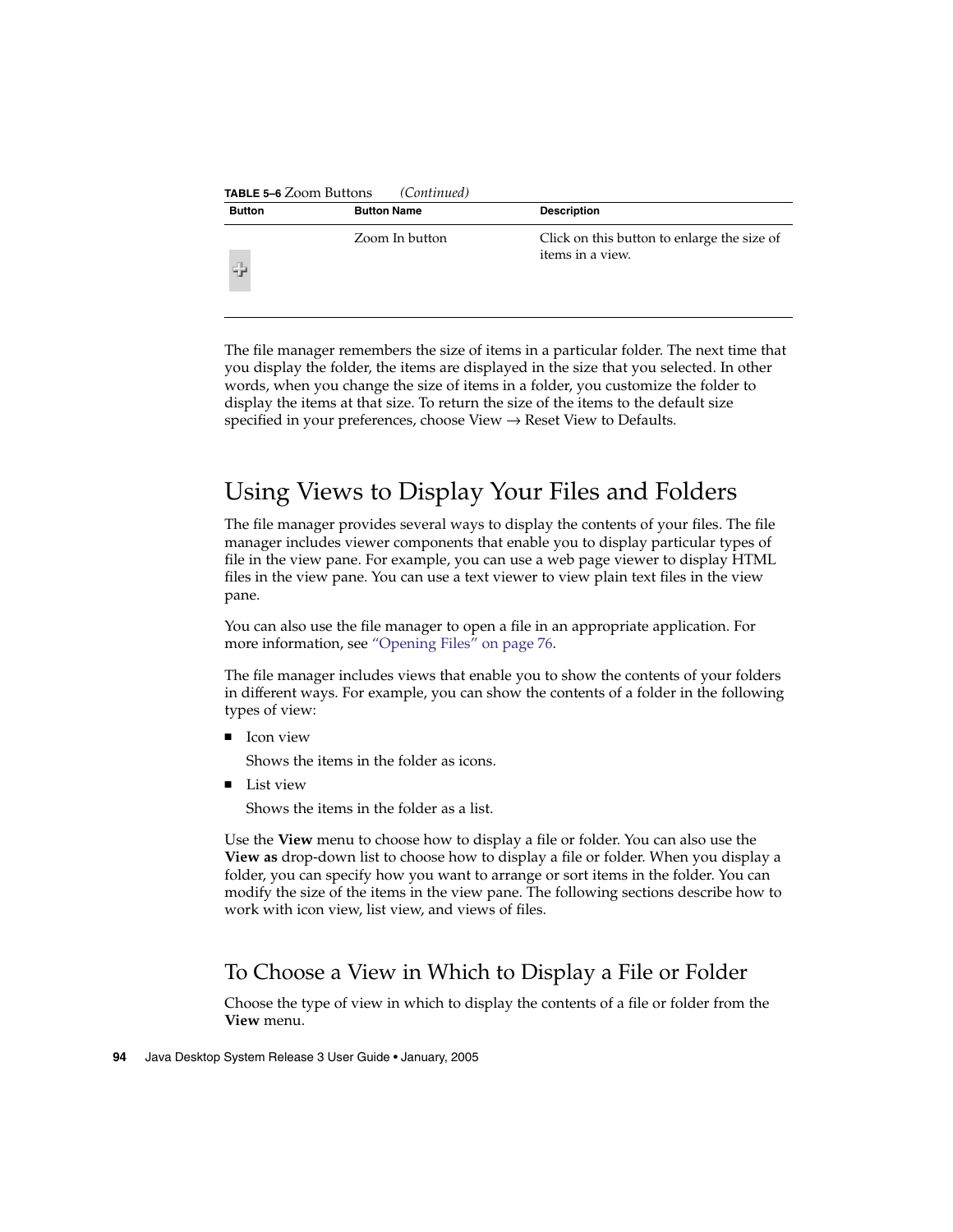Alternatively, to choose a view, choose View  $\rightarrow$  View as. Select the view that you want to use from the **Open with Other Viewer** dialog, then click on the Choose button.

You can also choose the type of view from the **View as** drop-down list. The **View as** drop-down list is located at the right side of the location bar.

You can display different folders in different views. The file manager remembers the view that you choose for a particular folder. The next time that you display the folder, the file manager displays the folder in that view. To return the view for the folder to the default view specified in your preferences, choose View  $\rightarrow$  Reset View to Defaults.

## To Arrange Your Files in Icon View

When you display the contents of a folder in icon view, you can specify how to arrange the items in the folder. To specify how to arrange items in icon view, choose View  $\rightarrow$  Arrange Items. The Arrange Items submenu contains the following sections:

- The top section contains an option that enables you to arrange your files manually.
- The middle section contains options that enable you to sort your files automatically.
- The bottom section contains options that enable you to modify how your files are arranged.

Choose the appropriate options from the submenu, as described in the following table:

| Option         | <b>Description</b>                                                                                                                                                                                                                                                                                                                                                                                                    |
|----------------|-----------------------------------------------------------------------------------------------------------------------------------------------------------------------------------------------------------------------------------------------------------------------------------------------------------------------------------------------------------------------------------------------------------------------|
| Manually       | Select this option to arrange the items manually. To arrange the<br>items manually, drag the items to the location you require within<br>the view pane.                                                                                                                                                                                                                                                               |
| By Name        | Select this option to sort the items alphabetically by name. The<br>order of the items is not case sensitive. If the file manager is set to<br>display hidden files, the hidden files are shown last.                                                                                                                                                                                                                 |
| <b>By Size</b> | Select this option to sort the items by size, with the largest item<br>first. When you sort items by size, the folders are sorted by the<br>number of items in the folder. The folders are not sorted by the<br>total size of the items in the folder.                                                                                                                                                                |
| By Type        | Select this option to sort the items alphabetically by object type.<br>The items are sorted alphabetically by the description of their<br>MIME type in the File Associations preference tool. The MIME type<br>identifies the format of a file, and enables applications to read the<br>file. For example, an email application can use the image/png<br>MIME type to detect that a PNG file is attached to an email. |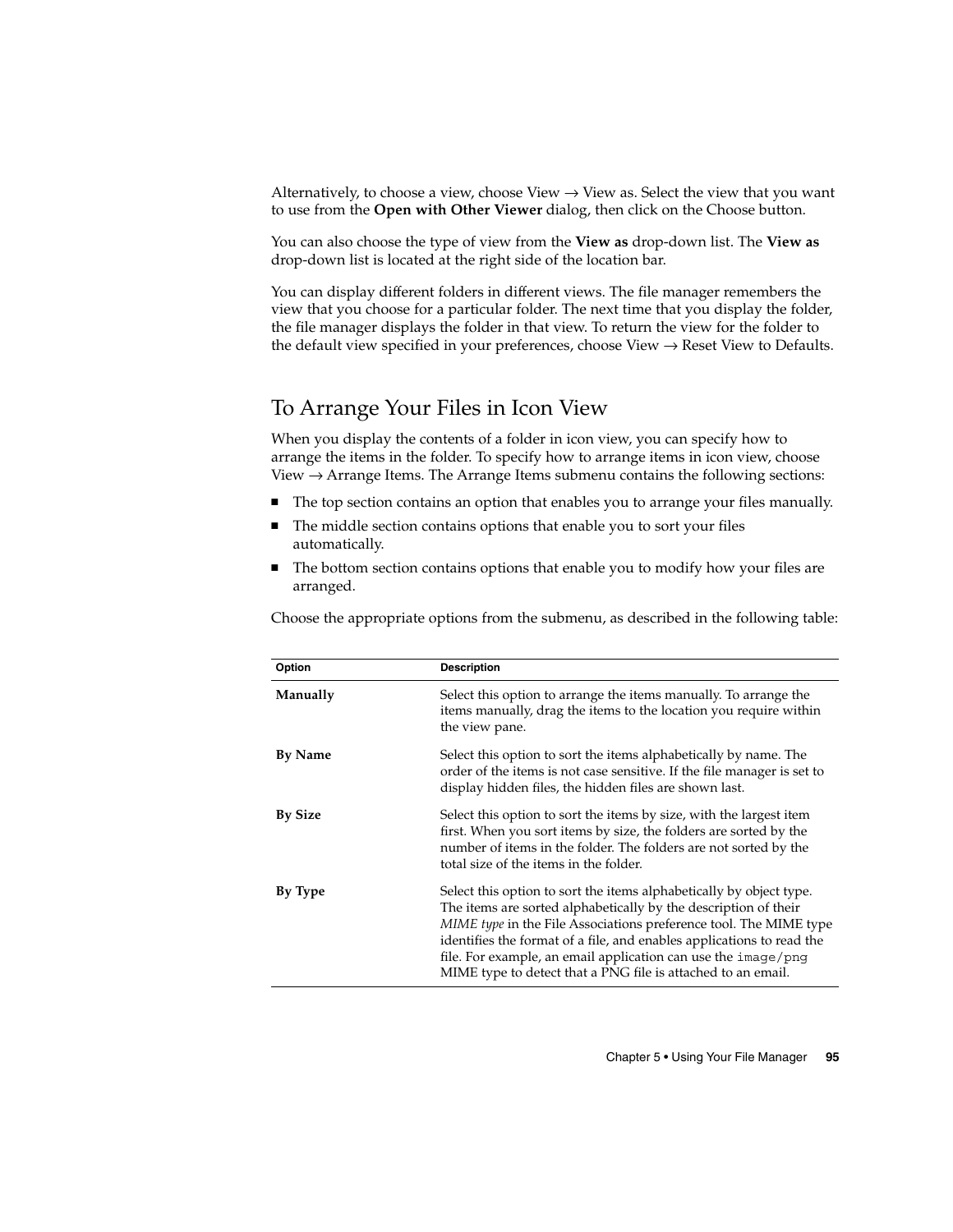| Option                      | <b>Description</b>                                                                                                                                                                                                        |
|-----------------------------|---------------------------------------------------------------------------------------------------------------------------------------------------------------------------------------------------------------------------|
| <b>By Modification Date</b> | Select this option to sort the items by the date the items were last<br>modified. The most recently modified item is first.                                                                                               |
| By Emblems                  | Select this option to sort the items by any emblems that are added<br>to the items. The items are sorted alphabetically by emblem name.<br>Items that do not have emblems are sorted after items with<br>emblems.         |
| <b>Compact Layout</b>       | Select this option to arrange the items so that the items are closer<br>to each other.                                                                                                                                    |
| <b>Reversed Order</b>       | Select this option to reverse the order of the option by which you<br>sort the items. For example, if you sort the items by name, select<br>the Reversed Order option to sort the items in reverse alphabetical<br>order. |

The file manager remembers how you arrange the items in a particular folder. The next time that you display the folder, the items are arranged in the way that you selected. In other words, when you specify how to arrange the items in a folder, you customize the folder to display the items in that way. To return the arrangement settings of the folder to the default arrangement settings specified in your preferences, choose View  $\rightarrow$  Reset View to Defaults.

#### To Resize an Icon in Icon View

In icon view, you can change the size of the icon that represents an item that is displayed. To change the size of an item in icon view, perform the following steps:

- 1. Right-click on the item that you want to resize, then choose Stretch Icon. A rectangle appears around the item, with a handle at each corner.
- 2. Grab one of the handles, then drag the icon to the size that you want.

To return the icon to the original size, right-click on the icon, then choose Restore Icon's Original Size.

You can also resize objects on the desktop background.

#### To Modify the Behavior of a View

You can modify the behavior of a view in the following ways:

- Specify that the view is the default view for a particular file or folder.
- Specify that the view is the default view for a file type or all folders.
- Specify that the view is an item in the View as submenu for a particular file or folder.
- Specify that the view is an item in the View as submenu for all of a particular file type or for all folders.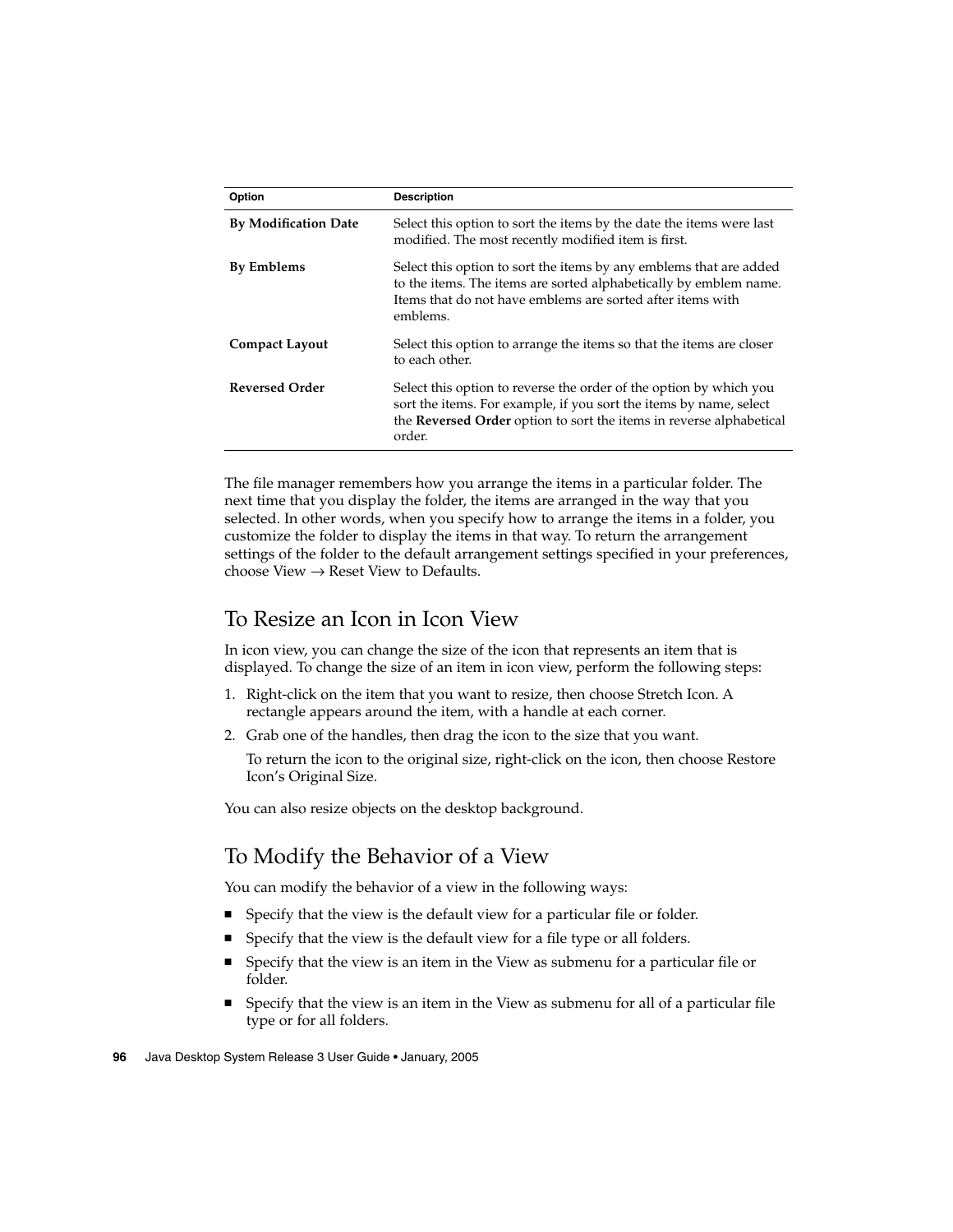■ Specify that the view is not an item in the View as submenu for a particular file or folder.

To modify the behavior of a view perform the following steps:

- 1. Choose View  $\rightarrow$  View as.
- 2. Select the view that you want to modify from the table in the **Open with Other Viewer** dialog.
- 3. Click on the Modify button. The following table describes the options on the **Modify** dialog:

| Option                              | <b>Description</b>                                         |
|-------------------------------------|------------------------------------------------------------|
| Include in the menu for             | Select this option to include the view in the View as      |
| <i>item-name items</i>              | submenu for this type of item.                             |
| Use as default for <i>item-name</i> | Select this option to use the view as the default for this |
| items                               | type of item.                                              |
| Include in the menu for             | Select this option to include the view in the View as      |
| <i>item-name</i> only               | submenu for this item only.                                |
| Use as default for <i>item-name</i> | Select this option to use the view as the default for this |
| only                                | item only.                                                 |
| Don't include in the menu for       | Select this option to exclude the view from the View as    |
| <i>item-name</i> items              | submenu for this type of item.                             |

4. Click OK, then click Cancel to close the **Open with Other Viewer** dialog.

**Note –** You can also modify the actions that are associated with a file type in the **Edit file type** dialog in the File Associations preference tool. To open the **Edit file type** dialog, click on the Go There button.

# Assigning Actions to Files

When you open a file, the file manager performs the default action for that file type. The File Associations preference tool contains a table of file types, their associated file extensions, and their default actions. This table specifies what happens when you double-click on a file in the file manager.

You can also use the file manager to modify the actions that are associated with a particular file or file type.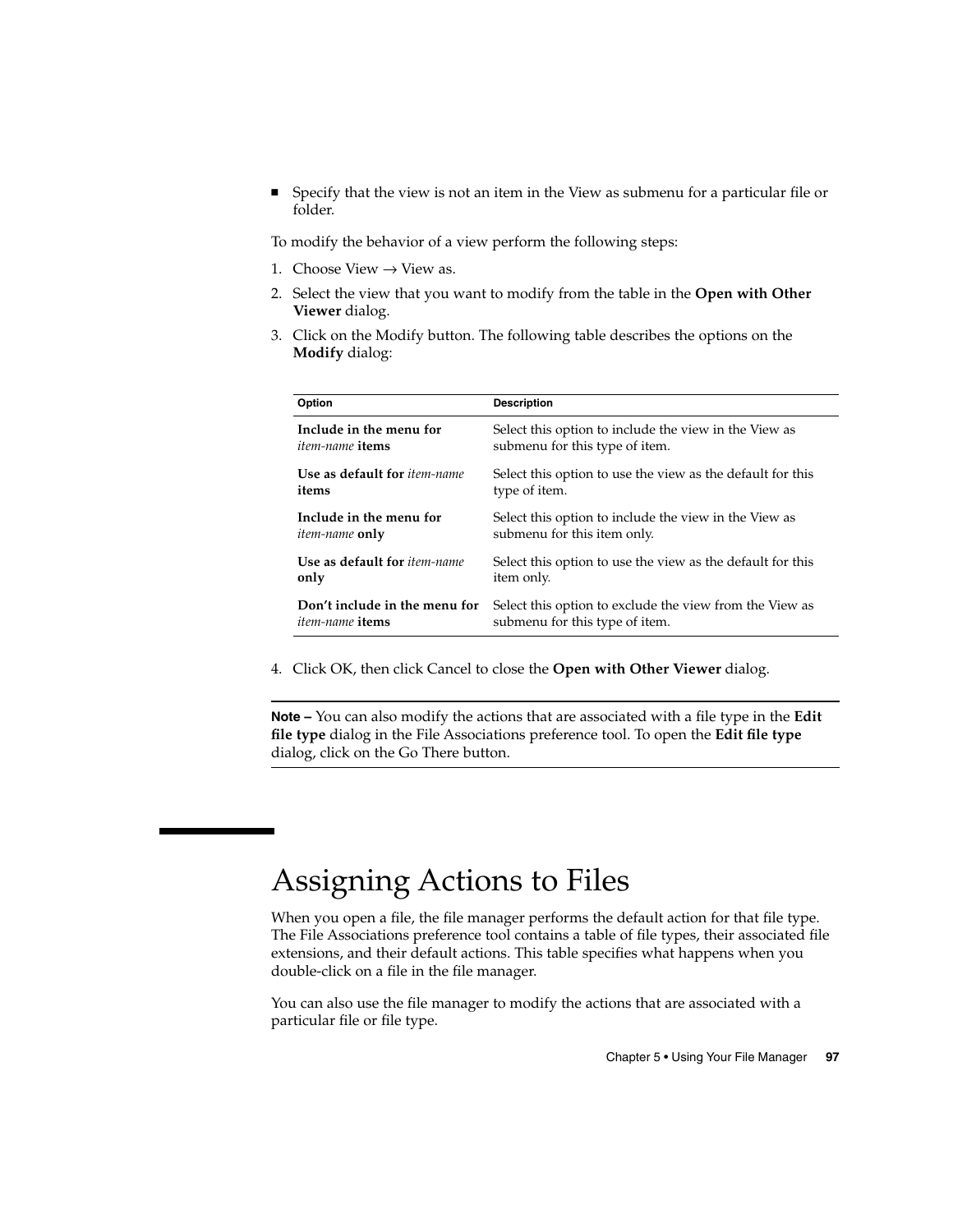You can use the File Associations preference tool to perform the following tasks:

- Specify the default action for a file type. You can also change the default action for a file type in the file manager.
- Associate a file type with one or more applications. The default action might specify to open the file in an application that is associated with the file type.
- Associate a file type with one or more viewers. The default action might specify to open the file in a viewer that is associated with the file type.
- Associate a file extension with a MIME type. The MIME type specifies the format of the file so that Internet browsers and email applications can read the file.

# To Modify Actions

You can modify the actions associated with a file or file type. You can do the following:

- Specify that the action is the default action for a particular file.
- Specify that the action is the default action for a particular file type.
- Specify that the action is an item in the Open With submenu for a particular file.
- Specify that the action is an item in the Open With submenu for a particular file type.
- Specify that the action is not an item in the Open With submenu for a particular file type.

To modify the actions associated with a file or file type, perform the following steps:

- 1. In the view pane, select the file for which you want to modify an action. If you want to modify an action associated with a file type, select a file of that type.
- 2. Choose File  $\rightarrow$  Open With.
- 3. Choose Other Application. An **Open with Other Application** dialog is displayed.
- 4. From the table in the dialog, select the application or viewer for which you want to modify the behavior.
- 5. Click on the Modify button. The following table describes the options on the **Modify** dialog:

| Option | <b>Description</b>                                                                                                                              |
|--------|-------------------------------------------------------------------------------------------------------------------------------------------------|
| items  | Include in the menu for <i>filetype</i> Select this option to include the application or viewer in<br>the Open With submenu for this file type. |
|        | Use as default for <i>filetype</i> items Select this option to use the application or viewer as the<br>default action for this file type.       |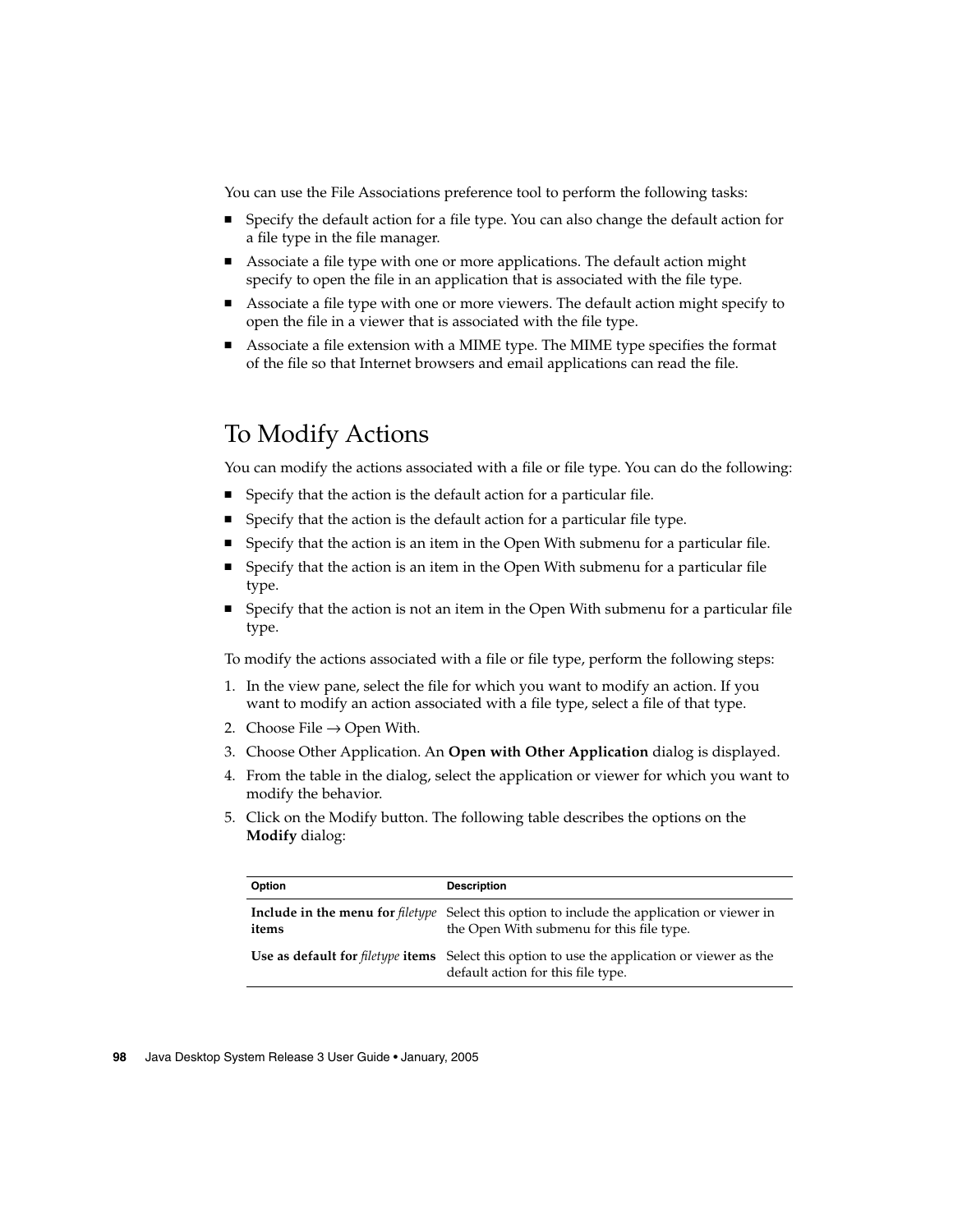| Option                                                        | <b>Description</b>                                                                                                                          |
|---------------------------------------------------------------|---------------------------------------------------------------------------------------------------------------------------------------------|
| Include in the menu for<br><i>filename</i> only               | Select this option to include the application or viewer in<br>the Open With submenu for this file, and not for other<br>files of this type. |
| Use as default for <i>filename</i> only                       | Select this option to use the application or viewer as the<br>default action for this file, and not for other files of this<br>type.        |
| Don't include in the menu for<br><i>filetype</i> <b>items</b> | Select this option to exclude the application or viewer<br>from the Open With submenu for this file type.                                   |

6. Click OK, then click Cancel to close the dialog.

**Note –** You can also modify the actions that are associated with a file type in the **Edit file type** dialog in the File Associations preference tool. To open the **Edit file type** dialog, click on the Go There button.

# Writing CDs

The file manager provides a special location where you can copy files and folders that you want to write to a CD. You can write the contents of the location to a CD easily.

To write a CD, perform the following steps:

- 1. From a file browser window, choose  $Go \rightarrow CD$  Creator. The file manager opens a special location, **burn:///**, from which you can write CDs.
- 2. From a file browser window, copy the files and folders that you want to write to CD into the **burn:///** location.
- 3. Insert a writable CD into the CD writer device on your system.
- 4. Choose File  $\rightarrow$  Write to CD. Alternatively, click on the Write to CD button on the toolbar.
- 5. Use the **Write files to a CD recorder** dialog to specify how you want to write the CD, as follows: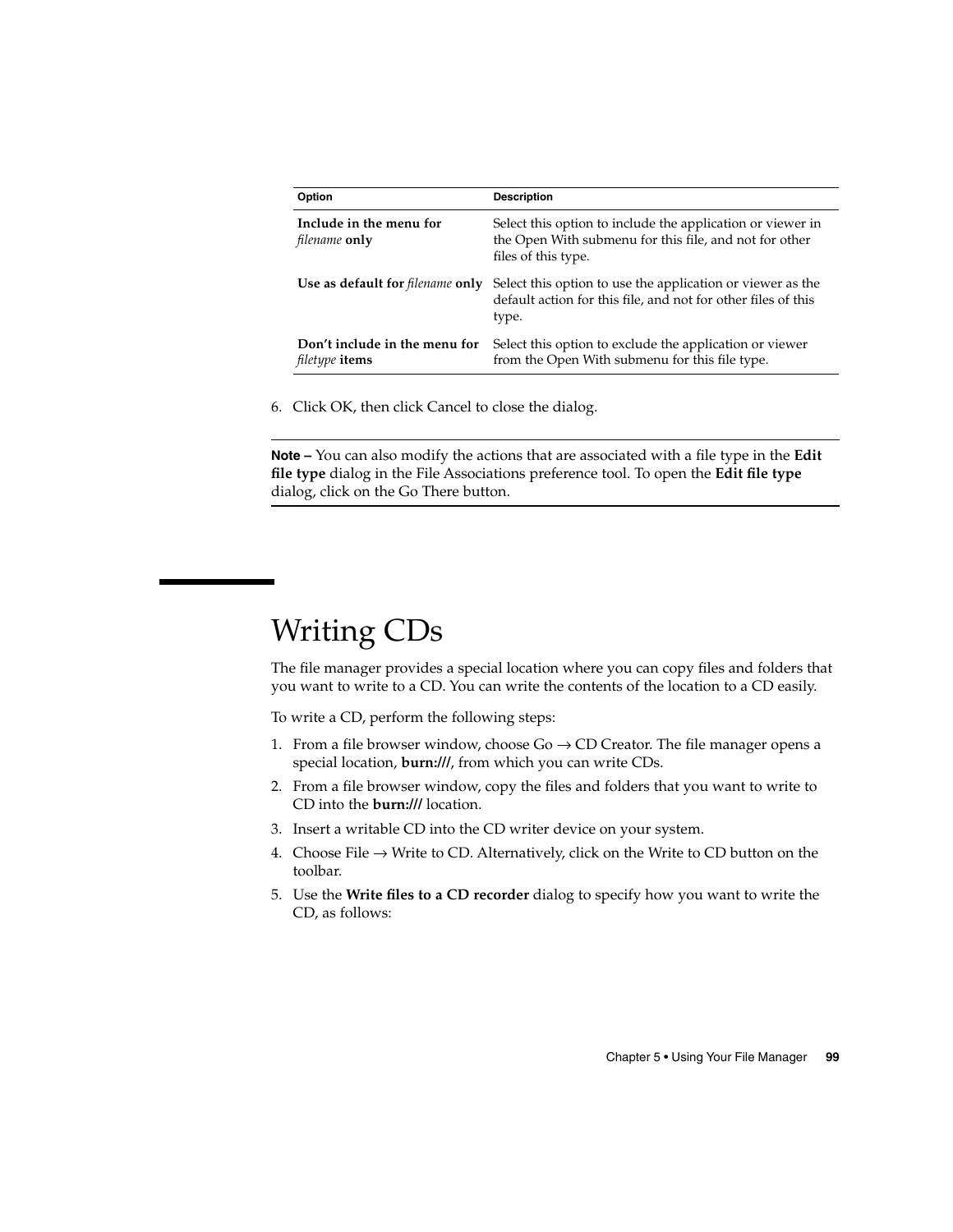| <b>Dialog Element</b>            | <b>Description</b>                                                                                                                                                                                                   |
|----------------------------------|----------------------------------------------------------------------------------------------------------------------------------------------------------------------------------------------------------------------|
| Target to write to               | Select the device to which you want to write<br>the CD from the drop-down list. To create an<br>CD image file for the files and folders, select<br>the File image option.                                            |
| Write speed                      | Select the speed at which you want to write<br>the CD from the drop-down list.                                                                                                                                       |
| CD name                          | Type a name for the CD in the text box.                                                                                                                                                                              |
| <b>Erase CD</b>                  | Select this option to erase the current<br>contents of the CD.                                                                                                                                                       |
| Eject CD when done               | Select this option to eject the CD from the<br>drive when the CD is written.                                                                                                                                         |
| Reuse these files for another CD | Select this option if you want to write the<br>files and folders to another CD. If you select<br>this option, the files and folders are not<br>removed from the <b>burn:///</b> location after the<br>CD is written. |

#### 6. Click on the Write files to CD button.

If you selected the **File image** option from the **Target to write to** drop-down list, a **Choose a filename for the cdrom image** dialog is displayed. Use the dialog to specify the location where you want to save the CD image file. By default, CD image files have a .iso file extension.

A **Writing CD** dialog is displayed. When the CD is written or when the CD image file is created, a message to indicate that the process is complete is displayed in the dialog.

If you created a CD image file, you can write this file to a CD. To write a CD image file to CD, right-click on the CD image file, then choose Write to CD from the popup menu.

If you did not select the **Reuse these files for another CD** option, the files and folders are removed from the **burn:///** location.

# Using Removable Media on the Solaris Operating System

The file manager supports the following removable media:

- Floppy diskette
- CD-ROM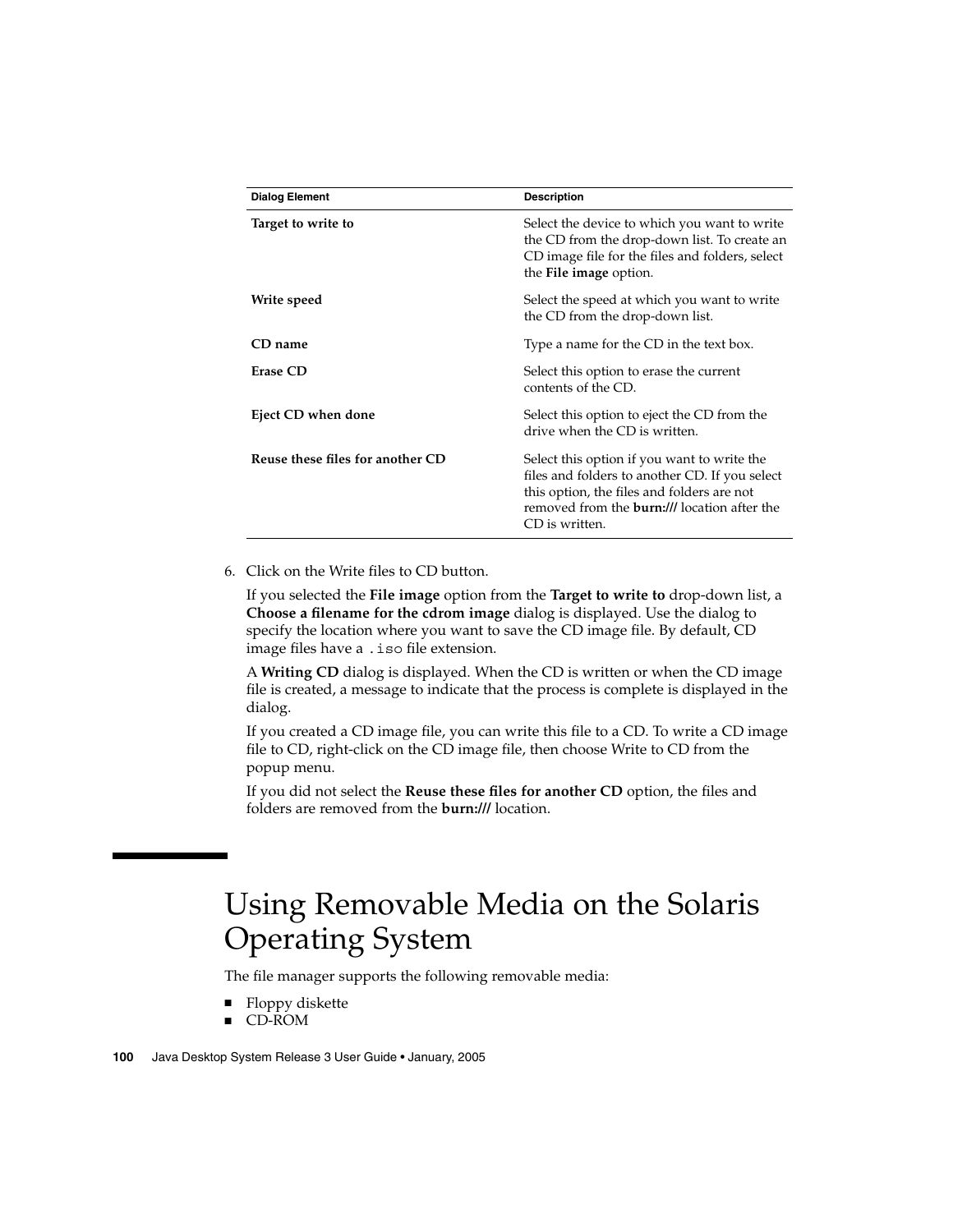■ Digital Video Disc (DVD)

When the file manager detects a new media, an object for the media is added to the desktop. You can display the contents of the media in a file manager window. You can drag-and-drop files and folders between removable media. You cannot format media that is read-only, such as CD-ROM.

**Note –** Removable media works on Solaris 9 and Solaris 10 only.

# To Display Media Contents on the Solaris Operating System

You can display media contents in any of the following ways:

- Double-click on the object that represents the media on the desktop.
- Right-click on the object that represents the media on the desktop, then choose Open.

A file manager window displays the contents of the media. To reload the display, click on the Reload button.

# To Display Media Properties on the Solaris Operating System

To display the properties of removable media, right-click on the object that represents the media on the desktop, then choose Properties. A **Media Properties** dialog is displayed.

To view basic information on the media, select the **Basic** tab. The following table describes the **Basic** elements on the **Media Properties** dialog:

| <b>Dialog Element</b> | <b>Description</b>                                     |
|-----------------------|--------------------------------------------------------|
| <b>Name</b>           | Displays the name assigned to the media.               |
| Location              | Displays the file path assigned to the media.          |
| Volume                | Displays the name of the volume assigned to the media. |
| <b>Free Space</b>     | Displays the free space available on the media.        |
| Modified              | Displays the date that the media was last modified.    |

Select the **Emblems** tab to assign an emblem to the media icon.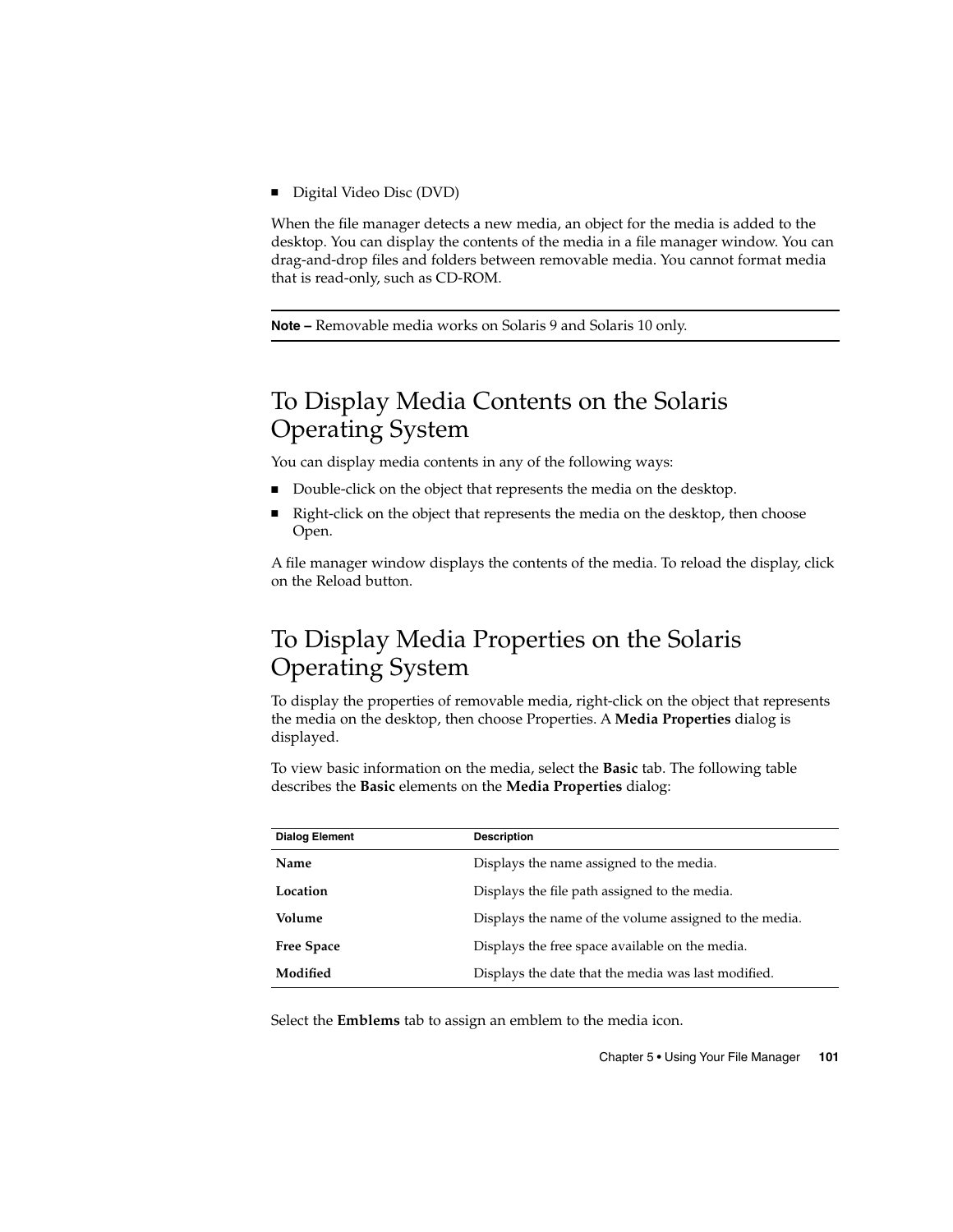To view permissions information on the media, select the **Permissions** tab. The following table describes the **Permissions** elements on the **Media Properties** dialog:

| <b>Dialog Element</b>            | <b>Description</b>                                                                                                           |
|----------------------------------|------------------------------------------------------------------------------------------------------------------------------|
| <b>File Owner</b>                | Displays the name of the user that owns the file.                                                                            |
| <b>File Group</b>                | Displays the name of the group that owns the file.                                                                           |
| Read/Write/Execute<br>checkboxes | Displays the read/write/execute permissions for<br>Owner/Group/Others.                                                       |
| <b>Special Flags</b>             | Displays the Set user ID, Set group ID, and Sticky<br>checkboxes set for the media.                                          |
| Text view                        | Displays the drwxrwxrwx string that corresponds to the<br>Read/Write/Execute checkboxes.                                     |
| Number view                      | Displays the octal string that corresponds to the<br>Read/Write/Execute checkboxes.                                          |
| <b>Notes</b>                     | Displays a note that you previously assigned to the media<br>using the File Manager. The note is not visible to other users. |

Click Close to close the **Media Properties** dialog.

## To Format Media on the Solaris Operating System

To *format* media is to prepare the media for use with a particular file system.

When you format media, you overwrite any existing information on the media. To format media, perform the following steps:

- 1. Right-click on the object that represents the media on the desktop, then choose Format. A **Media Format** dialog is displayed.
- 2. Select your format options in the **Media Format** dialog. The following table describes the elements on the dialog:

| <b>Dialog Element</b> | <b>Description</b>                                                                                                                    |
|-----------------------|---------------------------------------------------------------------------------------------------------------------------------------|
| <b>Ouick Format</b>   | Select this option to format without certification, or with<br>limited certification of certain tracks on the media.                  |
| Long Format           | Select this option to perform a complete format. For some<br>devices this might include certification of whole media by<br>the drive. |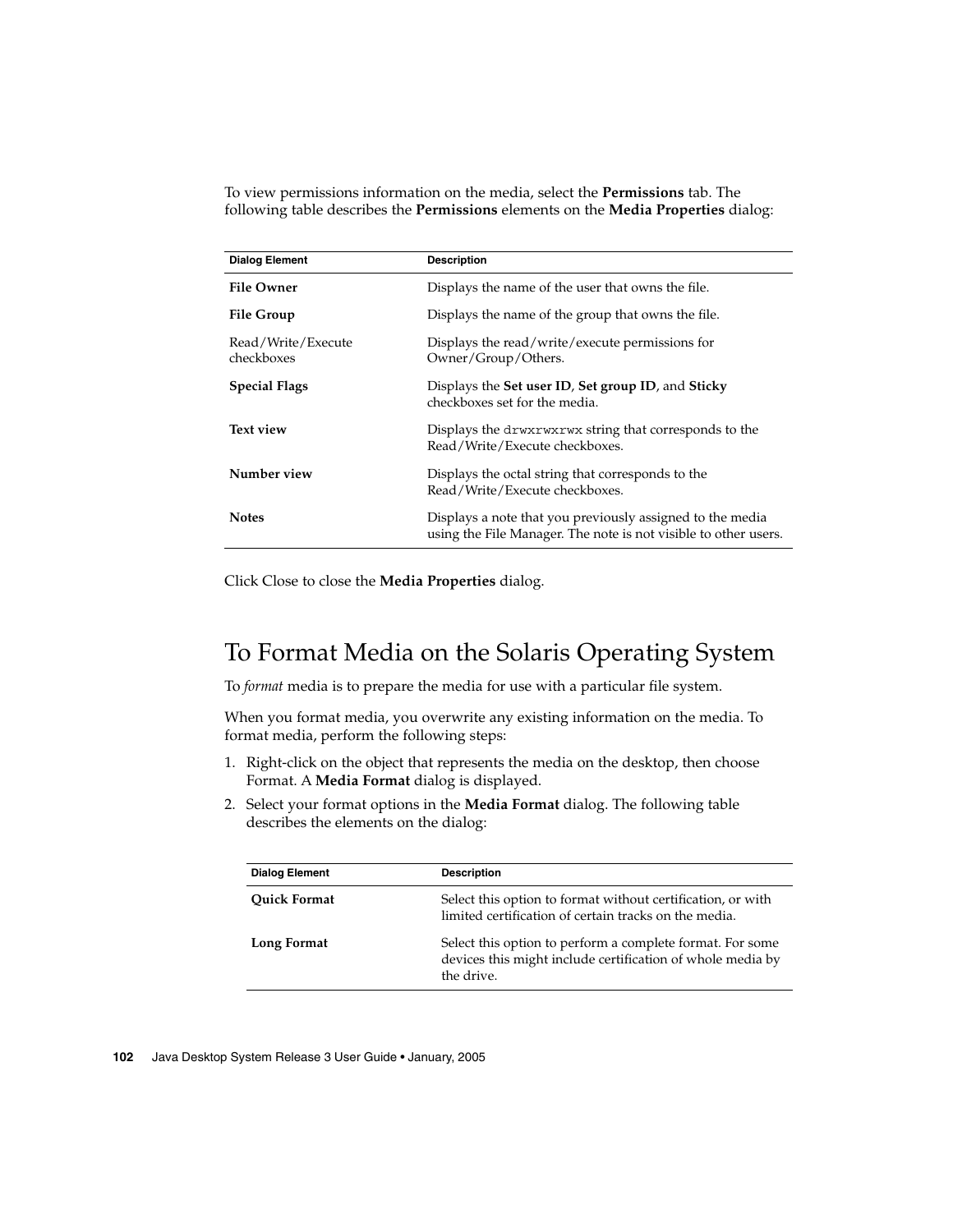| <b>Dialog Element</b> | <b>Description</b>                                                                                                                                                                                                                                                                                                                                                                                                                                                                                                                    |
|-----------------------|---------------------------------------------------------------------------------------------------------------------------------------------------------------------------------------------------------------------------------------------------------------------------------------------------------------------------------------------------------------------------------------------------------------------------------------------------------------------------------------------------------------------------------------|
| File System Type      | Select the type of file system in which you want to format<br>the media. Select from the following options:<br><b>PCFS (DOS)</b> : Select this option if you want to use the<br>media on an MS-DOS operating system.<br><b>UFS (UNIX):</b> Select this option if you want to use the<br>media on a UNIX operating system.<br>■ UDFS (UNIX): Select this option if you want to format<br>the media in Universal Disk File System (UDFS).<br>■ NEC (DOS): Select this option if you want to format<br>the media in the NEC file system. |
| Volume Label          | Type a name for the media in the text box.                                                                                                                                                                                                                                                                                                                                                                                                                                                                                            |

3. Click Apply to format the media.

# To Eject Media on the Solaris Operating System

To eject a floppy, right-click on the floppy object on the desktop, then choose Unmount Volume. If the drive for the media is a motorized drive, the media is ejected from the drive. If the drive for the media is not a motorized drive, a message is displayed when you can manually eject the media.

To eject a CD-ROM, right-click on the CD-ROM object on the desktop, then choose Eject. When you use the Eject command to eject media, the media is automatically unmounted.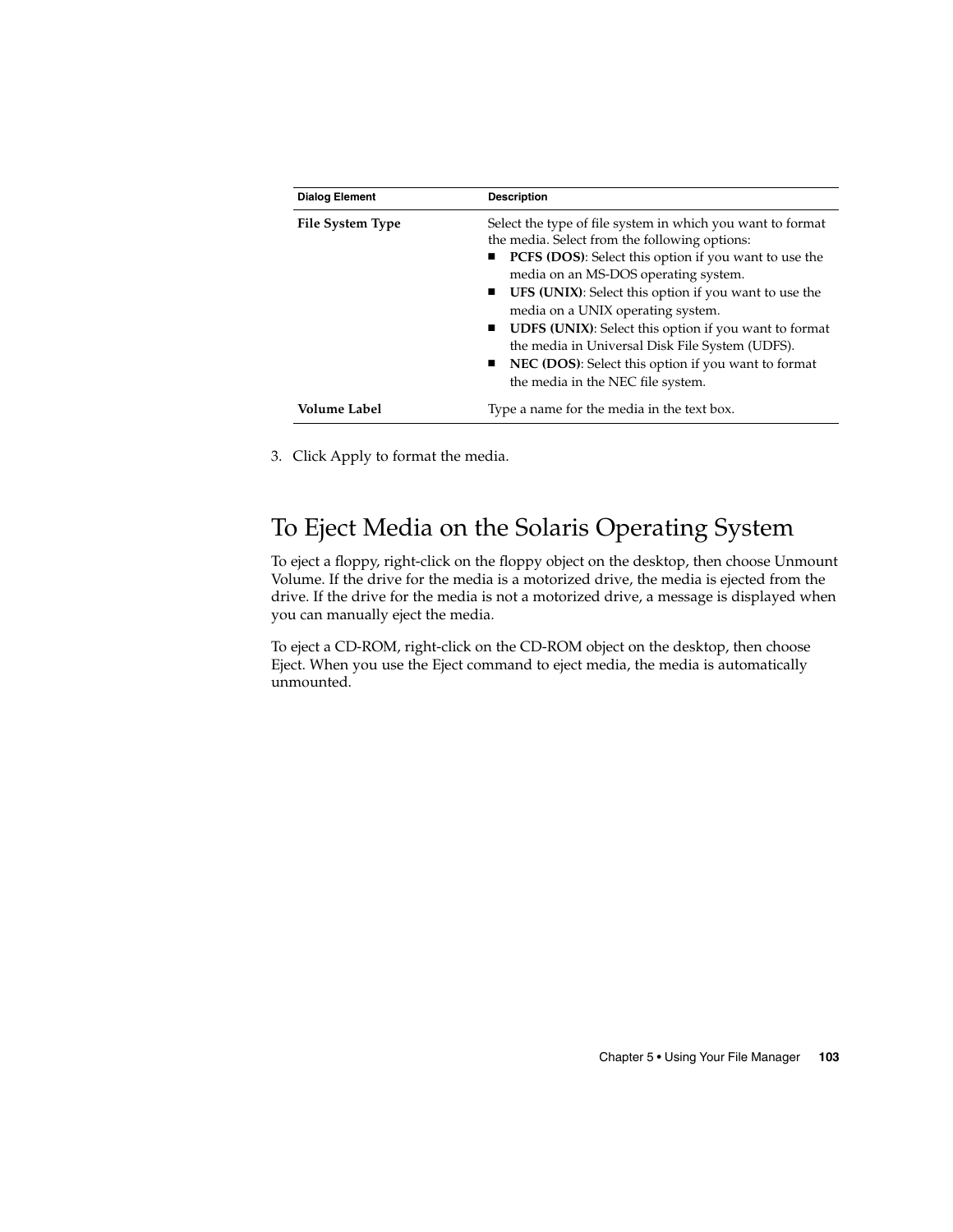Java Desktop System Release 3 User Guide • January, 2005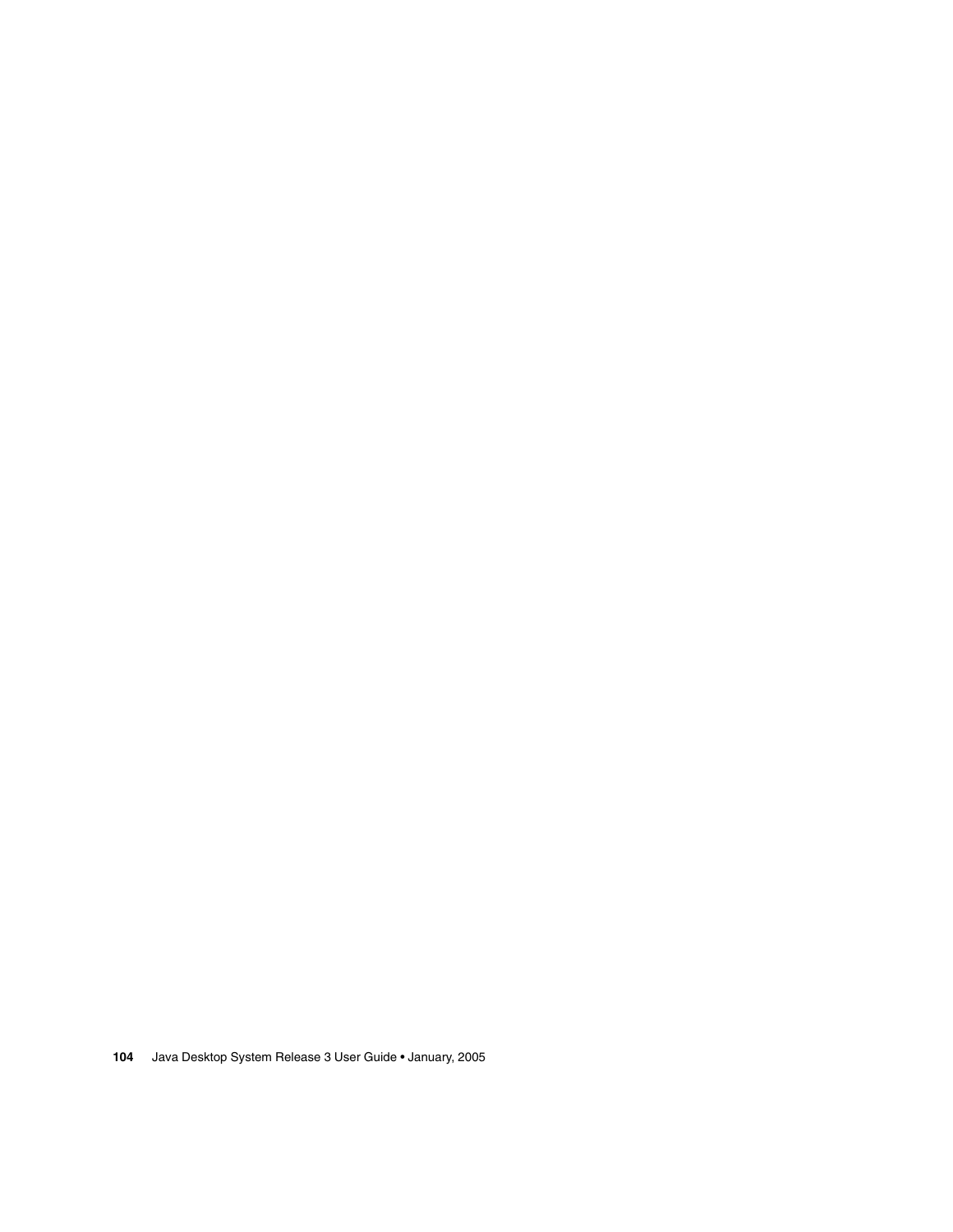#### CHAPTER **6**

# Using Your Desktop Background

This chapter describes how to use the desktop background to start applications, and open your files and folders. The chapter also describes how to use the Desktop Background menu, and how to customize the desktop background.

# Introduction to the Desktop Background

The desktop background lies behind all of the other components on your visible desktop. The desktop background is an active component of the user interface. You can perform the following tasks from your desktop background:

■ Start your applications, and open your files and folders.

You can add desktop objects for convenient access to files, folders, and applications that you use frequently. For example, you can add an application launcher to the desktop background. You can create a symbolic link to a file that you use often, then add this link to your desktop background. You can also store files and folders on the desktop background.

■ Open the Desktop Background menu.

Right-click on the desktop background to open the Desktop menu. You can use the Desktop menu to perform actions on the desktop background.

■ Work with **Trash**.

You can move objects to **Trash** and empty your **Trash**.

■ Customize your desktop background.

You can customize the pattern or color of the desktop background.

By default, your desktop background contains five objects. [Table 6–1](#page-105-0) describes the functions of the default objects on the desktop: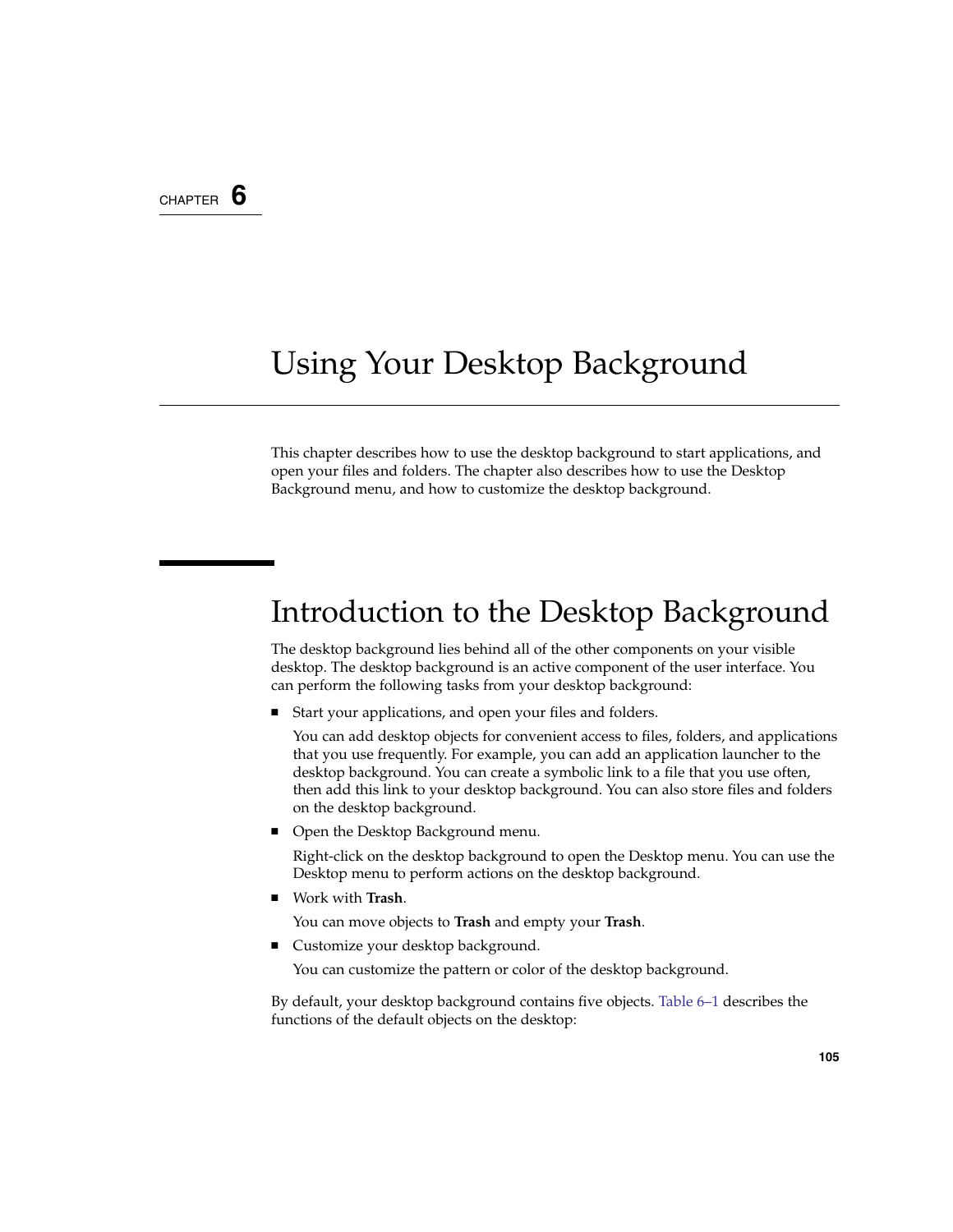<span id="page-105-0"></span>**TABLE 6–1** Functions of Default Desktop Background Objects

| <b>Object</b>                          | <b>Function</b>                                                                                                                                                                                                                                                                                                                |
|----------------------------------------|--------------------------------------------------------------------------------------------------------------------------------------------------------------------------------------------------------------------------------------------------------------------------------------------------------------------------------|
| <b>This Computer</b>                   | Provides an access point to some of the key features of the<br>Java Desktop System. You can access your applications and<br>configuration tools from the This Computer location. You<br>can also access programs that enable you to configure your<br>system as a server, and to modify other system<br>configuration details. |
| Documents                              | Enables direct access to files stored in your default directory.                                                                                                                                                                                                                                                               |
| Trash                                  | Provides a temporary holding area for files, folders or<br>desktop objects that you can later retrieve or permanently<br>delete.                                                                                                                                                                                               |
| Learn About The Java Desktop<br>System | Launches a help browser from where you can access Help<br>about the Java Desktop System.                                                                                                                                                                                                                                       |
| <b>Star Office 7</b>                   | Launches the StarOffice application.                                                                                                                                                                                                                                                                                           |

# Desktop Background Objects

A desktop background object is an icon on your desktop background that you can use to open your files, folders, and applications. You can also add objects to your desktop background to provide convenient access to files, folders, applications, and URIs that you use frequently. For example, you can add a launcher to your desktop background to enable you to open a particular application that you use often.

Table 6–2 describes the types of object that you can add to your desktop background.

**TABLE 6–2** Types of Desktop Background Objects

| <b>Object Type</b> | <b>Description</b>                                                                                                                                                                                                                                                       |
|--------------------|--------------------------------------------------------------------------------------------------------------------------------------------------------------------------------------------------------------------------------------------------------------------------|
| Symbolic link      | A symbolic link is an object that points to another file or folder.<br>When you choose a symbolic link from the desktop background,<br>the file or folder that the symbolic link points to is opened. You<br>can move or copy a symbolic link to the desktop background. |
|                    | You can identify symbolic links by the default arrow emblem<br>that appears on all symbolic links.                                                                                                                                                                       |
| Launcher           | You can add the following types of launcher to the desktop<br>background:<br>Application: Starts a particular application.<br>Link: Links to a particular file, folder, or URI.<br>п                                                                                     |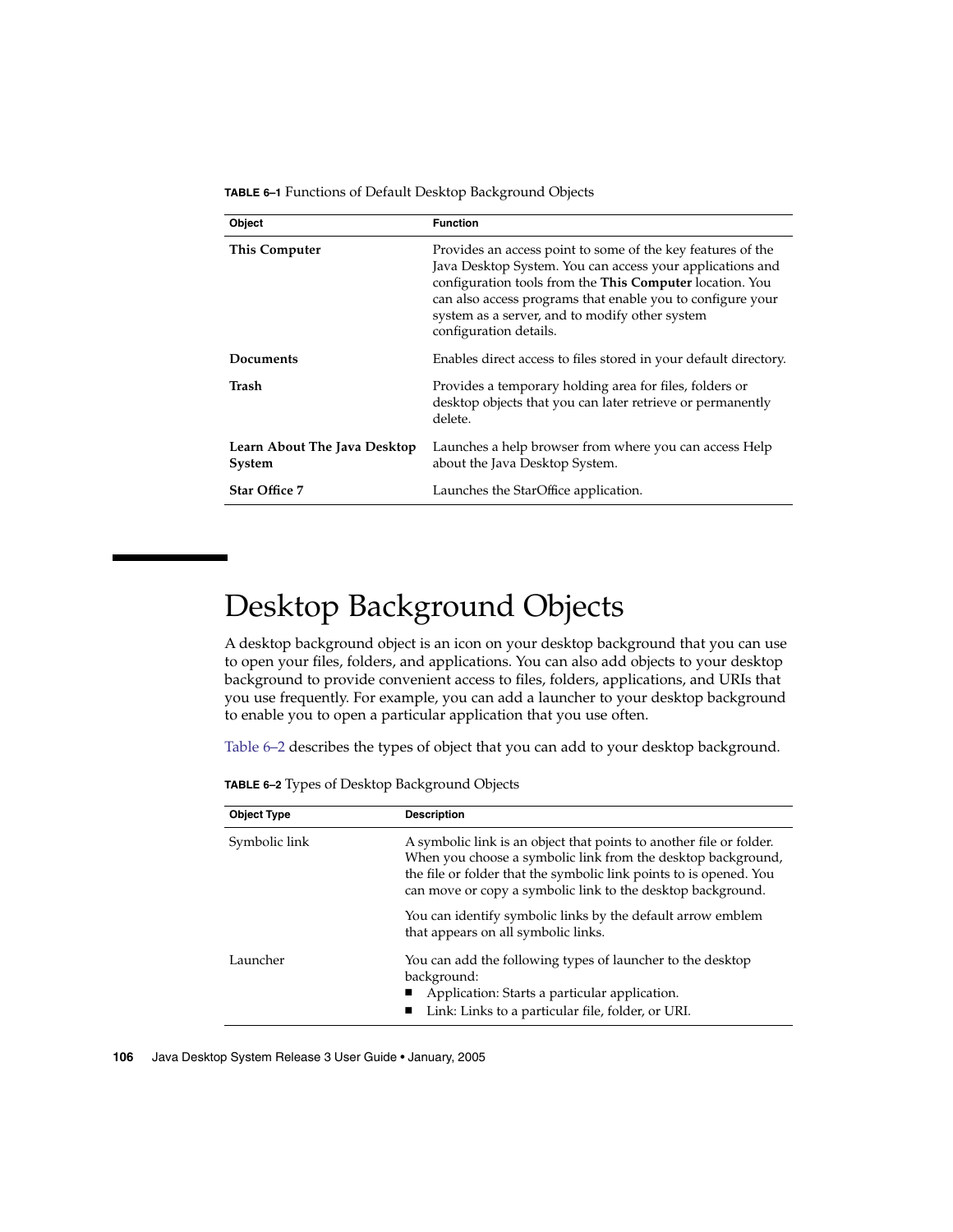| <b>Object Type</b> | <b>TABLE 6–2</b> Types of Desktop Background Objects<br>(Continued)<br><b>Description</b>                                                                                          |
|--------------------|------------------------------------------------------------------------------------------------------------------------------------------------------------------------------------|
| File               | You can add files to your desktop background. Files on your<br>desktop background reside in your Desktop directory.                                                                |
| Folder             | You can move folders to your desktop background, and you can<br>create folders on your desktop background. Folders on your<br>desktop background reside in your Desktop directory. |

**TABLE 6–2** Types of Desktop Background Objects *(Continued)*

The following sections describe how to work with objects on the desktop background.

# To Select Objects on the Desktop Background

To select an object on the desktop background, click on the object. To select multiple objects, press-and-hold Ctrl, then click on the objects that you want to select.

You can also select an area on the desktop background to select all objects within that area. Click-and-hold on the desktop background, then drag over the area that contains the objects that you want to select. When you click-and-hold then drag, a rectangle appears to mark the area that you select.

To select multiple areas, press-and-hold Ctrl, then drag over the areas that you want to select.

# To Open an Object from the Desktop Background

To open an object from the desktop background, double-click on the object. Alternatively, right-click on the object, then choose Open. When you open an object, the default action for the object executes. For example, if the object is a text file, the text file opens in a file manager window. The default actions for file types are specified in the File Associations preference tool.

To execute an action other than the default action for an object, right-click on the object, then choose Open With. Choose an action from the Open With submenu.

The items in the Open With submenu correspond to the contents of the following parts of the File Associations preference tool:

- **Default action** drop-down list in the **Edit file type** dialog
- **Viewer Component** drop-down list in the **Edit file type** dialog

You can set your preferences in a file manager window so that you click once on a file to execute the default action.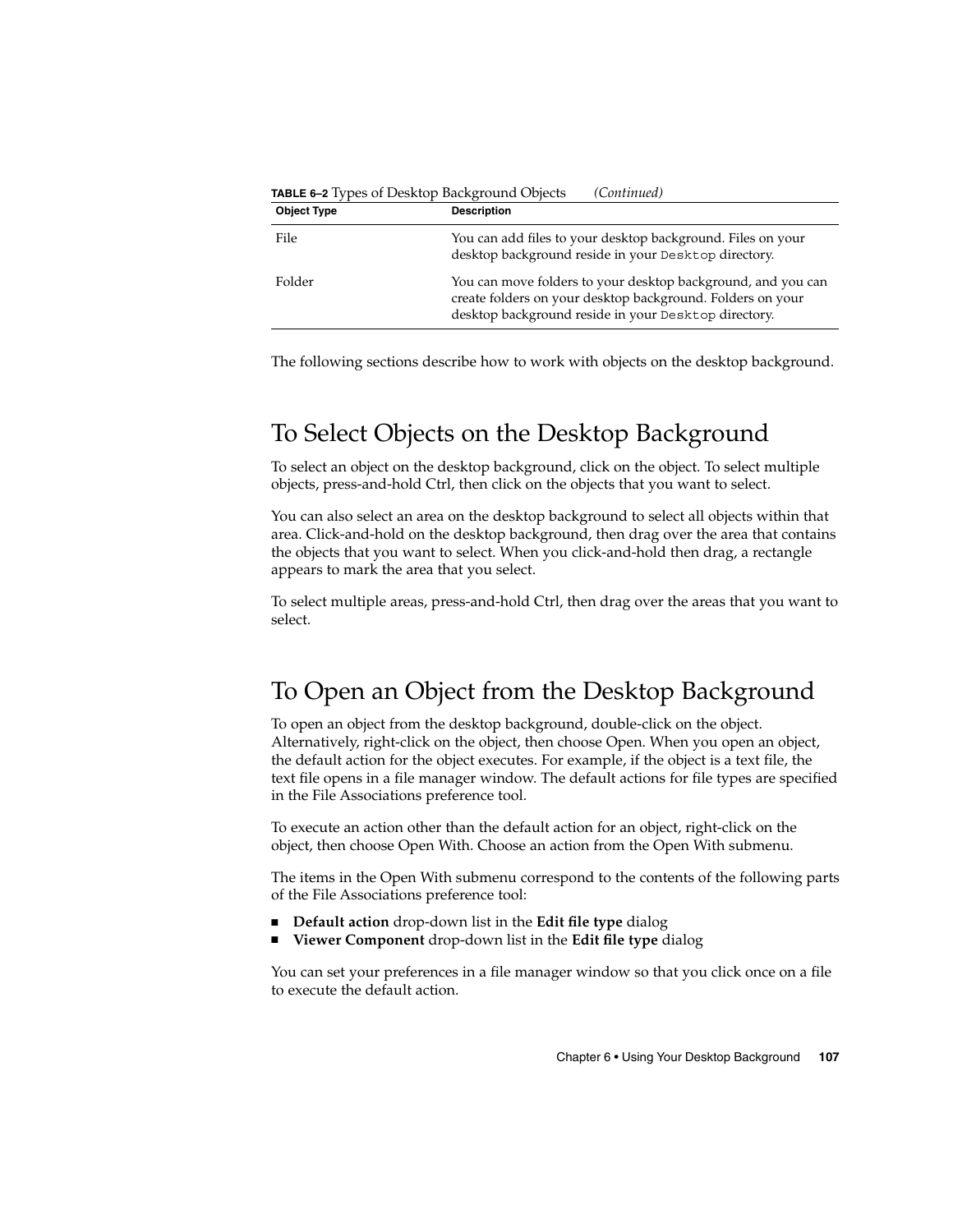# To Add a Launcher to the Desktop Background

A desktop background launcher can start an application or link to a particular file, folder, FTP site, or URI location.

To add a launcher to your desktop background, perform the following steps:

- 1. Right-click on the desktop background, then choose Create Launcher.
- 2. Type the required information in the **Create Launcher** dialog. The command that you enter for the launcher is the command that is executed when you use the desktop background object.

## To Add a Symbolic Link to the Desktop Background

You can create symbolic links on your desktop background to perform the following actions:

- Open a particular file in a particular application.
- Open a particular folder in a file manager window.
- Run a binary file or a script.

To create a symbolic link on the desktop background, perform the following steps:

- 1. Display the file or folder for which you want to create a symbolic link in a file manager window.
- 2. Create a symbolic link to the file or folder. To create a symbolic link to a file or folder, select the file or folder to which you want to create a link. Choose Edit  $\rightarrow$ Make Link. A link to the file or folder is added to the current folder. You can identify symbolic links by the default arrow emblem that appears on all symbolic links. The following figure shows a symbolic link to a file:



link to loremipsum.txt 2.7 K

3. Drag the symbolic link to the desktop background. The icon for the object is moved to the desktop background.

## Adding a File or Folder to the Desktop Background

The following sections describe how you can add file objects and folder objects to the desktop background.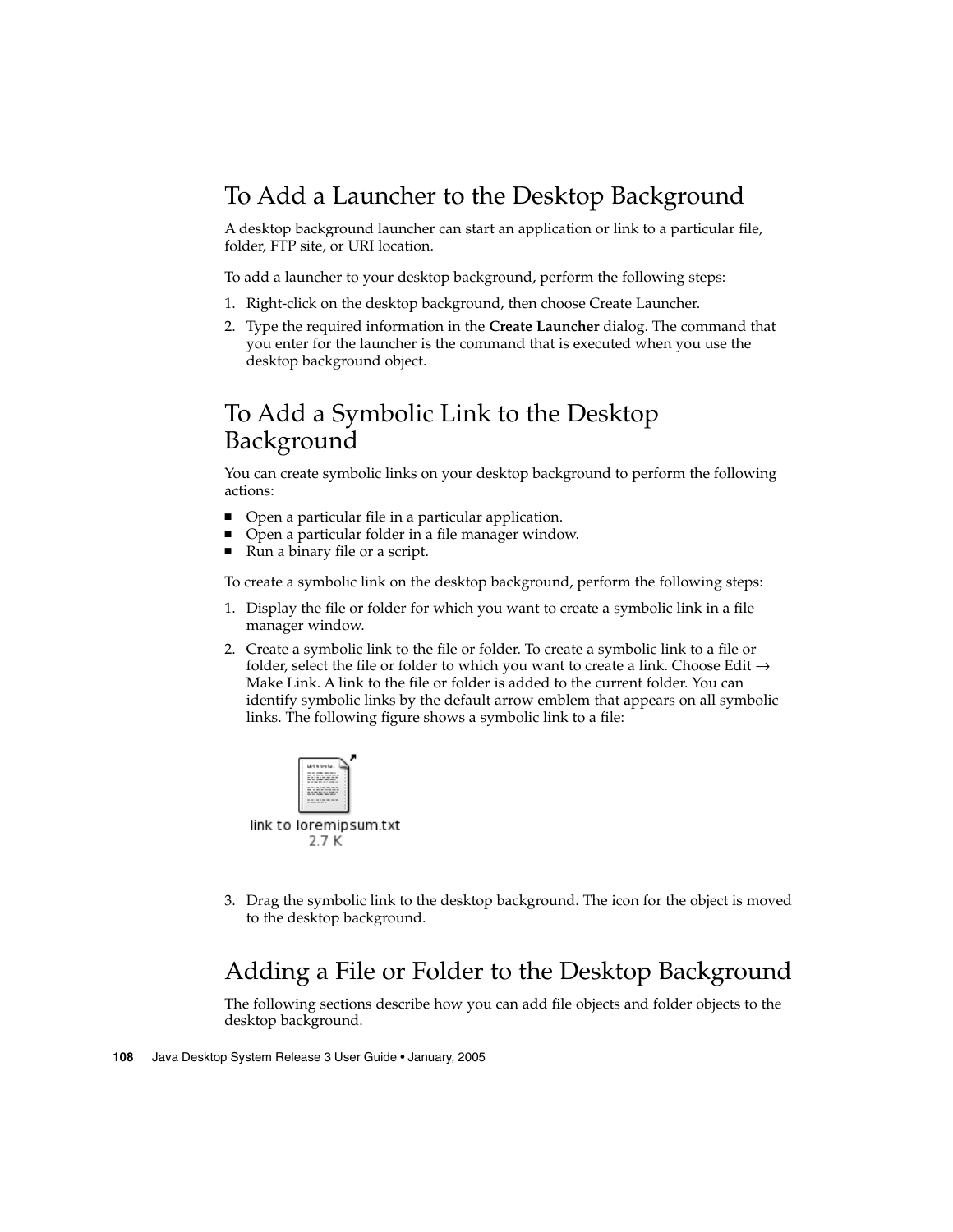#### To Move a File or Folder to the Desktop Background

You can move a file or folder from the file manager to the desktop background. To move a file or folder to the desktop background, perform the following steps:

- 1. Open a file manager window.
- 2. Display the file or folder that you want to move.
- 3. Drag the file or folder to the desktop background. The icon for the file or folder is moved to the desktop background. The file or folder is moved to your Desktop directory.

Alternatively, select the file or folder, then choose Edit  $\rightarrow$  Cut Files. Right-click on any desktop background object, then choose Paste Files.

### To Copy a File or Folder to the Desktop Background

You can copy a file or folder from the file manager to the desktop background. To copy a file or folder to the desktop background, perform the following steps:

- 1. Open a file manager window.
- 2. Display the file or folder that you want to move.
- 3. Press-and-hold Ctrl, then drag the file or folder to the desktop background. An icon for the file or folder is added to the desktop background. The file or folder is copied to your Desktop directory.

Alternatively, select the file or folder, then choose Edit  $\rightarrow$  Copy Files. Right-click on any desktop background object, then choose Paste Files.

#### To Create a Folder Object on the Desktop Background

To create a folder object, right-click on the desktop background to open the Desktop menu. Choose Create Folder. An **untitled** folder is added to the desktop background. Type the name of the new folder, then press Return. The folder is displayed with the new name. The new folder resides in your Desktop directory.

## To Rename a Desktop Background Object

To rename a desktop background object, right-click on the object, then choose Rename. The name of the desktop background object is highlighted. Type the new name for the object, then press Return.

### To Remove an Object from the Desktop Background

To remove an object from the desktop background, right-click on the object, then choose Move to Trash. Alternatively, drag the object to **Trash**.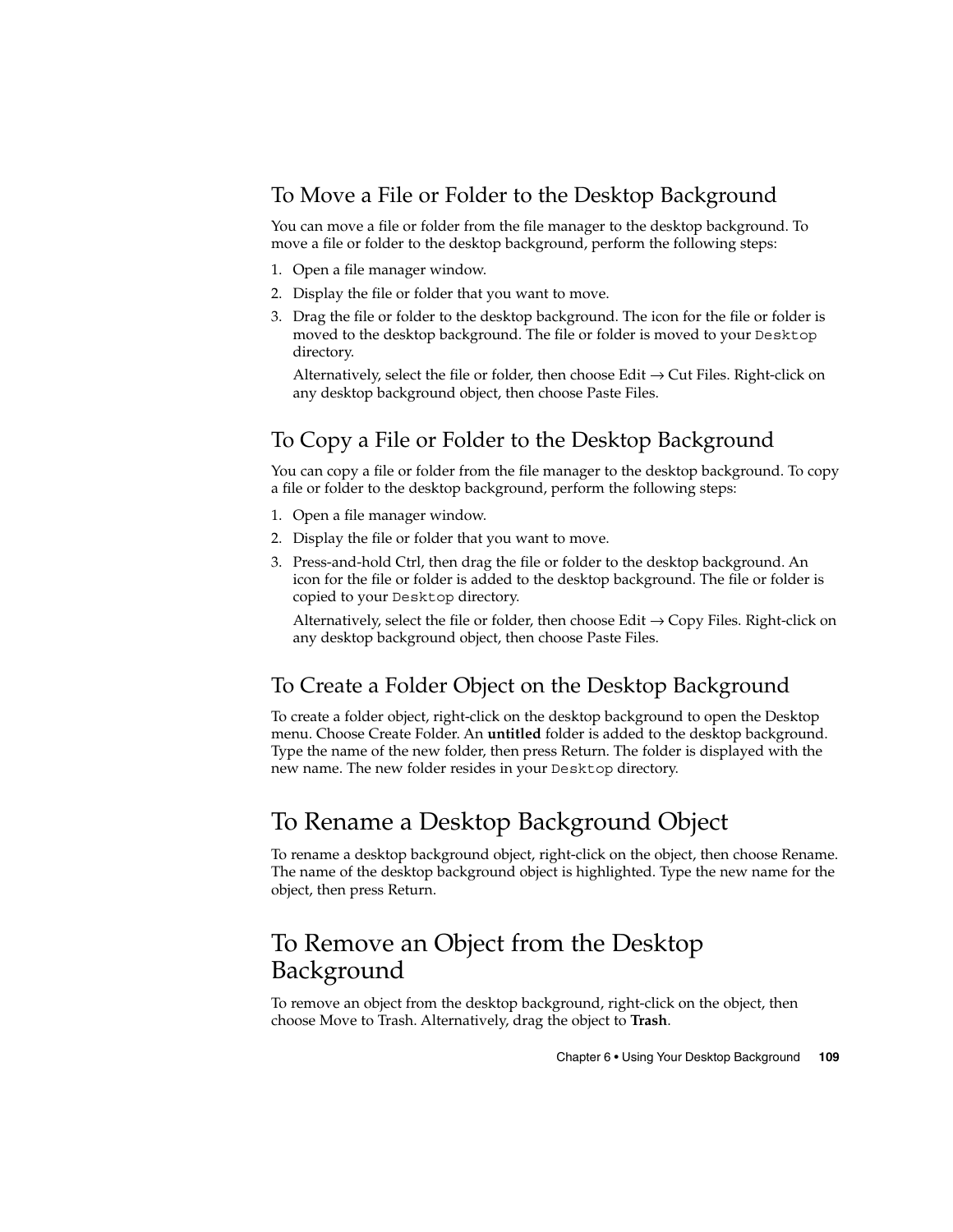**Note –** When you move a file or folder from a removable media to **Trash**, the file or folder is stored in a **Trash** location on the removable media. To remove the file or folder permanently from the removable media, you must empty **Trash**.

### To Delete an Object from the Desktop Background

When you delete an object from the desktop background, the object is not moved to **Trash**, but is immediately deleted from the desktop background. The Delete menu item is only available if you select the **Include a Delete command that bypasses Trash** option in the file manager **File Management Preferences** dialog.

To delete an object from the desktop background, right-click on the object, then choose Delete.

**Note –** You cannot delete the **This Computer** or **Trash** desktop background objects.

### To View the Properties of a Desktop Background **Object**

To view the properties of a desktop background object, perform the following steps:

- 1. Right-click on the object whose properties you want to view, then choose Properties.
- 2. Use the properties dialog to view the properties of the desktop background object.
- 3. Click Close to close the properties dialog.

### To Change the Permissions of a Desktop Background Object

To change the permissions of a desktop background object, perform the following steps:

- 1. Right-click on the object whose permissions you want to change, then choose Properties.
- 2. Click on the **Permissions** tab in the properties dialog.
- 3. In the **Permissions** tabbed section, use the drop-down lists and check boxes to change the permissions for the file or folder. For more information on the dialog elements in the **Permissions** tabbed section, see *Using Your File Manager*.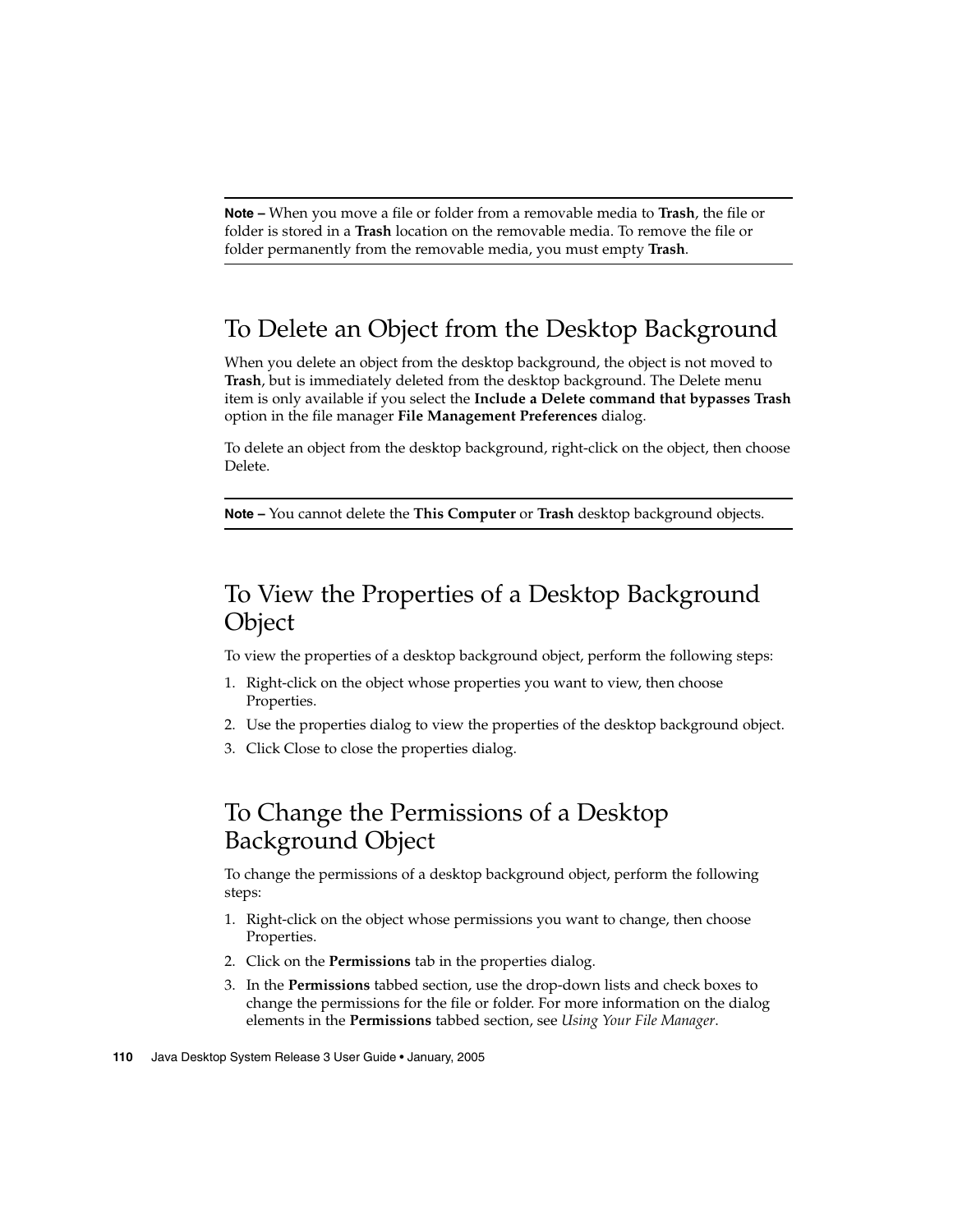4. Click Close to close the properties dialog.

### To Add an Emblem to a Desktop Background Object

To add an emblem to a desktop background object, perform the following steps:

- 1. Right-click on the object to which you want to add an emblem, then choose Properties.
- 2. Click on the **Emblems** tab in the **Emblems** tabbed section.
- 3. Select the emblem to add to the item.
- 4. Click Close to close the properties dialog.

### To Add a Note to a Desktop Background Object

To add a note to a desktop background object, perform the following steps:

- 1. Select the object to which you want to add a note.
- 2. Choose File  $\rightarrow$  Properties.
- 3. Click on the **Notes** tab in **Notes** tabbed section. Type the note.
- 4. Click Close to close the properties dialog. A note emblem is added to the desktop background object.

To delete a note, delete the note text from the **Notes** tabbed section.

### To Change the Icon for a Desktop Background Object

To change the icon for desktop background object, perform the following steps:

- 1. Right-click on the object whose permissions you want to change, then choose Properties.
- 2. On the **Basic** tabbed section, click on the Select Custom Icon button.
- 3. Use the **Select an icon** dialog to choose the icon to represent the file or folder.
- 4. Click Close to close the properties dialog.

To restore an icon from a custom icon to the default icon, click on the **Remove Custom Icon** button on the **Properties** dialog.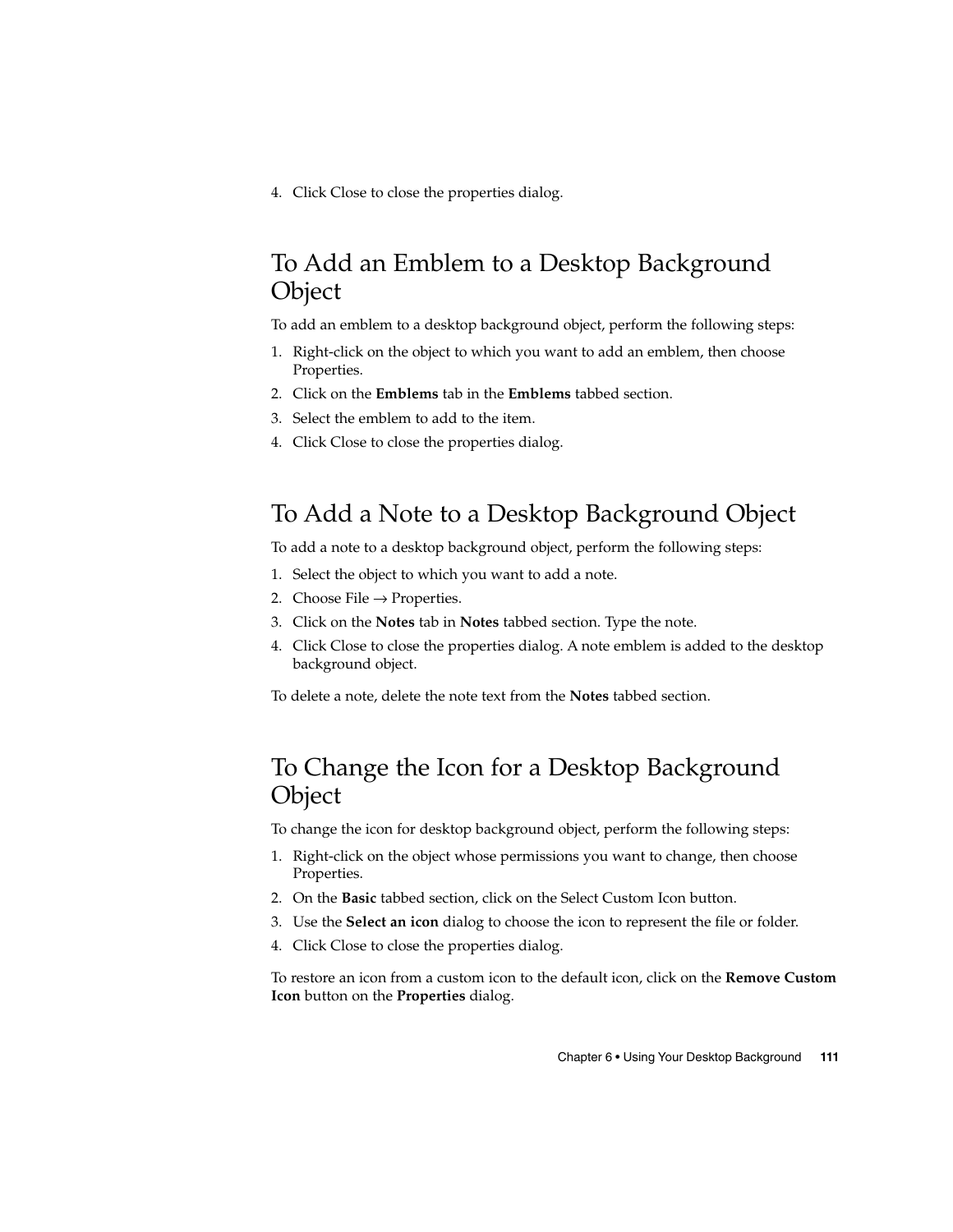### To Resize a Desktop Background Object Icon

You can change the size of the icon that represents a desktop background object. To change the size of an icon on the desktop background, perform the following steps:

- 1. Right-click on the desktop background object whose icon you want to resize, then choose Stretch Icon. A rectangle appears around the icon, with a handle at each corner.
- 2. Grab one of the handles, then drag the icon to the size that you want.

To return the icon to the original size, right-click on the icon, then choose Restore Icon's Original Size.

## Using Trash on the Desktop Background

You can move the following items to **Trash**:

- Files
- **Folders**
- Desktop background objects

If you need to retrieve a file from **Trash**, you can view **Trash** and move the file out of **Trash**. When you empty **Trash**, you delete the items in **Trash** permanently.

### To Display Trash

You can display the contents of **Trash** in the following ways:

■ From the desktop background

Double-click on the **Trash** object on the desktop background. The contents of **Trash** are displayed in a file manager window.

From a file browser window

Choose Go → Trash. The contents of **Trash** are displayed in the file browser window.

### To Empty Trash

You can empty the contents of **Trash** in the following ways:

■ From the desktop background Right-click on the **Trash** object, then choose Empty Trash.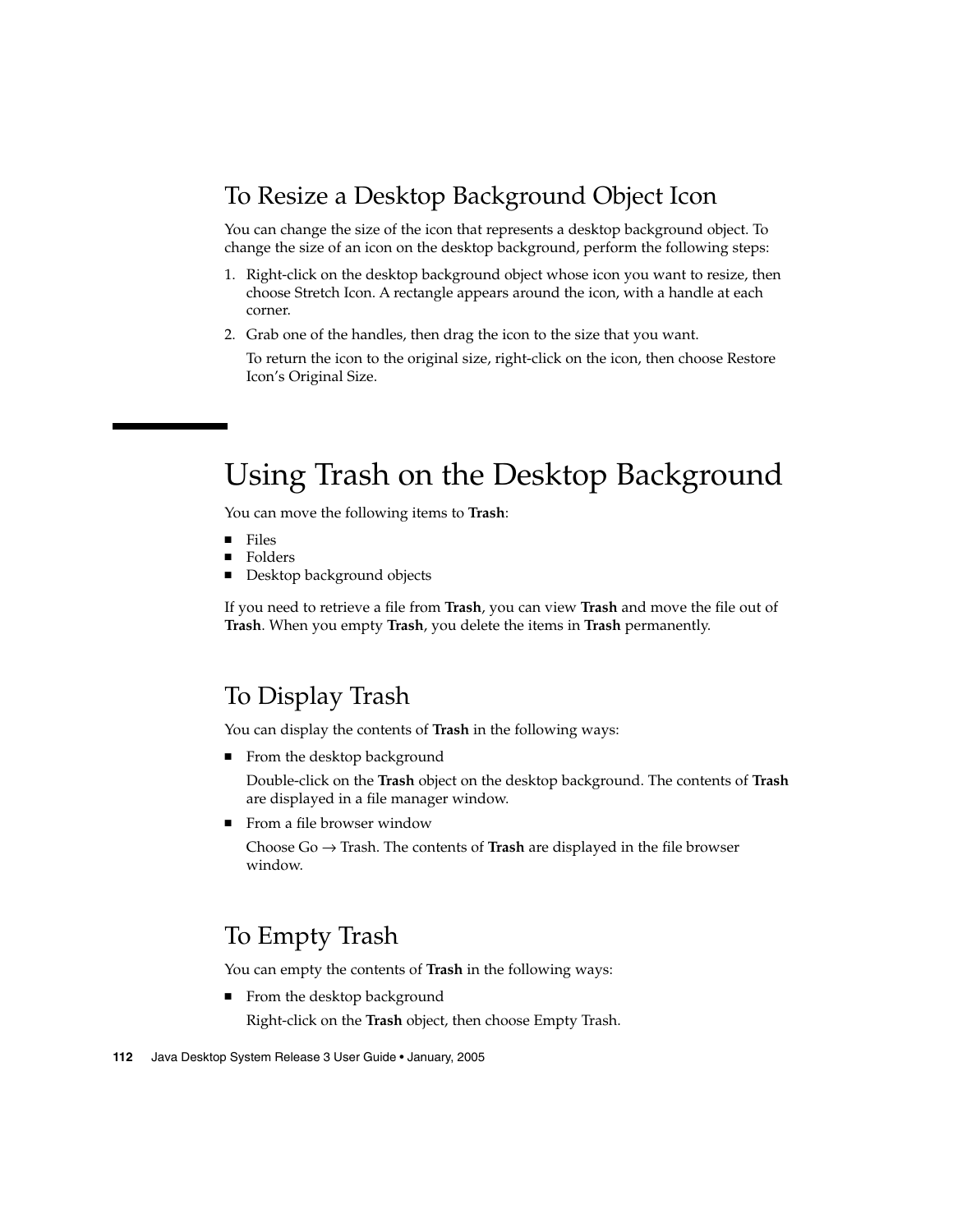■ From a file manager window Choose File  $\rightarrow$  Empty Trash.

# Using the Desktop Background Menu

To open the Desktop Background menu, right-click on a vacant space on the desktop background. You can use the Desktop menu to perform actions on the desktop background.

Table 6–3 describes the items in the Desktop Background menu.

| <b>Menu Item</b>          | <b>Function</b>                                                                                                                                                                                                                                               |
|---------------------------|---------------------------------------------------------------------------------------------------------------------------------------------------------------------------------------------------------------------------------------------------------------|
| Open Terminal             | Starts a Terminal application.                                                                                                                                                                                                                                |
| Create Folder             | Creates a new folder object.                                                                                                                                                                                                                                  |
| Create Launcher           | Creates a launcher on your desktop background. For more<br>information, see "To Add a Launcher to the Desktop<br>Background" on page 108.                                                                                                                     |
| Create Document           | Creates a document. You can create templates from<br>documents that you frequently create. For example, if you<br>often create invoices, you can create an empty invoice<br>document and save the document as invoice. doc in the<br>\$HOME/Templates folder. |
| Clean Up By Name          | Arranges the objects on the desktop background<br>alphabetically by name.                                                                                                                                                                                     |
| Keep Aligned              | Ensures that the left edges of the objects on the desktop<br>background are aligned with one another.                                                                                                                                                         |
| Paste Files               | Puts file or files into a selected folder or the desktop<br>background.                                                                                                                                                                                       |
| Use Default Background    | Resets the desktop background to the last pattern that you<br>chose from the Backgrounds and Emblems dialog. You can<br>access the Backgrounds and Emblems dialog from Nautilus<br>windows.                                                                   |
| Change Desktop Background | Starts the Desktop Background preference tool.                                                                                                                                                                                                                |
| Change Desktop Resolution | Starts the Screen Resolution preference tool.                                                                                                                                                                                                                 |

**TABLE 6–3** Items on the Desktop Background Menu

l,

Chapter 6 • Using Your Desktop Background **113**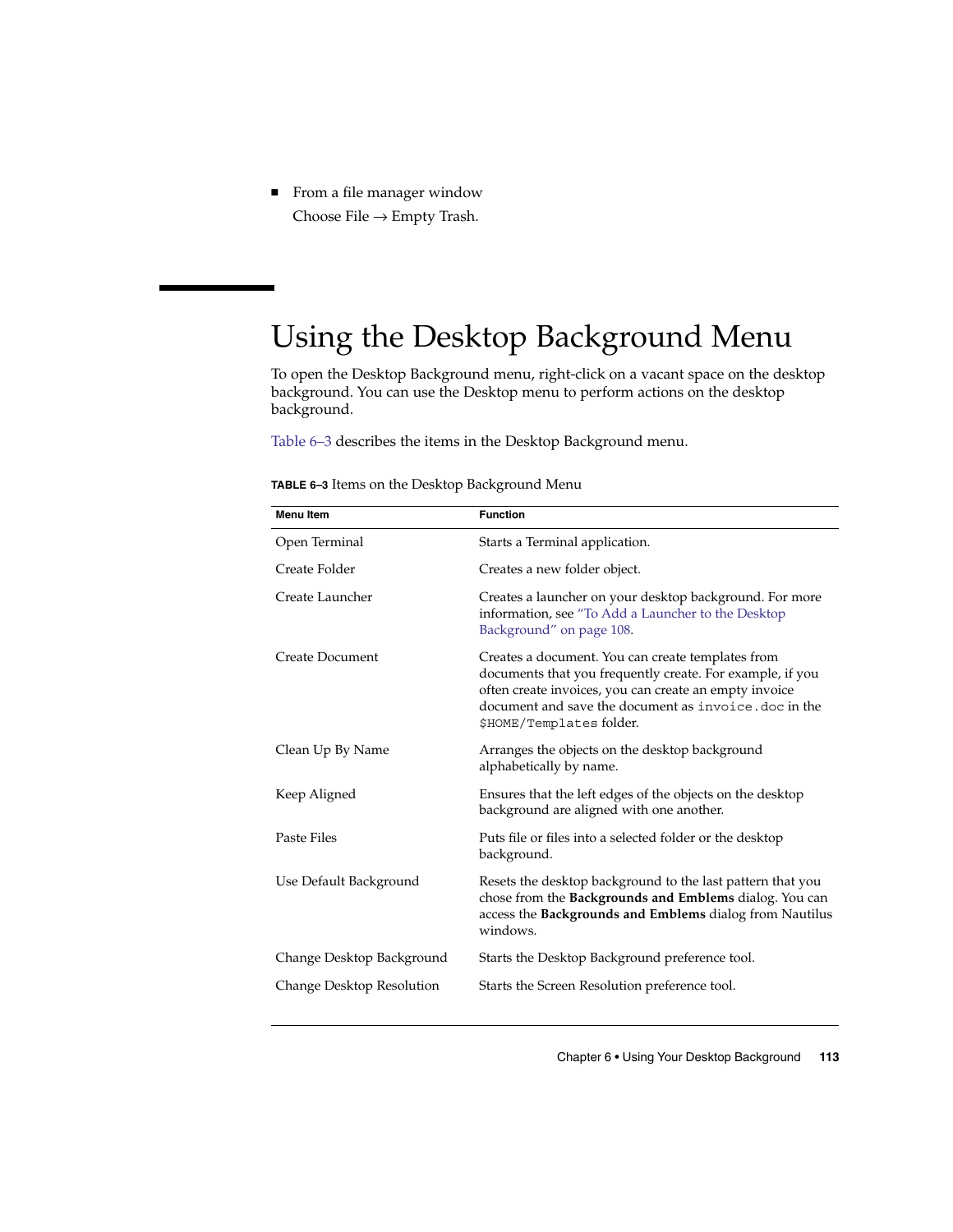# Changing the Pattern or Color of the Desktop Background

You can change the pattern or color of the desktop background to suit your preferences. The file manager includes background patterns and colors that you can use to change the look-and-feel of the desktop background.

You can change the pattern or color of the desktop background in any of the following ways:

■ Drag a pattern or color from another window or dialog to the desktop background.

If your desktop background is a color, you can create a gradient effect from a color into the desktop background color. A gradient effect is a visual effect where one color blends gradually into another color. To create a gradient effect on your desktop background, drag a color to one of the edges of the screen. The color blends from the edge to which you drag the color, to the opposite edge of the screen.

Before you drag a color to a screen edge, check if there is an edge panel on the screen edge. If there is an edge panel on the screen edge, you must hide the panel before you drag the color.

- Use the Desktop Background preference tool.
- Choose a pattern or color for the background from the **Backgrounds and Emblems** dialog. To change the pattern or color of the desktop background, perform the following steps:
	- 1. Open a file manager window.
	- 2. Choose Edit  $\rightarrow$  Backgrounds and Emblems.
	- 3. To display a list of patterns that you can use, click on the Patterns button in the **Backgrounds and Emblems** dialog. To display a list of the colors that you can use, click on the Colors button.
	- 4. To change the desktop background to a pattern, drag the pattern to the desktop background. To change the desktop background to a color, drag the color to the desktop background.
	- 5. Click Close.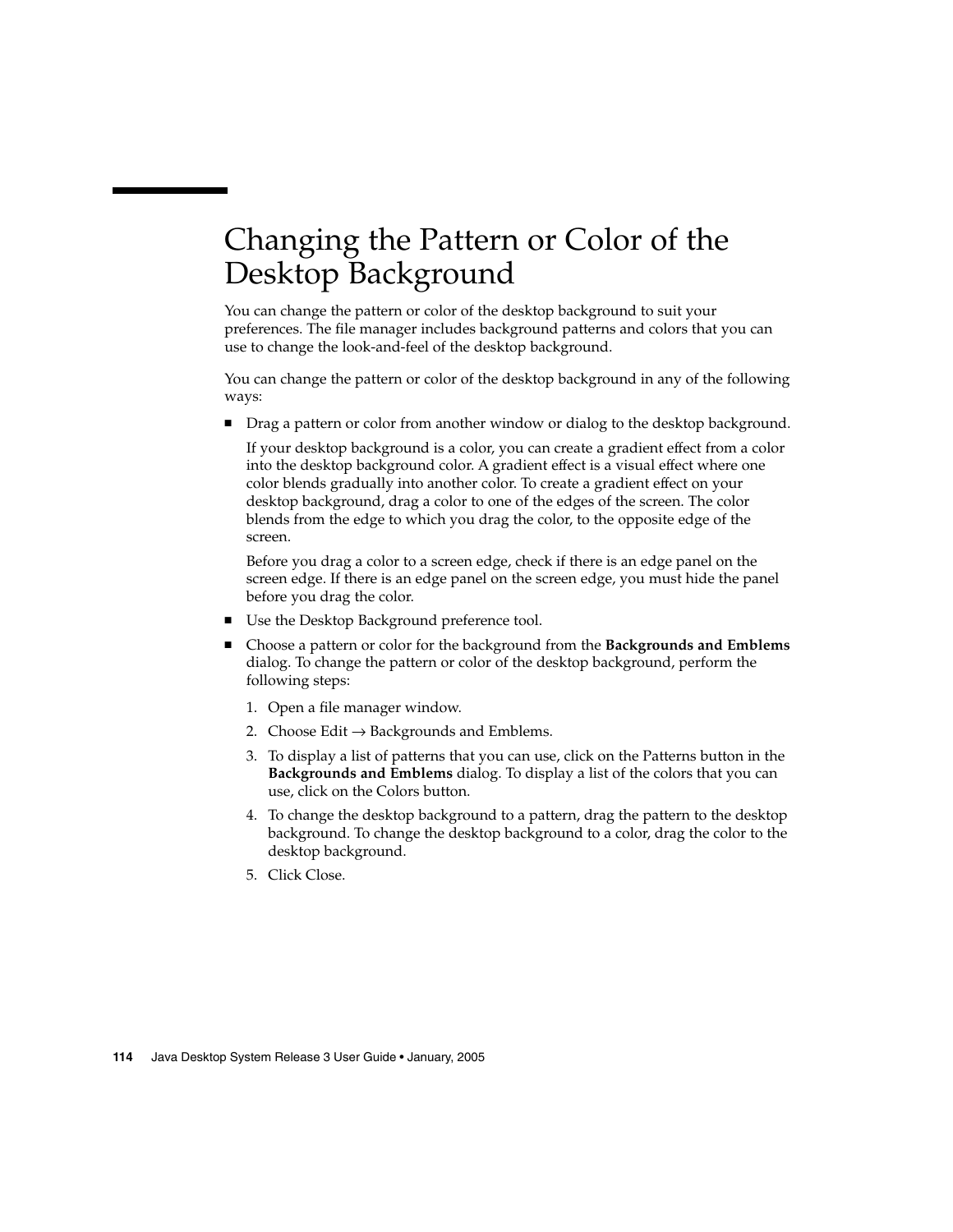#### CHAPTER **7**

## Using Your Preference Tools

This chapter describes how to start and use the preference tools to customize the Java Desktop System.

## Starting a Preference Tool

You can start the preference tools in the following ways:

- Click Launch, then choose Preferences. Choose the tool that you require from the submenus.
- Double-click on the **This Computer** object on the desktop background. A file browser window opens at the **This Computer** location. Double-click on the **Preferences** object in the browser window to display your preference tools. Double-click on the tool that you require.

# Setting Assistive Technology Preferences

To access the **Assistive Technology Support** preference tool, click Launch, then choose Preferences → Assessibility →Assistive Technology Support.

Use the Assistive Technology preference tool to enable assistive technologies in the Java Desktop System. You can also use the Assistive Technology preference tool to specify assistive technology applications to start automatically when you log in.

[Table 7–1](#page-115-0) lists the assistive technology preferences that you can modify.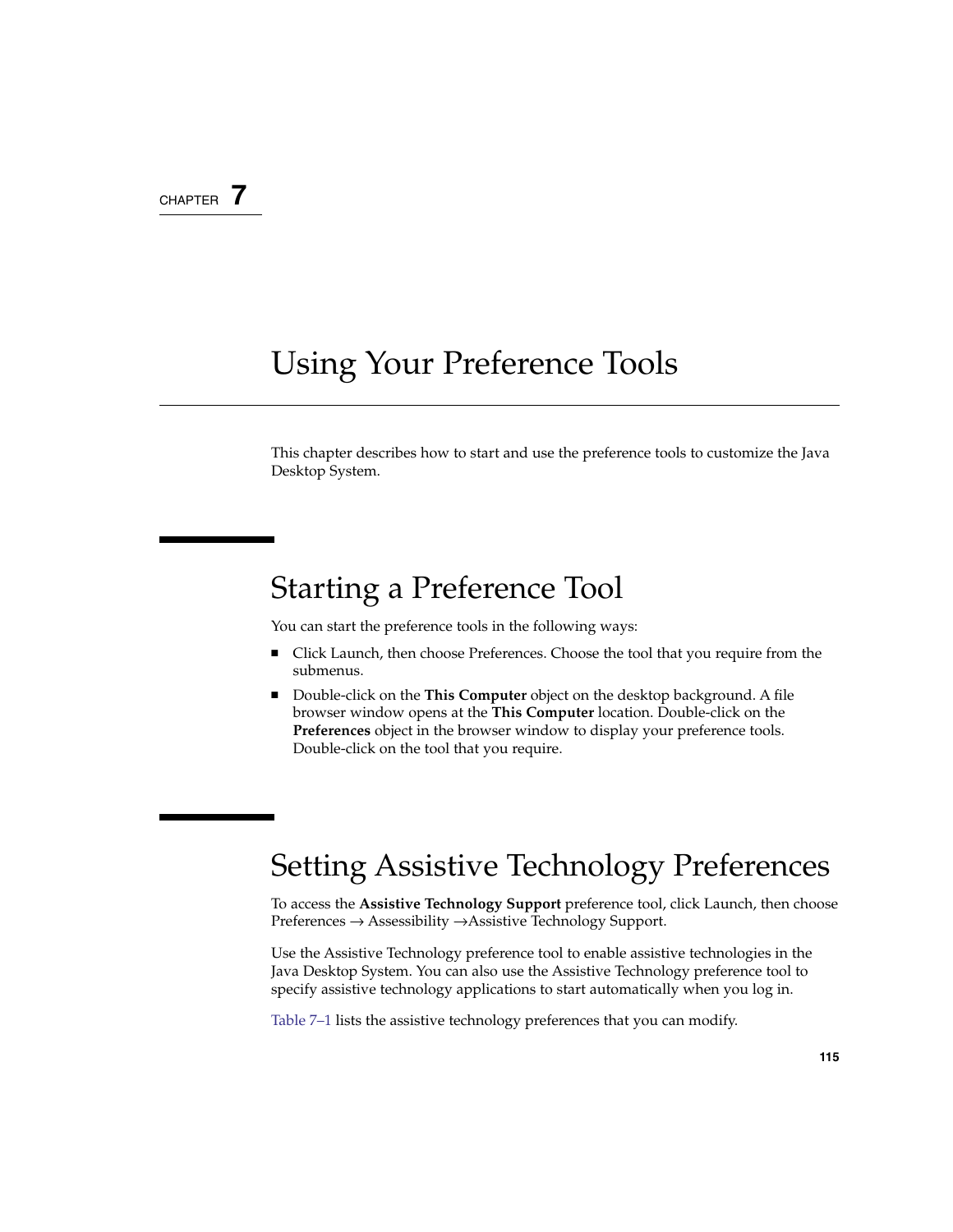<span id="page-115-0"></span>**TABLE 7–1** Assistive Technology Preferences

| <b>Dialog Element</b>         | <b>Description</b>                                                                                  |
|-------------------------------|-----------------------------------------------------------------------------------------------------|
| Enable assistive technologies | Select this option to enable assistive<br>technologies in the Java Desktop System.                  |
| Screenreader                  | Select this option to start the Screenreader<br>application automatically when you log in.          |
| Magnifier                     | Select this option to start the Magnifier<br>application automatically when you log in.             |
| On-screen keyboard            | Select this option to start the On-screen<br>keyboard application automatically when you<br>log in. |

## Customizing the Desktop Background

To access the **Desktop Background** preference tool, click Launch, then choose Preferences → Desktop Preferences → Display → Desktop Background.

You can customize the desktop background in the following ways:

- Select an image for the desktop background. The image is superimposed on the desktop background color. The desktop background color is visible if you select a transparent image, or if the image does not cover the entire desktop background.
- Select a color for the desktop background. You can select a solid color, or create a gradient effect with two colors. A gradient effect is a visual effect where one color blends gradually into another color.

You can also change the appearance of your desktop background from within the file manager.

Table 7–2 lists the background preferences that you can modify.

| <b>Dialog Element</b> | <b>Description</b>                                                                                                                                                                                                                   |
|-----------------------|--------------------------------------------------------------------------------------------------------------------------------------------------------------------------------------------------------------------------------------|
| Desktop Wallpaper     | Choose an image to display on the desktop background. To choose<br>an image, click on the Select picture button. An image selector<br>dialog is displayed. Use the dialog to choose an image. When you<br>choose an image, click OK. |

| TABLE 7-2 Desktop Background Preferences |  |
|------------------------------------------|--|
|                                          |  |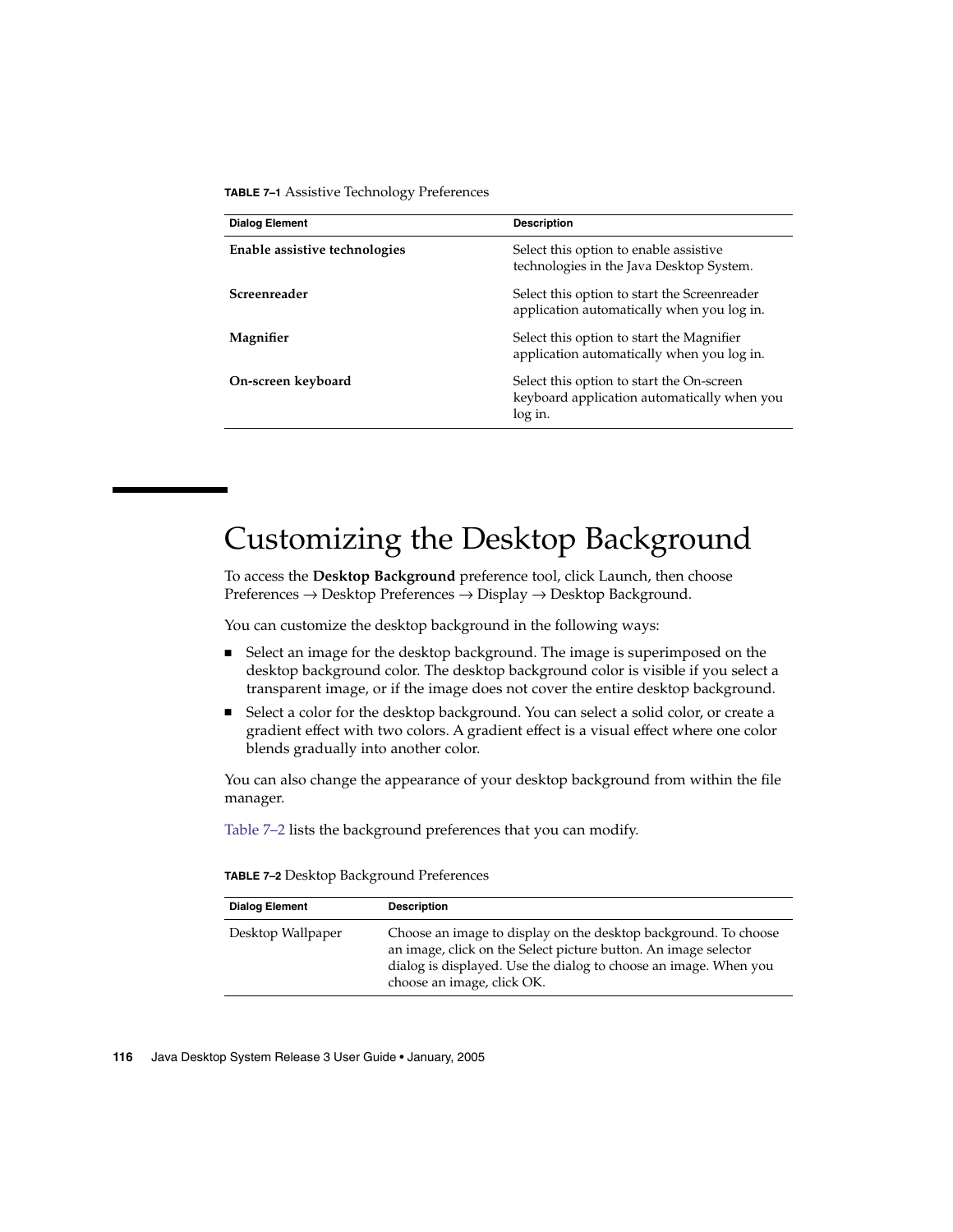| <b>Dialog Element</b> | <b>Description</b>                                                                                                                                                                                                                                                                                                                                                                                                                                                                                                                                                                                                                                                                                                                                                                                                                                                                                                                                                                                                                                                                                                                                                            |
|-----------------------|-------------------------------------------------------------------------------------------------------------------------------------------------------------------------------------------------------------------------------------------------------------------------------------------------------------------------------------------------------------------------------------------------------------------------------------------------------------------------------------------------------------------------------------------------------------------------------------------------------------------------------------------------------------------------------------------------------------------------------------------------------------------------------------------------------------------------------------------------------------------------------------------------------------------------------------------------------------------------------------------------------------------------------------------------------------------------------------------------------------------------------------------------------------------------------|
| <b>Style</b>          | To specify how to display the image, select one of the following<br>options from the Style drop-down list:<br><b>Centered:</b> Displays the image in the middle of the desktop<br>background.<br>Fill Screen: Enlarges the image to cover the desktop<br>п<br>background and maintains the relative dimensions of the image.<br>Scaled: Enlarges the image until the image meets the screen<br>п<br>edges, and maintains the relative dimensions of the image.<br>Tiled: Enlarges the image until the image meets the screen<br>ш<br>edges, and maintains the relative dimensions of the image.                                                                                                                                                                                                                                                                                                                                                                                                                                                                                                                                                                               |
| <b>Add Wallpaper</b>  | Click on Add Wallpaper to display the Add Wallpapers dialog.<br>Choose the wallpaper that you want to appear as the background,<br>then click OK.                                                                                                                                                                                                                                                                                                                                                                                                                                                                                                                                                                                                                                                                                                                                                                                                                                                                                                                                                                                                                             |
| Remove                | Choose the Desktop Wallpaper that you want to remove, then click<br>Remove.                                                                                                                                                                                                                                                                                                                                                                                                                                                                                                                                                                                                                                                                                                                                                                                                                                                                                                                                                                                                                                                                                                   |
| <b>Desktop Colors</b> | To specify a color scheme, use the options in the <b>Background Style</b><br>drop-down list, and the color selector buttons.                                                                                                                                                                                                                                                                                                                                                                                                                                                                                                                                                                                                                                                                                                                                                                                                                                                                                                                                                                                                                                                  |
|                       | You can specify a color scheme in one of the following ways:<br>Choose Solid color from the Background Style drop-down list<br>п<br>to specify a single color for the desktop background.<br>To choose the color that you require, click on the Color button.<br>The Pick a Color dialog is displayed. Choose a color, then click<br>OK.<br>п<br>Choose Horizontal gradient from the Background Style<br>drop-down list. This option creates a gradient effect from the<br>left screen edge to the right screen edge.<br>Click on the Left Color button to display the Pick a Color<br>dialog. Choose the color that you want to appear at the left<br>edge.<br>Click on the Right Color button. Choose the color that you want<br>to appear at the right edge.<br>Choose Vertical gradient from the Background Style<br>п<br>drop-down list. This creates a gradient effect from the top screen<br>edge to the bottom screen edge.<br>Click on the Top Color button to display the Pick a Color<br>dialog. Choose the color that you want to appear at the top<br>edge.<br>Click on the Bottom Color button. Choose the color that you<br>want to appear at the bottom edge. |

**TABLE 7–2** Desktop Background Preferences *(Continued)*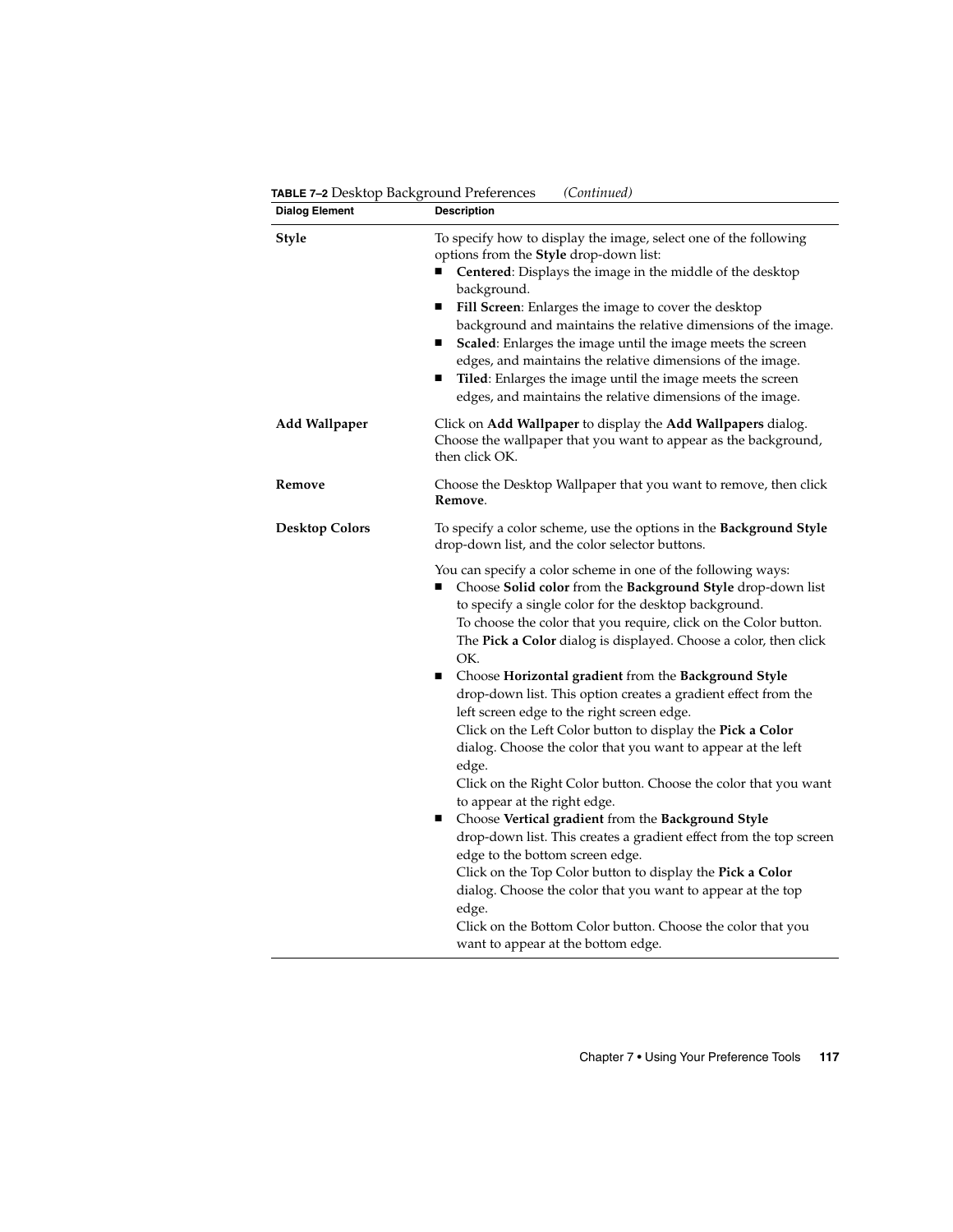# Configuring a CD Database Server

To access the **CD Database Server** preference tool, click Launch, then choose Preferences → Desktop Preferences → CD Database Server.

The CD Database Server preference tool enables you to configure a CD database server that your system can query. A CD database server contains information about CDs, such as the name of the artist, the title, and the track list. When an application plays a CD, the application can query the CD database server about the CD, then display the information.

Table 7–3 describes the preferences in the CD Database Server preference tool.

| <b>Dialog Element</b>        | <b>Description</b>                                                                                                                                                                                                                           |
|------------------------------|----------------------------------------------------------------------------------------------------------------------------------------------------------------------------------------------------------------------------------------------|
| Send no information          | Select this option if you do not want to send any information to the<br>CD database server.                                                                                                                                                  |
| Send real information        | Select this option to send your name and hostname information to<br>the CD database server.                                                                                                                                                  |
| Send other information       | Select this option to send another name and hostname to the CD<br>database server. Enter the name in the <b>Name</b> field. Enter the<br>hostname in the <b>Hostname</b> field.                                                              |
| FreeDB round robin<br>server | FreeDB is a CD database. The FreeDB round robin server is a<br>load-sharing configuration of FreeDB servers. Select this option to<br>access the FreeDB CD database from this server.                                                        |
| Other FreeDB server          | Select this option to access the FreeDB CD database from another<br>server. Select the server that you require from the server table.                                                                                                        |
| Update Server List           | Click on this button to update the list of available FreeDB servers in<br>the server table.                                                                                                                                                  |
| Other server                 | Select this option to use another CD database server. Enter the<br>name of the server on which the database resides in the <b>Hostname</b><br>field. Enter the port number on which you can access the database<br>in the <b>Port</b> field. |

**TABLE 7–3** CD Database Server Preferences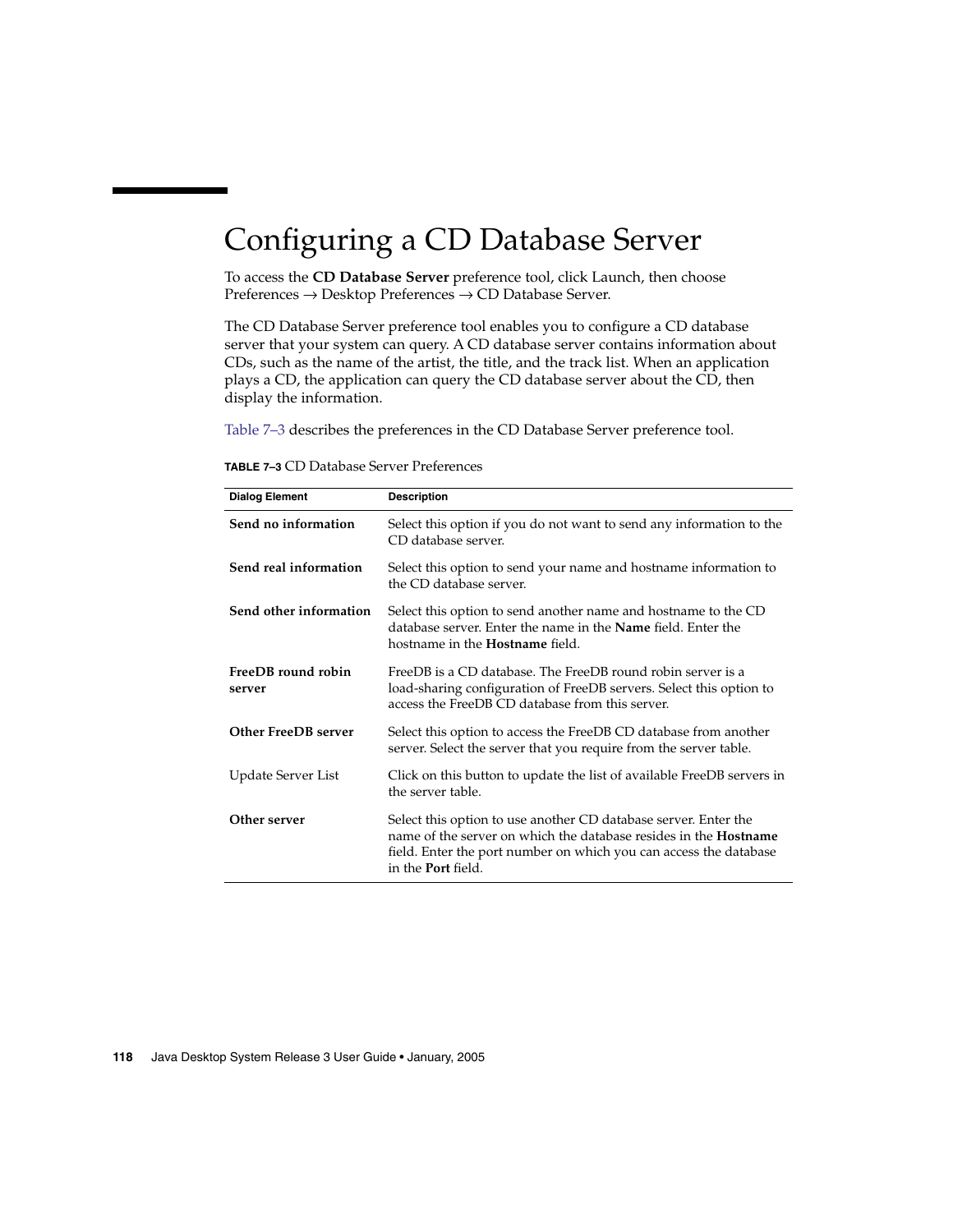## Configuring File Associations

To access the **File Associations** preference tool, click Launch, then choose Preferences  $\rightarrow$  Desktop Preferences  $\rightarrow$  File Associations.

Use the File Associations preference tool to configure the following:

File types You can specify how files of various types are displayed and edited. For example, you can specify an icon to represent a particular type of file. For another example, you can specify that if a file is a plain text file, the file is launched in a text editor.

> The file manager and other desktop applications check the contents of a file to determine the type of a file. If the first lines do not determine the type of the file, then the application checks the filename.

Services A *Uniform Resource Identifier* (URI) is a string that identifies a particular location in a file system or on the Web. For example, the web address of a web page is a URI. A *service* is a protocol or task that a URI requests. For example, the http://www.gnome.org URI requests the http service.

> You can associate an application with a service, so that the application performs the task required by the service. For example, you can associate your preferred web browser with the http service.

Table 7–4 describes the elements on the File Associations preference tool.

| Element       | <b>Description</b>                                                                                                                                                                                                                               |
|---------------|--------------------------------------------------------------------------------------------------------------------------------------------------------------------------------------------------------------------------------------------------|
| Table         | To view the contents of a category of file types, click on the right<br>arrow next to the category name. The category expands, and<br>displays a description of each file type, and the file extension that is<br>associated with the file type. |
|               | To select a file type that you want to work with, click on the file<br>type.                                                                                                                                                                     |
| Add File Type | Click on this button to add a file type. For more information, see<br>"To Add a File Type" on page 120.                                                                                                                                          |
| Add Service   | Click on this button to add a service. For more information, see "To<br>Add a Service" on page 121.                                                                                                                                              |
| Edit          | To edit a file type, a service, or a file type category, select the item<br>that you want to edit, then click Edit.                                                                                                                              |
|               |                                                                                                                                                                                                                                                  |

**TABLE 7–4** Elements on File Associations Preference Tool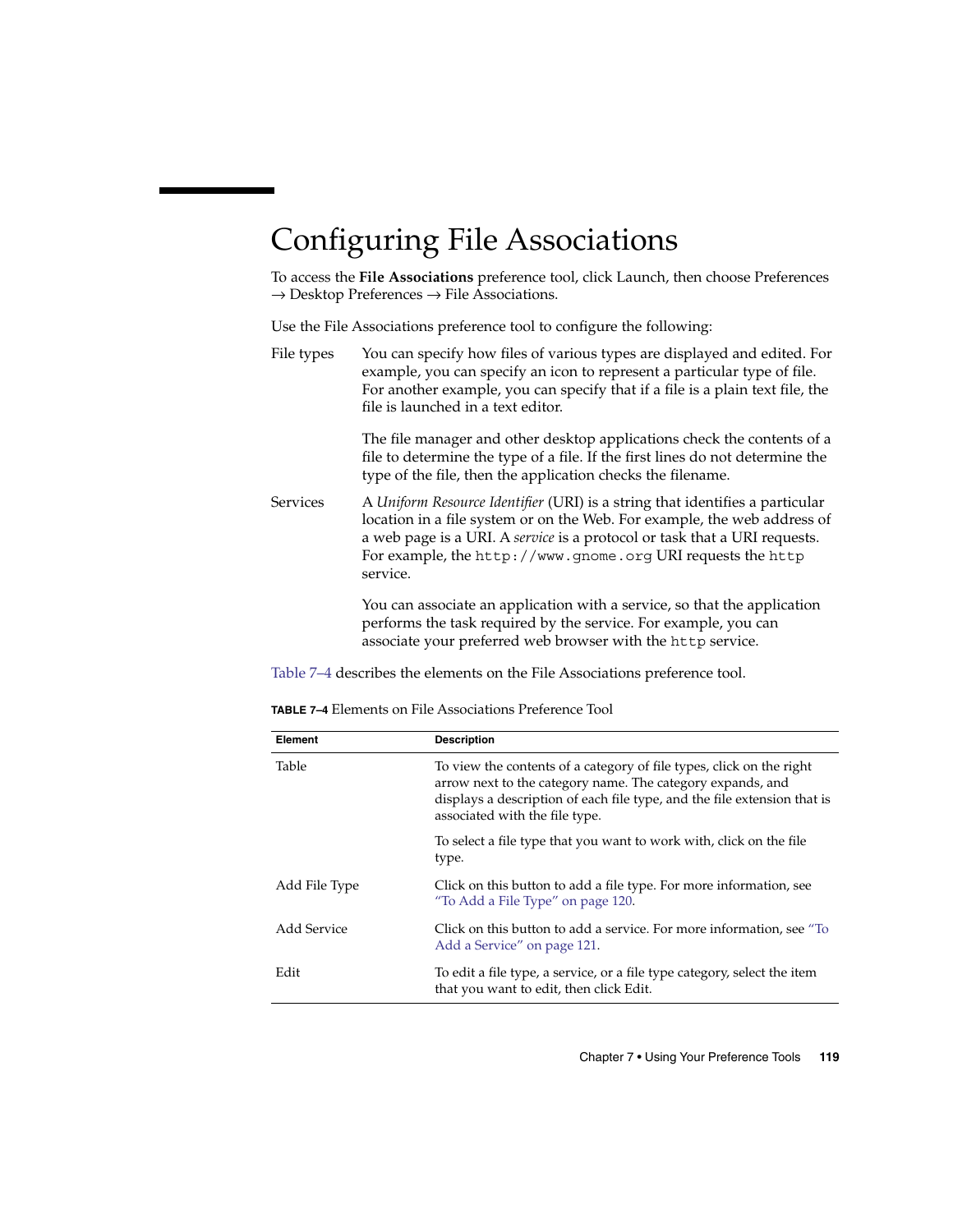<span id="page-119-0"></span>**TABLE 7–4** Elements on File Associations Preference Tool *(Continued)*

| Element | <b>Description</b>                                                                                 |
|---------|----------------------------------------------------------------------------------------------------|
| Remove  | To delete a file type or a service, select the item that you want to<br>delete, then click Remove. |

## To Add a File Type

To add a file type, perform the following steps:

- 1. Start the File Associations preference tool.
- 2. Click on the Add File Type button.
- 3. Enter the properties of the file type in the **Add File Type** dialog. The following table describes the dialog elements of the **Add File Type** dialog:

| <b>Dialog Element</b>      | <b>Description</b>                                                                                                                                                                                                                                                                     |
|----------------------------|----------------------------------------------------------------------------------------------------------------------------------------------------------------------------------------------------------------------------------------------------------------------------------------|
| No Icon                    | Choose an icon to represent the file type. To choose an<br>icon, click on the No Icon button. An icon selector<br>dialog is displayed. Choose an icon from the dialog.<br>Alternatively, to choose an icon from another directory,<br>click Browse. When you choose an icon, click OK. |
| Description                | Type a description of the file type.                                                                                                                                                                                                                                                   |
| <b>MIME</b> type           | Enter the MIME type for this type of file.                                                                                                                                                                                                                                             |
| Category                   | Enter the category to which you want the file type to<br>belong in this preference tool. Click on the Choose to<br>choose a category from the Choose a file category<br>dialog.                                                                                                        |
| <b>Filename extensions</b> | Enter the file extensions to associate with the file type.<br>Enter a file extension in the field on the left side, then<br>press Return. To delete a file extension, select the file<br>extension in the field on the right side, then click on the<br>Remove button.                 |
| Viewer component           | Select the viewer component to use to display files of<br>this type in the file manager.                                                                                                                                                                                               |
| Default action             | Select the default application to use to open files of this<br>type.                                                                                                                                                                                                                   |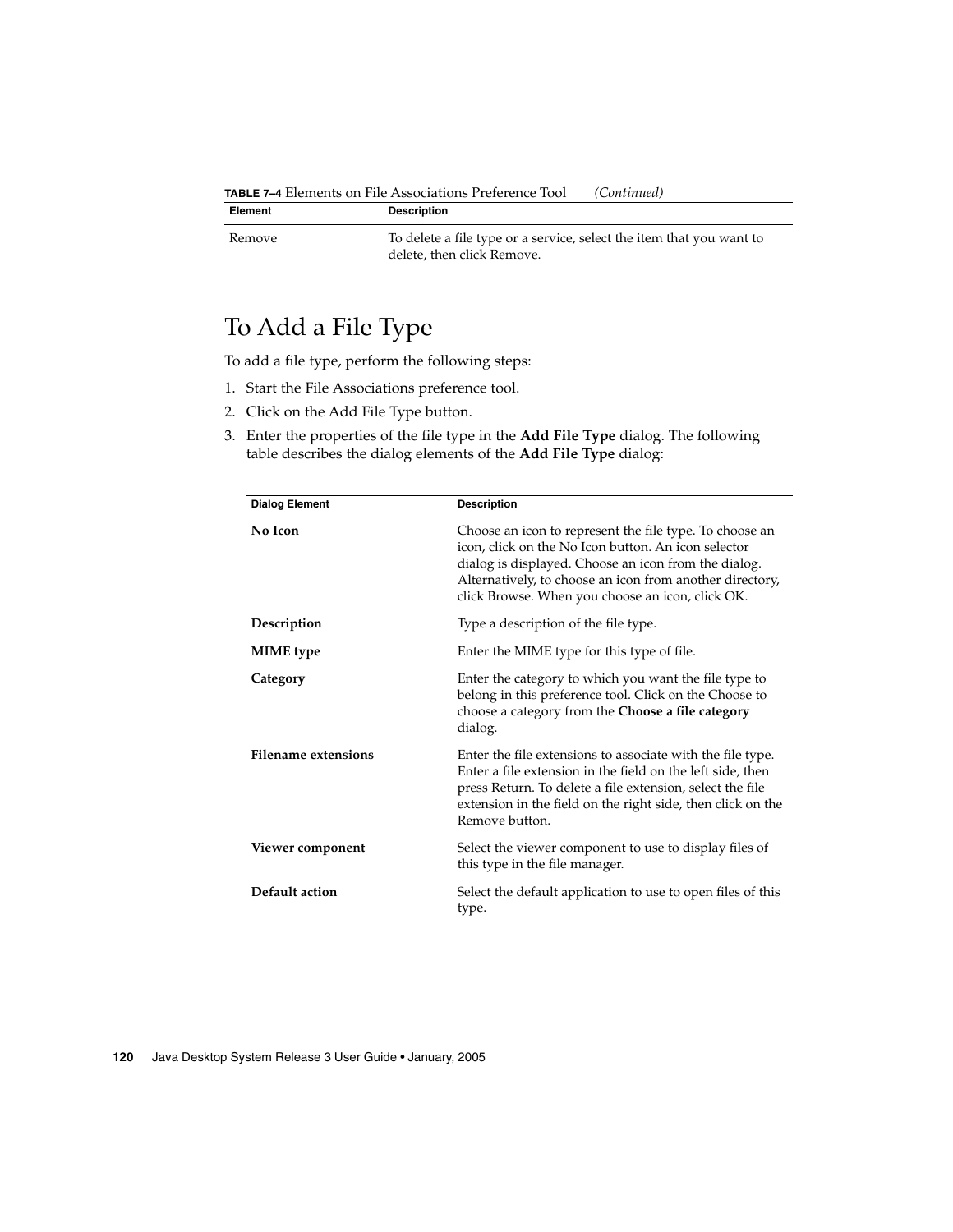<span id="page-120-0"></span>

| <b>Dialog Element</b>  | <b>Description</b>                                                                                                                                                                                                                                |
|------------------------|---------------------------------------------------------------------------------------------------------------------------------------------------------------------------------------------------------------------------------------------------|
| Program to run         | Specify a program to associate with the file type. Enter<br>the command to start the program in this field.<br>Alternatively, to choose a command that you entered<br>previously, click the down arrow button, then choose<br>the command to run. |
|                        | You can also use the Browse button to choose a<br>command to run.                                                                                                                                                                                 |
| <b>Run in Terminal</b> | Select this option to run the program in a terminal<br>window. Choose this option for a program that does not<br>create a window in which to run.                                                                                                 |

4. Click OK.

## To Add a Service

To add a service, perform the following steps:

- 1. Start the File Associations preference tool.
- 2. Click on the Add Service button.
- 3. Enter the properties of the service in the **Add Service** dialog. The following table describes the dialog elements on the **Add Service** dialog:

| <b>Dialog Element</b>  | <b>Description</b>                                                                                                                                                                                                                                |
|------------------------|---------------------------------------------------------------------------------------------------------------------------------------------------------------------------------------------------------------------------------------------------|
| Description            | Type a description of the service.                                                                                                                                                                                                                |
| Protocol               | Enter the protocol for the service.                                                                                                                                                                                                               |
| Program to Run         | Information to be supplied in a future release.                                                                                                                                                                                                   |
| Program                | Specify the program to associate with the service.<br>Enter the command to start the program in this<br>field. Alternatively, to choose a command that you<br>entered previously, click the down arrow button,<br>then choose the command to run. |
|                        | You can also use the Browse button to choose a<br>command to run.                                                                                                                                                                                 |
| <b>Run in Terminal</b> | Select this option to run the program in a terminal<br>window. Choose this option for a program that does<br>not create a window in which to run.                                                                                                 |

4. Click OK.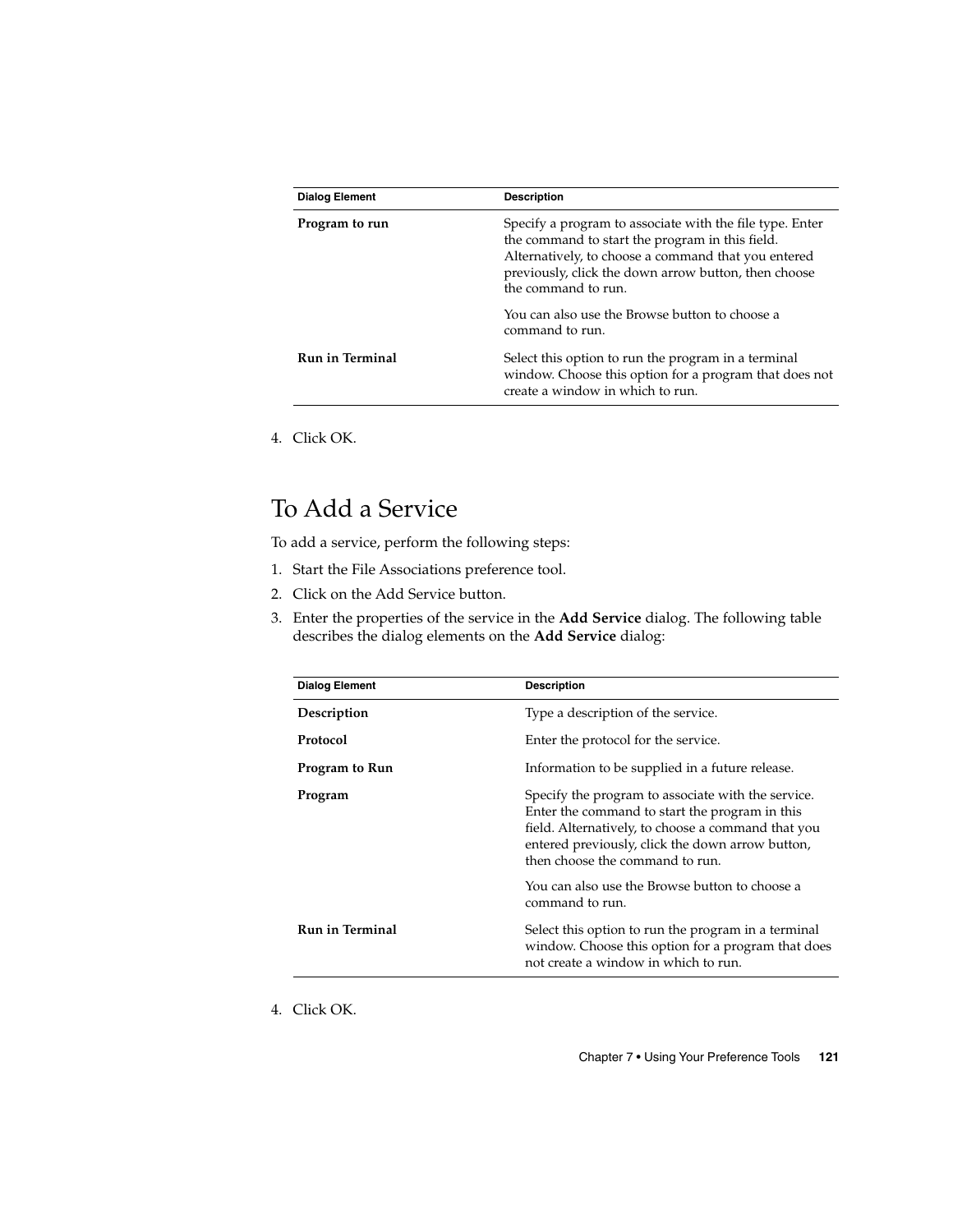## Setting Folder Preferences

You can customize your folders to suit your requirements and preferences. This section describes how to customize your folder preferences.

### Setting Your Preferences

To access the **Folders** preference tool, click Launch, then choose Preferences → Desktop Preferences  $\rightarrow$  Folders.

Alternatively, you can use the **Folders Preferences** dialog to set preferences for the file manager. To display the **Folder Preferences** dialog, choose Edit → Preferences from any file browser window.

You can set preferences in the following categories:

- The default settings for views.
- The behavior of files and folders, executable text files, and **Trash**.
- The information that is displayed in icon captions.
- Preview options to improve the performance of the file manager.

#### To Set Views Preferences

You can specify a default view, and select sort options and display options. You can also specify default settings for icon views and list views. To specify your default view settings, choose Edit → Preferences. Click on the **Views** tab to display the **Views** tabbed section.

Table 7–5 lists the views preferences that you can modify.

| <b>Dialog Element</b>     | <b>Description</b>                                                                                                   |
|---------------------------|----------------------------------------------------------------------------------------------------------------------|
| View new folders using    | Select the default view for folders. When you open a folder,<br>the folder is displayed in the view that you select. |
| Arrange items             | Select the characteristic by which you want to sort the items<br>in folders that are displayed in this view.         |
| Sort folders before files | Select this option to list folders before files when you sort a<br>folder.                                           |

#### **TABLE 7–5** Views Preferences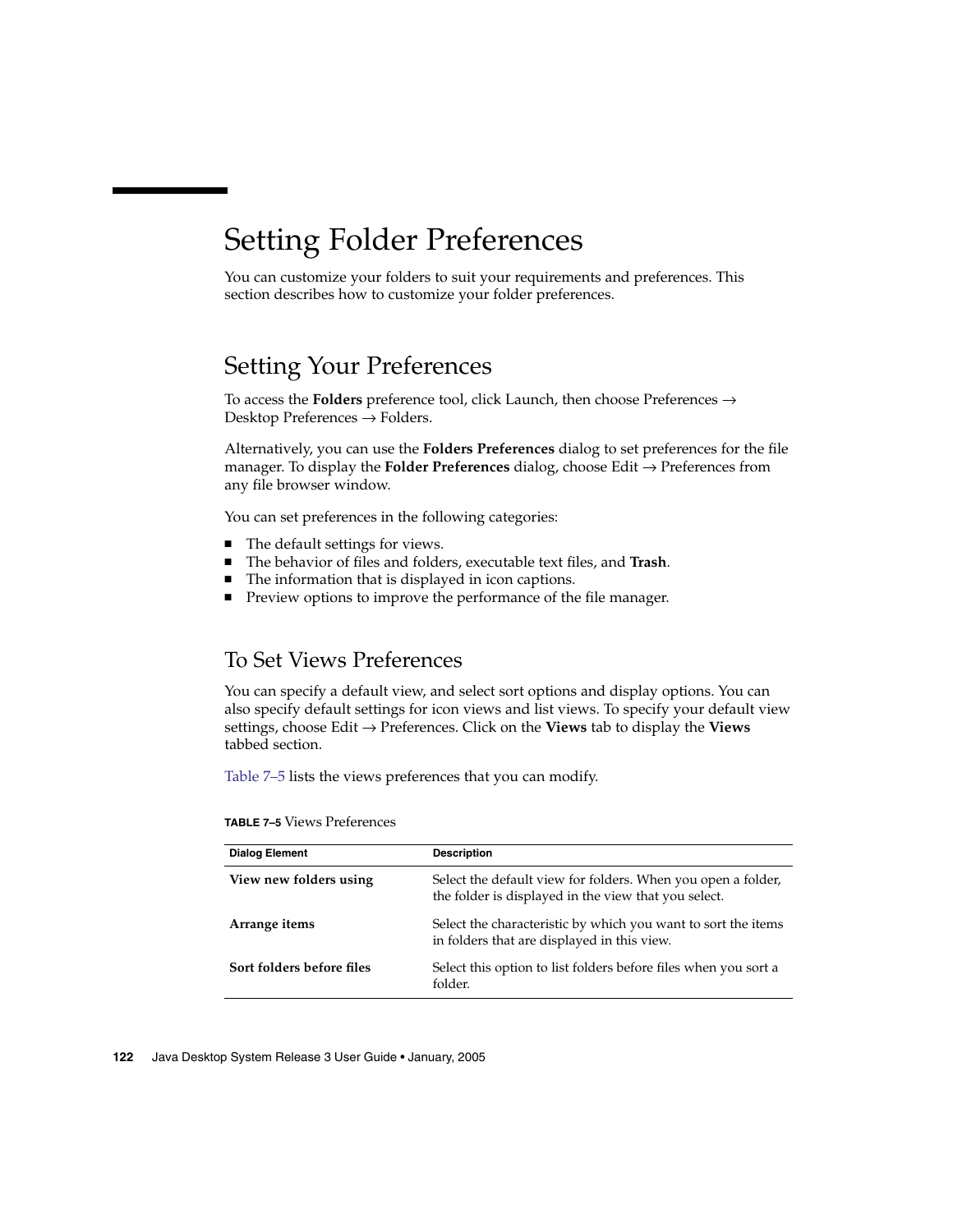| <b>TABLE 7-5 Views Preferences</b> | (Continued)                                                                                                                                                                                                   |
|------------------------------------|---------------------------------------------------------------------------------------------------------------------------------------------------------------------------------------------------------------|
| <b>Dialog Element</b>              | <b>Description</b>                                                                                                                                                                                            |
| Show hidden and backup files       | Select this option to display hidden files and backup files in<br>the view pane. The first character in a hidden filename is a<br>period (.). The last character in a backup filename is a tilde<br>$(\sim).$ |
|                                    | You can hide files from the view pane by adding. hidden<br>extension to the filename.                                                                                                                         |
| Default zoom level                 | Icon view and list view. Select the default zoom level for<br>folders that are displayed in this view. The zoom level<br>specifies the size of items in a view.                                               |
| Use compact layout                 | Select this option to arrange the items in icon view so that<br>the items in the folder are closer to each other.                                                                                             |
| Text beside icons                  | Select this option to place the icon captions for items beside<br>the icon rather than under the icon.                                                                                                        |
| Show only folders                  | Select this option to display only folders in the <b>Tree</b> in the<br>side pane.                                                                                                                            |

### To Set Behavior Preferences

To set your preferences for files and folders, choose Edit → Preferences. Click on the **Behavior** tab to display the **Behavior** tabbed section.

Table 7–6 lists the preferences that you can modify for files and folders.

**TABLE 7–6** File and Folder Behavior Preferences

| Option                                         | <b>Description</b>                                                                                                                                                                          |
|------------------------------------------------|---------------------------------------------------------------------------------------------------------------------------------------------------------------------------------------------|
| Single click to activate items                 | Select this option to perform the default action for an item<br>when you click on the item. When this option is selected,<br>and you point to an item, the title of the item is underlined. |
| Double click to activate items                 | Select this option to perform the default action for an item<br>when you double-click on the item.                                                                                          |
| Run executable files when they<br>are clicked  | Select this option to run an executable file when you choose<br>the executable file. An executable file is a text file that can<br>execute, that is, a shell script.                        |
| View executable files when<br>they are clicked | Select this option to display the contents of an executable<br>file when you choose the executable file.                                                                                    |
| Ask each time                                  | Select this option to display a dialog when you choose an<br>executable file. The dialog asks whether you want to execute<br>the file or display the file.                                  |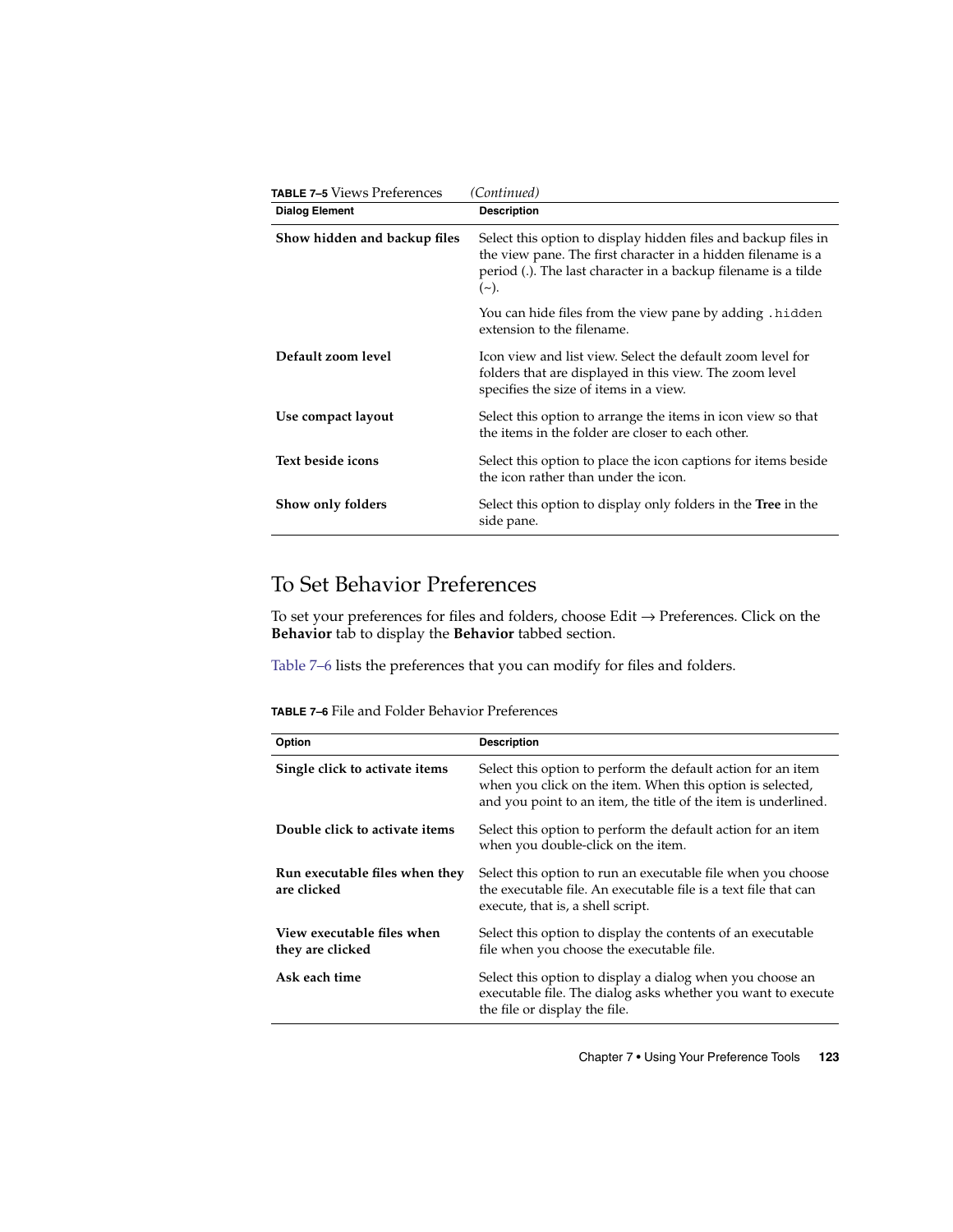| Option                                             | <b>Description</b>                                                                                                                                                                                                                                                                                                            |
|----------------------------------------------------|-------------------------------------------------------------------------------------------------------------------------------------------------------------------------------------------------------------------------------------------------------------------------------------------------------------------------------|
| Ask before emptying the Trash<br>or deleting files | Select this option to display a confirmation message before<br>Trash is emptied, or files are deleted.                                                                                                                                                                                                                        |
| Include a Delete command that<br>bypasses Trash    | Select this option to add a Delete menu item to the<br>following menus:<br>The Edit menu.<br>The popup menu that is displayed when you right-click<br>on a file, folder, or desktop background object.<br>When you select an item then choose the Delete menu item,<br>the item is deleted from your file system immediately. |

**TABLE 7–6** File and Folder Behavior Preferences *(Continued)*

#### To Set Icon Captions Preferences

An icon caption displays the name of a file or folder in an icon view. The icon caption also includes three additional items of information on the file or folder. The additional information is displayed after the file name. Normally only one item of information is visible, but when you zoom in on an icon, more of the information is displayed. You can modify what additional information is displayed in icon captions.

To set your preferences for icon captions, choose Edit → Preferences. Click on the **Icon Caption** tab to display the **Icon Caption** tabbed section.

Select the items of information that you want to display in the icon caption from the three drop-down lists. Select the first item from the first drop-down list, select the second item from the second drop-down list, and so on. The following table describes the items of information that you can select:

| Information   | <b>Description</b>                                                                                                                 |
|---------------|------------------------------------------------------------------------------------------------------------------------------------|
| <b>Size</b>   | Choose this option to display the size of the item.                                                                                |
| <b>Type</b>   | Choose this option to display the description of the MIME<br>type of the item from the File Types and Programs<br>preference tool. |
| Date modified | Choose this option to display the last modification date of<br>the item.                                                           |
| Date accessed | Choose this option to display the date that the item was last<br>accessed.                                                         |
| Owner         | Choose this option to display the owner of the item.                                                                               |
| Group         | Choose this option to display the group to which the item<br>belongs.                                                              |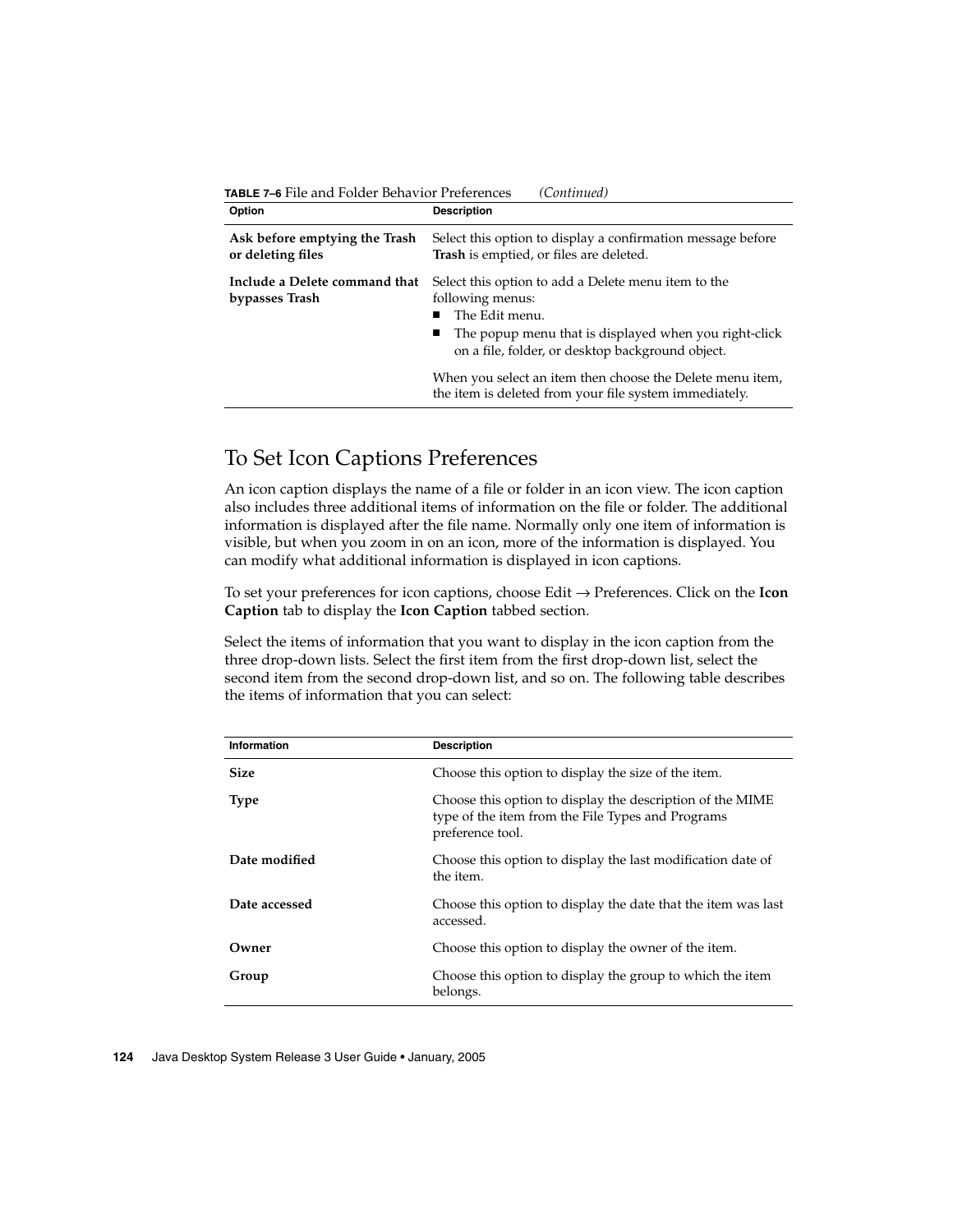| Information        | <b>Description</b>                                                                                                       |
|--------------------|--------------------------------------------------------------------------------------------------------------------------|
| <b>Permissions</b> | Choose this option to display the permissions of the item as<br>three sets of three characters, for example - rwxrw-r--. |
| Octal permissions  | Choose this option to display the permissions of the item in<br>octal notation, for example 764.                         |
| <b>MIME</b> type   | Choose this option to display the MIME type of the item.                                                                 |
| <b>None</b>        | Choose this option to display no information for the item.                                                               |

#### To Set List Columns Preferences

You can specify what information is displayed in list view in file manager windows. You can specify which columns are displayed in list view, and the order in which the columns are displayed.

To set your preferences for list columns, choose Edit → Preferences. Click on the **List Columns** tab to display the **List Columns** tabbed section.

To specify a column to display in list view, select the option that corresponds to the column, then click on the Show button. To remove a column from the list view, select the option that corresponds to the column, then click on the Hide button.

Use the Move Up and Move Down buttons to specify the position of columns in list view.

To use the default columns and column positions, click on the Use Default button.

The following table describes the columns that you can display:

| <b>Information</b> | <b>Description</b>                                                                                                                 |
|--------------------|------------------------------------------------------------------------------------------------------------------------------------|
| Name               | Select this option to display the name of the item.                                                                                |
| <b>Size</b>        | Select this option to display the size of the item.                                                                                |
| <b>Type</b>        | Select this option to display the description of the MIME<br>type of the item from the File Types and Programs<br>preference tool. |
| Date Modified      | Select this option to display the last modification date of the<br>item.                                                           |
| Date Accessed      | Select this option to display the date that the item was last<br>accessed.                                                         |
| Group              | Select this option to display the group to which the item<br>belongs.                                                              |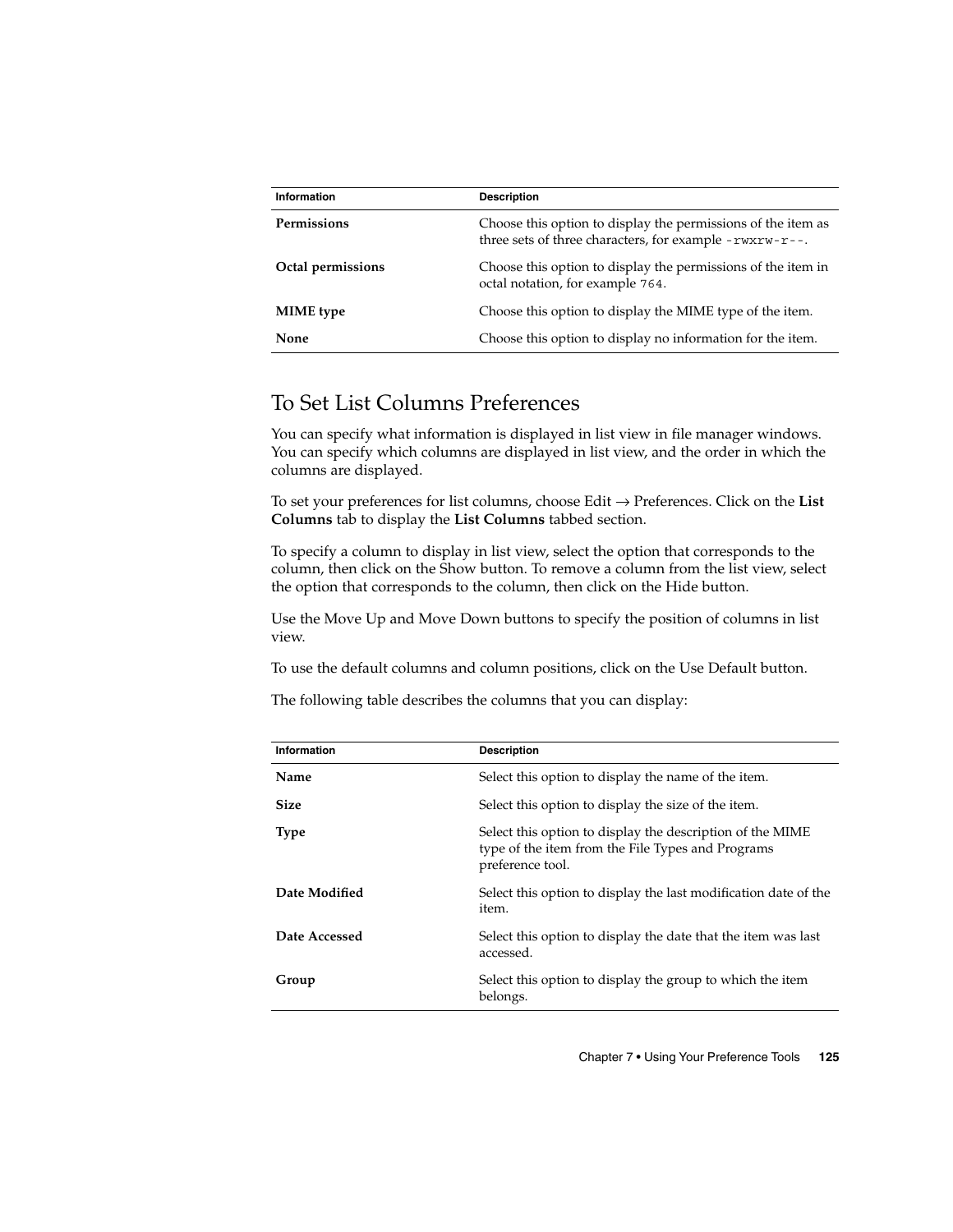| <b>Information</b>       | <b>Description</b>                                                                                                      |
|--------------------------|-------------------------------------------------------------------------------------------------------------------------|
| <b>MIME</b> type         | Select this option to display the MIME type of the item.                                                                |
| <b>Octal Permissions</b> | Select this option to display the permissions of the item in<br>octal notation, for example 764.                        |
| Owner                    | Select this option to display the owner of the item.                                                                    |
| <b>Permissions</b>       | Select this option to display the permissions of the item as<br>three sets of three characters, for example -rwxrw-r--. |

#### To Set Preview Preferences

The file manager include some file preview features. The preview features can affect the speed with which the file manager responds to your requests. You can modify the behavior of some of these features to improve the speed of the file manager. For each preview preference, you can select one of the options described in the following table:

| Option                  | <b>Description</b>                                                            |
|-------------------------|-------------------------------------------------------------------------------|
| Always                  | Performs the action for both local files, and files on other file<br>systems. |
| <b>Local Files Only</b> | Performs the action for local files only.                                     |
| Never                   | Never performs the action.                                                    |

To set your preview preferences, choose Edit → Preferences. Click on the **Preview** tab dialog to display the **Preview** tabbed section.

Table 7–7 lists the preview preferences that you can modify.

#### **TABLE 7–7** Preview Preferences

| <b>Dialog Element</b>       | <b>Description</b>                                                                                                                                                                                      |
|-----------------------------|---------------------------------------------------------------------------------------------------------------------------------------------------------------------------------------------------------|
| Show text in icons          | Select an option to specify when to preview the content of<br>text files in the icon that represents the file.                                                                                          |
| Show thumbnails             | Select an option to specify when to show thumbnails of<br>image files. The file manager stores the thumbnail files for<br>each folder in a .thumbnails directory that is one level<br>below the folder. |
| Only for files smaller than | Specify the maximum file size for files for which the file<br>manager creates a thumbnail.                                                                                                              |
| Preview sound files         | Select an option to specify when to preview sound files.                                                                                                                                                |

**126** Java Desktop System Release 3 User Guide • January, 2005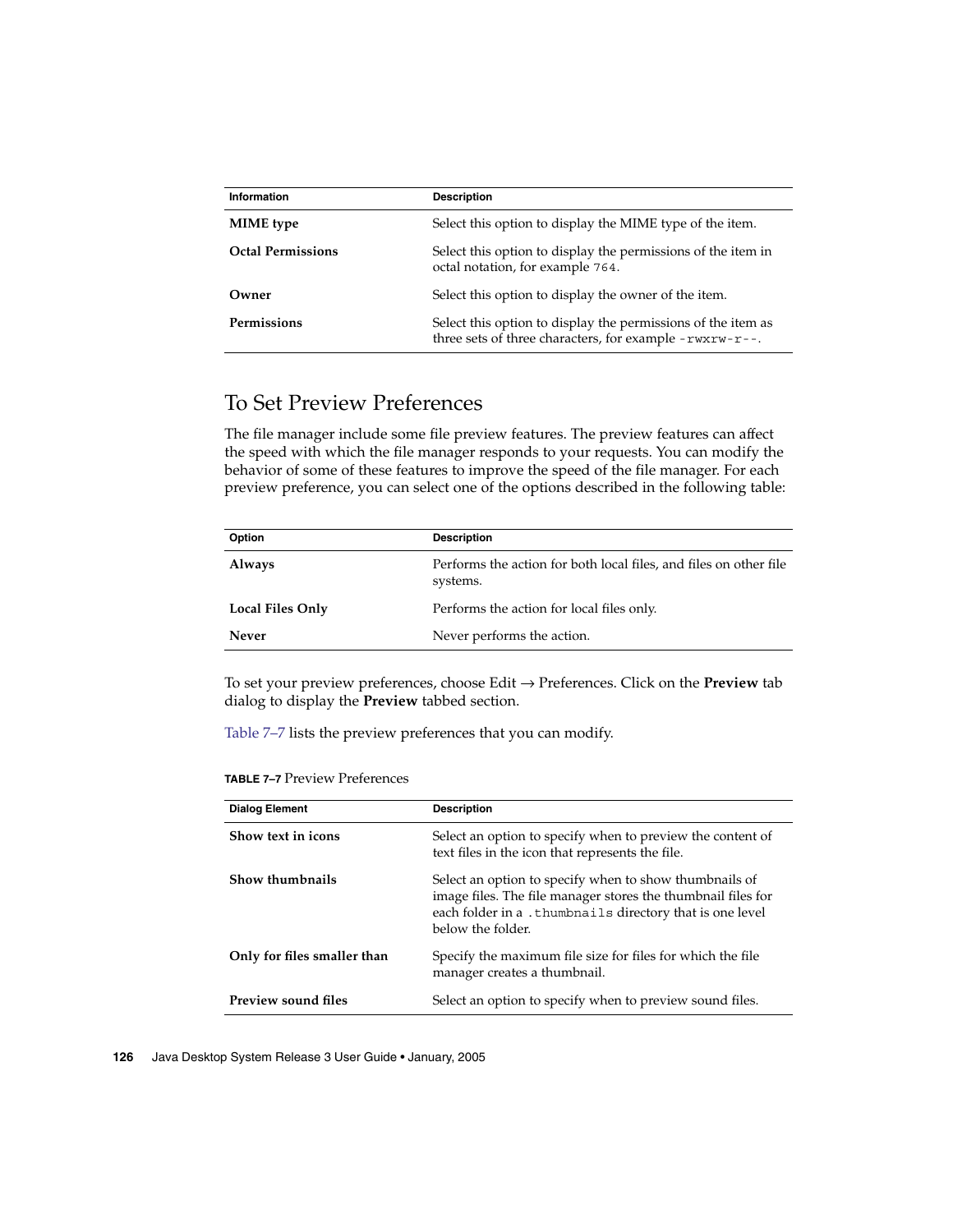| <b>TABLE 7-7</b> Preview Preferences | (Continued)                                                                                                                                                                                                                                         |
|--------------------------------------|-----------------------------------------------------------------------------------------------------------------------------------------------------------------------------------------------------------------------------------------------------|
| <b>Dialog Element</b>                | <b>Description</b>                                                                                                                                                                                                                                  |
| Count number of items                | Select an option to specify when to show the number of<br>items in folders. If you have set your view to icon view, you<br>might need to increase your default zoom level in the Views<br>tabbed section to see the number of items in each folder. |

## Changing Backgrounds

The file manager includes backgrounds that you can use to change the look-and-feel of the following screen components:

- Desktop
- Side pane and view pane of file browser windows
- Panels

To change the background of a screen component perform the following steps:

- 1. Choose Edit  $\rightarrow$  Backgrounds and Emblems.
- 2. To display a list of patterns that you can use on the background, click on the Patterns button in the **Backgrounds and Emblems** dialog. To display a list of the colors that you can use on the background, click on the Colors button.
- 3. To change the background to a pattern, drag the pattern to the screen component. To change the background to a color, drag the color to the screen component.
- 4. Click Close.

To reset the background of the view pane or side pane to the default background, right-click on the background of the pane, then choose Use Default Background.

When you change the background of the side pane or the view pane of a particular folder, the file manager remembers the background that you chose. The next time that you display the folder, the background that you selected is displayed. In other words, when you change the background of a folder, you customize the folder to display the background.

#### To Add a Pattern

To add a pattern to the patterns that you can use on your screen components, choose Edit  $\rightarrow$  Backgrounds and Emblems. Click on the Patterns button, then click on the Add a New Pattern button. A dialog is displayed. Use the dialog to find the new pattern. Click OK to add the new pattern to the **Backgrounds and Emblems** dialog.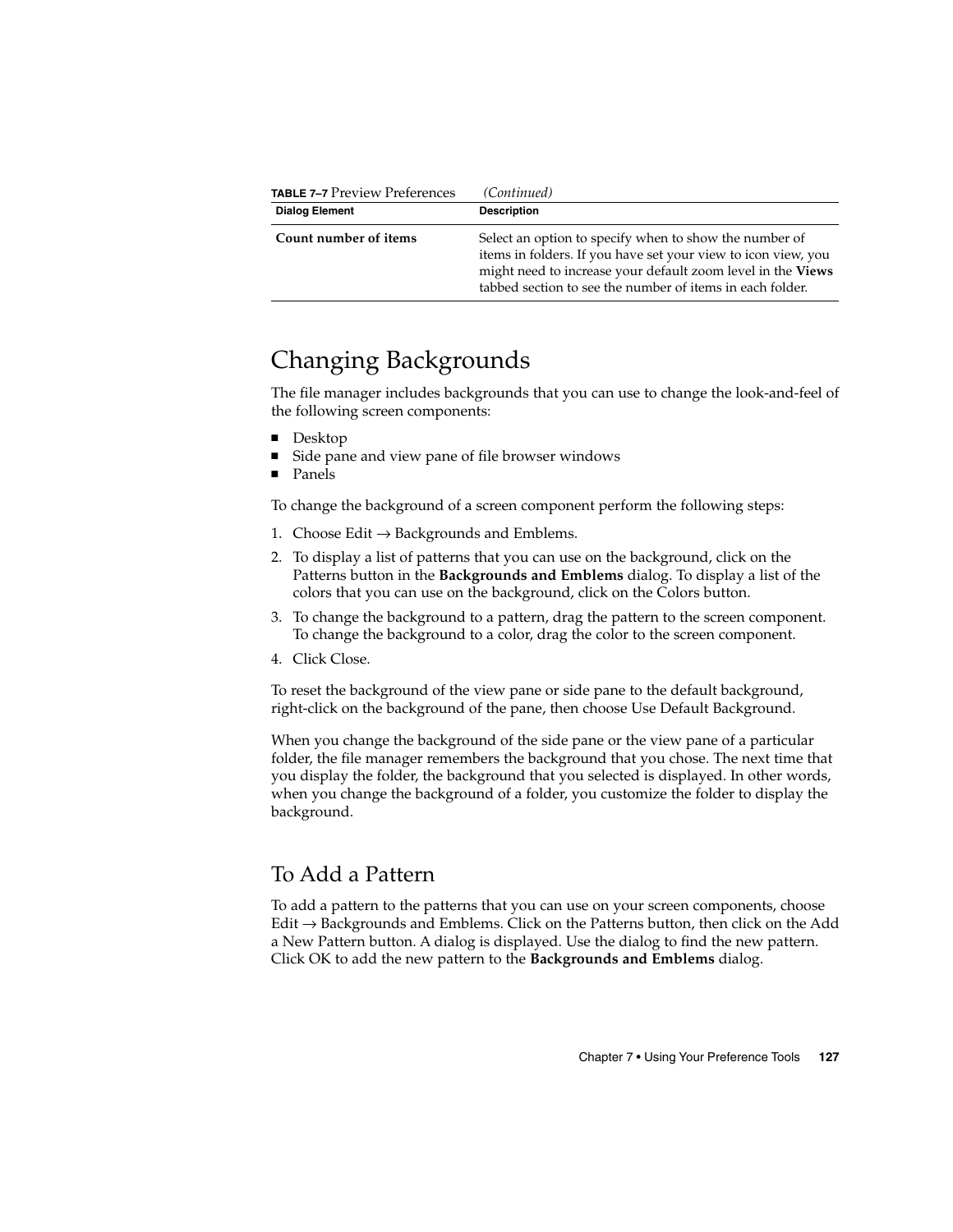#### To Add a Color

To add a color to the colors that you can use on your screen components, choose Edit  $\rightarrow$  Backgrounds and Emblems. Click on the Colors button, then click on the Add a New Color button. A color selector dialog is displayed. Use the color wheel or the sliders to choose the color. Click OK to add the new color to the **Backgrounds and Emblems** dialog.

## Choosing Default Fonts

To access the **Fonts** preference tool, click Launch, then choose Preferences → Desktop Preferences  $\rightarrow$  Display  $\rightarrow$  Fonts.

Use the Fonts preference tool to select the fonts to use in your applications, windows, terminals, and desktop background.

Table 7–8 lists the font preferences that you can modify.

| <b>Dialog Element</b>   | <b>Description</b>                                                                             |
|-------------------------|------------------------------------------------------------------------------------------------|
| <b>Application font</b> | Click on the font selector button to select a font to use in your<br>applications.             |
| Desktop font            | Click on the font selector button to select a font to use on your<br>desktop background only.  |
| Window title font       | Click on the font selector button to select a font to use in the<br>titlebars of your windows. |
| <b>Terminal font</b>    | Click on the font selector button to select a font to use in the<br>Terminal application       |

**TABLE 7–8** Font Preferences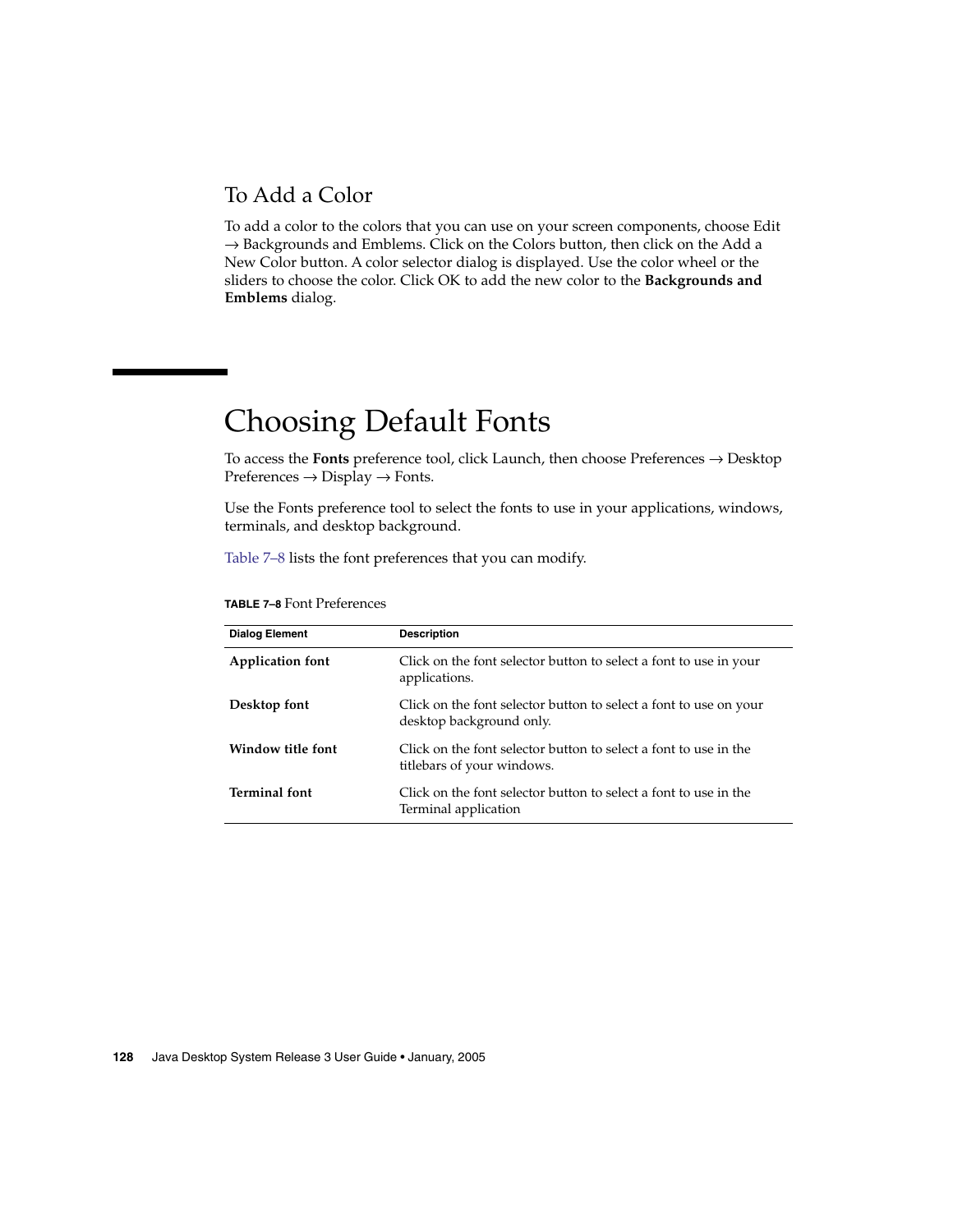| <b>Dialog Element</b> | <b>Description</b>                                                                                                                                                                                                                                                                                                                                                                                                                                                                                                                                                                                                                                                                                                                                                                                                                                                                                                                                                                      |
|-----------------------|-----------------------------------------------------------------------------------------------------------------------------------------------------------------------------------------------------------------------------------------------------------------------------------------------------------------------------------------------------------------------------------------------------------------------------------------------------------------------------------------------------------------------------------------------------------------------------------------------------------------------------------------------------------------------------------------------------------------------------------------------------------------------------------------------------------------------------------------------------------------------------------------------------------------------------------------------------------------------------------------|
| <b>Font Rendering</b> | To specify how to render fonts on your screen, select one of the<br>following options:<br>Monochrome: Renders fonts in black and white only. The<br>п<br>edges of characters might appear jagged in some cases<br>because the characters are not antialiased. Antialiasing is an<br>effect that is applied to the edges of characters to make the<br>characters look smoother.<br>Best shapes: Antialiases fonts where possible. Use this option<br>ш<br>for standard Cathode Ray Tube (CRT) monitors.<br>Best contrast: Adjusts fonts to give the sharpest possible<br>п<br>contrast, and also antialiases fonts, so that characters have<br>smooth edges. This option might enhance the accessibility of<br>the Java Desktop System to users with visual impairments.<br>Subpixel smoothing (LCDs): Uses techniques that exploit the<br>ш<br>shape of individual Liquid Crystal Display (LCD) pixels to<br>render fonts smoothly. Use this option for LCD or flat-screen<br>displays. |
| Details               | Click on this button to specify further details of how to render<br>fonts on your screen.<br>Resolution (dots per inch): Use the spin box to specify the<br>ш<br>resolution to use when your screen renders fonts.<br>Smoothing: Select one of the options to specify how to<br>ш<br>antialias fonts.<br>Hinting: Hinting is a font-rendering technique that improves<br>ш<br>the quality of fonts at small sizes and an at low screen<br>resolutions. Select one of the options to specify how to apply<br>hinting to your fonts.<br>Subpixel order: Select one of the options to specify the<br>ш<br>subpixel color order for your fonts. Use this option for LCD or<br>flat-screen displays.                                                                                                                                                                                                                                                                                         |

# Configuring Your Proxy Connection

To access the **Proxy Configuration** preference tool, click Launch, then choose Preferences → Desktop Preferences → Proxy Configuration.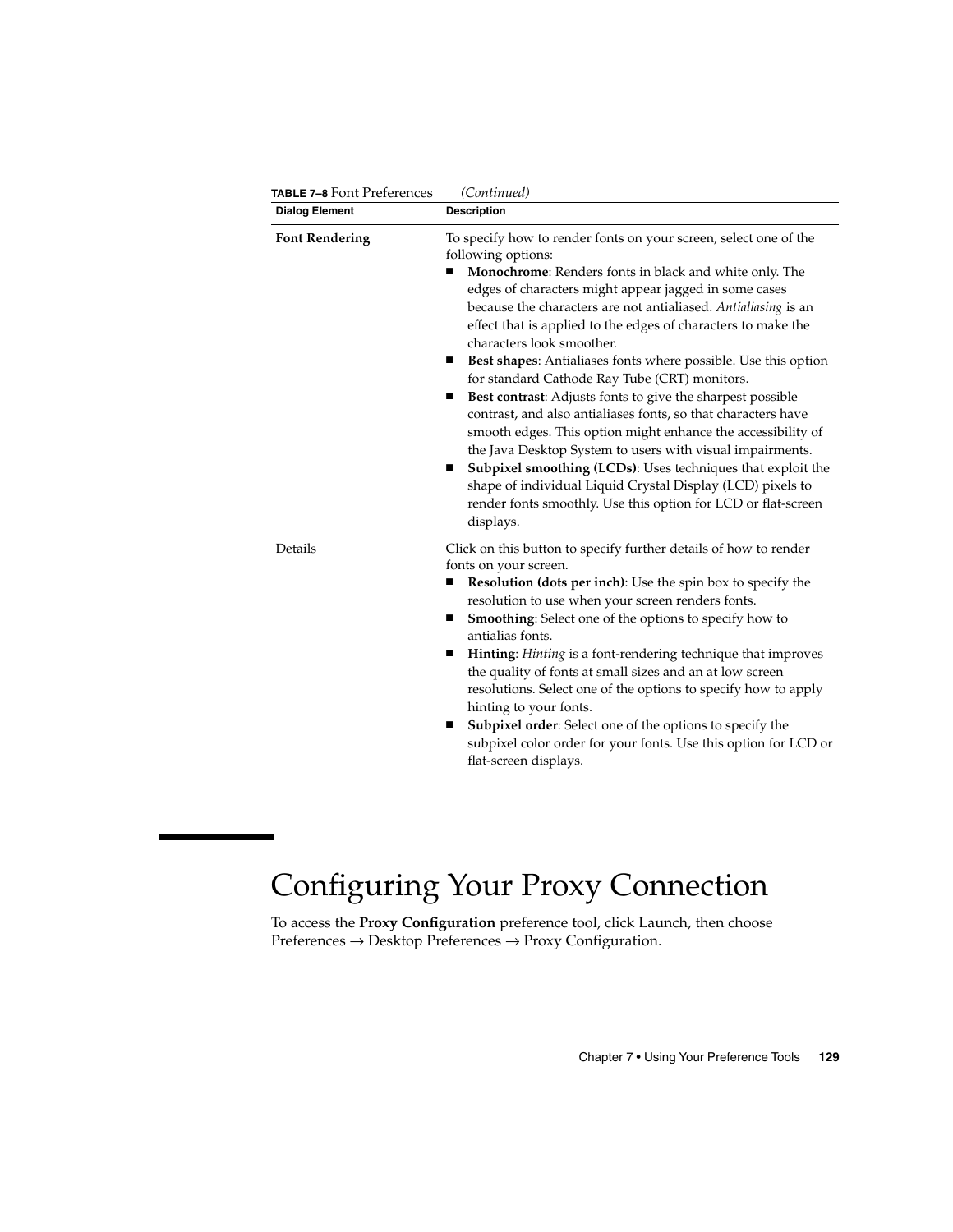The Proxy Configuration preference tool enables you to configure how your system connects to the Internet. You can configure the Java Desktop System to connect to a *proxy server*, and specify the details of the proxy server. A proxy server is a server that intercepts requests to another server, and fulfills the request itself, if it can. You can enter the Domain Name Service (DNS) name or the Internet Protocol (IP) address of the proxy server. A *DNS name* is a unique alphabetic identifier for a computer on a network. An *IP address* is a unique numeric identifier for a computer on a network.

Table 7–9 lists the proxy configuration preferences that you can modify.

| <b>TABLE 7-9 Internet Preferences</b> |
|---------------------------------------|
|---------------------------------------|

| <b>Dialog Element</b>         | <b>Description</b>                                                                                                                                                                                           |
|-------------------------------|--------------------------------------------------------------------------------------------------------------------------------------------------------------------------------------------------------------|
| Direct internet connection    | Select this option if you want to connect directly to the<br>Internet, without a proxy server.                                                                                                               |
| Manual proxy configuration    | Select this option if you want to connect to the Internet<br>through a proxy server, and you want to configure the<br>proxy server manually.                                                                 |
| <b>HTTP</b> proxy             | Enter the DNS name, or the IP address of the proxy server<br>to use when you request a HTTP service. Enter the port<br>number of the HTTP service on the proxy server in the Port<br>spin box.               |
| Secure HTTP proxy             | Enter the DNS name, or the IP address of the proxy server<br>to use when you request a Secure HTTP service. Enter the<br>port number of the Secure HTTP service on the proxy server<br>in the Port spin box. |
| FTP proxy                     | Enter the DNS name, or the IP address of the proxy server<br>to use when you request a FTP service. Enter the port<br>number of the FTP service on the proxy server in the Port<br>spin box.                 |
| Socks host                    | Enter the DNS name, or the IP address of the Socks host to<br>use. Enter the port number for the Socks protocol on the<br>proxy server in the <b>Port</b> spin box.                                          |
| Automatic proxy configuration | Select this option if you want to connect to the Internet<br>through a proxy server, and you want to configure the<br>proxy server automatically.                                                            |
| <b>Autoconfiguration URL</b>  | Enter the URL that contains the information required to<br>configure the proxy server automatically.                                                                                                         |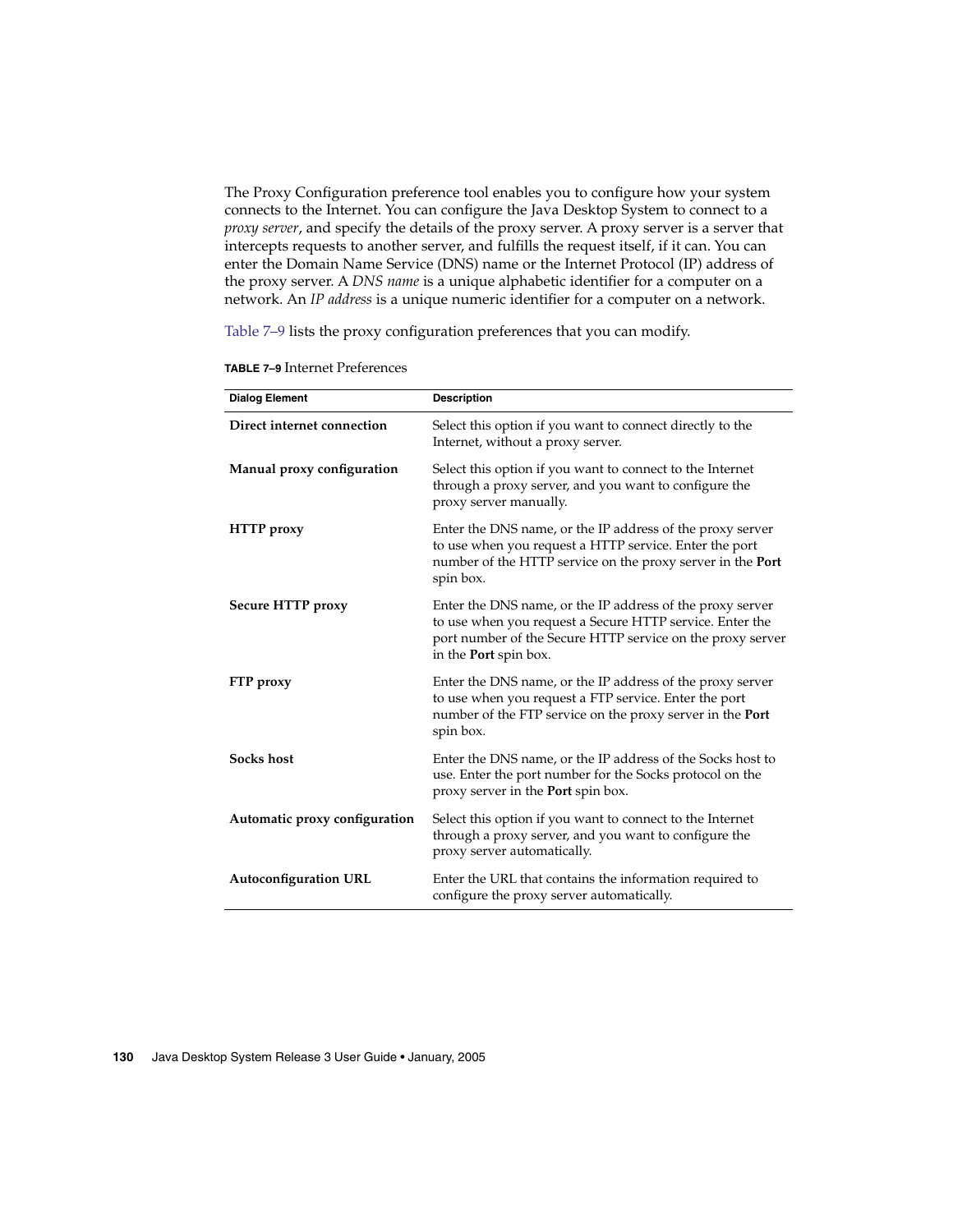## Configuring Keyboard Accessibility Options

To access the **Keyboard** accessibility preference tool, click Launch, then choose Preferences  $\rightarrow$  Accessibility  $\rightarrow$  Keyboard.

Use the Keyboard accessibility preference tool to set the keyboard accessibility preferences. The Keyboard accessibility preference tool is also known as AccessX.

You can customize the preferences for the keyboard accessibility in the following functional areas:

- **Basic**
- **Filters**
- **Mouse**

## Basic Preferences

Table 7–10 lists the basic keyboard accessibility preferences that you can modify.

| <b>Dialog Element</b>                                   | <b>Description</b>                                                                                                                                                                                                                                                                                                                                                                                                                                                                                   |
|---------------------------------------------------------|------------------------------------------------------------------------------------------------------------------------------------------------------------------------------------------------------------------------------------------------------------------------------------------------------------------------------------------------------------------------------------------------------------------------------------------------------------------------------------------------------|
| Enable keyboard<br>accessibility features               | Select this option to enable keyboard accessibility features. When you<br>select this option, the other options in the preference tool become<br>available.                                                                                                                                                                                                                                                                                                                                          |
| Disable if unused for                                   | Select this option to deactivate keyboard accessibility preferences if<br>the keyboard is not used for a specified period of time. Use the slider<br>to specify the number of seconds of keyboard idle time required<br>before the system disables the keyboard accessibility preferences.<br>When the specified number of seconds elapses, the following<br>keyboard accessibility preferences are disabled:<br>Bounce keys<br>Mouse keys<br>п<br>Slow keys<br>п<br>Sticky keys<br>п<br>Toggle keys |
| Beep when features<br>turned on or off from<br>keyboard | Select this option for an audible indication when a feature such as<br>sticky keys or slow keys is activated, or deactivated.                                                                                                                                                                                                                                                                                                                                                                        |
|                                                         | Import Feature Settings Click on this button to import an AccessX configuration file.                                                                                                                                                                                                                                                                                                                                                                                                                |

**TABLE 7–10** Keyboard Accessibility Preferences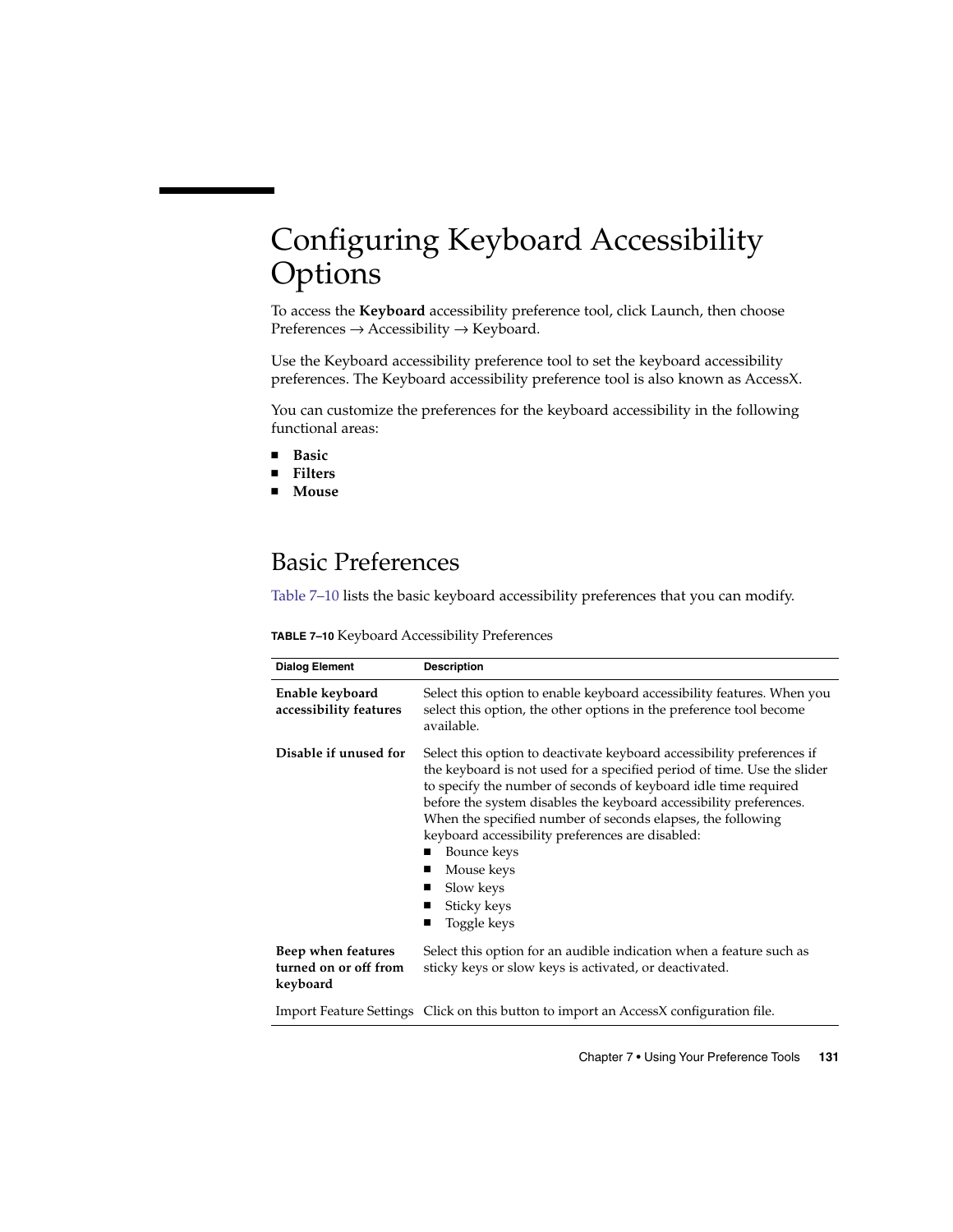| <b>Dialog Element</b>     | <b>Description</b>                                                                                                                                                                                                                                                                                                                                                                                                   |
|---------------------------|----------------------------------------------------------------------------------------------------------------------------------------------------------------------------------------------------------------------------------------------------------------------------------------------------------------------------------------------------------------------------------------------------------------------|
| <b>Enable Sticky Keys</b> | Select this option to perform multiple simultaneous keypress<br>operations by pressing the keys in sequence. Alternatively, to enable<br>the sticky keys feature, press Shift five times.                                                                                                                                                                                                                            |
|                           | You can set the following sticky keys preferences:<br>Beep when modifier is pressed: Select this option for an audible<br>■<br>indication when you press a modifier key.<br><b>Disable if two keys pressed together:</b> Select this option to specify<br>$\blacksquare$<br>that when you press two keys simultaneously, you can no longer<br>press keys in sequence to perform multiple simultaneous<br>keypresses. |
| <b>Repeat Keys</b>        | Select this option to enable the autorepeat settings for your keyboard.<br>You can set the following autorepeat preferences:<br>Delay: Use the slider or the spin box to specify the interval to wait<br>after the first keypress before the automatic repeat of a pressed<br>key.<br><b>Speed:</b> Use the slider or the spin box to specify the number of<br>$\blacksquare$<br>characters per second to enter.     |
| Type to test settings     | The test area is an interactive interface so you can see how the<br>keyboard settings affect the display as you type. Type text in the test<br>area to test the effect of your settings.                                                                                                                                                                                                                             |

**TABLE 7–10** Keyboard Accessibility Preferences *(Continued)*

For more information on configuring basic keyboard accessibility preferences, see the *Java Desktop System Release 3 Accessibility Guide*.

## Filter Preferences

Table 7–11 lists the filter preferences that you can modify.

#### **TABLE 7–11** Filter Preferences

| <b>Dialog Element</b>                     | <b>Description</b>                                                                                                                                          |
|-------------------------------------------|-------------------------------------------------------------------------------------------------------------------------------------------------------------|
| Enable keyboard<br>accessibility features | Select this option to enable keyboard accessibility features. When you<br>select this option, the other options in the preference tool become<br>available. |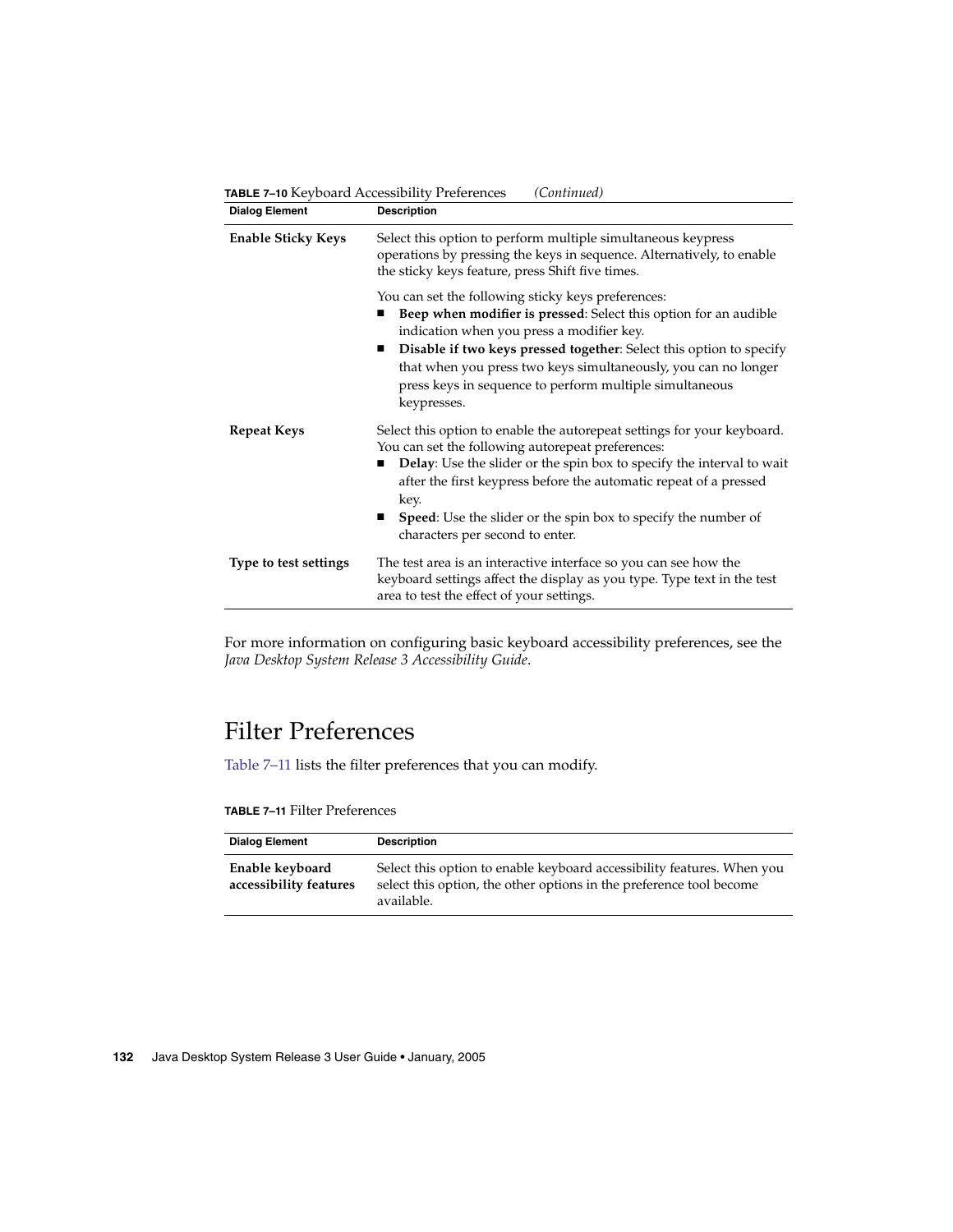| <b>Dialog Element</b>     | <b>Description</b>                                                                                                                                                                                                                                                                                                                                  |
|---------------------------|-----------------------------------------------------------------------------------------------------------------------------------------------------------------------------------------------------------------------------------------------------------------------------------------------------------------------------------------------------|
| <b>Enable Slow Keys</b>   | Select this option to control the period of time that you must<br>press-and-hold a key before acceptance. Alternatively, to enable the<br>slow keys feature, press-and-hold Shift for eight seconds.                                                                                                                                                |
|                           | You can set the following slow keys preferences:<br>Only accept keys held for: Use the slider or the spin box to<br>specify the period of time that you must press-and-hold a key<br>before acceptance.                                                                                                                                             |
|                           | Beep when key is: Select the appropriate option or options for an<br>audible indication when a key is pressed, accepted, or rejected.                                                                                                                                                                                                               |
| <b>Enable Bounce Keys</b> | Select this option to accept a key input and to control the key repeat<br>characteristics of the keyboard. You can set the following bounce keys<br>preferences:<br>Ignore duplicate keypresses within: Use the slider or the spin<br>box to specify the interval to wait after the first keypress before<br>the automatic repeat of a pressed key. |
|                           | Beep if key is rejected: Select this option for an audible indication<br>■<br>of key rejection.                                                                                                                                                                                                                                                     |
| <b>Enable Toggle Keys</b> | Select this option for an audible indication of a toggle keypress. You<br>hear one beep when a toggle key is turned on. You hear two beeps<br>when a toggle key is turned off.                                                                                                                                                                      |
| Type to test settings     | The test area is an interactive interface so you can see how the<br>keyboard settings affect the display as you type. Type text in the test<br>area to test the effect of your settings.                                                                                                                                                            |

**TABLE 7–11** Filter Preferences *(Continued)*

For more information on configuring filter accessibility preferences, see the *Java Desktop System Release 3 Accessibility Guide*.

## Mouse Preferences

Table 7–12 lists the mouse preferences that you can modify.

#### **TABLE 7–12** Mouse Preferences

| <b>Dialog Element</b>                     | <b>Description</b>                                                                                                                                          |
|-------------------------------------------|-------------------------------------------------------------------------------------------------------------------------------------------------------------|
| Enable keyboard<br>accessibility features | Select this option to enable keyboard accessibility features. When you<br>select this option, the other options in the preference tool become<br>available. |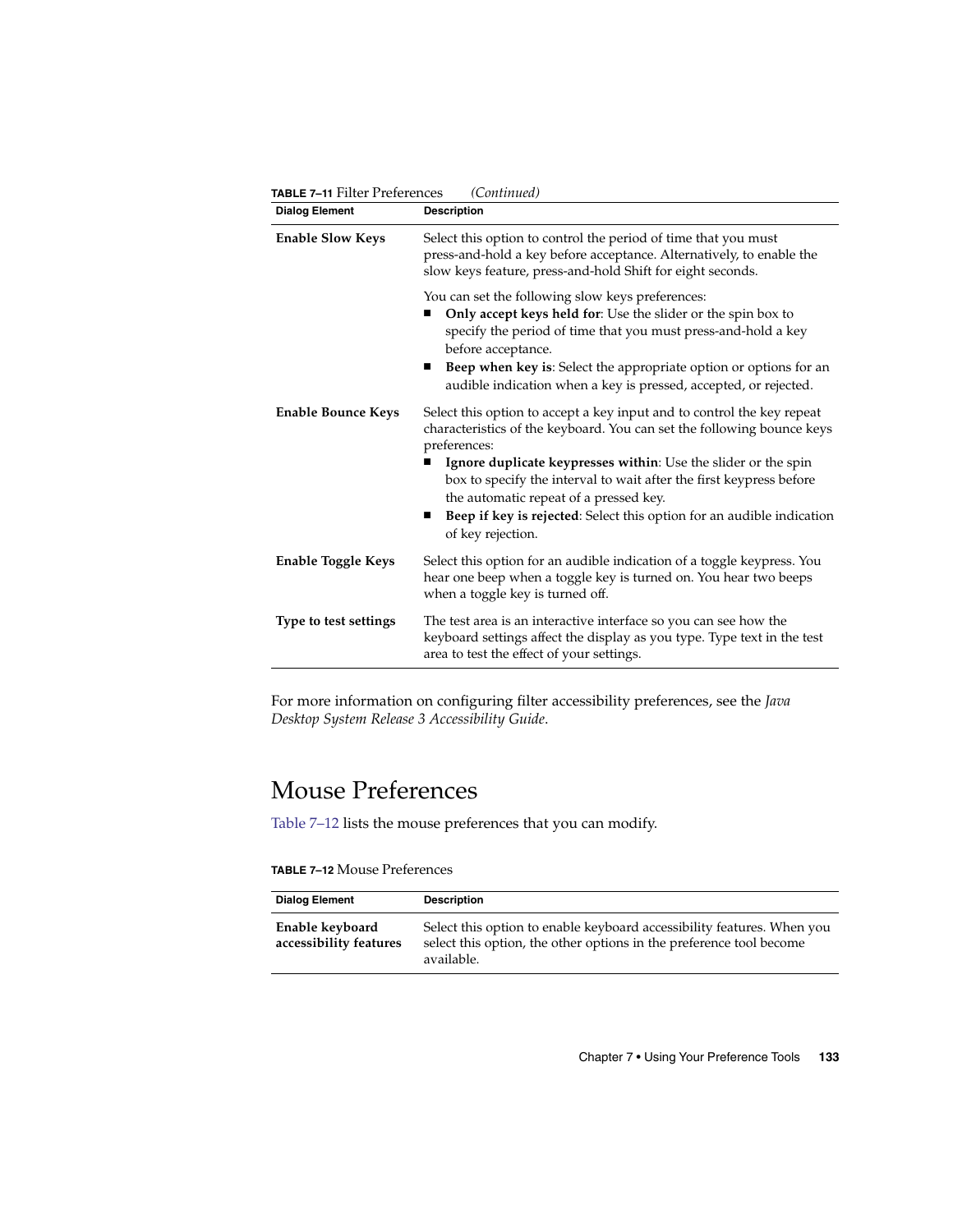| <b>TABLE 7-12 Mouse Preferences</b><br>(Continued) |                                                                                                                                                                                                                                                                                                                                                                                                                                                                                                                                                                                                     |
|----------------------------------------------------|-----------------------------------------------------------------------------------------------------------------------------------------------------------------------------------------------------------------------------------------------------------------------------------------------------------------------------------------------------------------------------------------------------------------------------------------------------------------------------------------------------------------------------------------------------------------------------------------------------|
| <b>Dialog Element</b>                              | <b>Description</b>                                                                                                                                                                                                                                                                                                                                                                                                                                                                                                                                                                                  |
| <b>Enable Mouse Keys</b>                           | Select this option to make the numeric keypad emulate mouse<br>actions. You can set the following mouse key preferences:<br>Maximum pointer speed: Use the slider or the spin box to specify<br>the maximum speed that the pointer moves across the screen.<br>Time to accelerate to maximum speed: Use the slider or the spin<br>$\mathbf{r}$<br>box to specify the duration of the acceleration time of the pointer.<br>Delay between keypress and pointer movement: Use the slider<br>or the spin box to specify the period of time that must pass after a<br>keypress before the pointer moves. |
| Mouse Preferences                                  | Click on this button to open the Mouse preference tool.                                                                                                                                                                                                                                                                                                                                                                                                                                                                                                                                             |

For more information on configuring the mouse accessibility preferences, see the *Java Desktop System Release 3 Accessibility Guide*.

## Configuring Keyboard Behavior Preferences

To access the **Keyboard** preference tool, click Launch, then choose Preferences → Desktop Preferences  $\rightarrow$  Keyboard  $\rightarrow$  Behavior.

Use the Keyboard Behavior preference tool to modify the autorepeat preferences for your keyboard, and to configure typing break settings.

You can set the preferences for the Keyboard Behavior preference tool in the following functional areas:

- **Keyboard**
- **Typing Break**
- **Layouts**
- **Layout Options**

## Keyboard Preferences

Use the **Keyboard** tabbed section to set general keyboard preferences. To start the Keyboard *accessibility* preference tool, that is, AccessX, click on the Accessibility button.

[Table 7–13](#page-134-0) lists the keyboard preferences that you can modify.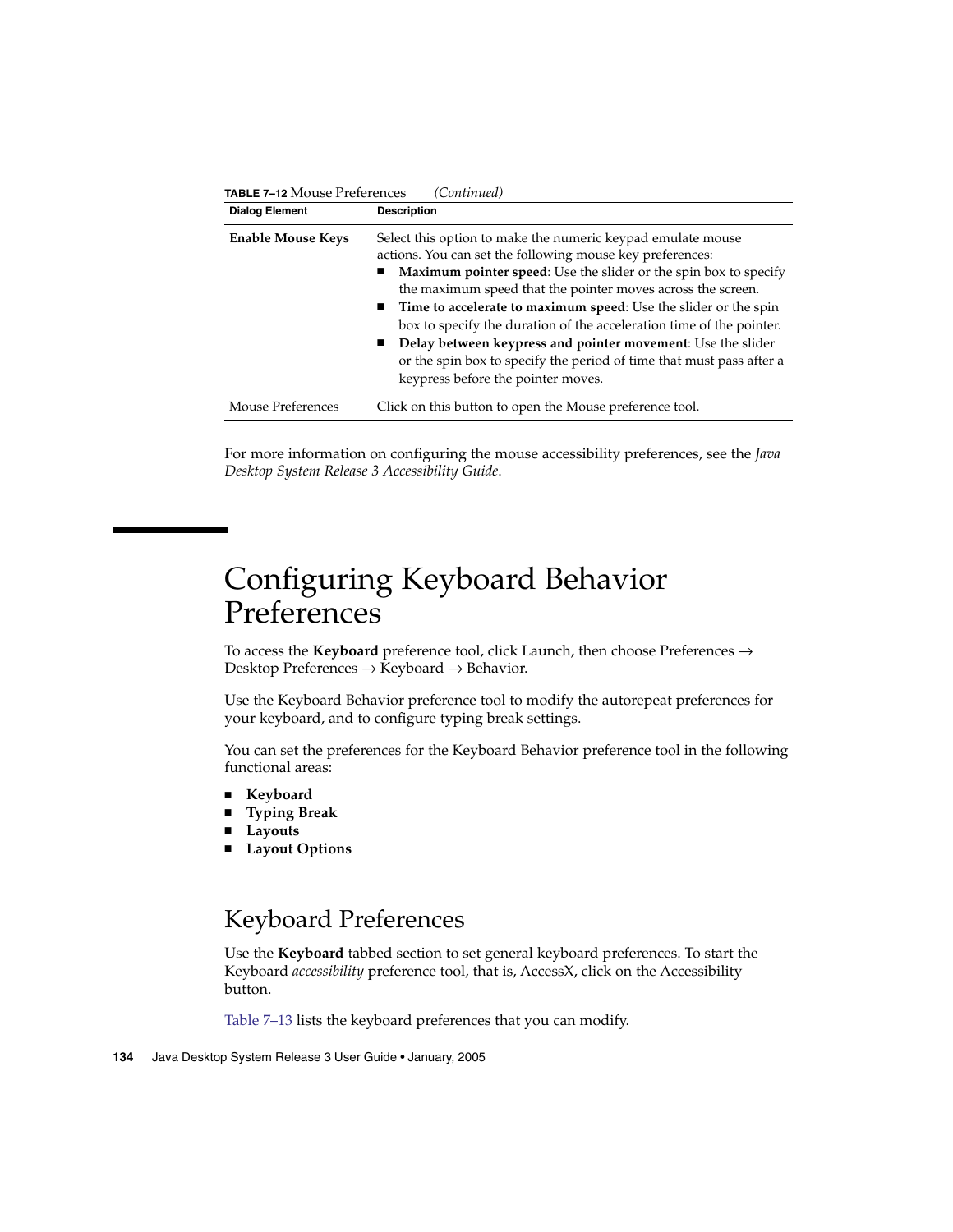#### <span id="page-134-0"></span>**TABLE 7–13** Keyboard Preferences

| <b>Dialog Element</b>                       | <b>Description</b>                                                                                                                                                                                                                                                      |
|---------------------------------------------|-------------------------------------------------------------------------------------------------------------------------------------------------------------------------------------------------------------------------------------------------------------------------|
| Key presses repeat when<br>key is held down | Select this option to enable keyboard repeat. If keyboard repeat is<br>enabled, when you press-and-hold a key, the action associated<br>with the key is performed repeatedly. For example, if you<br>press-and-hold a character key, the character is typed repeatedly. |
| Delay                                       | Select the delay from the time you press a key to the time that the<br>action repeats.                                                                                                                                                                                  |
| Speed                                       | Select the speed at which the action is repeated.                                                                                                                                                                                                                       |
| Cursor blinks in text<br>boxes and fields   | Select this option to enable the cursor to blink in fields and text<br>boxes.                                                                                                                                                                                           |
| Speed                                       | Use the slider to specify the speed at which the cursor blinks in<br>fields and text boxes.                                                                                                                                                                             |
| Type to test settings                       | The test area is an interactive interface so you can see how the<br>keyboard settings affect the display as you type. Type text in the<br>test area to test the effect of your settings.                                                                                |

## Typing Break Preferences

Use the **Typing Break** tabbed section to set typing break preferences. To start the Keyboard *accessibility* preference tool, that is, AccessX, click on the Accessibility button.

Table 7–14 lists the typing break preferences that you can modify.

| TABLE 7-14 Typing Break Preferences |  |  |
|-------------------------------------|--|--|
|-------------------------------------|--|--|

| <b>Dialog Element</b>               | <b>Description</b>                                                                 |
|-------------------------------------|------------------------------------------------------------------------------------|
| Lock screen to enforce typing break | Select this option to lock the screen when you<br>are due a typing break.          |
| Work interval lasts                 | Use the spin box to specify how long you can<br>work before a typing break occurs. |
| <b>Break interval lasts</b>         | Use the spin box to specify the length of your<br>typing breaks.                   |
| Allow postponing of breaks          | Select this option if you want to be able to<br>postpone typing breaks.            |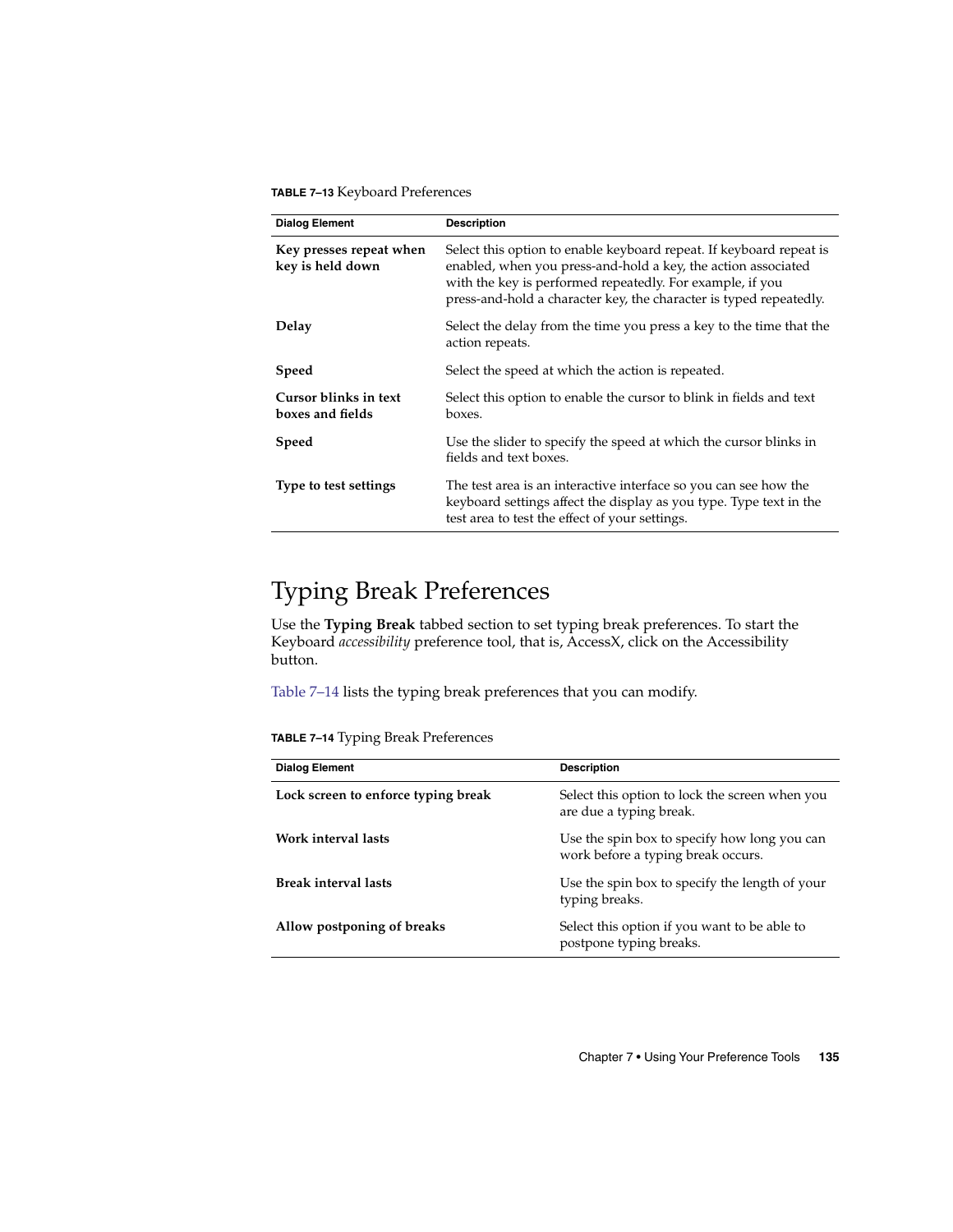## Keyboard Layout

Use the **Layouts** tabbed section to set your keyboard layout. Select your keyboard model from the drop-down list. Use the navigational buttons to add or remove a selected layout from the list of available layouts.

You can choose different layouts to suit different locales.

To start the Keyboard *accessibility* preference tool, that is, AccessX, click on the Accessibility button.

## Keyboard Layout Options

Use the **Layout Options** tabbed section to set your keyboard layout options. Select an option from the list of available layout options and click Add to select an option. Use Remove to remove a selected option.

To start the Keyboard *accessibility* preference tool, that is, AccessX, click on the Accessibility button.

## Customizing Menus and Toolbars in Applications

To access the **Menus & Toolbars** preference tool, click Launch, then choose Preferences → Desktop Preferences → Display → Menus & Toolbars.

You can use the Menus & Toolbars preference tool to customize the appearance of menus, menubars, and toolbars for GNOME-compliant applications.

Table 7–15 lists the menu and toolbar preferences that you can modify for GNOME-compliant applications.

#### **TABLE 7–15** Menu and Toolbar Preferences

| <b>Dialog Element</b> | <b>Description</b>                                                                                        |
|-----------------------|-----------------------------------------------------------------------------------------------------------|
| Show icons in menus   | Select this option to display an icon beside each item in a menu.<br>Some menu items do not have an icon. |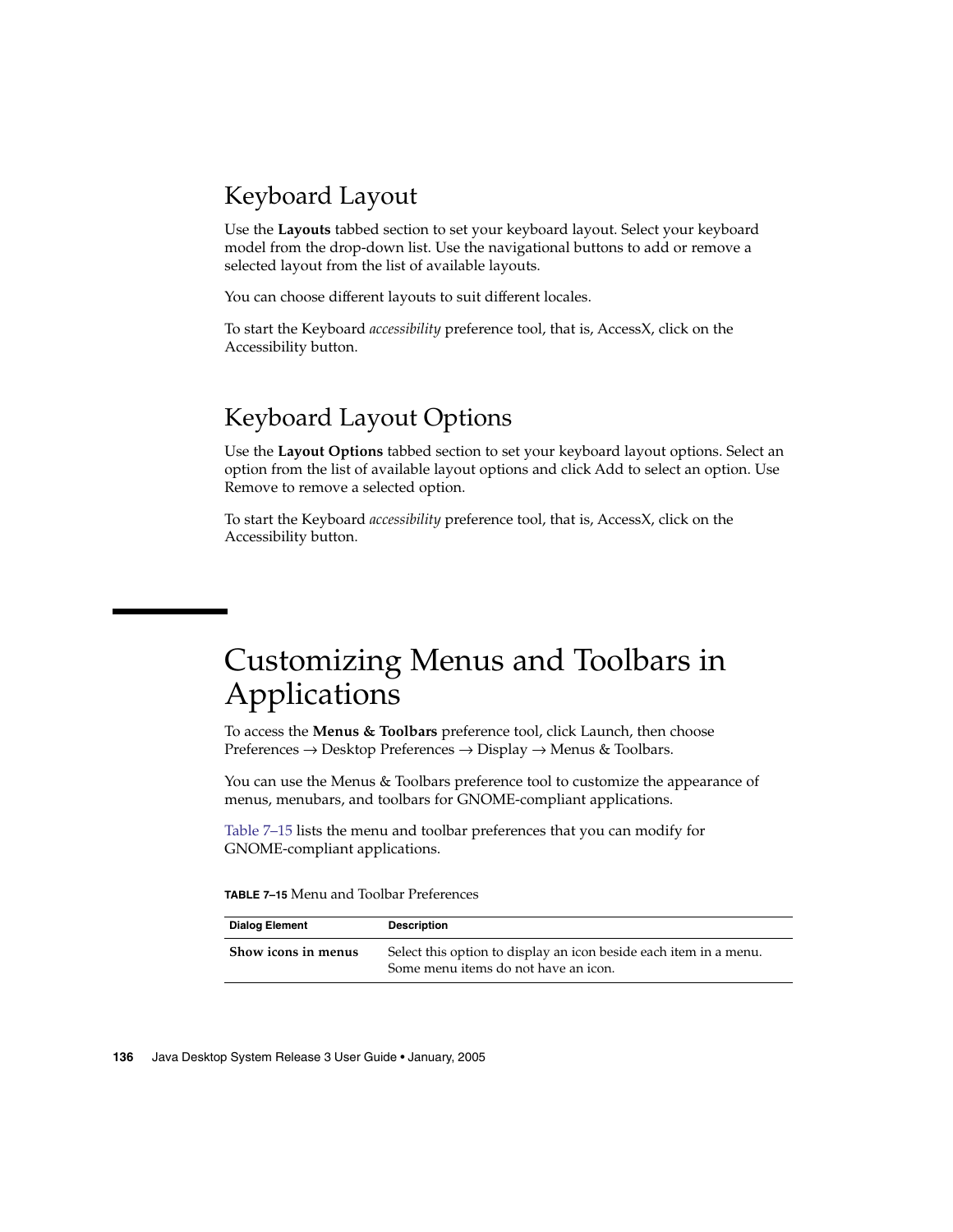| <b>Dialog Element</b> | <b>Description</b>                                                                                                                                                                                                                                                                                                                                                                                                                                                                                                                                                                            |  |
|-----------------------|-----------------------------------------------------------------------------------------------------------------------------------------------------------------------------------------------------------------------------------------------------------------------------------------------------------------------------------------------------------------------------------------------------------------------------------------------------------------------------------------------------------------------------------------------------------------------------------------------|--|
| Detachable toolbars   | Select this option if you want to move toolbars from application<br>windows to any location on the screen. If you select this option,<br>handles are displayed on the left side of the toolbars in your<br>applications. To move a toolbar, click-and-hold on the handle, then<br>drag the toolbar to the new location.                                                                                                                                                                                                                                                                       |  |
| Toolbar button labels | Choose one of the following options to specify what to display on<br>the toolbars in your GNOME-compliant applications:<br>Text below icons: Select this option to display toolbars with text<br>■<br>as well as an icon on each button.<br>Text beside icons: Select this option to display toolbars with an<br>icon only on each button, and with text on the most important<br>buttons.<br>Icons only: Select this option to display toolbars with an icon<br>ш<br>only on each button.<br><b>Text only:</b> Select this option to display toolbars with text only<br>ш<br>on each button. |  |

# Setting Mouse Preferences

To access the **Mouse** preference tool, click Launch, then choose Preferences → Desktop Preferences → Mouse.

Use the Mouse preference tool to configure your mouse for right-hand use or for left-hand use. You can also specify the speed and sensitivity of mouse movement.

You can customize the settings for the Mouse preference tool in the following functional areas:

- **Buttons**
- **Cursors**
- **Motion**

### Buttons Preferences

Use the **Buttons** tabbed section to specify whether the mouse buttons are configured for left-hand use. You can also specify the delay between clicks for a double-click.

[Table 7–16](#page-137-0) lists the mouse button preferences that you can modify.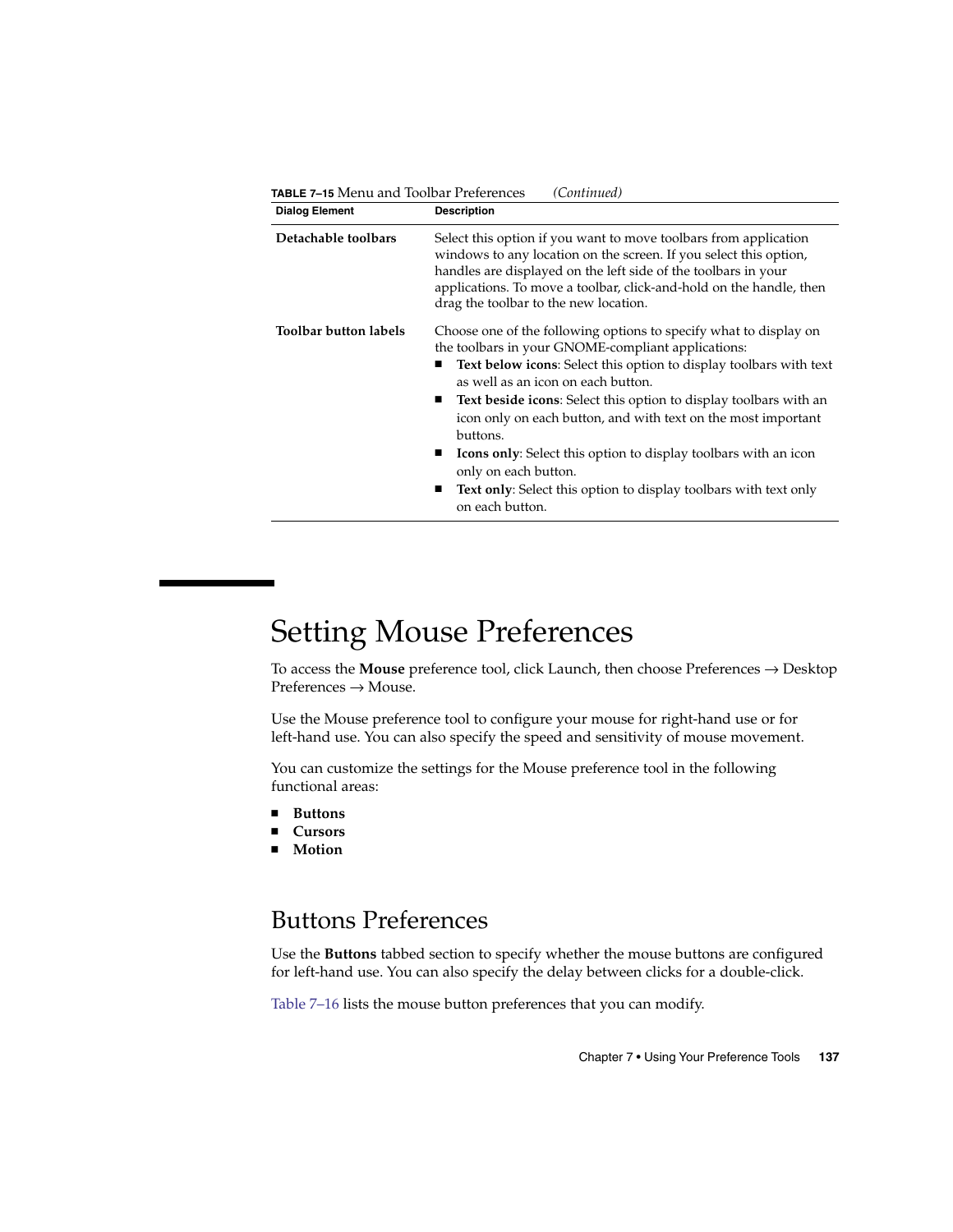#### <span id="page-137-0"></span>**TABLE 7–16** Mouse Button Preferences

| <b>Dialog Element</b> | <b>Description</b>                                                                                                                                                                                                                                      |
|-----------------------|---------------------------------------------------------------------------------------------------------------------------------------------------------------------------------------------------------------------------------------------------------|
| Left-handed mouse     | Select this option to configure your mouse for left-hand use.<br>When you configure your mouse for left-hand use, the functions<br>of the left mouse button and the right mouse button are swapped.                                                     |
| Timeout               | Use the slider to specify the amount of time that can pass between<br>clicks when you double-click. If the interval between the first and<br>second clicks exceeds the time that is specified here, the action is<br>not interpreted as a double-click. |

### Pointer Preferences

Use the **Cursors** tabbed section to set your mouse pointer preferences.

Table 7–17 lists the mouse pointer preferences that you can modify:

| <b>TABLE 7–17</b> Mouse Pointer Preferences |  |
|---------------------------------------------|--|
|---------------------------------------------|--|

| <b>Dialog Element</b>                     | <b>Description</b>                                                                                                                                        |
|-------------------------------------------|-----------------------------------------------------------------------------------------------------------------------------------------------------------|
| Small                                     | Select this option to display a small mouse<br>pointer.                                                                                                   |
| Medium                                    | Select this option to display a medium mouse<br>pointer.                                                                                                  |
| Large                                     | Select this option to display a large mouse<br>pointer.                                                                                                   |
| Highlight the pointer when you press Ctrl | Select this option to enable a mouse pointer<br>animation when you press and release Ctrl.<br>This feature can assist you to locate the mouse<br>pointer. |

### Motion Preferences

Use the **Motion** tabbed section to set your preferences for mouse movement.

[Table 7–18](#page-138-0) lists the mouse motion preferences that you can modify: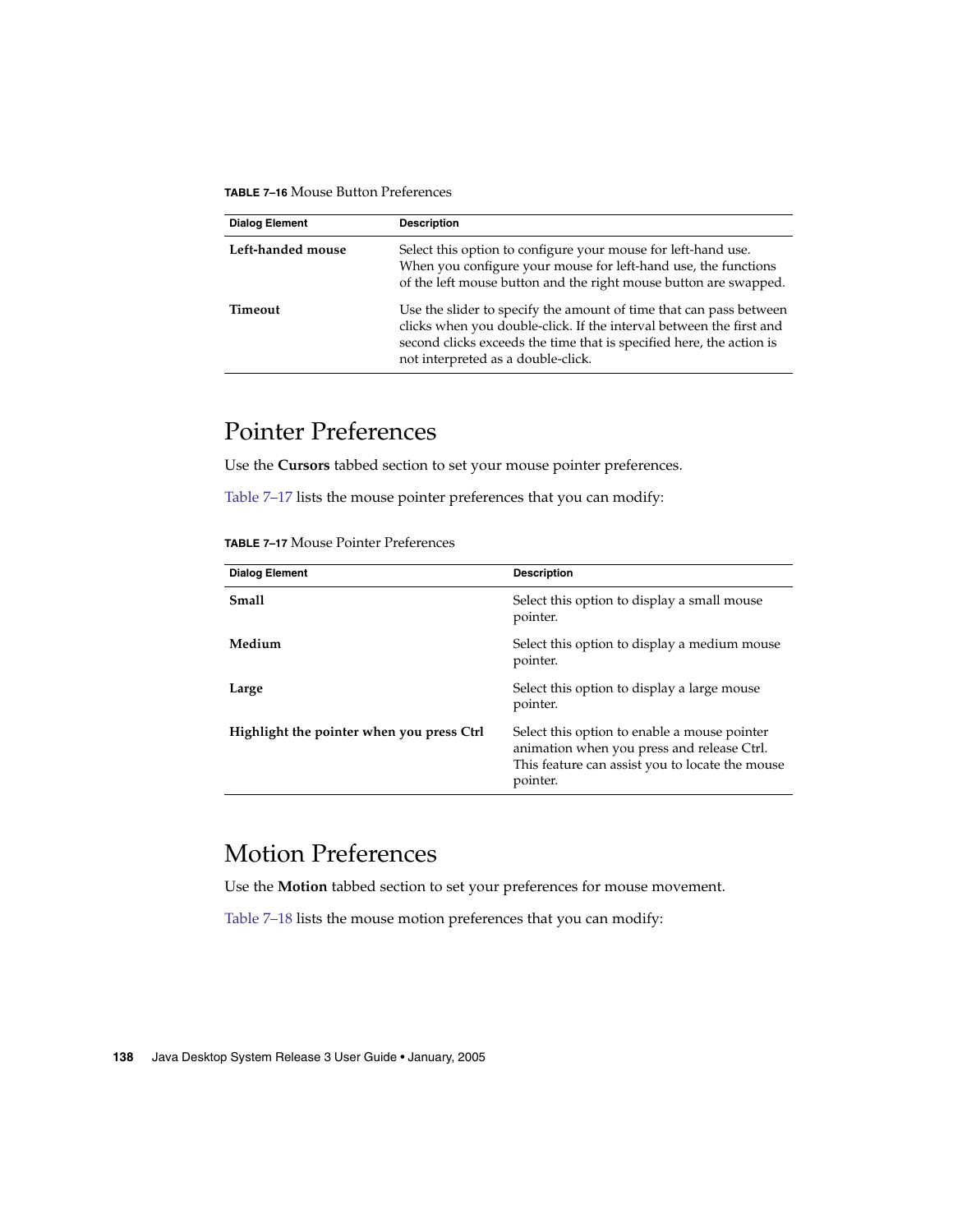<span id="page-138-0"></span>**TABLE 7–18** Mouse Motion Preferences

| <b>Dialog Element</b> | <b>Description</b>                                                                                                                    |
|-----------------------|---------------------------------------------------------------------------------------------------------------------------------------|
| Acceleration          | Use the slider to specify the speed at which your mouse pointer<br>moves on your screen when you move your mouse.                     |
| Sensitivity           | Use the slider to specify how sensitive your mouse pointer is to<br>movements of your mouse.                                          |
| <b>Threshold</b>      | Use the slider to specify the distance that you must move an item<br>before the move action is interpreted as a drag-and-drop action. |

## Customizing Your Panels

To access the **Panel** preference tool, click Launch, then choose Preferences → Desktop Preferences → Panel.

The Panel preference tool enables you to configure the behavior of panels. Any changes that you make with the Panel preference tool affect all of your panels.

Table 7–19 lists the panel preferences that you can modify:

**TABLE 7–19** Panel Preferences

| <b>Dialog Element</b>                 | <b>Description</b>                                                                                          |
|---------------------------------------|-------------------------------------------------------------------------------------------------------------|
| Close drawer when launcher is clicked | Select this option if you want a drawer on a<br>panel to close when you choose a launcher in<br>the drawer. |
| Drawer and panel animation            | Select this option if you want your panels and<br>drawers to show and to hide in an animated<br>style.      |
| <b>Animation speed</b>                | Select the speed of the panel animation from<br>the drop-down list.                                         |

# Choosing Your Preferred Applications

To access the **Preferred Applications** preference tool, click Launch, then choose Preferences → Desktop Preferences → Preferred Applications.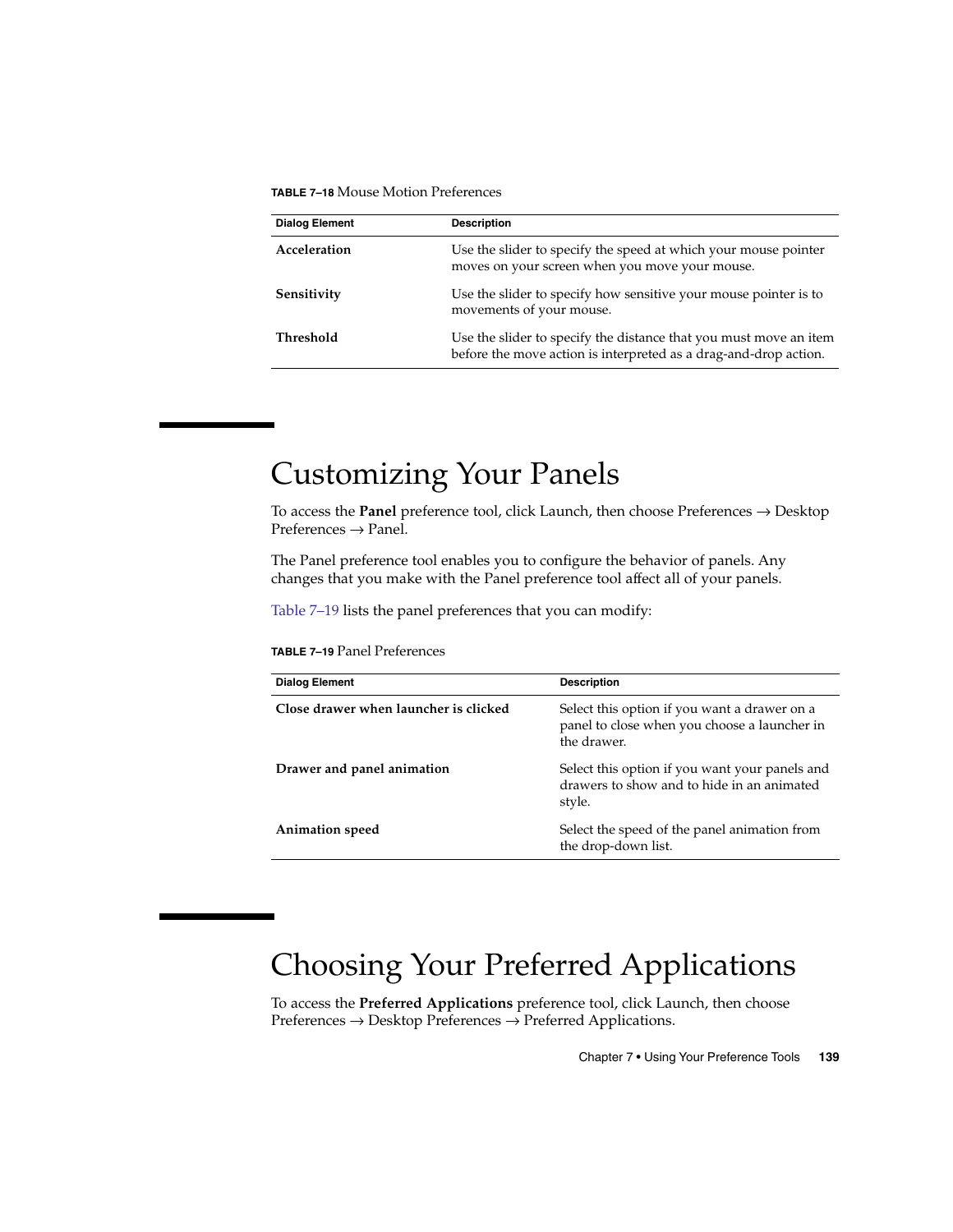Use the Preferred Applications preference tool to specify the applications that you want the Java Desktop System to use when the preferred application starts. For example, you can specify Xterm as your preferred terminal application. When you click Launch, then choose Applications  $\rightarrow$  Utilities  $\rightarrow$  Terminal, Xterm starts.

You can customize the preferences for the Preferred Applications preference tool in the following functional areas.

- **Web Browser**
- **Mail Reader**
- **Text Editor**
- **Terminal**

### Web Browser Preferences

Use the Web Browser tabbed section to configure your preferred web browser. The preferred web browser opens when you click on a URL. For example, the preferred web browser opens when you select a URL in an application, or when you select a URL launcher on the desktop background.

Table 7–20 lists the preferred web browser preferences that you can modify.

| <b>Dialog Element</b>     | <b>Description</b>                                                                                                                                            |
|---------------------------|---------------------------------------------------------------------------------------------------------------------------------------------------------------|
| Select a Web Browser      | Select this option if you want to use a standard web browser. Use<br>the drop-down combination box to select your preferred web<br>browser.                   |
| <b>Custom Web Browser</b> | Select this option if you want to use a custom web browser.                                                                                                   |
| Command                   | Enter the command to execute to start the custom web browser. To<br>enable the browser to display a URL that you click on, include<br>"%s" after the command. |
| <b>Start in Terminal</b>  | Select this option to run the command in a terminal window. Select<br>this option for a browser that does not create a window in which to<br>run.             |

**TABLE 7–20** Preferred Web Browser Preferences

### Email Client Preferences

Use the Mail Reader tabbed section to configure your preferred email client.

[Table 7–21](#page-140-0) lists the preferred email client preferences that you can modify.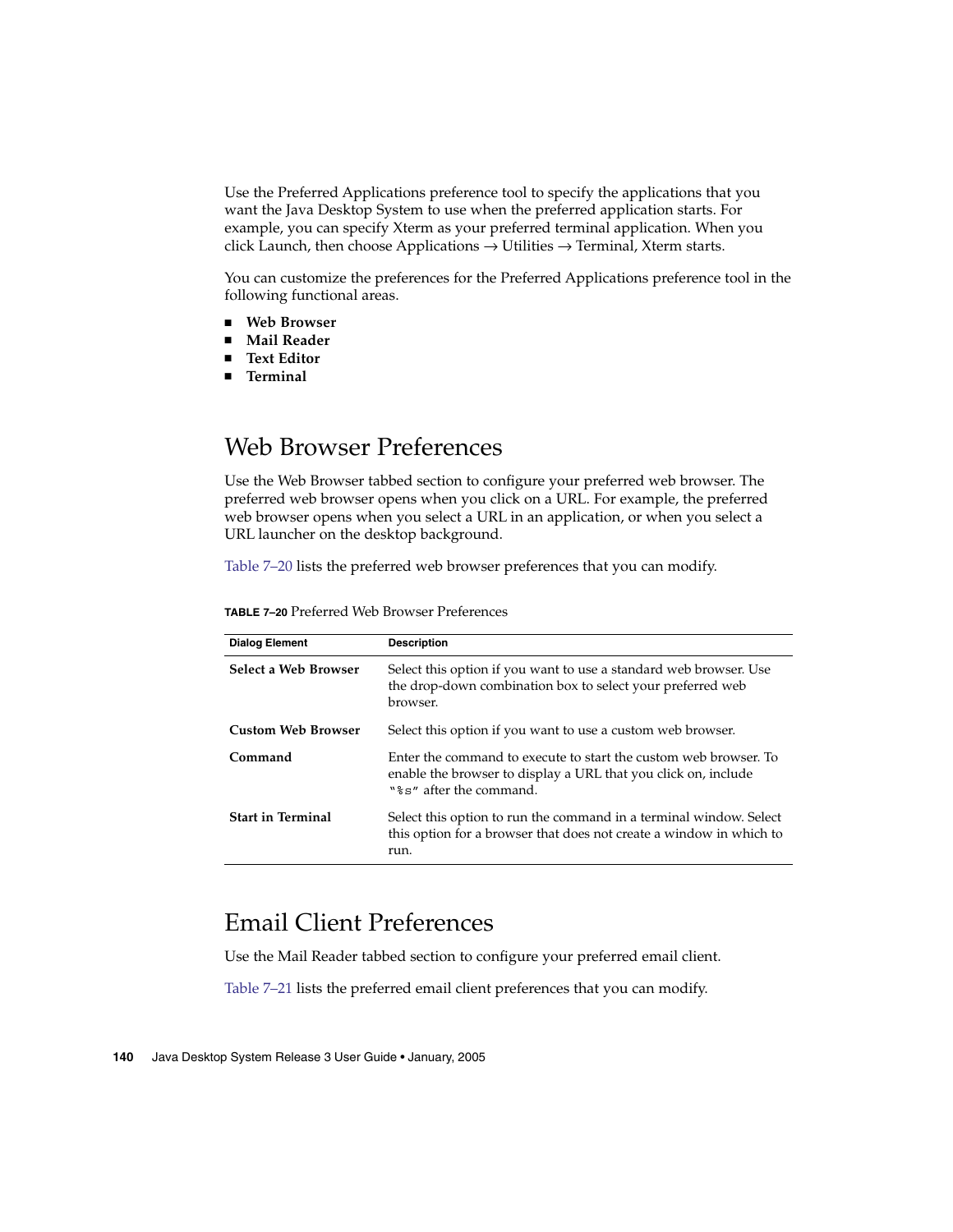<span id="page-140-0"></span>**TABLE 7–21** Preferred Email Client Preferences

| <b>Dialog Element</b>     | <b>Description</b>                                                                                                                                      |
|---------------------------|---------------------------------------------------------------------------------------------------------------------------------------------------------|
| Select a Mail Reader      | Select this option if you want to use a standard email client. Use the<br>drop-down combination box to select your preferred email client.              |
| <b>Custom Mail Reader</b> | Select this option if you want to use a custom email client.                                                                                            |
| Command                   | Enter the command to execute to start the custom email client.                                                                                          |
| <b>Start in Terminal</b>  | Select this option to run the command in a terminal window. Select<br>this option for an email client that does not create a window in<br>which to run. |

## Text Editor Preferences

Use the Text Editor tabbed section to configure your preferred text editor.

Table 7–22 lists the preferred text editor preferences that you can modify.

**TABLE 7–22** Preferred Text Editor Preferences

| <b>Dialog Element</b>                                        | <b>Description</b>                                                                                                                                                                                                                                                                                                                                                                                                                                                                                                                                                                                                                                                                                                                                                                                     |
|--------------------------------------------------------------|--------------------------------------------------------------------------------------------------------------------------------------------------------------------------------------------------------------------------------------------------------------------------------------------------------------------------------------------------------------------------------------------------------------------------------------------------------------------------------------------------------------------------------------------------------------------------------------------------------------------------------------------------------------------------------------------------------------------------------------------------------------------------------------------------------|
| <b>Select an Editor</b>                                      | Select this option if you want to use a standard text editor. Use the<br>drop-down combination box to specify your preferred text editor.                                                                                                                                                                                                                                                                                                                                                                                                                                                                                                                                                                                                                                                              |
| <b>Custom Editor</b>                                         | Select this option if you want to use a custom text editor. A <b>Custom</b><br>Editor Properties dialog is displayed.<br>Name: Type the name of the custom text editor.<br><b>Command:</b> Enter the command to start the custom text editor.<br>■<br>This application can open multiple files: Select this option if<br>■<br>the default text editor can open multiple files.<br>This application needs to be run in a shell: Select this option to<br>run the command in a terminal window. Select this option for<br>an editor that does not create a window in which to run.<br>After you specify a custom text editor, you can click on the<br>Properties button to display the Custom Editor Properties dialog.<br>You can use the dialog to modify the properties of the custom text<br>editor. |
| Use this editor to open<br>text files in the file<br>manager | Select this option if you want the file manager to start the custom<br>text editor to display text files.                                                                                                                                                                                                                                                                                                                                                                                                                                                                                                                                                                                                                                                                                              |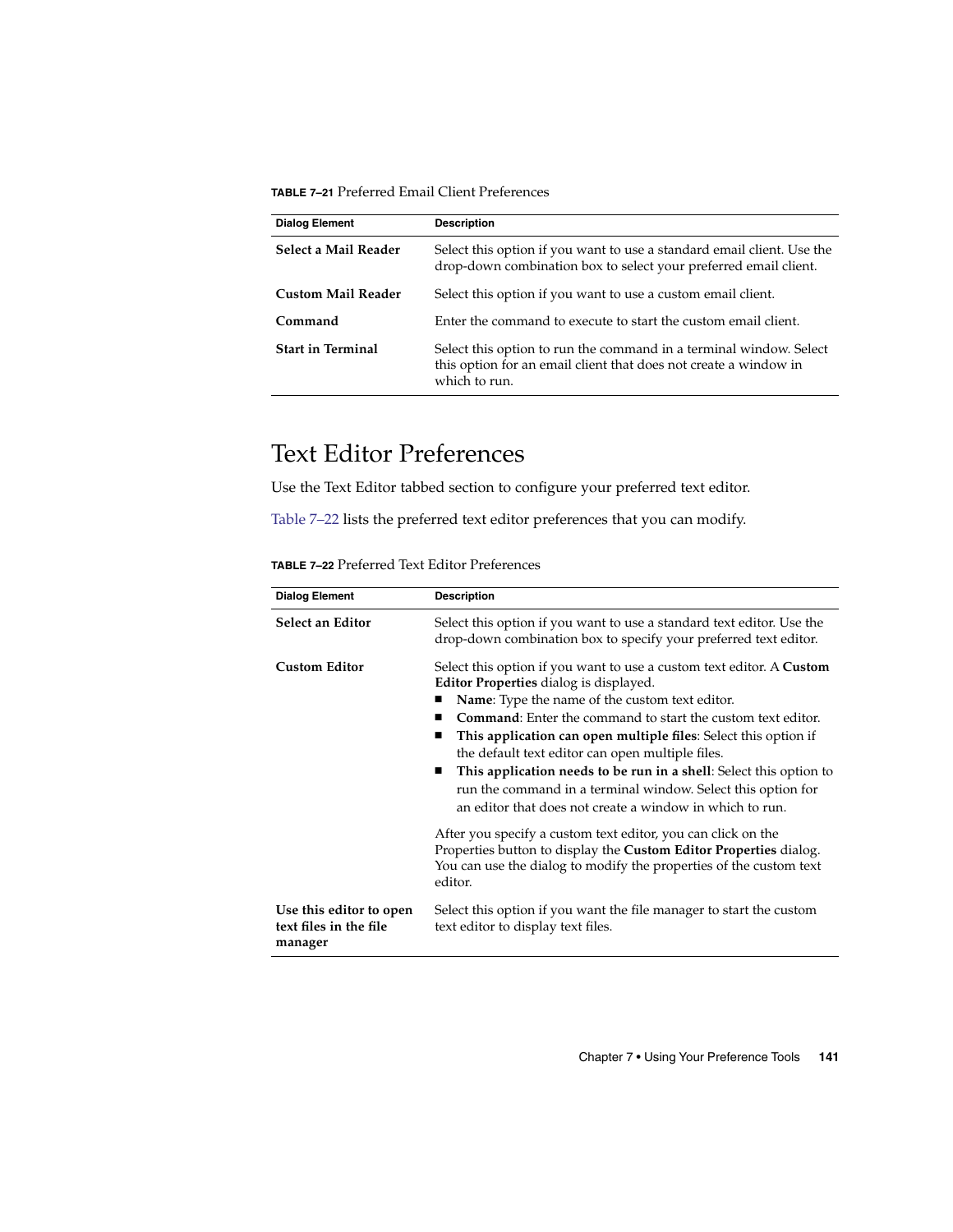## Terminal Preferences

Use the Terminal tabbed section to configure your preferred terminal.

Table 7–23 lists the preferred terminal preferences that you can modify.

**TABLE 7–23** Preferred Terminal Preferences

| <b>Dialog Element</b>  | <b>Description</b>                                                                                                                  |
|------------------------|-------------------------------------------------------------------------------------------------------------------------------------|
| Select a Terminal      | Select this option if you want to use a standard terminal. Use the<br>drop-down combination box to specify your preferred terminal. |
| <b>Custom Terminal</b> | Select this option if you want to use a custom terminal.                                                                            |
| Command                | Enter the command to execute to start the custom terminal.                                                                          |
| Exec Flag              | Enter the exec option to use with the command.                                                                                      |

# Setting Screen Resolution Preferences

To access the **Screen Resolution** preference tool, click Launch, then choose Preferences  $\rightarrow$  Desktop Preferences  $\rightarrow$  Display  $\rightarrow$  Screen Resolution.

Use the Screen Resolution preference tool to specify the resolution settings for your screen. Table 7–24 lists the screen resolution preferences that you can modify.

**TABLE 7–24** Screen Resolution Preferences

| <b>Dialog Element</b>               | <b>Description</b>                                                                                                                  |
|-------------------------------------|-------------------------------------------------------------------------------------------------------------------------------------|
| <b>Resolution</b>                   | Select the resolution to use for the screen from<br>the drop-down list.                                                             |
| Refresh rate                        | Select the screen refresh rate to use for the<br>screen from the drop-down list.                                                    |
| Make default for this computer only | Select this option to make the screen<br>resolution settings the default settings for the<br>system that you are logged in to only. |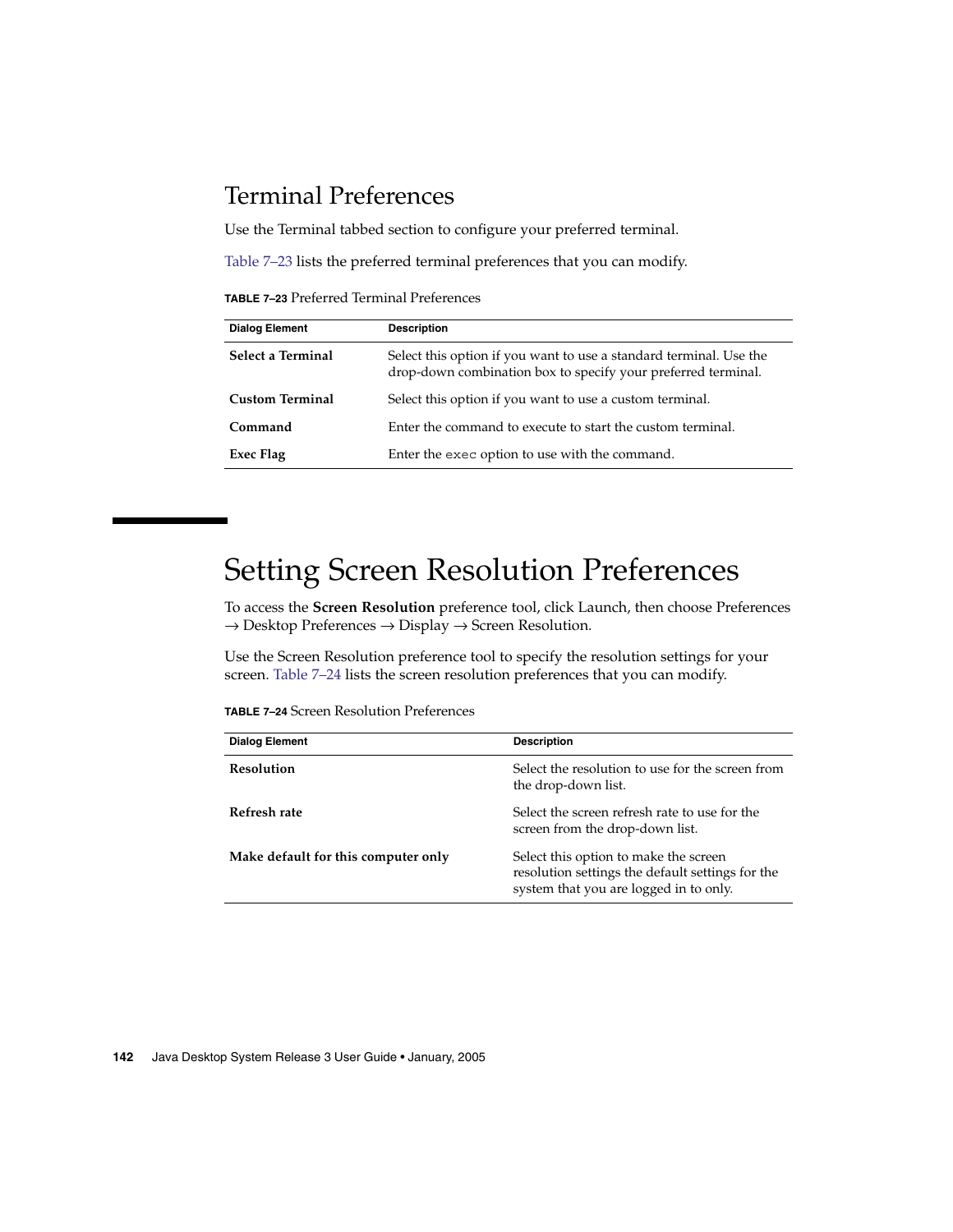## Setting Screensaver Preferences

To access the **Screensaver** preference tool, click Launch, then choose Preferences → Desktop Preferences  $→$  Display  $→$  Screensaver.

A screensaver is an application that you can use to replace the image on your screen when the screen is not in use. You can use screensavers in the following ways:

- Activate after a specified period of idle time.
- Activate when you lock your screen.
- Manage power used by your monitor when your system is idle.

You can customize the settings for the Screensaver preference tool in the following functional areas:

- **Display Modes**
- **Advanced**

### Display Modes Preferences

Use the **Display Modes** tabbed section to set display mode preferences.

Table 7–25 lists the display mode preferences that you can modify.

**TABLE 7–25** Screensaver Display Mode Preferences

| <b>Dialog Element</b> | <b>Description</b>                                                                                                                                                                                                                                                                                                                                                                                                                                                                                                                                                                                                                                                                                                       |
|-----------------------|--------------------------------------------------------------------------------------------------------------------------------------------------------------------------------------------------------------------------------------------------------------------------------------------------------------------------------------------------------------------------------------------------------------------------------------------------------------------------------------------------------------------------------------------------------------------------------------------------------------------------------------------------------------------------------------------------------------------------|
| Mode                  | Use the drop-down list to specify the behavior of the<br>screensaver application. Select from the following options:<br><b>Disable Screen Saver:</b> Select this option if you do not<br>■<br>want to use the screensaver application.<br><b>Blank Screen Only:</b> Select this option if you want your<br>ш<br>screen to become blank when your screen locks.<br><b>Only One Screen Saver:</b> Select this option if you want<br>п<br>to display a single screensaver display from the display<br>list when your screen locks.<br><b>Random Screen Saver:</b> Select this option if you want to<br>п<br>display a random selection of screensaver displays from<br>the screensaver display list when your screen locks. |
| Display list          | Select the screensaver display that you require from the list.                                                                                                                                                                                                                                                                                                                                                                                                                                                                                                                                                                                                                                                           |
| <b>Blank After</b>    | Specify how long to wait after the last use of the mouse or<br>keyboard, to activate the screensaver.                                                                                                                                                                                                                                                                                                                                                                                                                                                                                                                                                                                                                    |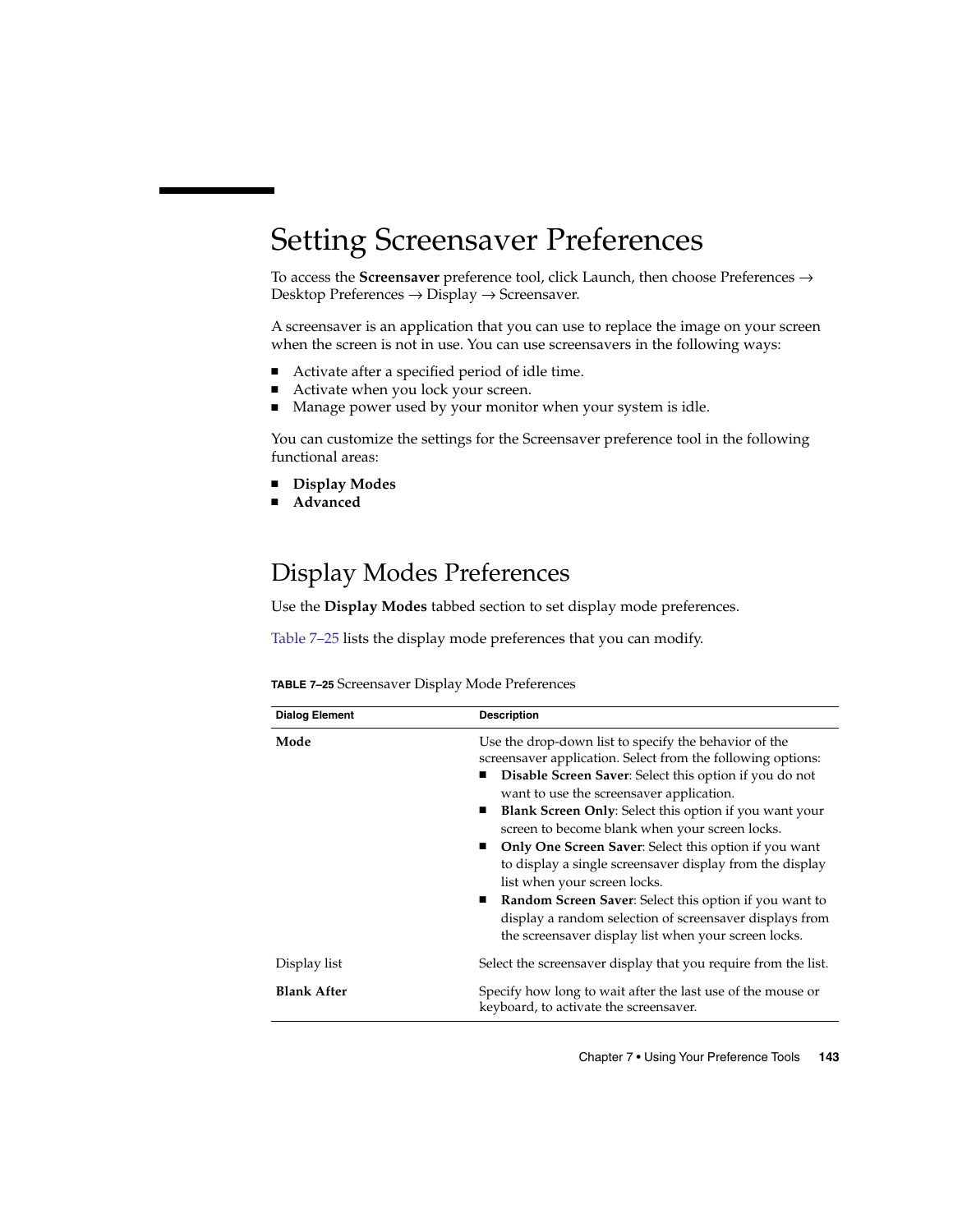| <b>Dialog Element</b> | <b>Description</b>                                                                                                                                                                                        |
|-----------------------|-----------------------------------------------------------------------------------------------------------------------------------------------------------------------------------------------------------|
| <b>Cycle After</b>    | Specify how long to show a particular screensaver display<br>before the next display.                                                                                                                     |
| Lock Screen After     | Select this option if you want the screen to lock after the<br>screensaver is activated. Use the spin box to specify the<br>delay between the activation of the screensaver and when<br>the screen locks. |
| Preview               | Click on this button to preview the screensaver display that<br>is selected in the screensaver display list. To stop the<br>preview, press any key or click a mouse button.                               |
| Settings              | Click on this button to display the options for the<br>screensaver display that is selected in the screensaver<br>display list.                                                                           |

**TABLE 7–25** Screensaver Display Mode Preferences *(Continued)*

## Advanced Preferences

Use the **Advanced** tabbed section to set advanced screensaver preferences.

Table 7–26 lists the advanced screensaver preferences that you can modify.

| <b>Dialog Element</b>            | <b>Description</b>                                                                                                                                                                                                                                 |
|----------------------------------|----------------------------------------------------------------------------------------------------------------------------------------------------------------------------------------------------------------------------------------------------|
| <b>Grab Desktop Images</b>       | Some screensavers can take a screenshot of your screen,<br>then manipulate the screenshot to create your<br>screensaver display. Select this option to enable<br>screensavers to take a screenshot of your screen.                                 |
| <b>Grab Video Frames</b>         | Some screensavers can capture a frame of video, then<br>manipulate the captured image to create your<br>screensaver display. If your system has a video capture<br>card, select this option to enable screensavers to capture<br>a frame of video. |
| <b>Choose Random Image</b>       | Select this option to enable screensavers to use images<br>from a directory that you select. Type the path for the<br>directory in the field. Alternatively, click Browse to<br>display a dialog from which you can select a directory.            |
| <b>Verbose Diagnostics</b>       | Select this option if you want to display screensaver<br>diagnostic information.                                                                                                                                                                   |
| <b>Display Subprocess Errors</b> | Select this option if you want to display errors related<br>to screensaver subprocesses on screen.                                                                                                                                                 |

**TABLE 7–26** Advanced Screensaver Preferences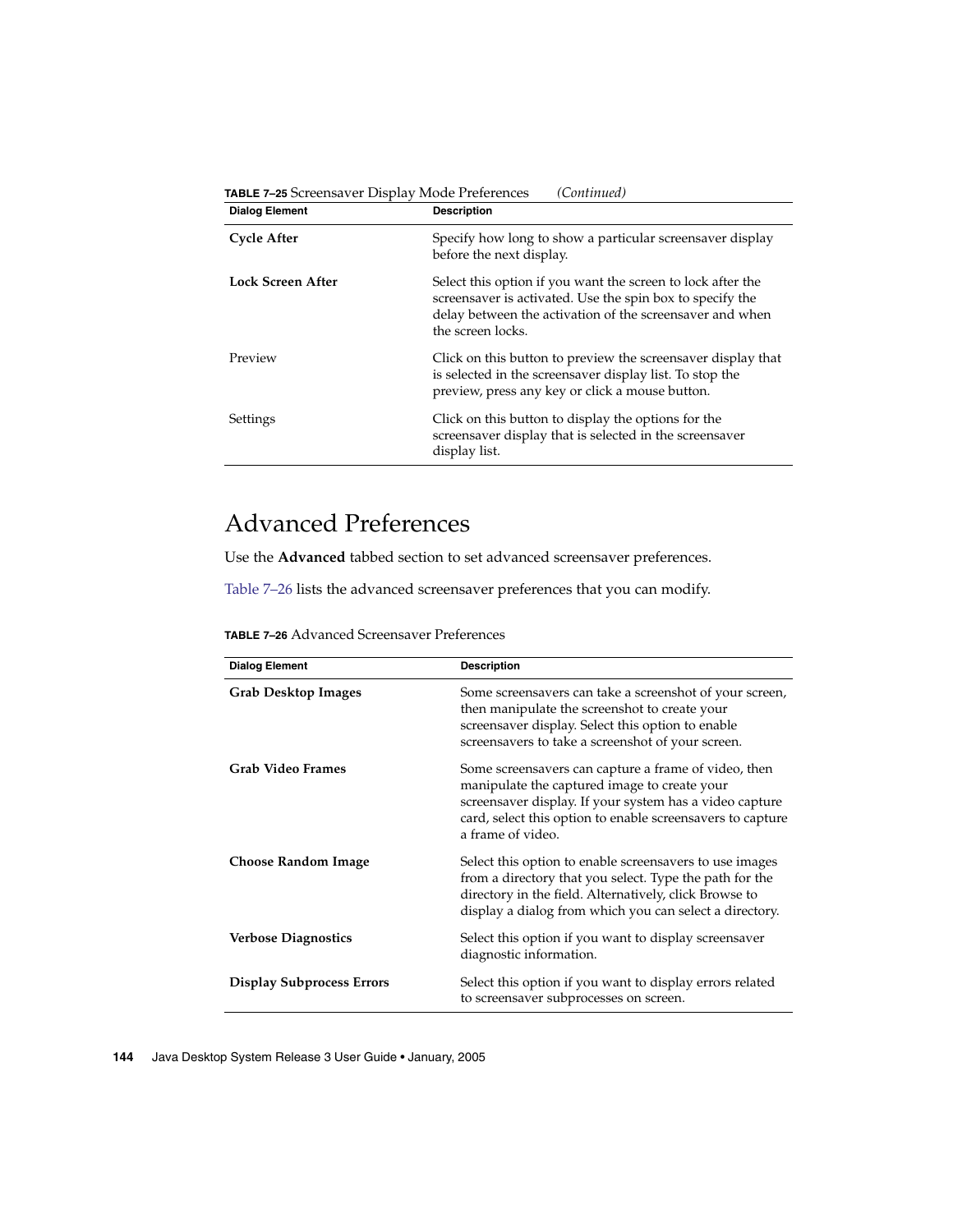| <b>Dialog Element</b>              | <b>Description</b>                                                                                                                                                                             |
|------------------------------------|------------------------------------------------------------------------------------------------------------------------------------------------------------------------------------------------|
| Display Splash Screen at Startup   | Select this option if you want Xscreensaver to display a<br>splash dialog when Xscreensaver starts.                                                                                            |
| <b>Power Management Enabled</b>    | Select this option to enable power management of your<br>monitor. Power management can reduce energy<br>consumption by your monitor when you are not using<br>the monitor.                     |
| <b>Standby After</b>               | Specify how long to wait to put the monitor in standby<br>mode. When the monitor is in standby mode, the<br>screen is black.                                                                   |
| <b>Suspend After</b>               | Specify how long to wait to put the monitor in<br>power-saving mode.                                                                                                                           |
| <b>Off After</b>                   | Specify how long to wait to switch off monitor.                                                                                                                                                |
| <b>Install Colormap</b>            | Select this option to install a private colormap when the<br>screensaver is active. Use of a private colormap might<br>improve the quality of the color in particular<br>screensaver displays. |
| <b>Fade to Black When Blanking</b> | Select this option if you want your display to fade to<br>black when the screensaver activates.                                                                                                |
| Fade from Black When Unblanking    | Select this option if you want your display to fade from<br>black to the screen contents when the screensaver stops.                                                                           |
| <b>Fade Duration</b>               | Specify how long to take to fade to black when the<br>screensaver activates.                                                                                                                   |

<span id="page-144-0"></span>**TABLE 7–26** Advanced Screensaver Preferences *(Continued)*

# Configuring Sessions

To access the **Sessions** preference tool, click Launch, then choose Preferences → Desktop Preferences → Sessions.

The Sessions preference tool enables you to manage your sessions. You can set session preferences, and specify which applications to start when you start a session. You can configure sessions to save the state of applications in the Java Desktop System, and to restore the state when you start another session. You can also use this preference tool to manage multiple Java Desktop System sessions.

You can customize the settings for sessions and startup applications in the following functional areas:

■ **Session Options**

Chapter 7 • Using Your Preference Tools **145**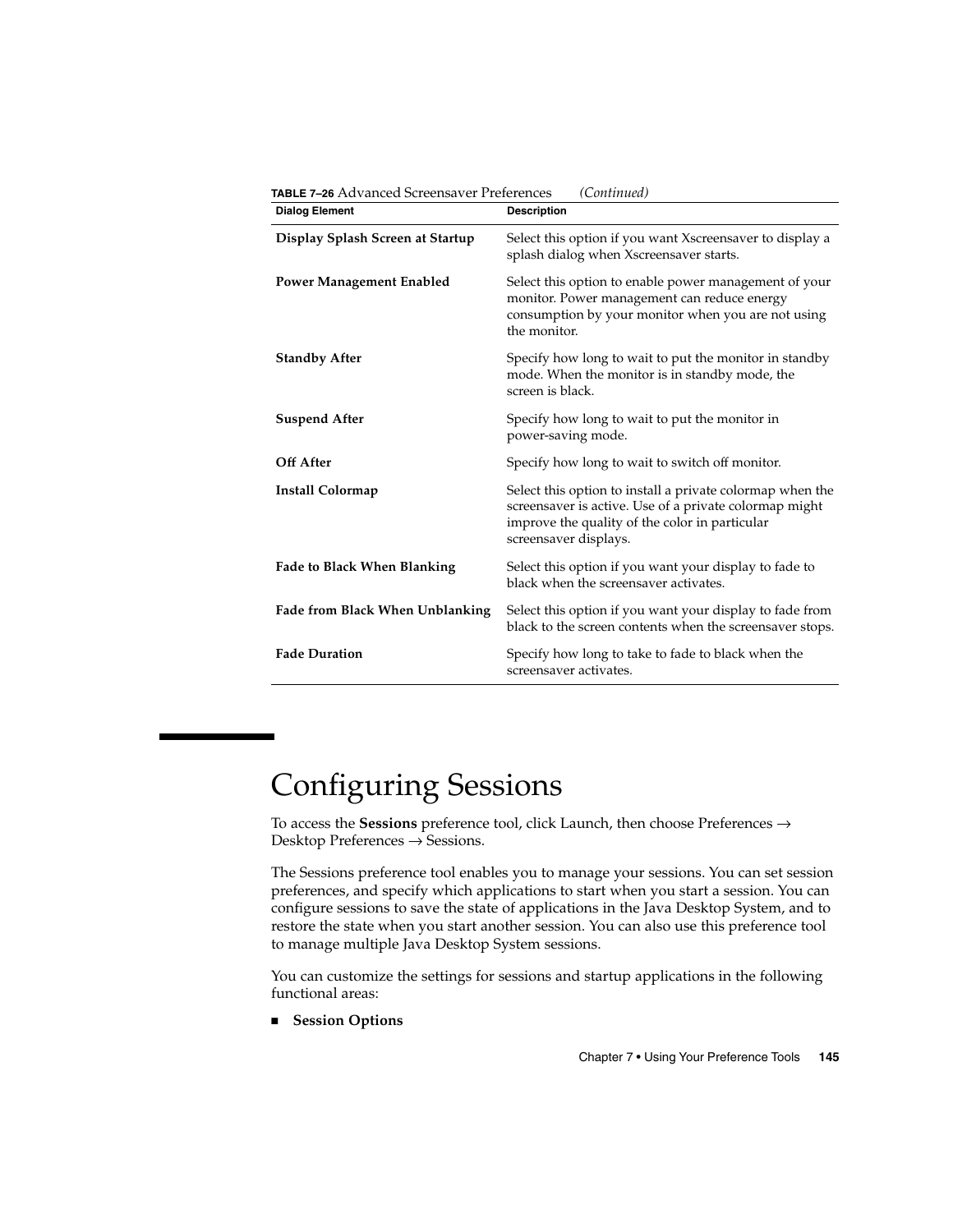- <span id="page-145-0"></span>■ **Current Session**
- **Startup Programs**

## Setting Session Preferences

Use the **Session Options** tabbed section to manage multiple sessions, and to set preferences for the current session.

Table 7–27 lists the session options that you can modify.

| <b>Dialog Element</b>                           | <b>Description</b>                                                                                                                                                                                                                                                                                                                                                                                                                                                                                                                                                                   |  |
|-------------------------------------------------|--------------------------------------------------------------------------------------------------------------------------------------------------------------------------------------------------------------------------------------------------------------------------------------------------------------------------------------------------------------------------------------------------------------------------------------------------------------------------------------------------------------------------------------------------------------------------------------|--|
| Show splash screen on<br>login                  | Select this option to display a splash screen when you start a<br>session.                                                                                                                                                                                                                                                                                                                                                                                                                                                                                                           |  |
| Prompt on logout                                | Select this option to display a confirmation dialog when you end a<br>session.                                                                                                                                                                                                                                                                                                                                                                                                                                                                                                       |  |
| <b>Automatically save</b><br>changes to session | Select this option if you want the session manager to save the<br>current state of your session. The session manager saves the<br>session-managed applications that are open, and the settings<br>associated with the session-managed applications. The next time<br>that you start a session, the applications start automatically, with<br>the saved settings.                                                                                                                                                                                                                     |  |
|                                                 | If you do not select this option, when you end you session the<br>Logout Confirmation dialog displays a Save current setup option.                                                                                                                                                                                                                                                                                                                                                                                                                                                   |  |
| <b>Sessions</b>                                 | Use this area of the dialog to manage multiple sessions in the Java<br>Desktop System, as follows:<br>To create a new session, click on the Add button. Use the <b>Add a</b><br>new session dialog to specify a name for your session.<br>To change the name of a session, select the session in the<br><b>Choose Current Session table. Click on the Edit button. The</b><br>Edit session name dialog is displayed. Type a new name for<br>your session.<br>To delete a session, select the session in the Choose Current<br>п<br><b>Session</b> table. Click on the Delete button. |  |

**TABLE 7–27** Session Options

## Setting Session Properties

Use the **Current Session** tabbed section to specify startup order values, and to choose restart styles for the session-managed applications in your current session.

[Table 7–28](#page-146-0) lists the session properties that you can configure.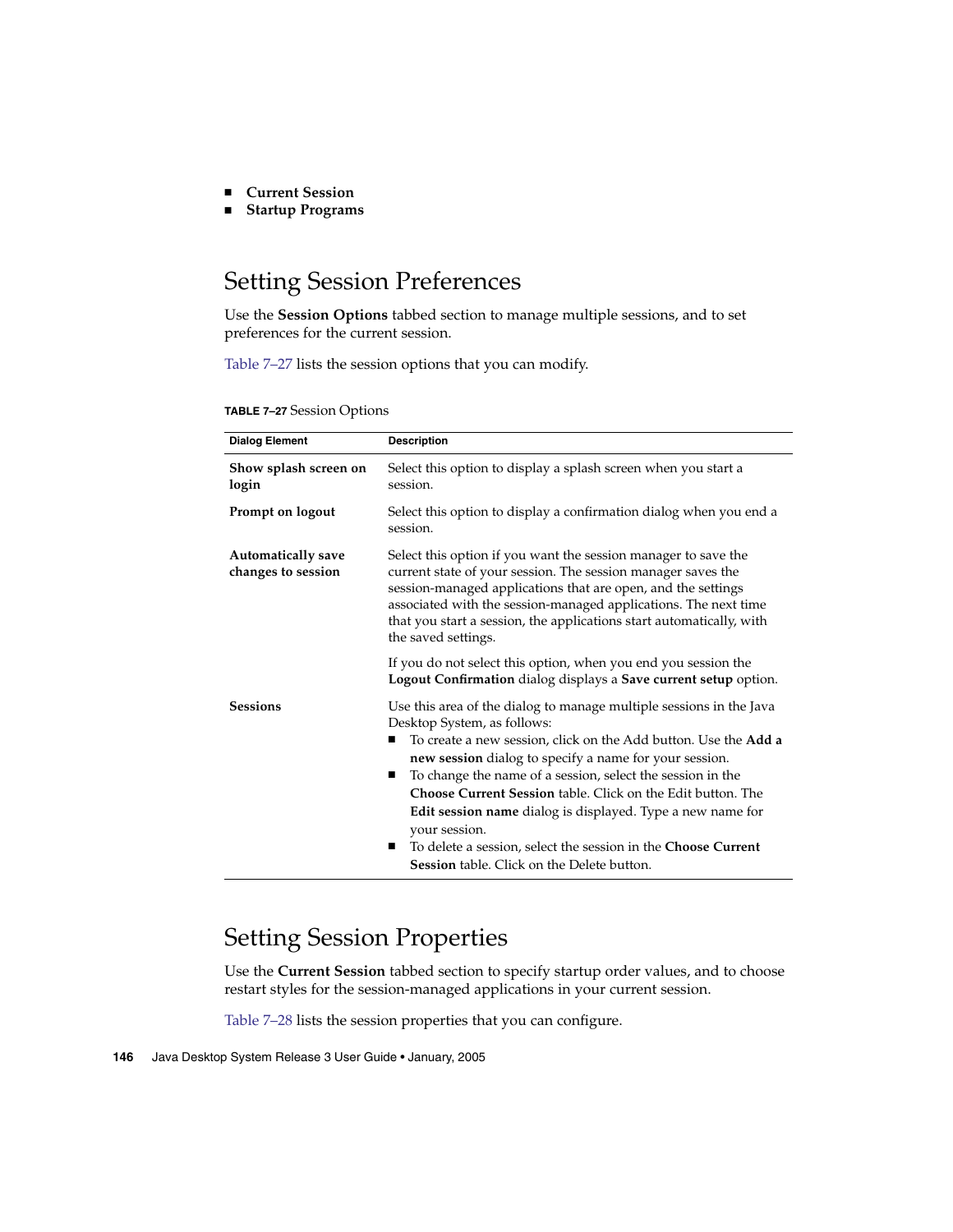#### <span id="page-146-0"></span>**TABLE 7–28** Session Properties

| <b>Dialog Element</b> | <b>Description</b>                                                                                                                                                                                                                                                                                                                     |  |
|-----------------------|----------------------------------------------------------------------------------------------------------------------------------------------------------------------------------------------------------------------------------------------------------------------------------------------------------------------------------------|--|
| Order                 | The Order property specifies the order in which the session<br>manager starts session-managed startup applications. The session<br>manager starts applications with lower order values first. The<br>default value is 50.                                                                                                              |  |
|                       | To specify the startup order of an application, select the application<br>in the table. Use the <b>Order</b> spin box to specify the startup order<br>value.                                                                                                                                                                           |  |
| <b>Style</b>          | The Style property determines the restart style of an application. To<br>select a restart style for an application, select the application in the<br>table, then choose one of the following styles:<br>Normal<br>■                                                                                                                    |  |
|                       | Starts automatically when you start a Java Desktop System<br>session. Use the kill command to terminate applications with<br>this restart style during a session.<br><b>Restart</b><br>■                                                                                                                                               |  |
|                       | Restarts automatically whenever you close or terminate the<br>application. Choose this style for an application if the<br>application must run continuously during your session. To<br>terminate an application with this restart style, select the<br>application in the table, then click on the Remove button.<br><b>Trash</b><br>ш |  |
|                       | Does not start when you start a Java Desktop System session.<br>Settings<br>п<br>Starts automatically when you start a session. Applications with<br>this style usually have a low startup order, and store your<br>configuration settings for the Java Desktop System and<br>session-managed applications.                            |  |
| Remove                | Click on the Remove button to delete the selected application from<br>the list. The application is removed from the session manager, and<br>closed. Applications that you delete are not started the next time<br>that you start a session.                                                                                            |  |
| Apply                 | Click on the Apply button to apply changes to the startup order and<br>the restart style.                                                                                                                                                                                                                                              |  |

# Configuring Startup Applications

Use the **Startup Programs** tabbed section of the Sessions preference tool to specify non-session-managed *startup applications*. Startup applications are applications that start automatically when you start a session. You specify the commands that run the non-session-managed applications in the **Startup Programs** tabbed section. The commands execute automatically when you log in.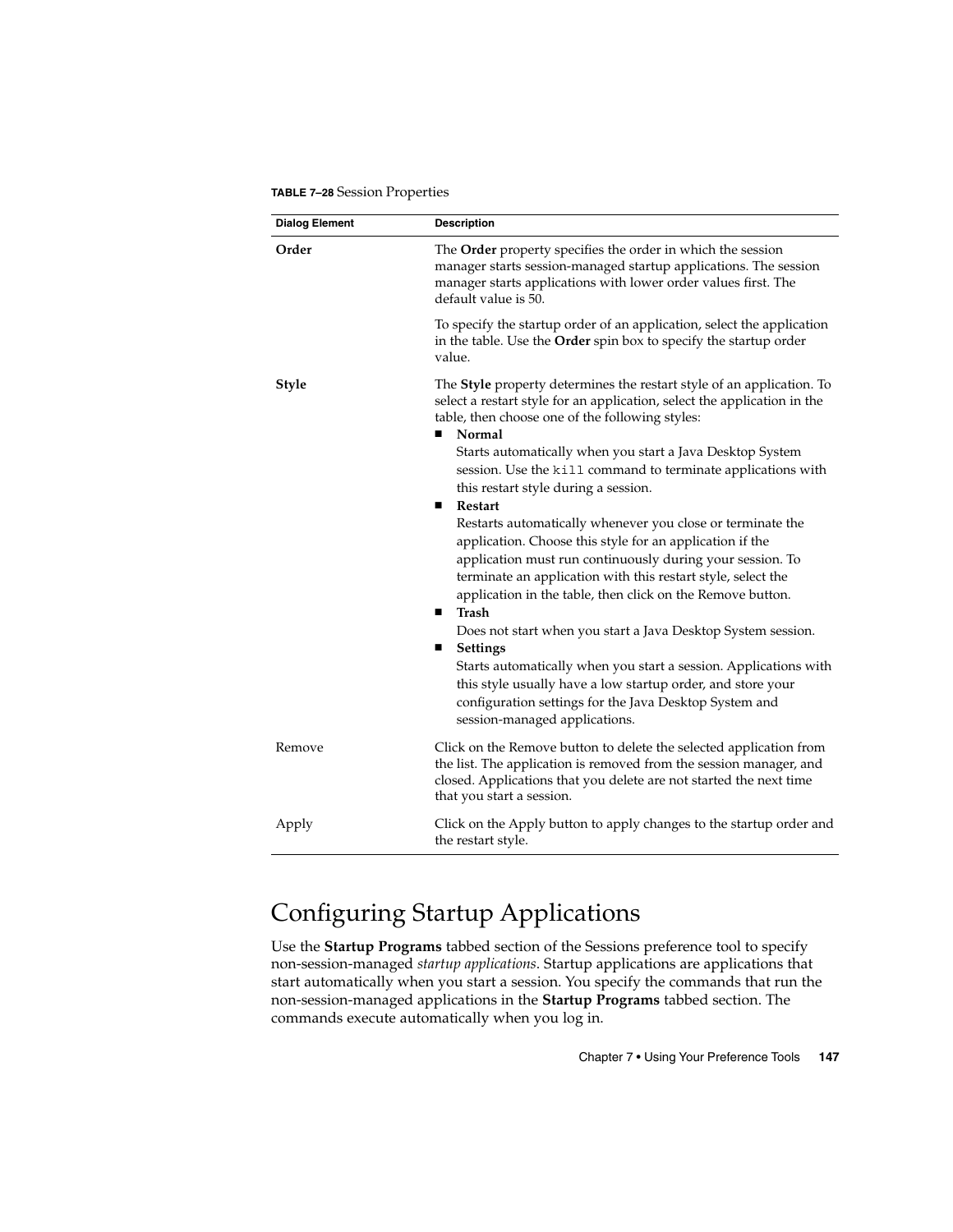<span id="page-147-0"></span>You can also start session-managed applications automatically. For more information, see ["Setting Session Preferences"](#page-145-0) on page 146.

Table 7–29 lists the startup applications preferences that you can modify.

**TABLE 7–29** Startup Programs Preferences

| <b>Dialog Element</b>                 | <b>Description</b>                                                                    |
|---------------------------------------|---------------------------------------------------------------------------------------|
| <b>Additional startup</b><br>programs | Use this table to manage non-session-managed startup applications<br>as follows:      |
|                                       | To add a startup application, click on the Add button. The <b>Add</b>                 |
|                                       | <b>Startup Program</b> dialog is displayed. Enter the command to                      |
|                                       | start the application in the Startup Command field.                                   |
|                                       | If you specify more than one startup application, use the <b>Order</b>                |
|                                       | spin box to specify the startup order of the each application. The                    |
|                                       | startup order is the order in which you want the startup                              |
|                                       | applications to start.                                                                |
|                                       | To edit a startup application, select the startup application, then<br>$\blacksquare$ |
|                                       | click on the Edit button. The Edit Startup Program dialog is                          |
|                                       | displayed. Use the dialog to modify the command and the                               |
|                                       | startup order for the startup application.                                            |
|                                       | To delete a startup application, select the startup application,<br>$\blacksquare$    |
|                                       | then click on the <b>Delete</b> button.                                               |

# Customizing Keyboard Shortcuts

To access the **Shortcuts** preference tool, click Launch, then choose Preferences → Desktop Preferences → Keyboard → Shortcuts.

A *keyboard shortcut* is a key or combination of keys that provides an alternative to standard ways of performing an action.

Use the Shortcuts preference tool to display the default keyboard shortcuts. You can customize the default keyboard shortcuts to your requirements. In addition, you can also set shortcut key preferences for multimedia functions.

You can also create *hot keys* on Solaris systems. Hot keys are keyboard shortcuts that start applications.

[Table 7–30](#page-148-0) lists the keyboard shortcut settings that you can customize on Linux.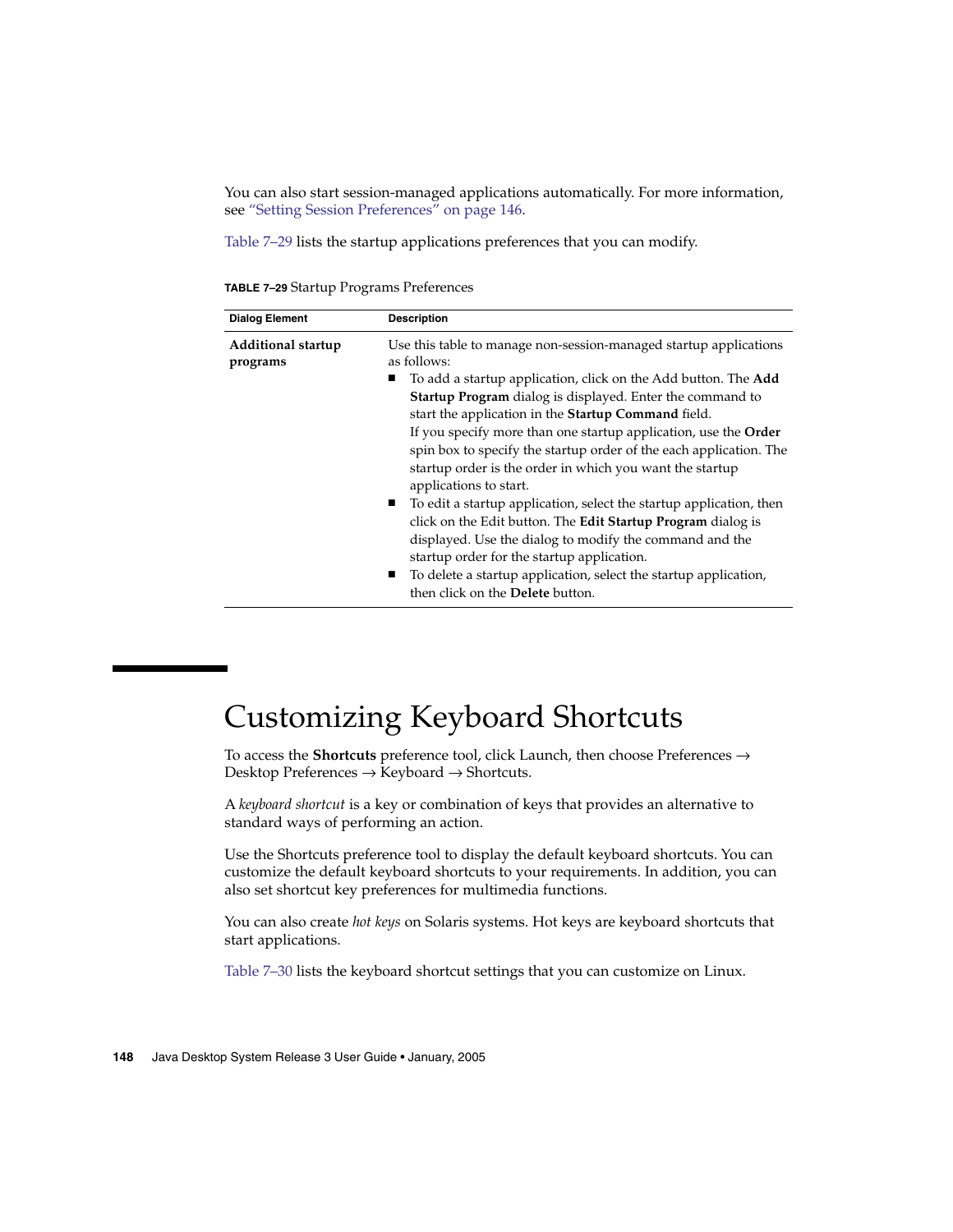| <b>Dialog Element</b>  | <b>Description</b>                                                                                                                                                                                  |
|------------------------|-----------------------------------------------------------------------------------------------------------------------------------------------------------------------------------------------------|
| Text editing shortcuts | Select one of the following settings:<br><b>Default:</b> Use this setting for standard shortcut keys.<br><b>Emacs:</b> Use this setting for Emacs shortcut keys.                                    |
| Desktop shortcuts      | This table lists actions and the shortcut keys that are<br>associated with each action.                                                                                                             |
|                        | To change the shortcut keys for an action, click on the<br>action to select the action, then click on the shortcut for the<br>action. Press the keys that you want to associate with the<br>action. |
|                        | To disable the shortcut keys for an action, click on the<br>action to select the action, then click on the shortcut for the<br>action. Press Back Space.                                            |

<span id="page-148-0"></span>**TABLE 7–30** Keyboard Shortcuts Preferences on Linux

Table 7–31 lists the keyboard shortcut settings that you can customize on Solaris.

|  | <b>TABLE 7-31</b> Keyboard Shortcuts Preferences on Solaris |  |
|--|-------------------------------------------------------------|--|
|  |                                                             |  |

| <b>Dialog Element</b>  | <b>Description</b>                                                                                                                                                                                  |  |
|------------------------|-----------------------------------------------------------------------------------------------------------------------------------------------------------------------------------------------------|--|
| Text editing shortcuts | Select one of the following settings:<br><b>Default:</b> Use this setting for standard shortcut keys.<br><b>Emacs:</b> Use this setting for Emacs shortcut keys.                                    |  |
| Desktop shortcuts      | This table lists actions and the shortcut keys that are<br>associated with each action.                                                                                                             |  |
|                        | To change the shortcut keys for an action, click on the<br>action to select the action, then click on the shortcut for the<br>action. Press the keys that you want to associate with the<br>action. |  |
|                        | To disable the shortcut keys for an action, click on the<br>action to select the action, then click on the shortcut for the<br>action. Press Back Space.                                            |  |

Chapter 7 • Using Your Preference Tools **149**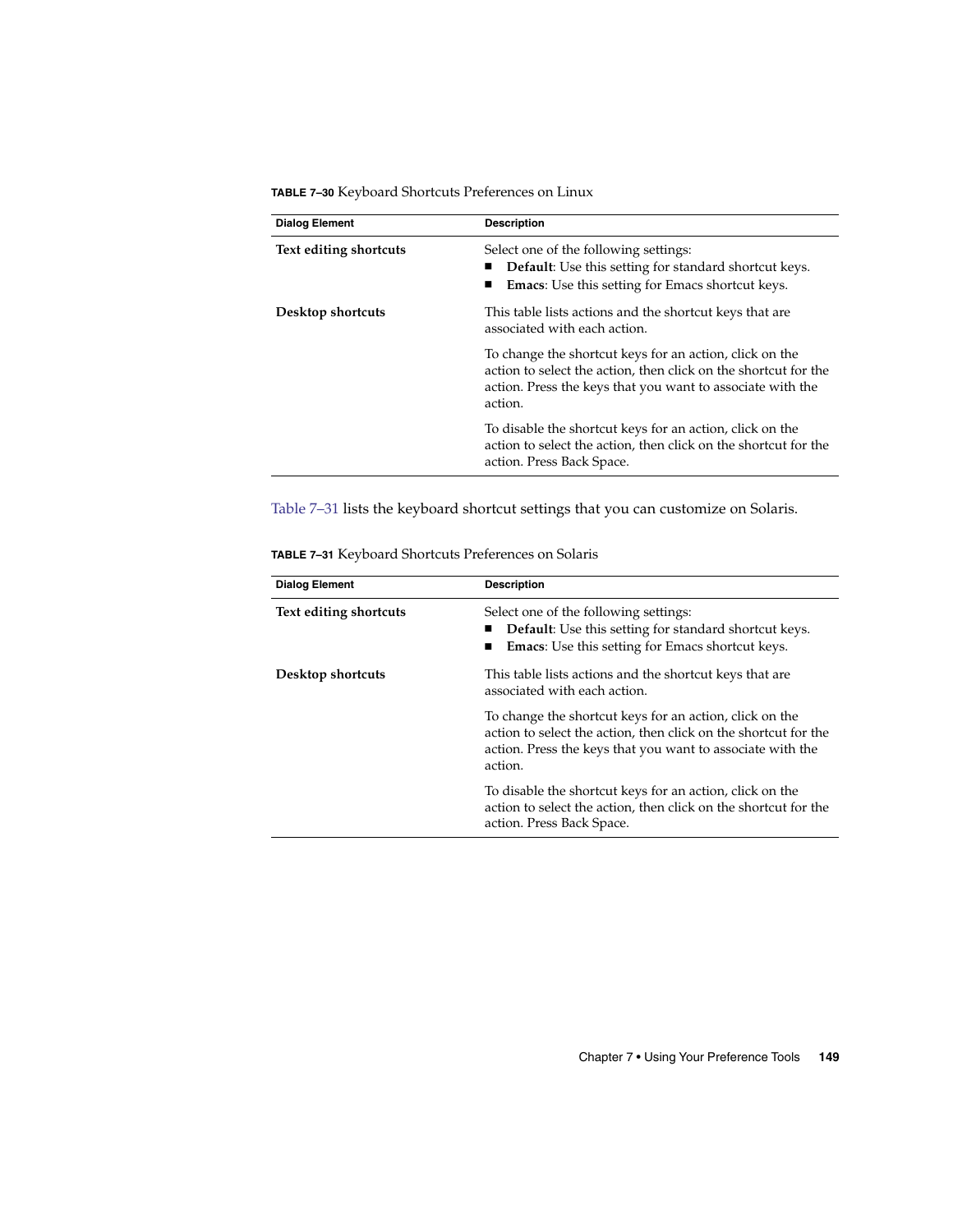| <b>Dialog Element</b>   | <b>Description</b>                                                                                                                                                                                                                                                                                                                                                                                                                                                                                                                                                                                                        |
|-------------------------|---------------------------------------------------------------------------------------------------------------------------------------------------------------------------------------------------------------------------------------------------------------------------------------------------------------------------------------------------------------------------------------------------------------------------------------------------------------------------------------------------------------------------------------------------------------------------------------------------------------------------|
| <b>Custom Shortcuts</b> | To add a hot key, perform the following steps:<br>1. Click New. A Custom Binding dialog is displayed.<br>Enter the command to associate with the hot key in the<br>New Command field. Alternatively, to browse for the<br>command, click on the Browse button. When you have<br>selected the command, click OK. The command is<br>added to the Custom Shortcuts section of the Desktop<br>shortcuts table.<br>2. Click in the <b>Shortcut</b> column of the command in the<br>Custom bindings section of the Desktop shortcuts<br>table. Press the key or key combination that you want<br>to associate with the command. |
|                         | To edit a hot key, select the hot key in the <b>Custom</b><br>Shortcuts section of the Desktop shortcuts table, then click<br>Edit. Edit the command in the <b>Custom Binding</b> dialog.                                                                                                                                                                                                                                                                                                                                                                                                                                 |
|                         | To remove a hot key, select the hot key in the <b>Custom</b><br><b>Shortcuts</b> section of the <b>Desktop shortcuts</b> table, then click<br>Delete.                                                                                                                                                                                                                                                                                                                                                                                                                                                                     |

<span id="page-149-0"></span>**TABLE 7–31** Keyboard Shortcuts Preferences on Solaris *(Continued)*

Use the Multimedia Keys preference tool to assign shortcut keys to an action.

Table 7–32 lists the shortcut key preferences that you can set for multimedia functions.

| <b>Dialog Element</b>                   | <b>Description</b>                                                                                                                                         |
|-----------------------------------------|------------------------------------------------------------------------------------------------------------------------------------------------------------|
| Multimedia keys table                   | To add the shortcut keys for an action, click on<br>the action to select the action, then press the<br>keys that you want to associate with the<br>action. |
|                                         | To disable the shortcut keys for an action, click<br>on the action to select the action, then press<br>Back Space.                                         |
| Use PCM volume instead of Master volume | Select this option if you want to use Pulse<br>Code Modulation (PCM) volume instead of<br>Master volume.                                                   |

**TABLE 7–32** Multimedia Keys Preferences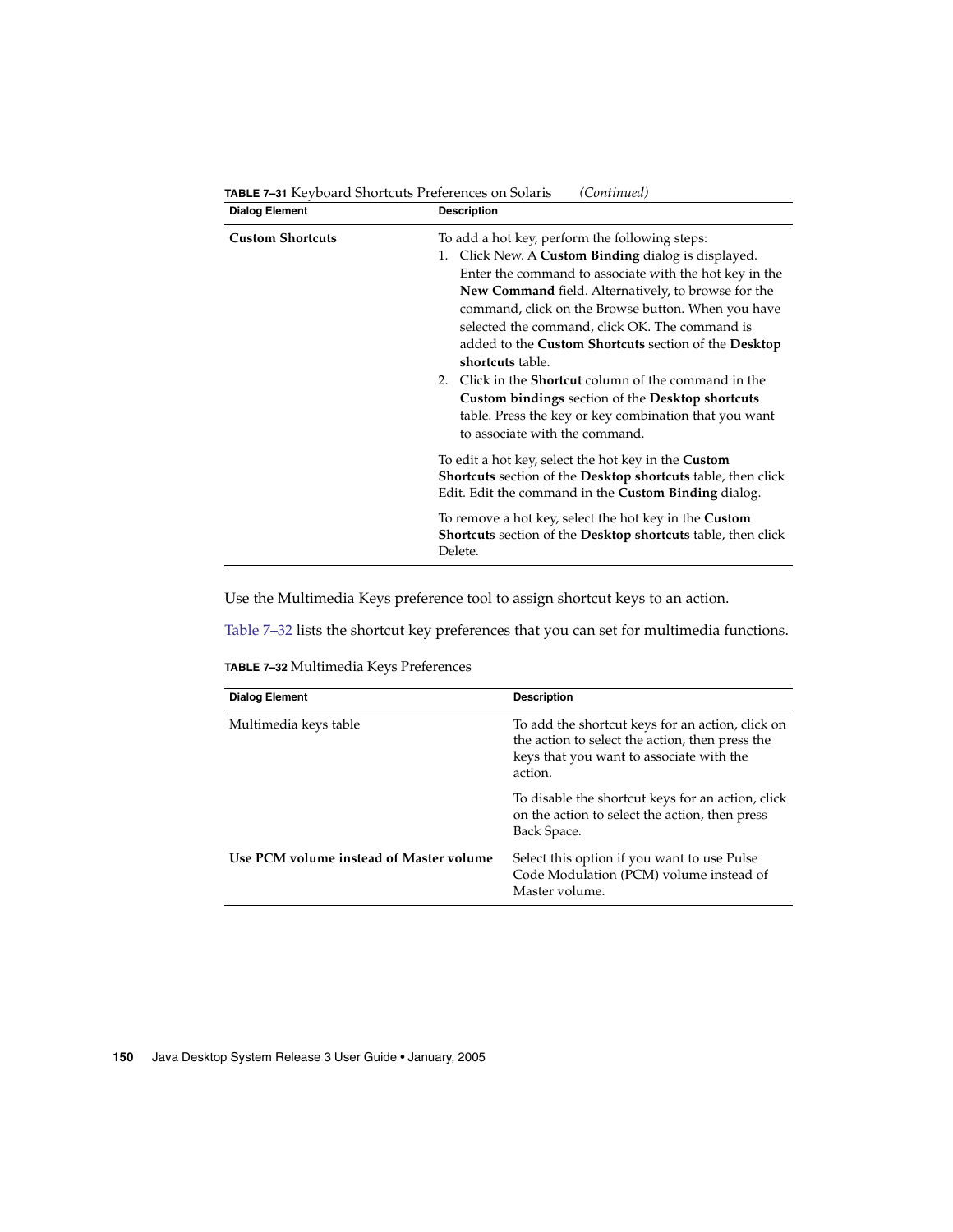# <span id="page-150-0"></span>Setting Sound Preferences

To access the **Sound** preference tool, click Launch, then choose Preferences → Desktop  $Preferences \rightarrow Sound.$ 

The Sound preference tool enables you to control when the Java Desktop System sound server starts. You can also specify which sounds to play when particular events occur.

You can customize the settings for the Sound preference tool in the following functional areas:

- **General**
- **Sound Events**
- **System Bell**

### General Sound Preferences

Use the **General** tabbed section of the Sound preference tool to specify when to launch the Java Desktop System sound server. You can also enable sound event functions.

Table 7–33 lists the general sound preferences that you can modify.

**TABLE 7–33** General Sound Preferences

| <b>Dialog Element</b>          | <b>Description</b>                                                                                                                                                                      |
|--------------------------------|-----------------------------------------------------------------------------------------------------------------------------------------------------------------------------------------|
| Enable sound server<br>startup | Select this option to start the sound server when you start a<br>session. When the sound server is active, the Java Desktop System<br>can play sounds.                                  |
| Sounds for events              | Select this option to play sounds when particular events occur in<br>the Java Desktop System. You can select this option only if the<br>Enable sound server startup option is selected. |

### Sound Event Preferences

Use the **Sound Events** tabbed section of the Sound preference tool to associate particular sounds with particular events.

**Note –** You must select the **Enable sound server startup** option, and the **Sounds for events** option before you can access the **Sound Events** tabbed section.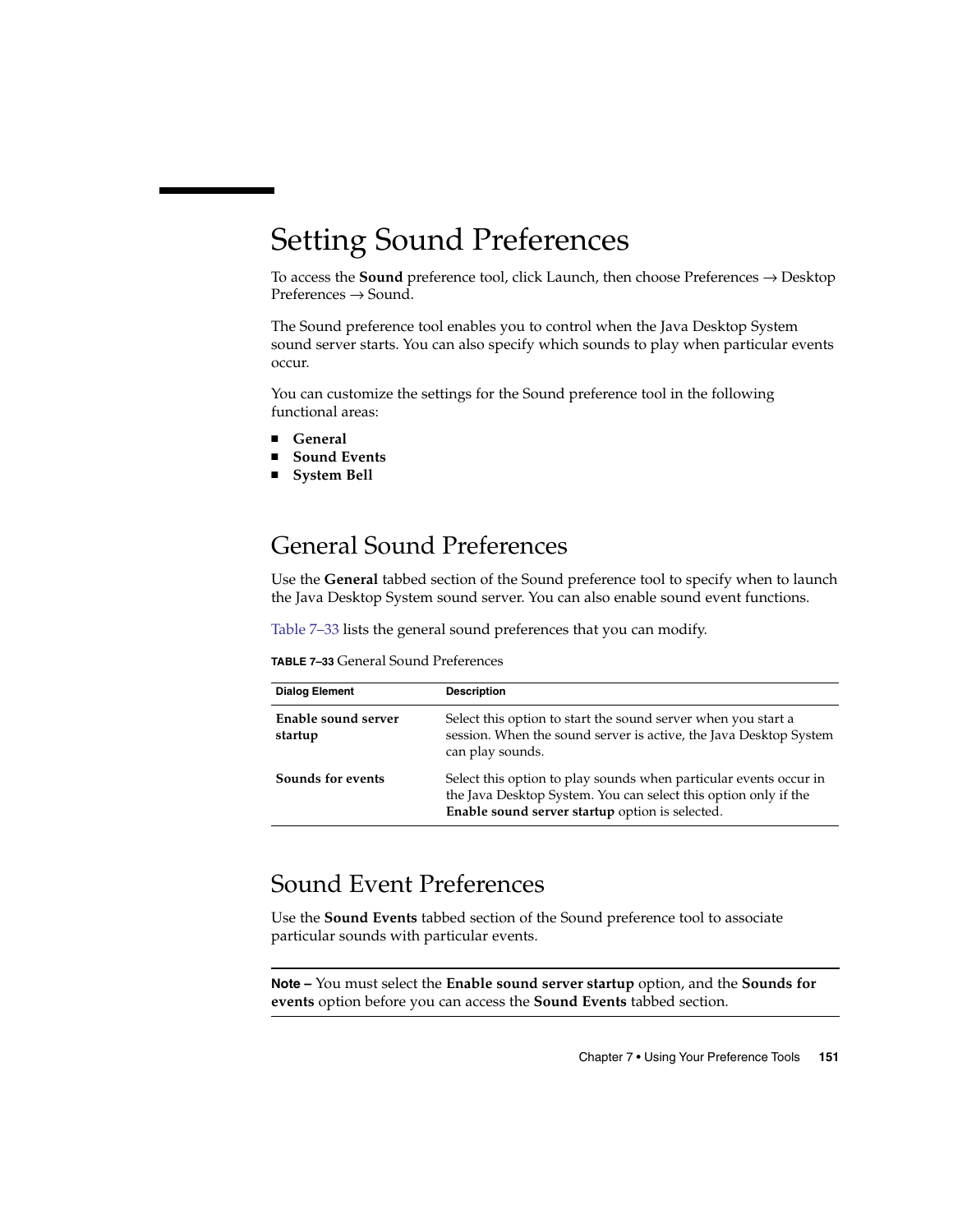<span id="page-151-0"></span>Table 7–34 lists the sound events preferences that you can modify.

**TABLE 7–34** Sound Event Preferences

| <b>Dialog Element</b>                           | <b>Description</b>                                                                                                                                                                                                                                                                                                                                                                    |
|-------------------------------------------------|---------------------------------------------------------------------------------------------------------------------------------------------------------------------------------------------------------------------------------------------------------------------------------------------------------------------------------------------------------------------------------------|
| <b>Sounds</b> table                             | Use the <b>Sounds</b> table to associate particular sounds with<br>particular events.                                                                                                                                                                                                                                                                                                 |
|                                                 | The <b>Event</b> column displays a hierarchical list of events that can<br>occur. To expand a category of events, click on the right arrow<br>beside a category of events.                                                                                                                                                                                                            |
|                                                 | The <b>Sound File</b> column lists the sound file that plays when the<br>event occurs.                                                                                                                                                                                                                                                                                                |
| Play                                            | Click on this button to play the sound file that is associated with<br>the selected event.                                                                                                                                                                                                                                                                                            |
| Sound file drop-down<br>combination box, Browse | To associate a sound with an event, select the event in the <b>Sounds</b><br>table. Enter the name of the sound file that you want to associate<br>with the selected event in the drop-down combination box.<br>Alternatively, click Browse to display a Select Sound File dialog.<br>Use the dialog to specify the sound file that you want to associate<br>with the selected event. |
|                                                 | <b>Note –</b> You can only associate sound files in . way format with<br>events.                                                                                                                                                                                                                                                                                                      |

## System Bell Settings

Use the **System Bell** tabbed section to set your preferences for the system bell.

Some applications play a bell sound to indicate a keyboard input error. Use the preferences in the **System Bell** tabbed section to configure the bell sound. Table 7–35 lists the system bell preferences that you can modify.

| <b>TABLE 7-35</b> System Bell Preferences |  |  |
|-------------------------------------------|--|--|
|-------------------------------------------|--|--|

| <b>Dialog Element</b> | <b>Description</b>                                                                       |
|-----------------------|------------------------------------------------------------------------------------------|
| Sound an audible bell | Select this option to enable the system bell.                                            |
| Visual feedback       | Select this option to enable visual feedback to indicate input<br>errors.                |
| Flash window titlebar | Select this option if you want window titlebars to flash to indicate<br>an input error.  |
| Flash entire screen   | Select this option if you want the entire screen to flash to indicate<br>an input error. |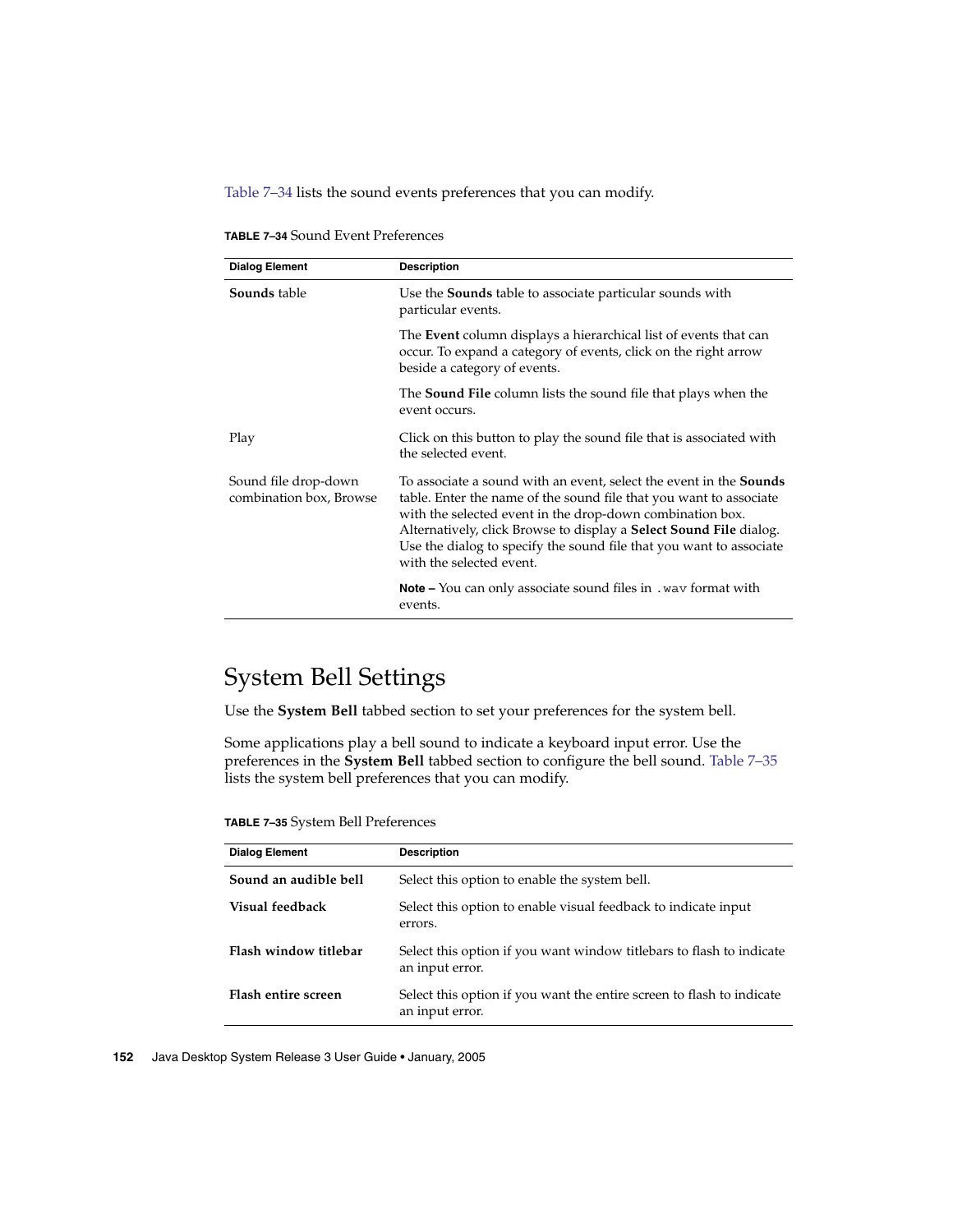# <span id="page-152-0"></span>Customizing Themes

To access the **Theme** preference tool, click Launch, then choose Preferences → Desktop Preferences  $\rightarrow$  Display  $\rightarrow$  Theme.

A theme is a group of coordinated settings that specifies the visual appearance of a part of the Java Desktop System. You can choose themes to change the appearance of the Java Desktop System. Use the Theme preference tool to select a theme. You can choose from a list of available themes. The list of available themes includes several themes for users with accessibility requirements.

A theme contains settings that affect different parts of the Java Desktop System, as follows:

| Controls     | The controls setting for a theme determines the visual appearance<br>of windows, panels, and panel applications. The controls setting<br>also determines the visual appearance of the GNOME-compliant<br>interface items that appear on windows, panels, and panel<br>applications, such as menus, icons, and buttons. Some of the<br>controls setting options that are available are designed for special<br>accessibility needs. You can choose an option for the controls<br>setting from the <b>Controls</b> tabbed section in the Theme preference<br>tool. |
|--------------|------------------------------------------------------------------------------------------------------------------------------------------------------------------------------------------------------------------------------------------------------------------------------------------------------------------------------------------------------------------------------------------------------------------------------------------------------------------------------------------------------------------------------------------------------------------|
| Window frame | The window frame setting for a theme determines the appearance<br>of the frames around windows only. You can choose an option for<br>the window frame setting from the Window Border tabbed section<br>in the Theme preference tool.                                                                                                                                                                                                                                                                                                                             |
| Icon         | The icon setting for a theme determines the appearance of the icons<br>on panels and the desktop background. You can choose an option<br>for the icon setting from the Icons tabbed section in the Theme<br>preference tool.                                                                                                                                                                                                                                                                                                                                     |

### To Create a Custom Theme

The themes that are listed in the Theme preferences tool are different combinations of controls options, window frame options, and icon options. You can create a custom theme that uses different combinations of controls options, window frame options, and icon options.

To create a custom theme, perform the following steps:

- 1. Start the Theme preference tool.
- 2. Select a theme in the list of themes.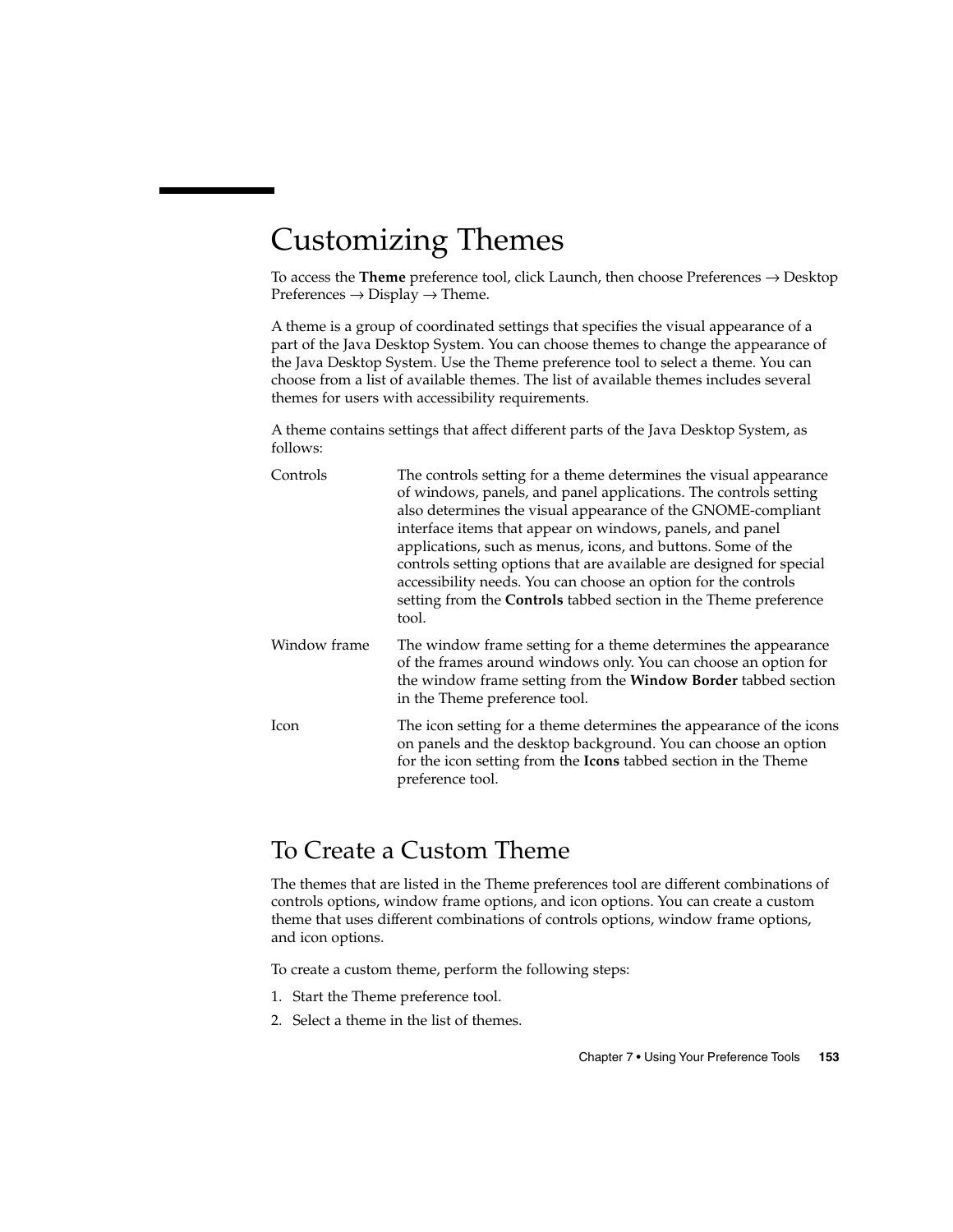- 3. Click on the Theme Details button. A **Theme Details** dialog is displayed.
- 4. Select the controls option that you want to use in the custom theme from the list in the **Controls** tabbed section. The list of available controls options includes several options for users with accessibility requirements.
- 5. Click on the **Window Border** tab to display the **Window Border** tabbed section. Select the window frame option that you want to use in the custom theme from the list of available options. The list of available window frame options includes several options for users with accessibility requirements.
- 6. Click on the **Icons** tab to display the **Icons** tabbed section. Select the icons option that you want to use in the custom theme from the list of available options. The list of available icons options includes several options for users with accessibility requirements.
- 7. Click Close to close the **Theme Details** dialog.
- 8. On the Theme preferences tool, click on the Save Theme button.
- 9. Type a name and a short description for the custom theme in the **Save Theme to Disk** dialog, then click Save. The custom theme now appears in your list of available themes.

### To Install a New Theme

You can add a theme to the list of available themes. The new theme must be an archive file that is tarred and zipped. That is, the new theme must be a  $.\text{tar}.gz$  file.

To install a new theme, perform the following steps:

- 1. Start the Theme preference tool.
- 2. Click on the Install Theme button.
- 3. Enter the location of the theme archive file in the drop-down combination box of the **Install a Theme** dialog. Alternatively, to browse for the file, click on the Browse button. When you have selected the file, click OK.
- 4. Click on the Install button to install the new theme.

### To Install a New Theme Option

You can install new controls options, window frame options, or icons options. You can find many controls options on the Internet.

To install a new controls option, window frame option, or icons option, perform the following steps:

1. Start the Theme preference tool.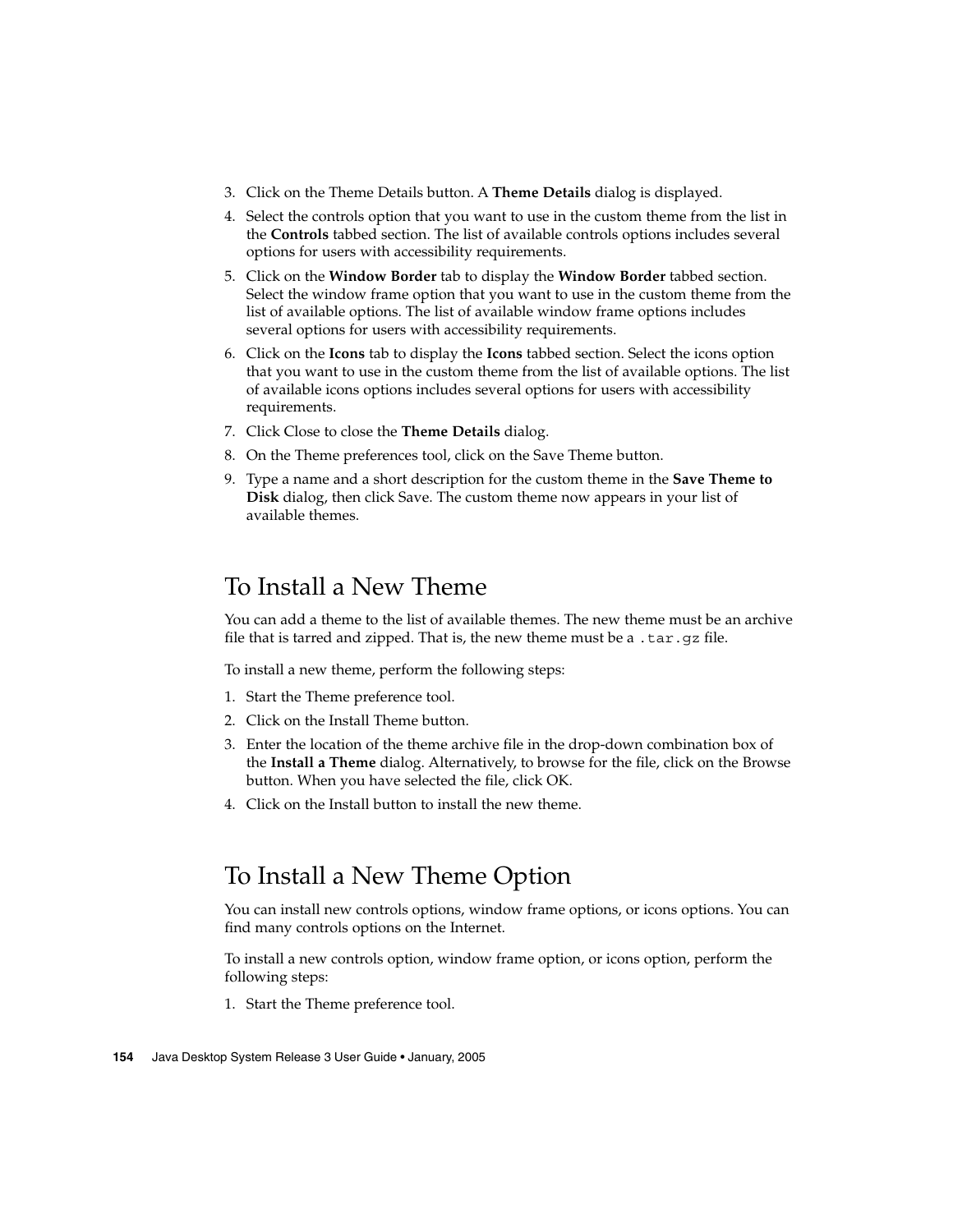- <span id="page-154-0"></span>2. Click on the Theme Details button.
- 3. Click on a tab in the **Theme Details** dialog for the type of theme that you want to install. For example, to install an icons option, click on the **Icons** tab.
- 4. Click on the Install Theme button.
- 5. Enter the location of the option archive file in the drop-down combination box of the **Install a Theme** dialog. Alternatively, to browse for the file, click on the Browse button. When you have selected the file, click OK.
- 6. Click on the Install button to install the new option.

### To Delete a Theme Option

You can delete controls options, window frame options, or icons options.

To delete a controls option, window frame option, or icons option, perform the following steps:

- 1. Start the Theme preference tool.
- 2. Click on the Theme Details button.
- 3. Click on a tab in the **Theme Details** dialog for the type of option that you want to delete.
- 4. Click on the Go to Theme Folder button. A file manager window opens on the default option folder.
- 5. Use the file manager window to delete the option.

# Customizing Windows

To access the **Window Behavior** preference tool, click Launch, then choose Preferences  $\rightarrow$  Desktop Preferences  $\rightarrow$  Display  $\rightarrow$ Window Behavior.

Use the Window Behavior preference tool to customize window behavior for the Java Desktop System.

[Table 7–36](#page-155-0) lists the windows preferences that you can modify.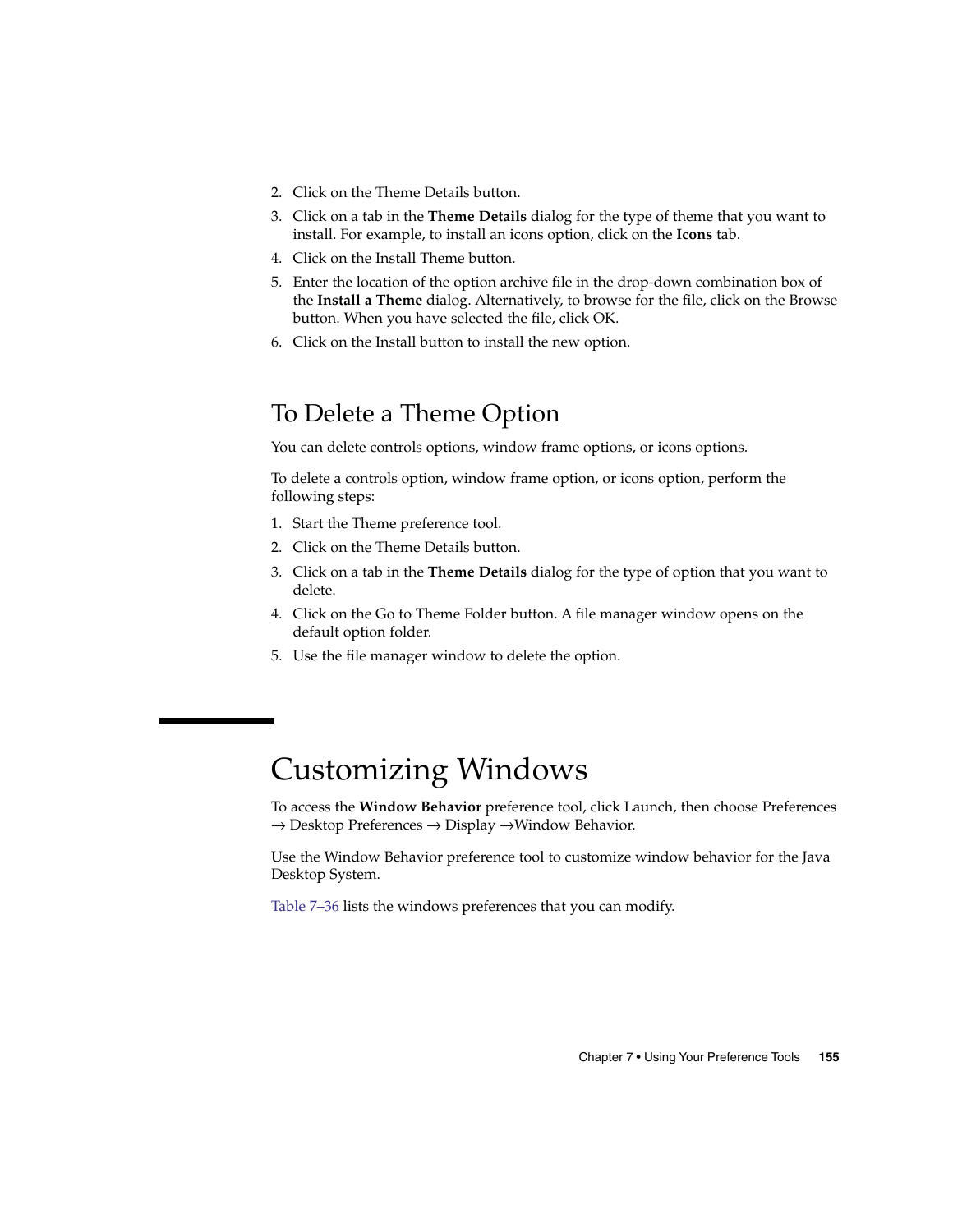#### <span id="page-155-0"></span>**TABLE 7–36** Windows Preferences

| <b>Dialog Element</b>                                                | <b>Description</b>                                                                                                                                                                                                  |
|----------------------------------------------------------------------|---------------------------------------------------------------------------------------------------------------------------------------------------------------------------------------------------------------------|
| Select windows when<br>the mouse moves over<br>them                  | Select this option to give focus to a window when you point to the<br>window. The window retains focus until you point to another<br>window.                                                                        |
| Raise selected windows<br>after an interval                          | Select this option to raise windows a short time after the window<br>receives focus.                                                                                                                                |
| Interval before raising                                              | Specify the interval to wait before raising a window that has<br>received focus.                                                                                                                                    |
| Double-click titlebar to<br>perform this action                      | Select the behavior that you want to occur when you double-click<br>on a window titlebar. Select one of the following options:<br><b>Roll up:</b> Shades the window.<br><b>Maximize:</b> Maximizes the window.<br>п |
| To move a window,<br>press-and-hold this key<br>then grab the window | Select the key to press-and-hold when you drag a window to move<br>the window.                                                                                                                                      |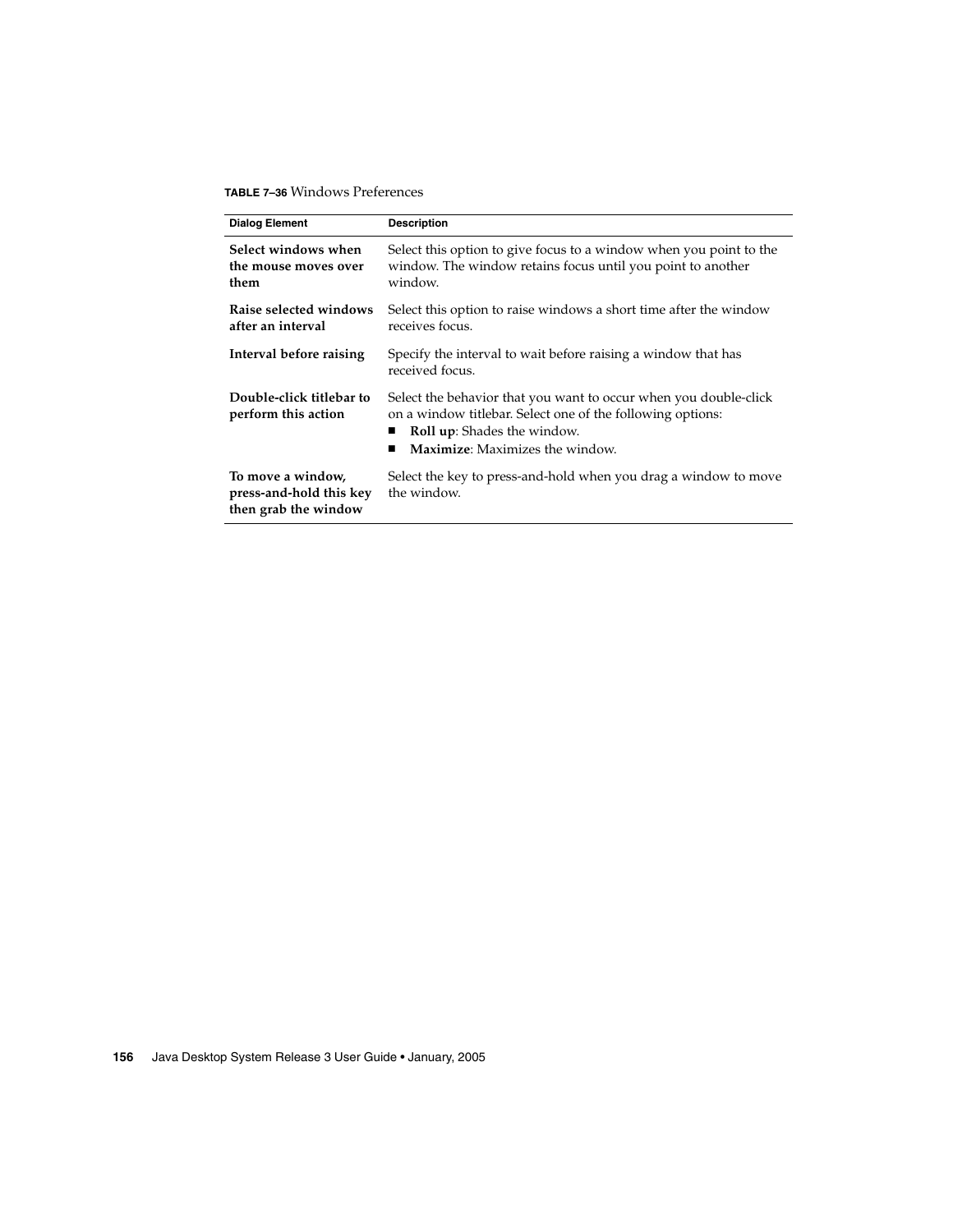<span id="page-156-0"></span>APPENDIX **A**

# Mouse and Keyboard Functionality

This appendix discusses some of the basic skills that you need to work with the Java Desktop System.

# Mouse Functionality

This section describes the button conventions and action terminology used in this manual. This section also describes the mouse pointers.

### Mouse Button Conventions

All the instructions in this manual are for the following types of mouse devices:

- Devices that are configured for right-hand users.
- Three button devices. If you have a two-button mouse device, then you press the two buttons simultaneously to simulate the effect of a middle mouse button.

The mouse button conventions used in this manual are as follows:

| <b>Mouse Button</b> | <b>Definition</b>                                                                      |
|---------------------|----------------------------------------------------------------------------------------|
| Left mouse button   | The button on the left side of a mouse device configured<br>for normal right-hand use. |
| Middle mouse button | The middle button of a mouse device configured for<br>normal right-hand use.           |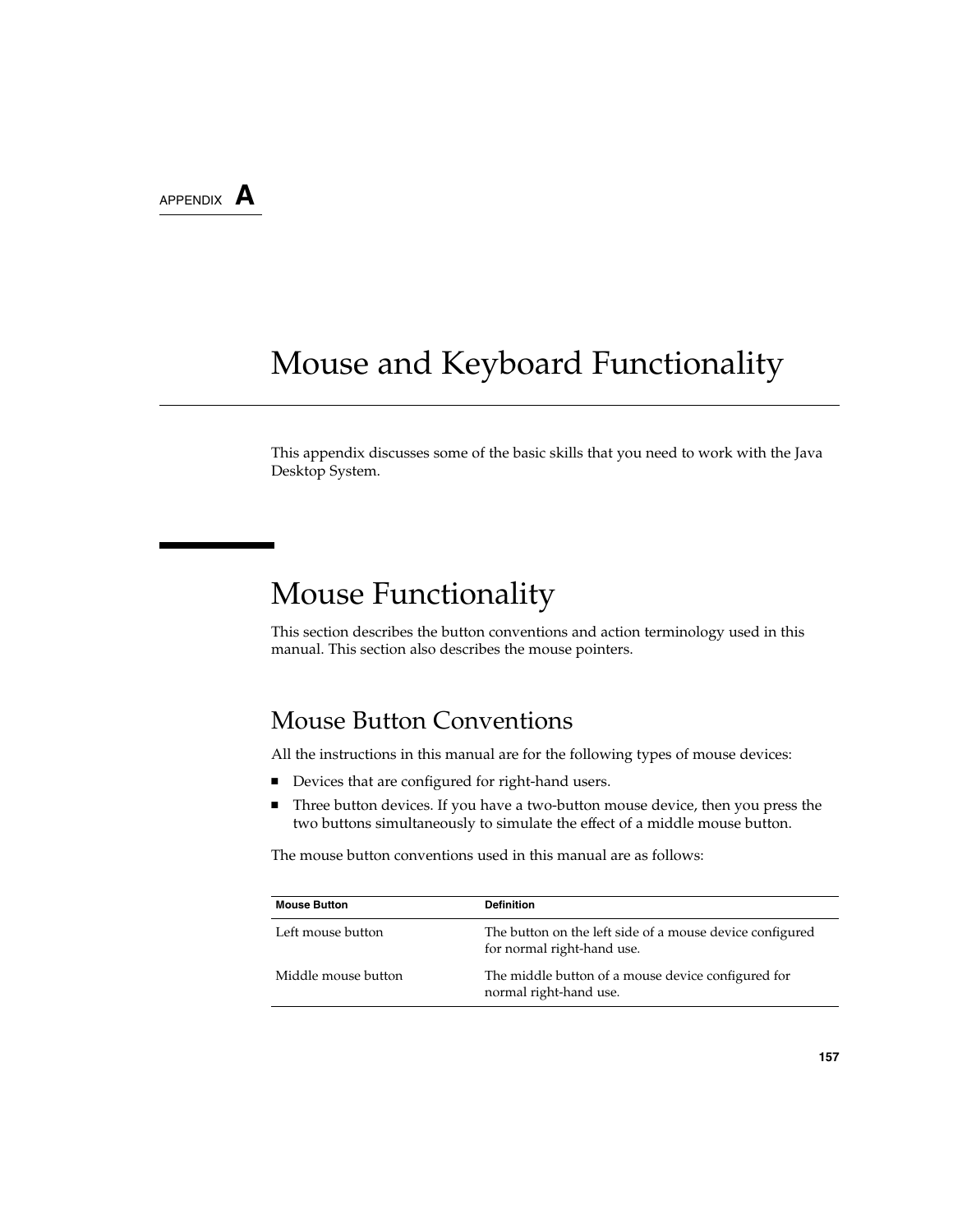<span id="page-157-0"></span>

| <b>Mouse Button</b> | <b>Definition</b>                                                                       |
|---------------------|-----------------------------------------------------------------------------------------|
| Right mouse button  | The button on the right side of a mouse device configured<br>for normal right-hand use. |

To reverse the handedness of your mouse device, start the Mouse preference tool, then select the options that you require. If you do reverse the handedness of your mouse device, then you must reverse the mouse button conventions used in this manual.

### Mouse Actions

The following table describes the actions that you can perform with the mouse:

| <b>Mouse Button</b> | Usage                                                    |
|---------------------|----------------------------------------------------------|
| Left mouse button   | Use to perform the following actions:                    |
|                     | Select text.<br>$\blacksquare$                           |
|                     | Choose items.                                            |
|                     | Drag items.                                              |
| Middle mouse button | Use to perform the following actions:                    |
|                     | Paste text.                                              |
|                     | Move items.                                              |
| Right mouse button  | Opens a menu for the selected object, if a menu applies. |

For example, if you want to copy text then perform the following steps:

- 1. Select the text with the left mouse button.
- 2. Move the mouse pointer to the location where you want to copy the text.
- 3. Click on the middle mouse button.

You can also right-click on the desktop background to open the Desktop background menu.

### Mouse Pointers

As you use the mouse, the appearance of the mouse pointer can change. The appearance of the pointer can provide feedback about a particular operation, location, or state. The following table lists and describes some of the mouse pointers.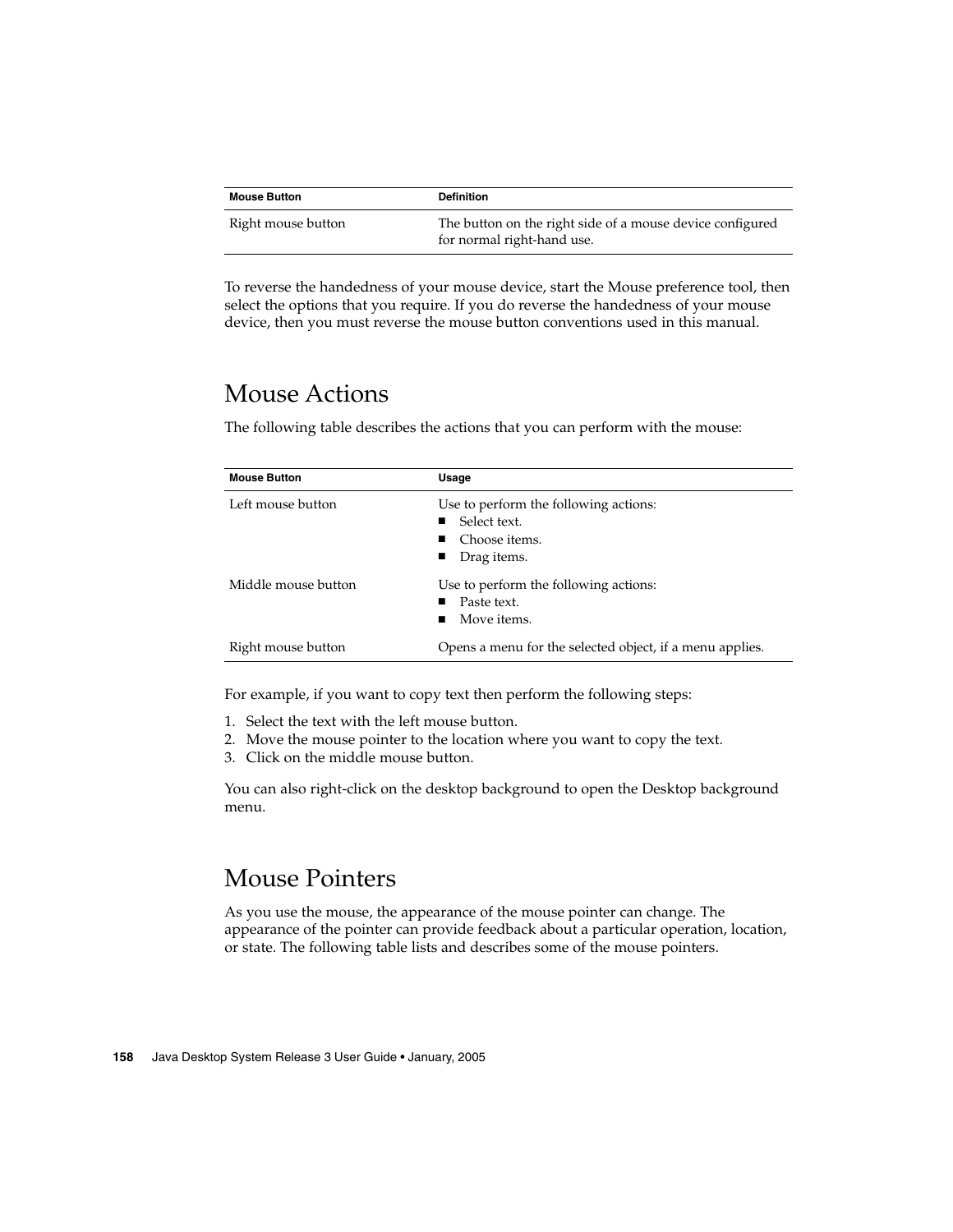| Pointer | <b>Associated Action</b>                | <b>Description</b>                                                                                                                                                                                                                     |
|---------|-----------------------------------------|----------------------------------------------------------------------------------------------------------------------------------------------------------------------------------------------------------------------------------------|
|         | Point to an item, choose a menu<br>item | Normal pointer. The pointer that<br>appears during normal use of the<br>mouse.                                                                                                                                                         |
|         | Drag-and-drop                           | Move pointer. Indicates that when<br>you drop the object, the object is<br>moved from the old location to the<br>new location.                                                                                                         |
| 厈       | Drag-and-drop                           | Copy pointer. Indicates that when<br>you drop the object, a copy of the<br>object is created where you drop<br>the object.                                                                                                             |
| छि      | Drag-and-drop                           | Symbolic link pointer. Indicates<br>that when you drop the object, a<br>symbolic link to the object is created<br>where you drop the object. A<br>symbolic link is a special type of<br>file that points to another file or<br>folder. |
| 7       | Drag-and-drop                           | Ask pointer. Indicates that when<br>you drop the object, a menu opens.<br>You can choose to move or copy<br>the object, or to create a symbolic<br>link to the object.                                                                 |
|         | Drag-and-drop                           | Not available pointer. Indicates that<br>you cannot drop the object at the<br>current location.                                                                                                                                        |
|         | Move panel object                       | Move panel object pointer.<br>Indicates that you have selected a<br>panel object to move.                                                                                                                                              |
| К       | Resize window horizontally              | Horizontal resize pointer. Indicates<br>that you have selected a vertical<br>window border to resize the<br>window horizontally.                                                                                                       |
|         | Resize window vertically                | Vertical resize pointer. Indicates<br>that you have selected a horizontal<br>window border to resize the<br>window vertically.                                                                                                         |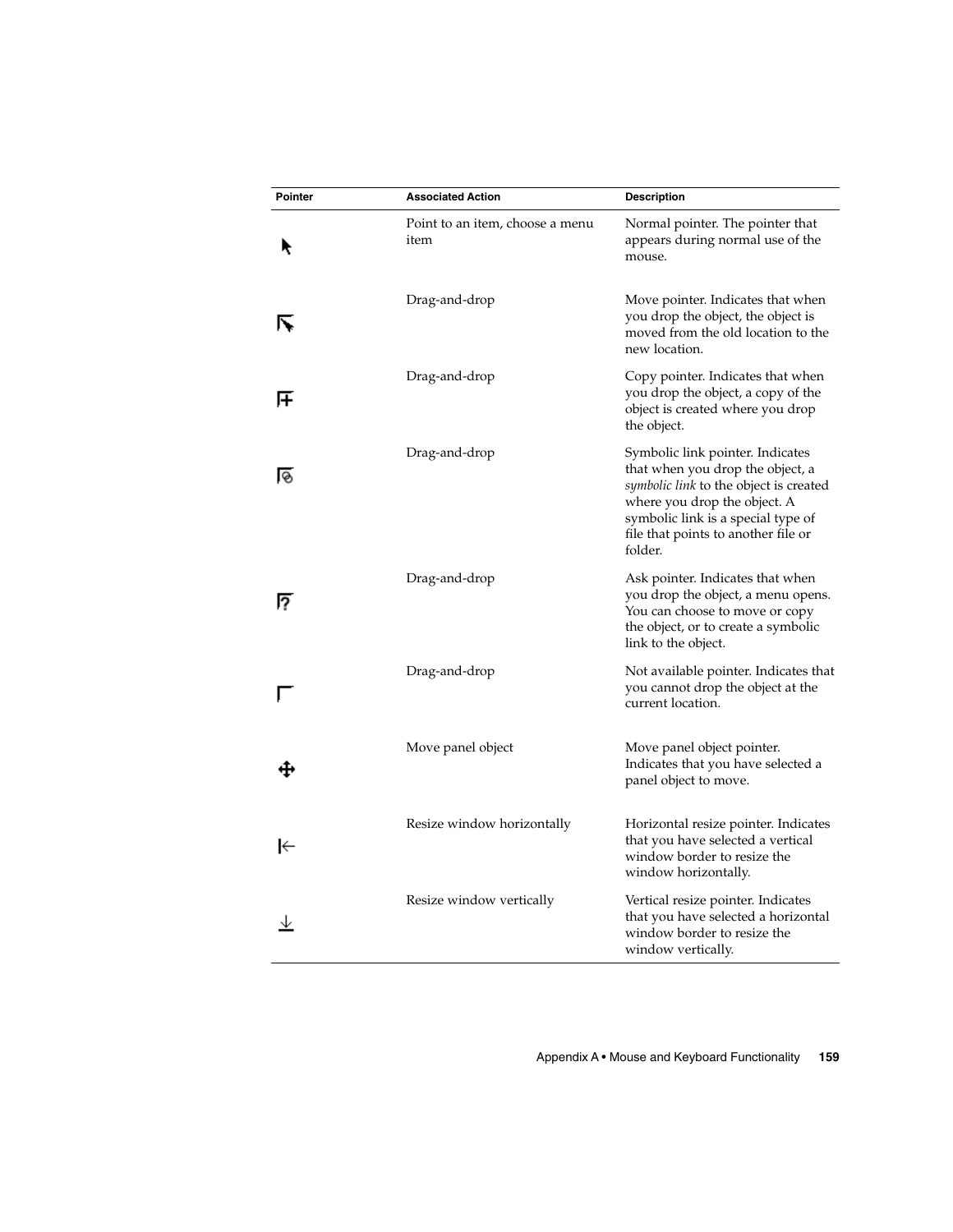<span id="page-159-0"></span>

| Pointer | <b>Associated Action</b>                     | <b>Description</b>                                                                                                                             |
|---------|----------------------------------------------|------------------------------------------------------------------------------------------------------------------------------------------------|
| ∐∠      | Resize window horizontally and<br>vertically | Corner resize pointer. Indicates that<br>you have selected a corner of a<br>window border to resize the<br>window horizontally and vertically. |
|         | Resize window pane or resize table<br>column | Window pane or table column<br>resize pointer. Indicates that you<br>have selected a column in a table to<br>resize.                           |

# Keyboard Functionality

For almost every task that you can perform with the mouse, you can use the keyboard to perform the same task. *Shortcut keys* are keys that provide you with a quick way to perform a task.

You can use shortcut keys to perform general Java Desktop System tasks and to work with interface items such as panels and windows. You can also use shortcut keys in applications. To customize your shortcut keys, use the Shortcuts preference tool.

You can also modify the desktop preferences to use keyboard accessibility features.

The following sections describe the shortcut keys that you can use.

### General Shortcut Keys

General shortcut keys enable you to use the keyboard to perform general Java Desktop System tasks. The following table lists some general shortcut keys:

| <b>Default Shortcut Keys</b> | <b>Function</b>                                                     |
|------------------------------|---------------------------------------------------------------------|
| $Ctrl + Esc$                 | Opens the Main Menu.                                                |
| $Super + R$                  | Displays the <b>Run Application</b> dialog.                         |
| Print Screen                 | Takes a screenshot.                                                 |
| Alt + Print Screen           | Takes a screenshot of the window that has focus.                    |
| $Ctrl + Alt + right arrow$   | Switches to the workspace to the right of the current<br>workspace. |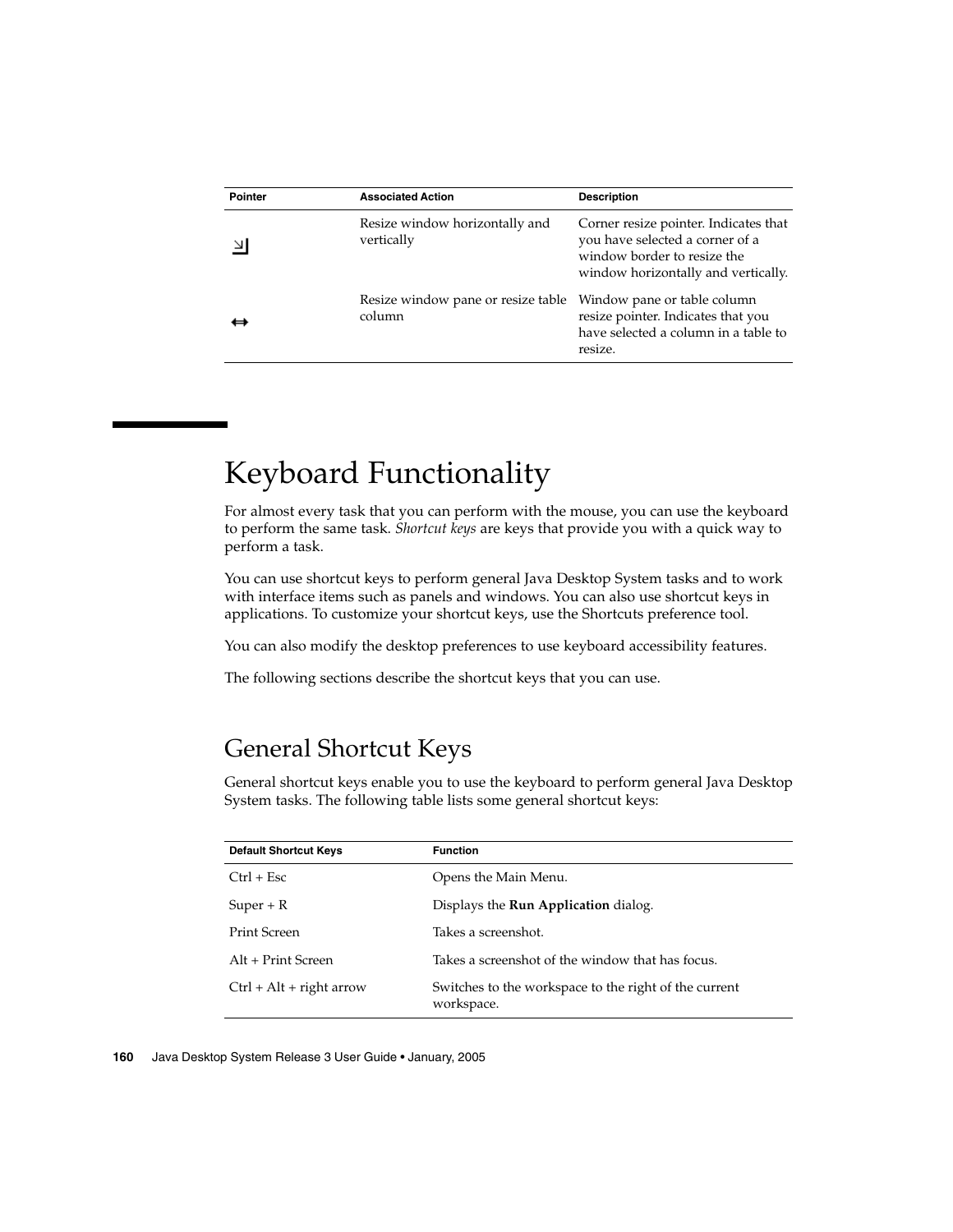<span id="page-160-0"></span>

| <b>Default Shortcut Keys</b> | <b>Function</b>                                                          |
|------------------------------|--------------------------------------------------------------------------|
| $Ctrl + Alt + left arrow$    | Switches to the workspace to the left of the current<br>workspace.       |
| $Ctrl + Alt + up arrow$      | Switches to the workspace above the current workspace.                   |
| $Ctrl + Alt + down arrow$    | Switches to the workspace below the current workspace.                   |
| $C$ trl + Alt + d            | Minimizes all windows, and gives focus to the desktop<br>background.     |
| F1                           | Starts the online help browser, and displays appropriate<br>online Help. |

# Window Shortcut Keys

Window shortcut keys enable you to use the keyboard to perform window tasks. The following table lists some window shortcut keys:

| <b>Function</b>                                                                                                                                            |
|------------------------------------------------------------------------------------------------------------------------------------------------------------|
| Switches between windows. When you use these shortcut<br>keys, a list of windows that you can select is displayed.<br>Release the keys to select a window. |
| Switches between windows in reverse order. Release the<br>keys to select a window.                                                                         |
| Opens the first menu on the left side of the menubar.                                                                                                      |
| Opens the Window Menu.                                                                                                                                     |
| Moves the focus between items in a menu.                                                                                                                   |
| Chooses a menu item.                                                                                                                                       |
| Closes an open menu.                                                                                                                                       |
| Switches to the workspace to the right of the current<br>workspace.                                                                                        |
| Switches to the workspace to the left of the current<br>workspace.                                                                                         |
| Switches to the workspace above the current workspace.                                                                                                     |
| Switches to the workspace below the current workspace.                                                                                                     |
| Minimizes all windows, and gives focus to the desktop<br>background.                                                                                       |
|                                                                                                                                                            |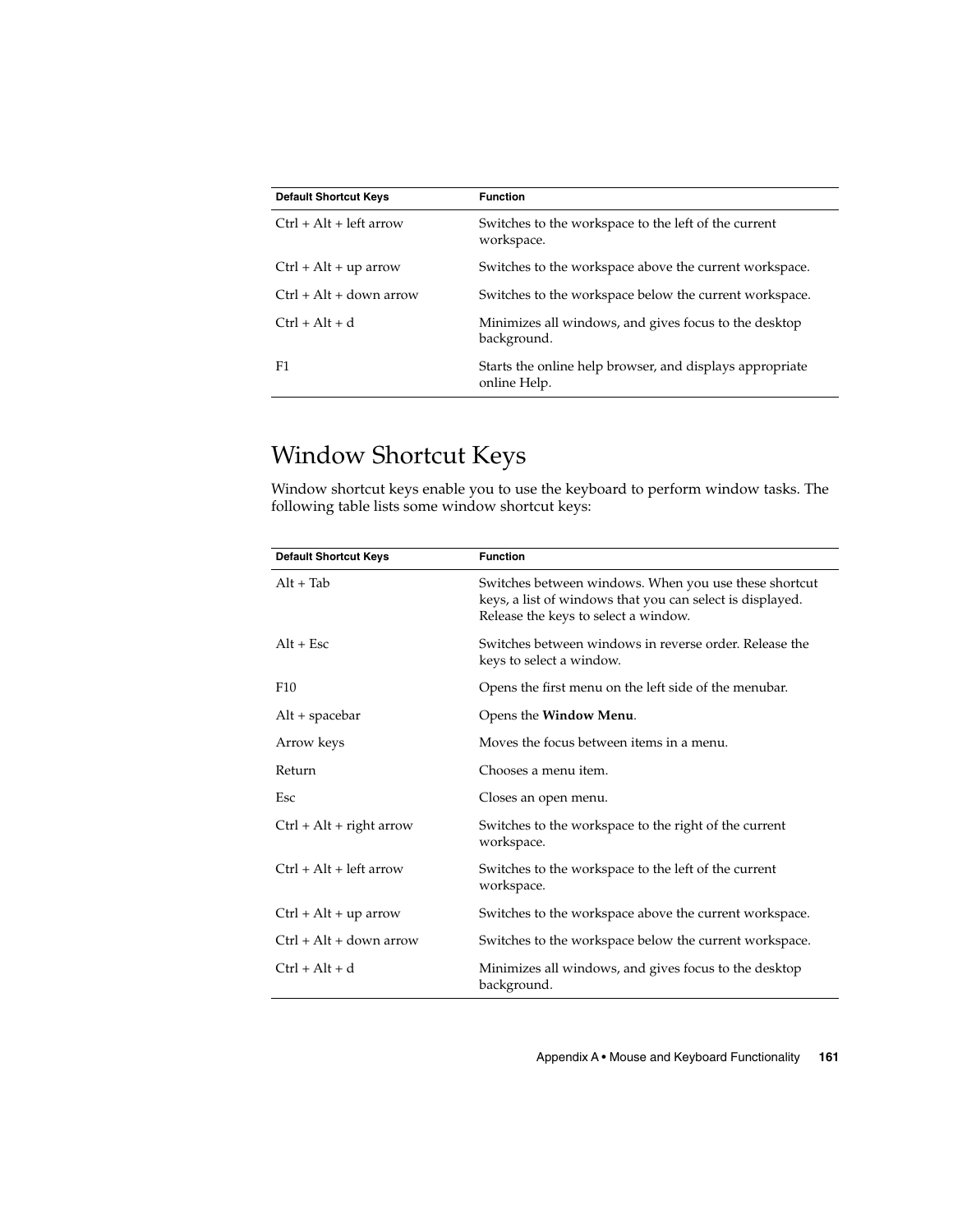## <span id="page-161-0"></span>Panel Shortcut Keys

Panel shortcut keys enable you to use the keyboard to perform panel tasks. The following table lists panel shortcut keys:

| <b>Default Shortcut Keys</b> | <b>Function</b>                                                                                                                                                                                    |
|------------------------------|----------------------------------------------------------------------------------------------------------------------------------------------------------------------------------------------------|
| $Ctrl + Alt + Tab$           | Switches the focus between the panels and the desktop<br>background. When you use these shortcut keys, a list of items<br>that you can select is displayed. Release the keys to select an<br>item. |
| $Ctrl + Alt + Esc$           | Switches the focus between the panels and the desktop<br>background. Release the keys to select an item.                                                                                           |
| $Ctrl + F10$                 | Opens the popup menu for the selected panel.                                                                                                                                                       |
| Tab                          | Switches the focus between objects on a panel.                                                                                                                                                     |
| Return                       | Chooses the selected panel object or menu item.                                                                                                                                                    |
| $Shift + F10$                | Opens the popup menu for the selected panel object.                                                                                                                                                |
| Arrow keys                   | Moves the focus between items in a menu. Moves the focus<br>between interface items in an applet also.                                                                                             |
| Esc                          | Closes an open menu.                                                                                                                                                                               |
| F <sub>10</sub>              | Opens the Applications menu from the Menu Bar, if the Menu<br>Bar is in a panel.                                                                                                                   |

# Application Shortcut Keys

Application shortcut keys enable you to perform application tasks. You can use shortcut keys to perform application tasks more quickly than if you use a mouse. The following table lists some application shortcut keys:

| <b>Shortcut Keys</b> | Command    |
|----------------------|------------|
| $Ctrl + N$           | <b>New</b> |
| $Ctrl + X$           | Cut        |
| $Ctrl + C$           | Copy       |
| $Ctrl + V$           | Paste      |
| $Ctrl + Z$           | Undo       |
| $Ctrl + S$           | Save       |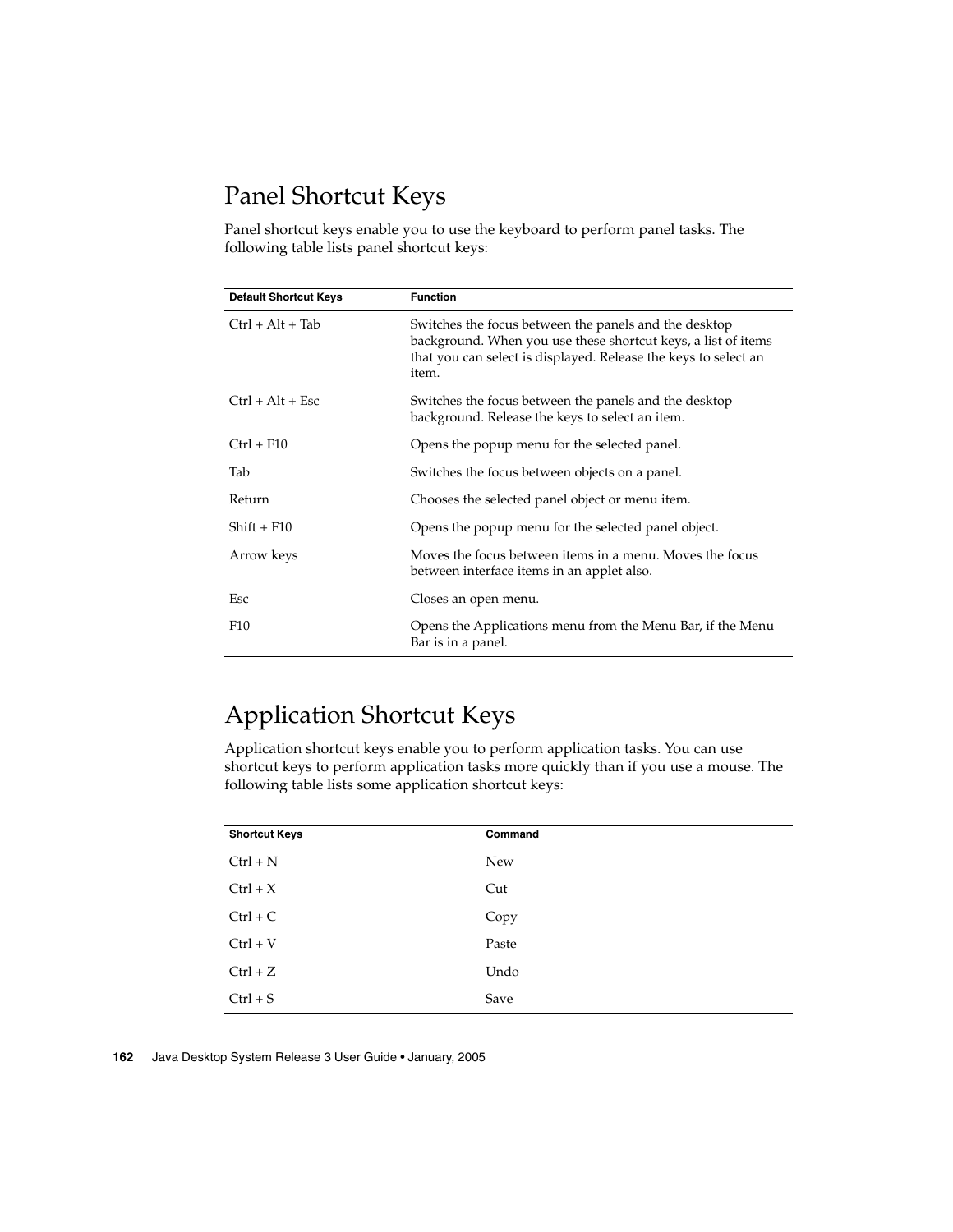<span id="page-162-0"></span>

| <b>Shortcut Keys</b> | Command |
|----------------------|---------|
| $Ctrl + Q$           | Quit    |

## Access Keys

A *menubar* is a bar at the top of a window that contains the menus for the application. An *access key* is an underlined letter in a menubar, menu, or dialog that you can use to perform an action. On a menubar, the access key for each menu is underlined.

To open a menu, press Alt, then press the access key. In the menu, the access key for each menu item is underlined. To choose a menu item, press the access key for the menu item. The following table shows example access keys from the Text Editor application:

| <b>Access Keys</b> | <b>Function</b>                        |
|--------------------|----------------------------------------|
| $Alt + F$          | Opens the File menu.                   |
| N                  | Chooses the New item on the File menu. |

You can also use access keys to access elements in a dialog. In a dialog, one letter in most dialog elements is underlined. To access a particular dialog element, press Alt, then press the access key. The following table shows an example access key from the **Preferences** dialog in the Text Editor application:

| <b>Access Key</b> | <b>Function</b>                                      |
|-------------------|------------------------------------------------------|
| $Alt + U$         | Gives focus to the Use default theme font check box. |

You can use also other keys to navigate within a window or dialog.

| Kev | <b>Function</b>                                                   |
|-----|-------------------------------------------------------------------|
| Tab | Moves the focus from element to element in a window or<br>dialog. |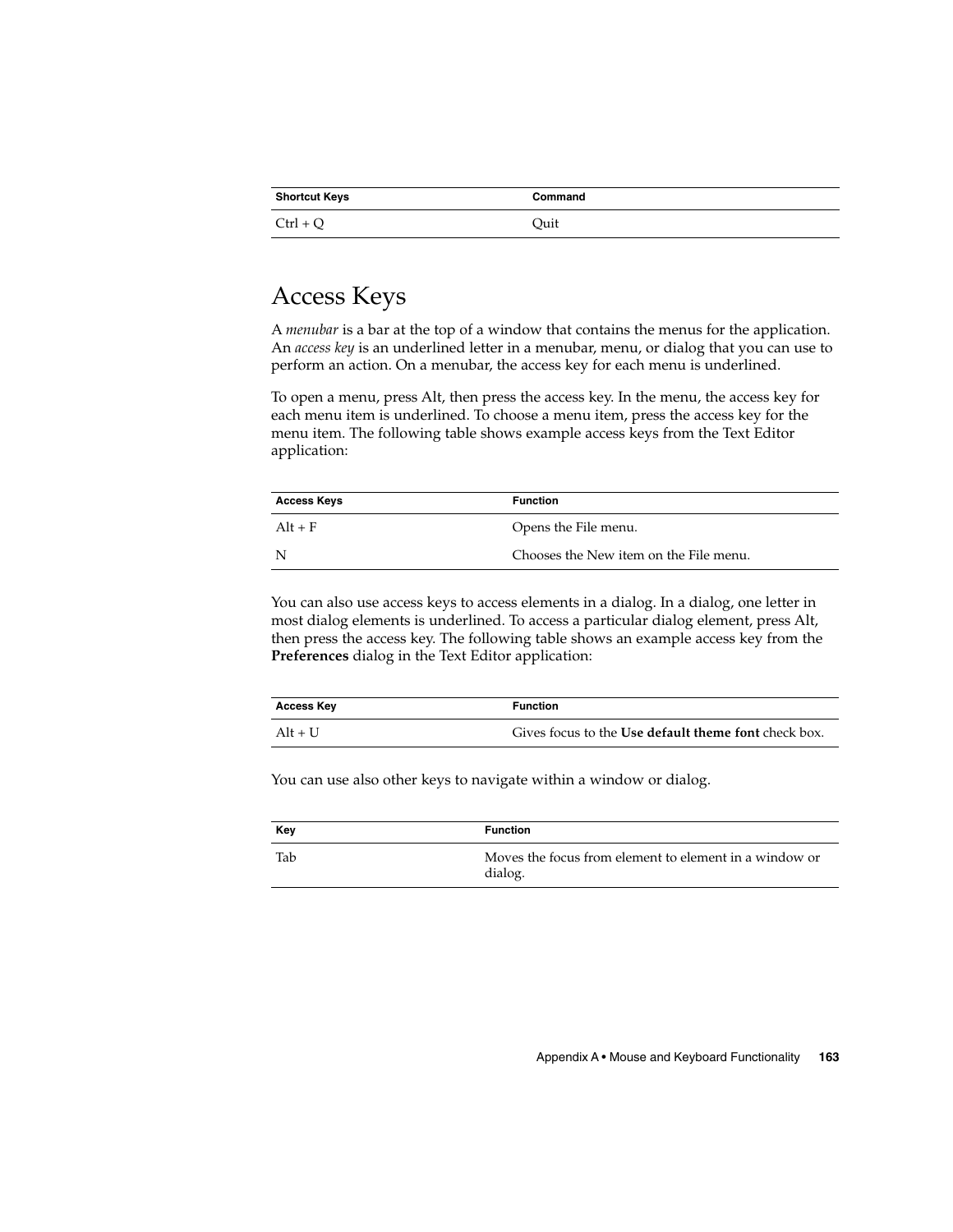| Key        | <b>Function</b>                                                                                                                                                                                                                                                                                                                                                                                   |
|------------|---------------------------------------------------------------------------------------------------------------------------------------------------------------------------------------------------------------------------------------------------------------------------------------------------------------------------------------------------------------------------------------------------|
| Arrow keys | Use the arrow keys to perform the following actions:<br>In a menubar, move the focus from one menu to the<br>next menu. In an open menu, move the focus from one<br>menu item to the next menu item.<br>• Move the focus from one option to the next option to<br>make your selection, for example, within a group of<br>radio buttons in a dialog.<br>Change the value that a spin box displays. |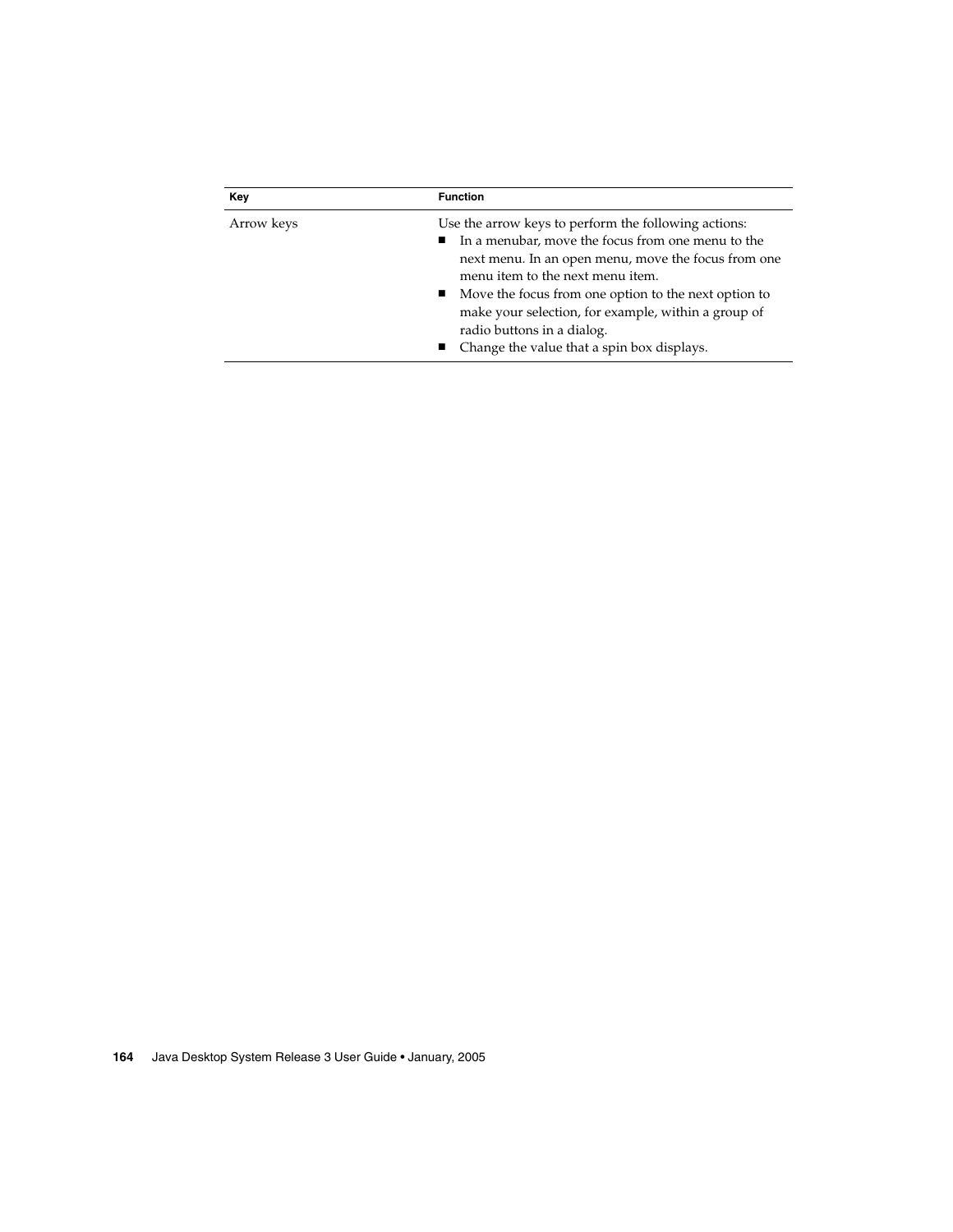# Glossary

| desktop                        | Your visible Java Desktop System, including all panels, icons,<br>applications, and the desktop background.                                       |
|--------------------------------|---------------------------------------------------------------------------------------------------------------------------------------------------|
| desktop background             | The desktop background lies behind all of the other components on<br>the Java Desktop System.                                                     |
| desktop background<br>object   | An icon on your desktop background that you can use to open your<br>files, folders, and applications.                                             |
| DNS name                       | A unique alphabetic identifier for a computer on a network.                                                                                       |
| drawer                         | A drawer is a sliding extension to a panel that you can open or close<br>from a drawer icon.                                                      |
| format                         | To prepare storage media for use with a particular file system. When<br>you format media, you overwrite any existing information on the<br>media. |
| GNOME-compliant<br>application | An application that uses the standard GNOME programming libraries.<br>For example, gedit text editor is a GNOME-compliant application.            |
| hot key                        | Hot keys are keyboard shortcuts that start applications.                                                                                          |
| IP address                     | A unique numeric identifier for a computer on a network.                                                                                          |
| keyboard shortcut              | A keyboard shortcut is a key or combination of keys that provides an<br>alternative to standard ways of performing an action.                     |
| launcher                       | A launcher starts a particular application, executes a command, or<br>opens a file. A launcher can reside on a panel or in a menu.                |
| menubar                        | A menubar is a bar at the top of an application window that contains<br>the menus for the application.                                            |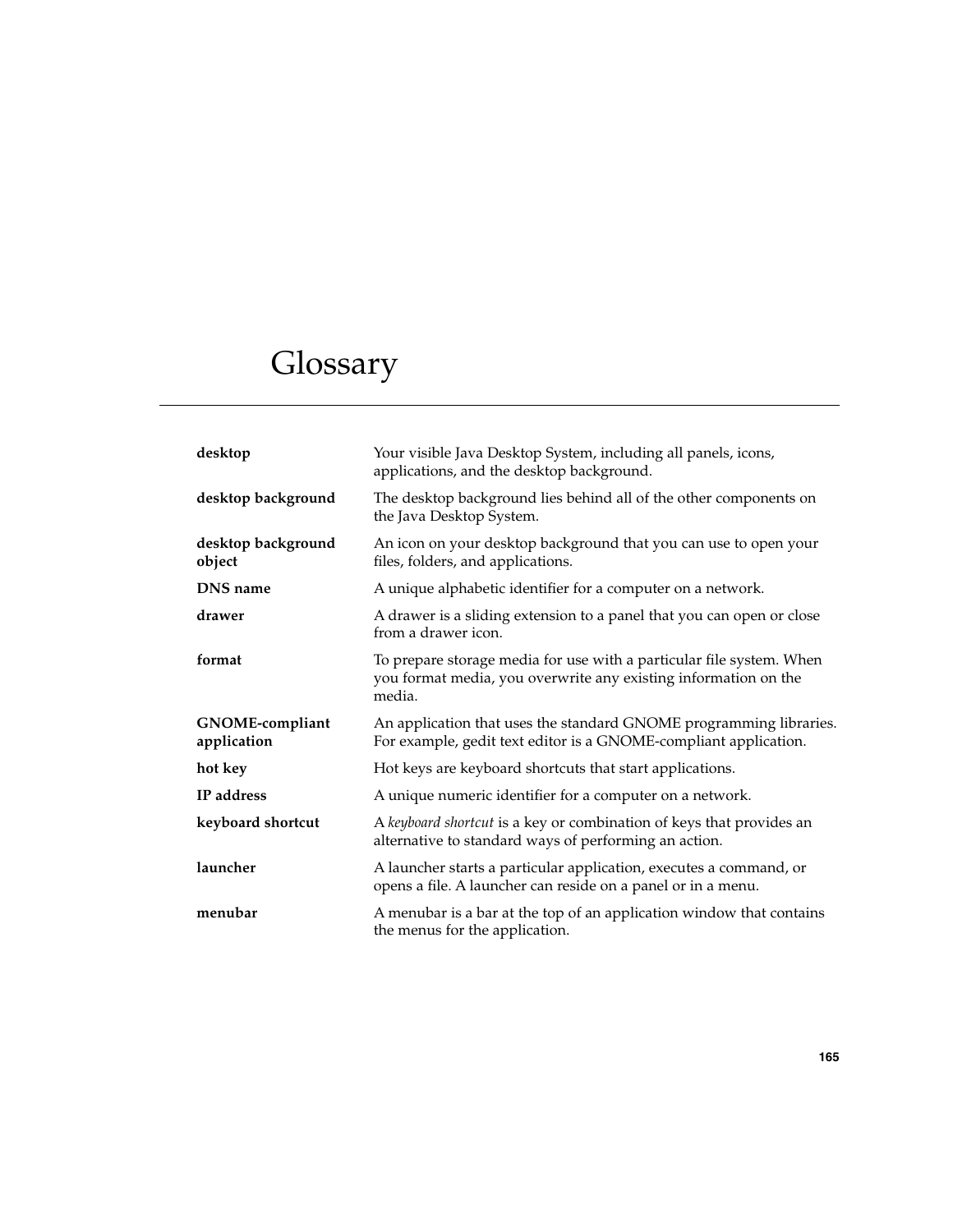| <b>MIME</b> type                      | A Multipurpose Internet Mail Extension (MIME) type identifies the<br>format of a file. The MIME type enables applications to read the file.<br>For example, an email application can use the image/png MIME type<br>to detect that a Portable Networks Graphic (PNG) file is attached to an<br>email. |
|---------------------------------------|-------------------------------------------------------------------------------------------------------------------------------------------------------------------------------------------------------------------------------------------------------------------------------------------------------|
| mount                                 | To make a file system available for access. When you mount a file<br>system, the file system is attached as a subdirectory to your file<br>system.                                                                                                                                                    |
| pane                                  | A pane is a subdivision of a window. For example, the file browser<br>window contains a side pane and a view pane.                                                                                                                                                                                    |
| panel application                     | A panel application is a small, interactive application that resides<br>within a panel, for example the CD Player.                                                                                                                                                                                    |
| <b>PDA</b>                            | Personal Digital Assistant. A hand-held computer that you can use as a<br>personal organizer.                                                                                                                                                                                                         |
| PDA daemon                            | A background application which waits for a PDA to attempt to<br>synchronize with your computer. When a PDA attempts to<br>synchronize with the computer, the PDA daemon synchronizes the<br>data on the PDA with data on the computer.                                                                |
| preference tool                       | A dedicated software tool that controls a particular part of the<br>behavior of the Java Desktop System.                                                                                                                                                                                              |
| shortcut keys                         | Shortcut keys are keystrokes that provide a quick way to perform an<br>action.                                                                                                                                                                                                                        |
| slice                                 | A partition of a disk. You can create slices on your Zip and Jaz media.<br>An object for each slice appears on the desktop.                                                                                                                                                                           |
| stacking order                        | The stacking order is the order in which windows are stacked on top<br>of each other on your screen.                                                                                                                                                                                                  |
| statusbar                             | A statusbar is a bar at the bottom of a window that provides<br>information about the current state of what you are viewing in the<br>window.                                                                                                                                                         |
| symbolic link                         | A special type of file that points to another file or folder. When you<br>perform an action on a symbolic link, the action is performed on the<br>file or folder to which the symbolic link points.                                                                                                   |
| toolbar                               | A toolbar is a bar that contains buttons for the most commonly-used<br>commands in an application. Typically, a toolbar appears under a<br>menubar.                                                                                                                                                   |
| <b>Uniform Resource</b><br>Identifier | A Uniform Resource Identifier (URI) is a string that identifies a<br>particular location in a file system or on the Web. For example, the<br>address of a web page is a URI.                                                                                                                          |
| <b>Uniform Resource</b><br>Locator    | A Uniform Resource Locator (URL) is the address of a particular<br>location on the Web.                                                                                                                                                                                                               |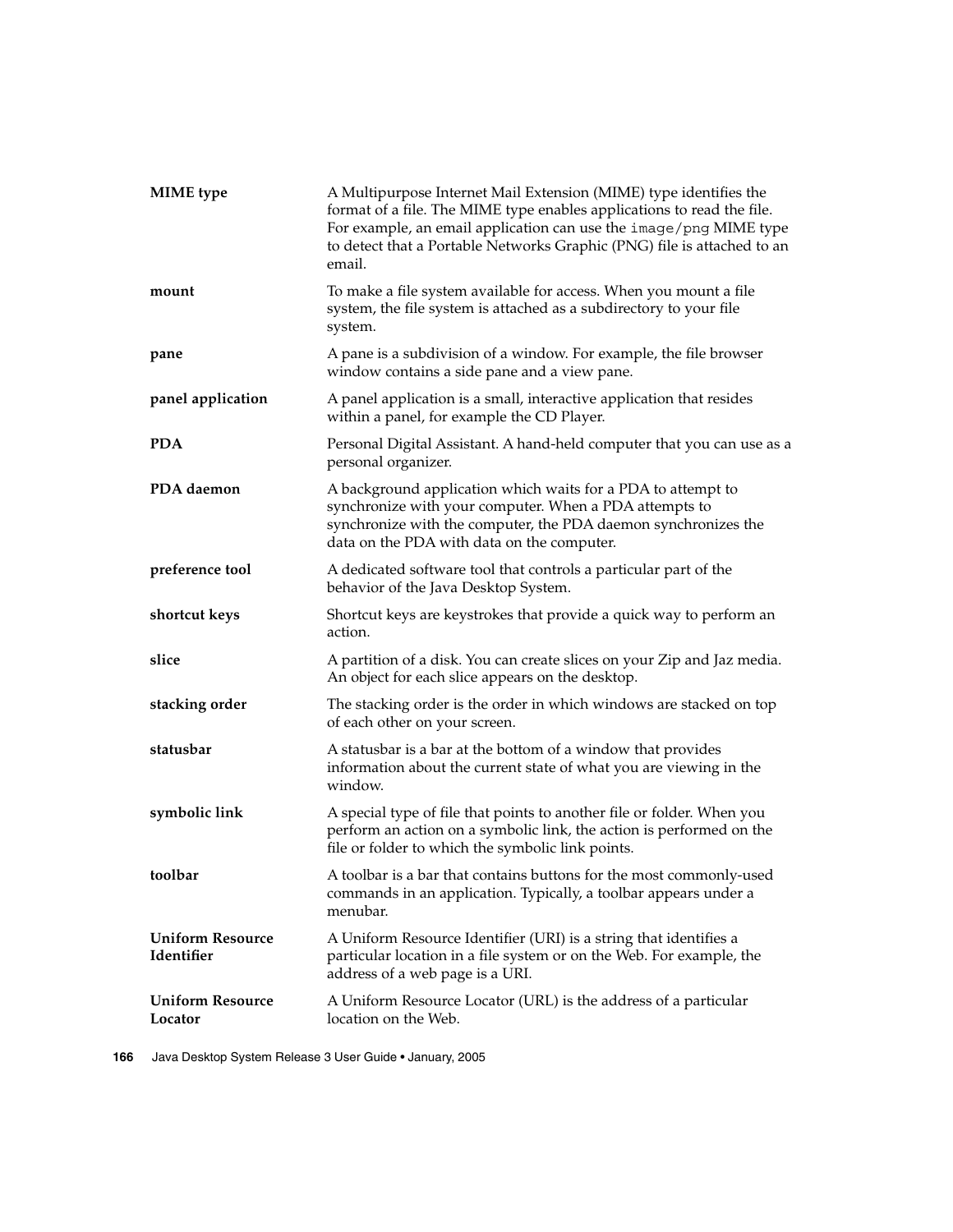| view             | A file manager component that enables you to display a folder in a<br>particular way. For example, the file manager contains an icon view<br>which enables you to display the contents of a folder as icons. The file<br>manager also contains a list view which enables you to display the<br>contents of a folder as a list.                                     |
|------------------|--------------------------------------------------------------------------------------------------------------------------------------------------------------------------------------------------------------------------------------------------------------------------------------------------------------------------------------------------------------------|
| viewer component | A file browser window component that enables you to display a<br>particular type of file in the view pane. A viewer component might<br>add menu items that are relevant to the file type to the file manager<br>menus. A viewer component might also enable you to use the file<br>browser window zoom buttons to change the size of the item in the<br>view pane. |
| workspace        | A workspace is a discrete area in the desktop in which you can work.                                                                                                                                                                                                                                                                                               |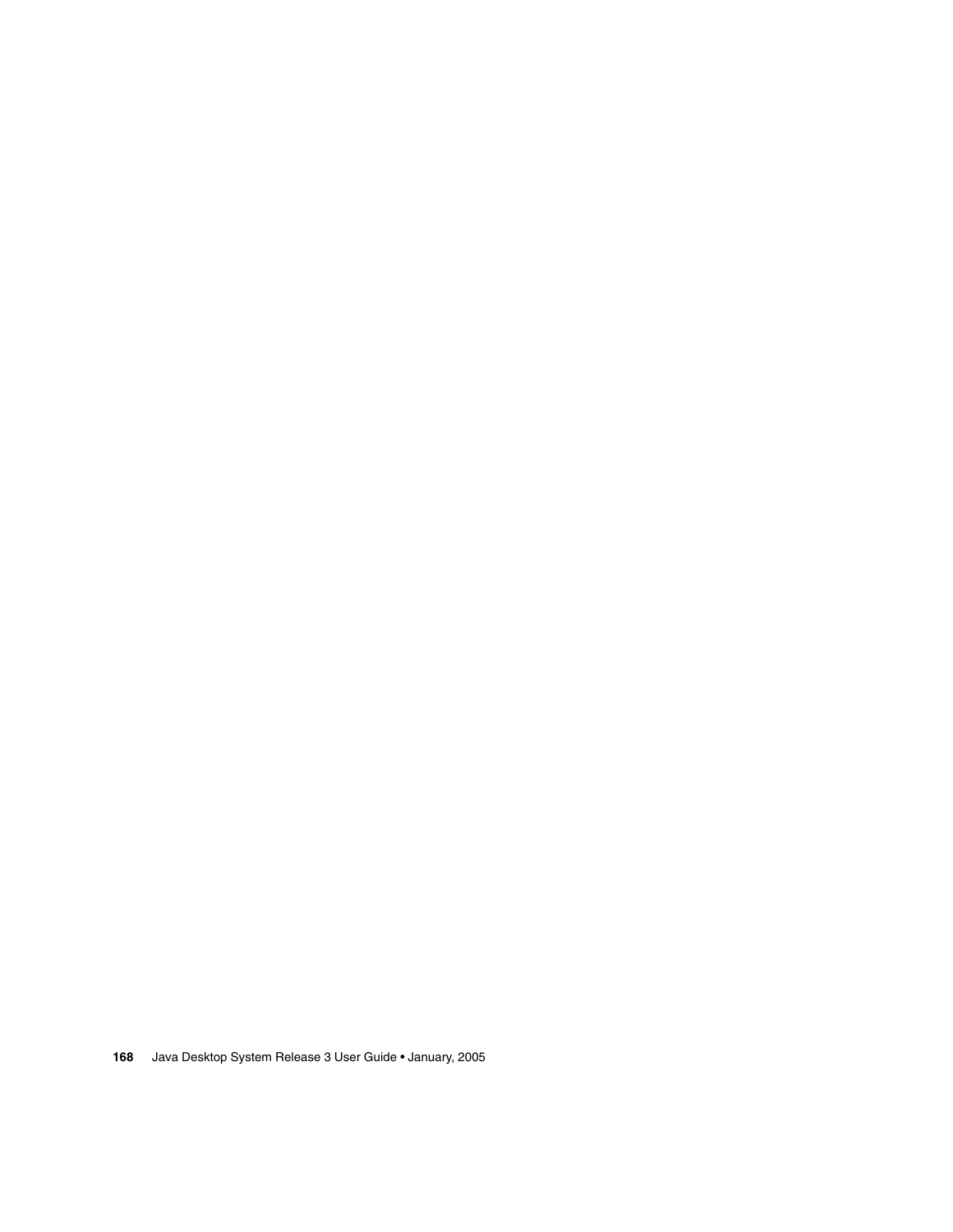# Index

### **A**

access keys, [163-164](#page-162-0) accessibility bounce keys, [133](#page-132-0) configuring keyboard, [131-134](#page-130-0) mouse keys, [134](#page-133-0) repeat keys, [132](#page-131-0) setting assistive technology preferences, [115-116](#page-114-0) slow keys, [133](#page-132-0) sticky keys, [132](#page-131-0) toggle keys, [133](#page-132-0) AccessX, *See* preference tools, Keyboard Accessibility action buttons, *See* buttons applications, terminating, [38](#page-37-0)

#### **B**

backgrounds adding colors, [128](#page-127-0) adding patterns, [127](#page-126-0) changing desktop background, [114](#page-113-0) changing screen component, [127-128](#page-126-0) customizing desktop background, [116-117](#page-115-0) basic skills keyboard skills, [160-164](#page-159-0) mouse skills, [157-160](#page-156-0) bottom edge panel default contents, [25-26](#page-24-0) introduction, [25-26](#page-24-0) burning CDs, *See* writing CDs

buttons adding to panel, [38-40](#page-37-0) Force Quit, [38](#page-37-0) Lock, [38-39](#page-37-0) Log Out, [39](#page-38-0) Run, [39](#page-38-0) Screenshot, [39](#page-38-0) Search, [38](#page-37-0) Show Desktop, [40](#page-39-0)

### **C**

CDs, writing, [99-100](#page-98-0) closing windows, [65](#page-64-0)

### **D**

default applications, *See* preferred applications desktop, desktop objects, [106-112](#page-105-0) desktop background adding a file or folder to, [108-109](#page-107-0) adding emblems to objects, [111](#page-110-0) adding launchers, [108](#page-107-0) adding notes to objects, [111](#page-110-0) adding symbolic links, [108](#page-107-0) background, changing pattern or color, [114](#page-113-0) changing icon of a desktop object, [111](#page-110-0) changing permissions of object, [110-111](#page-109-0) copying a file or folder to, [109](#page-108-0) creating a folder on, [109](#page-108-0) customizing background, [116-117](#page-115-0)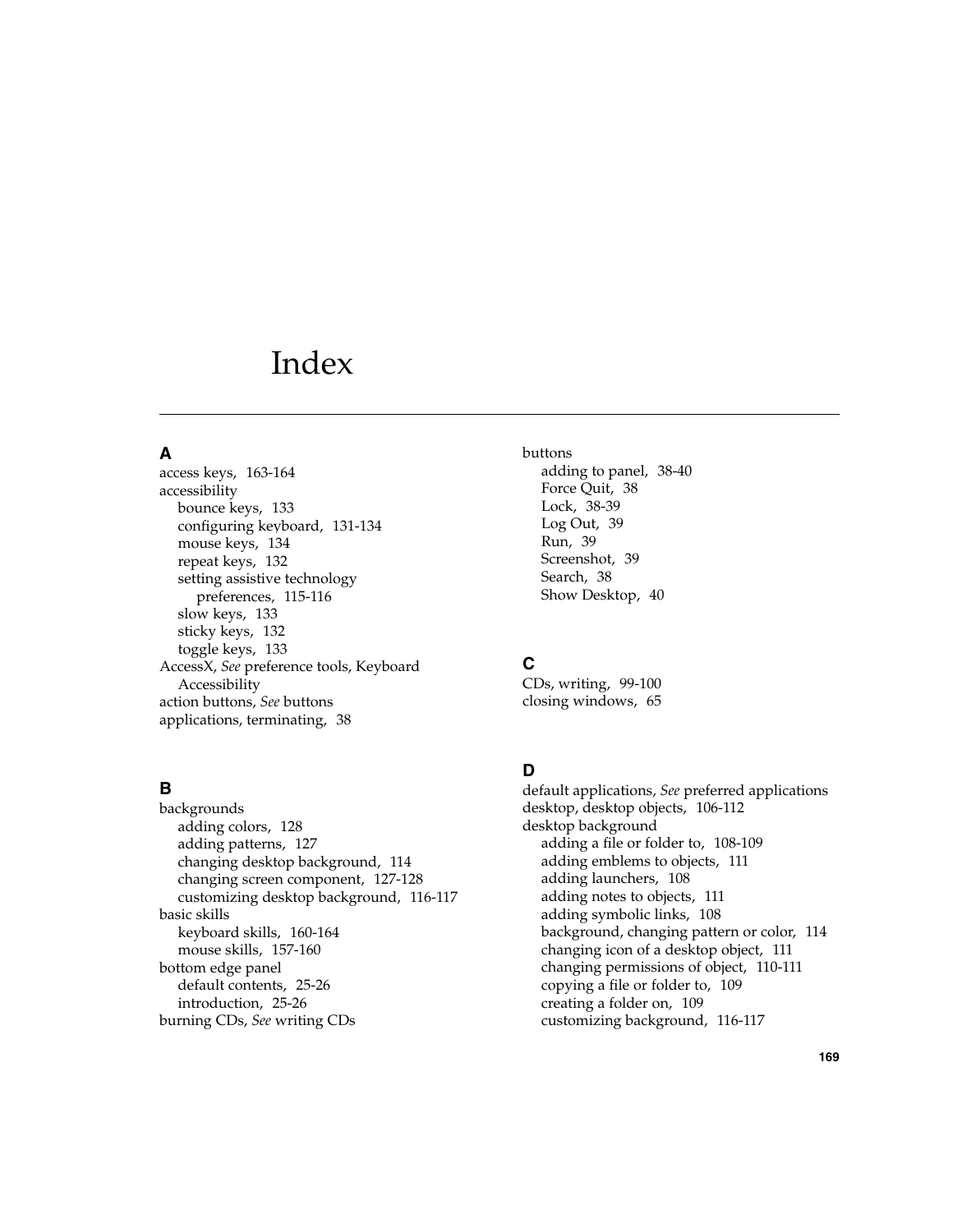desktop background (Continued) deleting an object from, [110](#page-109-0) introduction, [105-106](#page-104-0) moving a file or folder to, [109](#page-108-0) opening objects, [107](#page-106-0) removing an object from, [109-110](#page-108-0) renaming object, [109](#page-108-0) resizing icons, [112](#page-111-0) selecting objects, [107](#page-106-0) using Desktop menu, [113-114](#page-112-0) using Trash, [112-113](#page-111-0) viewing properties of object, [110](#page-109-0) Desktop menu description, [113-114](#page-112-0) illustration, [113](#page-112-0) desktop objects adding emblems, [111](#page-110-0) adding notes to, [111](#page-110-0) changing icons, [111](#page-110-0) changing permissions, [110-111](#page-109-0) deleting, [110](#page-109-0) files and folders, [108-109](#page-107-0) launchers, [108](#page-107-0) opening, [107](#page-106-0) removing, [109-110](#page-108-0) renaming, [109](#page-108-0) resizing icons, [112](#page-111-0) selecting, [107](#page-106-0) symbolic links, [108](#page-107-0) viewing properties, [110](#page-109-0) drawers adding objects to, [42](#page-41-0) adding to panel, [42](#page-41-0) closing, [41-42](#page-40-0) modifying properties, [42-43](#page-41-0)

### **E**

opening, [41-42](#page-40-0)

email client, preferred application, [140-141](#page-139-0) emblems adding new, [92](#page-91-0) adding to desktop objects, [111](#page-110-0) adding to file, [92](#page-91-0) adding to folder, [92](#page-91-0) introduction, [73-74](#page-72-0) events, associating sounds with, [151-153](#page-150-0)

### **F**

file manager assigning actions to files, [97-99](#page-96-0) bookmarks, [82-83](#page-81-0) changing backgrounds, [127-128](#page-126-0) changing permissions, [89](#page-88-0) copying files and folders, [85-86](#page-84-0) creating documents, [87](#page-86-0) creating folders, [86](#page-85-0) creating symbolic link, [88-89](#page-87-0) customizing, [122-128](#page-121-0) deleting files or folders, [88](#page-87-0) displaying folders, [74-75](#page-73-0) drag-and-drop, [83-84](#page-82-0) duplicating files and folders, [86](#page-85-0) emblems *See* emblems executing default actions for files, [77](#page-76-0) executing non-default actions for files, [77](#page-76-0) executing other actions for files, [77](#page-76-0) FTP sites *See* FTP sites History, [82](#page-81-0) icon view arranging files in, [95-96](#page-94-0) illustration, [70](#page-69-0) icons caption preferences, [124-125](#page-123-0) changing, [93](#page-92-0) introduction, [73-74](#page-72-0) resizing, [96](#page-95-0) introduction, [69](#page-68-0) managing files and folders, [83-92](#page-82-0) modifying actions, [98-99](#page-97-0) modifying appearance of files and folders, [92-97](#page-91-0) moving files and folders, [85](#page-84-0) navigating, [74-83](#page-73-0) navigating history list, [81-82](#page-80-0) network places *See* network places notes adding, [90-91](#page-89-0) deleting, [91](#page-90-0) opening files, [76-77](#page-75-0) preferences behavior, [123-124](#page-122-0) icon captions, [124-125](#page-123-0)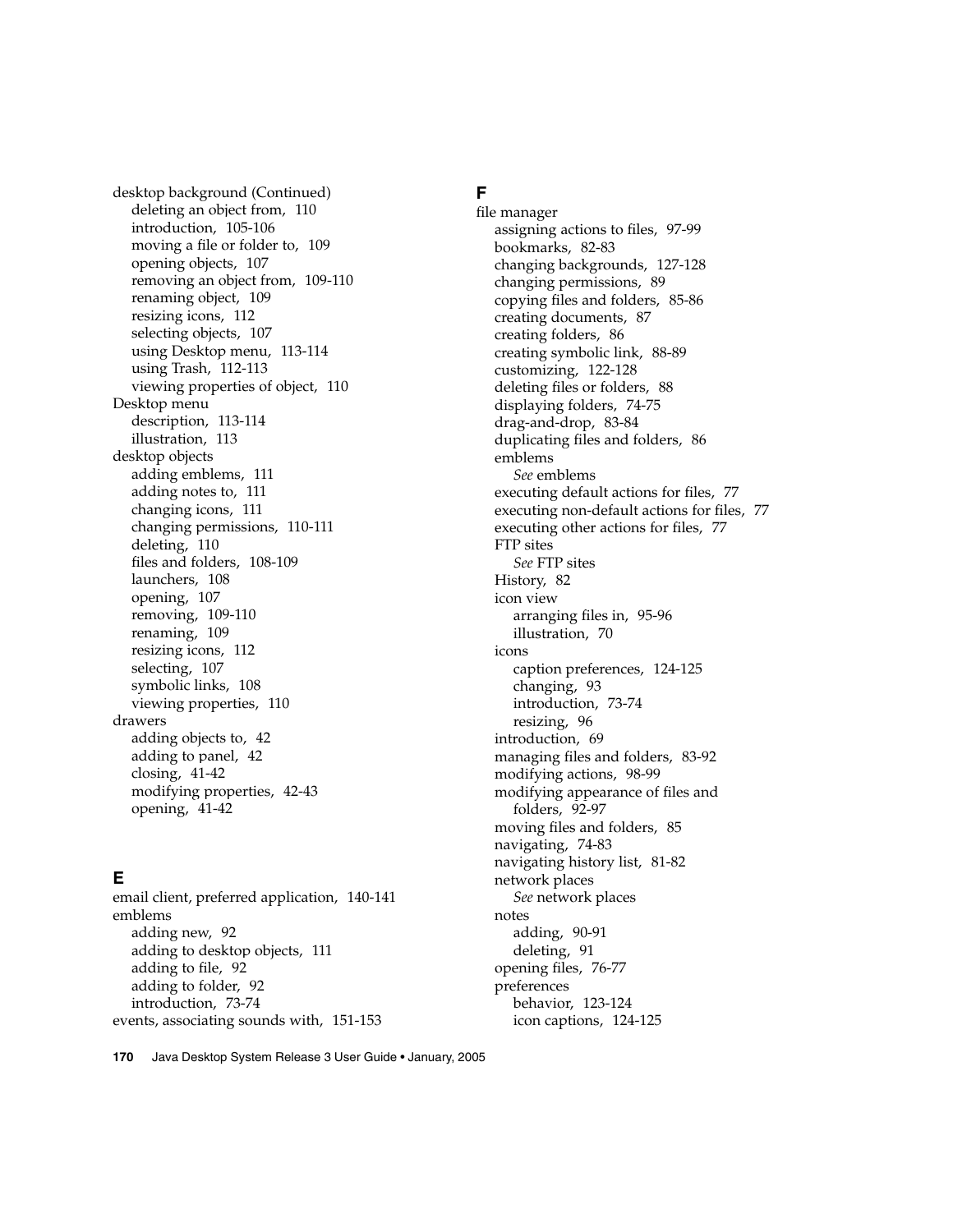file manager, preferences (Continued) introduction, [122-127](#page-121-0) preview, [126-127](#page-125-0) views, [122-123](#page-121-0) renaming folders, [87](#page-86-0) selecting files and folders, [84-85](#page-83-0) side pane introduction, [72](#page-71-0) special URI locations, [81](#page-80-0) This Computer location *See* This Computer location Trash *See* Trash Tree, using, [75-76](#page-74-0) view pane *See* view pane viewing files in view pane, [76](#page-75-0) viewing properties, [89](#page-88-0) views choosing, [94-95](#page-93-0) introduction, [94-97](#page-93-0) modifying behavior, [96-97](#page-95-0) windows, [70-74](#page-69-0) writing CDs, [99-100](#page-98-0) zooming in and out, [93-94](#page-92-0) file types adding, [120-121](#page-119-0) configuring, [119-121](#page-118-0) editing, [119](#page-118-0) focus, giving to a window, [63-64](#page-62-0) fonts applications, [128-129](#page-127-0) desktop background, [128-129](#page-127-0) rendering, [128-129](#page-127-0) terminal, [128-129](#page-127-0) window title, [128-129](#page-127-0) Force Quit button, [38](#page-37-0) FTP sites, accessing, [79](#page-78-0)

### **G**

GTK+ themes, *See* themes, controls options

### **H**

hot keys, configuring, [148-150](#page-147-0)

#### **I**

icon themes, *See* themes, icons options internet configuring connection, [129-130](#page-128-0) setting preferences, [129-130](#page-128-0)

#### **J**

Java Desktop System preference tools, *See* preference tools

### **K**

keyboard basic skills, [160-164](#page-159-0) configuring accessibility options, [131-134](#page-130-0) configuring general preferences, [134-136](#page-133-0) configuring sound preferences, [152-153](#page-151-0) keyboard shortcuts, configuring, [148-150](#page-147-0)

#### **L**

language, logging in different, [18,](#page-17-0) [19](#page-18-0) Launch, opening, [51](#page-50-0) Launch menu, adding to panel, [51](#page-50-0) launchers adding to panel, [34-37,](#page-33-0) [47](#page-46-0) modifying properties, [37](#page-36-0) Lock button, [21-22,](#page-20-0) [38-39](#page-37-0) locking panel objects, [32](#page-31-0) locking screen, [21-22,](#page-20-0) [38-39](#page-37-0) Log Out button, [39](#page-38-0) logging in, [18-19](#page-17-0) to session, [17-18](#page-16-0) to session in different language, [18,](#page-17-0) [19](#page-18-0) logging out, [23](#page-22-0)

#### **M**

maximizing windows, [64](#page-63-0) Menu Bar adding to panel, [52](#page-51-0) introduction, [51-52](#page-50-0)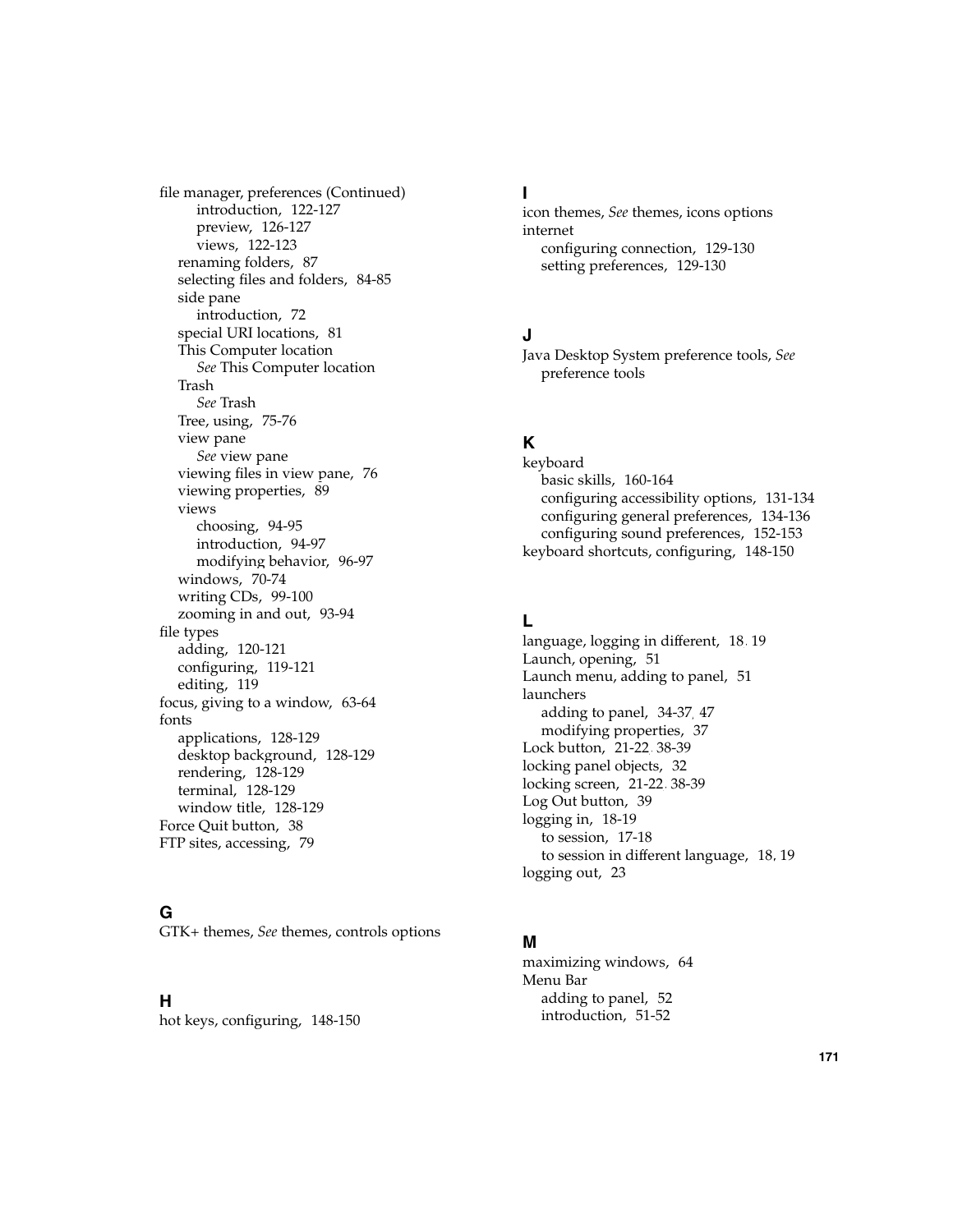menu item popup menu description, [46-47](#page-45-0) illustration, [47](#page-46-0) menus Actions menu, [48-50](#page-47-0) adding, [53](#page-52-0) adding launchers to, [53](#page-52-0) adding to panel, [40-41,](#page-39-0) [47](#page-46-0) Applications menu, [47-48](#page-46-0) copying launchers to, [53-54](#page-52-0) customizing, [52-54](#page-51-0) deleting menu items, [54](#page-53-0) Desktop menu, [113-114](#page-112-0) editing menu items, [54](#page-53-0) editing properties, [54](#page-53-0) features, [46-47](#page-45-0) in applications, customizing appearance, [136-137](#page-135-0) introduction, [45](#page-44-0) Launch *See* Launch Menu Menu Bar *See* Menu Bar menu item popup menu, [46-47](#page-45-0) Window Menu, [59-60](#page-58-0) Metacity themes, *See* themes, window frame options minimizing, windows, [64](#page-63-0) mouse actions, [158](#page-157-0) basic skills, [157-160](#page-156-0) button conventions, [157-158](#page-156-0) configuring, [137-139](#page-136-0) pointers, [158-160](#page-157-0) moving windows, [65](#page-64-0)

#### **N**

network places, accessing, [79-80](#page-78-0) NFS servers, *See* Unix network notes adding to desktop objects, [111](#page-110-0) adding to files and folders, [90-91](#page-89-0) deleting, [91](#page-90-0) Notification Area, [40](#page-39-0)

#### **P**

panel application, adding to panel, [33](#page-32-0) panel applications introduction, [32-33](#page-31-0) modifying preferences, [33](#page-32-0) Notification Area, [40](#page-39-0) selecting, [33](#page-32-0) Window List, [60-62](#page-59-0) Workspace Switcher, [62](#page-61-0) panel object popup menu, illustration, [31](#page-30-0) panel objects adding, [30](#page-29-0) drawers *See* drawers Force Quit button, [38](#page-37-0) interacting with, [29-30](#page-28-0) launchers *See* launchers Lock button, [38-39](#page-37-0) locking, [32](#page-31-0) Log Out button, [39](#page-38-0) menus, [40-41](#page-39-0) modifying properties, [30-31](#page-29-0) moving, [31-32](#page-30-0) Notification Area, [40](#page-39-0) panel applications *See* panel applications removing, [32](#page-31-0) Run button, [39](#page-38-0) Screenshot button, [39](#page-38-0) Search button, [38](#page-37-0) Show Desktop button, [40](#page-39-0) panels adding new, [26](#page-25-0) bottom edge panel *See* bottom edge panel changing background, [29](#page-28-0) customizing behavior and appearance, [139](#page-138-0) deleting, [29](#page-28-0) hiding, [27](#page-26-0) interacting with, [26](#page-25-0) introduction, [25-26](#page-24-0) managing, [26-29](#page-25-0) modifying properties, [27-29](#page-26-0) moving, [27](#page-26-0) panel objects *See* panel objects panes, resizing, [66](#page-65-0)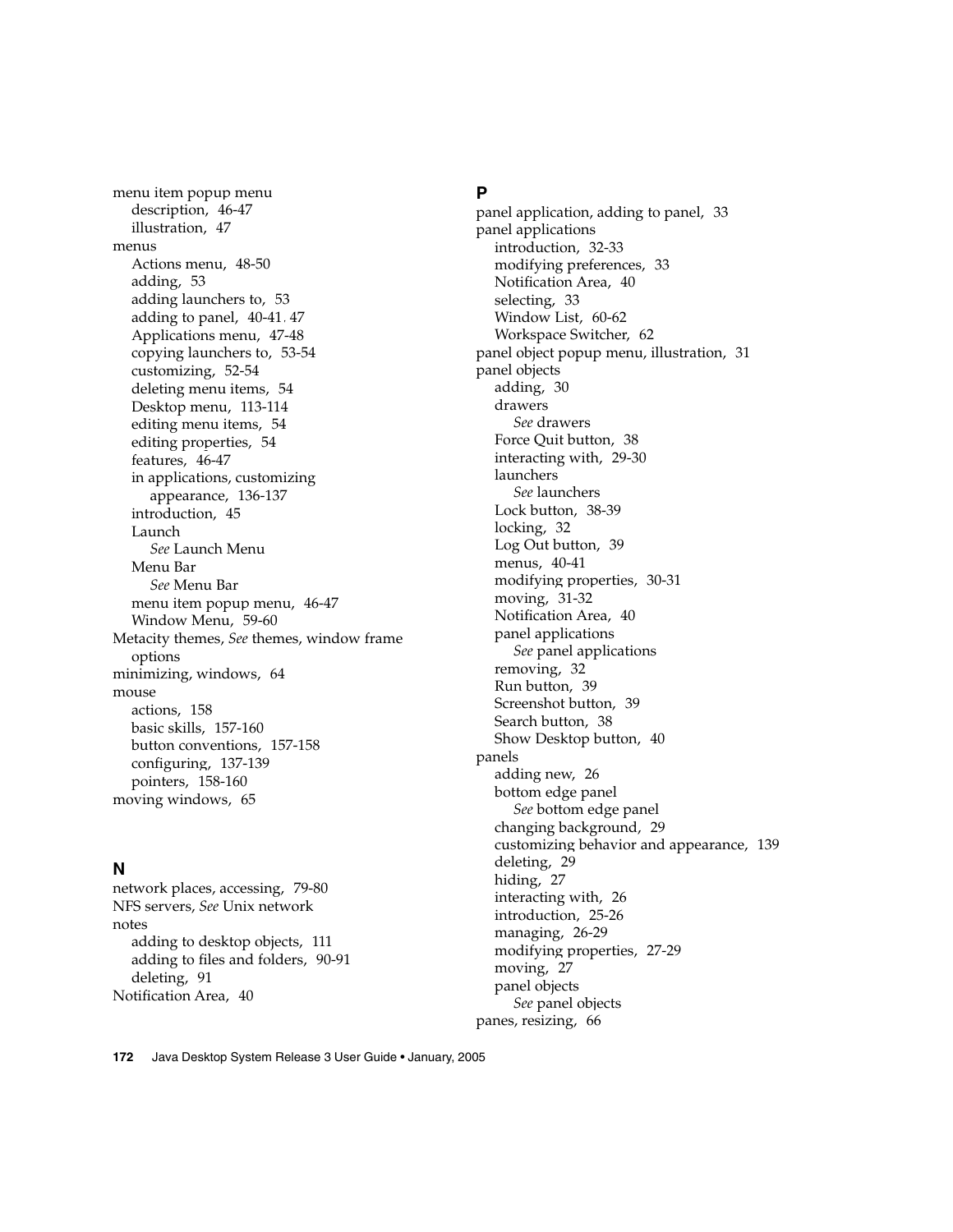permissions and emblems, [73](#page-72-0) changing file and folder, [89](#page-88-0) displaying as characters, [125,](#page-124-0) [126](#page-125-0) displaying in octal notation, [125,](#page-124-0) [126](#page-125-0) introduction, [89-90](#page-88-0) pointers, *See* mouse pointers preference tools Assistive Technology, [115-116](#page-114-0) Background, [116-117](#page-115-0) CD Database Server, [118](#page-117-0) File Associations, [119-121](#page-118-0) Font, [128-129](#page-127-0) internet configuration, [129-130](#page-128-0) Keyboard, [134-136](#page-133-0) Keyboard Accessibility, [131-134](#page-130-0) Keyboard Layout, [136](#page-135-0) Keyboard Layout Options, [136](#page-135-0) Menus & Toolbars, [136-137](#page-135-0) Mouse, [137-139](#page-136-0) Multimedia Keys, [150](#page-149-0) Panel Preferences, [139](#page-138-0) Preferred Applications, [139-142](#page-138-0) Screen Resolution, [142](#page-141-0) Screensaver, [143-145](#page-142-0) Sessions, [22-23,](#page-21-0) [145-148](#page-144-0) Shortcuts, [148-150](#page-147-0) Sound, [151-153](#page-150-0) Theme, [153-155](#page-152-0) Windows Behavior, [155-156](#page-154-0) preferences, file manager, *See* folder preferences preferred applications email client, [140-141](#page-139-0) terminal, [142](#page-141-0) text editor, [141-142](#page-140-0) web browser, [140](#page-139-0) proxy configuration, setting preferences, [129-130](#page-128-0)

### **R**

removable media displaying contents, [101](#page-100-0) displaying properties, [101-102](#page-100-0) ejecting, [103](#page-102-0) formatting, [102-103](#page-101-0) introduction, [100-103](#page-99-0)

resizing windows, [65](#page-64-0) restoring, windows, [64](#page-63-0) rolling up windows, [66](#page-65-0) Run Application dialog, using, [48-49](#page-47-0) Run button, [39](#page-38-0)

### **S**

Samba servers, *See* Windows network screensaver, setting preferences, [143-145](#page-142-0) Screenshot button, [39](#page-38-0) screenshots, taking, [49-50](#page-48-0) Search button, [38](#page-37-0) services adding, [121](#page-120-0) configuring, [119-121](#page-118-0) editing, [119](#page-118-0) sessions browsing applications, [22-23](#page-21-0) configuring screensaver, [143-145](#page-142-0) different language, logging in, [18,](#page-17-0) [19](#page-18-0) ending, [23](#page-22-0) locking screen, [21-22](#page-20-0) logging in, [17-18,](#page-16-0) [18-19](#page-17-0) logging out, [23](#page-22-0) login behavior, [22](#page-21-0) logout behavior, [22](#page-21-0) managing, [22-23](#page-21-0) preferences, [145-148](#page-144-0) saving settings, [23](#page-22-0) setting options, [146](#page-145-0) setting properties, [146-147](#page-145-0) starting, [17-19](#page-16-0) using startup applications, [22](#page-21-0) shading windows, *See* rolling up windows shortcut keys application, [162-163](#page-161-0) configuring, [148-150](#page-147-0) general, [160-161](#page-159-0) panel, [162](#page-161-0) window, [161-162](#page-160-0) Show Desktop button, [40](#page-39-0) side pane, *See* file manager sound associating events with sounds, [151-153](#page-150-0) configuring system bell preferences, [152-153](#page-151-0) setting preferences, [151-153](#page-150-0)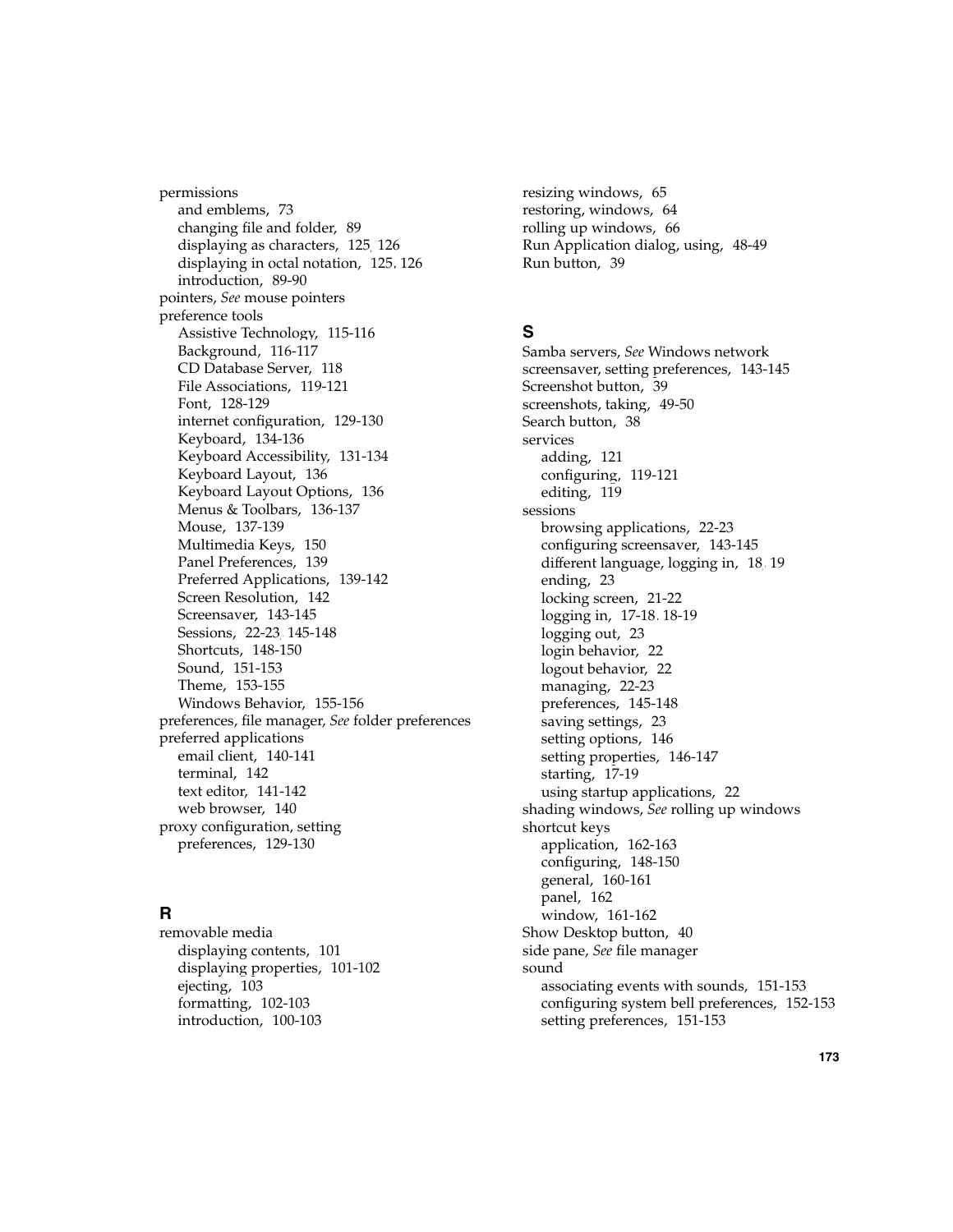sound server, [151-153](#page-150-0) special URI locations accessing, [81](#page-80-0) and launchers, [34](#page-33-0) special URIs, launchers, [37](#page-36-0) startup applications customizing, [145-148](#page-144-0) non-session-managed, [22,](#page-21-0) [147-148](#page-146-0) session-managed, [22-23,](#page-21-0) [146](#page-145-0) startup programs, *See* startup applications symbolic link to desktop object, creating, [108](#page-107-0) to file or folder, creating, [88-89](#page-87-0) symbolic links, and emblems, [74](#page-73-0) system bell, configuring preferences, [152-153](#page-151-0)

### **T**

tables, using, [67](#page-66-0) terminal, preferred application, [142](#page-141-0) terminating applications, [38](#page-37-0) text editor, preferred application, [141-142](#page-140-0) themes controls options introduction, [153](#page-152-0) icons options introduction, [153](#page-152-0) setting controls options, [153-155](#page-152-0) setting icons options, [153-155](#page-152-0) setting window frame options, [153-155](#page-152-0) window frame options introduction, [153](#page-152-0) This Computer location, using, [78-79](#page-77-0) toolbars, customizing appearance, [136-137](#page-135-0) top edge panel, window selector icon, [62-63](#page-61-0) Trash displaying, [91,](#page-90-0) [112](#page-111-0) emptying, [91-92,](#page-90-0) [112-113](#page-111-0) introduction, [91-92](#page-90-0) moving files or folders to, [88](#page-87-0) using on desktop, [112-113](#page-111-0) Tree, using, [75-76](#page-74-0)

### **U**

URI, special, *See* special URI locations

view pane introduction, [71-72](#page-70-0) viewing files in, [76](#page-75-0) viewer components, [72,](#page-71-0) [76,](#page-75-0) [94-97](#page-93-0)

#### **W**

web browser, preferred application, [140](#page-139-0) Window List panel application grouping buttons, [61-62](#page-60-0) introduction, [60-62](#page-59-0) window status information, [61](#page-60-0) window lists, Window List panel application, [60-62](#page-59-0) window manager, customizing, [155-156](#page-154-0) window selector, top edge panel, [62-63](#page-61-0) windows closing, [65](#page-64-0) frame control elements, [57-59](#page-56-0) frames, [57-59](#page-56-0) giving focus to, [63-64](#page-62-0) introduction, [55-56](#page-54-0) manipulating, [63-67](#page-62-0) maximizing, [64](#page-63-0) minimizing, [64](#page-63-0) moving, [65](#page-64-0) moving to another workspace, [66](#page-65-0) panel applications and menus for working with, [59-63](#page-58-0) putting on all workspaces, [66](#page-65-0) resizing, [65](#page-64-0) resizing panes, [66](#page-65-0) restoring, [64](#page-63-0) rolling up, [66](#page-65-0) setting frame theme options, [153-155](#page-152-0) themes, [57](#page-56-0) types of, [56-59](#page-55-0) using tables, [67](#page-66-0) Window List panel application *See* Window List panel application window managers, [56](#page-55-0) Window Menu, [59-60](#page-58-0) Workspace Switcher panel application, [62](#page-61-0) workspaces adding, [68](#page-67-0) deleting, [68](#page-67-0)

**174** Java Desktop System Release 3 User Guide • January, 2005

#### **V**